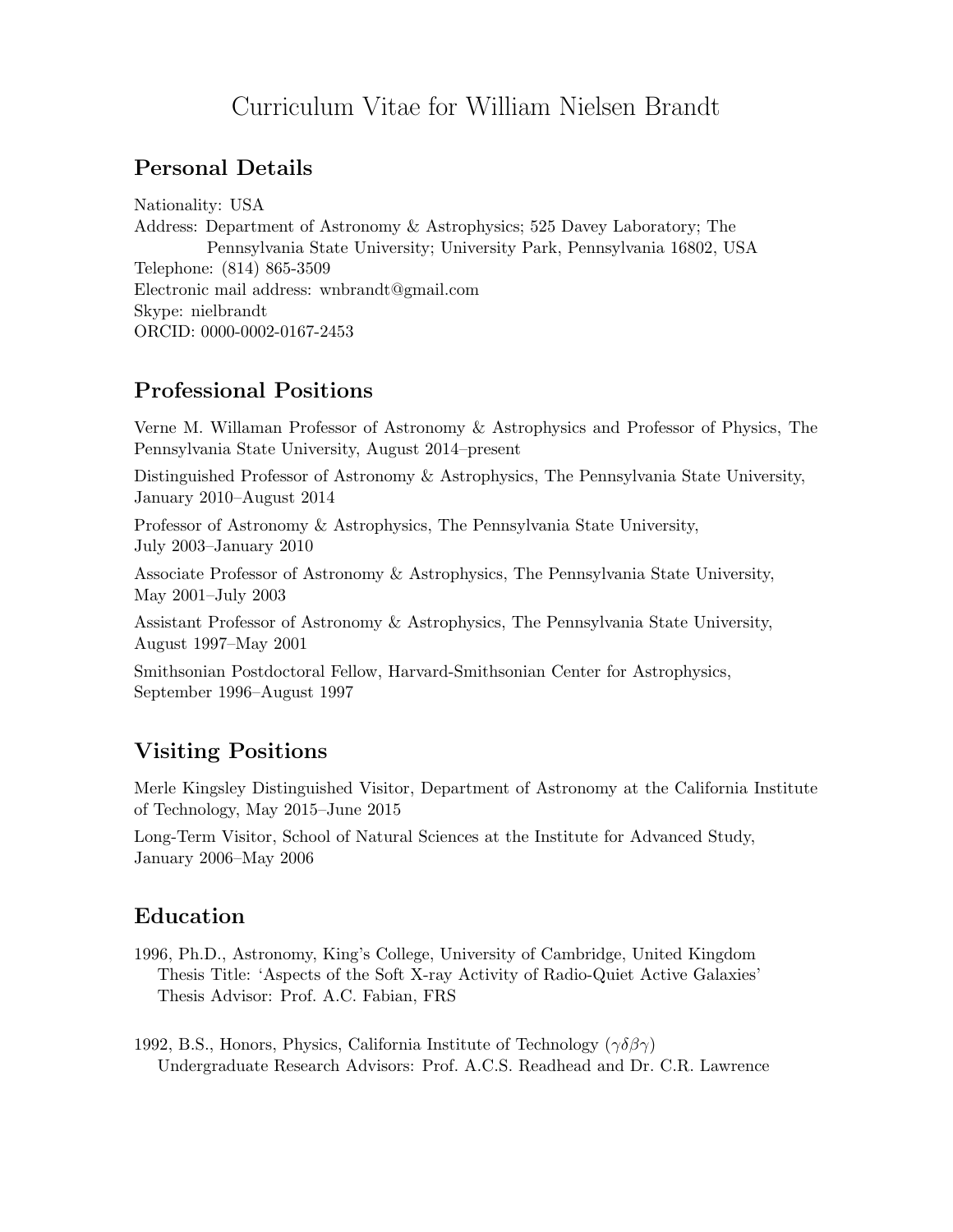The Scholarship of Research and Creative Accomplishments

### A. Research and Scholarly Publications

⋆ *signifies a Penn State graduate student.*

† *signifies a Penn State undergraduate student.*

‡ *signifies a Penn State postdoctoral research associate.*

#### Articles Published in Refereed Journals

- 1. 'ROSAT PSPC observations of NGC 7469 and Ark 120', Brandt W.N., Fabian A.C., Nandra K., Tsuruta S., 1993, *Monthly Notices of the Royal Astronomical Society*, 265, 996–1002
- 2. 'Separation of foreground radiation from cosmic microwave background anisotropy using multifrequency measurements', Brandt W.N., Lawrence C.R., Readhead A.C.S., Pakianathan J.N., Fiola T.M., 1994, *The Astrophysical Journal*, 424, 1–21
- 3. 'Iron  $K\alpha$  lines from ionized discs in Z-type X-ray binaries', Brandt W.N., Matt G., 1994, *Monthly Notices of the Royal Astronomical Society*, 268, 1051–1059
- 4. 'ROSAT PSPC observations of Ark 564, NGC 985, Kaz 163, Mrk 79 and RX J2256.6+0525', Brandt W.N., Fabian A.C., Nandra K., Reynolds C.S., Brinkmann W., 1994, *Monthly Notices of the Royal Astronomical Society*, 271, 958–966
- 5. 'The unusual X-ray and optical properties of the ultrasoft AGN Zwicky 159.034 (RE J 1237+264)', Brandt W.N., Pounds K.A., Fink H., 1995, *Monthly Notices of the Royal Astronomical Society*, 273, L47–L52
- 6. 'The effects of high-velocity supernova kicks on the orbital properties and sky distributions of neutron-star binaries', Brandt W.N., Podsiadlowski Ph., 1995, *Monthly Notices of the Royal Astronomical Society*, 274, 461–484
- 7. 'ROSAT observations of X-ray emissions from Jupiter during the impact of Comet Shoemaker-Levy 9', Waite J.H., Gladstone G.R., Franke K., Lewis W.S., Fabian A.C., Brandt W.N., Na C., Link R., Haberl F., Clarke J.T., Hurley K.C., Sommer M., Fishman G.J., Rubin B.C., Bolton S., 1995, *Science*, 268, 1598–1601
- 8. 'X-ray spectra of two quasars at  $z > 1$ ', Nandra K., Fabian A.C., Brandt W.N., Kunieda H., Matsuoka M., Mihara T., Ogasaka Y., Terashima Y., 1995, *Monthly Notices of the Royal Astronomical Society*, 276, 1–8
- 9. 'On broad iron  $K\alpha$  lines in Seyfert 1 galaxies', Fabian A.C., Nandra K., Reynolds C.S., Brandt W.N., Otani C., Tanaka Y., Inoue H., Iwasawa K., 1995, *Monthly Notices of the Royal Astronomical Society*, 277, L11–L15
- 10. 'On the high space velocity of X-ray Nova Sco 1994: Implications for the formation of its black hole', Brandt W.N., Podsiadlowski Ph., Sigurdsson S., 1995, *Monthly Notices of the Royal Astronomical Society*, 277, L35–L40
- 11. 'Soft X-ray properties of Narrow-Line Seyfert 1 galaxies', Boller Th., Brandt W.N., Fink H., 1996, *Astronomy and Astrophysics*, 305, 53–73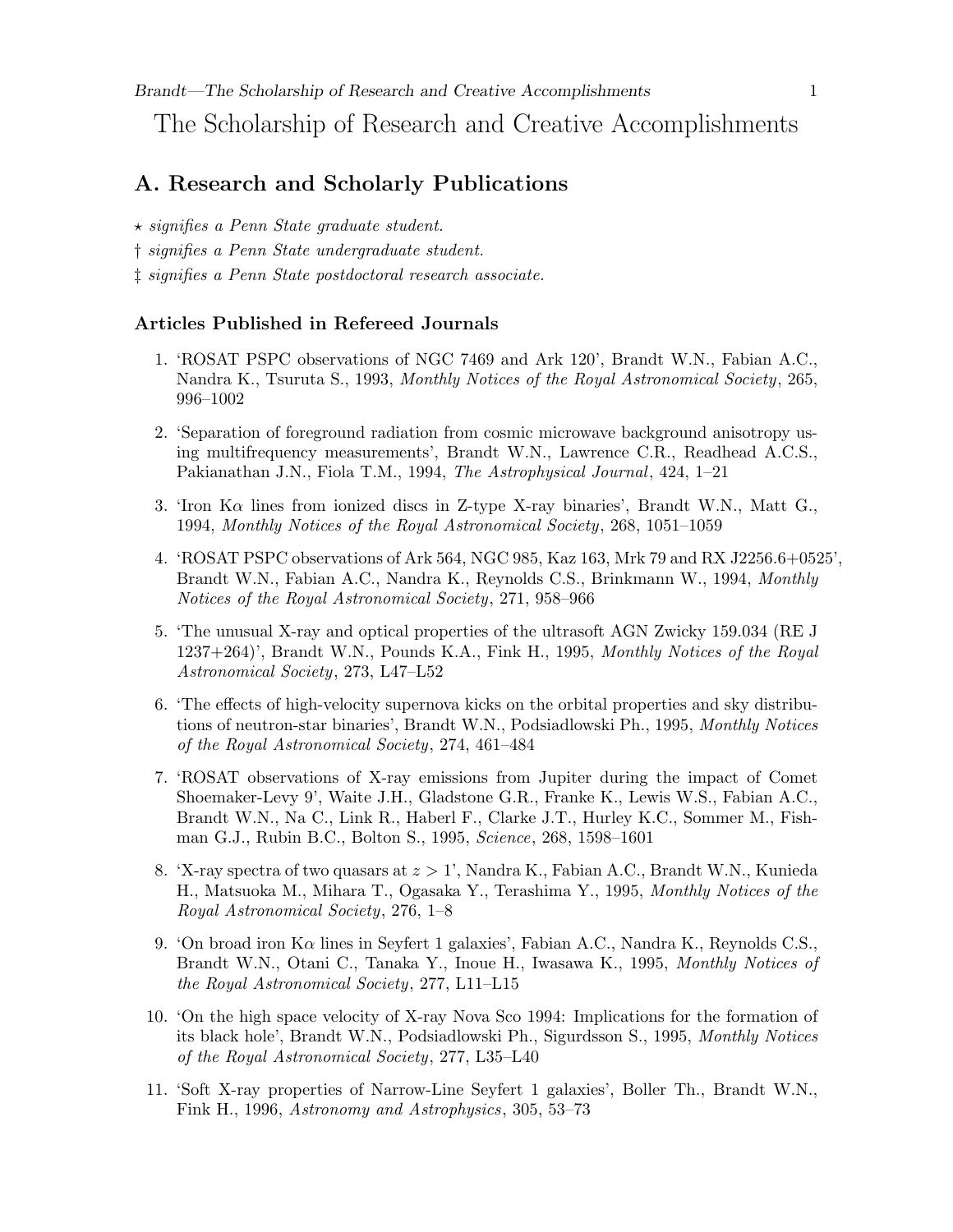- 12. 'ROSAT PSPC observations of the infrared quasar IRAS 13349+2438: Evidence for a warm absorber with internal dust', Brandt W.N., Fabian A.C., Pounds K.A., 1996, *Monthly Notices of the Royal Astronomical Society*, 278, 326–336
- 13. 'X-ray reflection in Galactic black hole candidates: Smeared edge profiles and resonant Auger destruction', Ross R.R., Fabian A.C., Brandt W.N., 1996, *Monthly Notices of the Royal Astronomical Society*, 278, 1082–1086
- 14. 'The broad iron K emission line in the Seyfert 2 galaxy IRAS 18325–5926', Iwasawa K., Fabian A.C., Mushotzky R.F., Brandt W.N., Awaki H., Kunieda H., 1996, *Monthly Notices of the Royal Astronomical Society*, 279, 837–846
- 15. 'The iron  $K\alpha$  line complex in Compton-thick Seyfert 2 galaxies', Matt G., Brandt W.N., Fabian A.C., 1996, *Monthly Notices of the Royal Astronomical Society*, 280, 823–834
- 16. 'ROSAT PSPC and HRI observations of the composite starburst/Seyfert 2 galaxy NGC 1672', Brandt W.N., Halpern J.P., Iwasawa K., 1996, *Monthly Notices of the Royal Astronomical Society*, 281, 687–695
- 17. 'A powerful and highly variable off-nuclear X-ray source in the composite starburst/Seyfert 2 galaxy NGC 4945', Brandt W.N., Iwasawa K., Reynolds C.S., 1996, *Monthly Notices of the Royal Astronomical Society*, 281, L41–L45
- 18. 'The variable iron K emission line in MCG–6–30–15', Iwasawa K., Fabian A.C., Reynolds C.S., Nandra K., Otani C., Inoue H., Hayashida K., Brandt W.N., Dotani T., Kunieda H., Matsuoka M., Tanaka Y., 1996, *Monthly Notices of the Royal Astronomical Society*, 282, 1038–1048
- 19. 'The radio, optical and X-ray properties of the radio source 0927+352', Machalski J., Brandt W.N., 1996, *Monthly Notices of the Royal Astronomical Society*, 282, 1305–1312
- 20. 'ASCA observations of the iron K complex of Circinus X-1 near zero phase: Spectral evidence for partial covering', Brandt W.N., Fabian A.C., Dotani T., Nagase F., Inoue H., Kotani T., Segawa Y., 1996, *Monthly Notices of the Royal Astronomical Society*, 283, 1071–1082
- 21. 'X-ray emission from the field of the hyperluminous IRAS galaxy IRAS F15307+3252', Fabian A.C., Cutri R.M., Smith H.E., Crawford C.S., Brandt W.N., 1996, *Monthly Notices of the Royal Astronomical Society*, 283, L95–L98
- 22. 'A comparison of the hard ASCA spectral slopes of broad and Narrow-Line Seyfert 1 galaxies', Brandt W.N., Mathur S., Elvis M., 1997, *Monthly Notices of the Royal Astronomical Society*, 285, L25–L30
- 23. 'X-ray properties of AGN with extreme Fe ii emission', Lawrence A., Elvis M.S., Wilkes B.J., McHardy I., Brandt W.N., 1997, *Monthly Notices of the Royal Astronomical Society*, 285, 879–890
- 24. 'ASCA observations of the nearby galaxies Dwingeloo 1 and Maffei 1', Reynolds C.S., Loan A.J., Fabian A.C., Makishima K., Brandt W.N., Mizuno T., 1997, *Monthly Notices of the Royal Astronomical Society*, 286, 349–357
- 25. 'ASCA observations of two ultraluminous IRAS galaxies: IRAS 15307+3252 and IRAS 20460+1925', Ogasaka Y., Inoue H., Brandt W.N., Fabian A.C., Kii T., Nakagawa T., Fujimoto R., Otani C., 1997, *Publications of the Astronomical Society of Japan*, 49, 179–185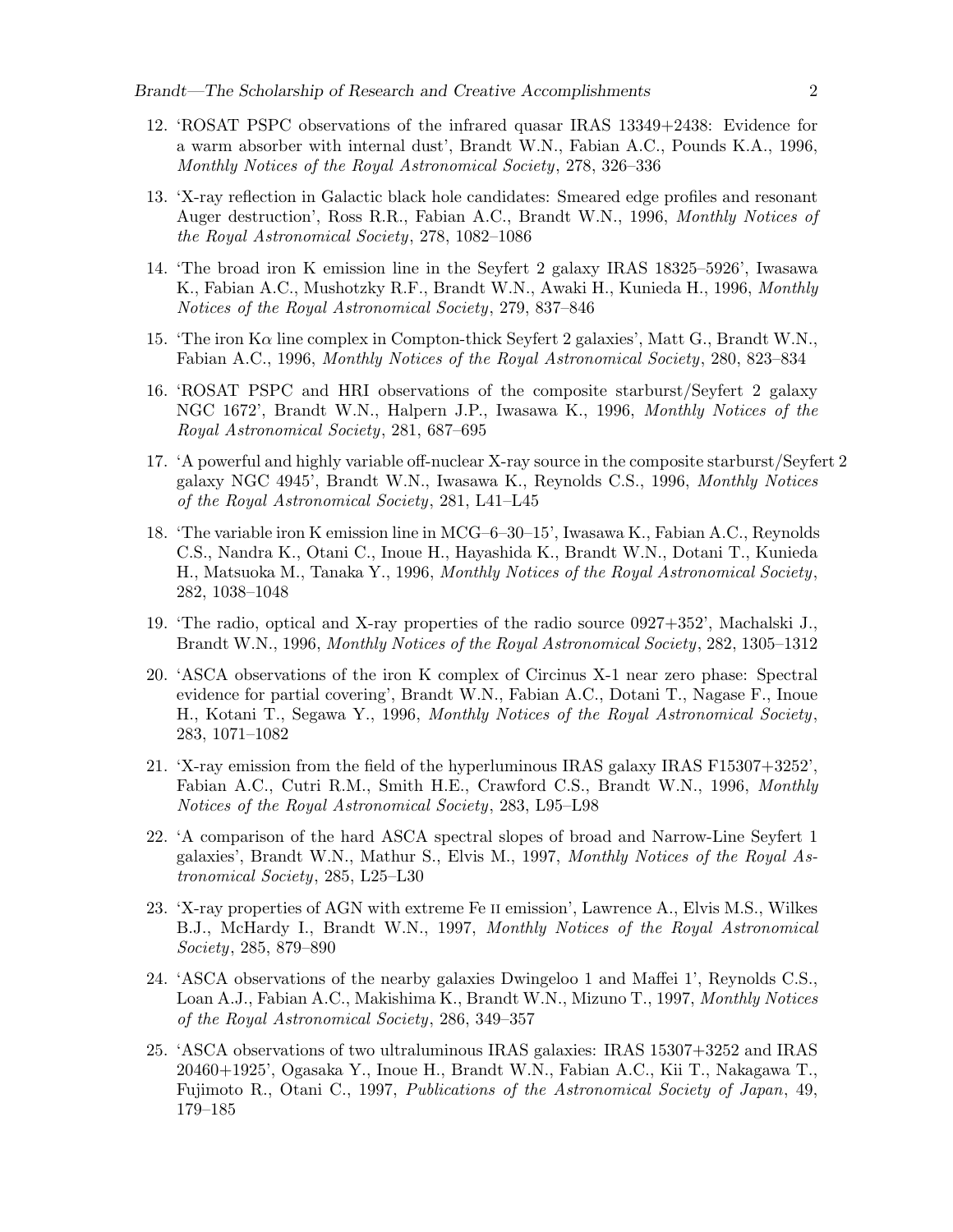- 26. 'ROSAT monitoring of persistent giant and rapid variability in the Narrow-Line Seyfert 1 galaxy IRAS 13224–3809', Boller Th., Brandt W.N., Fabian A.C., Fink H., 1997, *Monthly Notices of the Royal Astronomical Society*, 289, 393–405
- 27. 'ASCA spectroscopy of IRAS 23060+0505: Penetrating the torus of a type 2 quasar with X-rays', Brandt W.N., Fabian A.C., Takahashi K., Fujimoto R., Yamashita A., Inoue H., Ogasaka Y., 1997, *Monthly Notices of the Royal Astronomical Society*, 290, 617–622
- 28. 'The extreme X-ray luminosity of the  $z = 4.72$  radio-loud quasar GB 1428+4217', Fabian A.C., Brandt W.N., McMahon R.G., Hook I.M., 1997, *Monthly Notices of the Royal Astronomical Society*, 291, L5–L7
- 29. 'AX J 1749+684: A narrow emission-line galaxy with a flat X-ray spectrum', Iwasawa K., Fabian A.C., Brandt W.N., Crawford C.S., Almaini O., 1997, *Monthly Notices of the Royal Astronomical Society*, 291, L17–L22
- 30. 'Optical and X-ray properties of the RIXOS AGN: II Emission lines', Puchnarewicz E.M., Mason K.O., Carrera F.J., Brandt W.N., Cabrera-Guera F., Carballo R., Hasinger G., McMahon R.G., Mittaz J.P.D., Page M.J., Perez-Fournon I., Schwope A., 1997, *Monthly Notices of the Royal Astronomical Society*, 291, 177–202
- 31. 'ROSAT HRI observations of the Local Group galaxies IC 10, NGC 147 and NGC 185', Brandt W.N., Ward M.J., Fabian A.C., Hodge P.W., 1997, *Monthly Notices of the Royal Astronomical Society*, 291, 709–716
- 32. 'Hard X-ray detection of NGC 1068 with BeppoSAX', Matt G., Guainazzi M., Frontera F., Bassani L., Brandt W.N., Fabian A.C., Fiore F., Haardt F., Iwasawa K., Maiolino R., Malaguti G., Marconi A., Matteuzzi A., Molendi S., Perola G.C., Piraino S., Piro L., 1997, *Astronomy and Astrophysics*, 325, L13–L16
- 33. 'X-ray absorption by ionized oxygen in ASCA spectra of the infrared quasar IRAS 13349+2438', Brandt W.N., Mathur S., Reynolds C.S., Elvis M., 1997, *Monthly Notices of the Royal Astronomical Society*, 292, 407–413
- 34. 'X-ray absorption in the strong Fe ii, Narrow-Line Seyfert 1 galaxy Markarian 507', Iwasawa K., Brandt W.N., Fabian A.C., 1998, *Monthly Notices of the Royal Astronomical Society*, 293, 251–256
- 35. 'Detection of an X-ray periodicity in the Seyfert galaxy IRAS 18325–5926', Iwasawa K., Fabian A.C., Brandt W.N., Kunieda H., Misaki K., Reynolds C.S., Terashima Y., 1998, *Monthly Notices of the Royal Astronomical Society*, 295, L20–L24
- 36. 'The ASCA spectrum of the  $z = 4.72$  blazar GB 1428+4217', Fabian A.C., Iwasawa K., Celotti A., Brandt W.N., McMahon R.G., Hook I., 1998, *Monthly Notices of the Royal Astronomical Society*, 295, L25–L28
- 37. 'BeppoSAX observations of Narrow-Line Seyfert 1 galaxies: I. Ton S180', Comastri A., Fiore F., Guainazzi M., Matt G., Stirpe G.M., Zamorani G., Brandt W.N., Leighly K.M., Piro L., Molendi S., Parmar A.N., Siemiginowska A., Puchnarewicz E.M., 1998, *Astronomy and Astrophysics*, 333, 31–37
- 38. 'Ultrasoft Narrow-Line Seyfert 1 galaxies and X-ray surveys', Brandt W.N., Boller Th., 1998, *Astronomische Nachrichten*, 319, 7–10 and 319, 163–166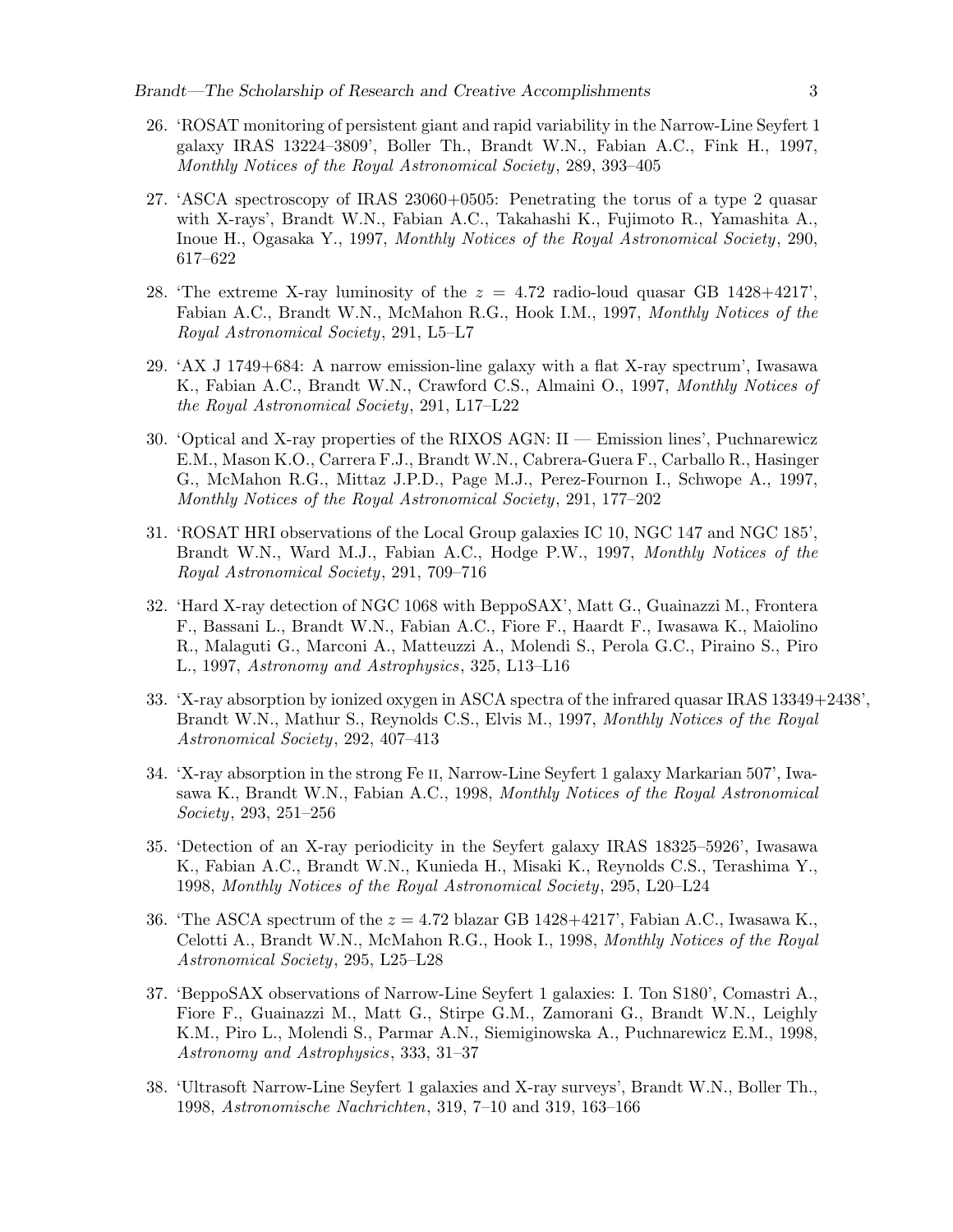- 39. 'Limits on the X-ray emission from several hyperluminous IRAS galaxies', Wilman R.J., Fabian A.C., Cutri R.M., Crawford C.S., Brandt W.N., 1998, *Monthly Notices of the Royal Astronomical Society*, 300, L7–L10
- 40. 'An RXTE observation of the Seyfert 1 galaxy MCG–6–30–15: X-ray reflection and the iron abundance', Lee J.C., Fabian A.C., Reynolds C.S., Iwasawa K., Brandt W.N., 1998, *Monthly Notices of the Royal Astronomical Society*, 300, 583–588
- 41. '1H 0419–577: A 'two state' soft X-ray Seyfert galaxy?', Guainazzi M., Comastri A., Stirpe G., Brandt W.N., Fiore F., Leighly K.M., Matt G., Molendi S., Puchnarewicz E.M., Piro L., Siemiginowska A., 1998, *Astronomy and Astrophysics*, 339, 327–336
- 42. 'One more surprise from the Circinus Galaxy: BeppoSAX discovery of a transmission component in hard X-rays', Matt G., Guainazzi M., Maiolino R., Molendi S., Perola G.C., Antonelli L.A., Bassani L., Brandt W.N., Fabian A.C., Fiore F., Iwasawa K., Malaguti G., Marconi A., Poutanen J., 1998, *Astronomy and Astrophysics*, 341, L39–L42
- 43. 'Heavy and complex X-ray absorption toward the nucleus of Markarian  $6'$ ,  $*$ Feldmeier J.J., Brandt W.N., Elvis M., Fabian A.C., Iwasawa K., Mathur S., 1999, *The Astrophysical Journal*, 510, 167–177
- 44. 'ROSAT HRI monitoring of extreme X-ray variability in the narrow-line quasar PHL 1092', Brandt W.N., Boller Th., Fabian A.C., Ruszkowski M., 1999, *Monthly Notices of the Royal Astronomical Society*, 303, L53–L57
- 45. 'The optical variability of the Narrow-Line Seyfert 1 galaxy IRAS 13224–3809', Young A.J., Crawford C.S., Fabian A.C., Brandt W.N., O'Brien P.T., 1999, *Monthly Notices of the Royal Astronomical Society*, 304, L46–L52
- 46. 'Exploratory ASCA observations of Broad Absorption Line Quasi-Stellar Objects', <sup>⋆</sup>Gallagher S.C., Brandt W.N., Sambruna R.M., Mathur S., Yamasaki N., 1999, *The Astrophysical Journal*, 519, 549–555
- 47. 'PKS 1004+13: A high-inclination, highly absorbed radio-loud QSO—The first radioloud BAL QSO at low redshift?', Wills B.J., Brandt W.N., Laor A., 1999, *The Astrophysical Journal*, 520, L91–L94
- 48. 'Variability of the extreme  $z = 4.72$  blazar GB 1428+4217', Fabian A.C., Celotti A., Pooley G., Iwasawa K., Brandt W.N., McMahon R.G., Hoenig M.D., 1999, *Monthly Notices of the Royal Astronomical Society*, 308, L6–L10
- 49. 'X-rays from the highly polarized Broad Absorption Line QSO CSO 755', Brandt W.N., Comastri A., <sup>\*</sup>Gallagher S.C., Sambruna R.M., Boller Th., Laor A., 1999, *The Astrophysical Journal*, 525, L69–L72
- 50. 'BeppoSAX unveils the nuclear component in NGC 6240', Vignati P., Molendi S., Matt G., Guainazzi M., Antonelli L.A., Bassani L., Brandt W.N., Fabian A.C., Iwasawa K., Maiolino R., Malaguti G., Marconi A., Perola G.C., 1999, *Astronomy and Astrophysics*, 349, L57–L60
- 51. 'First constraints on iron abundance versus reflection fraction from the Seyfert 1 galaxy MCG–6–30–15', Lee J.C., Fabian A.C., Brandt W.N., Reynolds C.S., Iwasawa K., 2000, *Monthly Notices of the Royal Astronomical Society*, 310, 973–981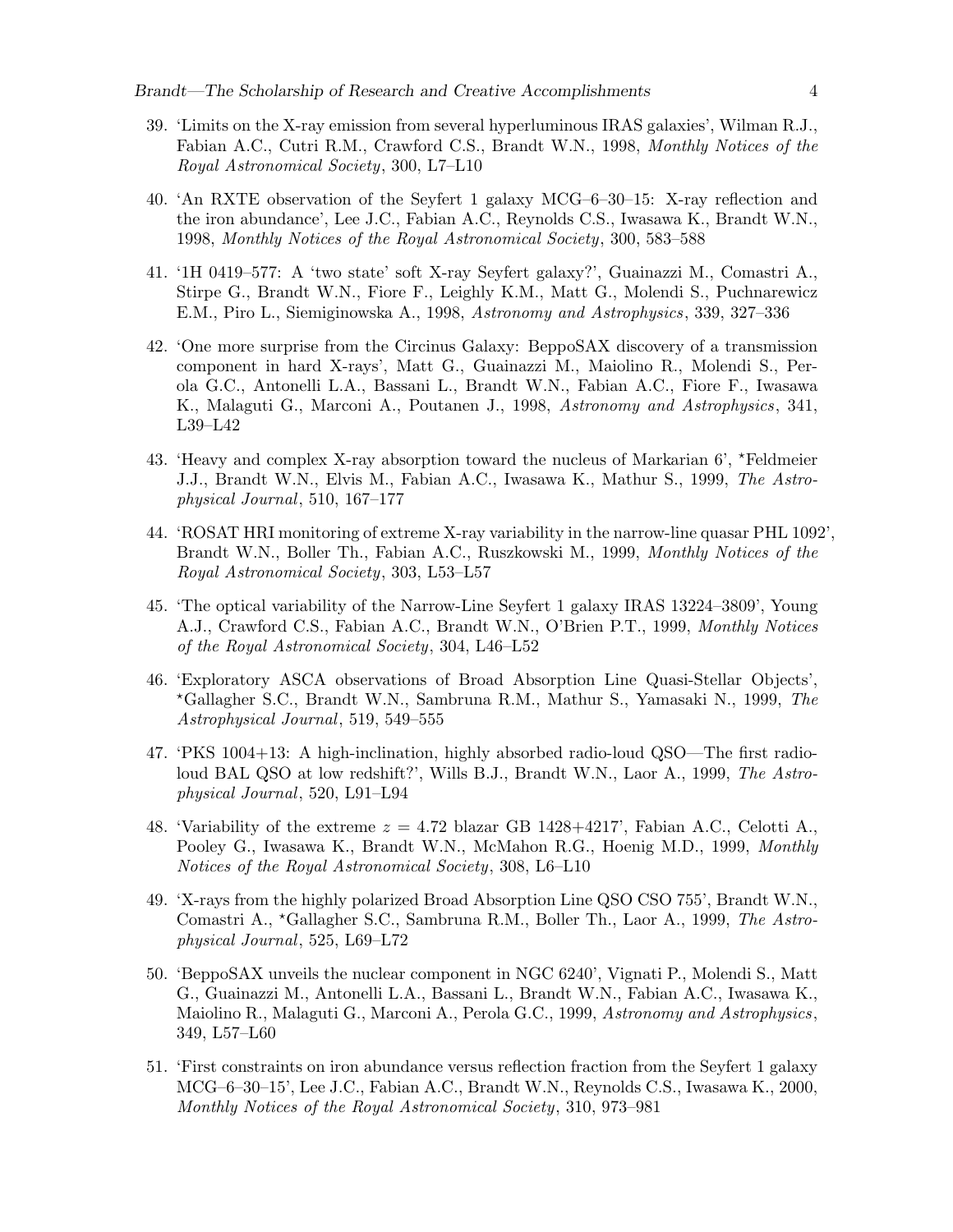- 52. 'The ROSAT International X-ray/Optical Survey (RIXOS): Source catalogue', Mason K.O., Carrera F.J., Hasinger G., Andernach H., Aragon-Salamanca A., Barcons X., Bower R., Brandt W.N., Branduardi-Raymont G., Burgos-Martín J., Cabrera-Guerra F., Carballo R., Castander F., Ellis R.S., González-Serrano J.I., Martínez-González E., Martín-Mirones J.M., McMahon R.G., Mittaz J.P.D., Micholson K.L., Page M.J., Pérez-Fournon I., Puchnarewicz E.M., Romero-Colmenero E., Schwope A.D., Vila B., Watson M.G., Wonnacott D., 2000, *Monthly Notices of the Royal Astronomical Society*, 311, 456–484
- 53. 'On the nature of soft X-ray weak Quasi-Stellar Objects', Brandt W.N., Laor A., Wills B.J., 2000, *The Astrophysical Journal*, 528, 637–649
- 54. 'New X-ray constraints on starburst and Seyfert activity in the barred spiral galaxy NGC 1672', †de Naray P.J., Brandt W.N., Halpern J.P., Iwasawa K., 2000, *The Astronomical Journal*, 119, 612–619
- 55. 'ROSAT HRI monitoring of X-ray variability in the Narrow-Line Seyfert 1 galaxy PKS 0558–504', Gliozzi M., Boller Th., Brinkmann W., Brandt W.N., 2000, *Astronomy and Astrophysics*, 356, L17–L20
- 56. 'A broad-band X-ray view of NGC 4945', Guainazzi M., Matt G., Brandt W.N., Antonelli L.A., Barr P., Bassani L., 2000, *Astronomy and Astrophysics*, 356, 463–474
- 57. 'Discovery of narrow X-ray absorption lines from NGC 3783 with the Chandra High Energy Transmission Grating Spectrometer', ‡Kaspi S., Brandt W.N., Netzer H., Sambruna R.M., Chartas G., Garmire G.P., Nousek J.A., 2000, *The Astrophysical Journal*, 535, L17–L20
- 58. 'The X-ray properties of  $z > 4$  quasars', <sup>‡</sup>Kaspi S., Brandt W.N., Schneider D.P., 2000, *The Astronomical Journal*, 119, 2031–2037
- 59. 'Observations of faint, hard-band X-ray sources in the field of CRSS J0030.5+2618 with the Chandra X-ray Observatory and the Hobby-Eberly Telescope', Brandt W.N., <sup>⋆</sup>Hornschemeier A.E., Schneider D.P., Garmire G.P., Chartas G., Hill G.J., MacQueen P.J., Townsley L.K., Burrows D.N., Koch T.S., Nousek J.A., Ramsey L.W., 2000, *The Astronomical Journal*, 119, 2349–2359
- 60. 'ROSAT PSPC detection of soft X-ray absorption in GB 1428+4217: The most distant matter yet probed with X-ray spectroscopy', Boller Th., Fabian A.C., Brandt W.N., Freyberg M.J., 2000, *Monthly Notices of the Royal Astronomical Society*, 315, L23–L27
- 61. 'BeppoSAX broad-band observations of low-redshift quasars: Spectral curvature and iron Kα lines', Mineo T., Fiore F., Laor A., Costantini E., Brandt W.N., Comastri A., Della Ceca R., Elvis M., Maccacaro T., Molendi S., 2000, *Astronomy and Astrophysics*, 359, 471–482
- 62. 'Compton-thick X-ray absorption in the Seyfert galaxies Tololo 0109–383 and ESO 138– G1', †Collinge M.J., Brandt W.N., 2000, *Monthly Notices of the Royal Astronomical Society*, 317, L35–L39
- 63. 'X-ray sources in the Hubble Deep Field detected by Chandra',  $*$ Hornschemeier  $A.E.,$ Brandt W.N., Garmire G.P., Schneider D.P., Broos P.S., Townsley L.K., Bautz M.W., Burrows D.N., Chartas G., Feigelson E.D., Griffiths R.E., Lumb D., Nousek J.A., Sargent W.L.W., 2000, *The Astrophysical Journal*, 541, 49–53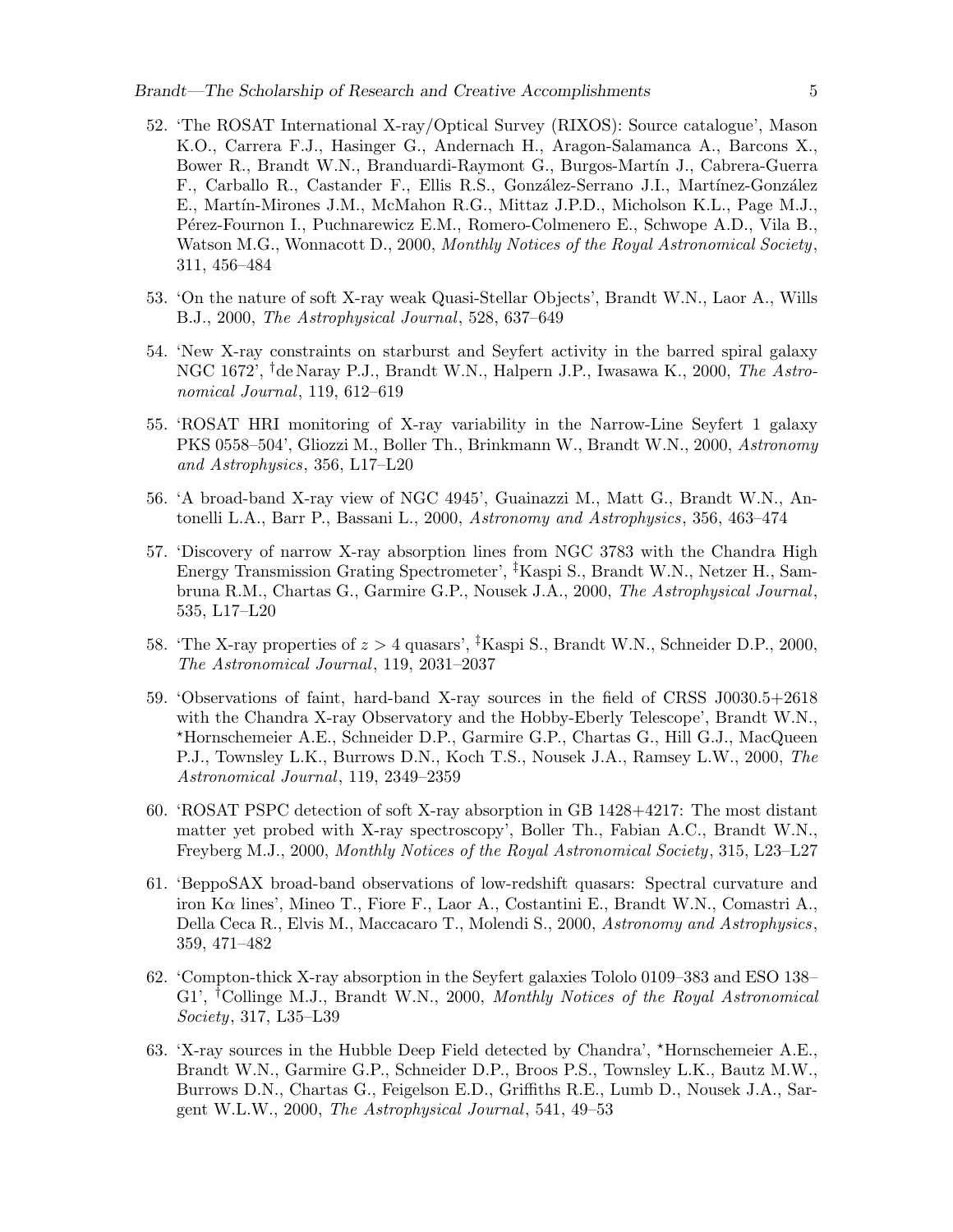- 64. 'The X-ray variability of the Seyfert 1 galaxy MCG–6–30–15 from long ASCA and RXTE observations', Lee J.C., Fabian A.C., Reynolds C.S., Brandt W.N., Iwasawa K., 2000, *Monthly Notices of the Royal Astronomical Society*, 318, 857–874
- 65. '[O ii] emission, eigenvector 1, and orientation in radio-quiet quasars', Kuraszkiewicz J.K., Wilkes B.J., Brandt W.N., Vestergaard M., 2000, *The Astrophysical Journal*, 542, 631–643
- 66. 'Detection of X-ray emission from gravitationally lensed submillimeter sources in the field of Abell 370', Bautz M.W., Malm M.R., Baganoff F.K., Ricker G.R., Canizares C.R., Brandt W.N., <sup>⋆</sup>Hornschemeier A.E., Garmire G.P., 2000, *The Astrophysical Journal*, 543, L119–L123
- 67. 'The discovery of broad P Cygni X-ray lines from Circinus X-1 with the Chandra High Energy Transmission Grating Spectrometer', Brandt W.N., Schulz N.S., 2000, *The Astrophysical Journal*, 544, L123–L127
- 68. 'Hot plasma and black hole binaries in the starburst galaxy M82', Griffiths R.E., Ptak A., Feigelson E.D., Garmire G.P., Townsley L.K., Brandt W.N., Sambruna R.M., Bregman J.N., 2000, *Science*, 290, 1325–1328
- 69. 'X-ray imaging of the Seyfert 2 galaxy Circinus with Chandra', Sambruna R.M., Brandt W.N., Chartas G., Netzer H., ‡Kaspi S., Garmire G.P., Nousek J.A., Weaver K.A., 2001, *The Astrophysical Journal*, 546, L9–L12
- 70. 'High-resolution X-ray spectroscopy of the Seyfert 2 galaxy Circinus with Chandra', Sambruna R.M., Netzer H., ‡Kaspi S., Brandt W.N., Chartas G., Garmire G.P., Nousek J.A., Weaver K.A., 2001, *The Astrophysical Journal*, 546, L13–L17
- 71. 'Heavy X-ray absorption in soft X-ray weak active galactic nuclei', <sup>⋆</sup>Gallagher S.C., Brandt W.N., Laor A., Elvis M., Mathur S., Wills B.J., Iyomoto N., 2001, *The Astrophysical Journal*, 546, 795–804
- 72. 'BeppoSAX observations of Narrow-Line Seyfert 1 galaxies: II. Ionized iron features in Arakelian 564', Comastri A., Stirpe G.M., Vignali C., Brandt W.N., Leighly K.M., Fiore F., Guainazzi M., Matt G., Nicastro F., Puchnarewicz E.M., Siemiginowska A., 2001, *Astronomy and Astrophysics*, 365, 400–408
- 73. 'An XMM-Newton detection of the  $z = 5.80$  X-ray weak quasar SDSSp J104433.04– 012502.2', Brandt W.N., Guainazzi M., ‡Kaspi S., Fan X., Schneider D.P., Strauss M.A., Clavel J., Gunn J.E., 2001, *The Astronomical Journal*, 121, 591–597
- 74. 'Detection of nuclear X-ray sources in nearby galaxies with Chandra', Ho L.C., Feigelson E.D., Townsley L.K., Sambruna R.M., Garmire G.P., Brandt W.N., Filippenko A.V., Griffiths R.E., Ptak A.F., Sargent W.L.W., 2001, *The Astrophysical Journal*, 549, L51–L54
- 75. 'On the origin of intrinsic narrow absorption lines in  $z \lesssim 1$  QSOs',  $\star$ Ganguly R.,  $\dagger$ Bond N.A., Charlton J.C., Eracleous M., Brandt W.N., Churchill C.W., 2001, *The Astrophysical Journal*, 549, 133–154
- 76. 'PMN J0525-3343: Soft X-ray spectral flattening in a blazar at  $z = 4.4$ ', Fabian A.C., Celotti A., Iwasawa K., McMahon R.G., Carilli C.L., Brandt W.N., Ghisellini G., Hook I.M., 2001, *Monthly Notices of the Royal Astronomical Society*, 323, 373–379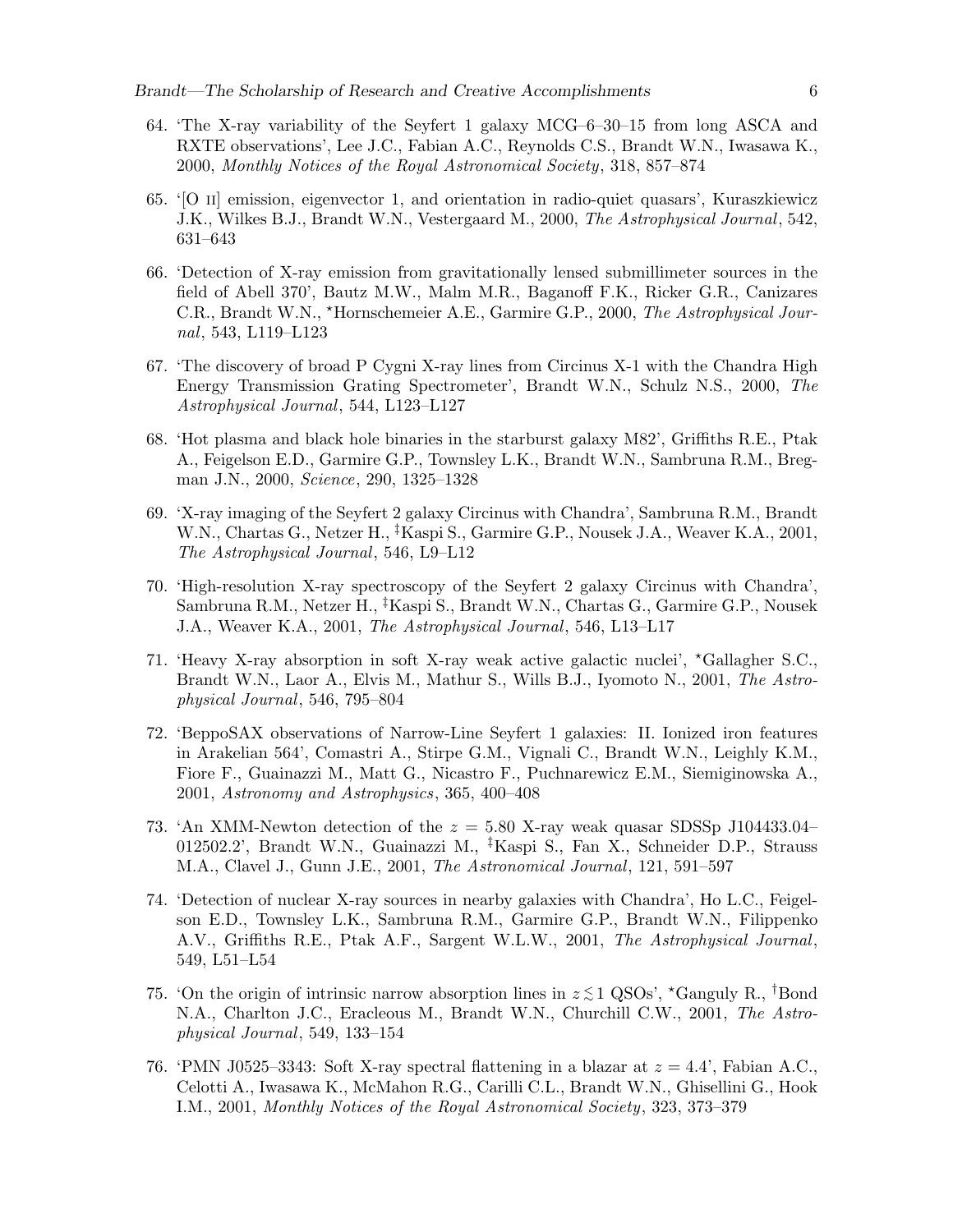- 77. 'High-resolution X-ray spectroscopy and modeling of the absorbing and emitting outflow in NGC 3783', ‡Kaspi S., Brandt W.N., Netzer H., George I.M., Chartas G., Behar E., Sambruna R.M., Garmire G.P., Nousek J.A., 2001, *The Astrophysical Journal*, 554, 216–232
- 78. 'The Chandra deep survey of the Hubble Deep Field-North area. II. Results from the Caltech Faint Field Galaxy Redshift Survey area', \*Hornschemeier A.E., Brandt W.N., Garmire G.P., Schneider D.P., Barger A.J., Broos P.S., Cowie L.L., Townsley L.K., Bautz M.W., Burrows D.N., Chartas G., Feigelson E.D., Griffiths R.E., Lumb D., Nousek J.A., Ramsey L.W., Sargent W.L.W., 2001, *The Astrophysical Journal*, 554, 742–777
- 79. 'The Chandra deep survey of the Hubble Deep Field-North area. IV. An ultradeep image of the Hubble Deep Field-North', Brandt W.N., \*Hornschemeier A.E., <sup>‡</sup>Alexander D.M., Garmire G.P., Schneider D.P., Broos P.S., Townsley L.K., Bautz M.W., Feigelson E.D., Griffiths R.E., 2001, *The Astronomical Journal*, 122, 1–20
- 80. 'A Chandra study of the Circinus Galaxy point source population', ‡Bauer F.E., Brandt W.N., Sambruna R.M., Chartas G., Garmire G.P., ‡Kaspi S., Netzer H., 2001, *The Astronomical Journal*, 122, 182–193
- 81. 'Nuclear obscuration in the high-ionization Seyfert 2 galaxy Tol 0109–383', Iwasawa K., Matt G., Fabian A.C., Bianchi S., Brandt W.N., Guainazzi M., Murayama T., Taniguchi Y., 2001, *Monthly Notices of the Royal Astronomical Society*, 326, 119–125
- 82. 'High-resolution X-ray and ultraviolet spectroscopy of the complex intrinsic absorption in NGC 4051 with Chandra and the Hubble Space Telescope', †Collinge M.J., Brandt W.N., ‡Kaspi S., Crenshaw D.M., Elvis M., Kraemer S.B., Reynolds C.S., Sambruna R.M., Wills B.J., 2001, *The Astrophysical Journal*, 557, 2–17
- 83. 'The Chandra Deep Field-North survey. VII. X-ray emission from Lyman break galaxies', Brandt W.N., <sup>⋆</sup>Hornschemeier A.E., Schneider D.P., ‡Alexander D.M., ‡Bauer F.E., Garmire G.P., ‡Vignali C., 2001, *The Astrophysical Journal*, 558, L5–L9
- 84. 'Rapid X-ray flaring from the direction of the supermassive black hole at the Galactic Centre', Baganoff F.K., Bautz M.W., Brandt W.N., Chartas G., Feigelson E.D., Garmire G.P., ‡Maeda Y., Morris M.R., Ricker G.R., Townsley L.K., Walter F., 2001, *Nature*, 413, 45–48
- 85. 'Submillimeter properties of the 1 Ms Chandra Deep Field-North X-ray sample', Barger A.J., Cowie L.L., Steffen A.T., \*Hornschemeier A.E., Brandt W.N., Garmire G.P., 2001, *The Astrophysical Journal*, 560, L23–L28
- 86. 'Exploratory Chandra observations of the highest redshift quasars: X-rays from the dawn of the modern Universe',  $^{\ddagger}$ Vignali C., Brandt W.N., Fan X., Gunn J.E.,  $^{\ddagger}$ Kaspi S., Schneider D.P., Strauss M.A., 2001, *The Astronomical Journal*, 122, 2143–2155
- 87. 'The Chandra Deep Field-North survey. VI. The nature of the optically faint X-ray source population',  ${}^{\ddagger}$ Alexander D.M., Brandt W.N.,  $*$ Hornschemeier A.E., Garmire G.P., Schneider D.P., ‡Bauer F.E., Griffiths R.E., 2001, *The Astronomical Journal*, 122, 2156–2176
- 88. 'Supermassive black hole accretion history inferred from a large sample of Chandra hard X-ray sources', Barger A.J., Cowie L.L., Bautz M.W., Brandt W.N., Garmire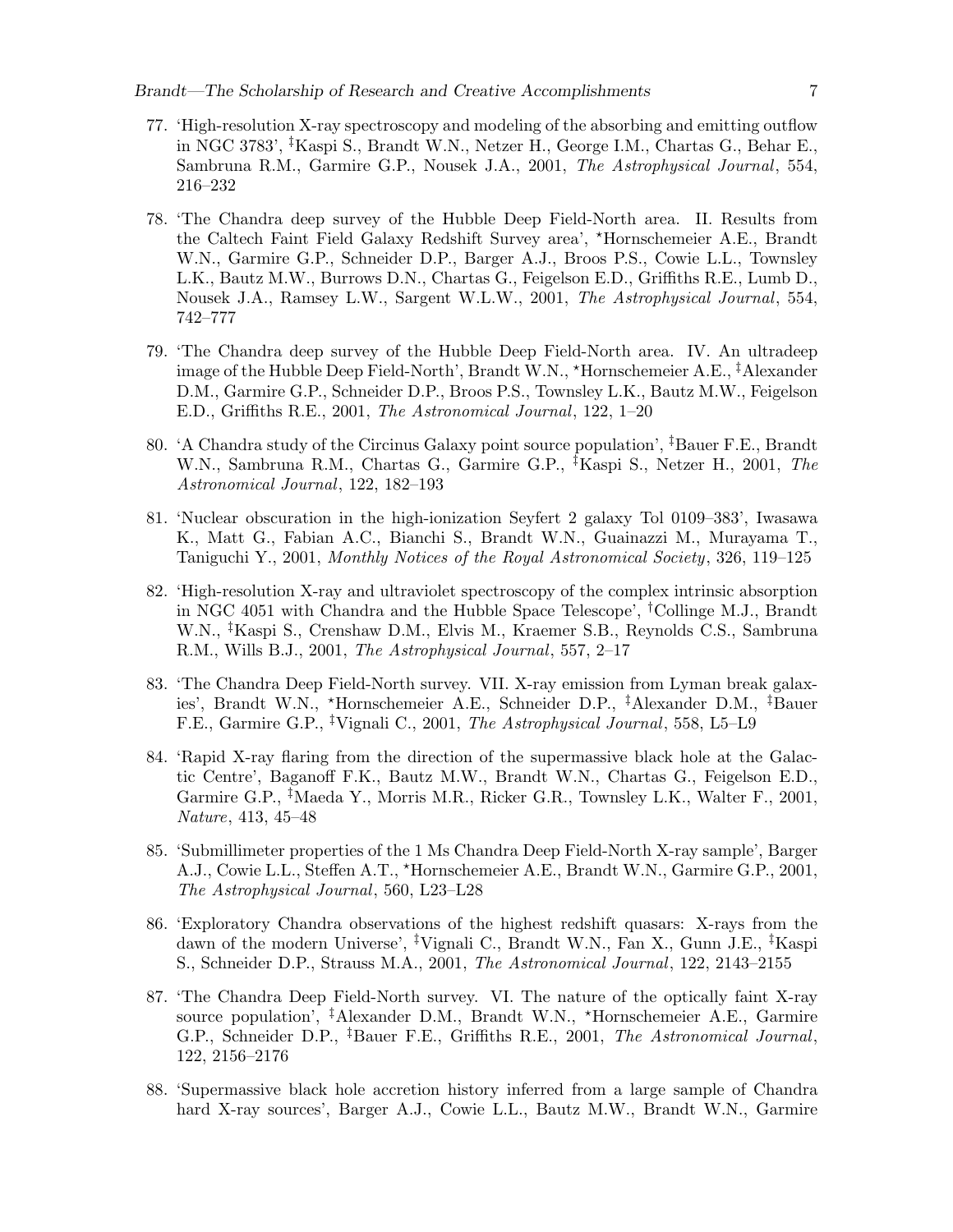G.P., <sup>⋆</sup>Hornschemeier A.E., Ivison R.J., Owen F.N., 2001, *The Astronomical Journal*, 122, 2177–2189

- 89. 'J-band spectroscopy of the  $z = 5.74$  BAL QSO SDSSp J104433.04–012502.2', Goodrich R.W., Campbell R., Chaffee F.H., Hill G.M., Sprayberry D., Brandt W.N., Schneider D.P., ‡Kaspi S., Fan X., Gunn J.E., Strauss M.A., 2001, *The Astrophysical Journal*, 561, L23–L25
- 90. 'HST STIS observations of PG 0946+301: The highest quality UV spectrum of a BALQSO', Arav N., de Kool M., Korista K.T., Crenshaw D.M., van Breugel W., Brotherton M.S., Green R.F., Pettini M., Wills B.J., de Vries W., Becker R.H., Brandt W.N., Green P.J., Junkkarinen V.T., Koratkar A., Laor A., Laurent-Muehleisen S.A., Mathur S., Murray N., 2001, *The Astrophysical Journal*, 561, 118–130
- 91. 'Multiwavelength monitoring of the Narrow-Line Seyfert 1 galaxy Akn 564: II. Ultraviolet continuum and emission-line variability', Collier S., Crenshaw D.M., Peterson B.M., Brandt W.N., Clavel J., Edelson R., George I.M., Horne K., Kriss G.A., Mathur S., Netzer H., O'Brien P.T., Pogge R.W., Pounds K.A., Romano P., Shemmer O., Turner T.J., Wamsteker W., 2001, *The Astrophysical Journal*, 561, 146–161
- 92. 'The Chandra Deep Field-North survey. V. 1 Ms source catalogs', Brandt W.N., <sup>‡</sup>Alexander D.M., \*Hornschemeier A.E., Garmire G.P., Schneider D.P., Barger A.J., ‡Bauer F.E., Broos P.S., Cowie L.L., Townsley L.K., Burrows D.N., Chartas G., Feigelson E.D., Griffiths R.E., Nousek J.A., Sargent W.L.W., 2001, *The Astronomical Journal*, 122, 2810–2832
- 93. 'XMM-Newton discovery of a sharp spectral feature at ∼ 7 keV in the Narrow-Line Seyfert 1 galaxy 1H 0707–495', Boller Th., Fabian A.C., Sunyaev R., Trümper J., Vaughan S., Ballantyne D.R., Brandt W.N., Keil R., Iwasawa K., 2002, *Monthly Notices of the Royal Astronomical Society*, 329, L1–L5
- 94. '2–8 keV X-ray number counts determined from Chandra blank field observations', Cowie L.L., Garmire G.P., Bautz M.W., Barger A.J., Brandt W.N., <sup>⋆</sup>Hornschemeier A.E., 2002, *The Astrophysical Journal*, 566, L5–L8
- 95. 'Reddening, emission-line, and intrinsic absorption properties in the Narrow-Line Seyfert 1 galaxy Akn 564', Crenshaw D.M., Kraemer S.B., Turner T.J., Collier S., Peterson B.M., Brandt W.N., Clavel J., George I.M., Horne K., Kriss G.A., Mathur S., Netzer H., Pogge R.W., Pounds K.A., Romano P., Shemmer O., Wamsteker W., 2002, *The Astrophysical Journal*, 566, 187–194
- 96. 'X-ray spectroscopy of QSOs with broad ultraviolet absorption lines',  $*$ Gallagher S.C., Brandt W.N., Chartas G., Garmire G.P., 2002, *The Astrophysical Journal*, 567, 37–41
- 97. 'The Chandra Deep Field-North survey. VIII. X-ray constraints on spiral galaxies from  $0.4 < z < 1.5$ ', \*Hornschemeier A.E., Brandt W.N.,  $\frac{1}{4}$ Alexander D.M.,  $\frac{1}{4}$ Bauer F.E., Garmire G.P., Schneider D.P., Bautz M.W., Chartas G., 2002, *The Astrophysical Journal*, 568, 82–87
- 98. 'The Chandra Deep Field-North survey. XI. X-ray emission from luminous infrared starburst galaxies', ‡Alexander D.M., Aussel H., ‡Bauer F.E., Brandt W.N., <sup>⋆</sup>Hornschemeier A.E., ‡Vignali C., Garmire G.P., Schneider D.P., 2002, *The Astrophysical Journal*, 568, L85–L88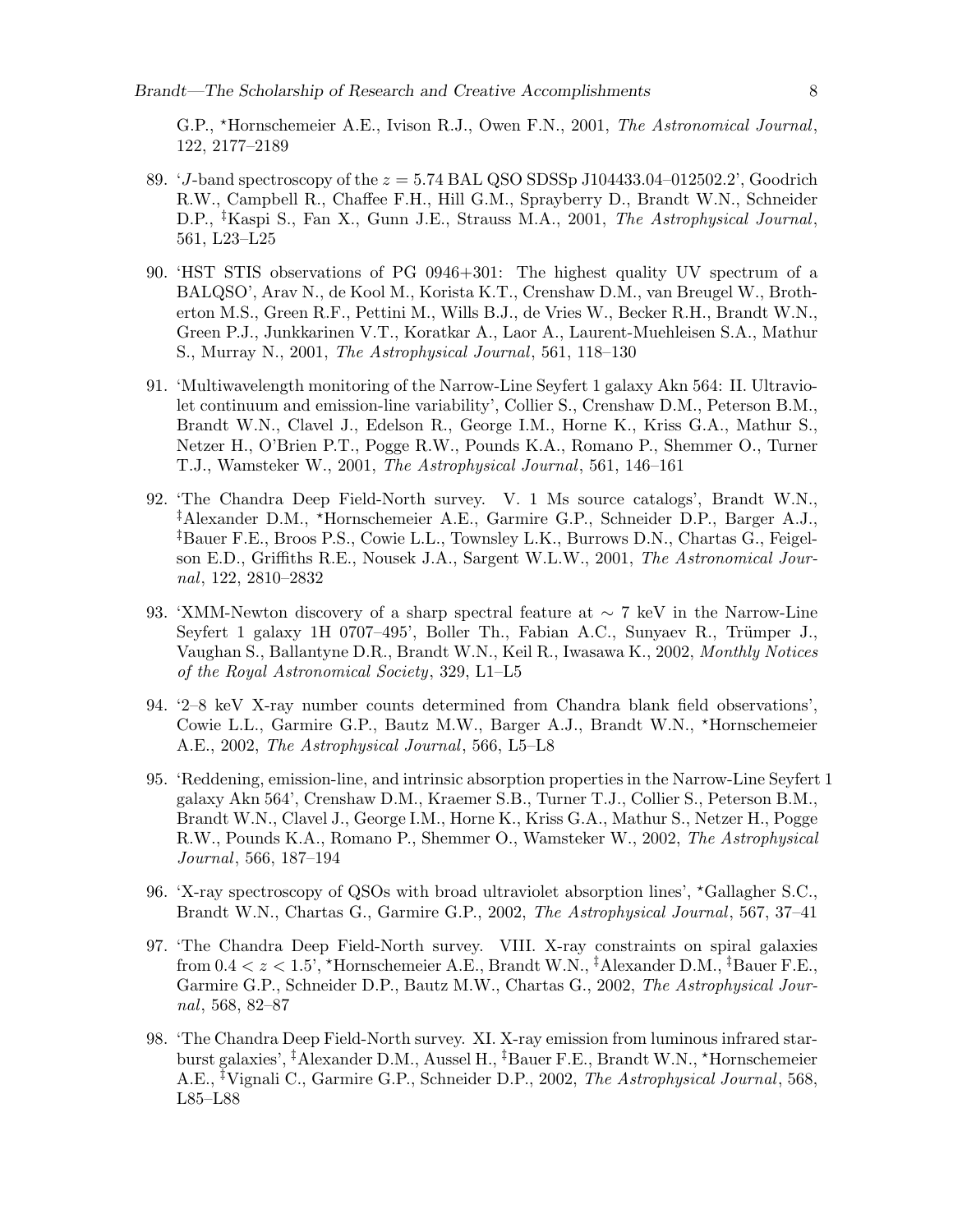- 99. 'Exploratory Chandra observations of the three highest redshift quasars known', Brandt W.N., Schneider D.P., Fan X., Strauss M.A., Gunn J.E., Richards G.T., Anderson S.F., Vanden Berk D.E., Bahcall N.A., Brinkmann J., Brunner R., Chen B., Hennessy G.S., Lamb D.Q., Voges W., York D.G., 2002, *The Astrophysical Journal*, 569, L5–L9
- 100. 'The Chandra Deep Field-North survey. X. X-ray emission from Very Red Objects', ‡Alexander D.M., ‡Vignali C., ‡Bauer F.E., Brandt W.N., <sup>⋆</sup>Hornschemeier A.E., Garmire G.P., Schneider D.P., 2002, *The Astronomical Journal*, 123, 1149–1162
- 101. 'The Chandra Deep Field-North survey. IX. Extended X-ray sources', ‡Bauer F.E., ‡Alexander D.M., Brandt W.N., <sup>⋆</sup>Hornschemeier A.E., Miyaji T., Garmire G.P., Schneider D.P., Bautz M.W., Chartas G., Griffiths R.E., Sargent W.L.W., 2002, *The Astronomical Journal*, 123, 1163–1178
- 102. 'The luminosity dependence of ultraviolet absorption in active galactic nuclei', Laor A., Brandt W.N., 2002, *The Astrophysical Journal*, 569, 641–654
- 103. 'X-raying the ultraluminous infrared starburst galaxy and broad absorption line QSO, Markarian 231, with Chandra', \*Gallagher S.C., Brandt W.N., Chartas G., Garmire G.P., Sambruna R.M., 2002, *The Astrophysical Journal*, 569, 655–670
- 104. 'A Chandra study of Sagittarius A East: A supernova remnant regulating the activity of our Galactic center?', ‡Maeda Y., Baganoff F.K., Feigelson E.D., Morris M.R., Bautz M.W., Brandt W.N., Burrows D.N., Doty J.P., Garmire G.P., Pravdo S.H., Ricker G.R., Townsley L.K., 2002, *The Astrophysical Journal*, 570, 671–687
- 105. 'Variability of the X-ray P Cygni line profiles from Circinus X-1 near zero phase', Schulz N.S., Brandt W.N., 2002, *The Astrophysical Journal*, 572, 971–983
- 106. 'The ionized gas and nuclear environment in NGC 3783. I. Time-averaged 900 ks Chandra grating spectroscopy', ‡Kaspi S., Brandt W.N., George I.M., Netzer H., Crenshaw D.M., Gabel J.R., Hamann F.W., Kaiser M.E., Koratkar A., Kraemer S.B., Kriss G.A., Mathur S., Mushotzky R.F., Nandra K., Peterson B.M., Shields J.C., Turner T.J., Zheng W., 2002, *The Astrophysical Journal*, 574, 643–662
- 107. 'Large-amplitude X-ray outbursts from galactic nuclei: A systematic survey using ROSAT archival data', †Donley J.L., Brandt W.N., Eracleous M., Boller Th., 2002, *The Astronomical Journal*, 124, 1308–1321
- 108. 'X-ray, optical, and infrared imaging and spectral properties of the 1 Ms Chandra Deep Field-North sources', Barger A.J., Cowie L.L., Brandt W.N., Capak P., Garmire G.P., <sup>⋆</sup>Hornschemeier A.E., Steffen A.T., Wehner E.H., 2002, *The Astronomical Journal*, 124, 1839–1885
- 109. 'Chandra detects relativistic broad absorption lines from APM 08279+5255', Chartas G., Brandt W.N., <sup>⋆</sup>Gallagher S.C., Garmire G.P., 2002, *The Astrophysical Journal*, 579, 169–175
- 110. 'The Chandra Deep Field-North survey. XII. The link between faint X-ray and radio source populations', <sup>‡</sup>Bauer F.E., <sup>‡</sup>Alexander D.M., Brandt W.N., \*Hornschemeier A.E., ‡Vignali C., Garmire G.P., Schneider D.P., 2002, *The Astronomical Journal*, 124, 2351–2363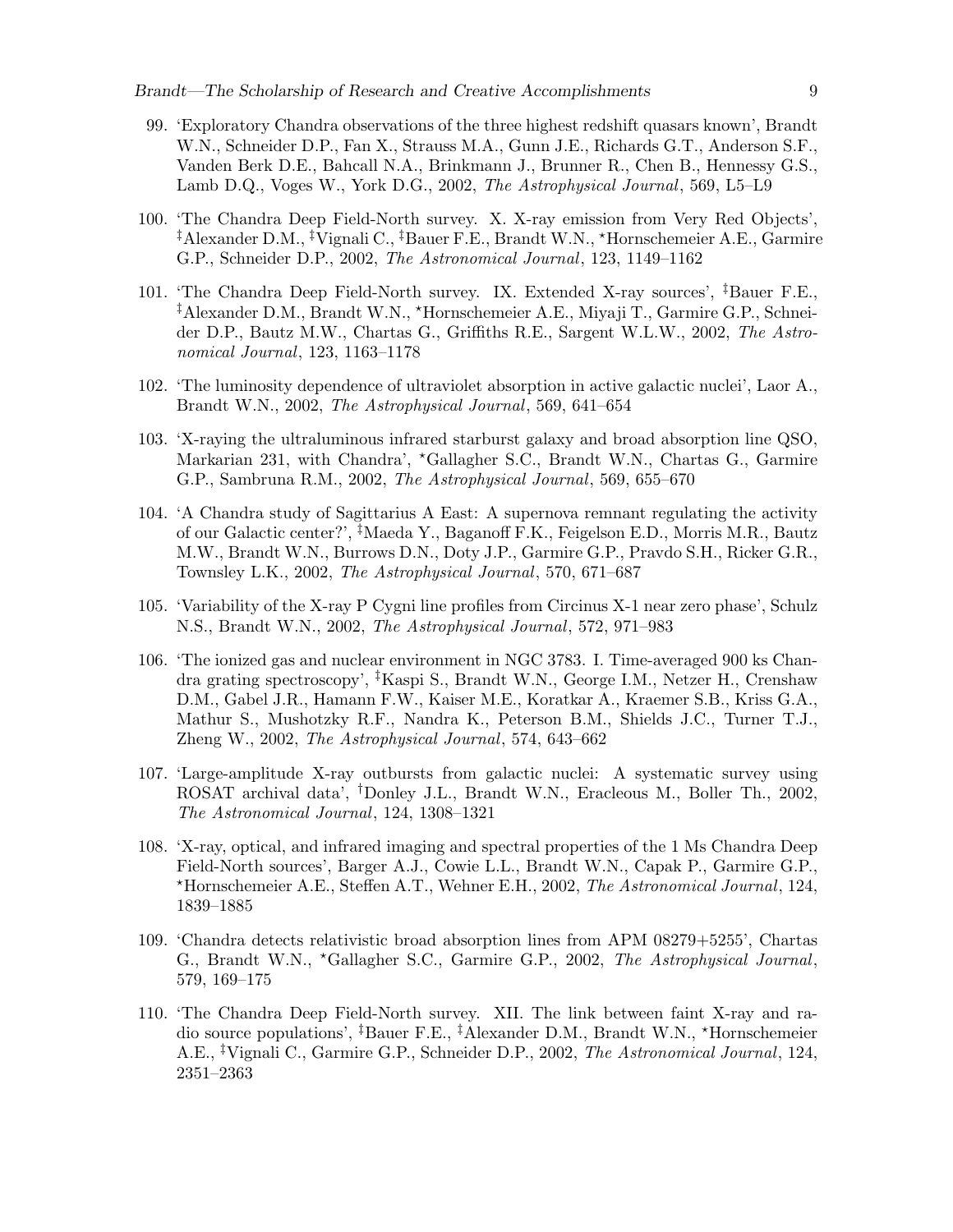- 111. 'The Chandra Deep Field-North survey. XVI. The X-ray properties of moderateluminosity active galaxies at  $z > 4'$ , <sup>‡</sup>Vignali C., <sup>‡</sup>Bauer F.E., <sup>‡</sup>Alexander D.M., Brandt W.N., <sup>\*</sup>Hornschemeier A.E., Schneider D.P., Garmire G.P., 2002, *The Astrophysical Journal*, 580, L105–L109
- 112. 'An XMM-Newton observation of Ton S180: Constraints on the continuum emission in ultrasoft Seyfert galaxies', Vaughan S., Boller Th., Fabian A.C., Ballantyne D.R., Brandt W.N., Trümper J., 2002, *Monthly Notices of the Royal Astronomical Society*, 337, 247–255
- 113. 'The Chandra Deep Field-North survey. XIV. X-ray detected obscured AGNs and starburst galaxies in the bright submillimeter source population', ‡Alexander D.M., <sup>‡</sup>Bauer F.E., Brandt W.N., \*Hornschemeier A.E., <sup>‡</sup>Vignali C., Garmire G.P., Schneider D.P., Chartas G., <sup>\*</sup>Gallagher S.C., 2003, *The Astronomical Journal*, 125, 383–397
- 114. 'X-ray lighthouses of the high-redshift universe. Probing the most luminous  $z > 4$  Palomar Digital Sky Survey quasars with Chandra', ‡Vignali C., Brandt W.N., Schneider D.P., Garmire G.P., ‡Kaspi S., 2003, *The Astronomical Journal*, 125, 418–432
- 115. 'X-ray emission from radio-quiet quasars in the Sloan Digital Sky Survey early data release: The  $\alpha_{\text{ox}}$  dependence upon ultraviolet luminosity', <sup>‡</sup>Vignali C., Brandt W.N., Schneider D.P., 2003, *The Astronomical Journal*, 125, 433–443
- 116. 'The redshift evolution of the 2–8 keV X-ray luminosity function', Cowie L.L., Barger A.J., Bautz M.W., Brandt W.N., Garmire G.P., 2003, *The Astrophysical Journal*, 584, L57–L60
- 117. 'Very high redshift X-ray selected active galactic nuclei in the Chandra Deep Field-North', Barger A.J., Cowie L.L., Capak P., ‡Alexander D.M., ‡Bauer F.E., Brandt W.N., Garmire G.P., Hornschemeier A.E., 2003, *The Astrophysical Journal*, 584, L61–L64
- 118. 'The ionized gas and nuclear environment in NGC 3783. II. Averaged HST/STIS and FUSE spectra', Gabel J.R., Crenshaw D.M., Kraemer S.B., Brandt W.N., George I.M., Hamann F.W., Kaiser M.E., ‡Kaspi S., Kriss G.A., Mathur S., Mushotzky R.F., Nandra K., Netzer H., Peterson B.M., Shields J.C., Turner T.J., Zheng W., 2003, *The Astrophysical Journal*, 583, 178–191
- 119. 'Chandra and XMM-Newton observations of Tololo 0109–383', Matt G., Bianchi S., Guainazzi M., Brandt W.N., Fabian A.C., Iwasawa K., Perola G.C., 2003, *Astronomy & Astrophysics*, 399, 519–523
- 120. 'The XMM-Newton view of the nucleus of NGC 4261', Sambruna R.M., Gliozzi M., Eracleous M., Brandt W.N., Mushotzky R.F., 2003, *The Astrophysical Journal*, 586, L37–L40
- 121. 'A survey of  $z > 5.7$  quasars in the Sloan Digital Sky Survey. II. Discovery of three additional quasars at  $z > 6'$ . Fan X., Strauss M.A., Schneider D.P., Becker R.H., White R.L., Haiman Z., Gregg M., Pentericci L., Grebel E.K., Narayanan V.K., Loh Y.-S., Richards G.T., Gunn J.E., Lupton R.H., Knapp G.R., Ivezić Z., Brandt W.N., Collinge M., Hao L., Harbeck D., Prada F., Schaye J., Strateva I.V., Zakamska N., Anderson S., Brinkmann J., Bahcall N.A., Lamb D.Q., Okamura S., Szalay A., York, D.G., 2003, *The Astronomical Journal*, 125, 1649–1659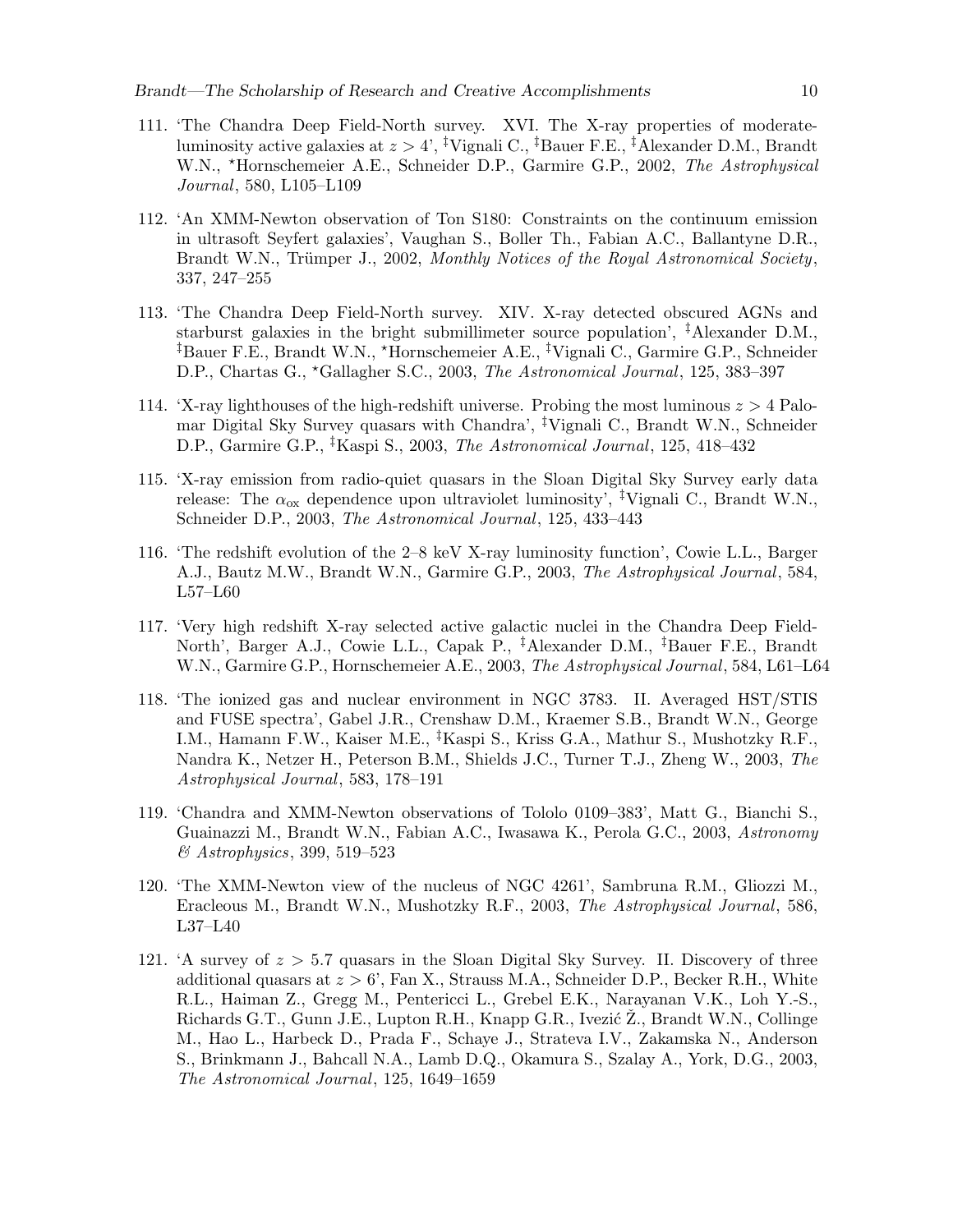- 122. 'A deep Chandra catalog of X-ray point sources toward the Galactic center', Muno M.P., Baganoff F.K., Bautz M.W., Brandt W.N., Broos P.S., Feigelson E.D., Garmire G.P., Morris M.R., Ricker G.R., Townsley L.K., 2003, *The Astrophysical Journal*, 589, 225–241
- 123. 'Chandra and XMM-Newton observations of the first quasars: X-rays from the age of cosmic enlightenment', ‡Vignali C., Brandt W.N., Schneider D.P., Anderson S.F., Fan X., Gunn J.E., Kaspi S., Richards G.T., Strauss M.A., 2003, *The Astronomical Journal*, 125, 2876–2890
- 124. 'Probing the complex and variable X-ray absorption of Markarian 6 with XMM-Newton', ‡ Immler S., Brandt W.N., ‡Vignali C., ‡Bauer F.E., Crenshaw D.M., Feldmeier J.J., Kraemer S.B., 2003, *The Astronomical Journal*, 126, 153–157
- 125. 'Chandra X-ray spectroscopic imaging of Sagittarius A<sup>∗</sup> and the central parsec of the Galaxy', Baganoff F.K., ‡Maeda Y., Morris M.R., Bautz M.W., Brandt W.N., Cui W., Doty J.P., Feigelson E.D., Garmire G.P., Pravdo S.H., Ricker G.R., Townsley L.K., 2003, *The Astrophysical Journal*, 591, 891–915
- 126. 'The Chandra Deep Field-North survey. XIII. 2 Ms point-source catalogs', ‡Alexander D.M., ‡Bauer F.E., Brandt W.N., Schneider D.P., Hornschemeier A.E., ‡Vignali C., Barger A.J., Broos P.S., Cowie L.L., Garmire G.P., Townsley L.K., Bautz M.W., Chartas G., Sargent W.L.W., 2003, *The Astronomical Journal*, 126, 539–574
- 127. 'The Chandra Deep Field-North survey. XV. Optically bright, X-ray faint sources', <sup>⋆</sup>Hornschemeier A.E., ‡Bauer F.E., ‡Alexander D.M., Brandt W.N., Sargent W.L.W., Bautz M.W., Conselice C., Garmire G.P., Schneider D.P., Wilson G., 2003, *The Astronomical Journal*, 126, 575–595
- 128. 'Optical and infrared properties of the 2 Ms Chandra Deep Field-North X-ray sources', Barger A.J., Cowie L.L., Capak P., ‡Alexander D.M., ‡Bauer F.E., Fernandez E., Brandt W.N., Garmire G.P., Hornschemeier A.E., 2003, *The Astronomical Journal*, 126, 632–665
- 129. 'XMM-Newton spectral properties of the Narrow-Line Seyfert 1 galaxy IRAS 13224–3809', Boller Th., Tanaka Y., Fabian A.C., Brandt W.N., Gallo L.C., Anabuki N., Haba Y., Vaughan S., 2003, *Monthly Notices of the Royal Astronomical Society*, 343, L89–L93
- 130. 'On the origin of the X-rays and the nature of accretion in NGC 4261', Gliozzi M., Sambruna R.M., Brandt W.N., 2003, *Astronomy & Astrophysics*, 408, 949–959
- 131. 'XMM-Newton reveals the quasar outflow in PG 1115+080', Chartas G., Brandt W.N., Gallagher S.C., 2003, *The Astrophysical Journal*, 595, 85–93
- 132. 'The ionized gas and nuclear environment in NGC 3783. III. Detection of a decreasing radial velocity in an intrinsic ultraviolet absorber', Gabel J.R., Crenshaw D.M., Kraemer S.B., Brandt W.N., George I.M., Hamann F.W., Kaiser M.E., Kaspi S., Kriss G.A., Mathur S., Mushotzky R.F., Nandra K., Netzer H., Peterson B.M., Shields J.C., Turner T.J., Zheng W., 2003, *The Astrophysical Journal*, 595, 120–126
- 133. 'The X-ray properties of the nearby star-forming galaxy IC 342: The XMM-Newton view', ‡Bauer F.E., Brandt W.N., <sup>⋆</sup>Lehmer B.D., 2003, *The Astronomical Journal*, 126, 2797–2805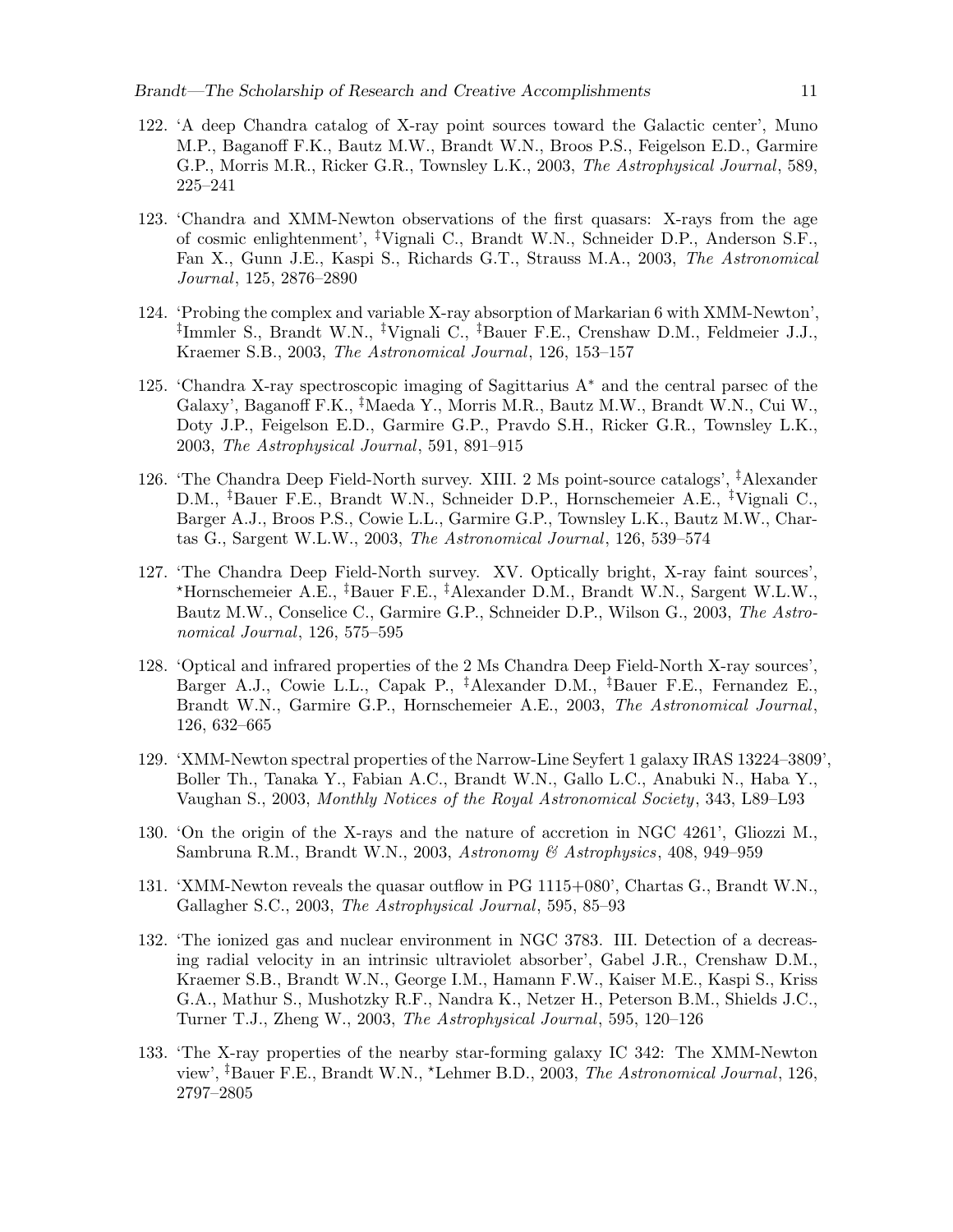- 134. 'X-ray sources with periodic variability in a deep Chandra image of the Galactic Center', Muno M.P., Baganoff F.K., Bautz M.W., Brandt W.N., Garmire G.P., Ricker G.R., 2003, *The Astrophysical Journal*, 599, 465–474
- 135. 'The Sloan Digital Sky Survey quasar catalog. II. First data release', Schneider D.P., Fan X., Hall P.B., Jester S., Richards G.T., Stoughton C., Strauss M.A., SubbaRao M., Vanden Berk D.E., Anderson S.F., Brandt W.N., Gunn J.E., Gray J., Trump J.R., Voges W., Yanny B., Bahcall N.A., Blanton M.R., Boroski W.N., Brinkmann J., Brunner R., Burles S., Castander F.J., Doi M., Eisenstein D., Frieman J.A., Fukugita M., Heckman T.M., Hennessy G.S., Ivezić Z., Kent S., Knapp G.R., Lamb D.Q., Lee B.C., Loveday J., Lupton R.H., Margon B., Meiksin A., Munn J.A., Newberg H.J., Nichol R.C., Niederste-Ostholt M., Pier J.R., Richmond M.W., Rockosi C.M., Saxe D.H., Schlegel D.J., Szalay A.S., Thakar A.R., Uomoto A., York D.G., 2003, *The Astronomical Journal*, 126, 2579–2593
- 136. 'The ionized gas and nuclear environment in NGC 3783. IV. Variability and modeling of the 900 ks Chandra spectrum', Netzer H., Kaspi S., Behar E., Brandt W.N., Chelouche D., George I.M., Crenshaw D.M., Gabel J.R., Hamann F.W., Kraemer S.B., Kriss G.A., Nandra K., Peterson B.M., Shields J.C., Turner T.J., 2003, *The Astrophysical Journal*, 599, 933–948
- 137. 'The X-ray variability of the Narrow-Line Seyfert 1 galaxy IRAS 13224–3809 from an XMM-Newton observation', Gallo L.C., Boller Th., Tanaka Y., Fabian A.C., Brandt W.N., Welsh W.F., Anabuki N., Haba Y., 2004, *Monthly Notices of the Royal Astronomical Society*, 347, 269–276
- 138. 'The XMM-Newton view of NGC 6251', Gliozzi M., Sambruna R.M., Brandt W.N., Mushotzky R.F., Eracleous M., 2004, *Astronomy & Astrophysics*, 413, 139–144
- 139. 'The Great Observatories Origins Deep Survey: Initial results from optical and nearinfrared imaging', Giavalisco M., Ferguson H.C., Koekemoer A.M., Dickinson M., Alexander D.M., Bauer F.E., Bergeron J., Biagetti C., Brandt W.N., Casertano S., Cesarsky C., Chatzichristou E., Conselice C., Cristiani S., Da Costa L., Dahlen T., de Mello D., Eisenhardt P., Erben T., Fall S.M., Fassnacht C., Fosbury R., Fruchter A., Gardner J.P., Grogin N., Hook R.N., Hornschemeier A.E., Idzi R., Jogee S., Kretchmer C., Laidler V., Lee K.S., Livio M., Lucas R., Madau P., Mobasher B., Moustakas L.A., Nonino M., Padovani P., Papovich C., Park Y., Ravindranath S., Renzini A., Richardson M., Riess A., Rosati P., Schirmer M., Schreier E., Somerville R.S., Spinrad H., Stern D., Stiavelli M., Strolger L., Urry C.M., Vandame B., Williams R., Wolf C., 2004, *The Astrophysical Journal*, 600, L93–L98
- 140. 'The space density of high-redshift QSOs in the GOODS survey', Cristiani S., ‡Alexander D.M., ‡Bauer F.E., Brandt W.N., Chatzichristou E.T., Fontanot F., Grazian A., Koekemoer A.M., Lucas R.A., Monaco P., Nonino M., Padovani P., Stern D., Tozzi P., Treister E., Urry C.M., Vanzella E., 2004, *The Astrophysical Journal*, 600, L119–L122
- 141. 'A possible new population of sources with extreme X-ray/optical ratios', Koekemoer A.M., ‡Alexander D.M., ‡Bauer F.E., Bergeron J., Brandt W.N., Chatzichristou E., Cristiani S., Fall S.M., Grogin N.A., Livio M., Mainieri V., Moustakas L., Padovani P., Rosati P., Schreier E.J., Urry C.M., 2004, *The Astrophysical Journal*, 600, L123–L126
- 142. 'Lower mass black holes in the GOODS? Off-nuclear X-ray sources', Hornschemeier A.E., ‡Alexander D.M., ‡Bauer F.E., Brandt W.N., Chary R., Conselice C., Grogin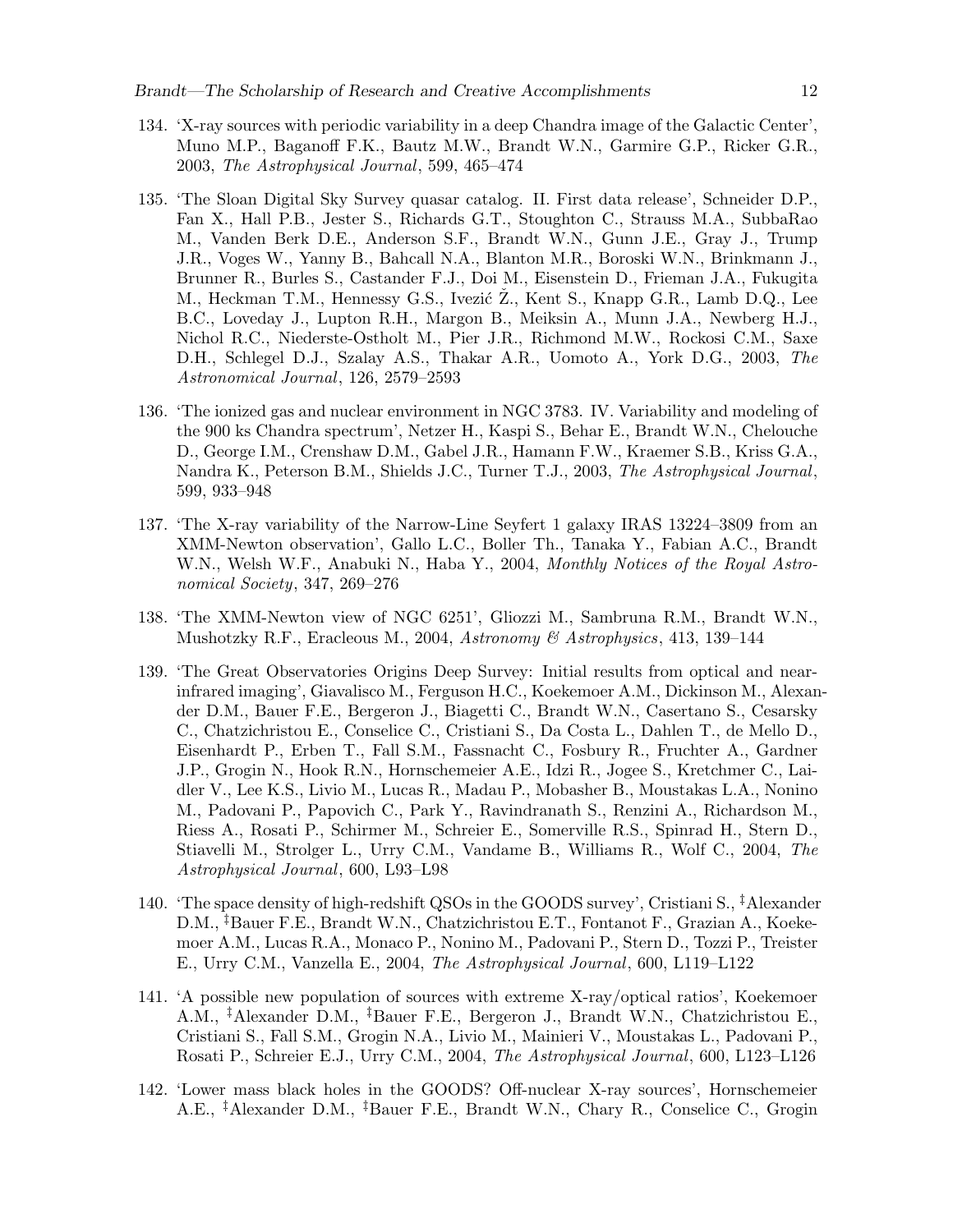N.A., Koekemoer A.M., Mobasher B., Paolillo M., Ravindranath S., Schreier E.J., 2004, *The Astrophysical Journal*, 600, L147–L150

- 143. 'Chandra and Hubble Space Telescope confirmation of the luminous and variable X-ray source IC 10 X-1 as a possible Wolf-Rayet, black hole binary',  $\frac{1}{4}$ Bauer F.E., Brandt W.N., 2004, *The Astrophysical Journal*, 601, L67–L70
- 144. 'Arakelian 564: An XMM-Newton view', ‡Vignali C., Brandt W.N., Boller Th., Fabian A.C., Vaughan S., 2004, *Monthly Notices of the Royal Astronomical Society*, 347, 854–860
- 145. 'The spectral energy distribution and emission-line properties of the Narrow-Line Seyfert 1 galaxy Arakelian 564', Romano P., Mathur S., Turner T.J., Kraemer S.B., Crenshaw D.M., Peterson B.M., Pogge R.W., Brandt W.N., George I.M., Horne K., Kriss G.A., Netzer H., Shemmer O., Wamsteker W., 2004, *The Astrophysical Journal*, 602, 635–647
- 146. 'Dramatic X-ray spectral variability of the broad absorption line quasar PG 2112+059', Gallagher S.C., Brandt W.N., Wills B.J., Charlton J.C., Chartas G., Laor A., 2004, *The Astrophysical Journal*, 603, 425–435
- 147. 'I Zw 1 observed with XMM-Newton: Low-energy spectral complexity, iron lines, and hard X-ray flares', Gallo L.C., Boller Th., Brandt W.N., Fabian A.C., Vaughan S., 2004, *Astronomy & Astrophysics*, 417, 29–38
- 148. 'Far Ultraviolet Spectroscopic Explorer spectroscopy of absorption and emission lines from the Narrow-Line Seyfert 1 galaxy NGC 4051', Kaspi S., Brandt W.N., Collinge M.J., Elvis M., Reynolds C.S., 2004, *The Astronomical Journal*, 127, 2631–2640
- 149. 'A survey of  $z > 5.7$  quasars in the Sloan Digital Sky Survey. III. Discovery of five additional quasars', Fan X., Hennawi J.F., Richards G.T., Strauss M.A., Schneider D.P., Donley J.L., Young J.E., Annis J., Lin H., Lampeitl H., Lupton R.H., Gunn J.E., Knapp G.R., Brandt W.N., Anderson S., Bahcall N.A., Brinkmann J., Brunner R.J., Fukugita M., Szalay A.S., Szokoly G.P., York D.G., 2004, *The Astronomical Journal*, 128, 515–522
- 150. 'Chandra observations of radio-loud quasars at  $z > 4$ : X-rays from the radio beacons of the early universe', †Bassett L.C., Brandt W.N., Schneider D.P., Vignali C., Chartas G., Garmire G.P., 2004, *The Astronomical Journal*, 128, 523–533
- 151. 'An intense soft excess and evidence for light bending in the luminous narrow-line quasar PHL 1092', Gallo L.C., Boller Th., Brandt W.N., Fabian A.C., Grupe D., 2004, *Monthly Notices of the Royal Astronomical Society*, 352, 744–752
- 152. 'The Chandra Deep Field-North survey. XVII. Evolution of magnetic activity in old late-type stars', Feigelson E.D., Hornschemeier A.E., Micela G., Bauer F.E., Alexander D.M., Brandt W.N., Favata F., Sciortino S., Garmire G.P., 2004, *The Astrophysical Journal*, 611, 1107–1120
- 153. 'Long-term spectral changes in the partial-covering candidate NLS1 1H 0707–495', Gallo L.C., Tanaka Y., Boller Th., Fabian A.C., Vaughan S., Brandt W.N., 2004, *Monthly Notices of the Royal Astronomical Society*, 353, 1064–1070
- 154. 'The spectra and variability of X-ray sources in a deep Chandra observation of the Galactic Center', Muno M.P., Arabadjis J.S., Baganoff F.K., Bautz M.W., Brandt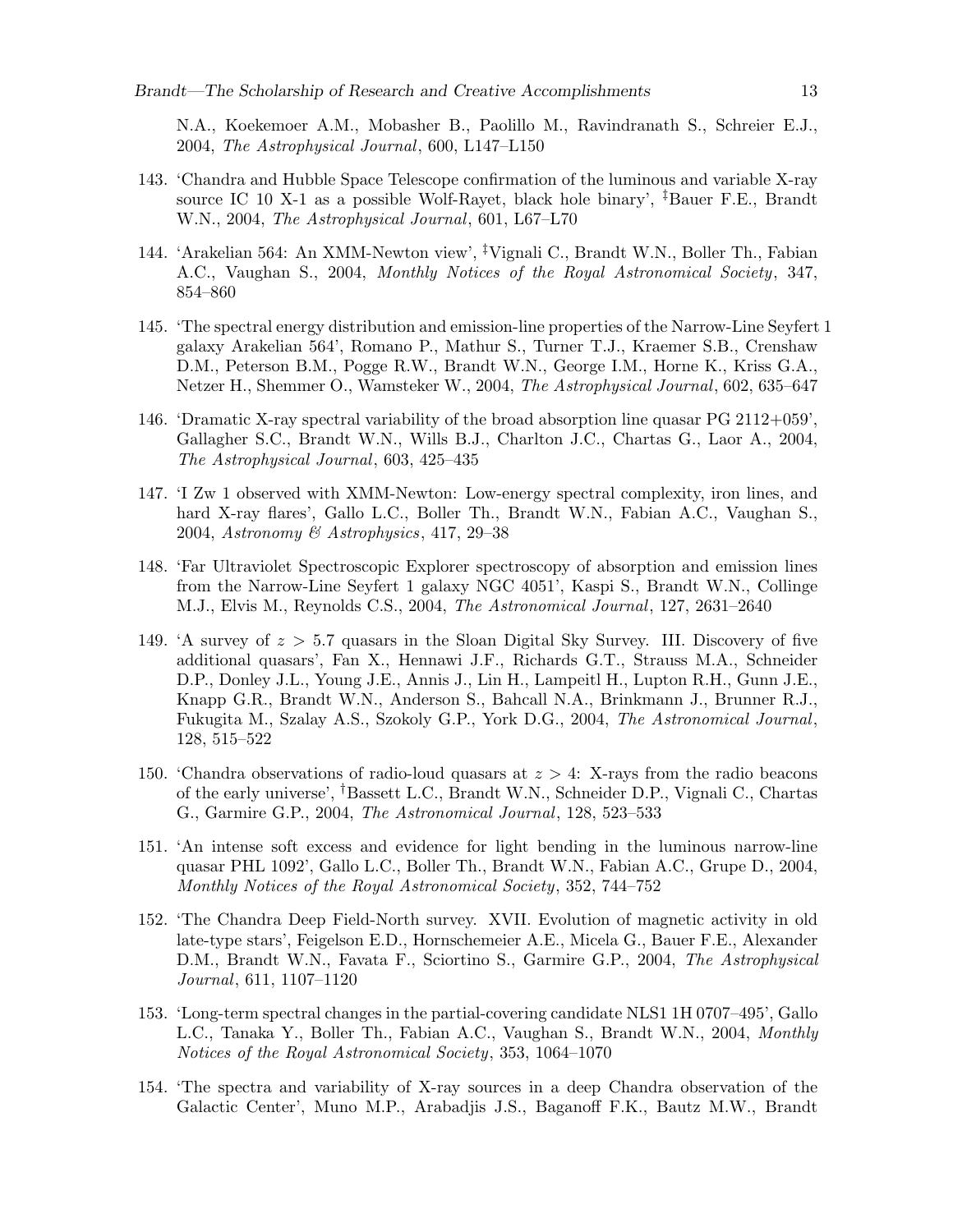W.N., Broos P.S., Feigelson E.D., Garmire G.P., Morris M.R., Ricker G.R., 2004, *The Astrophysical Journal*, 613, 1179–1201

- 155. 'X-rays from the first massive black holes', Brandt W.N., ‡Vignali C., Schneider D.P., ‡Alexander D.M., Anderson S.F., ‡Bauer F.E., Fan X., Garmire G.P., Kaspi S., Richards G.T., 2004, *Advances in Space Research*, 34, 2478–2485
- 156. 'X-ray spectroscopy and variability of AGN detected in the 2 Ms Chandra Deep Field-North survey', ‡Bauer F.E., ‡Vignali C., ‡Alexander D.M., Brandt W.N., Garmire G.P., Hornschemeier A.E., Broos P.S., Townsley L.K., Schneider D.P., 2004, *Advances in Space Research*, 34, 2555–2560
- 157. 'Probing broad absorption line quasar outflows: X-ray insights', Gallagher S.C., Brandt W.N., Chartas G., Garmire G.P., Sambruna R.M., 2004, *Advances in Space Research*, 34, 2594–2598
- 158. 'The fall of active galactic nuclei and the rise of star-forming galaxies: A close look at the Chandra Deep Field X-ray number counts', Bauer F.E., Alexander D.M., Brandt W.N., Schneider D.P., Treister E., Hornschemeier A.E., Garmire G.P., 2004, *The Astronomical Journal*, 128, 2048–2065
- 159. 'First simultaneous NIR/X-ray detection of a flare from Sgr A<sup>\*</sup>', Eckart A., Baganoff F.K., Morris M.R., Bautz M.W., Brandt W.N., Garmire G.P., Genzel R., Ott T., Ricker G.R., Straubmeier C., Viehmann T., Schödel R., Bower G.C., Goldston J.E., 2004, *Astronomy & Astrophysics*, 427, 1–11
- 160. 'The narrow-line quasar NAB 0205+024 observed with XMM-Newton', Gallo L.C., Boller Th., Brandt W.N., Fabian A.C., Vaughan S., 2004, *Monthly Notices of the Royal Astronomical Society*, 355, 330–335
- 161. 'Obscured AGN and the X-ray, optical, and far-infrared number counts of AGN in the GOODS fields', Treister E., Urry C.M., Chatzichristou E.T., Bauer F.E., Alexander D.M., Koekemoer A.M., Van Duyne J., Brandt W.N., Bergeron J., Stern D., Moustakas L.A., Chary R., Conselice C.J., Cristiani S., Grogin N.A., 2004, *The Astrophysical Journal*, 616, 123–135
- 162. 'X-ray properties of Lyman break galaxies in the Great Observatories Origins Deep Survey', \*Lehmer B.D., Brandt W.N., Alexander D.M., Bauer F.E., Conselice C.J., Dickinson M.E., Giavalisco M., Grogin N.A., Koekemoer A.M., Lee K.S., Moustakas L.A., Schneider D.P., 2005, *The Astronomical Journal*, 129, 1–8
- 163. 'A Chandra observation of the  $z = 2.285$  galaxy FSC 10214+4724: Evidence for a Compton-thick quasar?', Alexander D.M., Chartas G., Bauer F.E., Brandt W.N., Simpson C., Vignali C., 2005, *Monthly Notices of the Royal Astronomical Society*, 357, L16–L20
- 164. 'X-ray insights into interpreting C iv blueshifts and optical/ultraviolet continua', Gallagher S.C., Richards G.T., Hall P.B., Brandt W.N., Schneider D.P., Vanden Berk D.E., 2005, *The Astronomical Journal*, 129, 567–577
- 165. 'Rapid growth of black holes in massive star-forming galaxies', Alexander D.M., Smail I., Bauer F.E., Chapman S.C., Blain A.W., Brandt W.N., Ivison R.J., 2005, *Nature*, 434, 738–740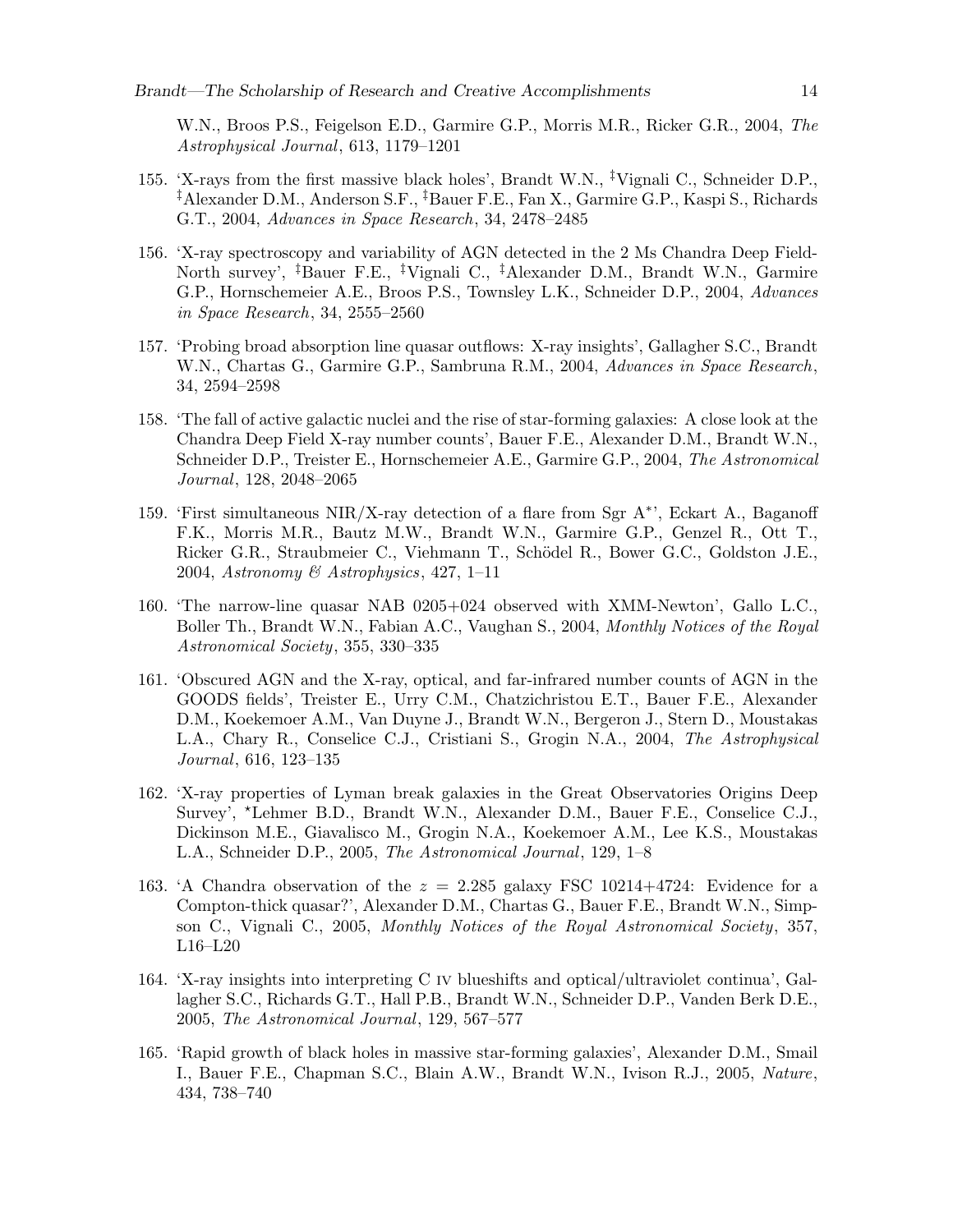- 166. 'The unresolved hard X-ray background: The missing source population implied by the Chandra and XMM-Newton deep fields', Worsley M.A., Fabian A.C., Bauer F.E., Alexander D.M., Hasinger G., Mateos S., Brunner H., Brandt W.N., Schneider D.P., 2005, *Monthly Notices of the Royal Astronomical Society*, 357, 1281–1287
- 167. 'An overabundance of transient X-ray binaries within 1 pc of the Galactic Center', Muno M.P., Pfahl E., Baganoff F.K., Brandt W.N., Ghez A.M., Lu J.R., Morris M.R., 2005, *The Astrophysical Journal*, 622, L113–L116
- 168. 'X-ray lighthouses of the high-redshift universe. II. Further snapshot observations of the most luminous  $z \gtrsim 4$  quasars with Chandra', Vignali C., Brandt W.N., Schneider D.P., Kaspi S., 2005, *The Astronomical Journal*, 129, 2519–2530
- 169. 'The Sloan Digital Sky Survey quasar catalog. III. Third data release', Schneider D.P., Hall P.B., Richards G.T., Vanden Berk D.E., Anderson S.F., Fan X., Jester S., Stoughton C., Strauss M.A., SubbaRao M., Brandt W.N., Gunn J.E., Yanny B., Bahcall N.A., Barentine J.C., Blanton M.R., Boroski W.N., Brewington H.J., Brinkmann J., Brunner R., Csabai I., Doi M., Eisenstein D.J., Frieman J.A., Fukugita M., Gray J., Harvanek M., Heckman T.M., Ivezić Z., Kent S., Kleinman S.J., Knapp G.R., Kron R.G., Krzesinski J., Long D.C., Loveday J., Lupton R.H., Margon B., Munn J.A., Neilsen E.H., Newberg H.J., Newman P.R., Nichol R.C., Nitta A., Pier J.R., Rockosi C.M., Saxe D.H., Schlegel D.J., Snedden S.A., Szalay A.S., Thakar A.R., Uomoto A., Voges W., York D.G., 2005, *The Astronomical Journal*, 130, 367–380
- 170. 'Soft X-ray and ultraviolet emission relations in optically selected AGN samples', ‡Strateva I.V., Brandt W.N., Schneider D.P., Vanden Berk D.G., Vignali C., 2005, *The Astronomical Journal*, 130, 387–405
- 171. 'Investigating ionized disc models of the variable narrow-line Seyfert 1 PG 1404+226', Crummy J., Fabian A.C., Brandt W.N., Boller Th., 2005, *Monthly Notices of the Royal Astronomical Society*, 361, 1197–1202
- 172. 'The X-ray spectral properties and variability of luminous high-redshift active galactic nuclei', <sup>‡</sup>Shemmer O., Brandt W.N., Vignali C., Schneider D.P., Fan X., Richards G.T., Strauss M.A., 2005, *The Astrophysical Journal*, 630, 729–739
- 173. 'The population of  $BzK$  selected ULIRGs at  $z \sim 2$ ', Daddi E., Dickinson M., Chary R., Pope A., Morrison G., Alexander D.M., Bauer F.E., Brandt W.N., Giavalisco M., Ferguson H., Lee K.-S., <sup>⋆</sup>Lehmer B.D., Papovich C., Renzini A., 2005, *The Astrophysical Journal*, 631, L13–L16
- 174. 'The ionized gas and nuclear environment in NGC 3783. V. Variability and modeling of the intrinsic ultraviolet absorption', Gabel J.R., Kraemer S.B., Crenshaw D.M., George I.M., Brandt W.N., Hamann F.W., Kaiser M.E., Kaspi S., Kriss G.A., Mathur S., Nandra K., Netzer H., Peterson B.M., Shields J.C., Turner T.J., Zheng W., 2005, *The Astrophysical Journal*, 631, 741–761
- 175. 'The X-ray spectral properties of SCUBA galaxies', Alexander D.M., Bauer F.E., Chapman S.C., Smail I., Blain A.W., Brandt W.N., Ivison R.J., 2005, *The Astrophysical Journal*, 632, 736–750
- 176. 'Variation in the scattering shroud surrounding Markarian 231', Gallagher S.C., Schmidt G.D., Smith P.S., Brandt W.N., Chartas G., Hylton S., Hines D.C., Brotherton M.S., 2005, *The Astrophysical Journal*, 633, 71–85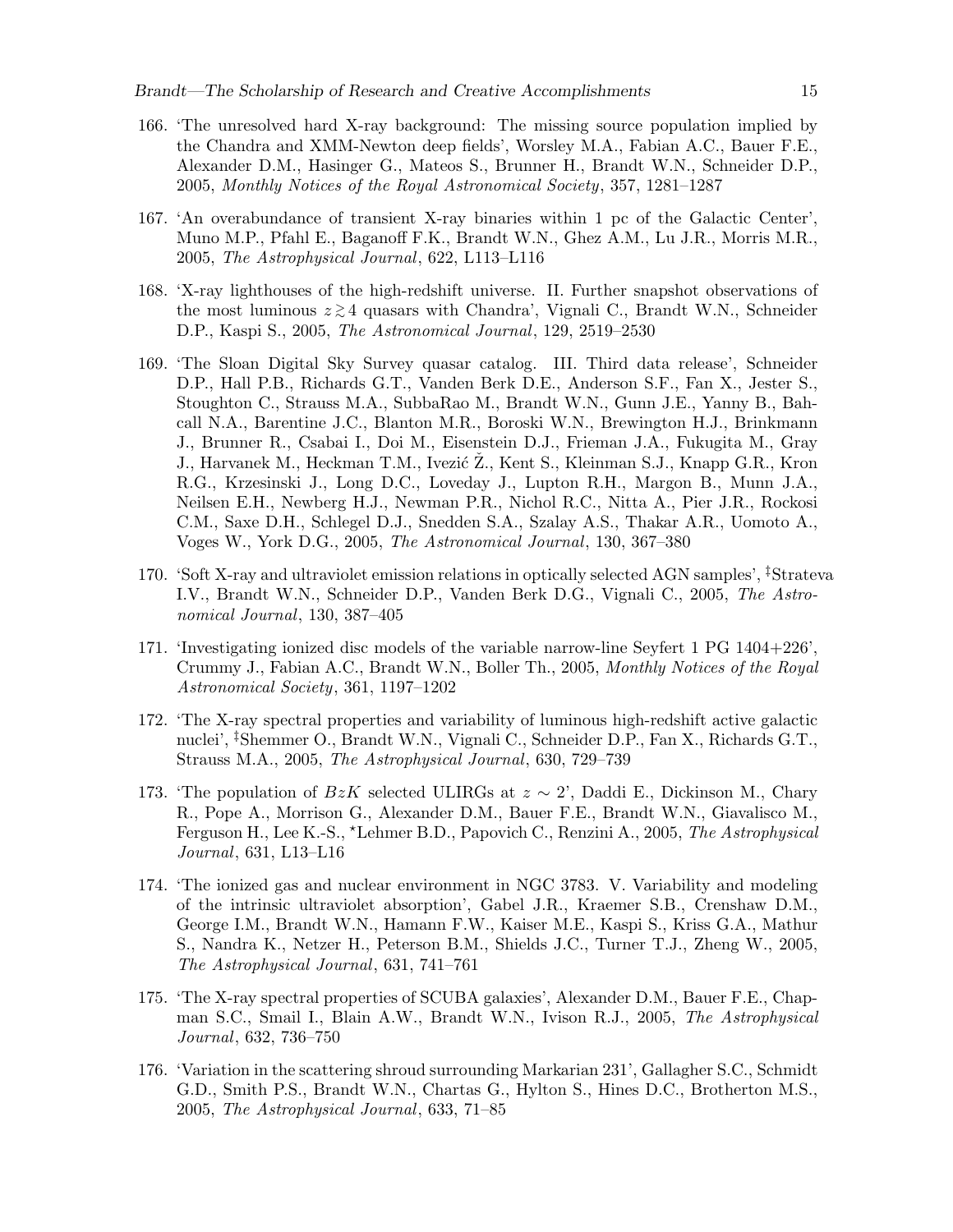- 177. 'A remarkable low-mass X-ray binary within 0.1 pc of the Galactic Center', Muno M.P., Lu J.R., Baganoff F.K., Brandt W.N., Garmire G.P., Ghez A.M., Hornstein S.D., Morris M.R., 2005, *The Astrophysical Journal*, 633, 228–239
- 178. 'The Extended Chandra Deep Field-South survey. Chandra point-source catalogs', <sup>⋆</sup>Lehmer B.D., Brandt W.N., Alexander D.M., Bauer F.E., Schneider D.P., Tozzi P., Bergeron J., Garmire G.P., Giacconi R., Gilli R., Hasinger G., Hornschemeier A.E., Koekemoer A.M., Mainieri V., Miyaji T., Nonino M., Rosati P., Silverman J.D., Szokoly G., Vignali C., 2005, *The Astrophysical Journal Supplement*, 161, 21–40
- 179. 'On the X-ray properties of OH megamaser sources: Chandra snapshot observations', Vignali C., Brandt W.N., Comastri A., Darling J., 2005, *Monthly Notices of the Royal Astronomical Society*, 364, 99–106
- 180. 'XMM-Newton spectroscopy of the highly polarized and luminous broad absorption line quasar CSO 755', ‡Shemmer O., Brandt W.N., Gallagher S.C., Vignali C., Boller Th., Chartas G., Comastri A., 2005, *The Astronomical Journal*, 130, 2522–2528
- 181. 'Isolated, massive supergiants near the Galactic Center', Muno M.P., Bower G.C., Burgasser A.J., Baganoff F.K., Morris M.R., Brandt W.N., 2006, *The Astrophysical Journal*, 638, 183–190
- 182. 'A survey of  $z > 5.7$  quasars in the Sloan Digital Sky Survey. IV. Discovery of seven additional quasars', Fan X., Strauss M.A., Richards G.T., Hennawi J.F., Becker R.H., White R.L., Diamond-Stanic A.M., Donley J.L., Jiang L., Kim J.S., Vestergaard M., Young J.E., Gunn J.E., Lupton R.H., Knapp G.R., Schneider D.P., Brandt W.N., Bahcall N.A., Barentine J.C., Brinkmann J., Brewington H.J., Fukugita M., Harvanek M., Kleinman S.J., Krzesinski J., Long D., Neilsen E.H., Nitta A., Snedden S.A., Voges W., 2006, *The Astronomical Journal*, 131, 1203–1209
- 183. 'Spitzer observations of massive, red galaxies at high redshift', Papovich C., Moustakas L.A., Dickinson M., Le Floc'h E., Rieke G.H., Daddi E., Alexander D.M., Bauer F.E., Brandt W.N., Dahlen T., Egami E., Eisenhardt P., Elbaz D., Ferguson H.C., Giavalisco M., Lucas R.A., Mobasher B., Pérez-González P.G., Stutz A., Rieke M.J., Yan H., 2006, *The Astrophysical Journal*, 640, 92–113
- 184. 'Infrared power-law galaxies in the Chandra Deep Field-South: AGNs and ULIRGs', Alonso-Herrero A., Pérez-González P.G., Alexander D.M., Rieke G.H., Rigopoulou D., Le Floc'h E., Barmby P., Papovich C., Rigby J.R., Bauer F.E., Brandt W.N., Egami E., Willner S.P., Dole H., Huang J.-S., 2006, *The Astrophysical Journal*, 640, 167–184
- 185. 'A Chandra snapshot survey of representative high-redshift radio-loud quasars from the Parkes-MIT-NRAO sample', \*Lopez L.A., Brandt W.N., Vignali C., Schneider D.P., Chartas G., Garmire G.P., 2006, *The Astronomical Journal*, 131, 1914–1922
- 186. 'The properties and redshift evolution of intermediate-luminosity off-nuclear X-ray sources in the Chandra Deep Fields', \*Lehmer B.D., Brandt W.N., Hornschemeier A.E., Alexander D.M., Bauer F.E., Koekemoer A.M., Schneider D.P., ‡Steffen A.T., 2006, *The Astronomical Journal*, 131, 2394–2405
- 187. 'The flare activity of Sgr A<sup>\*</sup>: New coordinated mm to X-ray observations', Eckart A., Baganoff F.K., Schödel R., Morris M.R., Genzel R., Bower G.C., Marrone D., Moran J.M., Viehmann T., Bautz M.W., Brandt W.N., Garmire G.P., Ott T., Trippe S.,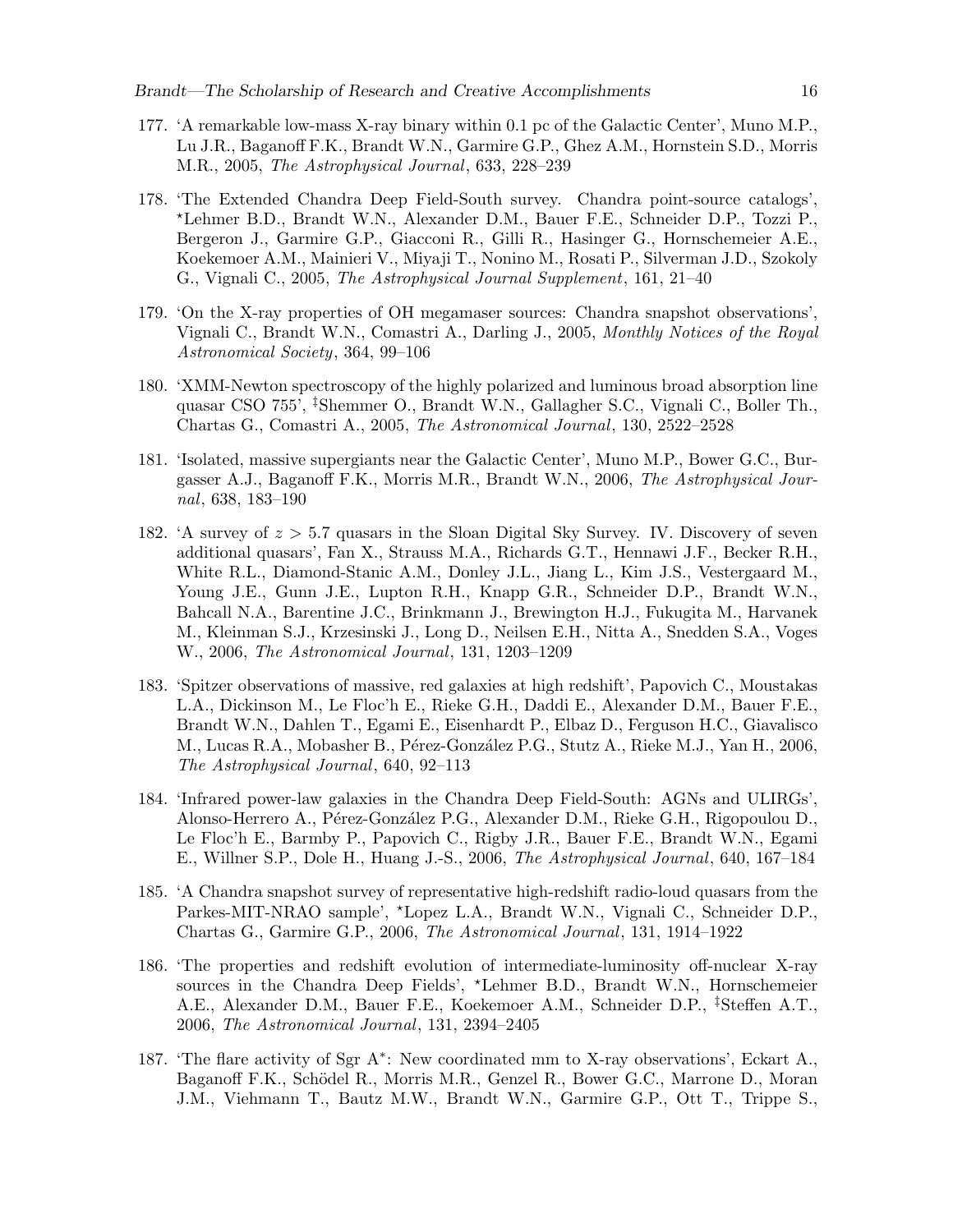Ricker G.R., Straubmeier C., Roberts D.A., Yusef-Zadeh F., Zhao J.H., Rao R., 2006, *Astronomy & Astrophysics*, 450, 535–555

- 188. 'The X-ray-to-optical properties of optically selected active galaxies over wide luminosity and redshift ranges', ‡Steffen A.T., ‡Strateva I., Brandt W.N., Alexander D.M., Koekemoer A.M., <sup>\*</sup>Lehmer B.D., Schneider D.P., Vignali C., 2006, *The Astronomical Journal*, 131, 2826–2842
- 189. 'Can the unresolved X-ray background be explained by the emission from the optically detected faint galaxies of the GOODS project?', Worsley M.A., Fabian A.C., Bauer F.E., Alexander D.M., Brandt W.N., <sup>⋆</sup>Lehmer B.D., 2006, *Monthly Notices of the Royal Astronomical Society*, 368, 1735–1741
- 190. 'Chandra observations of the highest redshift quasars from the Sloan Digital Sky Survey', ‡Shemmer O., Brandt W.N., Schneider D.P., Fan X., Strauss M.A., Diamond-Stanic A.M., Richards G.T., Anderson S.F., Gunn J.E., Brinkmann J., 2006, *The Astrophysical Journal*, 644, 86–99
- 191. 'An exploratory Chandra survey of a well-defined sample of 35 Large Bright Quasar Survey broad absorption line quasars', Gallagher S.C., Brandt W.N., Chartas G., Priddey R., Garmire G.P., Sambruna R.M., 2006, *The Astrophysical Journal*, 644, 709–724
- 192. 'Discovery of an extreme MeV blazar with the Swift Burst Alert Telescope', Sambruna R.M., Markwardt C.B., Mushotzky R.F., Tueller J., Hartman R., Brandt W.N., Schneider D.P., Falcone A., Cucchiara A., Aller M.F., Aller H.D., Torniainen I., Tavecchio F., Maraschi L., Gliozzi M., Takahashi T., 2006, *The Astrophysical Journal*, 646, 23–35
- 193. 'The hard X-ray spectral slope as an accretion-rate indicator in radio-quiet active galactic nuclei', ‡Shemmer O., Brandt W.N., Netzer H., Maiolino R., Kaspi S., 2006, *The Astrophysical Journal*, 646, L29–L32
- 194. 'Chandra observations of SDSS J1004+4112: Constraints on the lensing cluster and anomalous X-ray flux ratios of the quadruply imaged quasar', Ota N., Inada N., Oguri M., Mitsuda K., Richards G.T., Suto Y., Brandt W.N., Castander F.J., Fujimoto R., Hall P.B., Keeton C.R., Nichol R.C., Schneider D.P., Eisenstein D.E., Frieman J.A., Turner E.L., Minezaki T., Yoshii Y., 2006, *The Astrophysical Journal*, 647, 215–221
- 195. 'Chandra observations of red Sloan Digital Sky Survey quasars', Hall P.B., Gallagher S.C., Richards G.T., Alexander D.M., Anderson S.F., Bauer F.E., Brandt W.N., Schneider D.P., 2006, *The Astronomical Journal*, 132, 1977–1988
- 196. 'Probing the evolution of the infrared properties of  $z \sim 6$  quasars: Spitzer observations', Jiang L., Fan X., Hines D.C., Shi Y., Vestergaard M., Bertoldi F., Brandt W.N., Carilli C.L., Cox P., Le Floc'h E., Pentericci L., Richards G.T., Rieke G.H., Schneider D.P., Strauss M.A., Walter F., Brinkmann J., 2006, *The Astronomical Journal*, 132, 2127–2134
- 197. 'The X-ray properties of active galactic nuclei with double-peaked Balmer lines', ‡Strateva I.V., Brandt W.N., Eracleous M., Schneider D.P., Chartas G., 2006, *The Astrophysical Journal*, 651, 749–766
- 198. 'The luminosity function of high-redshift QSOs: A combined analysis of GOODS and SDSS', Fontanot F., Cristiani S., Monaco P., Nonino M., Vanzella E., Brandt W.N., Grazian A., Mao J., 2006, *Astronomy & Astrophysics*, 461, 39–48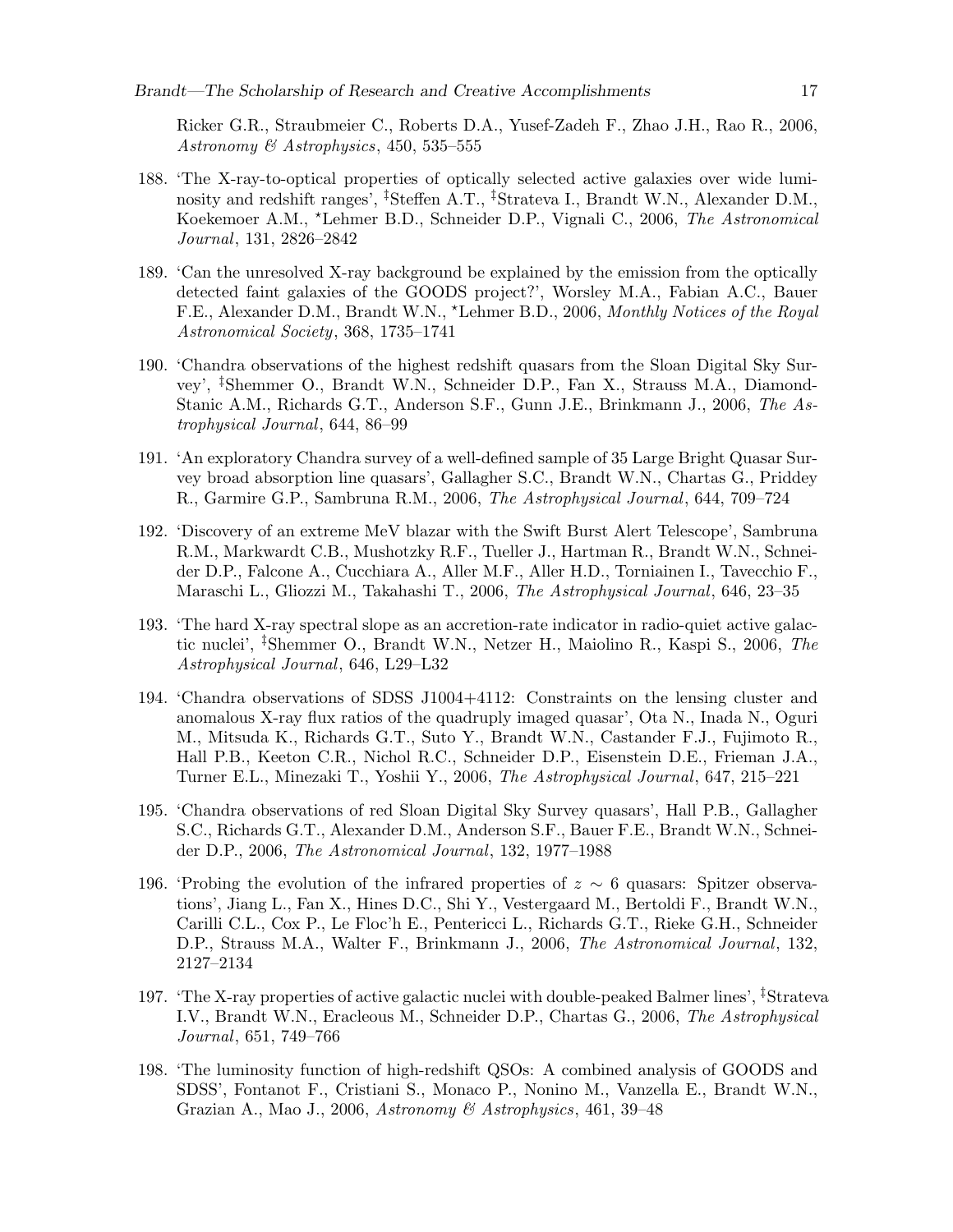- 199. 'X-ray absorption and an X-ray jet in the radio-loud broad absorption line quasar PG 1004+130', \*Miller B.P., Brandt W.N., Gallagher S.C., Laor A., Wills B.J., Garmire G.P., Schneider D.P., 2006, *The Astrophysical Journal*, 652, 163–176
- 200. 'Discovery of variable iron fluorescence from reflection nebulae in the Galactic Center', Muno M.P., Baganoff F.K., Brandt W.N., Park S., Morris M.R., 2007, *The Astrophysical Journal*, 656, L69–L72
- 201. 'The X-ray evolution of early-type galaxies in the Extended Chandra Deep Field-South', <sup>⋆</sup>Lehmer B.D., Brandt W.N., Alexander D.M., Bell E.F., McIntosh D.H., Bauer F.E., Hasinger G., Mainieri V., Miyaji T., Schneider D.P., ‡Steffen A.T., 2007, *The Astrophysical Journal*, 657, 681–699
- 202. 'XMM-Newton and Chandra spectroscopy of the variable high-energy absorption of PG 1115+080: Refined outflow constraints', Chartas G., Brandt W.N., Gallagher S.C., Proga D., 2007, *The Astronomical Journal*, 133, 1849–1860
- 203. 'Reverberation mapping of high-luminosity quasars: First results', Kaspi S., Brandt W.N., Maoz D., Netzer H., Schneider D.P., ‡Shemmer O., 2007, *The Astrophysical Journal*, 659, 997–1007
- 204. 'A longer XMM-Newton look at I Zwicky 1: Variability of the X-ray continuum, absorption, and iron  $K\alpha$  line', Gallo L.C., Brandt W.N., Costantini E., Fabian A.C., Iwasawa K., Papadakis, I.E., 2007, *Monthly Notices of the Royal Astronomical Society*, 377, 391–401
- 205. 'A longer XMM-Newton look at I Zwicky 1: Distinct modes of X-ray spectral variability', Gallo L.C., Brandt W.N., Costantini E., Fabian A.C., 2007, *Monthly Notices of the Royal Astronomical Society*, 377, 1375–1382
- 206. 'The Sloan Digital Sky Survey quasar catalog. IV. Fifth data release', Schneider D.P., Hall P.B., Richards G.T., Strauss M.A., Vanden Berk D.E., Anderson S.F., Brandt W.N., Fan X., Jester S., Gray J., Gunn J.E., SubbaRao M.U., Thakar A.R., Stoughton C., Szalay A.S., Yanny B., York D.G., Bahcall N.A., Barentine J., Blanton M.R., Brewington H., Brinkmann J., Brunner R.J., Castander F.J., Csabai I., Frieman J.A., Fukugita M., Harvanek M., Hogg D.W., Ivezić Ž., Kent S.M., Kleinman S.J., Knapp G.R., Kron R.G., Krzesiński J., Long D.C., Lupton R.H., Nitta A., Pier J.R., Saxe D.H., Shen Y., Snedden S.A., Weinberg D.H., Wu J., 2007, *The Astronomical Journal*, 134, 102–117
- 207. 'The reversal of the star formation-density relation in the distant universe', Elbaz D., Daddi E., Le Borgne D., Dickinson M., Alexander D.M., Chary R.R., Starck J.L., Brandt W.N., Kitzbichler M., MacDonald E., Nonino M., Popesso P., Stern D., Vanzella E., 2007, *Astronomy & Astrophysics*, 468, 33–48
- 208. 'A longer XMM-Newton look at I Zwicky 1: Physical conditions and variability of the ionized absorbers', Costantini E., Gallo L.C., Brandt W.N., Fabian A.C., Boller Th., 2007, *Monthly Notices of the Royal Astronomical Society*, 378, 873–880
- 209. 'Evidence of a parsec-scale X-ray jet from the accreting neutron star Circinus X-1', Heinz S., Schulz N.S., Brandt W.N., Galloway D.K., 2007, *The Astrophysical Journal*, 663, L93–L96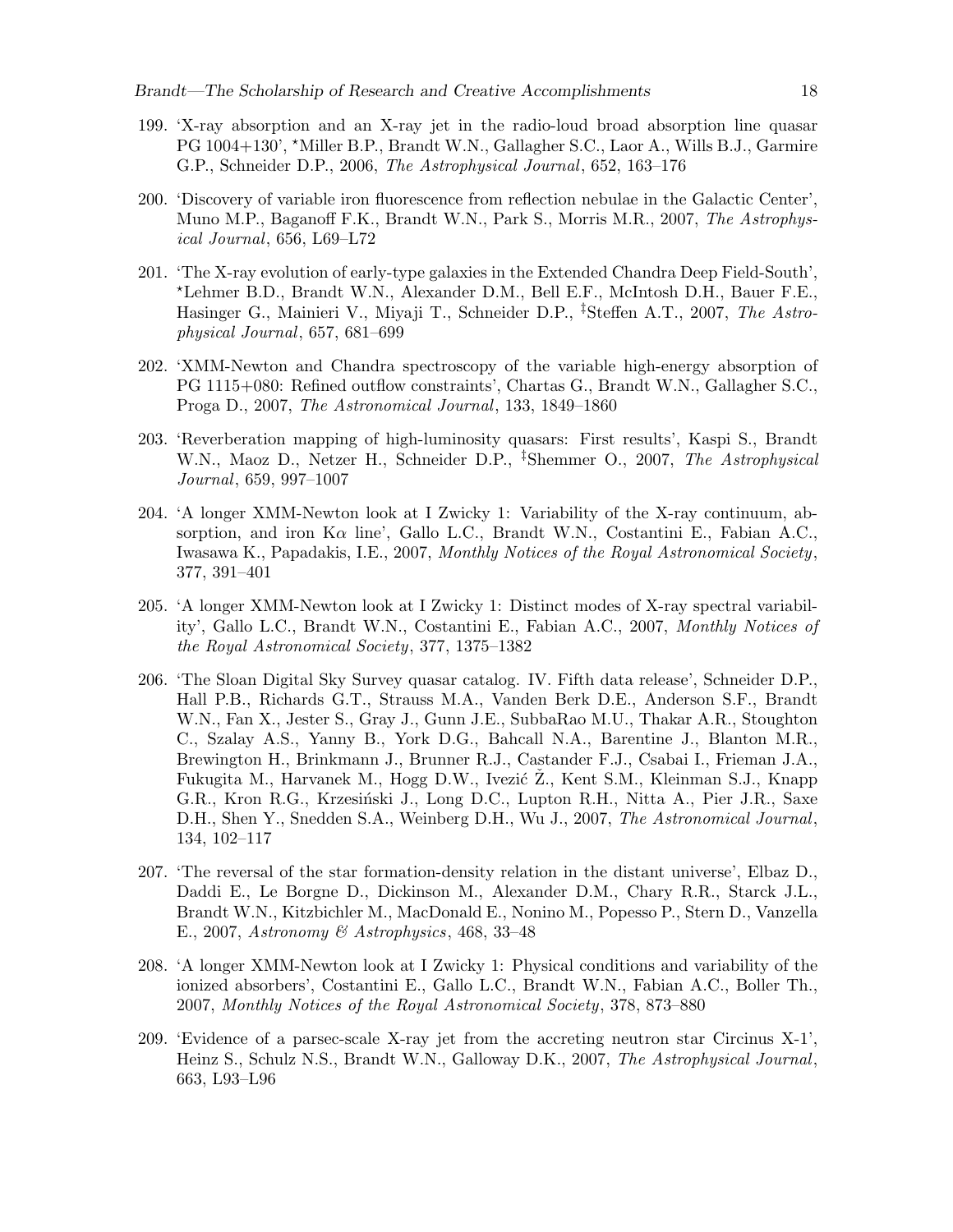- 210. 'Radio through X-ray spectral energy distributions of 38 broad absorption line quasars', Gallagher S.C., Hines D.C., Blaylock M., Priddey R.S., Brandt W.N., Egami E., 2007, *The Astrophysical Journal*, 665, 157–173
- 211. 'The X-ray properties of the most-luminous quasars from the Sloan Digital Sky Survey', †Just D.W., Brandt W.N., ‡Shemmer O., ‡Steffen A.T., Schneider D.P., Chartas G., Garmire G.P., 2007, *The Astrophysical Journal*, 665, 1004–1022
- 212. 'Chandra stacking constraints on the contribution of 24  $\mu$ m Spitzer sources to the unresolved cosmic X-ray background', ‡Steffen A.T., Brandt W.N., Alexander D.M., Gallagher S.C., Lehmer B.D., 2007, *The Astrophysical Journal*, 667, L25–L28
- 213. 'Multiwavelength study of massive galaxies at  $z \sim 2$ . II. Widespread Compton-thick active galactic nuclei and the concurrent growth of black holes and bulges', Daddi E., Alexander D.M., Dickinson M., Gilli R., Renzini A., Elbaz D., Cimatti A., Chary R., Frayer D., Bauer F.E., Brandt W.N., Giavalisco M., Grogin N.A., Huynh M., Kurk J., Mignoli M., Morrison G., Pope A., Ravindranath S., 2007, *The Astrophysical Journal*, 670, 173–189
- 214. 'The variable warm absorber in Circinus X-1', Schulz N.S., Kallman T.E., Galloway D.K., Brandt W.N., 2008, *The Astrophysical Journal*, 672, 1091–1102
- 215. 'A catalog of diffuse X-ray emitting features within 20 pc of Sgr A<sup>\*</sup>: Twenty pulsar wind nebulae?', Muno M.P., Baganoff F.K., Brandt W.N., Morris M.R., Starck J.L., 2008, *The Astrophysical Journal*, 673, 251–263
- 216. 'Deep-survey constraints on X-ray outbursts from galactic nuclei',  $\star$ Luo B., Brandt W.N., Steffen A.T., Bauer F.E., 2008, *The Astrophysical Journal*, 674, 122–132
- 217. 'Quasar broad absorption line variability on multi-year time scales', ‡Gibson R.R., Brandt W.N., Schneider D.P., Gallagher S.C., 2008, *The Astrophysical Journal*, 675, 985–1001
- 218. 'The evolution of AGN host galaxies: From blue to red and the influence of large-scale structures', Silverman J.D., Mainieri V., \*Lehmer B.D., Alexander D.M., Bauer F.E., Bergeron J., Brandt W.N., Gilli R., Hasinger G., Schneider D.P., Tozzi P., Vignali C., Koekemoer A.M., Miyaji T., Popesso P., Rosati P., Szokoly G., 2008, *The Astrophysical Journal*, 675, 1025–1040
- 219. 'Polarized near-infrared and X-ray flares from Sagittarius A<sup>\*</sup>', Eckart A., Baganoff F.K., Zamaninasab M., Morris M.R., Schödel R., Meyer L., Muzic K., Bautz M.W., Brandt W.N., Garmire G.P., Ricker G.R., Kunneriath D., Straubmeier C., Duschl W., Dovciak M., Karas V., Markoff S., Najarro F., Mauerhan J., Moultaka J., Zensus A., 2008, *Astronomy & Astrophysics*, 479, 625–639
- 220. 'Confirmation of a correlation between the X-ray luminosity and spectral slope of active galactic nuclei in the Chandra Deep Fields', \*Saez C., Chartas G., Brandt W.N., <sup>⋆</sup>Lehmer B.D., Bauer F.E., Dai X., Garmire G.P., 2008, *The Astronomical Journal*, 135, 1505–1522
- 221. 'Weighing the black holes in  $z \approx 2$  submillimeter-emitting galaxies hosting active galactic nuclei', Alexander D.M., Brandt W.N., Smail I., Swinbank A.M., Bauer F.E., Blain A.W., Chapman S.C., Coppin K., Ivison R.J., Men´endez-Delmestre K., 2008, *The Astronomical Journal*, 135, 1968–1981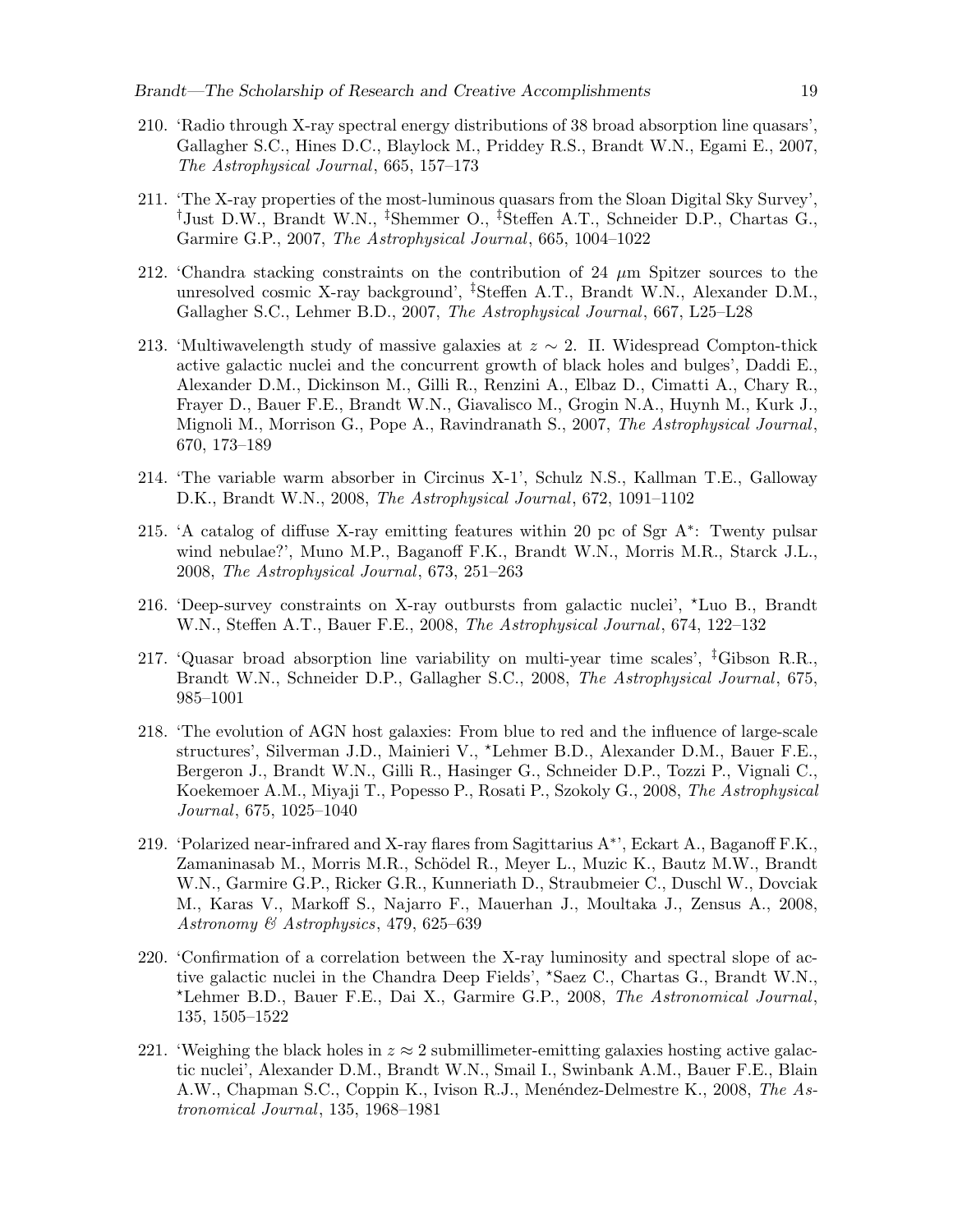- 222. 'Tracing the mass-dependent star formation history of late-type galaxies using X-ray emission: Results from the Chandra Deep Fields', \*Lehmer B.D., Brandt W.N., Alexander D.M., Bell E.F., Hornschemeier A.E., McIntosh D.H., Bauer F.E., Gilli R., Mainieri V., Schneider D.P., Silverman J.D., ‡Steffen A.T., Tozzi P., Wolf C., 2008, *The Astrophysical Journal*, 681, 1163–1182
- 223. 'The hard X-ray spectrum as a probe for black-hole growth in radio-quiet active galactic nuclei', ‡Shemmer O., Brandt W.N., Netzer H., Maiolino R., Kaspi S., 2008, *The Astrophysical Journal*, 682, 81–93
- 224. 'An X-ray, infrared, and submillimeter flare of Sagittarius A<sup>∗</sup>', Marrone D.P., Baganoff F.K., Morris M.R., Moran J.M., Ghez A.M., Hornstein S.D., Dowell C.D., Muñoz D.J., Bautz M.W., Ricker G.R., Brandt W.N., Garmire G.P., Lu J.R., Matthews K., Zhao J.-H., Rao R., Bower G.C., 2008, *The Astrophysical Journal*, 682, 373–383
- 225. 'Are optically selected quasars universally X-ray luminous? X-ray/ultraviolet relations in Sloan Digital Sky Survey quasars', ‡Gibson R.R., Brandt W.N., Schneider D.P., 2008, *The Astrophysical Journal*, 685, 773–786 (arXiv:0808.2603 [astro-ph])
- 226. 'The Chandra Deep Field-South survey: 2 Ms source catalogs',  $\star$ Luo B., Bauer F.E., Brandt W.N., Alexander D.M., Lehmer B.D., Schneider D.P., Brusa M., Comastri A., Fabian A.C., Finoguenov A., Gilli R., Hasinger G., Hornschemeier A.E., Koekemoer A.M., Mainieri V., Paolillo M., Rosati P., Shemmer O., Silverman J.D., Smail I., Steffen A.T., Vignali C., 2008, *The Astrophysical Journal Supplement*, 179, 19–36 (arXiv:0806.3968 [astro-ph])
- 227. 'Reliable identification of Compton-thick quasars at  $z \approx 2$ : Spitzer mid-infrared spectroscopy of HDF-oMD49', Alexander D.M., Chary R.R., Pope A., Bauer F.E., Brandt W.N., Daddi E., Dickinson M., Elbaz D., Reddy N.A., 2008, *The Astrophysical Journal*, 687, 835–847 (arXiv:0803.0636 [astro-ph])
- 228. 'A Chandra look at five of the broadest double-peaked Balmer-line emitters', Strateva I.V., Brandt W.N., Eracleous M., Garmire G.P., 2008, *The Astrophysical Journal*, 687, 869–883 (arXiv:0808.0857 [astro-ph])
- 229. 'Supernova 1996cr: SN 1987A's wild cousin?', Bauer F.E., Dwarkadas V.V., Brandt W.N., Immler S., Smartt S., Bartel N., Bietenholz M.F., 2008, *The Astrophysical Journal*, 688, 1210–1234 (arXiv:0804.3597 [astro-ph])
- 230. 'XEUS: The physics of the hot evolving universe', Arnaud M., Barcons X., Barret D., Bautz M., Bellazzini R., Bleeker J., Böhringer H., Boller Th., Brandt W.N., Cappi M., Carrera F., Comastri A., Costa E., Courvoisier T., de Korte P., Dwelly T., Fabian A.C., Flanagan K., Gilli R., Griffiths R., Hasinger G., Kaastra J., Kahn S., Kelley R., Kunieda H., Makishima K., Matt G., Mendez M., Mitsuda K., Nandra K., Ohashi T., Page M., Palumbo G., Pavlinsky M., Sciortino S., Smith A., Strüder L., Takahashi T., Türler M., Turner M., Ueda Y., Vignali C., Vink J., Warwick R., Watson M., Willingale R., Zhang S.N., 2009, *Experimental Astronomy*, 23, 139–168
- 231. 'A catalog of broad absorption line quasars in Sloan Digital Sky Survey Data Release 5', <sup>‡</sup>Gibson R.R., Jiang L., Brandt W.N., Hall P.B., Shen Y.,  $*Wu$  J., Anderson S.F., Schneider D.P., Vanden Berk D.E., Gallagher S.C., Fan X., York D.G., 2009, *The Astrophysical Journal*, 692, 758–777 (arXiv:0810.2747 [astro-ph])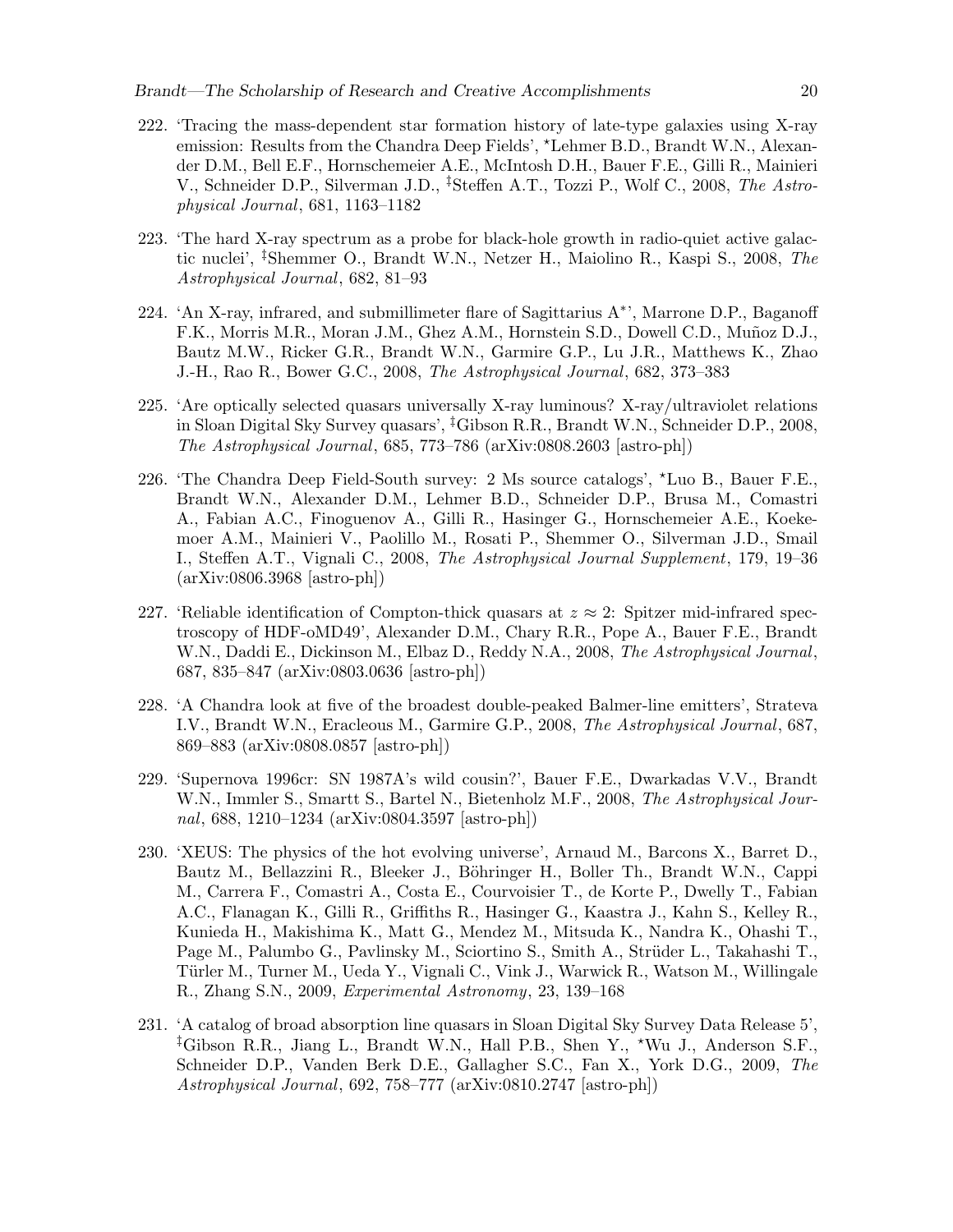- 232. 'A catalog of X-ray point sources from two megaseconds of Chandra observations of the Galactic Center', Muno M.P., Bauer F.E., Baganoff F.K., Bandyopadhyay R.M., Bower G.C., Brandt W.N., Broos P.S., Cotera A., Eikenberry S.S., Garmire G.P., Hyman S.D., Kassim N.E., Lang C.C., Lazio T.J.W., Law C., Mauerhan J.C., Morris M.R., Nagata T., Nishiyama S., Park S., Ramirez S.V., Stolovy S.R., Wijnands R., Wang Q.D., Wang Z., Yusef-Zadeh F., 2009, *The Astrophysical Journal Supplement*, 181, 110–128 (arXiv:0809.1105 [astro-ph])
- 233. 'Eight-dimensional mid-infrared/optical Bayesian quasar selection', Richards G.T., Deo R.P., Lacy M., Myers A.D., Nichol R.C., Zakamska N.L., Brunner R.J., Brandt W.N., Gray A.G., Parejko J.K., Ptak A., Schneider D.P., Storrie-Lombardi L.J., Szalay A.S., 2009, *The Astronomical Journal*, 137, 3884–3899 (arXiv:0810.3567 [astro-ph])
- 234. 'Chandra observations of the hybrid morphology radio sources 3C 433 and 4C 65.15: FR IIs with asymmetric environments', \*Miller B.P., Brandt W.N., 2009, *The Astrophysical Journal*, 695, 755–764 (arXiv:0901.0925 [astro-ph])
- 235. 'Discovery of the most-distant double-peaked emitter at  $z = 1.369$ ',  $\star$ Luo B., Brandt W.N., Silverman J.D., Strateva I.V., Bauer F.E., Capak P., Kartaltepe J., Lehmer B.D., Mainieri V., Salvato M., Szokoly G., Schneider D.P., Vignali C., 2009, *The Astrophysical Journal*, 695, 1227–1232 (arXiv:0901.2929 [astro-ph])
- 236. 'X-ray insights into the nature of weak emission-line quasars at high redshift',  $\frac{1}{7}$ Shemmer O., Brandt W.N., Anderson S.F., Diamond-Stanic A.M., Fan X., Richards G.T., Schneider D.P., Strauss M.A., 2009, *The Astrophysical Journal*, 696, 580–590 (arXiv:0902.1366 [astro-ph])
- 237. 'X-ray insights into the physics of mini-BAL quasar outflows', ‡Gibson R.R., Brandt W.N., Gallagher S.C., Schneider D.P., 2009, *The Astrophysical Journal*, 696, 924–940 (arXiv:0902.0951 [astro-ph])
- 238. 'Suzaku observations of near-relativistic outflows in the BAL quasar APM 08279+5255', <sup>⋆</sup>Saez C., Chartas G., Brandt W.N., 2009, *The Astrophysical Journal*, 697, 194–206 (arXiv:0903.2878 [astro-ph])
- 239. 'A submillimetre galaxy at  $z = 4.76$  in the LABOCA survey of the Extended Chandra Deep Field-South', Coppin K.E.K., Smail I., Alexander D.M., Weiss A., Walter F., Swinbank A.M., Greve T.R., Kovacs A., De Breuck C., Dickinson M., Ibar E., Ivison R.J., Reddy N., Spinrad H., Stern D., Brandt W.N., Chapman S.C., Dannerbauer H., van Dokkum P., Dunlop J.S., Frayer D., Gawiser E., Geach J.E., Huynh M., Knudsen K.K., Koekemoer A.M., Lehmer B.D., Menten K.M., Papovich C., Rix H.-W., Schinnerer E., Wardlow J.L., van der Werf P.P., 2009, *Monthly Notices of the Royal Astronomical Society*, 395, 1905–1914 (arXiv:0902.4464 [astro-ph])
- 240. 'The VLA survey of the Chandra Deep Field-South. III. X-ray spectral properties of radio sources', Tozzi P., Mainieri V., Rosati P., Padovani P., Kellermann K., Fomalont E., Miller N., Shaver P., Bergeron J., Brandt W.N., Brusa M., Giacconi R., Hasinger G., Lehmer B.D., Nonino M., Norman C., Silverman J.D., 2009, *The Astrophysical Journal*, 698, 740–755 (arXiv:0902.2930 [astro-ph])
- 241. 'The detection of broad iron K and L line emission in the Narrow-Line Seyfert 1 galaxy 1H 0707–495 using XMM-Newton', Fabian A.C., Zoghbi A., Ross R.R., Uttley P., Gallo L.C., Brandt W.N., Blustin A., Boller Th., Caballero-Garcia M.D., Larsson J., Miller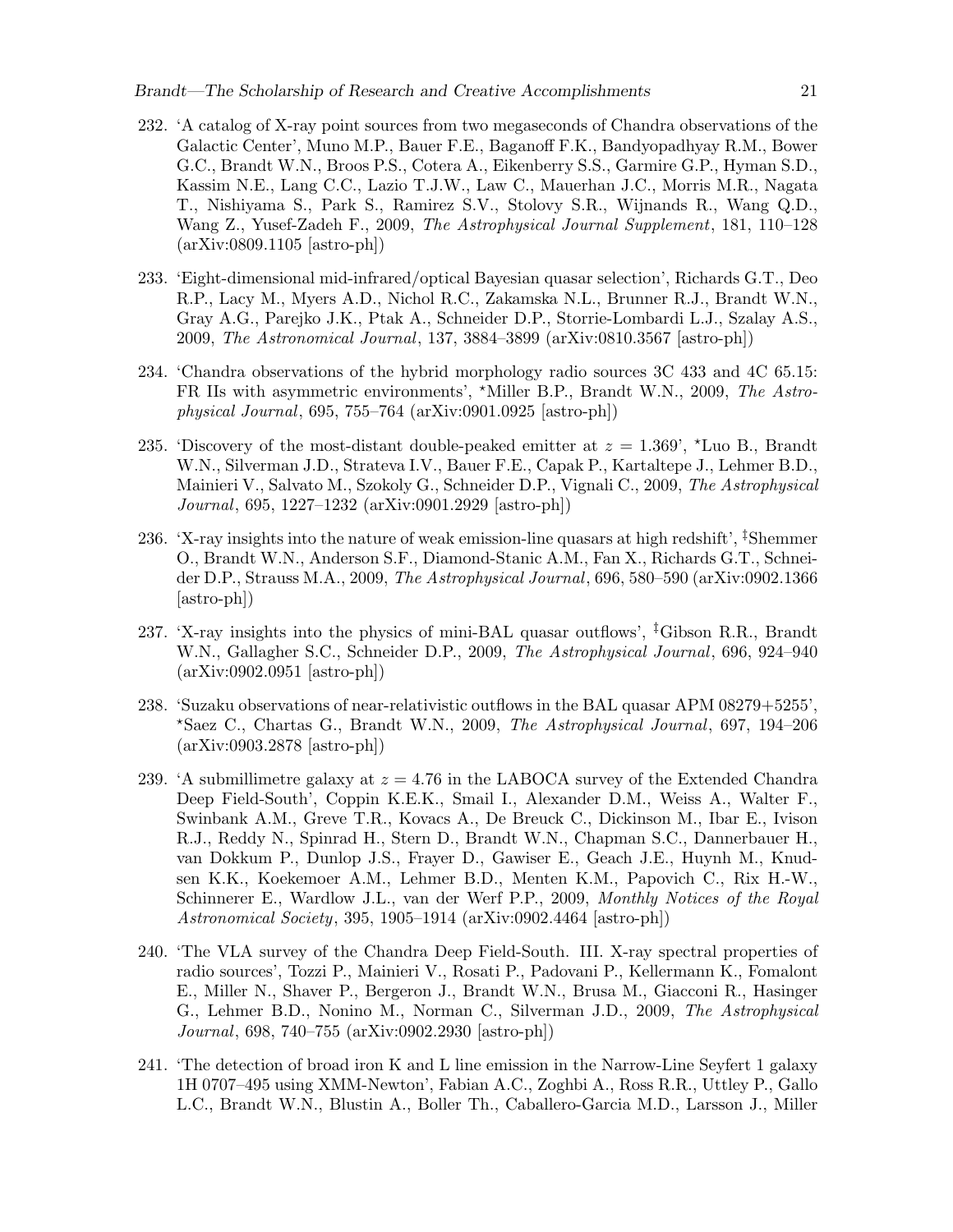J.M., Miniutti G., Ponti G., Reis R.C., Reynolds C.S., Tanaka Y., Young A.J., 2009, *Nature*, 459, 540–542 (arXiv:0905.4383 [astro-ph])

- 242. 'PHL 1092 as a transient extreme X-ray weak quasar', Miniutti G., Fabian A.C., Brandt W.N., Gallo L.C., Boller Th., 2009, *Monthly Notices of the Royal Astronomical Society*, 396, L85–L89 (arXiv:0904.3194 [astro-ph])
- 243. 'High-redshift SDSS quasars with weak emission lines', Diamond-Stanic A.M., Fan X., Brandt W.N., ‡Shemmer O., Strauss M.A., Anderson S.F., Carilli C.L., ‡Gibson R.R., Jiang L., Kim J.S., Richards G.T., Schmidt G.D., Schneider D.P., Shen Y., Smith P.S., Vestergaard M., Young J.E., 2009, *The Astrophysical Journal*, 699, 782–799 (arXiv:0904.2181 [astro-ph])
- 244. 'Modeling mm-to-X-ray flare emission from Sagittarius A<sup>∗</sup>', Eckart A., Baganoff F.K., Morris M.R., Kunneriath D., Zamaninasab M., Witzel G., Schödel R., García-Marín M., Meyer L., Bower G.C., Marrone D., Bautz M.W., Brandt W.N., Garmire G.P., Ricker G.R., Straubmeier C., Roberts D.A., Muzic K., Mauerhan J., Zensus A., 2009, *Astronomy & Astrophysics*, 500, 935–946 (arXiv:0904.2460 [astro-ph])
- 245. 'Probing the origins of the C IV and Fe K $\alpha$  Baldwin effects', \*Wu J., <sup>‡</sup>Vanden Berk D.E., Brandt W.N., Schneider D.P., <sup>‡</sup>Gibson R.R., <sup>\*</sup>Wu J., 2009, *The Astrophysical Journal*, 702, 767–778 (arXiv:0907.2552 [astro-ph])
- 246. 'A Chandra survey of the X-ray properties of broad absorption line radio-loud quasars', <sup>⋆</sup>Miller B.P., Brandt W.N., ‡Gibson R.R., Garmire G.P., Shemmer O., 2009, *The Astrophysical Journal*, 702, 911–928 (arXiv:0907.2251 [astro-ph])
- 247. 'The Chandra Deep Protocluster Survey: Point-source catalogs for a 400 ks observation of the  $z = 3.09$  protocluster in SSA22', Lehmer B.D., Alexander D.M., Chapman S.C., Smail I., Bauer F.E., Brandt W.N., Geach J.E., Matsuda Y., Mullaney J.R., Swinbank A.M., 2009, *Monthly Notices of the Royal Astronomical Society*, 400, 299–316 (arXiv:0907.4369 [astro-ph])
- 248. 'Confirmation of and variable energy injection by a near-relativistic outflow in APM 08279+5255', Chartas G., <sup>⋆</sup>Saez C., Brandt W.N., Giustini M., Garmire G.P., 2009, *The Astrophysical Journal*, 706, 644–656 (arXiv:0910.0021 [astro-ph])
- 249. 'The Large APEX Bolometer Camera survey of the Extended Chandra Deep Field-South', Weiss A., Kovács A., Coppin K.E.K., Greve T.R., Walter F., Smail I., Dunlop J.S., Knudsen K.K., Alexander D.M., Bertoldi F., Brandt W.N., Chapman S.C., Cox P., Dannerbauer H., de Breuck C., Gawiser E., Ivison R.J., Lutz D., Menten K.M., Koekemoer A.M., Kreysa E., Kurczynski P., Rix H.-W., Schinnerer E., van der Werf P.P., 2009, *The Astrophysical Journal*, 707, 1201–1216 (arXiv:0910.2821 [astro-ph])
- 250. 'Optically selected BL Lacertae candidates from the Sloan Digital Sky Survey Data Release Seven', Plotkin R.M., Anderson S.F., Brandt W.N., Diamond-Stanic A.M., Fan X., Hall P.B., Kimball A.E., Richmond M.W., Schneider D.P., Shemmer O., Voges W., York D.G., Bahcall N.A., Snedden S., Bizyaev D., Brewington H., Malanushenko V., Malanushenko E., Oravetz D., Pan K., Simmons A., 2010, *The Astronomical Journal*, 139, 390–414 (arXiv:0911.0423 [astro-ph])
- 251. 'The 22-month Swift-BAT all-sky hard X-ray survey', Tueller J., Baumgartner W.H., Markwardt C.B., Skinner G.K., Mushotzky R.F., Ajello M., Barthelmy S., Beardmore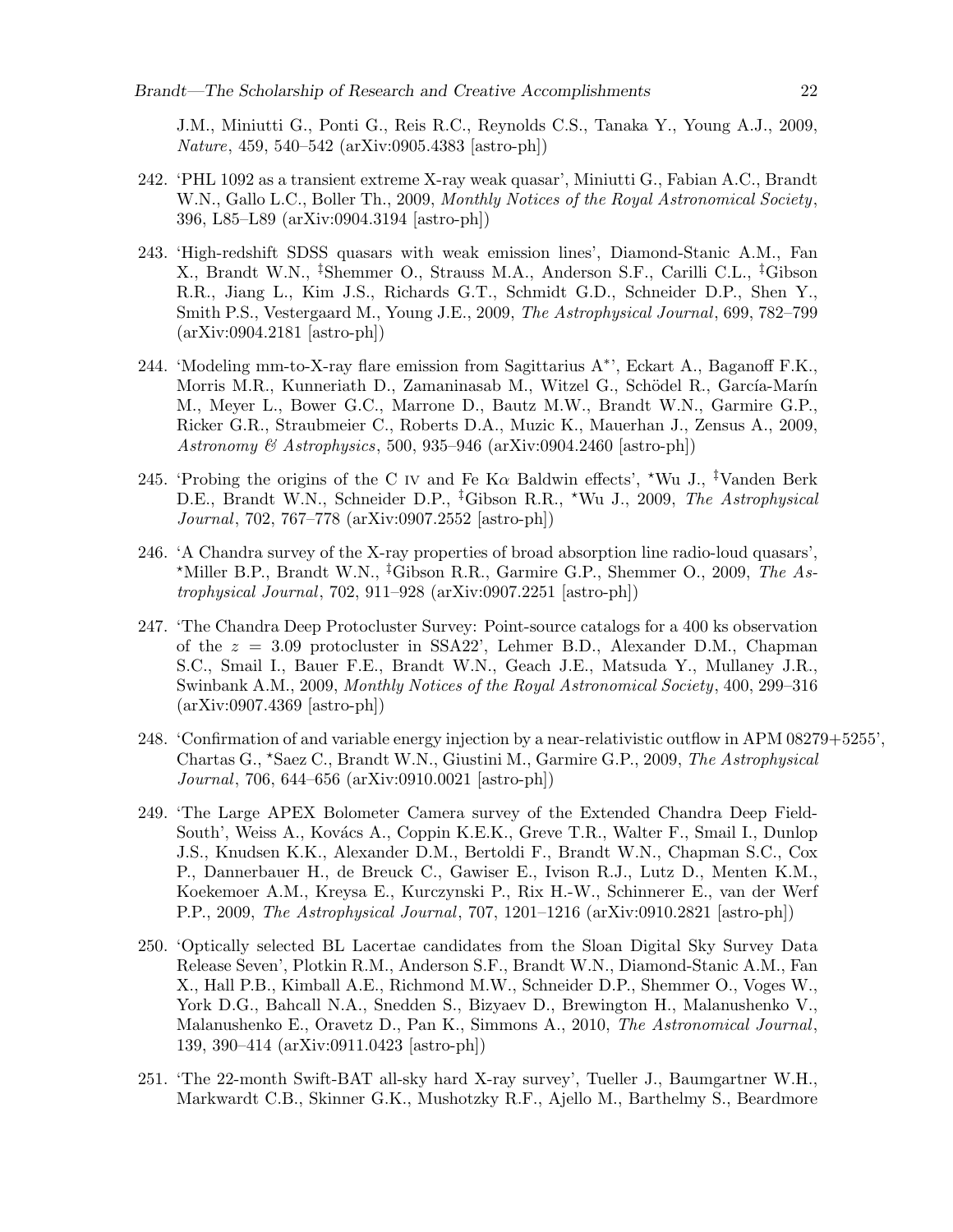A., Brandt W.N., Burrows D., Chincarini G., Campana S., Cummings J., Cusumano G., Evans P., Fenimore E., Gehrels N., Godet O., Grupe D., Holland S., Kennea J., Krimm H.A., Koss M., Moretti A., Mukai K., Osborne J.P., Okajima T., Pagani C., Page K., Palmer D., Parsons A., Schneider D.P., Sakamoto T., Sambruna R., Sato G., Stamatikos M., Stroh M., Ukwata T., Winter L., 2010, *The Astrophysical Journal Supplement*, 186, 378–405 (arXiv:0903.3037 [astro-ph])

- 252. 'BLAST: The far-infrared/radio correlation in distant galaxies', Ivison R.J., Alexander D.M., Biggs A.D., Brandt W.N., Chapin E.L., Coppin K.E.K., Devlin M.J., Dickinson M., Dunlop J., Dye S., Eales S.A., Frayer D.T., Halpern M., Hughes D.H., Ibar E., Kovacs A., Marsden G., Moncelsi L., Netterfield C.B., Pascale E., Patanchon G., ‡Rafferty D.A., Rex M., Schinnerer E., Scott D., Semisch C., Smail I., Swinbank A.M., Truch M.D.P., Tucker G.S., Viero M.P., Walter F., Weiss A., Wiebe D.V., ‡Xue Y.Q., 2010, *Monthly Notices of the Royal Astronomical Society*, 402, 245–258 (arXiv:0910.1091 [astro-ph])
- 253. 'The X-ray luminous cluster underlying the bright radio-quiet quasar H1821+643', Russell H.R., Fabian A.C., Sanders J.S., Johnstone R.M., Blundell K.M., Brandt W.N., Crawford C.S., 2010, *Monthly Notices of the Royal Astronomical Society*, 402, 1561–1579 (arXiv:0911.2339 [astro-ph])
- 254. 'Dust-free quasars in the early universe', Jiang L., Fan X., Brandt W.N., Carilli C.L., Egami E., Hines D.C., Kurk J.D., Richards G.T., Shen Y., Strauss M.A., Vestergaard M., Walter F., 2010, *Nature*, 464, 380–383 (arXiv:1003.3432 [astro-ph])
- 255. 'The LABOCA survey of the Extended Chandra Deep Field-South: Two modes of star formation in AGN hosts?', Lutz D., Mainieri V., ‡Rafferty D.A., Shao L., Hasinger G., Weiss A., Walter F., Smail I., Alexander D.M., Brandt W.N., Chapman S., Coppin K., Forster Schreiber N.M., Gawiser E., Genzel R., Greve T.R., Ivison R.J., Koekemoer A.M., Kurczynski P., Menten K.M., Nordon R., Popesso P., Schinnerer E., Silverman J.D., Wardlow J., ‡Xue Y.Q., 2010, *The Astrophysical Journal*, 712, 1287–1301 (arXiv:1002.0071 [astro-ph])
- 256. 'The evolution of quasar C iv and Si iv broad absorption lines over multi-year time scales', ‡Gibson R.R., Brandt W.N., Gallagher S.C., Hewett P.C., Schneider D.P., 2010, *The Astrophysical Journal*, 713, 220–231 (arXiv:1003.5600 [astro-ph])
- 257. 'Identifications and photometric redshifts of the 2 Ms Chandra Deep Field-South sources', <sup>⋆</sup>Luo B., Brandt W.N., ‡Xue Y.Q., Brusa M., Alexander D.M., Bauer F.E., Comastri A., Koekemoer A.M., Lehmer B.D., Mainieri V., ‡Rafferty D.A., Schneider D.P., Silverman J.D., Vignali C., 2010, *The Astrophysical Journal Supplement*, 187, 560–580 (arXiv:1002.3154 [astro-ph])
- 258. 'Supermassive black-hole growth over cosmic time: Active galaxy demography, physics, and ecology from Chandra surveys', Brandt W.N., Alexander D.M., 2010, *Proceedings of the National Academy of Sciences*, 107, 7184–7189 (arXiv:1001.5054 [astro-ph])
- 259. 'The Sloan Digital Sky Survey quasar catalog. V. Seventh data release', Schneider D.P., Richards G.T., Hall P.B., Strauss M.A., Anderson S.F., Boroson T.A., Ross N.P., Shen Y., Brandt W.N., Fan X., Inada N., Jester S., Knapp G.R., Krawczyk C.M., Thakar A.R., Vanden Berk D.E., Voges W., Yanny B., York D.G., Bahcall N.A., Bizyaev D., Blanton M.R., Brewington H., Brinkmann J., Eisenstein D., Frieman J.A., Fukugita M., Gray J., Gunn J.E., Hibon P., Ivezić Z., Kent S.M., Kron R.G., Lee M.G., Lupton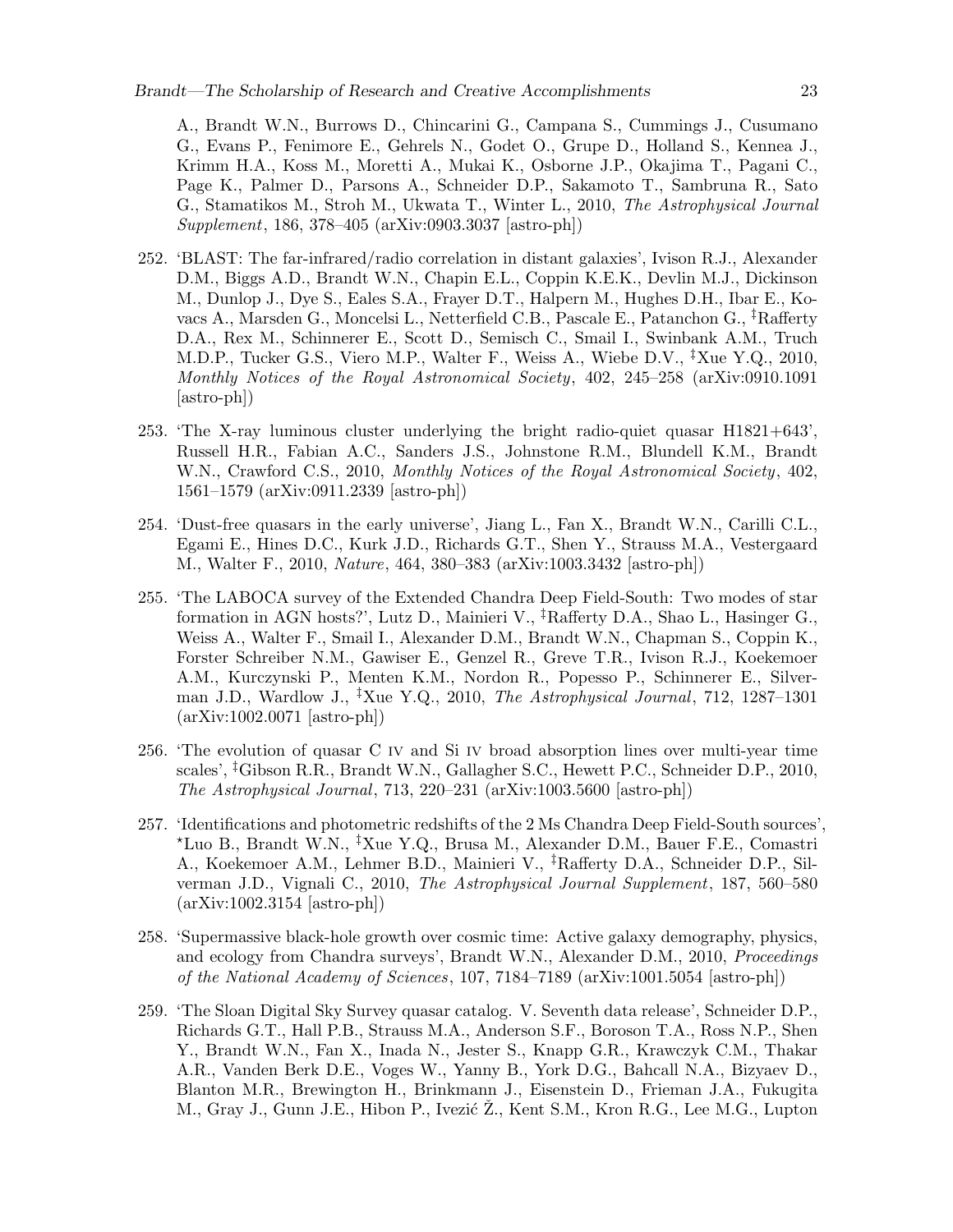R.H., Malanushenko E., Malanushenko V., Oravetz D., Pan K., Pier J.R., Saxe D.H., Schlegel D.J., Simmons A., Snedden S.A., SubbaRao M.U., Szalay A.S., Weinberg D.H., 2010, *The Astronomical Journal*, 139, 2360–2373 (arXiv:1004.1167 [astro-ph])

- 260. 'Star formation in AGN hosts in GOODS-N', Shao L., Lutz D., Nordon R., Maiolino R., Alexander D.M., Altieri B., Andreani P., Aussel H., Bauer F.E., Berta S., Bongiovanni A., Brandt W.N., Brusa M., Cava A., Cepa J., Cimatti A., Daddi E., Dominguez-Sanchez H., Elbaz D., Förster Schreiber N.M., Geis N., Genzel R., Grazian A., Gruppioni C., Magdis G., Magnelli B., Mainieri V., Pérez García A.M., Poglitsch A., Popesso P., Pozzi F., Riguccini L., Rodighiero G., Rovilos E., Saintonge A., Salvato M., Sanchez Portal M., Santini P., Sturm E., Tacconi L.J., Valtchanov I., Wetzstein M., Wieprecht E., 2010, *Astronomy & Astrophysics*, 518, L26–L30 (arXiv:1005.2562 [astro-ph])
- 261. 'MOIRCS Deep Survey. VI. Near-infrared spectroscopy of K-selected star-forming galaxies at z ∼ 2', Yoshikawa T., Akiyama M., Kajisawa M., Alexander D.M., Ohta K., Suzuki R., Tokoku C., Uchimoto Y.K., Konishi M., Yamada T., Tanaka I., Omata K., Nishimura T., Koekemoer A.M., Brandt W.N., Ichikawa T., 2010, *The Astrophysical Journal*, 718, 112–132 (arXiv:1005.4727 [astro-ph])
- 262. 'A LABOCA survey of the Extended Chandra Deep Field-South: Submillimeter properties of near-infrared selected galaxies', Greve T.R., Weiss A., Walter F., Smail I., Zheng X.Z., Knudsen K.K., Coppin K.E.K., Kovács A., Bell E.F., de Breuck C., Dannerbauer H., Dickinson M., Gawiser E., Lutz D., Rix H.-W., Schinnerer E., Alexander D.M., Bertoldi F., Brandt W.N., Chapman S.C., Ivison R.J., Koekemoer A.M., Kreysa E., Kurczynski P., Menten K.M., Siringo G., Swinbank M., van der Werf P.P., 2010, *The Astrophysical Journal*, 719, 483–496 (arXiv:0904.0028 [astro-ph])
- 263. 'Parsec-scale bipolar X-ray shocks produced by powerful jets from the neutron star Circinus X-1', Sell P.H., Heinz S., Calvelo D.E., Tudose V., Soleri P., Fender R.P., Jonker P.G., Schulz N.S., Brandt W.N., Nowak M.A., Wijnands R., van der Klis M., Casella P., 2010, *The Astrophysical Journal*, 719, L194–L198 (arXiv:1008.0647 [astroph])
- 264. 'Relativistic disc reflection in the extreme Narrow-Line Seyfert 1 galaxy IRAS 13224– 3809', Ponti G., Gallo L.C., Fabian A.C., Miniutti G., Zoghbi A., Uttley P., Ross R.R., ‡Vasudevan R.V., Tanaka Y., Brandt W.N., 2010, *Monthly Notices of the Royal Astronomical Society*, 406, 2591–2604 (arXiv:0911.1003 [astro-ph])
- 265. 'Color-magnitude relations of active and non-active galaxies in the Chandra Deep Fields: High-redshift constraints and stellar-mass selection effects', ‡Xue Y.Q., Brandt W.N., <sup>⋆</sup>Luo B., ‡Rafferty D.A., Alexander D.M., Bauer F.E., Lehmer B.D., Schneider D.P., Silverman J.D., 2010, *The Astrophysical Journal*, 720, 368–391 (arXiv:1007.1453 [astroph])
- 266. 'Detection of molecular gas in a distant submillimetre galaxy at  $z = 4.76$  with ATCA', Coppin K.E.K., Chapman S.C., Smail I., Swinbank A.M., Walter F., Wardlow J.L., Weiss A., Alexander D.M., Brandt W.N., Dannerbauer H., De Breuck C., Dickinson M., Dunlop J.S., Edge A.C., Emonts B.H.C., Greve T.R., Huynh M., Ivison R.J., Knudsen K.K., Menten K.M., Schinnerer E., van der Werf P.P., 2010, *Monthly Notices of the Royal Astronomical Society*, 407, L103–L107 (arXiv:1004.4001 [astro-ph])
- 267. 'Multiwavelength observations of radio-quiet quasars with weak emission lines', Plotkin R.M., Anderson S.F., Brandt W.N., Diamond-Stanic A.M., Fan X., MacLeod C.L.,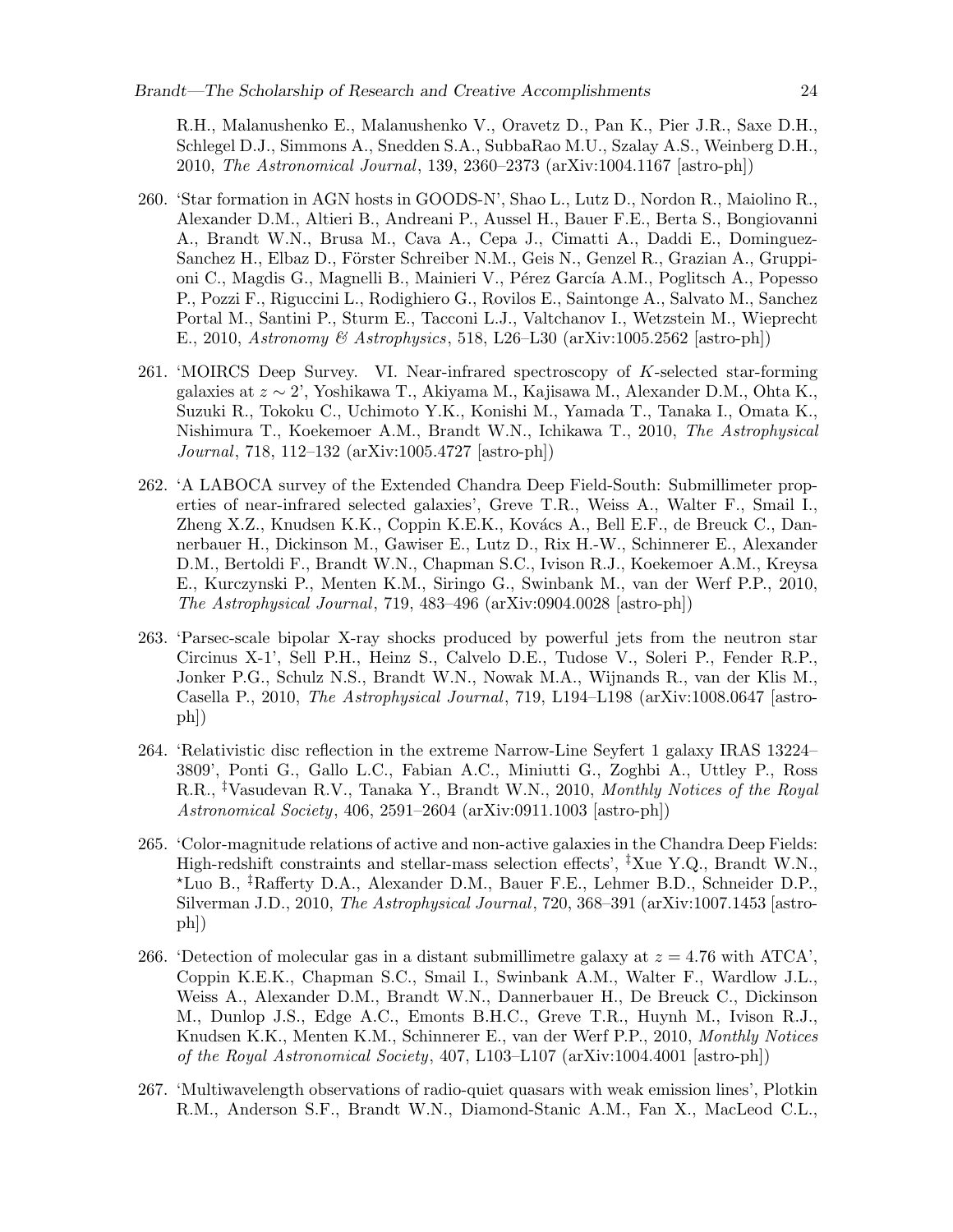Schneider D.P., Shemmer O., 2010, *The Astrophysical Journal*, 721, 562–575 (arXiv:1007.5058 [astro-ph])

- 268. 'Weak-line quasars at high redshift: Extremely high accretion rates or anemic broad-line regions?', Shemmer O., Trakhtenbrot B., Anderson S.F., Brandt W.N., Diamond-Stanic A.M., Fan X., Lira P., Netzer H., Plotkin R.M., Richards G.T., Schneider D.P., Strauss M.A., 2010, *The Astrophysical Journal*, 722, L152–L156 (arXiv:1009.2091 [astro-ph])
- 269. 'Radiation pressure, absorption, and AGN feedback in the Chandra Deep Fields', Raimundo S.I., Fabian A.C., Bauer F.E., Alexander D.M., Brandt W.N., \*Luo B., ‡Vasudevan R.V., ‡Xue Y.Q., 2010, *Monthly Notices of the Royal Astronomical Society*, 408, 1714–1720 (arXiv:1006.4436 [astro-ph])
- 270. 'The Extended Chandra Deep Field-South survey: Optical spectroscopy of faint X-ray sources with the VLT and Keck', Silverman J.D., Mainieri V., Salvato M., Hasinger G., Bergeron J., Capak P., Szokoly G., Finoguenov A., Gilli R., Rosati P., Tozzi P., Vignali C., Alexander D.M., Brandt W.N., Lehmer B.D., \*Luo B., <sup>‡</sup>Rafferty D.A., ‡Xue Y.Q., Balestra I., Bauer F.E., Brusa M., Comastri A., Kartaltepe J., Koekemoer A.M., Miyaji T., Schneider D.P., Treister E., Wisotski L., Schramm M., 2010, *The Astrophysical Journal Supplement*, 191, 124–142 (arXiv:1009.1923 [astro-ph])
- 271. 'A Chandra perspective on galaxy-wide X-ray binary emission and its correlation with star-formation rate and stellar mass: New results from luminous infrared galaxies', Lehmer B.D., Alexander D.M., Bauer F.E., Brandt W.N., Goulding A.D., Jenkins L.P., Ptak A., Roberts T.P., 2010, *The Astrophysical Journal*, 724, 559–571 (arXiv:1009.3943 [astro-ph])
- 272. 'The X-ray properties of the optically brightest mini-BAL quasars from the Sloan Digital Sky Survey', \*Wu J., Brandt W.N., \*Comins M.L., Gibson R.R., Shemmer O., Garmire G.P., Schneider D.P., 2010, *The Astrophysical Journal*, 724, 762–778 (arXiv:1009.3928 [astro-ph])
- 273. 'X-ray emission from optically selected radio-intermediate and radio-loud quasars', <sup>⋆</sup>Miller B.P., Brandt W.N., Schneider D.P., Gibson R.R., Steffen A.T., <sup>⋆</sup>Wu J., 2011, *The Astrophysical Journal*, 726, #20 (35 pages) (arXiv:1010.4804 [astro-ph])
- 274. 'The SIMPLE survey: Observations, reduction, and catalog', Damen M., Labbé I., van Dokkum P.G., Franx M., Taylor E.N., Brandt W.N., Dickinson M., Gawiser E., Illingworth G.D., Kriek M., Marchesini D., Muzzin A., Papovich C., Rix H.-W., 2011, *The Astrophysical Journal*, 727, #1 (21 pages) (arXiv:1011.2764 [astro-ph])
- 275. 'The XMM-Newton deep survey in the Chandra Deep Field-South. I. First results on heavily obscured active galactic nuclei', Comastri A., Ranalli P., Iwasawa K., Vignali C., Gilli R., Georgantopoulos I., Barcons X., Brandt W.N., Brunner H., Brusa M., Cappelluti N., Carrera F.J., Civano F., Fiore F., Hasinger G., Mainieri V., Merloni A., Paolillo M., Puccetti S., Rosati P., Silverman J.D., Tozzi P., Zamorani G., Balestra I., Bauer F.E., Luo B., Xue Y.Q., 2011, *Astronomy and Astrophysics*, 526, #L9 (6 pages) (arXiv:1012.4011 [astro-ph])
- 276. 'Ultraviolet and X-ray variability of the Seyfert 1.5 galaxy Markarian 817', Winter L.M., Danforth C.W., ‡Vasudevan R.V., Brandt W.N., Scott J.E., Froning C.S., Keeney B.A., Shull J.M., Penton S.V., Mushotzky R.F., Schneider D.P., Arav N., 2011, *The Astrophysical Journal*, 728, #28 (17 pages) (arXiv:1012.0592 [astro-ph])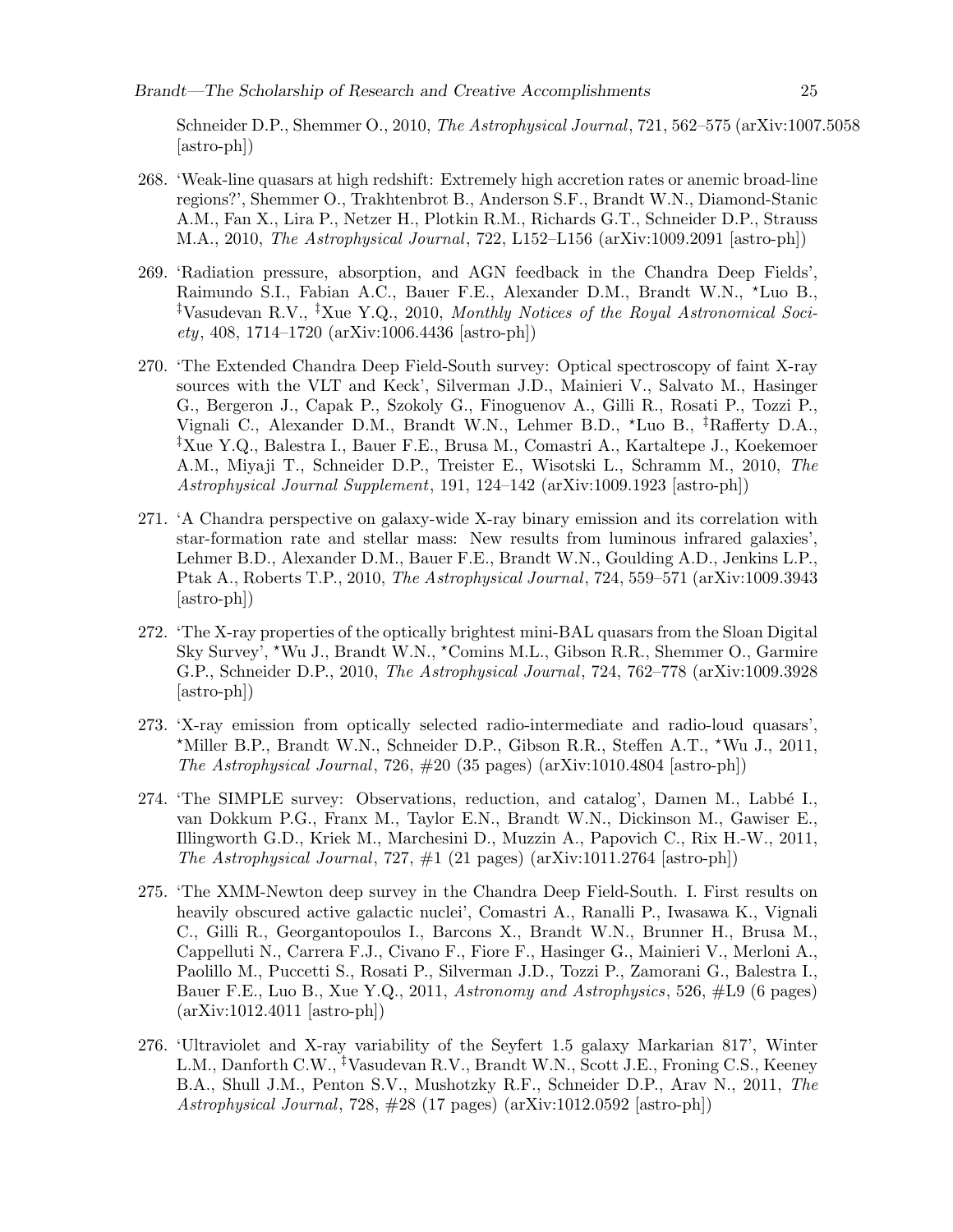- 277. 'Implications of dramatic broad absorption line variability in the quasar FBQS J1408+3054', Hall P.B., Anosov K., White R.L., Brandt W.N., Gregg M.D., Gibson R.R., Becker R.H., Schneider D.P., 2011, *Monthly Notices of the Royal Astronomical Society*, 411, 2653–2666 (arXiv:1010.3728 [astro-ph])
- 278. 'A Compton-thick active galactic nucleus at  $z \sim 5$  in the 4 Ms Chandra Deep Field-South', Gilli R., Su J., Norman C., Vignali C., Comastri A., Tozzi P., Rosati P., Stiavelli M., Brandt W.N., ‡Xue Y.Q., ‡Luo B., Castellano M., Fontana A., Fiore F., Mainieri V., Ptak A., 2011, *The Astrophysical Journal*, 730, #L28 (5 pages) (arXiv:1102.4714 [astro-ph])
- 279. 'The eighth data release of the Sloan Digital Sky Survey: First data from SDSS-III', Aihara H., et al., 2011, *The Astrophysical Journal Supplement*, 193, #29 (17 pages) (arXiv:1101.1559 [astro-ph])
- 280. 'Investigating the nuclear activity of barred spiral galaxies: The case of NGC 1672', Jenkins L.P., Brandt W.N., Colbert E.J.M., Koribalski B., Kuntz K.D., Levan A.J., Ojha R., Roberts T.P., Ward M.J., Zezas A., 2011, *The Astrophysical Journal*, 734, #33 (20 pages) (arXiv:1104.1649 [astro-ph])
- 281. 'The Chandra Deep Field-South survey: 4 Ms source catalogs', ‡Xue Y.Q., ‡Luo B., Brandt W.N., Bauer F.E., Lehmer B.D., Broos P.S., Schneider D.P., Alexander D.M., Brusa M., Comastri A., Fabian A.C., Gilli R., Hasinger G., Hornschemeier A.E., Koekemoer A.M., Liu T., Mainieri V., Paolillo M., Rafferty D.A., Rosati P., Shemmer O., Silverman J.D., Smail I., Tozzi P., Vignali C., 2011, *The Astrophysical Journal Supplement*, 195, #10 (31 pages) (arXiv:1105.5643 [astro-ph])
- 282. 'A population of X-ray weak quasars: PHL 1811 analogs at high redshift',  $*Wu$  J., Brandt W.N., Hall P.B., Gibson R.R., Richards G.T., Schneider D.P., Shemmer O., Just D.W., Schmidt S.J., 2011, *The Astrophysical Journal*, 736, #28 (21 pages) (arXiv:1104.3861 [astro-ph])
- 283. 'The LABOCA survey of the Extended Chandra Deep Field-South: A photometric redshift survey of submillimeter galaxies', Wardlow J.L., Smail I., Coppin K.E.K., Alexander D.M., Brandt W.N., Danielson A.L.R., <sup>\*</sup>Luo B., Swinbank A.M., Walter F., Weiss A., ‡Xue Y.Q., Zibetti S., Bertoldi F., Biggs A.D., Chapman S.C., Dannerbauer H., Dunlop J.S., Gawiser E., Ivison R.J., Knudsen K.K., Kovács A., Lacey C.G., Menten K.M., Padilla N., Rix H.-W., van der Werf P.P., 2011, *Monthly Notices of the Royal Astronomical Society*, 415, 1479–1508 (arXiv:1006.2137 [astro-ph])
- 284. 'X-ray spectral constraints for  $z \approx 2$  massive galaxies: The identification of reflectiondominated active galactic nuclei', Alexander D.M., Bauer F.E., Brandt W.N., Daddi E., Hickox R.C., Lehmer B.D., ‡Luo B., ‡Xue Y.Q., Young M., Comastri A., Del Moro A., Fabian A.C., Gilli R., Goulding A.D., Mainieri V., Mullaney J.R., Paolillo M., Rafferty D.A., Schneider D.P., Shemmer O., Vignali C., 2011, *The Astrophysical Journal*, 738, #44 (13 pages) (arXiv:1106.1443 [astro-ph])
- 285. 'The X-ray properties of typical high-redshift radio-loud quasars', ‡Saez C., Brandt W.N., Shemmer O., Chomiuk L., Lopez L.A., Marshall H.L., Miller B.P., Vignali C., 2011, *The Astrophysical Journal*, 738, #53 (12 pages) (arXiv:1106.2557 [astro-ph])
- 286. 'SDSS-III: Massive spectroscopic surveys of the distant universe, the Milky Way, and extra-solar planetary systems', Eisenstein D.J., et al., 2011, *The Astronomical Journal*, 142, #72 (24 pages) (arXiv:1101.1529 [astro-ph])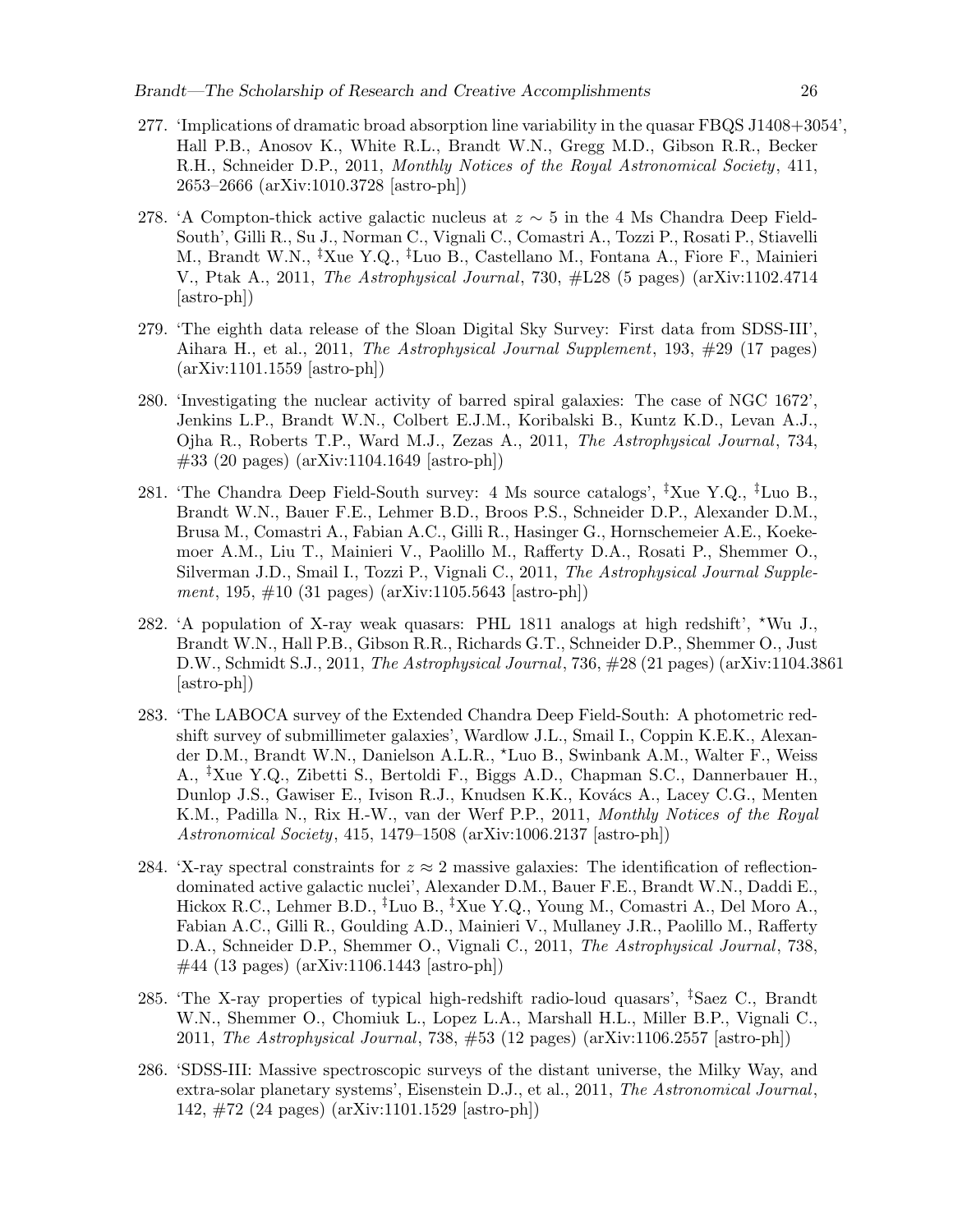- 287. 'Revealing a population of heavily obscured active galactic nuclei at  $z \approx 0.5$ –1 in the Chandra Deep Field-South', ‡Luo B., Brandt W.N., ‡Xue Y.Q., Alexander D.M., Brusa M., Bauer F.E., Comastri A., Fabian A.C., Gilli R., Lehmer B.D., Rafferty D.A., Schneider D.P., Vignali C., 2011, *The Astrophysical Journal*, 740, #37 (15 pages) (arXiv:1107.3148 [astro-ph])
- 288. 'Supermassive black hole growth in starburst galaxies over cosmic time: Constraints from the deepest Chandra fields', ‡Rafferty D.A., Brandt W.N., Alexander D.M., ‡Xue Y.Q., Bauer F.E., Lehmer B.D., \*Luo B., Papovich C., 2011, *The Astrophysical Journal*, 742, #3 (22 pages) (arXiv:1108.3229 [astro-ph])
- 289. 'The ultraviolet-to-mid-infrared spectral energy distribution of weak emission line quasars', Lane R.A., Shemmer O., Diamond-Stanic A.M., Fan X., Anderson S.F., Brandt W.N., Plotkin R.M., Richards G.T., Schneider D.P., Strauss M.A., 2011, *The Astrophysical Journal*, 743, #163 (10 pages) (arXiv:1109.5123 [astro-ph])
- 290. 'The merger history, active galactic nucleus, and dwarf galaxies of Hickson Compact Group 59', Konstantopoulos I.S., Gallagher S.C., Fedotov K., Durrell P.R., Tzanavaris P., Hill A.R., Zabludoff A.E., Maier M.L., Elmegreen D.M., Charlton J.C., Johnson K.E., Brandt W.N., Walker L.M., Eracleous M., Maybhate A., Gronwall C., English J., Hornschemeier A.E., Mulchaey J.S., 2012, *The Astrophysical Journal*, 745, #30 (22 pages) (arXiv:1110.0501 [astro-ph])
- 291. 'GOODS-Herschel: The far-infrared view of star formation in active galactic nucleus host galaxies since  $z \approx 3'$ , Mullaney J.R., Pannella M., Daddi E., Alexander D.M., Elbaz D., Hickox R.C., Bournaud F., Altieri B., Aussel H., Coia D., Dannerbauer H., Dasyra K., Dickinson M., Hwang H.S., Kartaltepe J., Leiton R., Magdis G., Magnelli B., Popesso P., Valtchanov I., Bauer F.E., Brandt W.N., Del Moro A., Hanish D.J., Ivison R.J., Juneau S., Luo B., Lutz D., Sargent M.T., Scott D., ‡Xue Y.Q., 2012, *Monthly Notices of the Royal Astronomical Society*, 419, 95–115 (arXiv:1106.4284 [astro-ph])
- 292. 'The lack of torus emission from BL Lacertae objects: An infrared view of unification with WISE', Plotkin R.M., Anderson S.F., Brandt W.N., Markoff S., Shemmer O., <sup>\*</sup>Wu J., 2012, *The Astrophysical Journal*, 745, L27 (6 pages) (arXiv:1112.5162 [astro-ph])
- 293. 'The X-ray variability of a large, serendipitous sample of spectroscopic quasars', Gibson R.R., Brandt W.N., 2012, *The Astrophysical Journal*, 746, #54 (28 pages) (arXiv:1110.5341 [astro-ph])
- 294. 'X-ray and multiwavelength insights into the nature of weak emission-line quasars at low redshift', \*Wu J., Brandt W.N., Anderson S.F., Diamond-Stanic A.M., Hall P.B., Plotkin R.M., Schneider D.P., Shemmer O., 2012, *The Astrophysical Journal*, 747, #10 (21 pages) (arXiv:1112.2228 [astro-ph])
- 295. 'The SDSS-III Baryon Oscillation Spectroscopic Survey: Quasar target selection for data release nine', Ross N.P., et al., 2012, *The Astrophysical Journal Supplement*, 199, #3 (29 pages) (arXiv:1105.0606 [astro-ph])
- 296. 'The radio/X-ray relation as a star formation indicator: Results from the VLA Extended Chandra Deep Field-South', Vattakunnel S., Tozzi P., Matteucci F., Padovani P., Miller N., Bonzini M., Mainieri V., Paolillo M., Vincoletto L., Brandt W.N., ‡Luo B., Kellermann K.I., ‡Xue Y.Q., 2012, *Monthly Notices of the Royal Astronomical Society*, 420, 2190–2208 (arXiv:1111.3285 [astro-ph])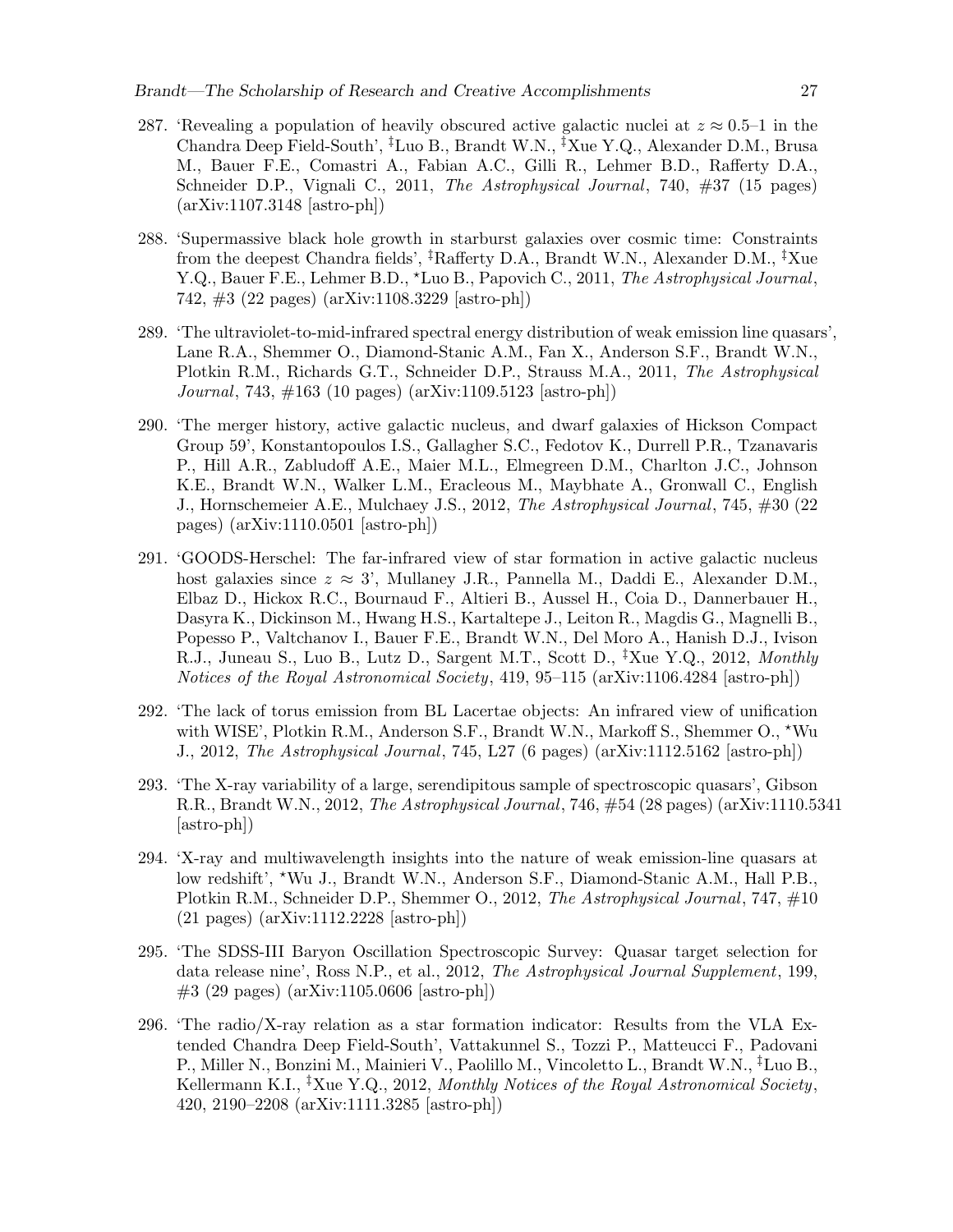- 297. 'Variability selected low-luminosity active galactic nuclei in the 4 Ms Chandra Deep Field-South', ‡Young M., Brandt W.N., ‡Xue Y.Q., Paolillo M., Alexander D.M., Bauer F.E., Lehmer B.D., Luo B., Shemmer O., Schneider D.P., Vignali C., 2012, *The Astrophysical Journal*, 748, #124 (17 pages) (arXiv:1201.4391 [astro-ph])
- 298. 'Enhanced star formation rates in AGN hosts with respect to inactive galaxies from PEP-Herschel observations', Santini P., Rosario D., Shao L., Lutz D., Maiolino R., Alexander D.M., Altieri B., Andreani P., Aussel H., Bauer F.E., Berta S., Bongiovanni A., Brandt W.N., Brusa M., Cepa J., Cimatti A., Daddi E., Elbaz D., Fontana A., Förster Schreiber N.M., Genzel R., Grazian A., Magnelli B., Mainieri V., Nordon R., Pérez Garcia A.M., Poglitsch A., Popesso P., Pozzi F., Riguccini L., Rodighiero G., Salvato M., Sanchez-Portal M., Sturm E., Tacconi L.J., Valtchanov I., Wuyts S., 2012, *Astronomy and Astrophysics*, 540, #109 (20 pages) (arXiv:1201.4394 [astro-ph])
- 299. 'The cosmic history of hot gas cooling and radio active galactic nucleus activity in massive early-type galaxies', Danielson A.L.R., Lehmer B.D., Alexander D.M., Brandt W.N., Luo B., Miller N., ‡Xue Y.Q., Stott J.P., 2012, *Monthly Notices of the Royal Astronomical Society*, 422, 494–509 (arXiv:1202.0041 [astro-ph])
- 300. 'The 4 Ms Chandra Deep Field-South number counts apportioned by source class: Pervasive active galactic nuclei and the ascent of normal galaxies', Lehmer B.D., ‡Xue Y.Q., Brandt W.N., Alexander D.M., Bauer F.E., Brusa M., Comastri A., Gilli R., Hornschemeier A.E., Luo B., Paolillo M., Ptak A., Shemmer O., Schneider D.P., Tozzi P., Vignali C., 2012, *The Astrophysical Journal*, 752, #46 (23 pages) (arXiv:1204.1977 [astro-ph])
- 301. 'Insights on the X-ray weak quasar phenomenon from XMM-Newton monitoring of PHL 1092', Miniutti G., Brandt W.N., Schneider D.P., Fabian A.C., Gallo L.C., Boller Th., 2012, *Monthly Notices of the Royal Astronomical Society*, 425, 1718–1737 (arXiv:1207.0694 [astro-ph])
- 302. 'The mean star formation rate of X-ray selected active galaxies and its evolution from  $z \approx 2.5$ : Results from PEP-Herschel', Rosario D.J., Santini P., Lutz D., Shao L., Maiolino R., Alexander D.M., Altieri B., Andreani P., Aussel H., Bauer F.E., Berta S., Bongiovanni A., Brandt W.N., Brusa M., Cepa J., Cimatti A., Cox T.J., Daddi E., Elbaz D., Fontana A., Förster Schreiber N.M., Genzel R., Grazian A., Le Floch E., Magnelli B., Mainieri V., Netzer H., Nordon R., Pérez Garcia I., Poglitsch A., Popesso P., Pozzi F., Riguccini L., Rodighiero G., Salvato M., Sanchez-Portal M., Sturm E., Tacconi L.J., Valtchanov I., Wuyts S., 2012, *Astronomy and Astrophysics*, 545, #45 (18 pages) (arXiv:1203.6069 [astro-ph])
- 303. 'Broad absorption line disappearance on multi-year timescales in a large quasar sample', <sup>⋆</sup>Filiz Ak N., Brandt W.N., Hall P.B., Schneider D.P., Anderson S.F., Gibson R.R., Lundgren B.F., Myers A.D., Petitjean P., Ross N.P., Shen Y., York D.G., Bizyaev D., Brinkmann J., Malanushenko E., Oravetz D.J., Pan K., Simmons A.E., Weaver B.A., 2012, *The Astrophysical Journal*, 757, #114 (19 pages) (arXiv:1208.0836 [astro-ph])
- 304. 'The New Hard X-ray Mission (NHXM) observatory', Tagliaferri G., et al., 2012, *Experimental Astronomy*, 34, 463–488 (DOI: 10.1007/s10686-011-9235-4)
- 305. 'Tracking down the source population responsible for the unresolved cosmic 6–8 keV background',  ${}^{\ddagger}$ Xue Y.Q.,  ${}^{\star}$ Wang S.X., Brandt W.N.,  ${}^{\ddagger}$ Luo B., Alexander D.M., Bauer F.E., Comastri A., Fabian A.C., Gilli R., Lehmer B.D., Schneider D.P., Vignali C.,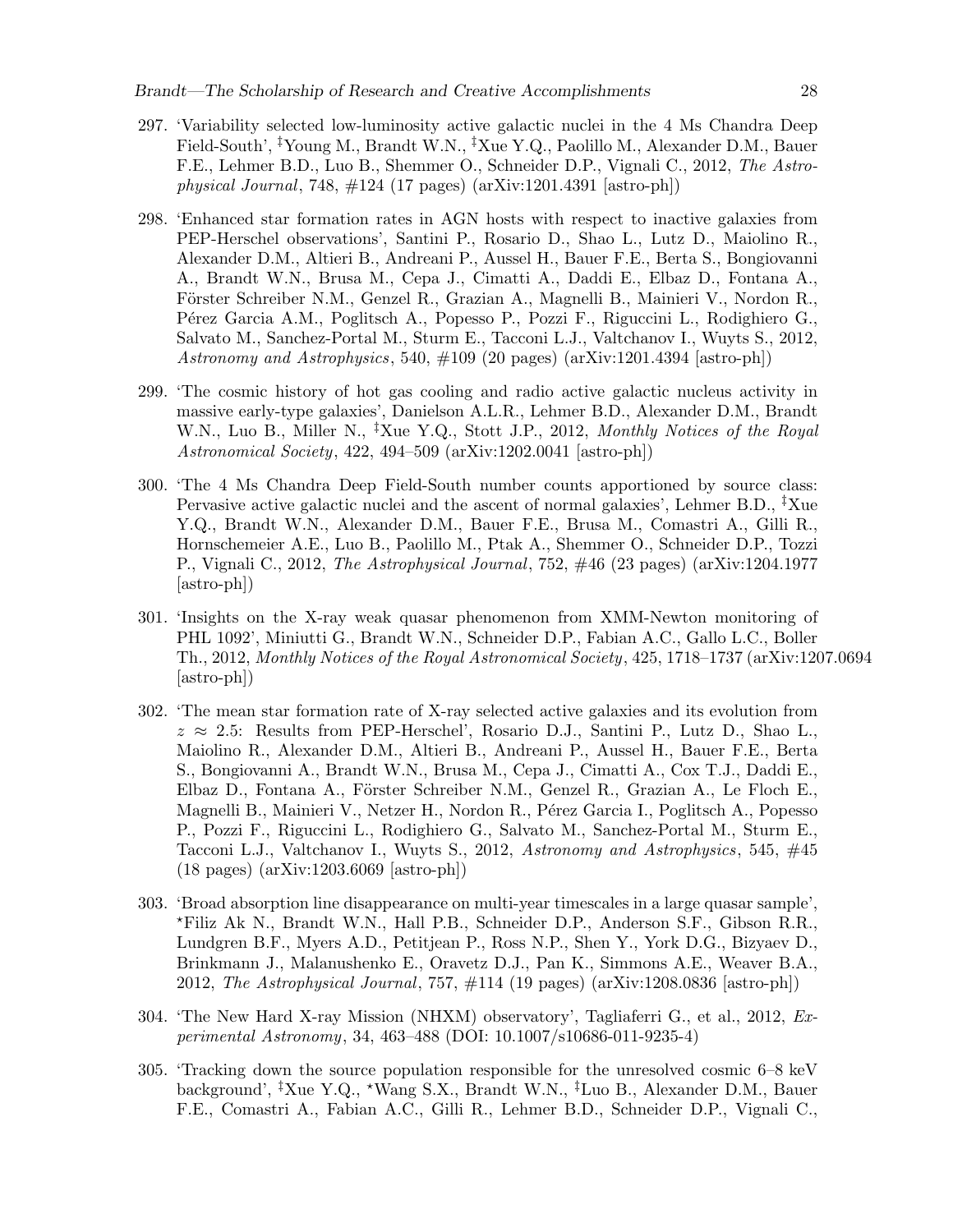Young M., 2012, *The Astrophysical Journal*, 758, #129 (14 pages) (arXiv:1209.0467 [astro-ph])

- 306. 'GOODS-Herschel: Ultra-deep XMM-Newton observations reveal an AGN/star-formation connection', Rovilos E., Comastri A., Gilli R., Georgantopoulos I., Ranalli P., Vignali C., Lusso E., Cappelluti N., Zamorani G., Elbaz D., Dickinson M., Hwang H.S., Charmandaris V., Ivison R.J., Merloni A., Daddi E., Carrera F.J., Brandt W.N., Mullaney J.R., Scott D., Alexander D.M., Del Moro A., Morrison G., Murphy E.J., Altieri B., Aussel H., Dannerbauer H., Kartaltepe J., Leiton R., Magdis G., Magnelli B., Popesso P., Valtchanov I., 2012, *Astronomy and Astrophysics*, 546, #58 (16 pages) (arXiv:1207.7129 [astro-ph])
- 307. 'The long-term X-ray variability of broad absorption line quasars', ‡Saez C., Brandt W.N., Gallagher S.C., Bauer F.E., Garmire G.P., 2012, *The Astrophysical Journal*, 759, #42 (17 pages) (arXiv:1209.1816 [astro-ph])
- 308. 'The XMM-Newton deep survey in the Chandra Deep Field-South. II. A 9–20 keV selection of heavily obscured active galaxies at  $z > 1.7$ , Iwasawa K., Gilli R., Vignali C., Comastri A., Brandt W.N., Ranalli P., Vito F., Cappelluti N., Carerra F.J., Falocco S., Georgantopoulos I., Mainieri V., Paolillo M., 2012, *Astronomy and Astrophysics*, 546, #84 (8 pages) (arXiv:1209.0916 [astro-ph])
- 309. 'The sub-mJy radio population of the Extended Chandra Deep Field-South: Optical and infrared counterpart identification', Bonzini M., Mainieri V., Padovani P., Kellermann K.I., Miller N., Rosati P., Tozzi P., Vattakunnel S., Balestra I., Brandt W.N., ‡Luo B., ‡Xue Y.Q., 2012, *The Astrophysical Journal Supplement*, 203, #15 (17 pages) (arXiv:1209.4176 [astro-ph])
- 310. 'Herschel PACS observations of [O I] 63  $\mu$ m toward submillimetre galaxies at  $z \approx 1'$ , Coppin K.E.K., Danielson A.L.R., Geach J.E., Hodge J.A., Swinbank A.M., Wardlow J.L., Bertoldi F., Biggs A., Brandt W.N., Caselli P., Chapman S.C., Dannerbauer H., Dunlop J.S., Greve T.R., Hamann F.W., Ivison R.J., Karim A., Knudsen K.K., Menten K.M., Schinnerer E., Smail I., Spaans M., Walter F., Webb T.M.A., van der Werf P.P. 2012, *Monthly Notices of the Royal Astronomical Society*, 427, 520–532 (arXiv:1208.4846 [astro-ph])
- 311. 'The ninth data release of the Sloan Digital Sky Survey: First spectroscopic data from the SDSS-III Baryon Oscillation Spectroscopic Survey', Ahn C.P., et al., 2012, *The Astrophysical Journal Supplement*, 203, #21 (13 pages) (arXiv:1207.7137 [astro-ph])
- 312. 'The Sloan Digital Sky Survey quasar catalog: Ninth data release', Pâris I., Petitjean P., Aubourg E., Bailey S., Ross N.P., Myers A.D., Strauss M.A., et al., 2012, Astronomy *and Astrophysics*, 548, #66 (28 pages) (arXiv:1210.5166 [astro-ph])
- 313. 'The Baryon Oscillation Spectroscopic Survey of SDSS-III', Dawson K.S., et al., 2013, *The Astronomical Journal*, 145, #10 (41 pages) (arXiv:1208.0022 [astro-ph])
- 314. 'A deep Chandra observation of the active galactic nucleus outburst and merger in Hickson Compact Group 62', Rafferty D.A., Bîrzan L., Nulsen P.E.J., McNamara B.R., Brandt W.N., Wise M.W., Röttgering H.J.A., 2013, *Monthly Notices of the Royal Astronomical Society*, 428, 58–70 (arXiv:1210.7079 [astro-ph])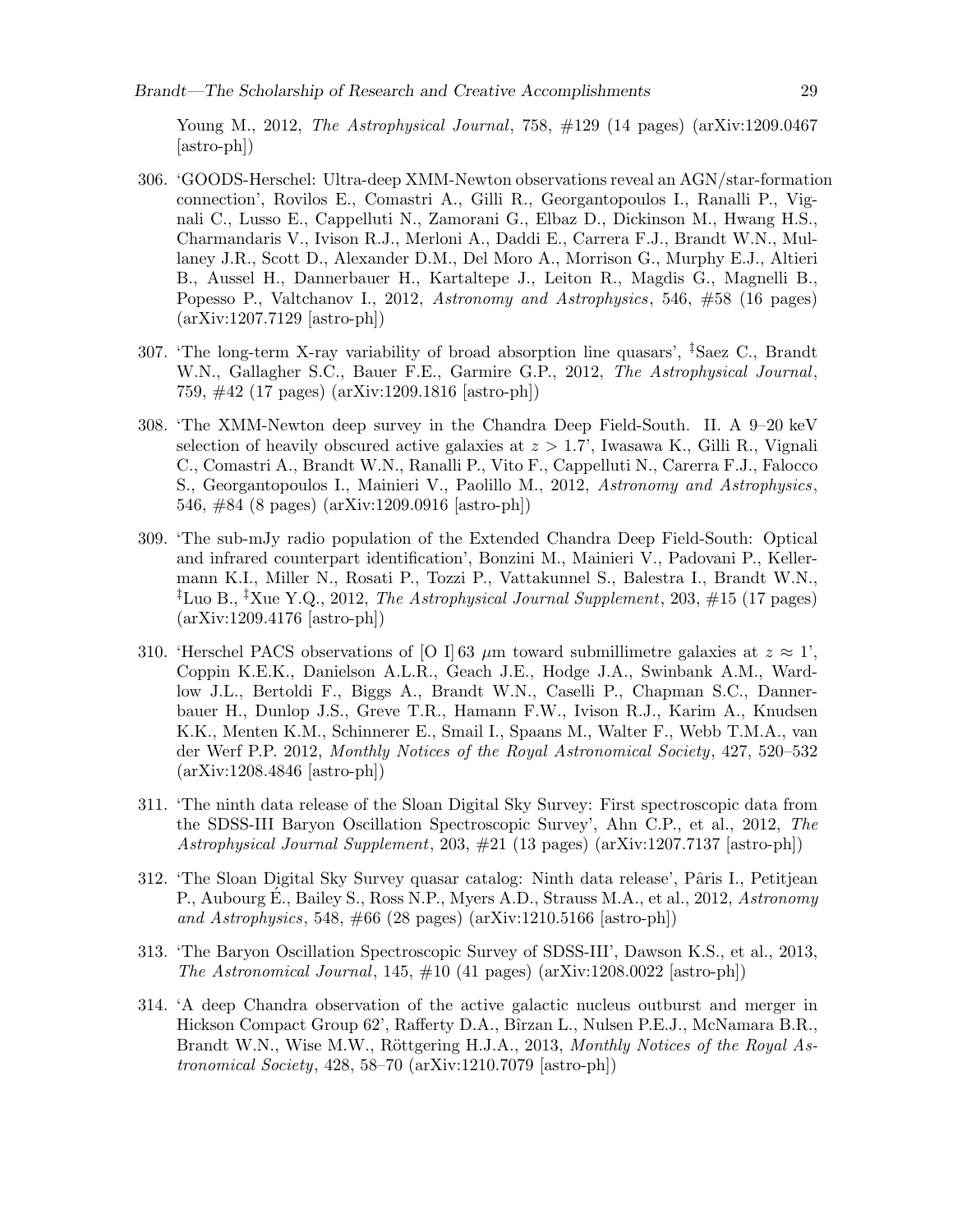- 315. The high-redshift  $(z > 3)$  active galactic nucleus population in the 4 Ms Chandra Deep Field-South', Vito F., Vignali C., Gilli R., Comastri A., Iwasawa K., Brandt W.N., Alexander D.M., Brusa M., Lehmer B.D., Bauer F.E., Schneider D.P., Xue Y.Q., ‡Luo B., 2013, *Monthly Notices of the Royal Astronomical Society*, 428, 354–369 (arXiv:1209.4193 [astro-ph])
- 316. 'GOODS-Herschel: Radio-excess signature of hidden AGN activity in distant starforming galaxies', Del Moro A., Alexander D.M., Mullaney J.R., Daddi E., Pannella M., Bauer F.E., Pope A., Dickinson M., Elbaz D., Barthel P.D., Garrett M.A., Brandt W.N., Charmandaris V., Chary R.R., Dasyra K., Gilli R., Hickox R.C., Hwang H.S., Ivison R.J., Juneau S., Le Floc'h E., ‡Luo B., Morrison G.E., Rovilos E., Sargent M.T., ‡Xue Y.Q., 2013, *Astronomy and Astrophysics*, 549, #59 (28 pages) (arXiv:1210.2521 [astro-ph])
- 317. 'The X-ray star formation story as told by Lyman break galaxies in the 4 Ms Chandra Deep Field-South', Basu-Zych A.R., Lehmer B.D., Hornschemeier A.E., Bouwens R.J., Fragos T., Oesch P.A., Belczynski K., Brandt W.N., Kalogera V., ‡Luo B., Miller N., Mullaney J.R., Tzanavaris P., ‡Xue Y., Zezas A., 2013, *The Astrophysical Journal*, 762, #45 (15 pages) (arXiv:1210.3357 [astro-ph])
- 318. 'X-ray bright active galactic nuclei in massive galaxy clusters. I: Number counts and spatial distribution', Ehlert S., Allen S.W., Brandt W.N.,  $^{\ddagger}$ Xue Y.Q.,  $^{\ddagger}$ Luo B., von der Linden A., Mantz A., Morris R.G., 2013, *Monthly Notices of the Royal Astronomical Society*, 428, 3509–3525 (arXiv:1209.2132 [astro-ph])
- 319. 'An X-ray and multiwavelength survey of highly radio-loud quasars at  $z > 4$ : Jet-linked emission in the brightest radio beacons of the early universe',  $*Wu$  J., Brandt W.N., Miller B.P., Garmire G.P., Schneider D.P., Vignali C., 2013, *The Astrophysical Journal*, 763, #109 (25 pages) (arXiv:1301.0012 [astro-ph])
- 320. 'X-ray properties of the Northern Galactic Cap sources in the 58-month Swift-BAT catalog', Vasudevan R.V., Brandt W.N., Mushotzky R.F., Winter L.M., Baumgartner W., Shimizu T.T., Schneider D.P., Nousek J.A., 2013, *The Astrophysical Journal*, 763, #111 (38 pages) (arXiv:1212.2957 [astro-ph])
- 321. 'Intragroup and galaxy-linked diffuse X-ray emission in Hickson Compact Groups', Desjardins T.D., Gallagher S.C., Tzanavaris P., Mulchaey J.S., Brandt W.N., Charlton J.C., Garmire G.P., Gronwall C., Hornschemeier A.E., Johnson K.E., Konstantopoulos I.S., Zabludoff A.I., 2013, *The Astrophysical Journal*, 763, #121 (16 pages) (arXiv:1212.1151 [astro-ph])
- 322. 'X-ray and multiwavelength insights into the inner structure of high-luminosity disc-like emitters', ‡Luo B., Brandt W.N., Eracleous M., Wu J., Hall P.B., Rafiee A., Schneider D.P., <sup>⋆</sup>Wu J., 2013, *Monthly Notices of the Royal Astronomical Society*, 429, 1479–1493 (arXiv:1211.4033 [astro-ph])
- 323. 'Long XMM-Newton observation of the narrow-line Seyfert 1 galaxy IRAS 13224–3809: Rapid variability, high spin, and a soft lag', Fabian A.C., Kara E., Walton D.J., Wilkins D.R., Ross R.R., Lozanov K., Uttley P., Gallo L.C., Zoghbi A., Miniutti G., Boller Th., Brandt W.N., Cackett E.M., Chiang C.-Y., Dwelly T., Malzac J., Miller J.M., Nardini E., Ponti G., Reis R.C., Reynolds C.S., Steiner J.F., Tanaka Y., Young A.J., 2013, *Monthly Notices of the Royal Astronomical Society*, 429, 2917–2923 (arXiv:1208.5898 [astro-ph])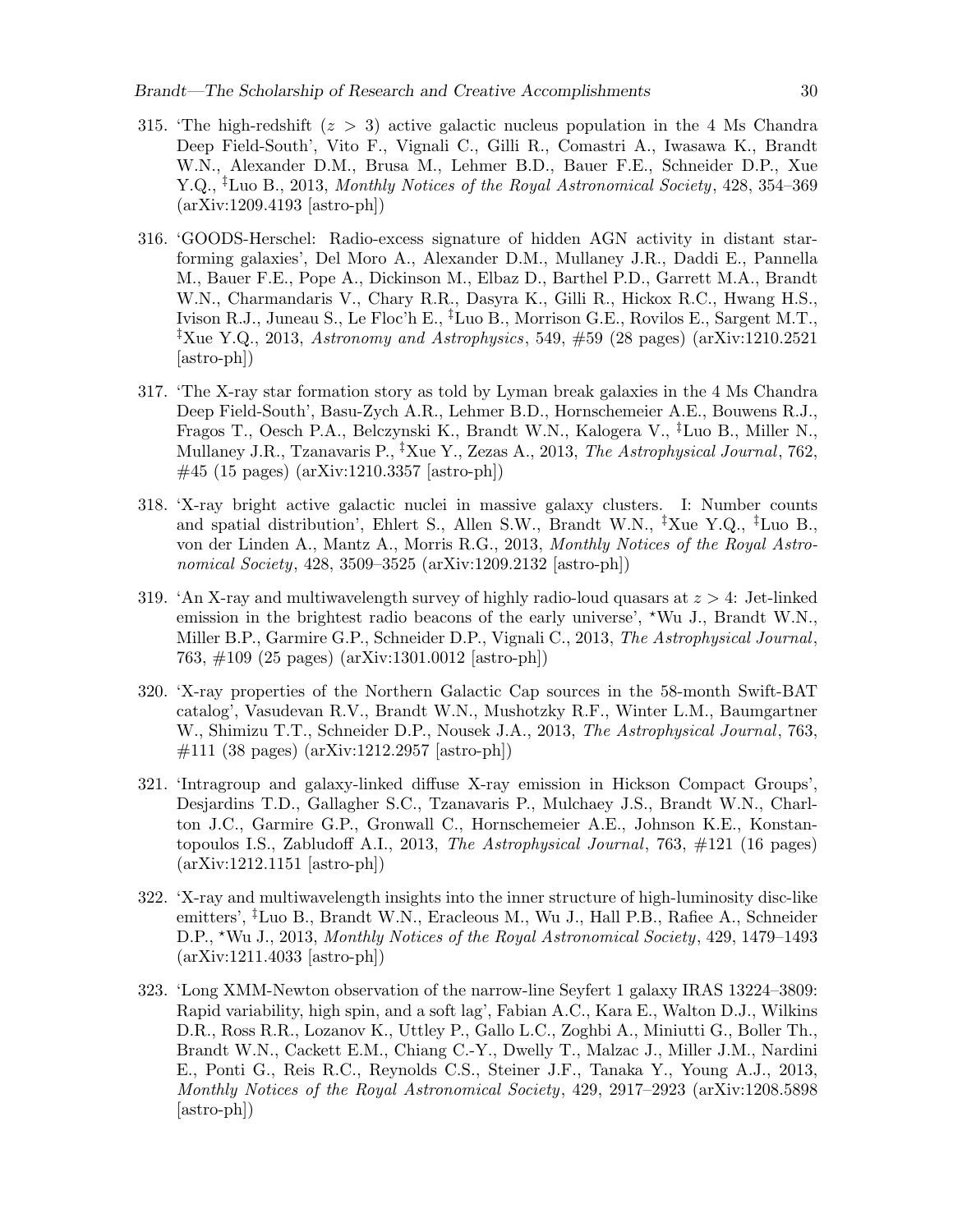- 324. 'An X-ray detected group of quiescent early-type galaxies at  $z = 1.6$  in the Chandra Deep Field-South', Tanaka M., Finoguenov A., Mirkazemi S.M., Wilman D.J., Mulchaey J.S., Ueda Y., ‡Xue Y.Q., Brandt W.N., Cappelluti N., 2013, *Publications of the Astronomical Society of Japan*, 65, #17 (22 pages) (arXiv:1210.0302 [astro-ph])
- 325. 'The ionized absorber and nuclear environment of IRAS 13349+2438: Insights from coordinated Chandra HETGS, HST STIS, HET, and Spitzer IRS observations', Lee J.C., Kriss G.A., Chakravorty S., Rahoui F., Young A.J., Brandt W.N., Hines D.C., Ogle P.M., Reynolds C.S., 2013, *Monthly Notices of the Royal Astronomical Society*, 430, 2650–2679 (arXiv:1301.3148 [astro-ph])
- 326. 'Physical conditions of the gas in an ALMA [C II]-identified submillimeter galaxy at  $z = 4.44$ ', Huynh M.T., Norris R.P., Coppin K.E.K., Emonts B.H.C., Ivison R.J., Seymour N., Smail I., Smolčić V., Swinbank A.M., Brandt W.N., Chapman S.C., Dannerbauer H., De Breuck C., Greve T.R., Hodge J.A., Karim A., Knudsen K.K., Menten K.M., van der Werf P.P., Walter F., Weiss A., 2013, *Monthly Notices of the Royal Astronomical Society*, 431, L88–L92 (arXiv:1302.3297 [astro-ph])
- 327. 'An ALMA survey of submillimeter galaxies in the Extended Chandra Deep Field-South: Source catalog and multiplicity', Hodge J.A., Karim A., Smail I., Swinbank A.M., Walter F., Biggs A.D., Ivison R.J., Weiss A., Alexander D.M., Bertoldi F., Brandt W.N., Chapman S.C., Coppin K.E.K., Cox P., Danielson A.L.R., Dannerbauer H., De Breuck C., Decarli R., Edge A.C., Greve T.R., Knudsen K.K., Menten K.M., Rix H.-W., Schinnerer E., Simpson J.M., Wardlow J.L., van der Werf P., 2013, *The Astrophysical Journal*, 768, #91 (20 pages) (arXiv:1304.4266 [astro-ph])
- 328. 'The  $z = 5$  quasar luminosity function from SDSS Stripe 82', McGreer I.D., Jiang L., Fan X., Richards G.T., Strauss M.A., Ross N.P., White M., Shen Y., Schneider D.P., Myers A.D., Brandt W.N., DeGraf C., Glikman E., Ge J., Streblyanska A., 2013, *The Astrophysical Journal*, 768, #105 (25 pages) (arXiv:1212.4493 [astro-ph])
- 329. 'The Nuclear Spectroscopic Telescope Array (NuSTAR) high-energy X-ray mission', Harrison F.A., et al., 2013, *The Astrophysical Journal*, 770, #103 (19 pages) (arXiv:1301.7307 [astro-ph])
- 330. 'Nuclear activity is more prevalent in star-forming galaxies', Rosario D.J., Santini P., Lutz D., Netzer H., Bauer F.E., Berta S., Magnelli B., Popesso P., Alexander D.M., Brandt W.N., Genzel R., Maiolino R., Mullaney J.R., Nordon R., Saintonge A., Tacconi L., Wuyts S., 2013, *The Astrophysical Journal*, 771, #63 (11 pages) (arXiv:1302.1202 [astro-ph])
- 331. 'A comparative analysis of virial black-hole mass estimates of moderate-luminosity active galactic nuclei using Subaru/FMOS', Matsuoka K., Silverman J.D., Schramm M., Steinhardt C.L., Nagao T. Kartaltepe J., Sanders D.B., Treister E., Hasinger G., Akiyama M., Ohta K., Ueda Y., Bongiorno A., Brandt W.N., Brusa M., Capak P., Civano F., Comastri A., Elvis M., Lilly S.J., Mainieri V., Masters D., Mignoli M., Salvato M., Trump J.R., Taniguchi Y., Zamorani G., Alexander D.M., Schawinski K., 2013, *The Astrophysical Journal*, 771, #64 (9 pages) (arXiv:1301.2332 [astro-ph])
- 332. 'The XMM-Newton deep survey in the Chandra Deep Field-South. III. Point source catalogue and number counts in the hard X-rays', Ranalli P., Comastri A., Vignali C., Carrera F., Cappelluti N., Gilli R., Puccetti S., Brandt W.N., Brunner H., Brusa M., Georgantopoulos I., Iwasawa K., Mainieri V., 2013, *Astronomy and Astrophysics*, 555, #42 (22 pages) (arXiv:1304.5717 [astro-ph])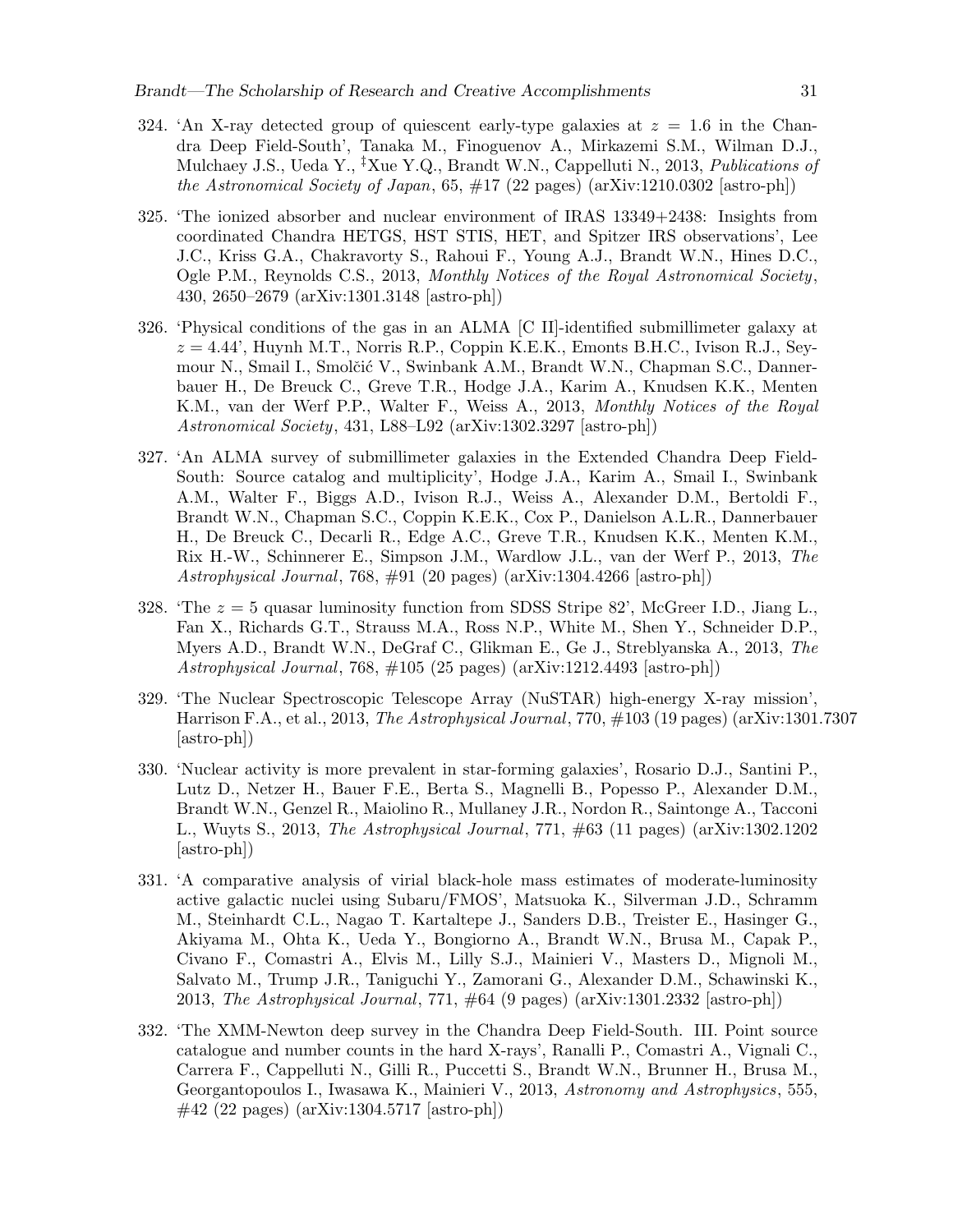- 333. 'Weak hard X-ray emission from two broad absorption line quasars observed with NuS-TAR: Compton-thick absorption or intrinsic X-ray weakness?', ‡Luo B., Brandt W.N., Alexander D.M., Harrison F.A., Stern D., Bauer F.E., Boggs S.E., Christensen F.E., Comastri A., Craig W.W., Fabian A.C., Farrah D., Fiore F., Fuerst F., Grefenstette B.W., Hailey C.J., Hickox R., Madsen K.K., Matt G., Ogle P., Risaliti G., Saez C., Teng S., Walton D.J., Zhang W.W., 2013, *The Astrophysical Journal*, 772, #153 (17 pages) (arXiv:1306.3500 [astro-ph])
- 334. 'A statistical relation between the X-ray spectral index and Eddington ratio of active galactic nuclei in deep surveys', Brightman M., Silverman J.D., Mainieri V., Ueda Y., Schramm M., Matsuoka K., Nagao T., Steinhardt C.L., Kartaltepe J., Sanders D.B., Treister E., Shemmer O., Brandt W.N., Brusa M., Comastri A., Ho L.C., Lanzuisi G., Lusso E., Nandra K., Salvato M., Zamorani G., Akiyama M., Alexander D.M., Bongiorno A., Capak P., Civano F., Del Moro A., Doi A., Elvis M., Hasinger G., Laird E.S., Masters D., Mignoli M., Ohta K., Schawinski K., Taniguchi Y., 2013, *Monthly Notices of the Royal Astronomical Society*, 433, 2845–2496 (arXiv:1305.3917 [astro-ph])
- 335. 'The Sloan Digital Sky Survey-III Baryon Oscillation Spectroscopic Survey: The quasar luminosity function from Data Release Nine', Ross N.P., McGreer I.D., White M., Richards G.T., Myers A.D., Palanque-Delabrouille N., Strauss M.A., Anderson S.F., Shen Y., Brandt W.N., Yèche C., Swanson M.E.C., et al., 2013, *The Astrophysical Journal*, 773, #14 (27 pages) (arXiv:1210.6389 [astro-ph])
- 336. 'The NuSTAR extragalactic survey: A first sensitive look at the high-energy cosmic X-ray background population', Alexander D.M., Stern D., Del Moro A., Lansbury G.B., Assef R.J., Aird J., Ajello M., Ballantyne D.R., Bauer F.E., Boggs S.E., Brandt W.N., Christensen F.E., Civano F., Comastri A., Craig W.W., Elvis M., Grefenstette B.W., Hailey C.J., Harrison F.A., Hickox R., ‡Luo B., Madsen K.K., Mullaney J.R., Perri M., Puccetti S., Saez C., Treister E., Urry C.M., Zhang W.W., Bridge C.R., Eisenhardt P.R.M., Gonzalez A.H., Miller S.H., Tsai C.W., 2013, *The Astrophysical Journal*, 773, #125 (20 pages) (arXiv:1307.1733 [astro-ph])
- 337. 'Unveiling a population of galaxies harboring low-mass black holes with X-rays', Schramm M., Silverman J.D., Greene J.E., Brandt W.N., ‡Luo B., Xue Y.Q., Capak P., Kakazu Y., Kartaltepe J., Mainieri V., 2013, *The Astrophysical Journal*, 773, #150 (7 pages) (arXiv:1305.3826 [astro-ph])
- 338. 'Broad absorption line quasars with redshifted troughs: High-velocity infall or rotationally dominated outflows?', Hall P.B., Brandt W.N., Petitjean P., Pâris I., \*Filiz Ak N., Shen Y., Gibson R.R., Aubourg E., Anderson S.F., Schneider D.P., Bizyaev D., ´ Brinkmann J., Malanushenko E., Malanushenko V., Myers A.D., Oravetz D.J., Ross N.P., Shelden A., Simmons A.E., Streblyanska A., Weaver B.A., York D.G., 2013, *Monthly Notices of the Royal Astronomical Society*, 434, 222–256 (arXiv:1306.2680 [astro-ph])
- 339. 'The lack of star formation gradients in galaxy groups up to  $z \sim 1.6$ ', Ziparo F., Popesso P., Biviano A., Finoguenov A., Wuyts S., Wilman D., Salvato M., Tanaka M., Ilbert O., Nandra K., Lutz D., Elbaz D., Dickinson M., Altieri B., Aussel H., Berta S., Cimatti A., Fadda D., Genzel R., Le Flo'ch E., Magnelli B., Nordon R., Poglitsch A., Pozzi F. Sanchez Portal M., Tacconi L., Bauer F.E., Brandt W.N., Cappelluti N., Cooper M.C., Mulchaey J.S., 2013, *Monthly Notices of the Royal Astronomical Society*, 434, 3089–3103 (arXiv:1307.0833 [astro-ph])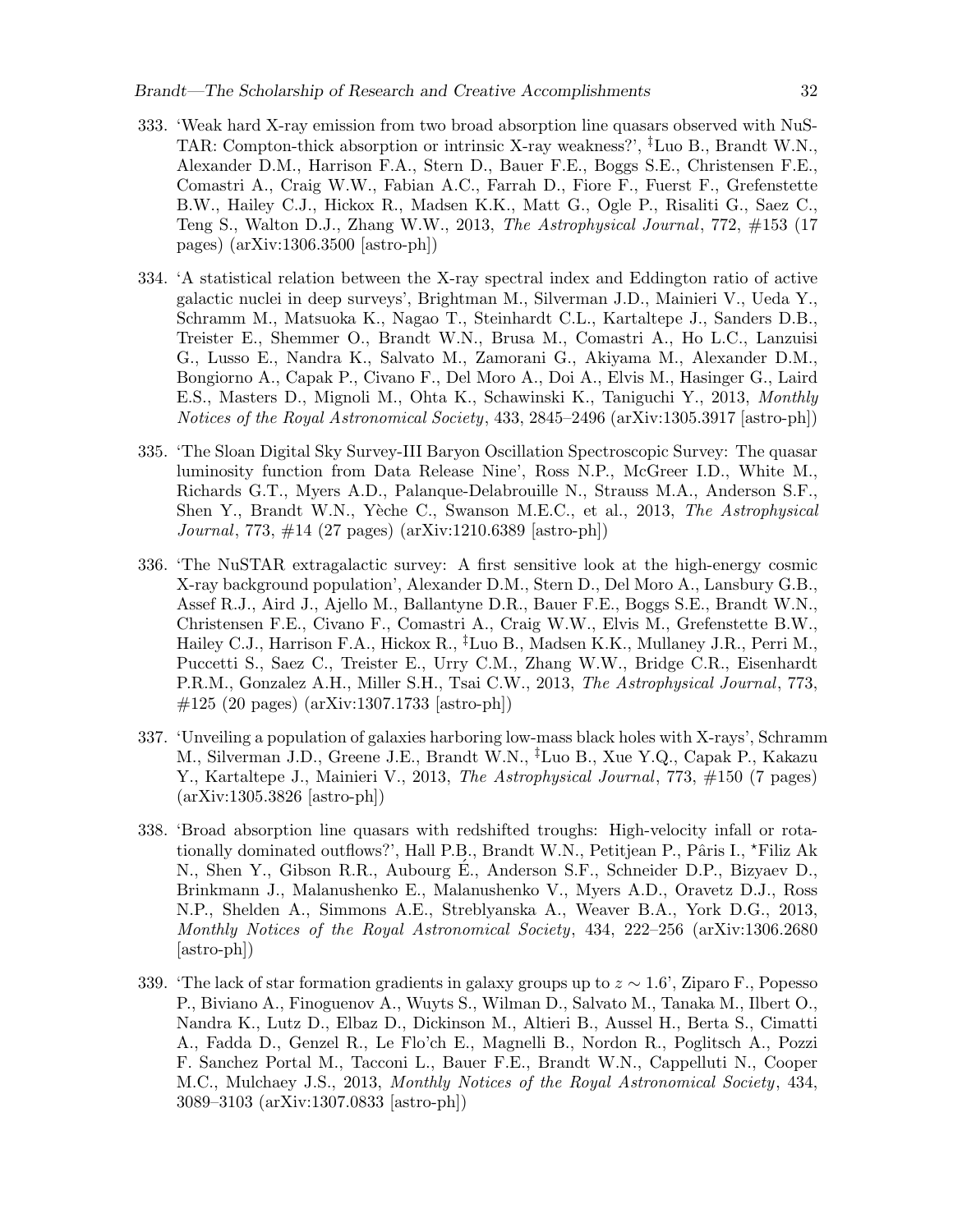- 340. 'Candidate type II quasars at  $2 < z < 4.3$  in the Sloan Digital Sky Survey-III', Alexandroff R.M., Strauss M.A., Greene J.E., Zakamska N.L., Ross N.P., Brandt W.N., Liu G., Smith P.S., Ge J., Hamann F., Myers A.D., Petitjean P., Schneider D.P., Yesuf H., York D.G., 2013, *Monthly Notices of the Royal Astronomical Society*, 435, 3306–3325 (arXiv:1307.7289 [astro-ph])
- 341. 'NuSTAR detection of the blazar B2 1023+25 at redshift 5.3', Sbarrato T., Tagliaferri G., Ghisellini G., Perri M., Puccetti S., Baloković M., Nardini M., Stern D., Boggs S.E., Brandt W.N., Christensen F.E., Giommi P., Greiner J., Hailey C.J., Harrison F.A., Hovatta T., Madejski G.M., Rau A., Schady P., Sudilovsky V., Urry C.M., Zhang W.W., 2013, *The Astrophysical Journal*, 777, #147 (8 pages) (arXiv:1309.3280 [astroph])
- 342. 'Broad absorption line variability on multi-year timescales in a large quasar sample', <sup>⋆</sup>Filiz Ak N., Brandt W.N., Hall P.B., Schneider D.P., Anderson S.F., Hamann F., Lundgren B.F., Myers A.D., Pâris I., Petitjean P., Ross N.P., Shen Y., York D.G., 2013, *The Astrophysical Journal*, 777, #168 (29 pages) (arXiv:1309.5364 [astro-ph])
- 343. 'An ALMA survey of submillimeter galaxies in the Extended Chandra Deep Field-South: The AGN fraction and X-ray properties of submillimeter galaxies', \*Wang S.X., Brandt W.N., ‡Luo B., Smail I., Alexander D.M., Danielson A.L.R., Hodge J.A., Karim A., Lehmer B.D., Simpson J.M., Swinbank A.M., Walter F., Wardlow J.L., Xue Y.Q., Chapman S.C., Coppin K.E.K., Dannerbauer H., De Breuck C., Menten K.M., van der Werf P.P., 2013, *The Astrophysical Journal*, 778, #179 (25 pages) (arXiv:1310.6364 [astro-ph])
- 344. 'The youngest known X-ray binary: Circinus X-1 and its natal supernova remnant', Heinz S., Sell P., Fender R.P., Jonker P.G., Brandt W.N., Calvelo-Santos D.E., Tzioumis A.K., Nowak M.A., Schulz N.S., Wijnands R., van der Klis M., 2013, *The Astrophysical Journal*, 779, #171 (8 pages) (arXiv:1312.0632 [astro-ph])
- 345. 'Reversal or no reversal: The evolution of the star formation rate-density relation up to z ∼ 1.6', Ziparo F., Popesso P., Finoguenov A., Biviano A., Wuyts S., Wilman D., Salvato M., Tanaka M., Nandra K., Lutz D., Elbaz D., Dickinson M., Altieri B., Aussel H., Berta S., Cimatti A., Fadda D., Genzel R., Le Flo'ch E., Magnelli B., Nordon R., Poglitsch A., Pozzi F. Sanchez Portal M., Tacconi L., Bauer F.E., Brandt W.N., Cappelluti N., Cooper M.C., Mulchaey J.S., 2014, *Monthly Notices of the Royal Astronomical Society*, 437, 458–474 (arXiv:1310.1398 [astro-ph])
- 346. 'X-ray bright active galactic nuclei in massive galaxy clusters. II. The fraction of galaxies hosting active nuclei', Ehlert S., von der Linden A., Allen S.W., Brandt W.N., Xue Y.Q., ‡Luo B., Mantz A., Morris R.G., Applegate D., Kelly P., 2014, *Monthly Notices of the Royal Astronomical Society*, 437, 1942–1949 (arXiv:1310.5711 [astro-ph])
- 347. 'An ALMA survey of submillimeter galaxies in the Extended Chandra Deep Field-South: The far-infrared properties of SMGs', Swinbank A.M., Simpson J.M., Smail I., Harrison C.M., Hodge J.A., Karim A., Walter F., Alexander D.M., Brandt W.N., De Breuck C., da Cunha E., Chapman S.C., Coppin K.E.K., Danielson A.L.R., Dannerbauer H., Decarli R., Greve T.R., Ivison R.J., Knudsen K.K., Lagos C.D.P., Schinnerer E., Thompson A.P., Wardlow J.L., Weiss A., van der Werf P.P., 2014, *Monthly Notices of the Royal Astronomical Society*, 438, 1267–1287 (arXiv:1310.6362 [astro-ph])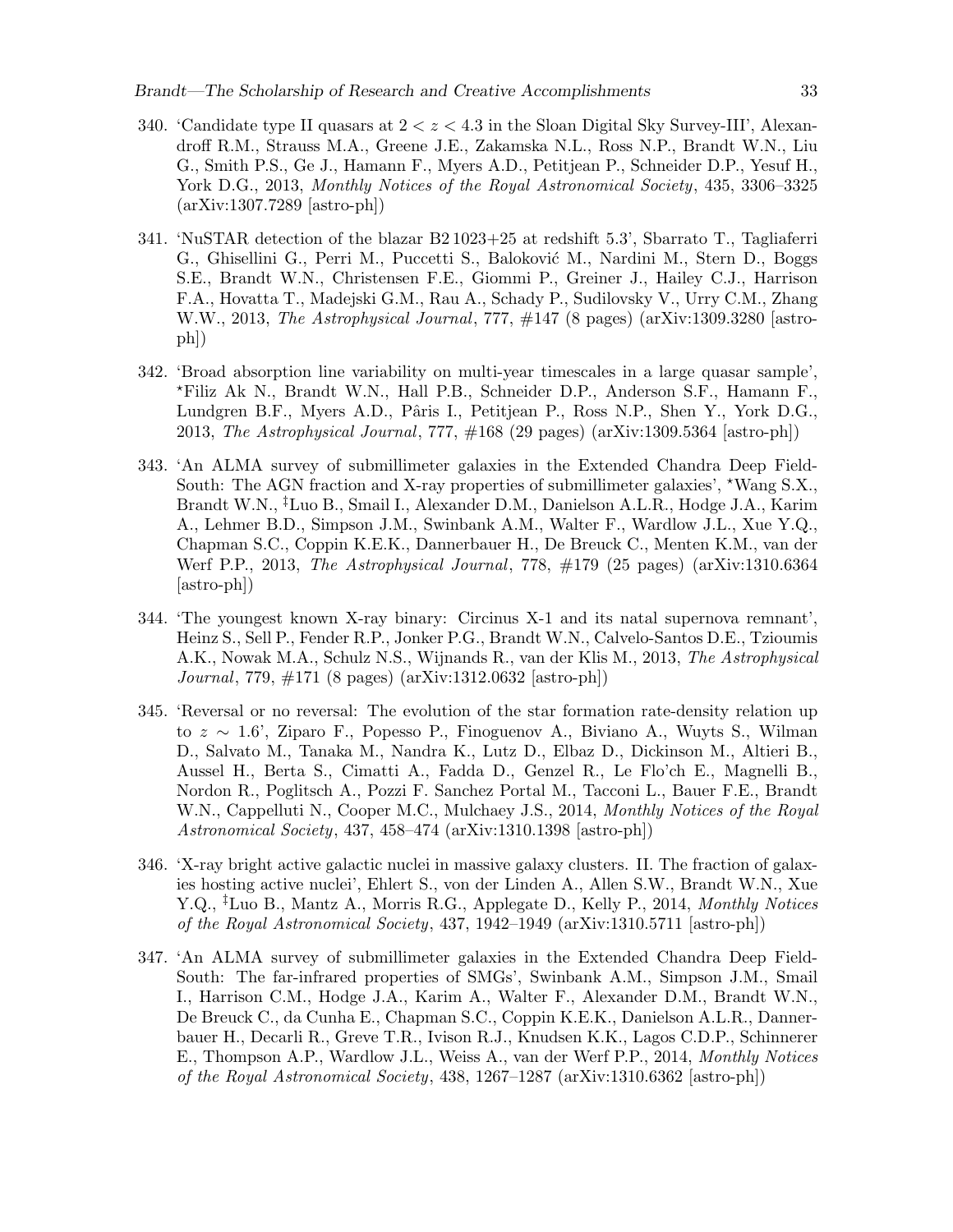- 348. 'Exploratory X-ray monitoring of luminous radio-quiet quasars at high redshift: Initial results', Shemmer O., Brandt W.N., Paolillo M., Kaspi S., Vignali C., Stein M.S., Lira P., Schneider D.P., Gibson R.R., 2014, *The Astrophysical Journal*, 783, #116 (18 pages) (arXiv:1401.5496 [astro-ph])
- 349. 'The tenth data release of the Sloan Digital Sky Survey: First spectroscopic data from the SDSS-III Apache Point Observatory Galactic Evolution Experiment', Ahn C.P., et al., 2014, *The Astrophysical Journal Supplement*, 211, #17 (16 pages) (arXiv:1307.7735 [astro-ph])
- 350. 'The Sloan Digital Sky Survey quasar catalog: Tenth data release', Pâris I., Petitiean P., Aubourg E., Ross N.P., Myers A.D., Streblyanska A., Bailey S., Hall P.B., Strauss M.A., et al., 2014, *Astronomy and Astrophysics*, 563, #54 (15 pages) (arXiv:1311.4870 [astro-ph])
- 351. 'Radio astronomy in the LSST era', Lazio T.J.W., Kimball A., Barger A.J., Brandt W.N., Chatterjee S., Clarke T.E., Condon J.J., Dickman R.L., Hunyh M.T., Jarvis M.J., Jurić M., Kassim N.E., Myers S.T., Nissanke S., Osten R., Zauderer B.A., 2014, *Publications of the Astronomical Society of the Pacific*, 126, 196–209 (arXiv:1401.0716 [astro-ph])
- 352. 'NuSTAR observations of heavily obscured quasars at  $z \sim 0.5$ ', Lansbury G.B., Alexander D.M., Del Moro A., Gandhi P., Assef R.J., Stern D., Aird J., Ballantyne D.R., Baloković M., Bauer F.E., Boggs S.E., Brandt W.N., Christensen F.E., Craig W.W., Elvis M., Grefenstette B.W., Hailey C.J., Harrison F.A., Hickox R.C., Koss M., LaMassa S.M., ‡Luo B., Mullaney J.R., Teng S.H., Urry C.M., Zhang W.W., 2014, *The Astrophysical Journal*, 785, #17 (10 pages) (arXiv:1402.2666 [astro-ph])
- 353. 'Broad absorption line variability in radio-loud quasars', Welling C.A., Miller B.P., Brandt W.N., Capellupo D.M., Gibson R.R., 2014, *Monthly Notices of the Royal Astronomical Society*, 440, 2474–2497 (arXiv:1403.0958 [astro-ph])
- 354. 'NuSTAR reveals an intrinsically X-ray weak broad absorption line quasar in the ultraluminous infrared galaxy Markarian 231', Teng S.H., Brandt W.N., Harrison F.A., ‡Luo B., Alexander D.M., Bauer F.E., Boggs S.E., Christensen F.E., Comastri A., Craig W.W., Fabian A.C., Farrah D., Fiore F., Gandhi P., Grefenstette B.W., Hailey C.J., Hickox R.C., Madsen K.K., Ptak A.F., Rigby J.R., Risaliti G., Saez C., Stern D., Veilleux S., Walton D.J., Wik D.R., Zhang W.W., 2014, *The Astrophysical Journal*, 785, #19 (13 pages) (arXiv:1402.4811 [astro-ph])
- 355. 'NuSTAR J033202–2746.8: Direct constraints on the Compton reflection in a heavily obscured quasar at  $z \approx 2$ ', Del Moro A., Mullaney J.R., Alexander D.M., Comastri A., Bauer F.E., Treister E., Stern D., Civano F., Ranalli P., Vignali C., Aird J.A., Ballantyne D.R., Baloković M., Boggs S.E., Brandt W.N., Christensen F.E., Craig W.W., Gandhi P., Gilli R., Hailey C.J., Harrison F.A., Hickox R.C., LaMassa S.M., Lansbury G.B., ‡Luo B., Puccetti S., Urry C.M., Zhang W.W., 2014, *The Astrophysical Journal*, 786, #16 (13 pages) (arXiv:1403.2491 [astro-ph])
- 356. 'A Chandra-Swift view of point sources in Hickson Compact Groups: High AGN fraction but a dearth of strong AGNs', Tzanavaris P., Gallagher S.C., Hornschemeier A.E., Fedotov K., Eracleous M., Brandt W.N., Desjardins T.D., Charlton J.C., Gronwall C., 2014, *The Astrophysical Journal Supplement*, 212, #9 (23 pages) (arXiv:1403.3856 [astro-ph])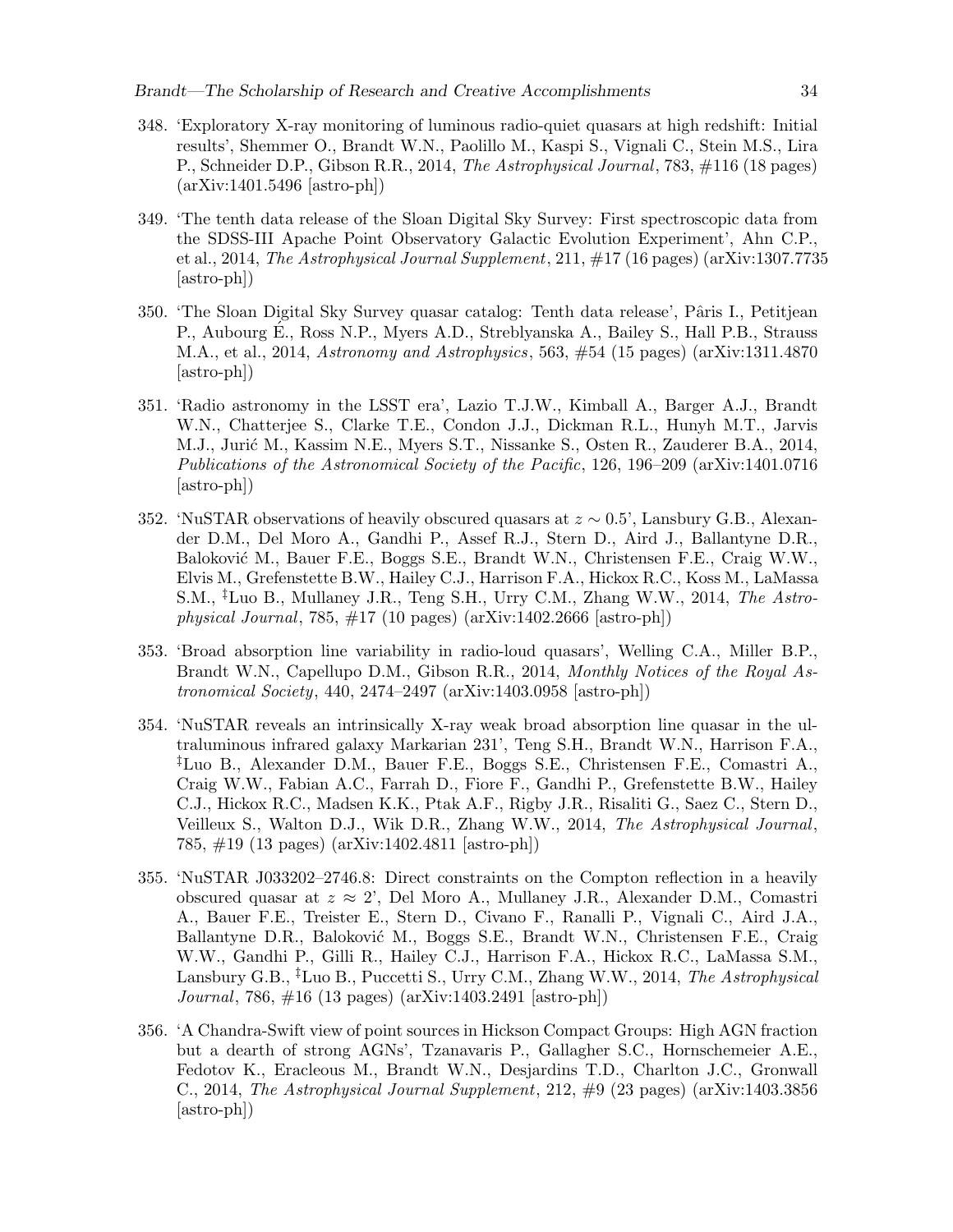- 357. 'Near-infrared spectra and intrinsic luminosities of candidate type II quasars at  $2 < z < 3.4'$ , Greene J.E., Alexandroff R.M., Strauss M.A., Zakamska N.L., Lang D., Liu G., Pattarakijwanich P., Hamann F., Ross N.P., Myers A.D., Brandt W.N., York D.G., Schneider D.P., 2014, *The Astrophysical Journal*, 788, #91 (18 pages) (arXiv:1404.3760 [astroph])
- 358. 'An ALMA survey of submillimeter galaxies in the Extended Chandra Deep Field-South: The redshift distribution and evolution of submillimeter galaxies', Simpson J.M., Swinbank A.M., Smail I., Alexander D.M., Brandt W.N., Bertoldi F., de Breuck C., Chapman S.C., Coppin K.E.K., da Cunha E., Danielson A.L.R., Dannerbauer H., Greve T.R., Hodge J.A., Ivison R.J., Karim A., Knudsen K.K., Poggianti B.M., Schinnerer E., Thomson A.P., Walter F., Wardlow J.L., Weiss A., van der Werf P.P., 2014, *The Astrophysical Journal*, 788, #125 (43 pages) (arXiv:1310.6363 [astro-ph])
- 359. 'The X-ray luminosity functions of field low mass X-ray binaries in early-type galaxies: Evidence for a stellar age dependence', Lehmer B.D., Berkeley M., Zezas A., Alexander D.M., Basu-Zych A., Bauer F.E., Brandt W.N., Fragos T., Hornschemeier A.E., Kalogera V., Ptak A., Sivakoff G.R., Tzanavaris P., Yukita M., 2014, *The Astrophysical Journal*, 789, #52 (15 pages) (arXiv:1405.2069 [astro-ph])
- 360. 'Some like it hot: Linking diffuse X-ray luminosity, baryonic mass, and star formation rate in compact groups of galaxies', Desjardins T.D., Gallagher S.C., Hornschemeier A.E., Mulchaey J.S., Walker L.M., Brandt W.N., Charlton J.C., Johnson K.E., Tzanavaris P., 2014, *The Astrophysical Journal*, 790, #132 (15 pages) (arXiv:1405.6718 [astro-ph])
- 361. 'The 2–79 keV X-ray spectrum of the Circinus Galaxy with NuSTAR, XMM-Newton, and Chandra: A fully Compton-thick AGN', Arévalo P., Bauer F.E., Puccetti S., Walton D.J., Koss M., Boggs S.E., Brandt W.N., Christensen F.E., Comastri A., Craig W.W., Fuerst F., Gandhi P., Grefenstette B.W., Hailey C.J., Harrison F.A., ‡Luo B., Madejski G.M., Madsen K.K., Marinucci A., Matt G., Saez C., Stern D., Stuhlinger M., Treister E., Urry C.M., Zhang W.W., 2014, *The Astrophysical Journal*, 791, #81 (21 pages) (arXiv:1406.3345 [astro-ph])
- 362. 'The dependence of C iv broad absorption line properties on accompanying Si iv and Al III absorption: Relating quasar-wind ionization levels, kinematics, and column densities', \*Filiz Ak N., Brandt W.N., Hall P.B., Schneider D.P., <sup>‡</sup>Trump J., Anderson S.F., Hamann F., Myers A.D., Pâris I., Petitjean P., Ross N.P., Shen Y., York D.G., 2014, *The Astrophysical Journal*, 791, #88 (22 pages) (arXiv:1407.2250 [astro-ph])
- 363. 'An ALMA survey of submillimeter galaxies in the Extended Chandra Deep Field-South: Radio properties and the far-infrared/radio correlation', Thomson A.P., Ivison R.J., Simpson J.M., Swinbank A.M., Smail I., Arumugam V., Alexander D.M., Beelen A., Brandt W.N., Chandra I., Dannerbauer H., Greve T.R., Hodge J.A., Ibar E., Karim A., Murphy E.J., Schinnerer E., Sirothia S., Walter F., Wardlow J.L., van der Werf P.P., 2014, *Monthly Notices of the Royal Astronomical Society*, 442, 577–588 (arXiv:1404.7128 [astro-ph])
- 364. 'NuSTAR unveils a Compton-thick Type 2 quasar in Mrk 34', Gandhi P., Lansbury G.B., Alexander D.M., Stern D., Arévalo P., Ballantyne D.R., Baloković M., Bauer F.E., Boggs S.E., Brandt W.N., Brightman M.R., Christensen F.E., Comastri A., Craig W.W., Del Moro A., Elvis M., Fabian A.C., Hailey C.J., Harrison F.A., Hickox R.C., Koss M.R., LaMassa S.M., ‡Luo B., Madejski G.M., Ptak A.F., Puccetti S., Teng S.H.,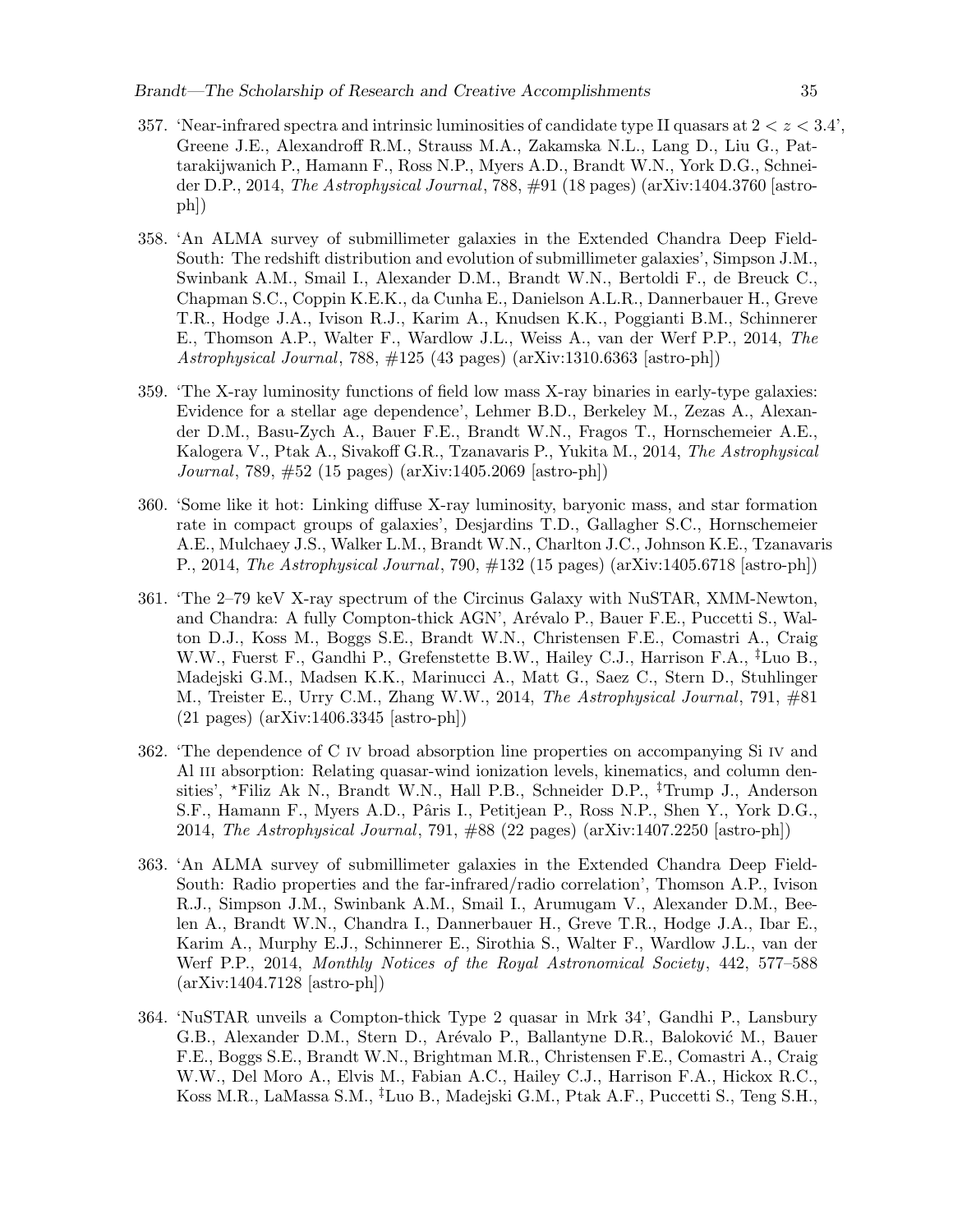Urry C.M., Walton D.J., Zhang W.W., 2014, *The Astrophysical Journal*, 792, #117 (13 pages) (arXiv:1407.1844 [astro-ph])

- 365. 'The variable hard X-ray emission of NGC 4945 as observed by NuSTAR', Puccetti S., Comastri A., Fiore F., Arévalo P., Risaliti G., Bauer F.E., Brandt W.N., Stern D., Harrison F.A., Alexander D.M., Boggs S.E., Christensen F.E., Craig W.W., Gandhi P., Hailey C.J., Koss M.R., Lansbury G.B., ‡Luo B., Madejski G.M., Matt G., Walton D.J., Zhang W.W., 2014, *The Astrophysical Journal*, 793, #26 (17 pages) (arXiv:1407.3974 [astro-ph])
- 366. 'No more active galactic nuclei in clumpy disks than in smooth galaxies at  $z \sim 2$ in CANDELS / 3D-HST', ‡Trump J.R., Barro G., Juneau S., Weiner B.J., ‡Luo B., Brammer G.B., Bell E.F., Brandt W.N., Dekel A., Guo Y., Hopkins P.F., Koo D.C., Kocevski D.D., McIntosh D.H., Momcheva I., Faber S.M., Ferguson H.C., Grogin N.A., Kartaltepe J., Koekemoer A.M., Lotz J., Maseda M., Mozena M., Nandra K., Rosario D.J., ‡Zeimann G.R., 2014, *The Astrophysical Journal*, 793, #101 (16 pages) (arXiv:1407.7525 [astro-ph])
- 367. 'Weak hard X-ray emission from broad absorption line quasars: Evidence for intrinsic X-ray weakness', <sup>‡</sup>Luo B., Brandt W.N., Alexander D.M., Stern D., Teng S.H., Arévalo P., Bauer F.E., Boggs S.E., Christensen F.E., Comastri A., Craig W.W., Farrah D., Gandhi P., Hailey C.J., Harrison F.A., Koss M., Ogle P., Puccetti S., Saez C., Scott A.E., Walton D.J., Zhang W.W., 2014, *The Astrophysical Journal*, 794, #70 (11 pages) (arXiv:1408.3633 [astro-ph])
- 368. 'NuSTAR and XMM-Newton observations of luminous, heavily obscured, WISE-selected quasars at z ∼ 2', Stern D., Lansbury G.B., Assef R.J., Brandt W.N., Alexander D.M., Ballantyne D.R., Baloković M., Benford D., Blain A., Boggs S.E., Bridge C., Brightman M., Christensen F.E., Comastri A., Craig W.W., Del Moro A., Eisenhardt P.R.M., Gandhi P., Griffith R., Hailey C.J., Harrison F.A., Hickox R.C., Jarrett T.H., Koss M., Lake S., LaMassa S.M., ‡Luo B., Tsai C.-W., Walton D.J., Wright E.L., Wu J., Yan L., Zhang W.W., 2014, *The Astrophysical Journal*, 794, #102 (7 pages) (arXiv:1403.3078 [astro-ph])
- 369. 'The NuSTAR view of nearby Compton-thick active galactic nuclei: The cases of NGC 424, NGC 1320, and IC 2560', Baloković M., Comastri A., Harrison F.A., Ballantyne D.R., Boggs S.E., Brandt W.N., Brightman M., Christensen F.E., Craig W.W., Del Moro A., Gandhi P., Hailey C.J., Koss M., Lansbury G.B., ‡Luo B., Madejski G.M., Marinucci A., Markwardt C.B., Reynolds C.S., Risaliti G., Rivers E., Stern D., Walton D.J., Zhang W.W., 2014, *The Astrophysical Journal*, 794, #111 (17 pages) (arXiv:1408.5414 [astro-ph])
- 370. 'SDSS J013127.34–032100.1: A newly discovered radio-loud quasar at  $z = 5.18$  with extremely high luminosity', Yi W., Wang F., Wu X., Yang J., Bai J., Fan X., Brandt W.N., Ho L.C., Zuo W., Kim M., Wang R., Yang Q., Zhang J., Wang F., Wang J., Ai Y., Fan Y., Chang L., Wang C., Lun B., Xin Y., 2014, *The Astrophysical Journal*, 795, L29 (5 pages) (arXiv:1410.2689 [astro-ph])
- 371. 'The nature of transition blazars', Ruan J.J., Anderson S.F., Plotkin R.M., Brandt W.N., Burnett T.H., Myers A.D., Schneider D.P., 2014, *The Astrophysical Journal*, 797, #19 (14 pages) (arXiv:1410.1539 [astro-ph])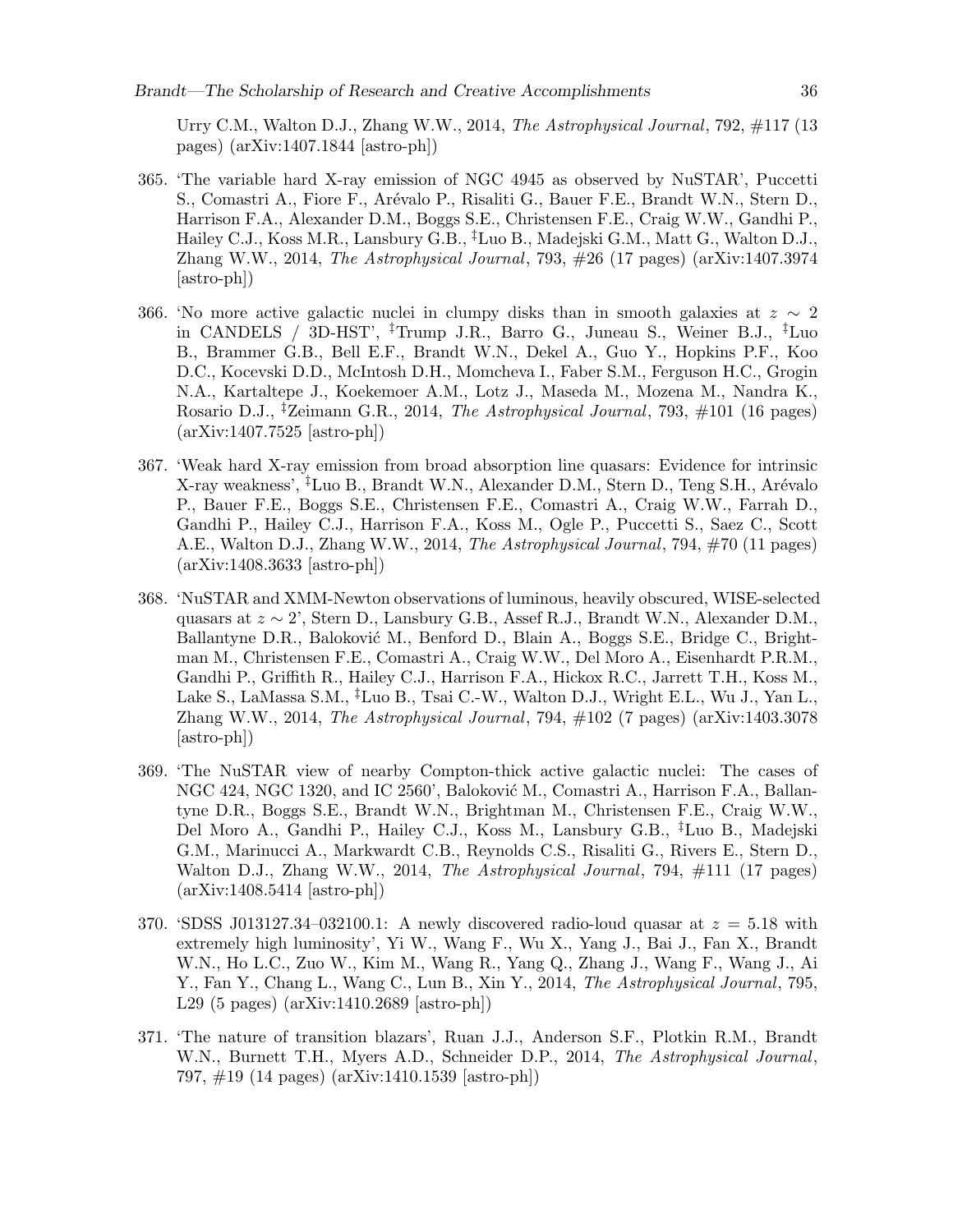- 372. 'Long-term X-ray stability and ultraviolet variability of the ionized absorption in NGC 3783', ‡Scott A.E., Brandt W.N., Behar E., Crenshaw D.M., Gabel J.R., Gibson R.R., Kaspi S., Kraemer S.B., Turner T.J., 2014, *The Astrophysical Journal*, 797, #105 (19 pages) (arXiv:1410.4569 [astro-ph])
- 373. 'Photometric redshifts in the Hawaii Hubble Deep Field-North  $(H-HDF-N)$ ',  $\star$ Yang G., Xue Y.Q., ‡Luo B., Brandt W.N., Alexander D.M., Bauer F.E., Cui W., Kong X., Lehmer B.D., Wang J.-X., Wu X.-B., Yuan F., Yuan Y.-F., Zhou H.Y., 2014, *The Astrophysical Journal Supplement*, 215, #27 (18 pages) (arXiv:1410.6860 [astro-ph])
- 374. 'X-ray bright active galactic nuclei in massive galaxy clusters. III: New insights into the triggering mechanisms of cluster AGN', Ehlert S., Allen S.W., Brandt W.N., Canning R.E.A., ‡Luo B., Mantz A., Morris R.G., von der Linden A., Xue Y.Q., 2015, *Monthly Notices of the Royal Astronomical Society*, 446, 2709–2729 (arXiv:1407.8181 [astro-ph])
- 375. 'The Sloan Digital Sky Survey reverberation mapping project: Technical overview', Shen Y., Brandt W.N., Dawson K.S., Hall P.B., McGreer I.D., Anderson S.F., Chen Y., Denney K.D., Eftekharzadeh S., Fan X., Gao Y., Green P.J., Greene J.E., Ho L.C., Horne K., Jiang L., Kelly B.C., Kinemuchi K., Kochanek C.S., Pâris I., Peters C.M., Peterson B.M., Petitjean P., Ponder K., Richards G.T., Schneider D.P., Seth A., Smith R.N., Strauss M.A., Tao C., ‡Trump J.R., Wood-Vasey W.M., Zu Y., Eisenstein D.J., Pan K., Bizyaev D., Malanushenko V., Malanushenko E., Oravetz D., 2015, *The Astrophysical Journal Supplement*, 216, #4 (25 pages) (arXiv:1408.5970 [astro-ph])
- 376. The host galaxies of X-ray selected active galactic nuclei to  $z = 2.5$ : Structure, star formation, and their relationships from CANDELS and Herschel/PACS', Rosario D.J., McIntosh D.H., van der Wel A., Kartaltepe J., Lang P., Santini P., Wuyts S., Lutz D., Rafelski M., Villforth C., et al., 2015, *Astronomy and Astrophysics*, 573, A85 (24 pages) (arXiv:1409.5122 [astro-ph])
- 377. 'An ALMA survey of submillimeter galaxies in the Extended Chandra Deep Field-South: Near-infrared morphologies and stellar sizes', Chen C.C., Smail I., Swinbank A.M., Simpson J.M., Ma C., Alexander D.M., Biggs A.D., Brandt W.N., Chapman S.C., Coppin K.E.K., Danielson A.L.R., Dannerbauer H., Edge A.C., Greve T.R., Ivison R.J., Karim A., Menten K.M., Schinnerer E., Walter F., Wardlow J.L., Weiss A., van der Werf P.P., 2015, *The Astrophysical Journal*, 799, #194 (28 pages) (arXiv:1412.0668 [astro-ph])
- 378. 'Variability selected active galactic nuclei in the VST-SUDARE/VOICE survey of the COSMOS field', De Cicco D., Paolillo M., Covone G., Falocco S., Longo G., Grado A., Limatola L., Botticella M.T., Pignata G., Cappellaro E., Vaccari M., Trevese D., Vagnetti F., Salvato M., Radovich M., Brandt W.N., Capaccioli M., Napolitano N.R., Schipani P., 2015, *Astronomy and Astrophysics*, 574, A112 (16 pages) (arXiv:1412.1488 [astro-ph])
- 379. 'The XMM-Newton deep survey in the CDF-S: VIII. X-ray properties of the two brightest sources', Iwasawa K., Vignali C., Comastri A., Gilli R., Vito F., Brandt W.N., Carrera F.J., Lanzuisi G., Falocco S., Vagnetti F., 2015, *Astronomy and Astrophysics*, 574, A144 (11 pages) (arXiv:1412.5326 [astro-ph])
- 380. 'Evolution in the black hole-galaxy scaling relations and the duty cycle of nuclear activity in star-forming galaxies', \*Sun M., <sup>‡</sup>Trump J.R., Brandt W.N., <sup>‡</sup>Luo B., Alexander D.M., Jahnke K., Rosario D.J., <sup>\*</sup>Wang S.X., Xue Y.Q., 2015, *The Astrophysical Journal*, 802, #14 (19 pages) (arXiv:1502.01025 [astro-ph])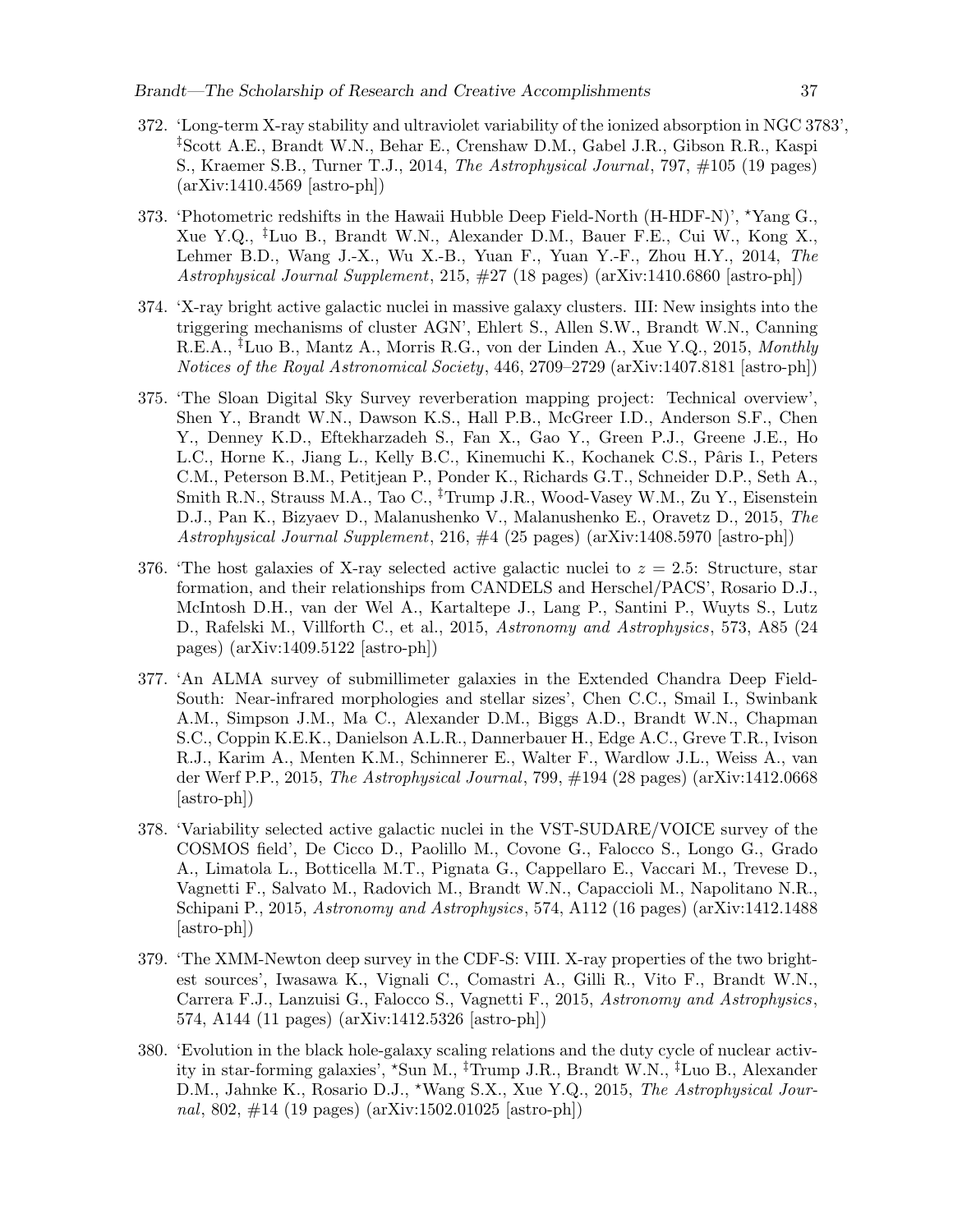- 381. 'Seven broad absorption line quasars with excess broad band absorption near 2250 Å', Zhang S., Ge J., Jiang P., Zhou H., Ma J., Brandt W.N., York D.G., Noterdaeme P., Schneider D.P., 2015, *The Astrophysical Journal*, 802, #92 (8 pages) (arXiv:1411.0745 [astro-ph])
- 382. 'Ultra-deep catalog of X-ray groups in the Extended Chandra Deep Field-South', Finoguenov A., Tanaka M., Cooper M., Allevato V., Cappelluti N., Choi A., Heymans C., Bauer F.E., Ziparo F., Ranalli P., Silverman J., Brandt W.N., Xue Y.Q., Mulchaey J., Howes L., Schmid C., Wilman D., Comastri A., Hasinger G., Mainieri V., ‡Luo B., Tozzi P., Rosati P., Capak P., Popesso P., 2015, *Astronomy and Astrophysics*, 576, A130 (19 pages) (arXiv:1501.03506 [astro-ph])
- 383. 'The Sloan Digital Sky Survey Reverberation Mapping Project: No evidence for evolution in the  $M_{\bullet}-\sigma_{*}$  relation to  $z \sim 1$ ', Shen Y., Greene J.E., Ho L.C., Brandt W.N., Denney K.D., Horne K., Jiang L., Kochanek C.S., McGreer I.D., Merloni A., Peterson B.M., Petitjean P., Schneider D.P., Schulze A., Strauss M.A., Tao C., ‡Trump J.R., Pan K., Bizyaev D., 2015, *The Astrophysical Journal*, 805, #96 (12 pages) (arXiv:1502.01034 [astro-ph])
- 384. 'X-ray insights into the nature of PHL 1811 analogs and weak emission-line quasars: Unification with a geometrically thick accretion disk?',  $\frac{1}{7}$ Luo B., Brandt W.N., Hall P.B., Wu J., Anderson S.F., Garmire G.P., Gibson R.R., Plotkin R.M., Richards G.T., Schneider D.P., Shemmer O., Shen Y., 2015, *The Astrophysical Journal*, 805, #122 (25 pages) (arXiv:1503.02085 [astro-ph])
- 385. 'Detection of rest-frame optical lines from X-shooter spectroscopy of weak emission line quasars', Plotkin R.M., Shemmer O., Trakhtenbrot B., Anderson S.F., Brandt W.N., Fan X., Gallo E., Lira P., ‡Luo B., Richards G.T., Schneider D.P., Strauss M.A., Wu J., 2015, *The Astrophysical Journal*, 805, #123 (18 pages) (arXiv:1503.07523 [astro-ph])
- 386. 'The Sloan Digital Sky Survey Reverberation Mapping Project: Rapid C iv broad absorption line variability',  ${}^{\ddagger}$ Grier C.J., Hall P.B., Brandt W.N.,  ${}^{\ddagger}$ Trump J.R., Shen Y., Vivek M., Filiz Ak N., Chen Y., Dawson K.S., Denney K.D., Green P.J., Jiang L., Kochanek C.S., McGreer I.D., Pâris I., Peterson B.M., Schneider D.P., Tao C., Wood-Vasey W.M., Bizyaev D., Ge J., Kinemuchi K., Oravetz D., Pan K., Simmons A., 2015, *The Astrophysical Journal*, 806, #111 (15 pages) (arXiv:1503.03076 [astro-ph])
- 387. 'Space Telescope and Optical Reverberation Mapping Project. I. Ultraviolet observations of the Seyfert 1 Galaxy NGC 5548 with the Cosmic Origins Spectrograph on Hubble Space Telescope', De Rosa G., et al., 2015, *The Astrophysical Journal*, 806, #128 (15 pages) (arXiv:1501.05954 [astro-ph])
- 388. 'Space Telescope and Optical Reverberation Mapping Project. II. Swift and HST reverberation mapping of the accretion disk of NGC 5548', Edelson R., et al., 2015, *The Astrophysical Journal*, 806, #129 (14 pages) (arXiv:1501.05951 [astro-ph])
- 389. 'Ultraviolet/X-ray variability and the extended X-ray emission of the radio-loud broad absorption line quasar PG 1004+130', ‡Scott A.E., Brandt W.N., Miller B.P., ‡Luo B., Gallagher S.C., 2015, *The Astrophysical Journal*, 806, #210 (15 pages) (arXiv:1505.01161 [astro-ph])
- 390. 'The Time-Domain Spectroscopic Survey: Variable selection and anticipated results', Morganson E., et al., 2015, *The Astrophysical Journal*, 806, #244 (22 pages) (arXiv:1505.00760 [astro-ph])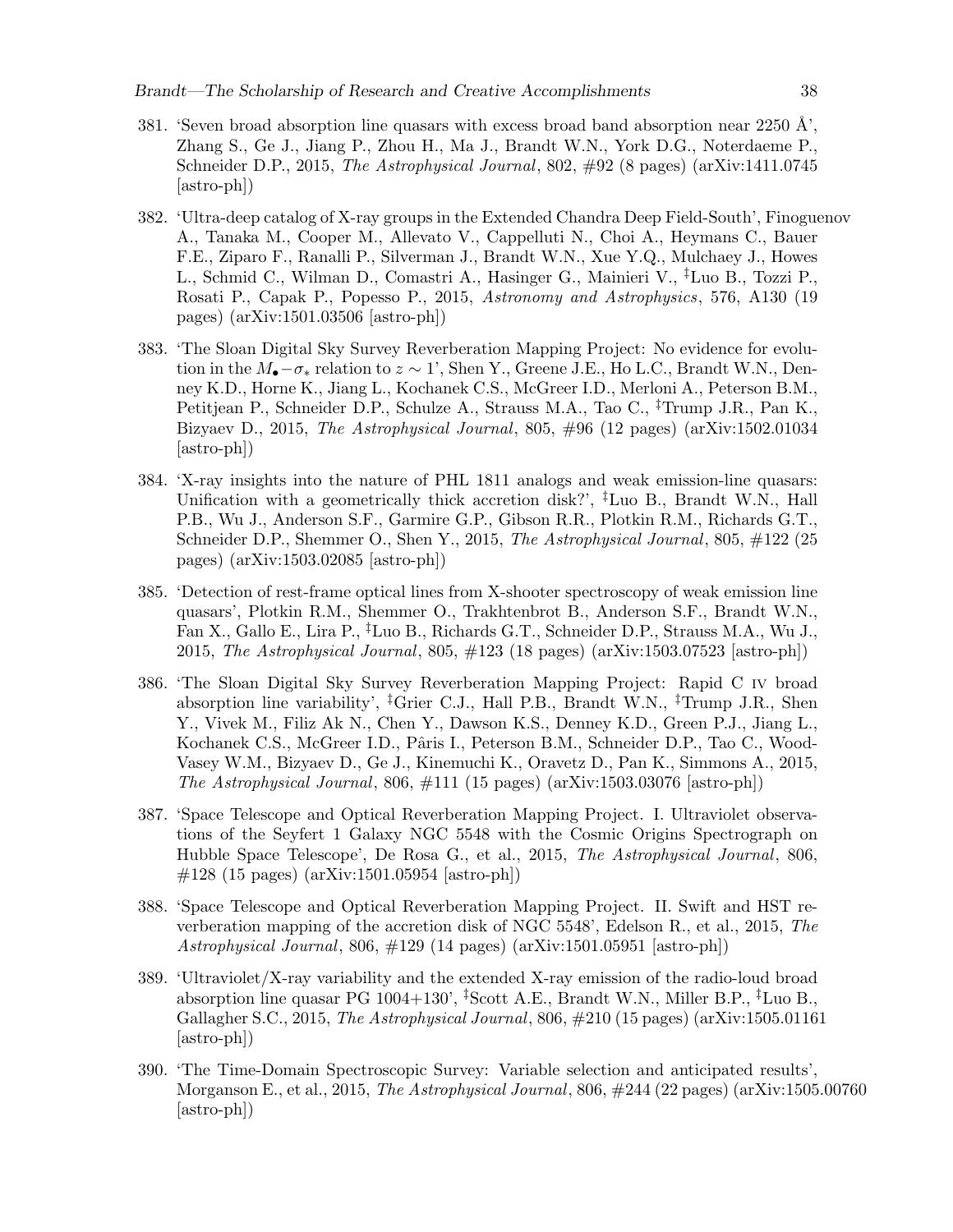- 391. 'Lord of the Rings: A kinematic distance to Circinus X-1 from a giant X-ray light echo', Heinz S., Burton M.G., Braiding C., Brandt W.N., Jonker P.G., Sell P., Fender R.P., Nowak M.A., Schulz N.S., 2015, *The Astrophysical Journal*, 806, #265 (19 pages) (arXiv:1506.06142 [astro-ph])
- 392. 'SUDARE-VOICE variability selection of active galaxies in the Chandra Deep Field-South and the SERVS/SWIRE region', Falocco S., Paolillo M., Covone G., De Cicco D., Longo G., Grado A., Limatola L., Vaccari M., Botticella M.T., Pignata G., Cappellaro E., Trevese D., Vagnetti F., Salvato M., Radovich M., Hsu L., Capaccioli M., Napolitano N., Brandt W.N., Baruffolo A., Cascone E., Schipani P., 2015, *Astronomy and Astrophysics*, 579, A115 (14 pages) (arXiv:1505.02668 [astro-ph])
- 393. 'Broadband observations of the Compton-thick nucleus of NGC 3393', Koss M.J., Romero-Cañizales C., Baronchelli L., Teng S.H., Baloković M., Puccetti S., Bauer F.E., Arévalo P., Assef R., Ballantyne D.R., Brandt W.N., Brightman M., Comastri A., Gandhi P., Harrison F.A., Luo B., Schawinski K., Stern D., Treister E., 2015, *The Astrophysical Journal*, 807, #149 (18 pages) (arXiv:1505.03524 [astro-ph])
- 394. 'The eleventh and twelfth data releases of the Sloan Digital Sky Survey: Final data from SDSS-III', Alam S., et al., 2015, *The Astrophysical Journal Supplement*, 219, #12 (27 pages) (arXiv:1501.00963 [astro-ph])
- 395. 'The NuSTAR extragalactic surveys: Initial results and catalog from the Extended Chandra Deep Field-South', Mullaney J.R., Del-Moro A., Aird J., Alexander D.M., Civano F.M., Hickox R.C., Lansbury G.B., Ajello M., Assef R., Ballantyne D.R., Baloković M., Bauer F.E., Brandt W.N., Boggs S.E., Brightman M., Christensen F.E., Comastri A., Craig W.W., Elvis M., Forster K., Gandhi P., Grefenstette B.W., Hailey C.J., Harrison F.A., Koss M., LaMassa S.M., Luo B., Madsen K.K., Puccetti S., Saez C., Stern D., Treister E., Urry C.M., Wik D.R., Zappacosta L., Zhang W., 2015, *The Astrophysical Journal*, 808, #184 (20 pages) (arXiv:1511.04186 [astro-ph])
- 396. 'The NuSTAR extragalactic surveys: Overview and catalog from the COSMOS field', Civano F., Hickox R.C., Puccetti S., Comastri A., Mullaney J.R., Zappacosta L., LaMassa S.M., Aird J., Alexander D.M., Ballantyne D.R., Bauer F.E., Brandt W.N., Boggs S.E., Christensen F.E., Craig W.W., Del-Moro A., Elvis M., Forster K., Gandhi P., Grefenstette B.W., Hailey C.J., Harrison F.A., Lansbury G.B., Luo B., Madsen K.K., Saez C., Stern D., Treister E., Urry C.M., Wik D.R., Zhang W., 2015, *The Astrophysical Journal*, 808, #185 (20 pages) (arXiv:1511.04185 [astro-ph])
- 397. 'NuSTAR reveals extreme absorption in  $z < 0.5$  type 2 quasars', Lansbury G.B., Gandhi P., Alexander D.M., Assef R.J., Aird J., Annuar A., Ballantyne D.R., Baloković M., Bauer F.E., Boggs S.E., Brandt W.N., Brightman M., Christensen F.E., Civano F., Comastri A., Craig W.W., Del Moro A., Grefenstette B.W., Hailey C.J., Harrison F.A., Hickox R.C., Koss M., LaMassa S.M., ‡Luo B., Puccetti S., Stern D., Treister E., Vignali C., Zappacosta L., Zhang W.W., 2015, *The Astrophysical Journal*, 809, #115 (19 pages) (arXiv:1506.05120 [astro-ph])
- 398. 'Constraining FeLoBAL outflows from absorption-line variability', McGraw S.M., Shields J.C., Hamann F.W., Capellupo D.M., Gallagher S.C., Brandt W.N., 2015, *Monthly Notices of the Royal Astronomical Society*, 453, 1379–1395 (arXiv:1507.07247 [astro-ph])
- 399. 'The X-ray luminosity function of active galactic nuclei in the redshift interval  $z = 3-5'$ , Georgakakis A., Aird J., Buchner J., Salvato M., Menzel M.-L., Brandt W.N., McGreer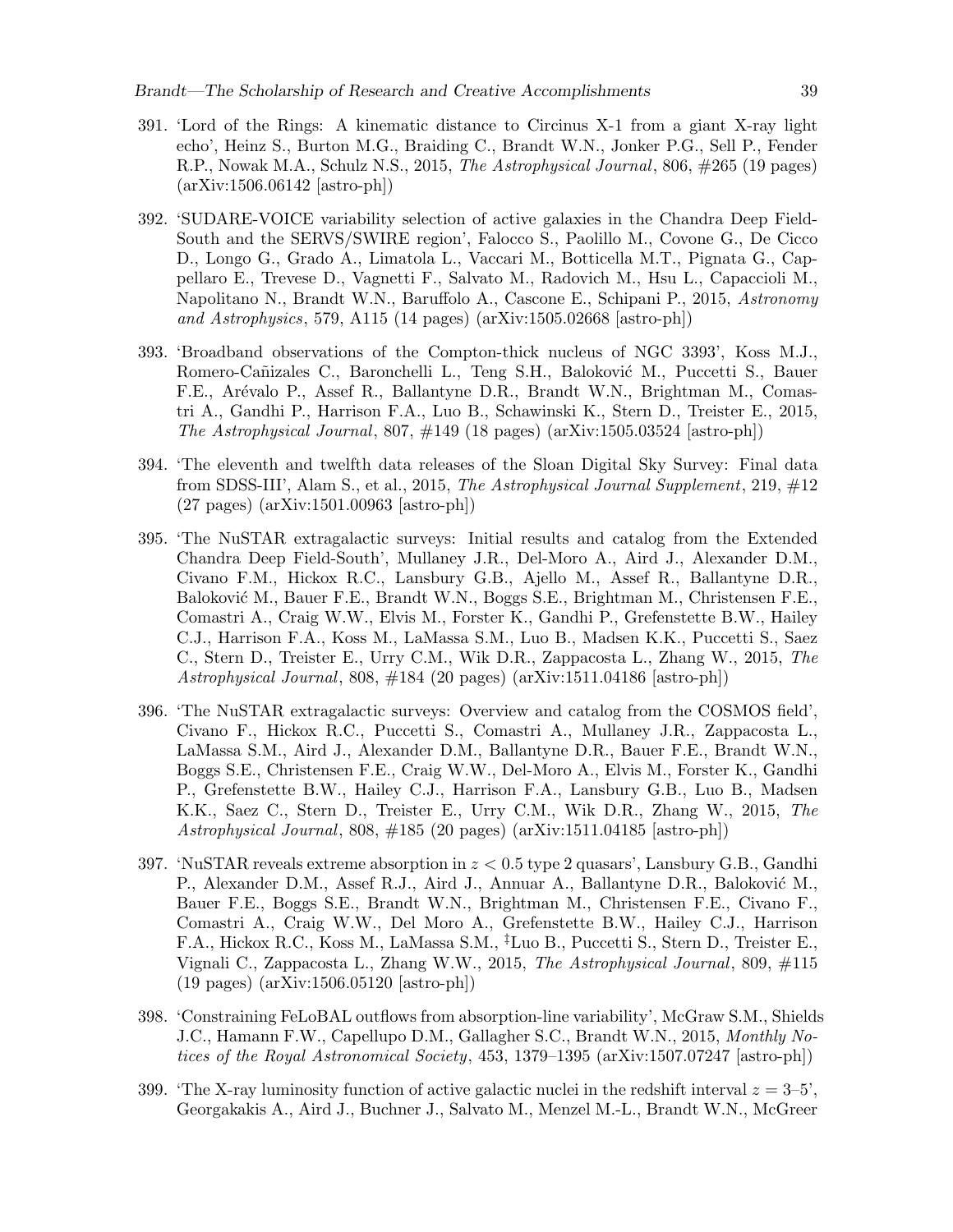I.D., Dwelly T., Mountrichas G., Koki K., Georgantopoulos I., Hsu L.-T., Merloni A., Liu Z., Nandra K., Ross N.P., 2015, *Monthly Notices of the Royal Astronomical Society*, 453, 1946–1964 (arXiv:1507.07558 [astro-ph])

- 400. 'Extremely red quasars from SDSS, BOSS, and WISE: Classification of optical spectra', Ross N.P., Hamann F., Zakamska N.L., Richards G.T., Villforth C., Strauss M.A., Greene J.E., Alexandroff R.M., Brandt W.N., Liu G., Myers A.D., Pâris I., Schneider D.P., 2015, *Monthly Notices of the Royal Astronomical Society*, 453, 3932–3952 (arXiv:1405.1047 [astro-ph])
- 401. 'The XMM-Newton deep survey in the Chandra Deep Field-South. IX. An X-ray outflow in a luminous obscured quasar at  $z \approx 1.6$ ', Vignali C., Iwasawa K., Comastri A., Gilli R., Lanzuisi G., Ranalli P., Cappelluti N., Mainieri V., Georgantopoulos I., Carrera F.J., Fritz J., Brusa M., Brandt W.N., Bauer F.E., Fiore F., Tombesi F., 2015, *Astronomy and Astrophysics*, 583, A141 (11 pages) (arXiv:1509.05413 [astro-ph])
- 402. 'The biases of optical line-ratio selection for active galactic nuclei and the intrinsic relationship between black hole accretion and galaxy star formation',  ${}^{\ddagger}$ Trump J.R.,  $*$ Sun M., Zeimann G.R., Luck C., Bridge J.S., Grier C.J., Hagen A., Juneau S., Montero-Dorta A., Rosario D.J., Brandt W.N., Ciardullo R., Schneider D.P., 2015, *The Astrophysical Journal*, 811, #26 (33 pages) (arXiv:1501.02801 [astro-ph])
- 403. 'The Sloan Digital Sky Survey Reverberation Mapping Project: Ensemble spectroscopic variability of quasar broad emission lines',  $*Sum M.,$   $*Turnp J.R.,$  Shen Y., Brandt W.N., Dawson K., Denney K.D., Hall P.B., Ho L.C., Horne K., Jiang L., Richards G.T., Schneider D.P., Bizyaev D., Kinemuchi K., Oravetz D., Pan K., Simmons A., 2015, *The Astrophysical Journal*, 811, #42 (19 pages) (arXiv:1506.07886 [astro-ph])
- 404. 'The Sloan Digital Sky Survey Reverberation Mapping Project: Post-starburst signatures in quasar host galaxies at z < 1', Matsuoka Y., Strauss M.A., Shen Y., Brandt W.N., Greene J.E., Ho L.C., Schneider D.P., <sup>\*</sup>Sun M., <sup>‡</sup>Trump J.R., 2015, *The Astrophysical Journal*, 811, #91 (20 pages) (arXiv:1506.07535 [astro-ph])
- 405. 'NuSTAR spectroscopy of multi-component X-ray reflection from NGC 1068', Bauer F.E., Arévalo P., Walton D.J., Koss M.J., Puccetti S., Gandhi P., Stern D., Alexander D.M., Baloković M., Boggs S.E., Brandt W.N., Brightman M., Christensen F.E., Comastri A., Craig W.W., Del Moro A., Hailey C.J., Harrison F.A., Hickox R., Luo B., Markwardt C.B., Marinucci A., Matt G., Rigby J.R., Rivers E., Saez C., Treister E., Urry C.M., Zhang W.W., 2015, *The Astrophysical Journal*, 812, #116 (24 pages) (arXiv:1411.0670 [astro-ph])
- 406. 'A NuSTAR survey of nearby ultraluminous infrared galaxies', Teng S.H., Rigby J.R., Stern D., Ptak A., Alexander D.M., Bauer F.E., Boggs S.E., Brandt W.N., Christensen F.E., Comastri A., Craig W.W., Farrah D., Gandhi P., Hailey C.J., Harrison F.A., Hickox R.C., Koss M., Luo B., Treister E., Zhang W.W., 2015, *The Astrophysical Journal*, 814, #56 (16 pages) (arXiv:1510.04453 [astro-ph])
- 407. 'NuSTAR observations of the Compton-thick active galactic nucleus and ultraluminous X-ray source candidate in NGC 5643', Annuar A., Gandhi P., Alexander D.M., Lansbury G.B., Arévalo P., Ballantyne D.R., Baloković M., Bauer F.E., Boggs S.E., Brandt W.N., Brightman M., Christensen F.E., Craig W.W., Del Moro A., Hailey C.J., Harrison F.A., Hickox R.C., Matt G., Puccetti S., Ricci C., Rigby J.R., Stern D., Walton D.J., Zappacosta L., Zhang W.W., 2015, *The Astrophysical Journal*, 815, #36 (13 pages) (arXiv:1509.03322 [astro-ph])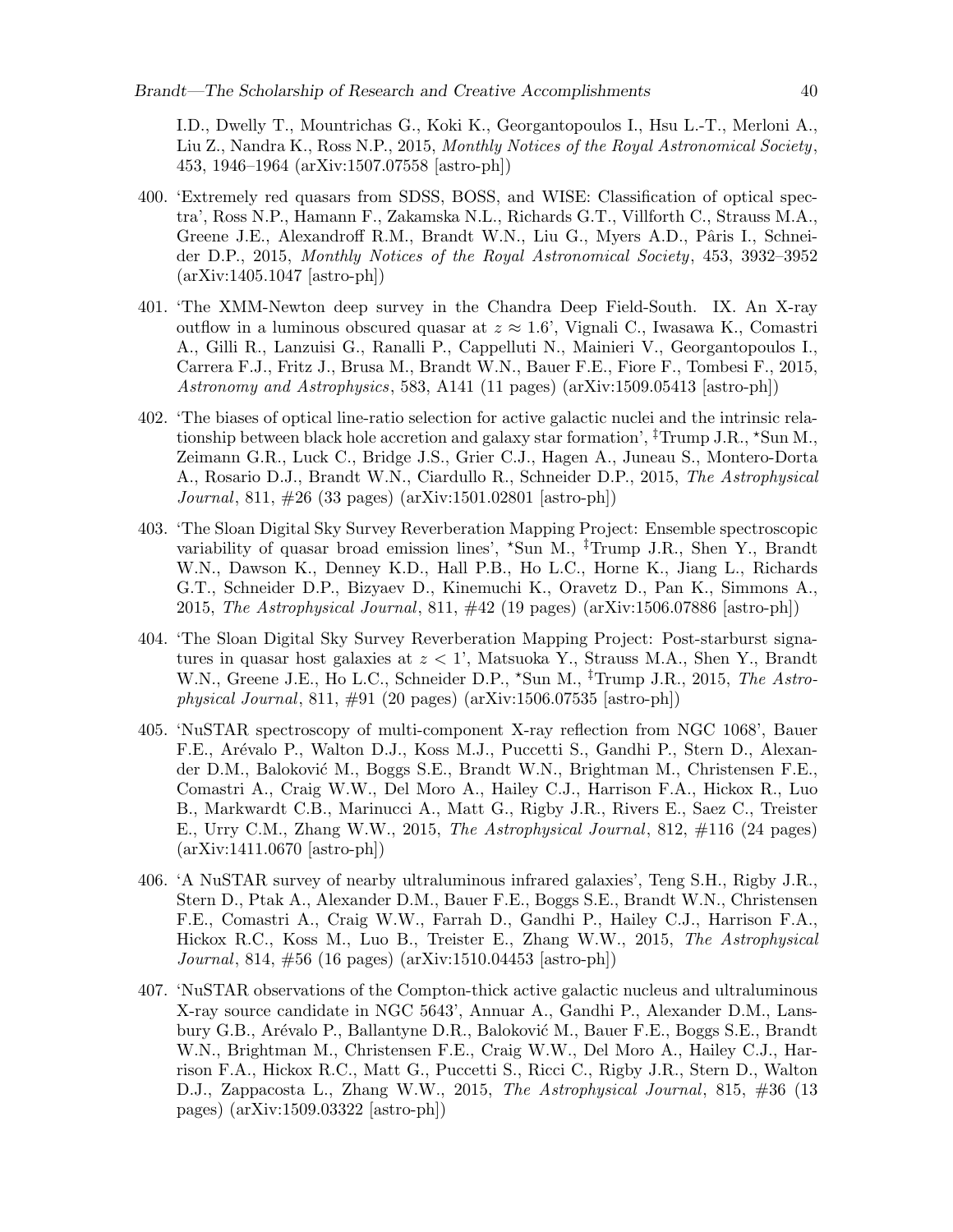- 408. 'The NuSTAR view of reflection and absorption in NGC 7582', Rivers E., Baloković M., Arévalo P., Bauer F.E., Boggs S.E., Brandt W.N., Brightman M., Christensen F.E., Craig W.W., Gandhi P., Hailey C.J., Harrison F.A., Koss M., Ricci C., Stern D., Walton D.J., Zhang W.W., 2015, *The Astrophysical Journal*, 815, #55 (9 pages) (arXiv:1511.01951 [astro-ph])
- 409. 'The NuSTAR extragalactic survey: First direct measurements of the <sup>&</sup>gt; <sup>∼</sup> 10 keV X-ray luminosity function for active galactic nuclei at z > 0.1', Aird J., et al., 2015, *The Astrophysical Journal*, 815, #66 (13 pages) (arXiv:1511.04184 [astro-ph])
- 410. 'Non-linearity and environmental dependence of the star-forming galaxies main sequence', Erfanianfar G., et al., 2016, *Monthly Notices of the Royal Astronomical Society*, 455, 2839–2851 (arXiv:1511.01899 [astro-ph])
- 411. 'Hard X-ray emission of the luminous infrared galaxy NGC 6240 as observed by NuS-TAR', Puccetti S., Comastri A., Bauer F.E., Brandt W.N., Fiore F., Harrison F.A., Luo B., Stern D., Urry C.M., Alexander D.M., Annuar A., Arévalo P., Baloković M., Boggs S.E., Brightman M., Christensen F.E., Craig W.W., Gandhi P., Hailey C.J., Koss M.J., La Massa S., Marinucci A., Ricci C., Walton D.J., Zappacosta L., Zhang W., 2016, *Astronomy and Astrophysics*, 585, A157 (14 pages) (arXiv:1510.04477 [astro-ph])
- 412. 'NuSTAR catches the unveiling nucleus of NGC 1068', Marinucci A., Bianchi S., Matt G., Alexander D.M., Baloković M., Bauer F.E., Brandt W.N., Gandhi P., Guainazzi M., Harrison F.A., Iwasawa K., Koss M., Nicastro F., Puccetti S., Ricci C., Stern D., Walton D.J., 2016, *Monthly Notices of the Royal Astronomical Society*, 456, L94–L98 (arXiv:1511.03503 [astro-ph])
- 413. 'Mid-infrared luminous quasars in the GOODS-Herschel fields: A large population of heavily obscured, Compton-thick quasars at  $z \approx 2$ ', Del Moro A., Alexander D.M., Bauer F.E., Daddi E., Kocevski D.D., McIntosh D.H., Stanley F., Brandt W.N., Elbaz D., Harrison C.M., ‡Luo B., Mullaney J.R., Xue Y.Q., 2016, *Monthly Notices of the Royal Astronomical Society*, 456, 2105–2125 (arXiv:1504.03329 [astro-ph])
- 414. 'A spectroscopic survey of X-ray selected AGNs in the northern XMM-XXL field', Menzel M.-L., Merloni A., Georgakakis A., Salvato M., Aubourg E., Brandt W.N., Brusa M., Buchner J., Dwelly T., Nandra K., Pâris I., Petitjean P., Schwope A., 2016, *Monthly Notices of the Royal Astronomical Society*, 457, 110–132 (arXiv:1511.07870 [astro-ph])
- 415. 'Multi-epoch observations of extremely high-velocity emergent broad absorption', Rogerson J.A., Hall P.B., Rodríguez Hidalgo P., Pirkola P., Brandt W.N., Filiz Ak N., 2016, *Monthly Notices of the Royal Astronomical Society*, 457, 405–420 (arXiv:1509.02842 [astro-ph])
- 416. 'The SDSS-IV Extended Baryon Oscillation Spectroscopic Survey: Overview and early data', Dawson K.S., et al., 2016, *The Astronomical Journal*, 151, #44 (34 pages) (arXiv:1508.04473 [astro-ph])
- 417. 'The Sloan Digital Sky Survey reverberation mapping project: First broad-line  $H\beta$ and Mg II lags at  $z \gtrsim 0.3$  from six-month spectroscopy', Shen Y., Horne K., <sup>‡</sup>Grier C.J., Peterson B.M., Denney K.D., <sup>‡</sup>Trump J.R., <sup>\*</sup>Sun M., Brandt W.N., Kochanek C.S., Dawson K.S., Green P.J., Greene J.E., Hall P.B., Ho L.C., Jiang L., Kinemuchi K., McGreer I.D., Petitjean P., Richards G.T., Schneider D.P., Strauss M.A., Tao C.,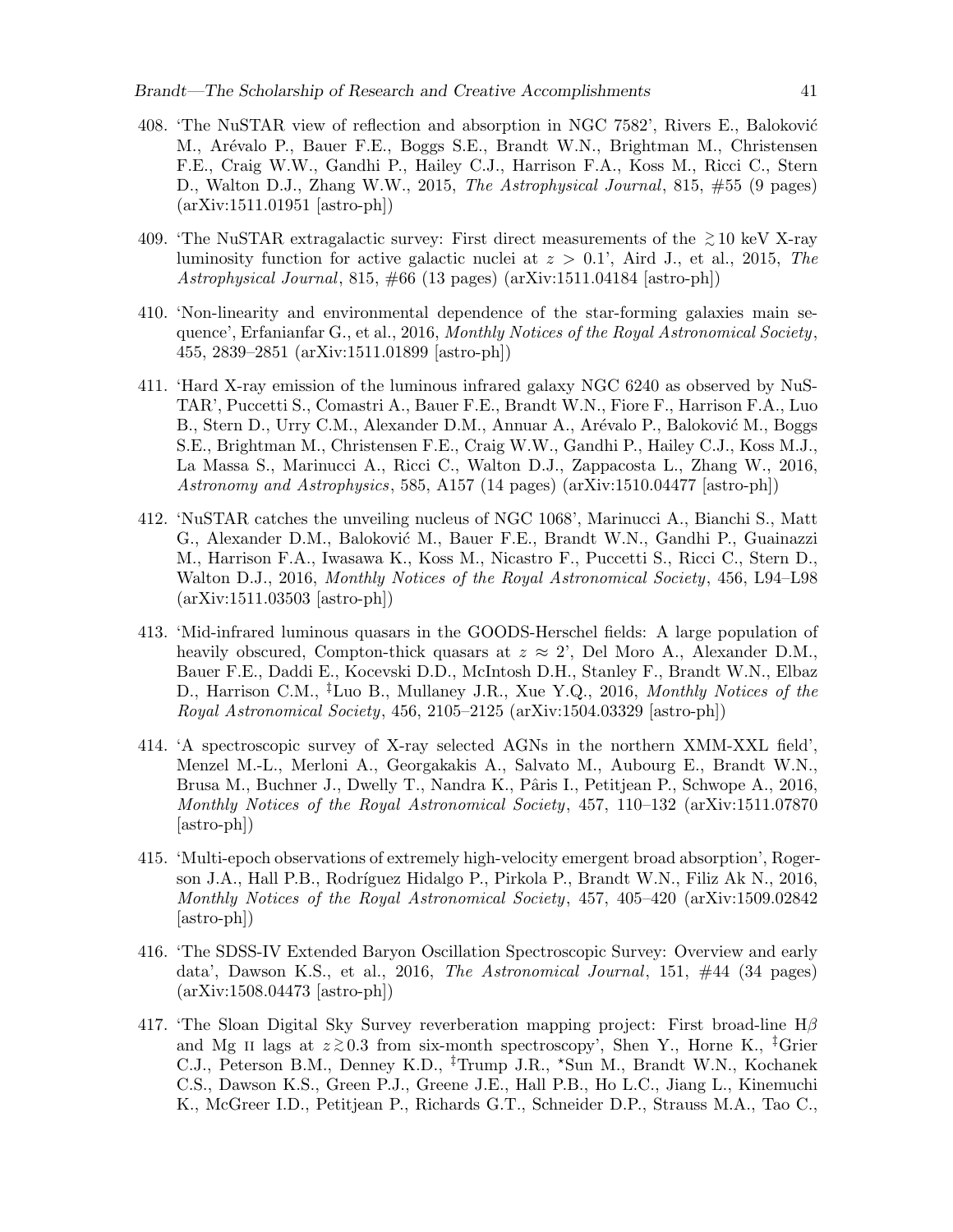Wood-Vasey W.M., Zu Y., Pan K., Bizyaev D., Ge J., Oravetz D., Simmons A., 2016, *The Astrophysical Journal*, 818, #30 (17 pages) (arXiv:1510.02802 [astro-ph])

- 418. 'IC 751: A new changing look AGN discovered by NuSTAR', Ricci C., Bauer F.E., Ar´evalo P., Boggs S.E., Brandt W.N., Christensen F.E., Craig W.W., Gandhi P., Hailey C.J., Harrison F.A., Koss M.J., Markwardt C.B., Stern D., Treister E., Zhang W.W., 2016, *The Astrophysical Journal*, 820, #5 (11 pages) (arXiv:1602.00702 [astro-ph])
- 419. 'Peering through the dust: NuSTAR observations of two FIRST-2MASS red quasars', LaMassa S.M., Ricarte A., Glikman E., Urry C.M., Stern D., Yaqoob T., Lansbury G.B., Civano F., Boggs S.E., Brandt W.N., ‡Chen C.J., Christensen F.E., Craig W.W., Hailey C.J., Harrison F.A., Hickox R.C., Koss M.J., Ricci C., Treister E., Zhang W.W., 2016, *The Astrophysical Journal*, 820, #70 (14 pages) (arXiv:1602.03532 [astro-ph])
- 420. 'Space Telescope and Optical Reverberation Mapping Project. III. Optical continuum emission and broad-band time delays in NGC 5548', Fausnaugh M.M., et al., 2016, *The Astrophysical Journal*, 821, #56 (25 pages) (arXiv:1510.05648 [astro-ph])
- 421. 'NuSTAR observations of water megamaser AGN', Masini A., Comastri A., Baloković M., Zaw I., Puccetti S., Ballantyne D.R., Bauer F.E., Boggs S.E., Brandt W.N., Brightman M., Christensen F.E., Craig W.W., Gandhi P., Hailey C.J., Harrison F.A., Koss M.J., Madejski G., Ricci C., Rivers E., Stern D., Zhang W.W., 2016, *Astronomy and Astrophysics*, 589, A59 (14 pages) (arXiv:1602.03185 [astro-ph])
- 422. 'Discovery of extreme [O III]  $\lambda$ 5007 Å outflows in high-redshift red quasars', Zakamska N.L., Hamann F., Pˆaris I., Brandt W.N., Greene J.E., Strauss M.A., Villforth C., Wylezalek D., Alexandroff R.M., Ross N.P., 2016, *Monthly Notices of the Royal Astronomical Society*, 459, 3144–3160 (arXiv:1512.02642 [astro-ph])
- 423. 'NuSTAR reveals the extreme properties of the super-Eddington accreting supermassive black hole in PG 1247+267', Lanzuisi G., Perna M., Comastri A., Cappi M., Dadina M., Marinucci A., Masini A., Matt G., Vagnetti F., Vignali C., Ballantyne D.R., Bauer F.E., Boggs S.E., Brandt W.N., Brusa M., Christensen F.E., Craig W.W., Fabian A.C., Farrah D., Hailey C.J., Harrison F.A., Luo B., Piconcelli E., Puccetti S., Ricci C., Saez C., Stern D., Walton D.J., Zhang W.W., 2016, *Astronomy and Astrophysics*, 590, A77 (12 pages) (arXiv:1604.02462 [astro-ph])
- 424. 'Space Telescope and Optical Reverberation Mapping Project. IV. Anomalous behavior of the broad ultraviolet emission lines in NGC 5548', Goad M.R., et al., 2016, *The Astrophysical Journal*, 824, #11 (10 pages) (arXiv:1603.08741 [astro-ph])
- 425. 'The Sloan Digital Sky Survey Reverberation Mapping Project: An investigation of biases in C iv emission-line properties', Denney K.D., Horne K., Brandt W.N., Ho L.C., Peterson B.M., Richards G.T., Shen Y., ‡Trump J.R., Ge J., 2016, *The Astrophysical Journal Supplement*, 224, #14 (15 pages) (arXiv:1601.05425 [astro-ph])
- 426. 'The 2 Ms Chandra Deep Field-North survey and the 250 ks Extended Chandra Deep Field-South survey: Improved point-source catalogs', Xue Y.Q., ‡Luo B., Brandt W.N., Alexander D.M., Bauer F.E., Lehmer B.D., <sup>⋆</sup>Yang G., 2016, *The Astrophysical Journal Supplement*, 224, #15 (49 pages) (arXiv:1602.06299 [astro-ph])
- 427. 'C iv broad absorption line acceleration in Sloan Digital Sky Survey quasars', ‡Grier C.J., Brandt W.N., Hall P.B., ‡Trump J.R., Filiz Ak N., Anderson S.F., Green P.J.,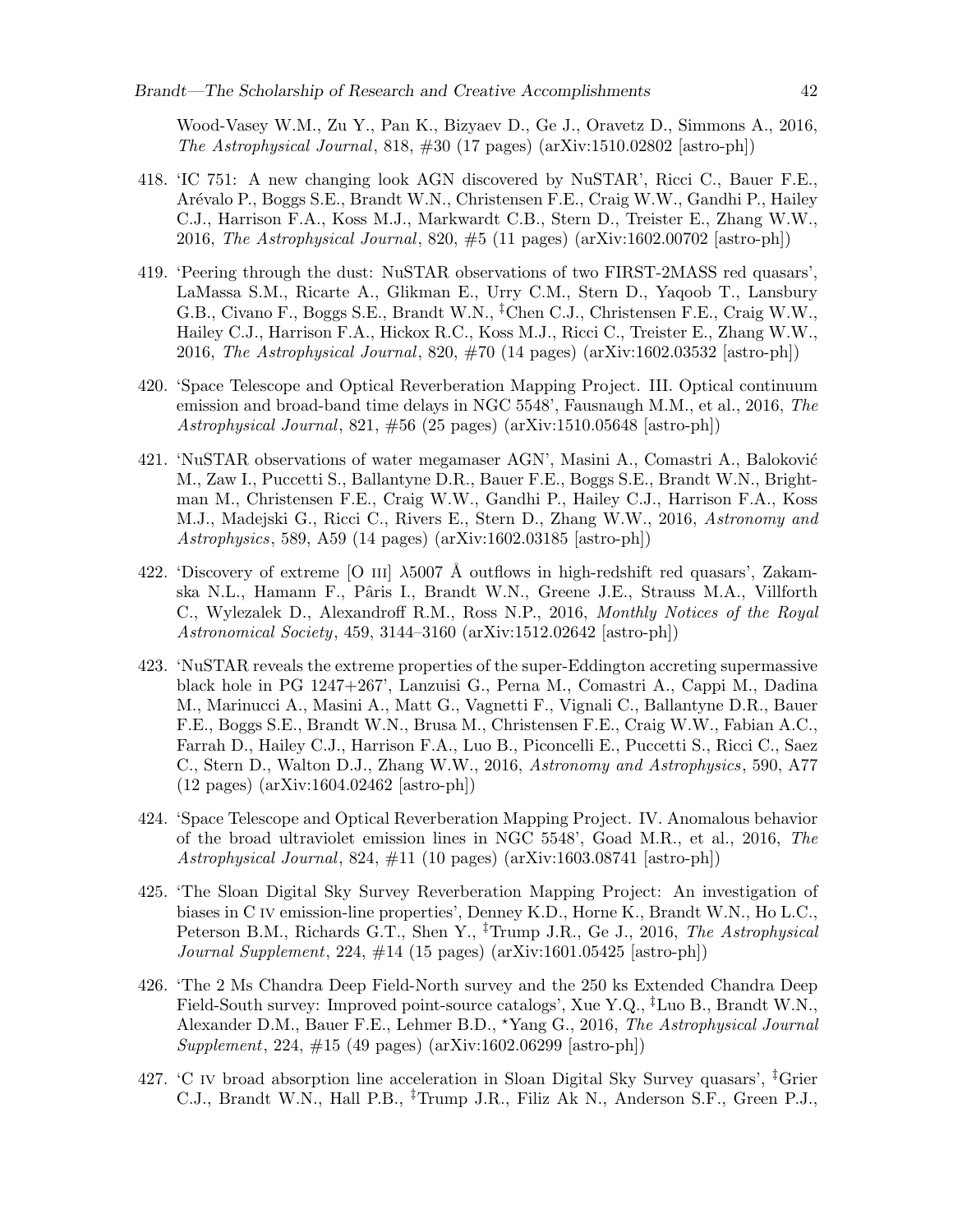Schneider D.P., Sun M., Vivek M., Beatty T.G., Brownstein J.R., Roman-Lopes A., 2016, *The Astrophysical Journal*, 824, #130 (22 pages) (arXiv:1604.07410 [astro-ph])

- 428. 'SpIES: The Spitzer IRAC Equatorial Survey', Timlin J.D., Ross N.P., Richards G.T., Lacy M., Ryan E.L., Stone R.B., Bauer F.E., Brandt W.N., Fan X., Glikman E., Haggard D., Jiang L., LaMassa S.M., Lin Y.T., Makler M., McGehee P., Myers A.D., Schneider D.P., Urry C.M., Wollack E.J., Zakamska N.L., 2016, *The Astrophysical Journal*, 225, #1 (20 pages) (arXiv:1603.08488 [astro-ph])
- 429. 'The evolution of normal galaxy X-ray emission through cosmic history: Constraints from the 6 Ms Chandra Deep Field-South', Lehmer B.D., Basu-Zych A.R., Mineo S., Brandt W.N., Eufrasio R.T., Fragos T., Hornschemeier A.E., ‡Luo B., Xue Y.Q., Bauer F.E., Gilfanov M., Ranalli P., Schneider D.P., Shemmer O., Tozzi P., Trump J.R., Vignali C., Wang J.-X., Yukita M., Zezas A., 2016, *The Astrophysical Journal*, 825, #7 (24 pages) (arXiv:1604.06461 [astro-ph])
- 430. 'A joint Chandra and Swift view of the 2015 X-ray dust scattering echo of V404 Cygni', Heinz S., Corrales L., Smith R., Brandt W.N., Jonker P.G., Plotkin R.M., Neilsen J., 2016, *The Astrophysical Journal*, 825, #15 (20 pages) (arXiv:1605.01648 [astro-ph])
- 431. 'A new population of Compton-thick AGN identified using the spectral curvature above 10 keV', Koss M.J., Assef R., Baloković M., Stern D., Gandhi P., Lamperti I., Alexander D.M., Ballantyne D.R., Bauer F.E., Berney S., Brandt W.N., Comastri A., Gehrels N., Harrison F.A., Lansbury G.B., Markwardt C., Ricci C., Rivers E., Schawinski K., Treister E., Urry C.M., 2016, *The Astrophysical Journal*, 825, #85 (18 pages) (arXiv:1604.07825 [astro-ph])
- 432. 'The Time-Domain Spectroscopic Survey: Understanding the optically variable sky with SEQUELS in SDSS-III', Ruan J.J., et al., 2016, *The Astrophysical Journal*, 825, #137 (16 pages) (arXiv:1602.02752 [astro-ph])
- 433. 'The nature of the torus in the heavily obscured AGN Markarian 3: An X-ray study', Guainazzi M., Risaliti G., Awaki H., Arévalo P., Bauer F.E., Bianchi S., Boggs S.E., Brandt W.N., Brightman M., Christensen F.E., Craig W.W., Forster K., Hailey C.J., Harrison F.A., Koss M., Longinotti A., Markwardt C., Marinucci A., Matt G., Reynolds C.S., Ricci C., Stern D., Svoboda J., Walton D.J., Zhang W.W., 2016, *Monthly Notices of the Royal Astronomical Society*, 460, 1954–1969 (arXiv:1605.02467 [astro-ph])
- 434. 'A growth-rate indicator for Compton-thick active galactic nuclei', Brightman M., Masini A., Ballantyne D.R., Baloković M., Brandt W.N.,  ${}^{\ddagger}$ Chen C.-T., Comastri A., Farrah D., Gandhi P., Harrison F.A., Ricci C., Stern D., Walton D.J., 2016, *The Astrophysical Journal*, 826, #93 (6 pages) (arXiv:1606.09265 [astro-ph])
- 435. 'The deepest X-ray view of high-redshift galaxies: Constraints on low-rate black-hole accretion', ‡Vito F., Gilli R., Vignali C., Brandt W.N., Comastri A., <sup>⋆</sup>Yang G., Lehmer B.D., Luo B., Basu-Zych A., Bauer F.E., Cappelluti N., Koekemoer A.M., Mainieri V., Paolillo M., Ranalli P., Shemmer O., ‡Trump J.R., Wang J.-X., Xue Y.Q., 2016, *Monthly Notices of the Royal Astronomical Society*, 463, 348–374 (arXiv:1608.02614 [astro-ph])
- 436. 'The Sloan Digital Sky Survey Reverberation Mapping Project: Velocity shifts of quasar emission lines', Shen Y., Brandt W.N., Richards G.T., Denney K.D., Greene J.E., ‡Grier C.J., Ho L.C., Peterson B.M., Petitjean P., Schneider D.P., Tao C., ‡Trump J.R., 2016, *The Astrophysical Journal*, 831, #7 (12 pages) (arXiv:1602.03894 [astro-ph])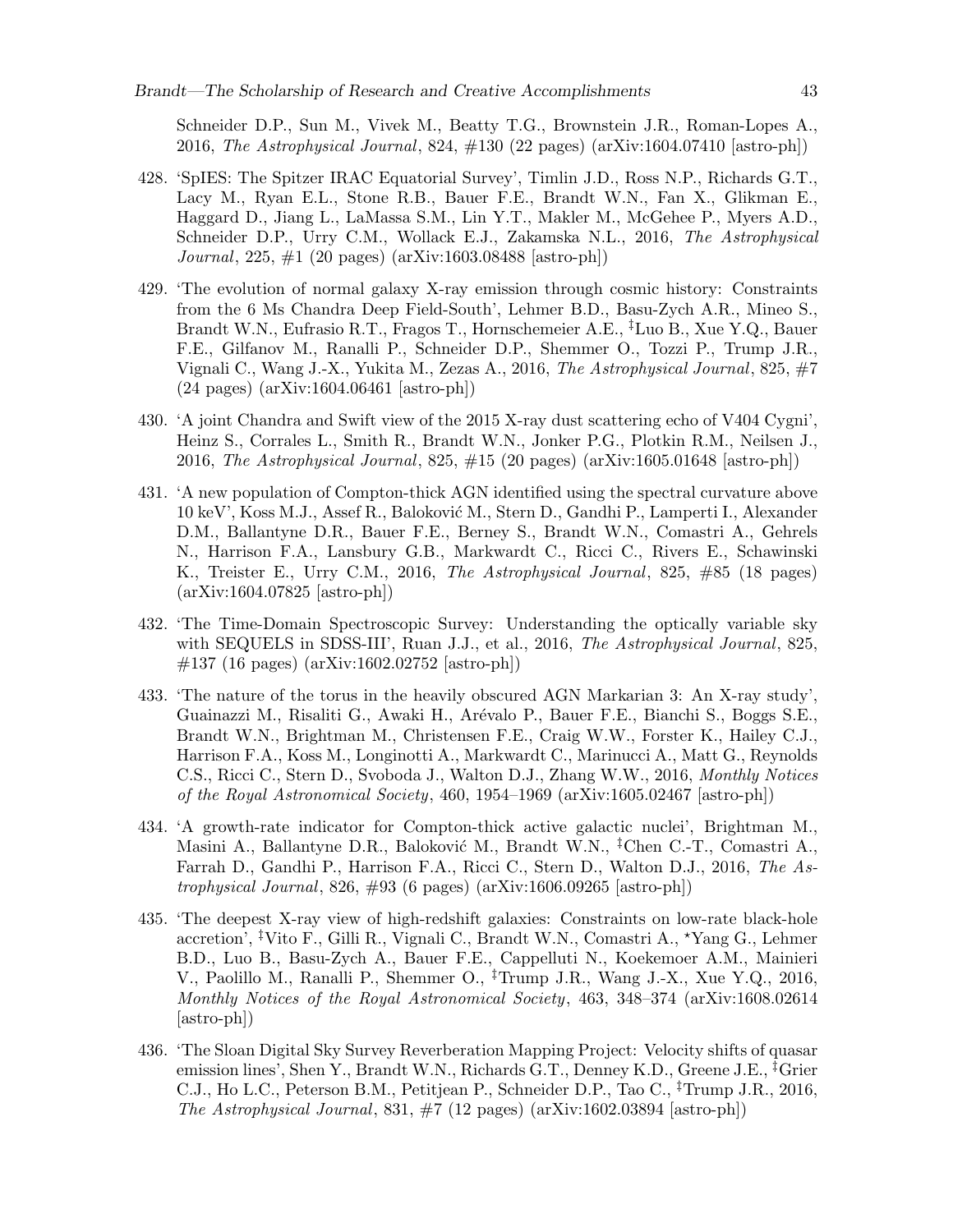- 437. 'The geometry of the infrared and X-ray obscurer in a dusty hyperluminous quasar', Farrah D., Baloković M., Stern D., Harris K., Kunimoto M., Walton D.J., Alexander D.M., Arévalo P., Ballantyne D.R., Bauer F.E., Boggs S.E., Brandt W.N., Brightman M., Christensen F.E., Clements D.L., Craig W.W., Fabian A.C., Hailey C.J., Harrison F.A., Koss M., Lansbury G.B., Luo B., Paine J., Petty S., Pitchford K., Ricci C., Zhang W.W., 2016, *The Astrophysical Journal*, 831, #76 (14 pages) (arXiv:1606.05649 [astro-ph])
- 438. 'Long-term X-ray variability of typical active galactic nuclei in the distant universe',  $\star$ Yang G., Brandt W.N.,  $\frac{1}{4}$ Luo B., Xue Y.Q., Bauer F.E.,  $\star$ Sun M.Y., Kim S., Schulze S., Zheng X.C., Paolillo M., Shemmer O., Liu T., Schneider D.P., Vignali C., ‡Vito F., Wang J.-X., 2016, *The Astrophysical Journal*, 831, #145 (20 pages) (arXiv:1608.08224 [astro-ph])
- 439. 'The NuSTAR extragalactic surveys: The number counts of active galactic nuclei and the resolved fraction of the cosmic X-ray background', Harrison F.A., Aird J., Civano F., Lansbury G.B., Mullaney J.R., Ballantyne D.R., Alexander D.M., Stern D., Ajello M., Barret D., Bauer F.E., Baloković M., Brandt W.N., Brightman M., Boggs S.E., Christensen F.E., Comastri A., Craig W.W., Del Moro A., Forster K., Gandhi P., Giommi P., Grefenstette B.W., Hailey C.J., Hickox R.C., Hornstrup A., Kitaguchi T., Koglin J., Luo B., Madsen K.K., Mao P.H., Miyasaka H., Mori K., Perri M., Pivovaroff M., Puccetti S., Rana V., Treister E., Walton D.J., Westergaard N.J., Wik D., Zappacosta L., Zhang W.W., Zoglauer A., 2016, *The Astrophysical Journal*, 831, #185 (8 pages) (arXiv:1511.04183 [astro-ph])
- 440. 'Cross-correlation between X-ray and optical/near-infrared background intensity fluctuations', Mitchell-Wynne K., Cooray A., Xue Y., Luo B., Brandt W.N., Koekemoer A., 2016, *The Astrophysical Journal*, 832, #104 (14 pages) (arXiv:1610.02015 [astro-ph])
- 441. 'SPT0346–52: Negligible AGN activity in a compact, hyper-starburst galaxy at  $z =$ 5.7', Ma J., Gonzalez A.H., Vieira J.D., Aravena M., Ashby M.L.N., Béthermin M., Bothwell M.S., Brandt W.N., De Breuck C., Carlstrom J.E., Chapman S.C., Gullberg B., Hezaveh Y., Litke K., Malkan M., Marrone D.P., McDonald M., Murphy E.J., Spilker J.S., Sreevani J., Stark A.A., Strandet M., <sup>⋆</sup>Wang S.X., 2016, *The Astrophysical Journal*, 832, #114 (7 pages) (arXiv:1609.08553 [astro-ph])
- 442. 'The Sloan Digital Sky Survey Reverberation Mapping Project: Biases in z > 1.46 redshifts due to quasar diversity', Denney K.D., Horne K., Brandt W.N., ‡Grier C.J., Ho L.C., Peterson B.M., ‡Trump J.R., Ge J., 2016, *The Astrophysical Journal*, 833, #33 (16 pages) (arXiv:1605.08057 [astro-ph])
- 443. 'Kiloparsec-scale dust disks in high-redshift luminous submillimeter galaxies', Hodge J.A., Swinbank A.M., Simpson J.M., Smail I., Walter F., Alexander D.M., Bertoldi F., Biggs A.D., Brandt W.N., Chapman S.C., Chen C.C., Coppin K.E.K., Cox P., Dannerbauer H., Edge A.C., Greve T.R., Ivison R.J., Karim A., Knudsen K.K., Menten K.M., Rix H.-W., Schinnerer E., Wardlow J.L., Weiss A., van der Werf P.P., 2016, *The Astrophysical Journal*, 833, #103 (15 pages) (arXiv:1609.09649 [astro-ph])
- 444. 'Spectral evolution in high-redshift quasars from the final Baryon Oscillation Spectroscopic Survey sample', Jensen T.W., Vivek M., Dawson K.S., Anderson S.F., Bautista J., Bizyaev D., Brandt W.N., Brownstein J.R., Green P., Harris D.W., Kamble V., Mc-Greer I.D., Merloni A., Myers A., Oravetz D., Pan K., Pâris I., Schneider D.P., Simmons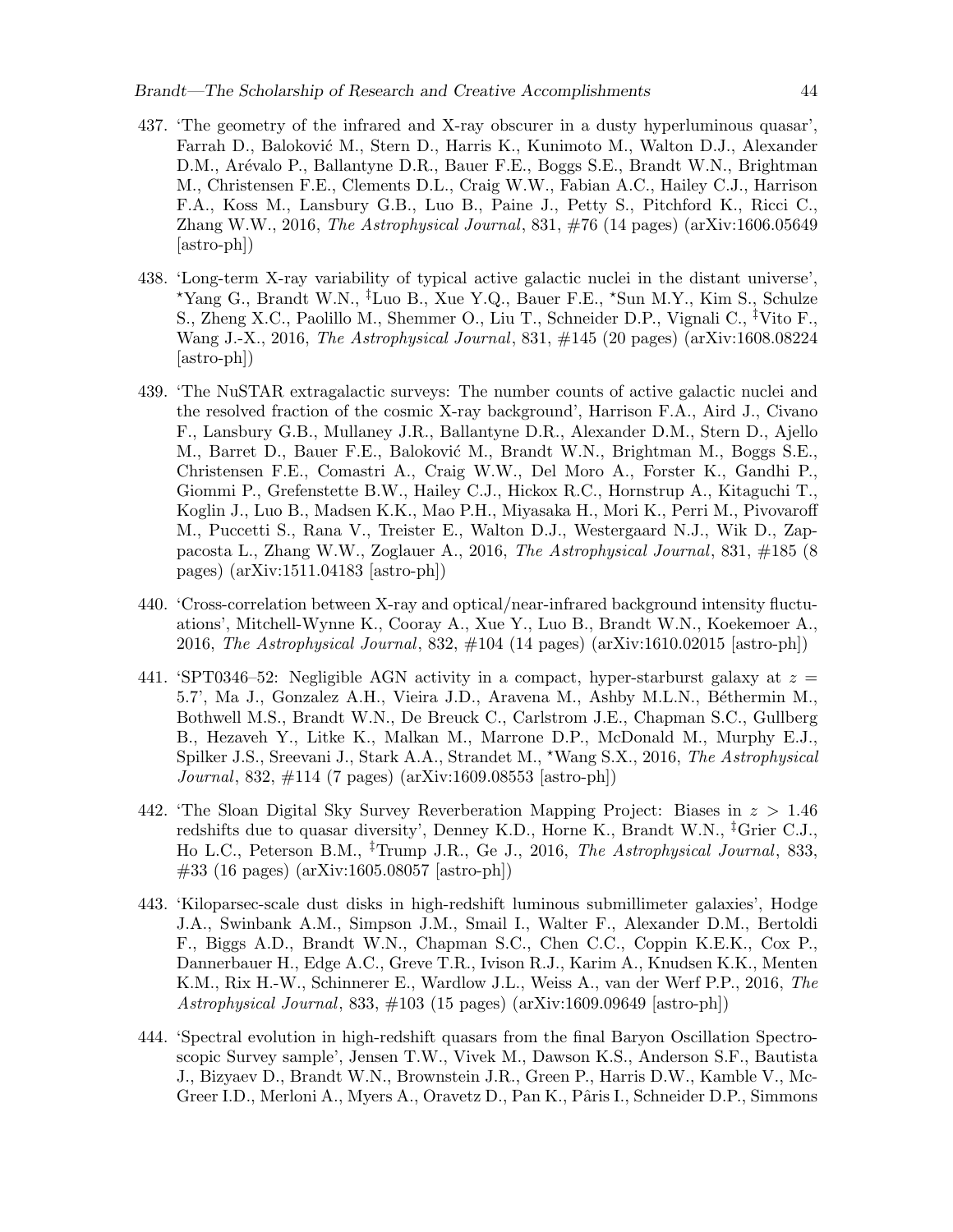A., Suzuki N., 2016, *The Astrophysical Journal*, 833, #199 (15 pages) (arXiv:1611.08884 [astro-ph])

- 445. 'IC 3639: A new bona fide Compton-thick active galactic nucleus unveiled by NuSTAR', Boorman P.G., Gandhi P., Alexander D.M., Annuar A., Ballantyne D.R., Bauer F.E., Boggs S.E., Brandt W.N., Brightman M., Christensen F.E., Craig W.W., Farrah D., Hailey C.J., Harrison F.A., Hönig S.F., Koss M., LaMassa S.M., Masini A., Ricci C., Risaliti G., Stern D., Zhang W.W., 2016, *The Astrophysical Journal*, 833, #245 (18 pages) (arXiv:1610.08997 [astro-ph])
- 446. 'The Chandra Deep Field-South survey: 7 Ms source catalogs',  $\frac{1}{7}$ Luo B., Brandt W.N., Xue Y.Q., Lehmer B.D., Alexander D.M., Bauer F.E., <sup>‡</sup>Vito F., <sup>\*</sup>Yang G., Basu-Zych A.R., Comastri A., Gilli R., Gu Q.-S., Hornschemeier A.E., Koekemoer A.M., Liu T., Mainieri V., Paolillo M., Ranalli P., Rosati P., Schneider D.P., Shemmer O., Smail I., Sun M., Tozzi P., Vignali C., Wang J.-X., 2017, *The Astrophysical Journal Supplement*, 228, #2 (30 pages) (arXiv:1611.03501 [astro-ph])
- 447. 'Extremely red quasars in BOSS', Hamann F., Zakamska N.L., Ross N.P., Pâris I., Alexandroff R.M., Villforth C., Richards G.T., Herbst H., Brandt W.N., Cook B., Denney K.D., Greene J.E., Schneider D.P., Strauss M.A., 2017, *Monthly Notices of the Royal Astronomical Society*, 464, 3431–3463 (arXiv:1609.07241 [astro-ph])
- 448. 'The Sloan Digital Sky Survey quasar catalog: Twelfth data release', Pâris I., Petitjean P., Ross N.P., Myers A.D., Aubourg E., Streblyanska A., et al., 2017, Astronomy and *Astrophysics*, 597, A79 (25 pages) (arXiv:1608.06483 [astro-ph])
- 449. 'Space Telescope and Optical Reverberation Mapping Project. VI. Reverberating disk models for NGC 5548', Starkey D., et al., 2017, *The Astrophysical Journal*, 835, #65 (15 pages) (arXiv:1611.06051 [astro-ph])
- 450. 'NuSTAR observations of WISE J1036+0449, a galaxy at  $z \approx 1$  obscured by hot dust', Ricci C., Assef R.J., Stern D., Nikutta R., Alexander D.M., Asmus D., Ballantyne D.R., Bauer F.E., Blain A.W., Boggs S., Boorman P.G., Brandt W.N., Brightman M., <sup>‡</sup>Chen C.-T., Christensen F.E., Comastri A., Craig W.W., Díaz-Santos T., Eisenhardt P.R., Farrah D., Gandhi P., Hailey C.J., Harrison F.A., Jun H.D., Koss M.J., LaMassa S., Lansbury G.B., Markwardt C.B., Stalevski M., Stanley F., Treister E., Tsai C.-W., Walton D.J., Wu J.W., Zappacosta L., Zhang W.W., 2017, *The Astrophysical Journal*, 835, #105 (15 pages) (arXiv:1609.04808 [astro-ph])
- 451. 'The NuSTAR serendipitous survey: The 40-month catalog and the properties of the distant high-energy X-ray source population', Lansbury G.B., Stern D., Aird J., Alexander D.M., Fuentes C., Harrison F.A., Treister E., Bauer F.E., Tomsick J.A., Baloković M., Del Moro A., Gandhi P., Ajello M., Annuar A., Ballantyne D.R., Boggs S.E., Brandt W.N., Brightman M., ‡Chen C.-T.J., Christensen F.E., Civano F.M., Comastri A., Craig W.W., Forster K., Grefenstette B.W., Hailey C.J., Hickox R.C., Jiang B., Jun H.D., Koss M., Marchesi S., Melo A.D., Mullaney J.R., Noirot G., Schulze S., Walton D.J., Zappacosta L., Zhang W., 2017, *The Astrophysical Journal*, 836, #99 (30 pages) (arXiv:1612.06389 [astro-ph])
- 452. 'A new Compton-thick active galactic nucleus in our cosmic backyard: Unveiling the buried nucleus in NGC 1448 with NuSTAR', Annuar A., Alexander D.M., Gandhi P., Lansbury G.B., Asmus D., Ballantyne D.R., Bauer F.E., Boggs S.E., Boorman P.G., Brandt W.N., Brightman M., Christensen F.E., Craig W.W., Farrah D., Goulding A.D.,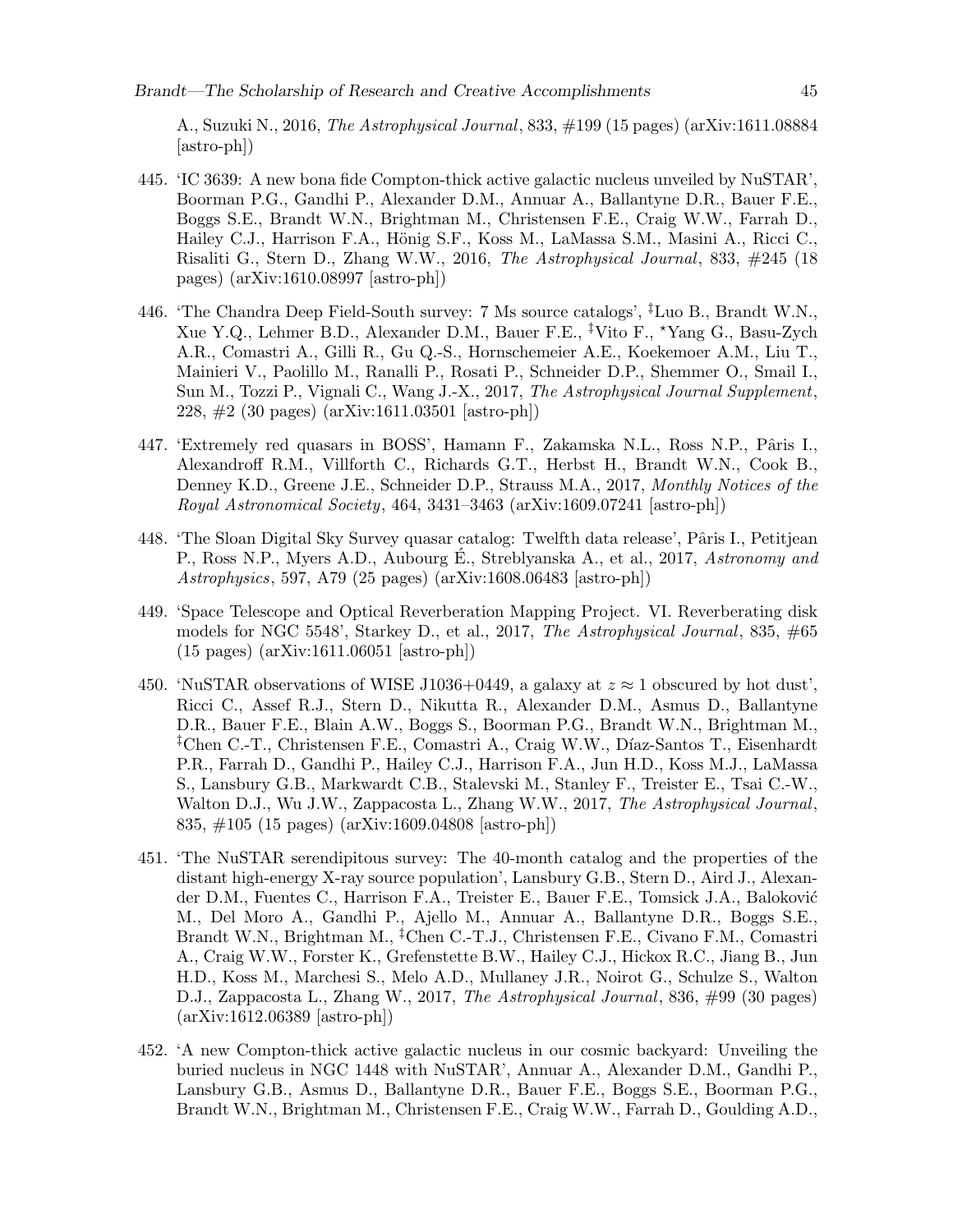Hailey C.J., Harrison F.A., Koss M.J., LaMassa S.M., Murray S.S., Ricci C., Rosario D.J., Stanley F., Stern D., Zhang W.W., 2017, *The Astrophysical Journal*, 836, #165 (13 pages) (arXiv:1701.00497 [astro-ph])

- 453. 'Detection of time lags between quasar continuum emission bands based on Pan-STARRS light curves', Jiang Y.-F., Green P.J., Greene J.E., Morganson E., Shen Y., Pancoast A., Macleod C.L., Anderson S.F., Brandt W.N., ‡Grier C.J., Rix H.-W., Ruan J.J., Protopapas P., Scott C., Burgett W.S., Hodapp K.W., Huber M.E., Kaiser N., Kudritzki R.P., Magnier E.A., Metcalfe N., Tonry J.T., Wainscoat R.J., Waters C., 2017, *The Astrophysical Journal*, 836, #186 (17 pages) (arXiv:1612.08747 [astro-ph])
- 454. 'Hard X-ray selected AGNs in low-mass galaxies from the NuSTAR serendipitous survey', ‡Chen C.-T.J., Brandt W.N., Reines A.E., Lansbury G., Stern D., Alexander D.M., Bauer F.E., Del Moro A., Gandhi P., Harrison F.A., Hickox R.C., Koss M.J., Lanz L., Luo B., Mullaney J.R., Ricci C., Trump J.R., 2017, *The Astrophysical Journal*, 837, #48 (24 pages) (arXiv:1701.08768 [astro-ph])
- 455. 'Space Telescope and Optical Reverberation Mapping Project. V. Optical spectroscopic campaign and emission-line analysis for NGC 5548', Pei L., et al., 2017, *The Astrophysical Journal*, 837, #131 (21 pages) (arXiv:1702.01177 [astro-ph])
- 456. 'The AT-LESS CO(1-0) survey of submillimetre galaxies in the Extended Chandra Deep Field-South: First results on cold molecular gas in galaxies at  $z \sim 2$ ', Huynh M.T., Emonts B.H.C., Kimball A.E., Seymour N., Smail I., Swinbank A.M., Brandt W.N., Casey C.M., Chapman S.C., Dannerbauer H., Hodge J.A., Ivison R.J., Schinnerer E., Thomson A.P., van der Werf P.P., Wardlow J.L., 2017, *Monthly Notices of the Royal Astronomical Society*, 467, 1222-1230 (arXiv:1701.05698 [astro-ph])
- 457. 'The weak Fe fluorescence line and long-term X-ray evolution of the Compton-thick active galactic nucleus in NGC 7674', Gandhi P., Annuar A., Lansbury G.B., Stern D., Alexander D.M., Bauer F.E., Bianchi S., Boggs S.E., Boorman P.G., Brandt W.N., Brightman M., Christensen F.E., Comastri A., Craig W.W., Del Moro A., Elvis M., Hailey C.J., Harrison F.A., Koss M.J., Lamperti I., Malaguti G., Masini A., Matt G., Puccetti S., Ricci C., Rivers E., Walton D.J., Zhang W.W., 2017, *Monthly Notices of the Royal Astronomical Society*, 467, 4606–4621 (arXiv:1605.08041 [astro-ph])
- 458. 'The physical constraints on a new LoBAL QSO at  $z = 4.82$ ', Yi W., Green R., Bai J.-M., Wang T., ‡Grier C.G., ‡Trump J.R., Brandt W.N., Zuo W., Yang J., Wang F., Yang C., Wu X.-B., Zhou H., Fan X., Jiang L., Yang Q., Varricatt W., Kerr T., Milne P., Benigni S., Wang J.-G., Zhang J., Wang F., Wang C.-J., Xin Y.-X., Fan Y.-F., Chang L., Zhang X., Lun B.-L., 2017, *The Astrophysical Journal*, 838, #135 (12 pages) (arXiv:1703.02523 [astro-ph])
- 459. 'A new, faint population of X-ray transients', Bauer F.E., Treister E., Schawinski K., Schulze S., Luo B., Alexander D.M., Brandt W.N., Comastri A., Forster F., Gilli R., Kann D., Maeda K., Nomoto K., Paolillo M., Ranalli P., Schneider D.P., Shemmer O., Tanaka M., Tolstov A., Tominaga N., Tozzi P., Vignali C., Wang J., Xue Y., <sup>⋆</sup>Yang G., 2017, *Monthly Notices of the Royal Astronomical Society*, 467, 4841–4857 (arXiv:1702.04422 [astro-ph])
- 460. 'X-ray insights into the nature of quasars with redshifted broad absorption lines', <sup>⋆</sup>Zhang N.-X., Brandt W.N., Ahmed N.S., Hall P.B., Luo B., Anderson S.F., Filiz Ak N., Petitjean P., Schneider D.P., Shen Y., Srianand R., 2017, *The Astrophysical Journal*, 839, #101 (10 pages) (arXiv:1703.08180 [astro-ph])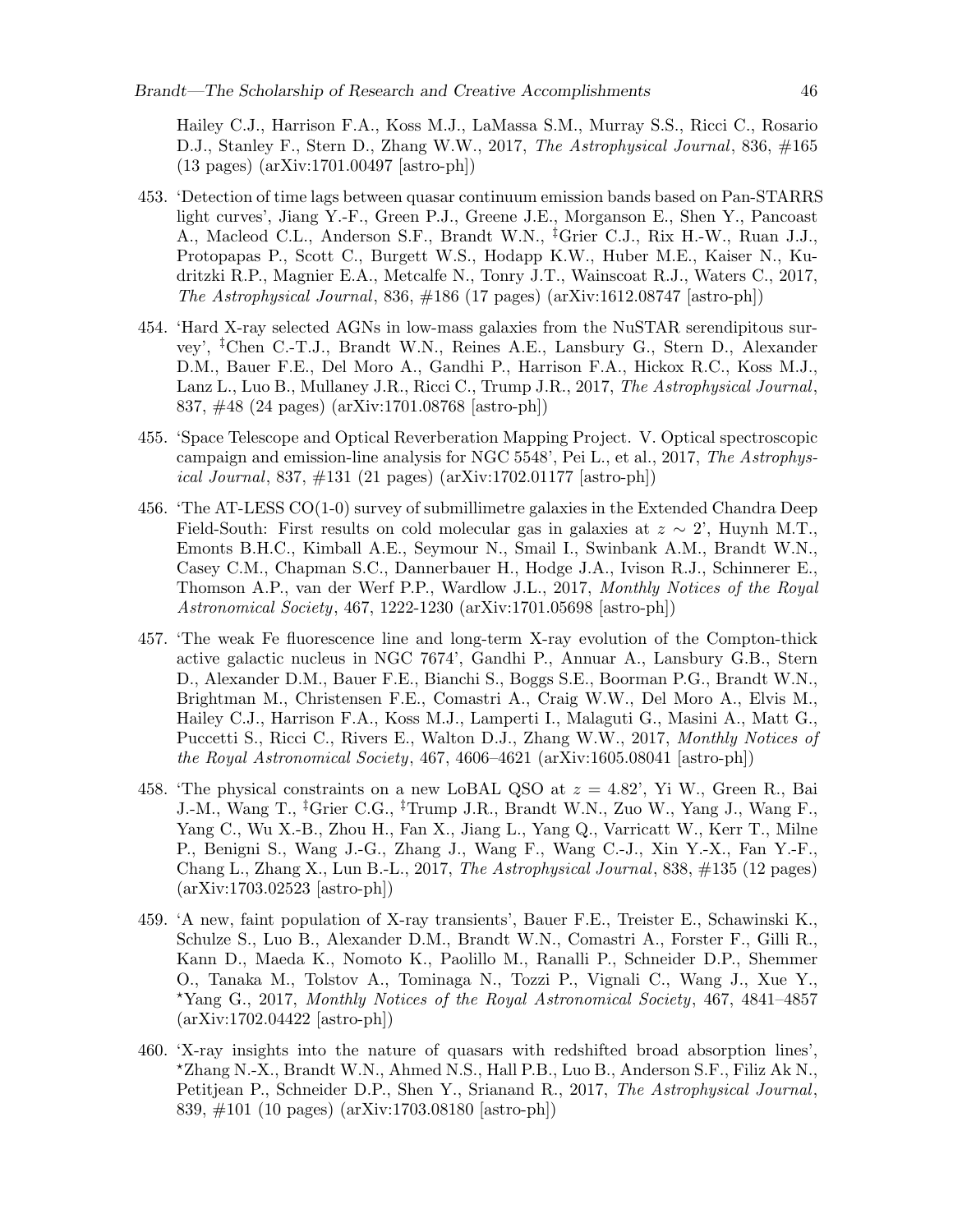- 461. 'High-redshift AGNs and the next decade of Chandra and XMM-Newton', Brandt W.N., Vito F., 2017, *Astronomische Nachrichten*, 338, 241–248 (arXiv:1609.07527 [astro-ph])
- 462. 'Swift monitoring of NGC 4151: Evidence for a second X-ray/UV reprocessing', Edelson R., et al., 2017, *The Astrophysical Journal*, 840, #41 (13 pages) (arXiv:1703.06901 [astro-ph])
- 463. 'An ALMA survey of submillimeter galaxies in the Extended Chandra Deep Field-South: Spectroscopic redshifts', Danielson A.L.R., Swinbank A.M., Smail I., Simpson J.M., Casey C.M., Chapman S.C., da Cunha E., Hodge J.A., Walter F., Wardlow J.L., Alexander D.M., Brandt W.N., De Breuck C., Coppin K.E.K., Dannerbauer H., Dickinson M., Edge A.C., Gawiser E., Ivison R.J., Karim A., Kovacs A., Lutz D., Menten K.M., Schinnerer E., Weiss A., van der Werf P.P., 2017, *The Astrophysical Journal*, 840, #78 (22 pages) (arXiv:1705.03503 [astro-ph])
- 464. 'Quasars with P v broad absorption in BOSS Data Release 9', Capellupo D.M., Hamann F., Herbst H., Brandt W.N., Ge J., Pâris I., Petitjean P., Schneider D.P., Streblyanska A., York D., 2017, *Monthly Notices of the Royal Astronomical Society*, 469, 323–338 (arXiv:1704.07445 [astro-ph])
- 465. 'SPIDERS: Selection of spectroscopic targets using AGN candidates detected in all-sky X-ray surveys', Dwelly T., Salvato M., Merloni A., Brusa M., Buchner J., Anderson S.F., Boller Th., Brandt W.N., Budavári T., Clerc N., Coffey D., del Moro A., Georgakakis A., Green P.J., Jin C., Menzel M.-L., Myers A.D., Nandra K., Nichol R.C., Ridl J., Schwope A.D., Simm T., 2017, *Monthly Notices of the Royal Astronomical Society*, 469, 1065–1095 (arXiv:1704.01796 [astro-ph])
- 466. 'Broad absorption line disappearance and emergence using multiple-epoch spectroscopy from the Sloan Digital Sky Survey', ‡McGraw S.M., Brandt W.N., ‡Grier C.J., Filiz Ak N., Hall P.B., Schneider D.P., Anderson S.F., Green P.J., Hutchinson T.A., MacLeod C.L., Vivek M., 2017, *Monthly Notices of the Royal Astronomical Society*, 469, 3163–3184 (arXiv:1705.03019 [astro-ph])
- 467. 'X-ray constraints on the fraction of obscured active galactic nuclei at high accretion luminosities', Georgakakis A., Salvato M., Liu Z., Buchner J., Brandt W.N., Tasnim Ananna T., Schulze A., Shen Y., LaMassa S., Nandra K., Merloni A., Mc-Greer I.D., 2017, *Monthly Notices of the Royal Astronomical Society*, 469, 3232–3251 (arXiv:1704.08296 [astro-ph])
- 468. 'Black-hole growth is mainly linked to host-galaxy stellar mass rather than star formation rate', \*Yang G., <sup>‡</sup>Chen C.-T.J., <sup>‡</sup>Vito F., Brandt W.N., Alexander D.M., Luo B., Sun M.Y., Xue Y.Q., Bauer F.E., Koekemoer A.M., Lehmer B.D., Liu T., Schneider D.P., Shemmer O., Trump J.R., Vignali C., Wang J.-X., 2017, *The Astrophysical Journal*, 842, #72 (17 pages) (arXiv:1704.06658 [astro-ph])
- 469. 'Sloan Digital Sky Survey IV: Mapping the Milky Way, nearby galaxies, and the distant universe', Blanton M.R., et al., 2017, *The Astronomical Journal*, 154, #28 (35 pages) (arXiv:1703.00052 [astro-ph])
- 470. 'X-ray bolometric corrections for Compton-thick active galactic nuclei', Brightman M., Baloković M., Ballantyne D.R., Bauer F.E., Boorman P., Buchner J., Brandt W.N., Comastri A., Del Moro A., Farrah D., Harrison F.A., Koss M., Lanz L., Masini A., Ricci C., Stern D., Vasudevan R., Walton D.J., 2017, *The Astrophysical Journal*, 844, #10 (10 pages) (arXiv:1705.10804 [astro-ph])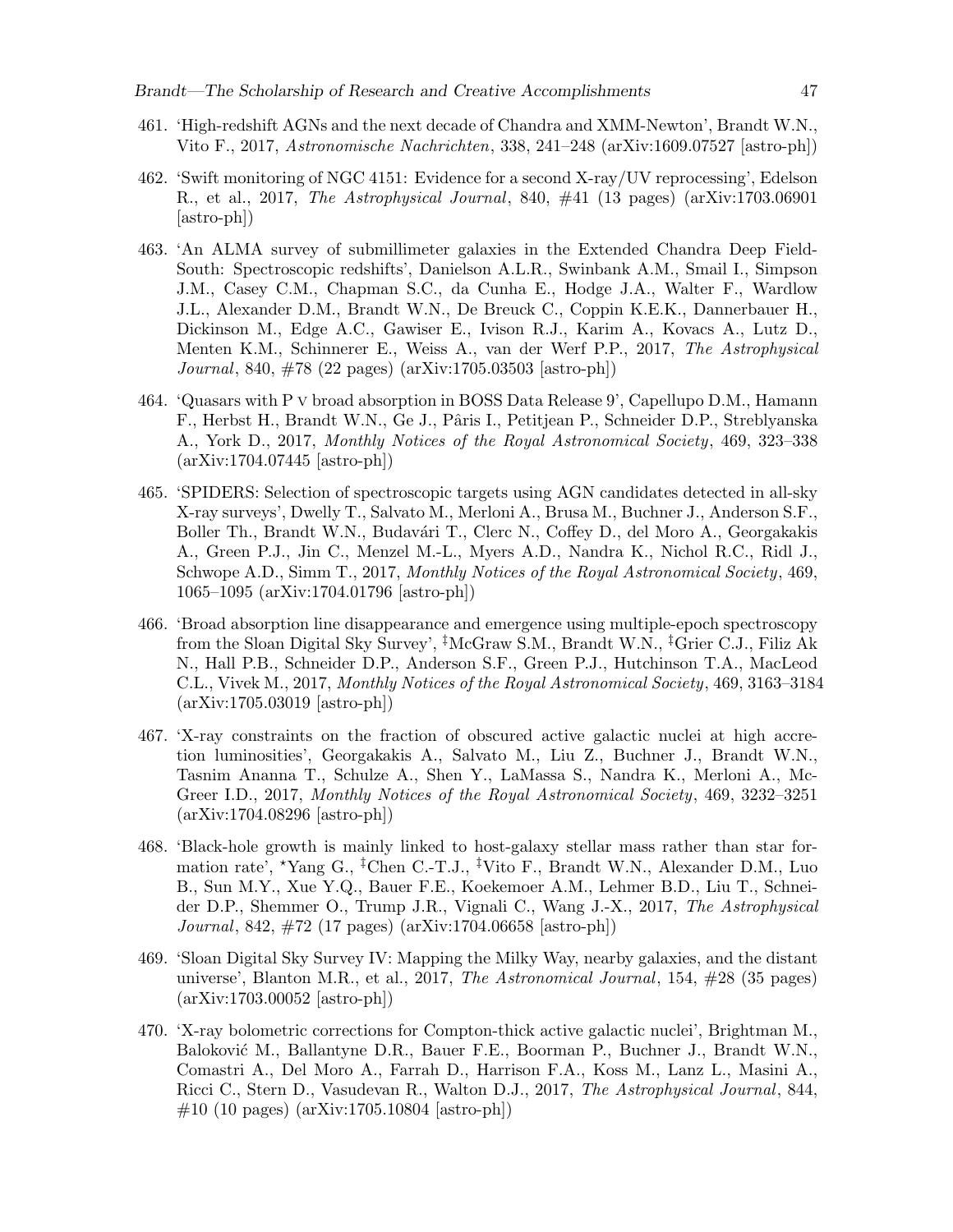- 471. 'The X-ray properties of  $z \approx 6$  luminous quasars', Nanni R., Vignali C., Gilli R., Moretti A., Brandt W.N., 2017, *Astronomy and Astrophysics*, 603, A128 (12 pages) (arXiv:1704.08693 [astro-ph])
- 472. 'The NuSTAR serendipitous survey: Hunting for the most extreme obscured AGNs at > 10 keV', Lansbury G.B., Alexander D.M., Aird J., Gandhi P., Stern D., Koss M., Ajello M., Annuar A., Assef R.J., Ballantyne D.R., Baloković M., Bauer F.E., Brandt W.N., Brightman M., ‡Chen C.-T.J., Civano F.M., Comastri A., Del Moro A., Fuentes C., Harrison F.A., Marchesi S., Masini A., Mullaney J.R., Ricci C., Saez C., Tomsick J.A., Treister E., Walton D.J., Zappacosta L., 2017, *The Astrophysical Journal*, 846, #20 (19 pages) (arXiv:1707.06651 [astro-ph])
- 473. 'Tracing the accretion history of supermassive black holes through X-ray variability: Results from the Chandra Deep Field-South', Paolillo M., Papadakis I., Brandt W.N., Luo B., Xue Y.Q., Tozzi P., Shemmer O., Allevato V., Bauer F.E., Comastri A., Gilli R., Koekemoer A., Liu T., Vignali C., <sup>‡</sup>Vito F., <sup>\*</sup>Yang G., Wang J.-X., Zheng X.C., 2017, *Monthly Notices of the Royal Astronomical Society*, 471, 4398–4411 (arXiv:1707.05332 [astro-ph])
- 474. 'Space Telescope and Optical Reverberation Mapping Project. VII. Understanding the UV anomaly in NGC 5548 with X-ray spectroscopy', Mathur S., et al., 2017, *The Astrophysical Journal*, 846, #55 (9 pages) (arXiv:1704.06345 [astro-ph])
- 475. 'The Sloan Digital Sky Survey Reverberation Mapping Project: Composite lags at  $z \lesssim 1$ ', Li J.I., Shen Y., Horne K., Brandt W.N., Greene J.E., <sup>‡</sup>Grier C.J., Ho L.C., Kochanek C.S., Schneider D.P., Trump J.R., Dawson K.S., Pan K., Bizyaev D., Oravetz D., Simmons A., Malanushenko E., 2017, *The Astrophysical Journal*, 846, #79 (12 pages) (arXiv:1712.02366 [astro-ph])
- 476. 'A spatially resolved study of cold dust, molecular gas, H II regions, and stars in the  $z = 2.12$  submillimeter galaxy ALESS67.1', Chen C.-C., Hodge J.A., Smail I., Swinbank A.M., Walter F., Simpson J.M., Calistro Rivera G., Bertoldi F., Brandt W.N., Chapman S.C., da Cunha E., Dannerbauer H., De Breuck C., Harrison C.M., Ivison R.J., Karim A., Knudsen K.K., Wardlow J.L., Weiss A., van der Werf P.P., 2017, *The Astrophysical Journal*, 846, #108 (15 pages) (arXiv:1708.08937 [astro-ph])
- 477. 'X-ray spectral analyses of AGNs from the 7 Ms Chandra Deep Field-South survey: The distribution, variability, and evolution of AGN obscuration', Liu T., Tozzi P., Wang J.- X., Brandt W.N., Vignali C., Xue Y., Schneider D.P., Comastri A., <sup>\*</sup>Yang G., Bauer F.E., Paolillo M., Luo B., Gilli R., Wang Q.D., Giavalisco M., Ji Z., Alexander D.M., Mainieri V., Shemmer O., Koekemoer A., Risaliti G., 2017, *The Astrophysical Journal Supplement*, 232, #8 (30 pages) (arXiv:1703.00657 [astro-ph])
- 478. 'Revealing structure and evolution within the corona of the Seyfert galaxy I Zw 1', Wilkins D.R., Gallo L.C., Silva C.V., Costantini E., Brandt W.N., Kriss G.A., 2017, *Monthly Notices of the Royal Astronomical Society*, 471, 4436–4451 (arXiv:1707.05782 [astro-ph])
- 479. 'Exploratory X-ray monitoring of luminous radio-quiet quasars at high redshift: No evidence for evolution in X-ray variability', Shemmer O., Brandt W.N., Paolillo M., Kaspi S., Vignali C., Lira P., Schneider D.P., 2017, *The Astrophysical Journal*, 848, #46 (12 pages) (arXiv:1709.03521 [astro-ph])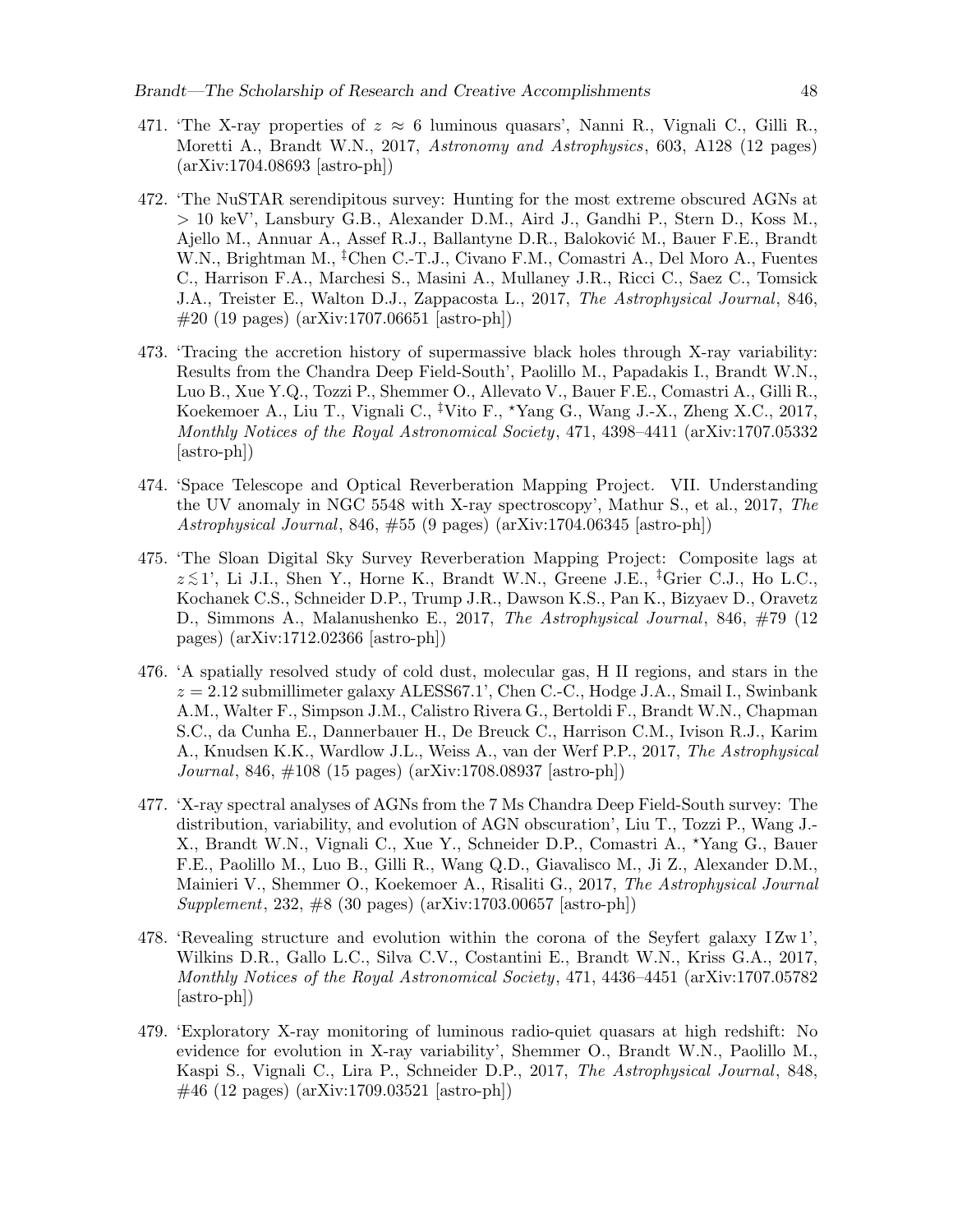- 480. 'Paving the way to simultaneous multi-wavelength astronomy', Middleton M.J., et al., 2017, *New Astronomy Reviews*, 79, 26–48 (arXiv:1709.03520 [astro-ph])
- 481. 'The NuSTAR extragalactic survey: Average broad-band X-ray spectral properties of the NuSTAR-detected AGNs', Del Moro A., Alexander D.M., Aird J.A., Bauer F.E., Civano F., Mullaney J.R., Ballantyne D.R., Brandt W.N., Comastri A., Gandhi P., Harrison F.A., Lansbury G.B., Lanz L., Luo B., Marchesi S., Puccetti S., Ricci C., Saez C., Stern D., Treister E., Zappacosta L., 2017, *The Astrophysical Journal*, 849, #57 (19 pages) (arXiv:1710.01041 [astro-ph])
- 482. 'Deepest view of AGN X-ray variability with the 7 Ms Chandra Deep Field-South survey', Zheng X.C., Xue Y.Q., Brandt W.N., Li J.Y., Paolillo M.,  $\star$ Yang G., Zhu S.F., Luo B., Sun M.Y., Hughes T.M., Bauer F.E., ‡Vito F., Wang J.-X., Liu T., Vignali C., Shu X.W., 2017, *The Astrophysical Journal*, 849, #127 (19 pages) (arXiv:1710.04358 [astro-ph])
- 483. 'The Sloan Digital Sky Survey reverberation mapping project:  $H\alpha$  and  $H\beta$  reverberation measurements from first-year spectroscopy and photometry', ‡Grier C.J., ‡Trump J.R., Shen Y., Horne K., Kinemuchi K., McGreer I.D., Starkey D.A., Brandt W.N., Hall P.B., Kochanek C.S., Chen Y., Denney K.D., Greene J.E., Ho L.C., Homayouni Y., Li J.I., Pei L., Peterson B.M., Petitjean P., Schneider D.P., Sun M., AlSayyad Y., Bizyaev D., Brinkmann J., Brownstein J.R., Bundy K., Dawson K.S., Eftekharzadeh S., Fern´andez-Trincado J.G., Gao Y., Hutchinson T.A., Jia S., Jiang L., Oravetz D., Pan K., Pâris I., Peters C., Ponder K.A., Rogerson J., Simmons A., Smith R., Wang R. 2017, *The Astrophysical Journal*, 851, #21 (22 pages) (arXiv:1711.03114 [astro-ph])
- 484. 'The Time-Domain Spectroscopic Survey: Target selection for repeat spectroscopy', MacLeod C.L., Green P.J., Anderson S.F., Eracleous M., Ruan J.J., Runnoe J.C., Brandt W.N., Badenes C., Greene J.E., Morganson E., Schmidt S.J., Schwope A., Shen Y., Amaro R., Lebleu A., Filiz Ak N., ‡Grier C.J., Hoover D., ‡McGraw S.M., Dawson K., Hall P.B., Hawley S.L., Mariappan V., Myers A.D., Pâris I., Schneider D.P., Stassun K.G., Bershady M.A., Blanton M.R., Seo H.-J., Tinker J., Fernández-Trincado J.G., Chambers K., Kaiser N., Kudritzki R.-P., Magnier E., Metcalfe N., Waters C.Z., 2017, *The Astronomical Journal*, 155, #6 (17 pages) (arXiv:1706.04240 [astro-ph])
- 485. 'The thirteenth data release of the Sloan Digital Sky Survey: First spectroscopic data from the SDSS-IV survey Mapping Nearby Galaxies at Apache Point Observatory', Albareti F.D., et al., 2017, *The Astrophysical Journal Supplement*, 233, #25 (25 pages) (arXiv:1608.02013 [astro-ph])
- 486. 'High-redshift AGNs in the Chandra Deep Fields: The obscured fraction and space density of the sub- $L_*$  population', <sup>‡</sup>Vito F., Brandt W.N., <sup>\*</sup>Yang G., Gilli R., Luo B., Vignali C., Xue Y.Q., Comastri A., Koekemoer A.M., Lehmer B.D., Liu T., Paolillo M., Ranalli P., Schneider D.P., Shemmer O., Volonteri M., Wang J.-X., 2018, *Monthly Notices of the Royal Astronomical Society*, 473, 2378–2406 (arXiv:1709.07892 [astroph])
- 487. 'Heavy X-ray obscuration in the most-luminous galaxies discovered by WISE',  $\frac{1}{7}$ Vito F., Brandt W.N., Stern D., Assef R.J., ‡Chen C.-T.J., Brightman M., Comastri A., Eisenhardt P., Garmire G.P., Hickox R., Lansbury G., Tsai C.-W., Walton D.J., Wu J.W., 2018, *Monthly Notices of the Royal Astronomical Society*, 474, 4528–4540 (arXiv:1712.00031 [astro-ph])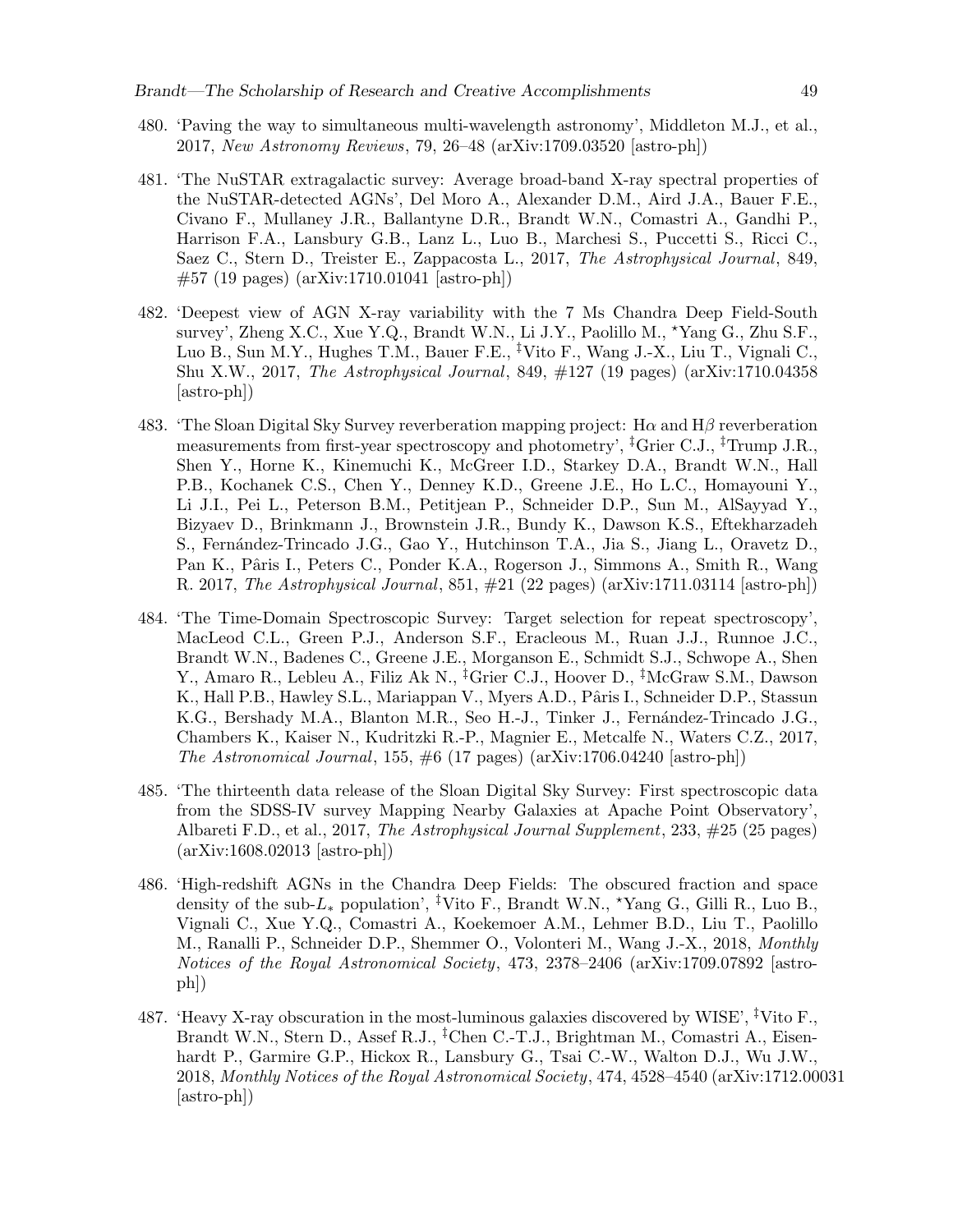- 488. 'Extremely rapid X-ray flares of TeV blazars in the RXTE era',  $*Zhu S.F., Xue Y.Q.,$ Brandt W.N., Cui W., Wang Y.J., 2018, *The Astrophysical Journal*, 853, #34 (12 pages) (arXiv:1712.00459 [astro-ph])
- 489. 'Linking black-hole growth with host galaxies: The accretion-stellar mass relation and its cosmic evolution',  $*Yang G$ , Brandt W.N.,  $*V$ ito F.,  $*Chen C.-T.J., Trump$ J.R., Luo B., Sun M.Y., Xue Y.Q., Koekemoer A.M., Schneider D.P., Vignali C., Wang J.-X., 2018, *Monthly Notices of the Royal Astronomical Society*, 475, 1887–1911 (arXiv:1710.09399 [astro-ph])
- 490. 'The NuSTAR extragalactic surveys: X-ray spectroscopic analysis of the bright hardband selected sample', Zappacosta L., Comastri A., Civano F., Puccetti S., Fiore F., Aird J.A., Del Moro A., Lansbury G.B., Lanzuisi G., Goulding A., Mullaney J.R., Stern D., Ajello M., Alexander D.M., Ballantyne D.R., Bauer F.E., Brandt W.N., ‡Chen C.- T.J., Farrah D., Harrison F.A., Gandhi P., Lanz L., Masini A., Marchesi S., Ricci C., Treister E., 2018, *The Astrophysical Journal*, 854, #33 (31 pages) (arXiv:1801.04280 [astro-ph])
- 491. 'The Sloan Digital Sky Survey reverberation mapping project: The C iv blueshift, its variability, and its dependence upon quasar properties', Sun M., Xue Y., Richards G.T., Trump J.R., Shen Y., Brandt W.N., Schneider D.P., 2018, *The Astrophysical Journal*, 854, #128 (15 pages) (arXiv:1801.05111 [astro-ph])
- 492. 'The NuSTAR extragalactic surveys: Source catalog and the Compton-thick fraction in the UDS field', Masini A., Civano F., Comastri A., Fornasini F., Ballantyne D.R., Lansbury G.B., Treister E., Alexander D.M., Boorman P.G., Brandt W.N., Farrah D., Gandhi P., Harrison F.A., Hickox R.C., Kocevski D.D., Lanz L., Marchesi S., Puccetti S., Ricci C., Saez C., Stern D., Zappacosta L., 2018, *The Astrophysical Journal Supplement*, 235, #17 (19 pages) (arXiv:1801.01881 [astro-ph])
- 493. 'High-redshift extremely red quasars in X-rays', Goulding A.D., Zakamska N.L., Alexandroff R.M., Assef R.J., Banerji M., Hamann F., Wylezalek D., Brandt W.N., Greene J.E., Lansbury G.B., Pˆaris I., Richards G.T., Stern D., Strauss M.A., 2018, *The Astrophysical Journal*, 856, #4 (16 pages) (arXiv:1802.04272 [astro-ph])
- 494. 'The fourteenth data release of the Sloan Digital Sky Survey: First spectroscopic data from the extended Baryon Oscillation Spectroscopic Survey and from the second phase of the Apache Point Observatory Galactic Evolution Experiment', Abolfathi B., et al., 2018, *The Astrophysical Journal Supplement*, 235, #42 (19 pages) (arXiv:1707.09322 [astro-ph])
- 495. 'The Sloan Digital Sky Survey quasar catalog: Fourteenth data release', Pâris I., Petitjean P., Aubourg E., Myers A.D., Streblyanska A., Lyke B.W., et al., 2018, Astronomy *and Astrophysics*, 618, A51 (17 pages) (arXiv:1712.05029 [astro-ph])
- 496. 'The frequency of intrinsic X-ray weakness among broad absorption line quasars', Liu H., Luo B., Brandt W.N., Gallagher S.C., Garmire G.P., 2018, *The Astrophysical Journal*, 859, #113 (11 pages) (arXiv:1804.05074 [astro-ph])
- 497. 'The XMM-SERVS survey: New XMM-Newton point-source catalog for the XMM-LSS field', <sup>‡</sup>Chen C.-T.J., Brandt W.N., Luo B., Ranalli P., <sup>\*</sup>Yang G., Alexander D.M., Bauer F.E., Kelson D.D., Lacy M., Nyland K., Tozzi P., ‡Vito F., Cirasuolo M., Gilli R., Jarvis M.J., Lehmer B.D., Paolillo M., Schneider D.P., Shemmer O., Smail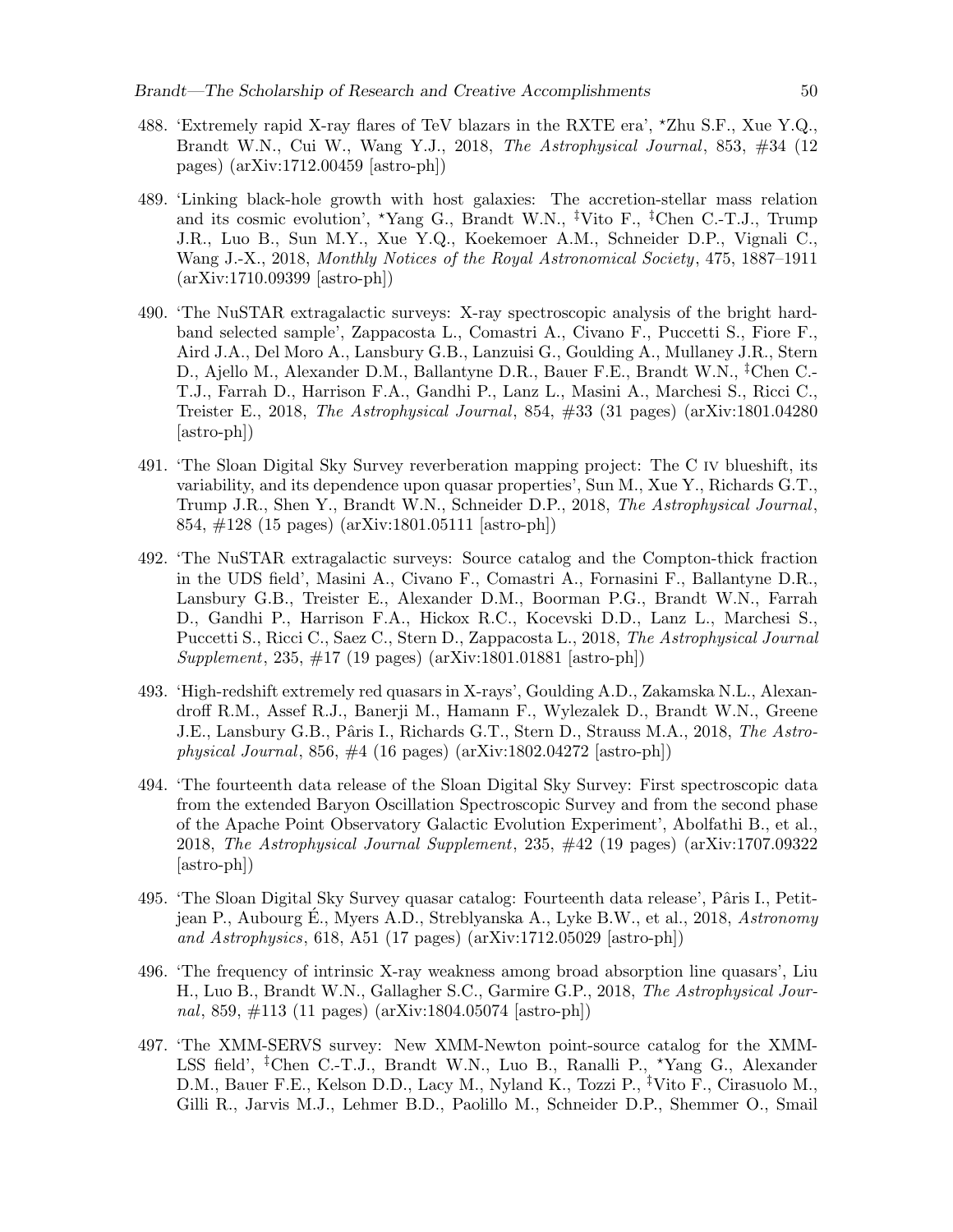I., Sun M., Tanaka M., Vaccari M., Vignali C., Xue Y.Q., Banerji M., Chow K.E., Häussler B., Norris R.P., Silverman J.D., Trump J.R., 2018, *Monthly Notices of the Royal Astronomical Society*, 478, 2132–2163 (arXiv:1804.07763 [astro-ph])

- 498. 'Emergence and variability of broad absorption line quasar outflows', Rogerson J.A., Hall P.B., Ahmed N.S., Rodríguez Hidalgo P., Brandt W.N., Filiz Ak N., 2018, *The Astrophysical Journal*, 862, #22 (23 pages) (arXiv:1807.07594 [astro-ph])
- 499. 'Resolving the ISM at the peak of cosmic star formation with ALMA: The distribution of CO and dust continuum in  $z \approx 2.5$  submillimeter galaxies', Calistro Rivera G., Hodge J.A., Smail I., Swinbank A.M., Weiss A., Wardlow J.L., Walter F., Rybak M., Chen C.-C., Brandt W.N., Coppin K., da Cunha E., Dannerbauer H., Greve T., Karim A., Knudsen K.K., Schinnerer E., Simpson J.M., Venemans B., van der Werf P.P., 2018, *The Astrophysical Journal*, 863, #56 (16 pages) (arXiv:1804.06852 [astro-ph])
- 500. 'An ALMA survey of CO in submillimeter galaxies: Companions, triggering, and the environment in blended sources', Wardlow J.L., Simpson J.M., Smail I., Swinbank A.M., Blain A.W., Brandt W.N., Chapman S.C., Chen C.-C., Cooke E.A., Dannerbauer H., Gullberg B., Hodge J.A., Ivison R.J., Knudsen K.K., Scott D., Thompson A.P., van der Werf P.P., 2018, *Monthly Notices of the Royal Astronomical Society*, 479, 3879–3891 (arXiv:1806.05193 [astro-ph])
- 501. 'No evidence for an Eddington-ratio dependence of X-ray weakness in BALQSOs',  $\frac{1}{7}$ Vito F., Brandt W.N., Luo B., Shemmer O., Vignali C., Gilli R., 2018, *Monthly Notices of the Royal Astronomical Society*, 479, 5335–5342 (arXiv:1807.03868 [astro-ph])
- 502. 'Does black-hole growth depend on the cosmic environment?',  $*Yang G$ , Brandt W.N., Darvish B., ‡Chen C.-T.J., ‡Vito F., Alexander D.M., Bauer F.E., Trump J.R., 2018, *Monthly Notices of the Royal Astronomical Society*, 480, 1022–1042 (arXiv:1807.06013 [astro-ph])
- 503. 'The variability of the warm absorber in I Zwicky 1 as seen by XMM-Newton', Silva C.V., Costantini E., Giustini M., Kriss G.A., Brandt W.N., Gallo L.C., Wilkins D.R., 2018, *Monthly Notices of the Royal Astronomical Society*, 480, 2334–2342 (arXiv:1807.07294 [astro-ph])
- 504. 'X-ray/UV/optical variability of NGC 4593 with Swift: Reprocessing of X-rays by an extended reprocessor', McHardy I.M., et al., 2018, *Monthly Notices of the Royal Astronomical Society*, 480, 2881–2897 (arXiv:1712.04852 [astro-ph])
- 505. 'Connecting the X-ray properties of weak-line and typical quasars: Testing for a geometrically thick accretion disk',  $*$ Ni Q., Brandt W.N., Luo B., Hall P.B., Shen Y., Anderson S.F., Plotkin R.M., Richards G.T., Schneider D.P., Shemmer O., Wu J., 2018, *Monthly Notices of the Royal Astronomical Society*, 480, 5184–5202 (arXiv:1807.08757 [astro-ph])
- 506. 'C iv BAL disappearance in a large SDSS QSO sample', De Cicco D., Brandt W.N., ‡Grier C.J., Paolillo M., Filiz Ak N., Schneider D.P., Trump J.R., 2018, *Astronomy and Astrophysics*, 616, A114 (32 pages) (arXiv:1804.04666 [astro-ph])
- 507. 'Steep hard X-ray spectra indicate extremely high accretion rates in weak emissionline quasars', Marlar A., Shemmer O., Anderson S.F., Brandt W.N., Diamond-Stanic A.M., Fan X., Luo B., Plotkin R.M., Richards G.T., Schneider D.P., Wu J., 2018, *The Astrophysical Journal*, 865, #92 (14 pages) (arXiv:1808.01306 [astro-ph])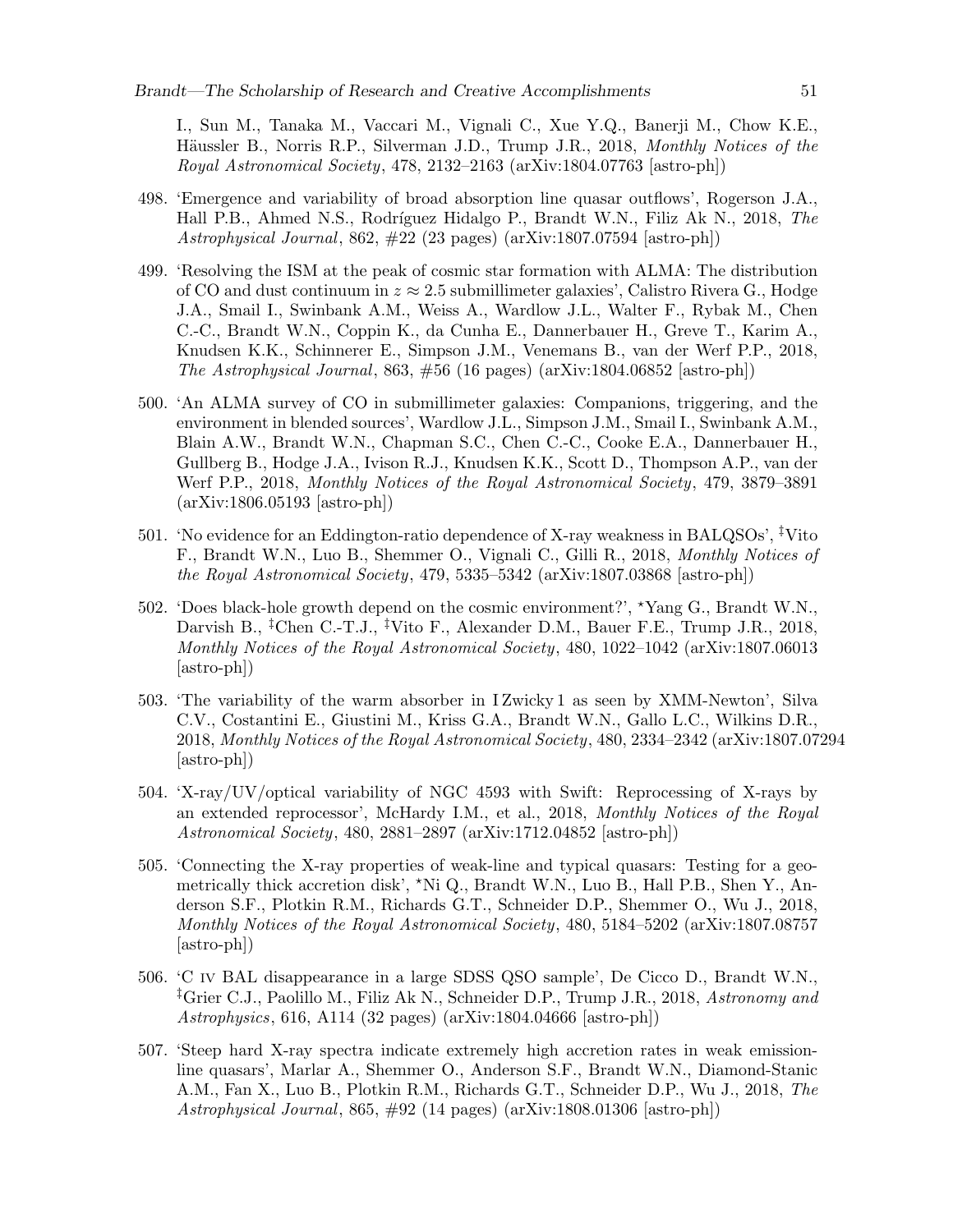- 508. 'The NuSTAR extragalactic surveys: Unveiling rare, buried AGNs and detecting the contributors to the peak of the cosmic X-ray background', Masini A., Comastri A., Civano F., Hickox R.C., Carroll C.M., Suh H., Brandt W.N., DiPompeo M.A., Harrison F.A., Stern D., 2018, *The Astrophysical Journal*, 867, #162 (9 pages) (arXiv:1810.00010 [astro-ph])
- 509. 'Variability selected low-luminosity active galactic nuclei candidates in the 7 Ms Chandra Deep Field-South', Ding N., Luo B., Brandt W.N., Paolillo M., <sup>⋆</sup>Yang G., Lehmer B.D., Shemmer O., Schneider D.P., Tozzi P., Xue Y.Q., Zheng X.C., Gu Q.S., Koekemoer A.M., Vignali C., ‡Vito F., Wang J.X., 2018, *The Astrophysical Journal*, 868, #88 (17 pages) (arXiv:1810.09465 [astro-ph])
- 510. 'X-ray and multi-epoch optical/UV investigations of BAL to non-BAL quasar transformations', \*Sameer, Brandt W.N., Anderson S.F., Hall P.B., <sup>‡</sup>Vivek M., Filiz Ak N., <sup>‡</sup>Grier C.J., Ahmed N.S., Luo B., Myers A.D., Rodríguez Hidalgo P., Ruan J., Schneider D.P., 2019, *Monthly Notices of the Royal Astronomical Society*, 482, 1121–1134 (arXiv:1810.03625 [astro-ph])
- 511. 'Investigating the X-ray enhancements of highly radio-loud quasars at  $z > 4$ ',  $*$ Zhu S.F., Brandt W.N., Wu J., Garmire G.P., Miller B.P., 2019, *Monthly Notices of the Royal Astronomical Society*, 482, 2016–2038 (arXiv:1810.06572 [astro-ph])
- 512. 'Broad absorption line disappearance/emergence in multiple ions in a weak emission-line quasar', ‡Yi W., ‡Vivek M., Brandt W.N., Wang T., ‡Timlin J., Filiz Ak N., Schneider D.P., Fynbo J.P.U., <sup>\*</sup>Ni Q., Vito F., Indahl B.L., <sup>\*</sup>Sameer, 2019, *The Astrophysical Journal Letters*, 870, L25 (6 pages) (arXiv:1811.12483 [astro-ph])
- 513. 'The first Swift AGN accretion disk reverberation mapping survey', Edelson R., et al., 2019, *The Astrophysical Journal*, 870, #123 (17 pages) (arXiv:1811.07956 [astro-ph])
- 514. 'The fifteenth data release of the Sloan Digital Sky Survey: First release of MaNGA derived quantities, data visualization tools, and stellar library', Aguado D.S., et al., 2019, *The Astrophysical Journal Supplement*, 240, #23 (25 pages) (arXiv:1812.02759 [astro-ph])
- 515. 'The Sloan Digital Sky Survey Reverberation Mapping Project: Systematic investigations of short-timescale C IV broad absorption line variability', <sup>†</sup>Hemler Z.S., <sup>‡</sup>Grier C.J., Brandt W.N., Hall P.B., Horne K., Shen Y., Trump J.R., Schneider D.P., Vivek M., Bizyaev D., Oravetz A., Oravetz D., Pan K., 2019, *The Astrophysical Journal*, 872, #21 (22 pages) (arXiv:1811.00010 [astro-ph])
- 516. 'LSST: From science drivers to reference design and anticipated data products', Ivezic  $\tilde{Z}$ . et al., 2019, *The Astrophysical Journal*, 873, #111 (44 pages)
- 517. 'Evident black hole-bulge coevolution in the distant universe',  $*$ Yang G., Brandt W.N., Alexander D.M., ‡Chen C.-T.J., <sup>⋆</sup>Ni Q., ‡Vito F., Zhu F., 2019, *Monthly Notices of the Royal Astronomical Society*, 485, 3721–3737 (arXiv:1903.00003 [astro-ph])
- 518. 'A magnetar-powered X-ray transient as the aftermath of a binary neutron-star merger', Xue Y.Q., Zheng X.C., Li Y., Brandt W.N., Zhang B., Luo B., Zhang B.-B., Bauer F.E., Sun H., Lehmer B.D., Wu X.-F., \*Yang G., Kong X., Li J.Y., Sun M.Y., Wang J.-X., Vito F., 2019, *Nature*, 568, 198–201 (arXiv:1904.05368 [astro-ph])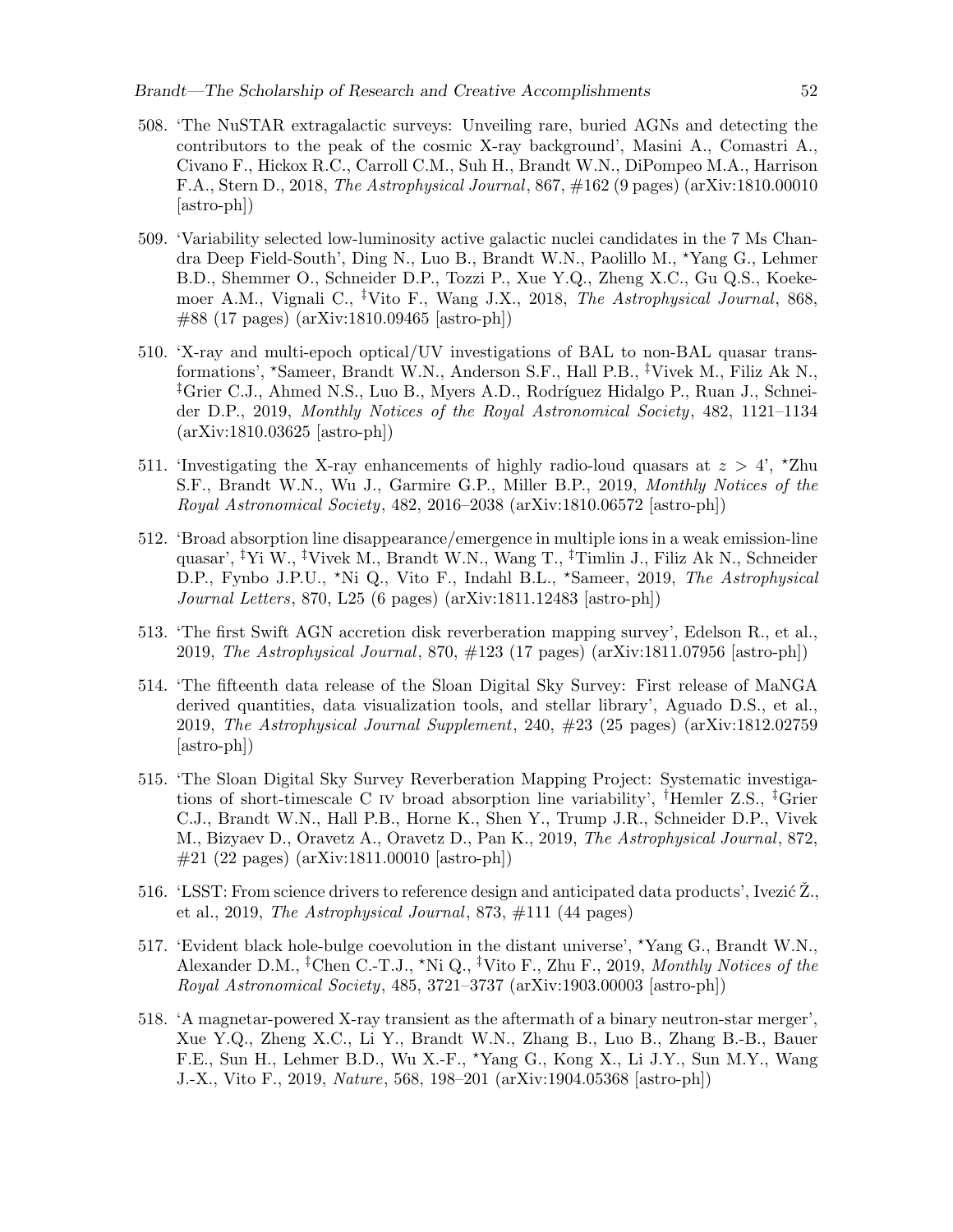- 519. 'The Sloan Digital Sky Survey Reverberation Mapping Project: Sample characterization', Shen Y., Hall P.B., Horne K., Zhu G., McGreer I.D., Simm T., Trump J.R., Kinemuchi K., et al., 2019, *The Astrophysical Journal Supplement*, 241, #34 (16 pages) (arXiv:1810.01447 [astro-ph])
- 520. 'NuSTAR measurement of coronal temperature in two luminous, high-redshift quasars', Lanzuisi G., Gilli R., Cappi M., Dadina M., Bianchi S., Brusa M., Chartas G., Civano F., Comastri A., Marinucci A., Middei R., Piconcelli E., Vignali C., Brandt W.N., Tombesi F., Gaspari M., 2019, *The Astrophysical Journal Letters*, 875, L20 (7 pages) (arXiv:1904.04784 [astro-ph])
- 521. 'ALMA reveals evidence for spiral arms, bars, and rings in high-redshift submillimeter galaxies', Hodge J.A., Smail I., Walter F., da Cunha E., Swinbank A.M., Rybak M., Venemans B., Brandt W.N., Calistro Rivera G., Chapman S.C., Chen C.-C., Cox P., Dannerbauer H., Decarli R., Greve T.R., Ivison R.J., Knudsen K.K., Menten K.M., Schinnerer E., Simpson J.M., van der Werf P.P., Wardlow J.L., Weiss A., 2019, *The Astrophysical Journal*, 876, #130 (16 pages) (arXiv:1810.12307 [astro-ph])
- 522. 'Piercing through highly obscured and Compton-thick AGNs in the Chandra Deep Fields: I. X-ray spectral and long-term variability analyses', Li J., Xue Y.Q., Sun M., Liu T., Vito F., Brandt W.N., Hughes T.M., \*Yang G., Tozzi P., \*Zhu S., Zheng X., Luo B., Chen C.-T., Vignali C., Gilli R., Shu X., 2019, *The Astrophysical Journal*, 877, #5 (26 pages) (arXiv:1904.03827 [astro-ph])
- 523. 'A hard look at NGC 5347: Revealing a nearby Compton-thick AGN', Kammoun E.S., Miller J.M., Zoghbi A., Oh K., Koss M., Mushotzky R.F., Brenneman L.W., Brandt W.N., Proga D., Lohfink A.M., Kaastra J.S., Barret D., Behar E., Stern D., 2019, *The Astrophysical Journal*, 877, #102 (9 pages) (arXiv:1904.11028 [astro-ph])
- 524. 'Space Telescope and Optical Reverberation Mapping Project. X. Understanding the absorption-line holiday in NGC 5548', Dehghanian M., et al., 2019, *The Astrophysical Journal*, 877, #119 (10 pages) (arXiv:1812.11578 [astro-ph])
- 525. 'The host-galaxy properties of type 1 vs. type 2 active galactic nuclei', Zou F.,  $\star$ Yang G., Brandt W.N., Xue Y., 2019, *The Astrophysical Journal*, 878, #11 (13 pages) (arXiv:1904.13286 [astro-ph])
- 526. 'SDSS J075101.42+291419.1: A super-Eddington accreting quasar with extreme X-ray variability', Liu H., Luo B., Brandt W.N., Brotherton M.S., Du P., Gallagher S.C., Hu C., Shemmer O., Wang J.-M., 2019, *The Astrophysical Journal*, 878, #79 (14 pages) (arXiv:1904.12876 [astro-ph])
- 527. 'Variability of low-ionization broad absorption line quasars based on multi-epoch spectra from the Sloan Digital Sky Survey', ‡Yi W., Brandt W.N., Hall P.B., ‡Vivek M., ‡Grier C.J., Filiz Ak N., Schneider D.P., ‡McGraw S.M., 2019, *The Astrophysical Journal Supplement*, 242, #28 (23 pages) (arXiv:1905.01573 [astro-ph])
- 528. 'Searching for fast extragalactic X-ray transients in Chandra surveys', \*Yang G., Brandt W.N., <sup>\*</sup>Zhu S.F., Bauer F.E., Luo B., Xue Y.Q., Zheng X.C., 2019, *Monthly Notices of the Royal Astronomical Society*, 487, 4721–4736 (arXiv:1906.02793 [astro-ph])
- 529. 'Optically variable active galactic nuclei in the three-year VST survey of the COSMOS field', De Cicco D., Paolillo M., Falocco S., Poulain M., Brandt W.N., Bauer F.E.,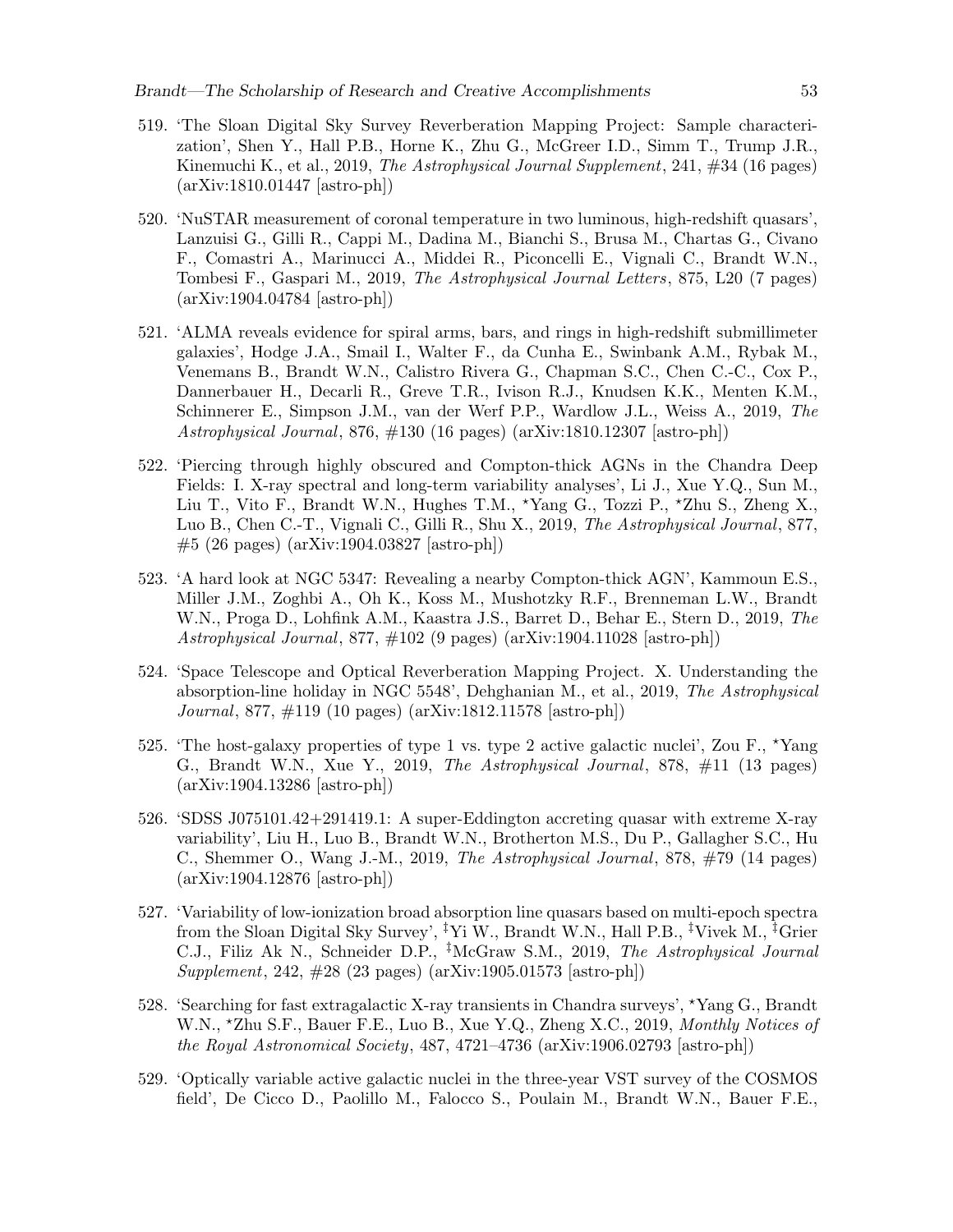Vagnetti F., Longo G., Grado A., Ragosta F., Botticella M.T., Pignata G., Vaccari M., Radovich M., Salvato M., Covone G., Napolitano N.R., Marchetti L., Schipani P., 2019, *Astronomy and Astrophysics*, 627, A33 (13 pages) (arXiv:1905.10374 [astro-ph])

- 530. 'The Sloan Digital Sky Survey Reverberation Mapping Project: Accretion-disk sizes from continuum lags', Homayouni Y., Trump J.R., ‡Grier C.J., Shen Y., Starkey D.A., Brandt W.N., Fonseca Alvarez G., Hall P.B., Horne K., Kinemuchi K., Li J.I., McGreer I.D., Sun M., Ho L.C., Schneider D.P., 2019, *The Astrophysical Journal*, 880, #126 (16 pages) (arXiv:1806.08360 [astro-ph])
- 531. 'Discovery of the first heavily obscured QSO candidate at  $z > 6$  in a close galaxy pair', ‡Vito F., Brandt W.N., Bauer F.E., Gilli R., Luo B., Zamorani G., Calura F., Comastri A., Mazzucchelli C., Mignoli M., Nanni R., Shemmer O., Vignali C., Brusa M., Cappelluti N., Civano F., Volonteri M., 2019, *Astronomy and Astrophysics*, 628, L6 (5 pages) (arXiv:1906.04241 [astro-ph])
- 532. 'Space Telescope and Optical Reverberation Mapping Project. VIII. Time variability of emission and absorption in NGC 5548 based on modeling the ultraviolet spectrum', Kriss G.A., et al., 2019, *The Astrophysical Journal*, 881, #153 (36 pages) (arXiv:1907.03874 [astro-ph])
- 533. 'Host galaxies of high-redshift extremely red and obscured quasars', Zakamska N.L., Sun A.L., Strauss M.A., Alexandroff R.M., Brandt W.N., Chiaberge M., Greene J.E., Hamann F., Liu G., Perrotta S., Ross N.P., Wylezalek D., 2019, *Monthly Notices of the Royal Astronomical Society*, 489, 497–516 (arXiv:1907.10617 [astro-ph])
- 534. 'The Sloan Digital Sky Survey Reverberation Mapping Project: Low-ionization broadline widths and implications for virial black hole mass estimation', Wang S., Shen Y., Jiang L., Horne K., Brandt W.N., ‡Grier C.J., Ho L.C., Homayouni Y., Li J., Schneider D.P., Trump J.R., 2019, *The Astrophysical Journal*, 882, #4 (14 pages) (arXiv:1903.10015 [astro-ph])
- 535. 'The Sloan Digital Sky Survey Reverberation Mapping Project: Improving lag detection with an extended multi-year baseline', Shen Y., ‡Grier C.J., Horne K., Brandt W.N., Trump J.R., Hall P.B., Kinemuchi K., Starkey D.A., Schneider D.P., Ho L.C., Homayouni Y., Li J.I., McGreer I.D., Peterson B.M., et al., 2019, *The Astrophysical Journal Letters*, 883, L14 (8 pages) (arXiv:1908.00027 [astro-ph])
- 536. 'The X-ray properties of  $z > 6$  quasars: No evident evolution of accretion physics in the first Gyr of the Universe', ‡Vito F., Brandt W.N., Bauer F.E., Calura F., Gilli R., Luo B., Shemmer O., Vignali C., Zamorani G., Brusa M., Civano F., Comastri A., Nanni R., 2019, *Astronomy and Astrophysics*, 630, A118 (16 pages) (arXiv:1908.09849 [astro-ph])
- 537. 'Does black-hole growth depend fundamentally on host-galaxy compactness?', \*Ni Q., \*Yang G., Brandt W.N., Alexander D.M., Chen C.-T.J., Luo B.,  ${}^{\ddagger}$ Vito F., Xue Y.Q., 2019, *Monthly Notices of the Royal Astronomical Society*, 490, 1135–1155 (arXiv:1909.06382 [astro-ph])
- 538. 'The Sloan Digital Sky Survey Reverberation Mapping Project: Comparison of lag measurement methods with simulated observations', Li J.I., Shen Y., Brandt W.N., ‡Grier C.J., Hall P.B., Ho L.C., Homayouni Y., Horne K., Schneider D.P., Trump J.R., Starkey D.A., 2019, *The Astrophysical Journal*, 884, #119 (21 pages) (arXiv:1909.03092 [astro-ph])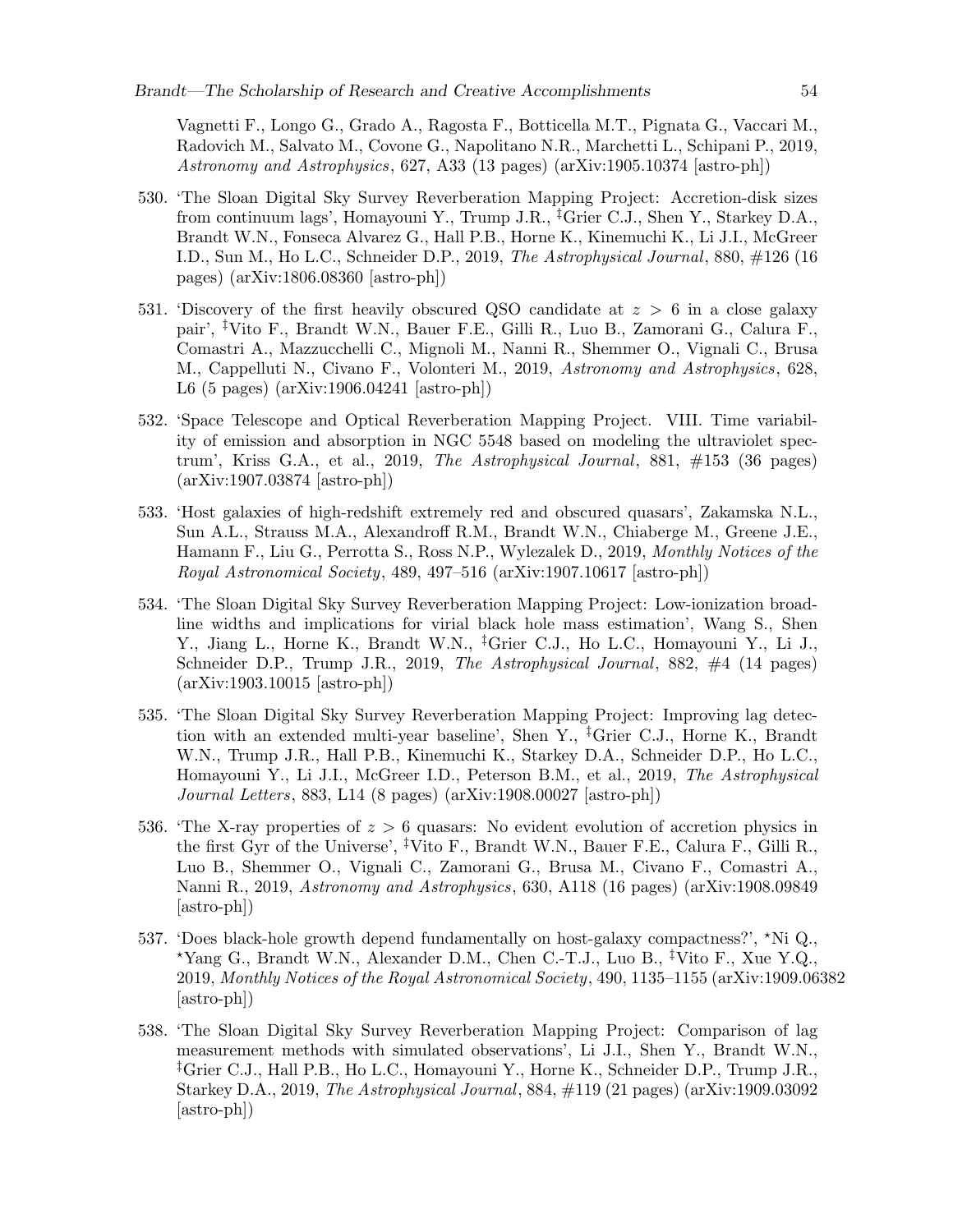- 539. 'The Sloan Digital Sky Survey Reverberation Mapping Project: Accretion and broad emission line physics from a hypervariable quasar', Dexter J., Xin S., Shen Y., ‡Grier C.J., Liu T., Gezari S., McGreer I.D., Brandt W.N., Hall P.B., Horne K., Simm T., Merloni A., Green P.J., Vivek M., Trump J.R., Homayouni Y., Peterson B.M., Schneider D.P., Kinemuchi K., Pan K., Bizyaev D., 2019, *The Astrophysical Journal*, 885, #44 (11 pages) (arXiv:1906.10138 [astro-ph])
- 540. 'The exceptional X-ray evolution of SN 1996cr in high resolution', Quirola-Vásquez J., Bauer F.E., Dwarkadas V.V., Badenes C., Brandt W.N., Nymark T., Walton D., 2019, *Monthly Notices of the Royal Astronomical Society*, 490, 4536–4564 (arXiv:1910.03710 [astro-ph])
- 541. 'The nature of the broad-band X-ray variability in the dwarf Seyfert galaxy NGC 4395', Kammoun E.S., Nardini E., Zoghbi A., Miller J.M., Cackett E.M., Gallo E., Reynolds M.T., Risaliti G., Barret D., Brandt W.N., Brenneman L.W., Kaastra J.S., Koss M., Lohfink A.M., Mushotzky R.F., Raymond J., Stern D., 2019, *The Astrophysical Journal*, 886, #145 (14 pages) (arXiv:1910.11317 [astro-ph])
- 542. 'The Sloan Digital Sky Survey Reverberation Mapping Project: Initial C IV lag results from four years of data', ‡Grier C.J., Shen Y., Horne K., Brandt W.N., Trump J.R., Hall P.B., Kinemuchi K., Starkey D.A., Schneider D.P., Ho L.C., Homayouni Y., Li J.I., McGreer I.D., Peterson B.M., et al., 2019, *The Astrophysical Journal*, 887, #38 (27 pages) (arXiv:1904.03199 [astro-ph])
- 543. 'X-CIGALE: Fitting AGN/galaxy SEDs from X-ray to infrared', Yang G., Boquien M., Buat V., Burgarella D., Ciesla L., Duras F., Stalevski M., Brandt W.N., Papovich C., 2020, *Monthly Notices of the Royal Astronomical Society*, 491, 740–757 (arXiv:2001.08263 [astro-ph])
- 544. 'On reverberation mapping lag uncertainties', Yu Z., Kochanek C.S., Peterson B.M., Zu Y., Brandt W.N., Cackett E.M., Fausnaugh M.M., McHardy I.M., 2020, *Monthly Notices of the Royal Astronomical Society*, 491, 6045–6064 (arXiv:1909.03072 [astroph])
- 545. 'The correlations between optical/UV broad lines and X-ray emission for a large sample of quasars', ‡Timlin J.D., Brandt W.N., <sup>⋆</sup>Ni Q., Luo B., Pu X., Schneider D.P., ‡Vivek M., ‡Yi W., 2020, *Monthly Notices of the Royal Astronomical Society*, 492, 719–741 (arXiv:1912.02189 [astro-ph])
- 546. 'Probing the circumnuclear absorbing medium of the buried AGN in NGC 1068 through NuSTAR observations', Zaino A., Bianchi S., Marinucci A., Matt G., Bauer F.E., Brandt W.N., Gandhi P., Guainazzi M., Iwasawa K., Puccetti S., Ricci C., Walton D.J., 2020, *Monthly Notices of the Royal Astronomical Society*, 492, 3872–3884 (arXiv:2001.05499 [astro-ph])
- 547. 'The Karl G. Jansky Very Large Array Sky Survey (VLASS): Science case and survey design', Lacy M., et al., 2020, *Publications of the Astronomical Society of the Pacific*, 132, #035001 (30 pages) (arXiv:1907.01981 [astro-ph])
- 548. 'An extreme X-ray variability event of a weak-line quasar',  $*Ni Q$ ., Brandt W.N.,  $*Yi$ W., Luo B., ‡Timlin J.D., Hall P.B., Liu H., Plotkin R.M., Shemmer O., Vito F., Wu J., 2020, *The Astrophysical Journal Letters*, 889, L37 (6 pages) (arXiv:2001.08216 [astro-ph])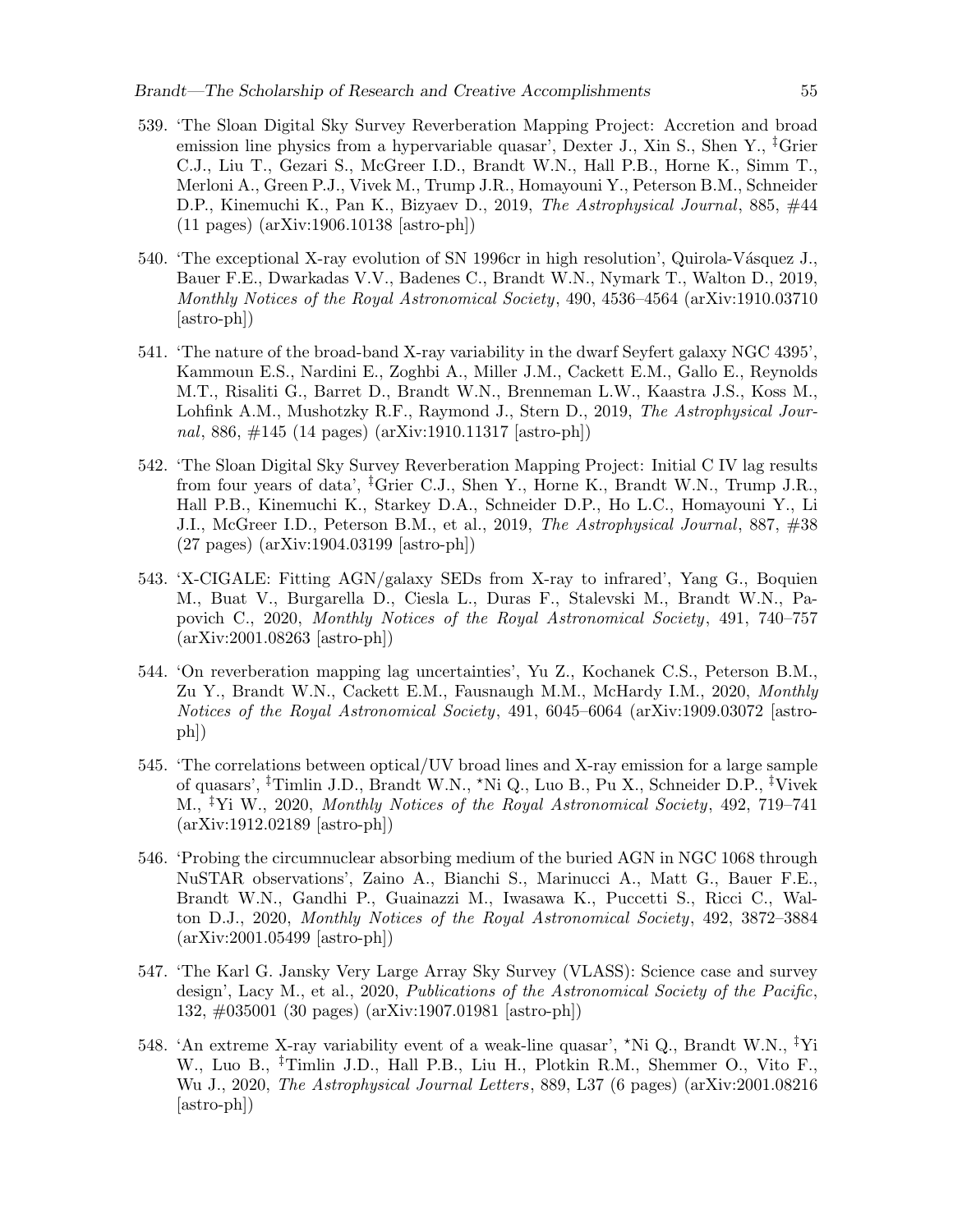- 549. 'Extending the variability selection of active galactic nuclei in the W-CDF-S and SERVS/SWIRE region', Poulain M., Paolillo M., De Cicco D., Brandt W.N., Bauer F.E., Falocco S., Vagnetti F., Grado A., Ragosta F., Botticella M.T., Cappellaro E., Pignata G., Vaccari M., Schipani P., Covone G., Longo G., Napolitano N.R., 2020, *Astronomy and Astrophysics*, 634, A50 (9 pages) (arXiv:2001.02560 [astro-ph])
- 550. 'Extended H $\alpha$  over compact far-infrared continuum in dusty submillimeter galaxies: Insights into dust distributions and star-formation rates at  $z \sim 2$ ', Chen C.-C., Harrison C.M., Smail I., Swinbank A.M., Turner O.J., Wardlow J.L., Brandt W.N., Calistro Rivera G., Chapman S.C., Cooke E.A., Dannerbauer H., Dunlop J.S., Farrah D., Micha lowski M.J., Schinnerer E., Simpson J.M., Thompson A.P., van der Werf P.P., 2020, *Astronomy and Astrophysics*, 635, A119 (15 pages) (arXiv:2002.03545 [astro-ph])
- 551. 'Origins of X-ray line emissions in Circinus X-1 at very low X-ray flux', Schulz N.S., Kallman T.E., Heinz S., Sell P., Jonker P., Brandt W.N., 2020, *The Astrophysical Journal*, 891, #150 (11 pages) (arXiv:2002.08564 [astro-ph])
- 552. 'Corona-heated accretion-disk reprocessing (CHAR): A physical model to decipher the melody of AGN UV/optical twinkling', Sun M., Xue Y., Brandt W.N., Gu W., Trump J.R., Cai Z., He Z., Lin D., Liu T., Wang J., 2020, *The Astrophysical Journal*, 891, #178 (21 pages) (arXiv:2002.08564 [astro-ph])
- 553. 'X-ray binary luminosity function scaling relations in elliptical galaxies: Evidence for globular cluster seeding of low-mass X-ray binaries in galactic fields', Lehmer B.D., Ferrell A.P., Doore K., Eufrasio R.T., Monson E.B., Alexander D.M., Basu-Zych A., Brandt W.N., Sivakoff G., Tzanavaris P., Yukita M., Fragos T., Ptak A., 2020, *The Astrophysical Journal Supplement*, 248, #31 (25 pages) (arXiv:2004.13045 [astro-ph])
- 554. 'The  $L_X-L_{\text{UV}}-L_{\text{radio}}$  relation and corona-disk-jet connection in optically selected radioloud quasars', <sup>\*</sup>Zhu S.F., Brandt W.N., Luo B., Wu J., Xue Y., Yang G., 2020, *Monthly Notices of the Royal Astronomical Society*, 496, 245–268 (arXiv:2006.13226 [astro-ph])
- 555. 'The XMM deep survey in the CDF-S. XI. X-ray spectral properties of 185 bright sources', Iwasawa K., Comastri A., Vignali C., Gilli R., Lanzuisi G., Brandt W.N., Tozzi P., Brusa M., Carrera F.J., Ranalli P., Mainieri V., Georgantopoulos I., Puccetti S., Paolillo M., 2020, *Astronomy and Astrophysics*, 639, A51 (26 pages) (arXiv:2004.07604 [astro-ph])
- 556. 'The 16th data release of the Sloan Digital Sky Surveys: First release from the APOGEE-2 southern survey and full release of eBOSS spectra', Ahumada R., et al., 2020, *The Astrophysical Journal Supplement*, 249, #3 (21 pages) (arXiv:1912.02905 [astro-ph])
- 557. 'NuSTAR observations of four nearby X-ray faint AGN: Low luminosity or heavy obscuration?', Annuar A., Alexander D.M., Gandhi P., Lansbury G.B., Asmus D., Baloković M., Ballantyne D.R., Bauer F.E., Boorman P.G., Brandt W.N., Brightman M., Chen C.-T.J., Del Moro A., Farrah D., Harrison F.A., Koss M.J., Lanz L., Marchesi S., Masini A., Nardini E., Ricci C., Stern D., Zappacosta L., 2020, *Monthly Notices of the Royal Astronomical Society*, 497, 229–245 (arXiv:2006.13583 [astro-ph])
- 558. 'Space Telescope and Optical Reverberation Mapping Project. XI. Disk-wind characteristics and contributions to the very broad emission lines of NGC 5548', Dehghanian M., Ferland G.J., Kriss G.A., Peterson B.M., Korista K.T., Goad M.R., Chatzikos M., Guzman F., de Rosa G., Mehdipour M., Kaastra J., Mathur S., Vestergaard M.,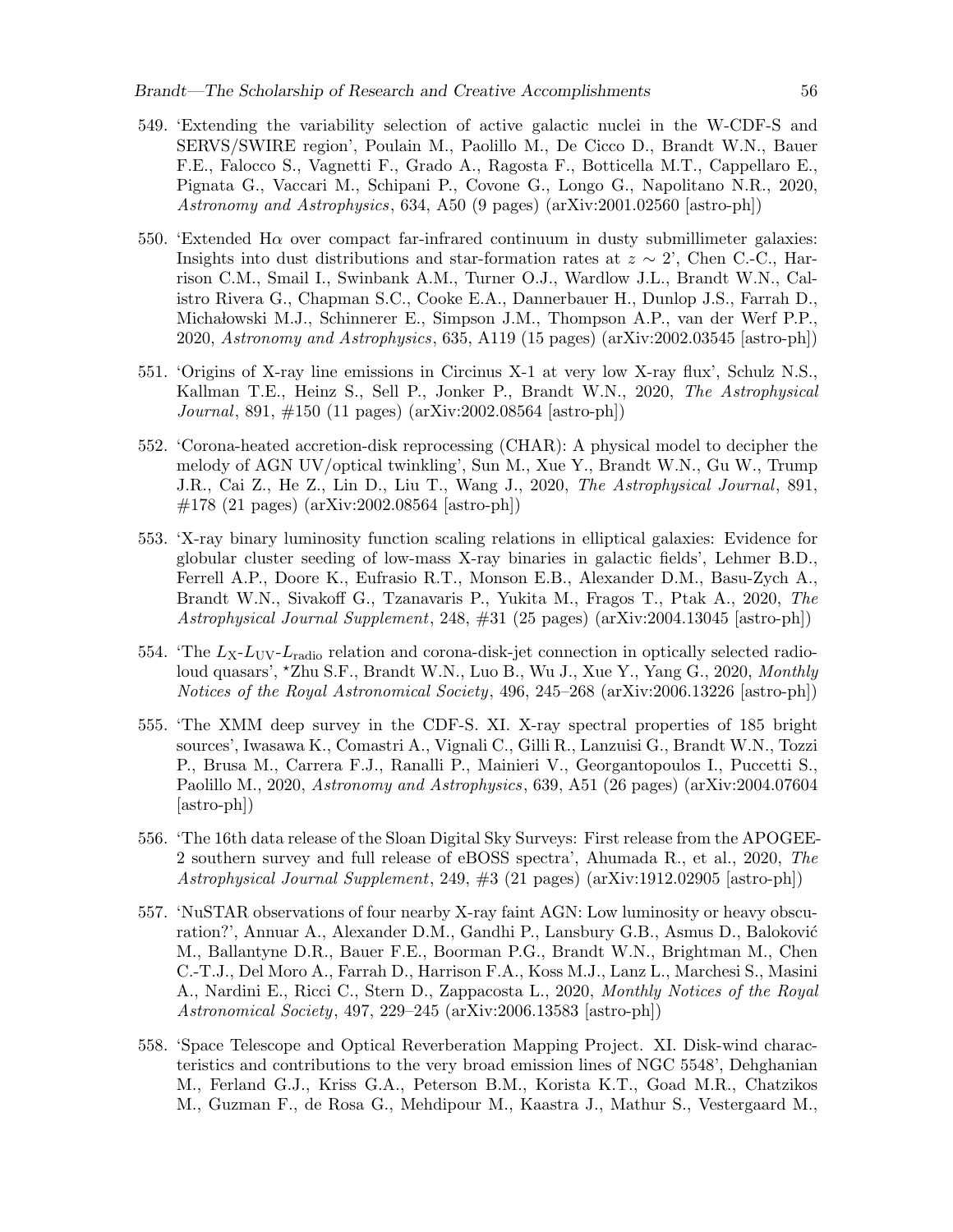Proga D., Waters T., Bentz M.C., Bisogni S., Brandt W.N., Dalla Bontà E., Fausnaugh M.M., Gelbord J.M., Horne K., McHardy I.M., Pogge R.W., Starkey D.A., 2020, *The Astrophysical Journal*, 898, #141 (8 pages) (arXiv:2006.06615 [astro-ph])

- 559. 'The Sloan Digital Sky Survey Reverberation Mapping Project: The  $H\beta$  radius-luminosity relation', Fonseca Alvarez G., Trump J.R., Homayouni Y., Grier C.J., Shen Y., Horne K., Li J., Brandt W.N., Ho L.C., Peterson B.M., Schneider D.P., 2020, *The Astrophysical Journal*, 899, #73 (12 pages) (arXiv:1910.10719 [astro-ph])
- 560. 'On the fraction of X-ray weak quasars from the Sloan Digital Sky Survey', Pu X., Luo B., Brandt W.N., ‡Timlin J.D., Liu H., <sup>⋆</sup>Ni Q., Wu J., 2020, *The Astrophysical Journal*, 900, #141 (20 pages) (arXiv:2008.02277 [astro-ph])
- 561. 'The Sloan Digital Sky Survey quasar catalog: Sixteenth Data Release', Lyke B.W., et al., 2020, *The Astrophysical Journal Supplement*, 250, #8 (24 pages) (arXiv:2007.09001 [astro-ph])
- 562. 'The Sloan Digital Sky Survey Reverberation Mapping Project: Photometric g and i light curves', Kinemuchi K., Hall P.B., McGreer I., Kochanek C.S., Grier C.J., Trump J.R., Shen Y., Brandt W.N., Wood-Vasey W.M., Fan X., Peterson B.M., Schneider D.P., Hern´andez Santisteban J.V., Horne K., Chen Y., Eftekharzadeh S., Guo Y., Jia S., Li F., Li Z., Nie J., Ponder K.A., Rogerson J., Zhang T., Zou H., Jiang L., Ho L.C., Kneib J.-P., Petitjean P., Palanque-Delabrouille N., Yeche C., 2020, *The Astrophysical Journal Supplement*, 250, #10 (14 pages) (arXiv:2007.05160 [astro-ph])
- 563. 'The frequency of extreme X-ray variability for radio-quiet quasars', ‡Timlin J.D., Brandt W.N., <sup>\*</sup>Zhu S., Liu H., Luo B., <sup>\*</sup>Ni Q., 2020, *Monthly Notices of the Royal Astronomical Society*, 498, 4033–4050 (arXiv:2008.12778 [astro-ph])
- 564. 'Cluster AGN Topography Survey (CATS) III: The environmental dependence of X-ray AGN activity at  $z \approx 0.4$ ', Noordeh E., Canning R.E.A., King A., Allen S.W., Mantz A., Morris R.G., Ehlert S., von der Linden A., Brandt W.N., Luo B., Xue Y., Kelly P., 2020, *Monthly Notices of the Royal Astronomical Society*, 498, 4095–4108
- 565. 'Intensive disc-reverberation mapping of Fairall 9: 1st year of Swift & LCO monitoring', Hern´andez Santisteban J.V., Edelson R., Horne K., Gelbord J.M., Barth A.J., Cackett E.M., Goad M.R., Netzer H., Starkey D., Uttley P., Brandt W.N., Korista K., Lohfink A.M., Onken C.A., Page K.L., Siegel M., Vestergaard M., Bisogni S., Breeveld A.A., Cenko S.B., Dalla Bont`a E., Evans P.A., Ferland G., Gonzalez-Buitrago D.H., Grupe D., Joner M., Kriss G., LaPorte S.J., Mathur S., Marshall F., Mehdipour M., Mudd D., Peterson B.M., Schmidt T., Vaughan S., Valenti S., 2020, *Monthly Notices of the Royal Astronomical Society*, 498, 5399–5416 (arXiv:2008.02134 [astro-ph])
- 566. 'The Sloan Digital Sky Survey Reverberation Mapping Project: Mg II lag results from four years of monitoring', Homayouni Y., Trump J.R., Grier C.J., Horne K., Shen Y., Brandt W.N., Dawson K.S., Fonseca Alvarez G., Green P., Hall P.B., Hernández Santisteban J.V., Ho L.C., Kinemuchi K., Kochanek C.S., Li J.I., Peterson B.M., Schneider D.P., Starkey D.A., Bizyaev D., Pan K., Oravetz D., Simmons A., 2020, *The Astrophysical Journal*, 901, #55 (14 pages) (arXiv:2005.03663 [astro-ph])
- 567. 'A hard look at local, optically selected, obscured Seyfert galaxies', Kammoun E.S., Miller J.M., Koss M., Oh K., Zoghbi A., Mushotzky R.F., Barret D., Behar E., Brandt W.N., Brenneman L.W., Kaastra J.S., Lohfink A.M., Proga D., Stern D. 2020, *The Astrophysical Journal*, 901, #161 (27 pages) (arXiv:2007.02616 [astro-ph])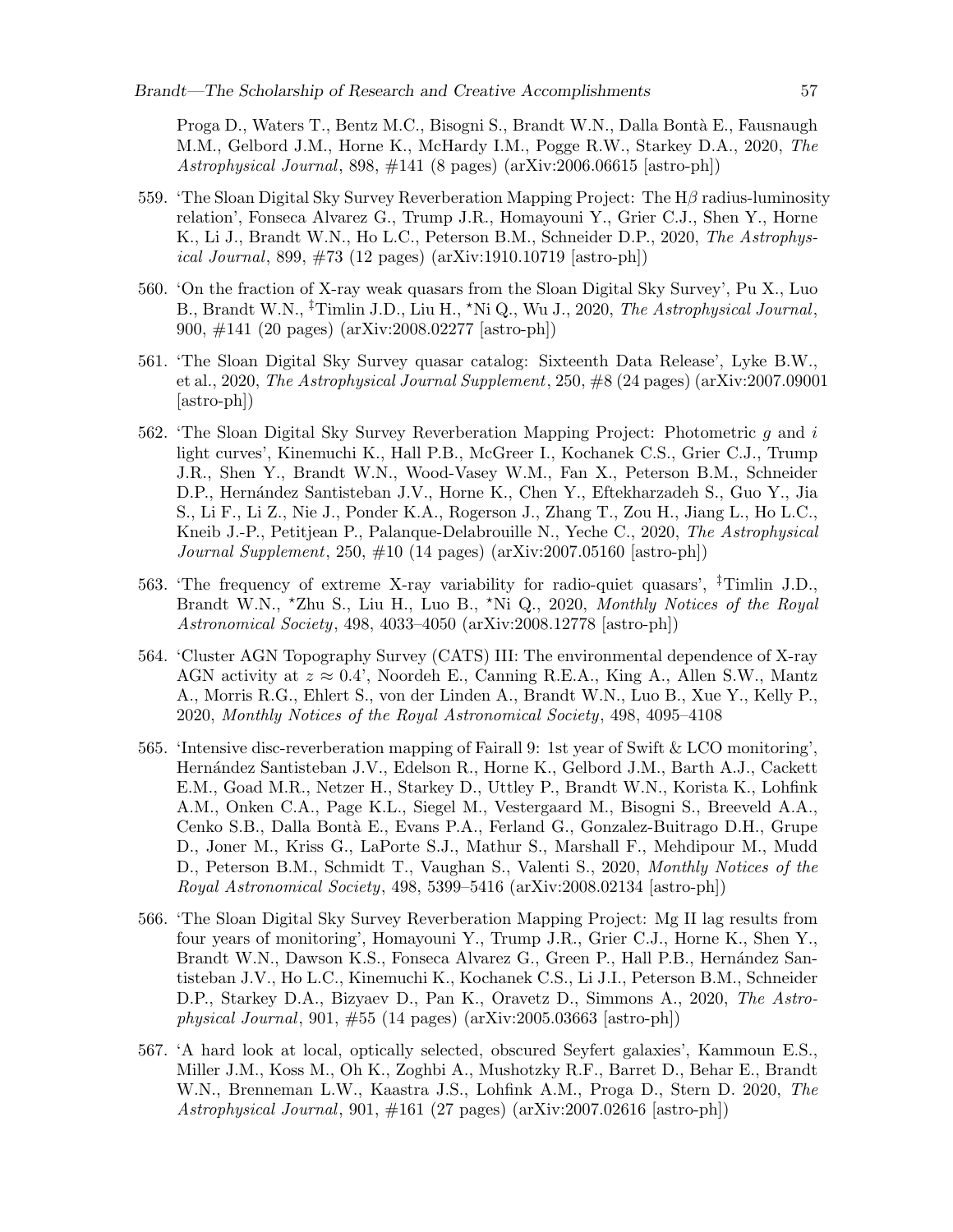- 568. 'Modeling quasar UV/optical variability with the corona-heated accretion-disk reprocessing (CHAR) model', Sun M., Xue Y., Guo H., Wang J., Brandt W.N., Trump J.R., He Z., Liu T., Wu J., Li H., 2020, *The Astrophysical Journal*, 902, #7 (12 pages) (arXiv:2008.09967 [astro-ph])
- 569. 'X-ray properties of dust-obscured galaxies with broad optical/UV emission lines',  $*Z$ ou F., Brandt W.N., Vito F., Chen C.-T.J., Garmire G.P., Stern D., Ayubinia A., 2020, *Monthly Notices of the Royal Astronomical Society*, 499, 1823–1840 (arXiv:2009.10763 [astro-ph])
- 570. 'Space Telescope and Optical Reverberation Mapping Project. XII. Broad Line Region modeling of NGC 5548', Williams P.R., et al., 2020, *The Astrophysical Journal*, 902, #74 (21 pages) (arXiv:2010.00594 [astro-ph])
- 571. 'Chandra reveals a luminous Compton-thick QSO powering a Ly $\alpha$  blob in a  $z = 4$  starbursting protocluster', Vito F., Brandt W.N., Lehmer B.D., Vignali C., \*Zou F., Bauer F.E., Bremer M., Gilli R., Ivison R.J., Spingola C., 2020, *Astronomy and Astrophysics*, 642, A149 (13 pages) (arXiv:2008.10613 [astro-ph])
- 572. 'The Sloan Digital Sky Survey Reverberation Mapping Project: The XMM-Newton source catalog and multi-band counterparts', Liu T., Merloni A., Simm T., Green P.J., Brandt W.N., Schneider D.P., Dwelly T., Salvato M., Buchner J., Shen Y., Nandra K., Georgakakis A., Ho L.C., 2020, *The Astrophysical Journal*, 250, #32 (16 pages) (arXiv:2009.02193 [astro-ph])
- 573. 'Piercing through highly obscured and Compton-thick AGNs in the Chandra Deep Fields. II. Are highly obscured AGNs the missing link in the merger-triggered AGNgalaxy coevolution models?', Li J., Xue Y., Sun M., Brandt W.N., Yang G., Vito F., Tozzi P., Vignali C., Comastri A., Shu X., Fang G., Fan L., Luo B., Chen C.-T.J., Zheng X., 2020, *The Astrophysical Journal*, 903, #49 (18 pages) (arXiv:2008.05863 [astro-ph])
- 574. 'The Sloan Digital Sky Survey Reverberation Mapping Project: How broad emissionline widths change when luminosity changes', Wang S., Shen Y., Jiang L., Grier C.J., Horne K., Homayouni Y., Peterson B.M., Trump J.R., Brandt W.N., Hall P.B., Ho L.C., Li J.I., Hernández Santisteban J.V., Kinemuchi K., McGreer I.D., Schneider D.P., 2020, *The Astrophysical Journal*, 903, #51 (30 pages) (arXiv:2006.06178 [astro-ph])
- 575. 'The Sloan Digital Sky Survey Reverberation Mapping Project: Estimating masses of black holes in quasars with single-epoch spectroscopy', Dalla Bontà E., Peterson B.M., Bentz M.C., Brandt W.N., Ciroi S., de Rosa G., Fonseca Alvarez G., Grier C.J., Hall P.B., Hernández Santisteban J.V., Ho L.C., Homayouni Y., Horne K., Kochanek C.S., Li J.I., Morelli L., Pizzella A., Pogge R.W., Schneider D.P., Shen Y., Trump J.R., Vestergaard M., 2020, *The Astrophysical Journal*, 903, #112 (28 pages) (arXiv:2007.02963 [astro-ph])
- 576. 'NuSTAR survey of obscured Swift/BAT-selected active galactic nuclei. II. Median high-energy cutoff in Seyfert II hard X-ray spectra', Baloković M., Harrison F.A., Madejski G., Comastri A., Ricci C., Annuar A., Ballantyne D.R., Boorman P., Brandt W.N., Brightman M., Gandhi P., Kamraj N., Koss M.J., Marchesi S., Marinucci A., Masini A., Matt G., Stern D., Urry C.M., 2020, *The Astrophysical Journal*, 905, #41 (16 pages) (arXiv:2011.06583 [astro-ph])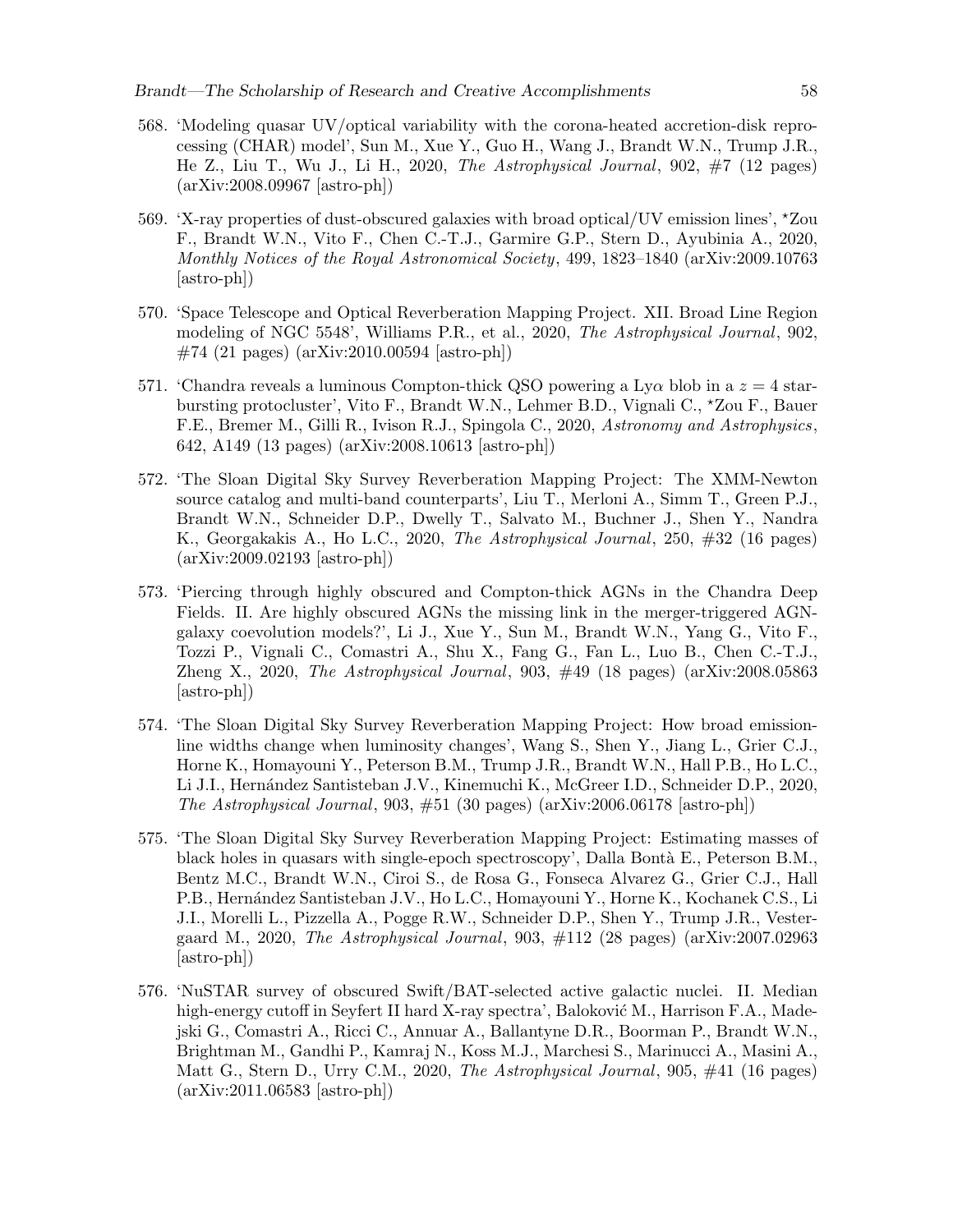- 577. 'Revealing the relation between black-hole growth and host-galaxy compactness among star-forming galaxies', \*Ni Q., Brandt W.N., Yang G., Leja J., Chen C.-T.J., Luo B., Matharu J., Sun M., Vito F., Xue Y.Q., Zhang K., 2021, *Monthly Notices of the Royal Astronomical Society*, 500, 4989–5008 (arXiv:2007.04987 [astro-ph])
- 578. 'A Spitzer survey of Deep Drilling Fields to be targeted by the Vera C. Rubin Observatory Legacy Survey of Space and Time', Lacy M., Surace J.A., Farrah D., Nyland K., Afonso J., Brandt W.N., Clements D.L., Lagos C.D.P., Maraston C., Pforr J., Sajina A., Sako M., Vaccari M., Wilson G., et al., 2021, *Monthly Notices of the Royal Astronomical Society*, 501, 892–910 (arXiv:2011.15030 [astro-ph])
- 579. 'The Sloan Digital Sky Survey Reverberation Mapping Project: The  $M_{\rm BH}$ -host relations at  $0.2 \lesssim z \lesssim 0.6$  from reverberation mapping and Hubble Space Telescope imaging', Li J.I., Shen Y., Ho L.C., Brandt W.N., Dalla Bont`a E., Fonseca Alvarez G., Grier C.J., Hern´andez Santisteban J.V., Homayouni Y., Horne K., Peterson B.M., Schneider D.P., Trump J.R., 2021, *The Astrophysical Journal*, 906, #103 (13 pages) (arXiv:2006.02522 [astro-ph])
- 580. 'Space Telescope and Optical Reverberation Mapping Project. IX. Velocity delay maps for broad emission lines in NGC 5548', Horne K., et al., 2021, *The Astrophysical Journal*, 907, #76 (19 pages) (arXiv:2003.01448 [astro-ph])
- 581. 'Placing high-redshift quasars in perspective: A catalog of spectroscopic properties from the Gemini Near Infrared Spectrograph-Distant Quasar Survey', Matthews B.M., Shemmer O., Dix C., Brotherton M.S., Myers A.D., Andruchow I., Brandt W.N., Ferrero G.A., Gallagher S.C., Green R., Lira P., Plotkin R.M., Richards G.T., Runnoe J.C., Schneider D.P., Shen Y., Strauss M.A., Wills B.J., 2021, *The Astrophysical Journal Supplement*, 252, #15 (11 pages) (arXiv:2011.10895 [astro-ph])
- 582. 'A random forest-based selection of optically variable AGN in the VST-COSMOS field', De Cicco D., Bauer F.E., Paolillo M., Cavuoti S., Sánchez-Sáez P., Brandt W.N., Pignata G., Vaccari M., Radovich M., 2021, *Astronomy and Astrophysics*, 645, A103 (23 pages) (arXiv:2011.08860 [astro-ph])
- 583. 'On the observational difference between the accretion disk-corona connections among super-Eddington and sub-Eddington accreting active galactic nuclei', Liu H., Luo B., Brandt W.N., Brotherton M.S., Gallagher S.C., \*Ni Q., Shemmer O., <sup>‡</sup>Timlin J.D., 2021, *The Astrophysical Journal*, 910, #103 (21 pages) (arXiv:2102.02832 [astro-ph])
- 584. 'The inner accretion flow in the resurgent Seyfert 1.2 AGN Mrk 817', Miller J.M., Zoghbi A., Reynolds M.T., Raymond J., Barret D., Behar E., Brandt W.N., Brenneman L., Draghis P., Kammoun E., Koss M.J., Lohfink A., Stern D.K., 2021, *The Astrophysical Journal Letters*, 911, L12 (7 pages) (arXiv:2103.09789 [astro-ph])
- 585. 'Faint active galactic nuclei favor unexpectedly long inter-band time lags', Li T., Sun M., Xu X., Brandt W.N., Trump J.R., Yu Z., Wang J., Xue Y., Cai Z., Gu W., Homayouni Y., Liu T., Wang J., Zhang Z., Li H., 2021, *The Astrophysical Journal Letters*, 912, L29 (6 pages) (arXiv:2104.12327 [astro-ph])
- 586. 'On the multiwavelength variability of Mrk 110: Two components acting at different timescales', Vincentelli F.M., McHardy I., Cackett E.M., Barth A.J., Horne K., Goad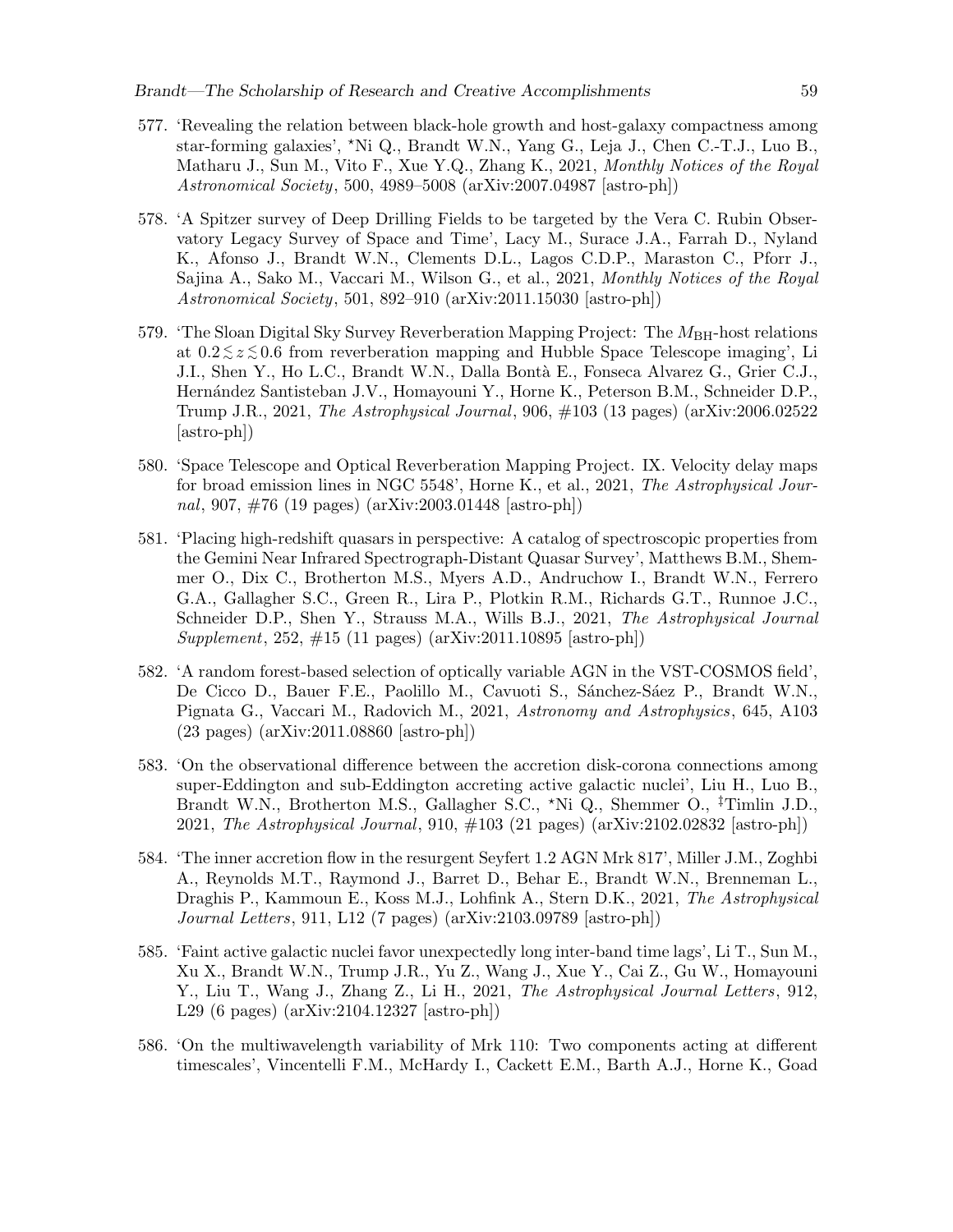M., Korista K., Gelbord J., Brandt W.N., Edelson R., Miller J.A., Pahari M., Peterson B.M., Schmidt T., Baldi R.D., Breedt E., Hernández Santisteban J.V., Romero-Colmenero E., Ward M., Williams D., 2021, *Monthly Notices of the Royal Astronomical Society*, 504, 4337–4353 (arXiv:2104.04530 [astro-ph])

- 587. 'What controls the UV-to-X-ray continuum shape in quasars?', ‡Timlin J.D., Brandt W.N., Laor A., 2021, *Monthly Notices of the Royal Astronomical Society*, 504, 5556–5574 (arXiv:2104.13938 [astro-ph])
- 588. 'Chandra and Magellan/FIRE follow-up observations of PSO167–13: An X-ray weak QSO at  $z = 6.515$ ', Vito F., Brandt W.N., Ricci F., Congiu E., Connor T., Bañados E., Bauer F.E., Gilli R., Luo B., Mazzucchelli C., Mignoli M., Shemmer O., Vignali C., Calura F., Comastri A., Decarli R., Gallerani S., Nanni R., Brusa M., Cappelluti N., Civano F., Zamorani G., 2021, *Astronomy and Astrophysics*, 649, A133 (10 pages) (arXiv:2103.06901 [astro-ph])
- 589. 'The X-ray spectral and variability properties of typical radio-loud quasars',  $*Zhu S$ , ‡Timlin J.D., Brandt W.N., 2021, *Monthly Notices of the Royal Astronomical Society*, 505, 1954–1971 (arXiv:2105.06478 [astro-ph])
- 590. 'Taking a long look: A two-decade reverberation mapping study of high-luminosity quasars', Kaspi S., Brandt W.N., Maoz D., Netzer H., Schneider D.P., Shemmer O., ‡Grier C.J., 2021, *The Astrophysical Journal*, 915, #129 (20 pages) (arXiv:2106.00691 [astro-ph])
- 591. 'The X-ray wind connection in PG 2112+059', Saez C., Brandt W.N., Bauer F.E., Chartas G., Misawa T., Hamann F., Gallagher S.C., 2021, *Monthly Notices of the Royal Astronomical Society*, 506, 343–356 (arXiv:2106.06567 [astro-ph])
- 592. 'Light bending and X-ray echoes from behind a supermassive black hole', Wilkins D.R., Gallo L.C., Costantini E., Brandt W.N., Blandford R.D., 2021, *Nature*, 595, 657–660 (arXiv:2107.13555 [astro-ph])
- 593. 'The XMM-SERVS survey: XMM-Newton point-source catalogs for the W-CDF-S and ELAIS-S1 fields', \*Ni Q., Brandt W.N., Chen C.-T., Luo B., Nyland K., Yang G., \*Zou F., Aird J., Alexander D.M., Bauer F.E., Lacy M., Lehmer B.D., Mallick L., Salvato M., Schneider D.P., Tozzi P., Traulsen I., Vaccari M., Vignali C., Vito F., Xue Y., Banerji M., Chow K., Comastri A., Del Moro A., Gilli R., Mullaney J., Paolillo M., Schwope A., Shemmer O., Sun M., ‡Timlin J.D., Trump J.R., 2021, *The Astrophysical Journal Supplement*, 256, #21 (34 pages) (arXiv:2106.10572 [astro-ph])
- 594. 'Measurements of the dust properties in  $z \approx 1$ –3 submillimeter galaxies with ALMA', da Cunha E., Hodge J.A., Casey C.M., Algera H.S.B., Kaasinen M., Smail I., Walter F., Brandt W.N., Dannerbauer H., Decarli R., Groves B.A., Knudsen K.K., Swinbank A.M., Weiss A., van der Werf P., Zavala J.A., 2021, *The Astrophysical Journal*, 919, #30 (26 pages) (arXiv:2106.08566 [astro-ph])
- 595. 'Exploratory X-ray monitoring of luminous radio-quiet quasars at high redshift: Extended time-series analyses and stacked imaging spectroscopy', Thomas M., Shemmer O., Brandt W.N., Paolillo M., Kaspi S., Vignali C., Lira P., Schneider D.P., 2021, *The Astrophysical Journal*, 923, #111 (18 pages) (arXiv:2110.07065 [astro-ph])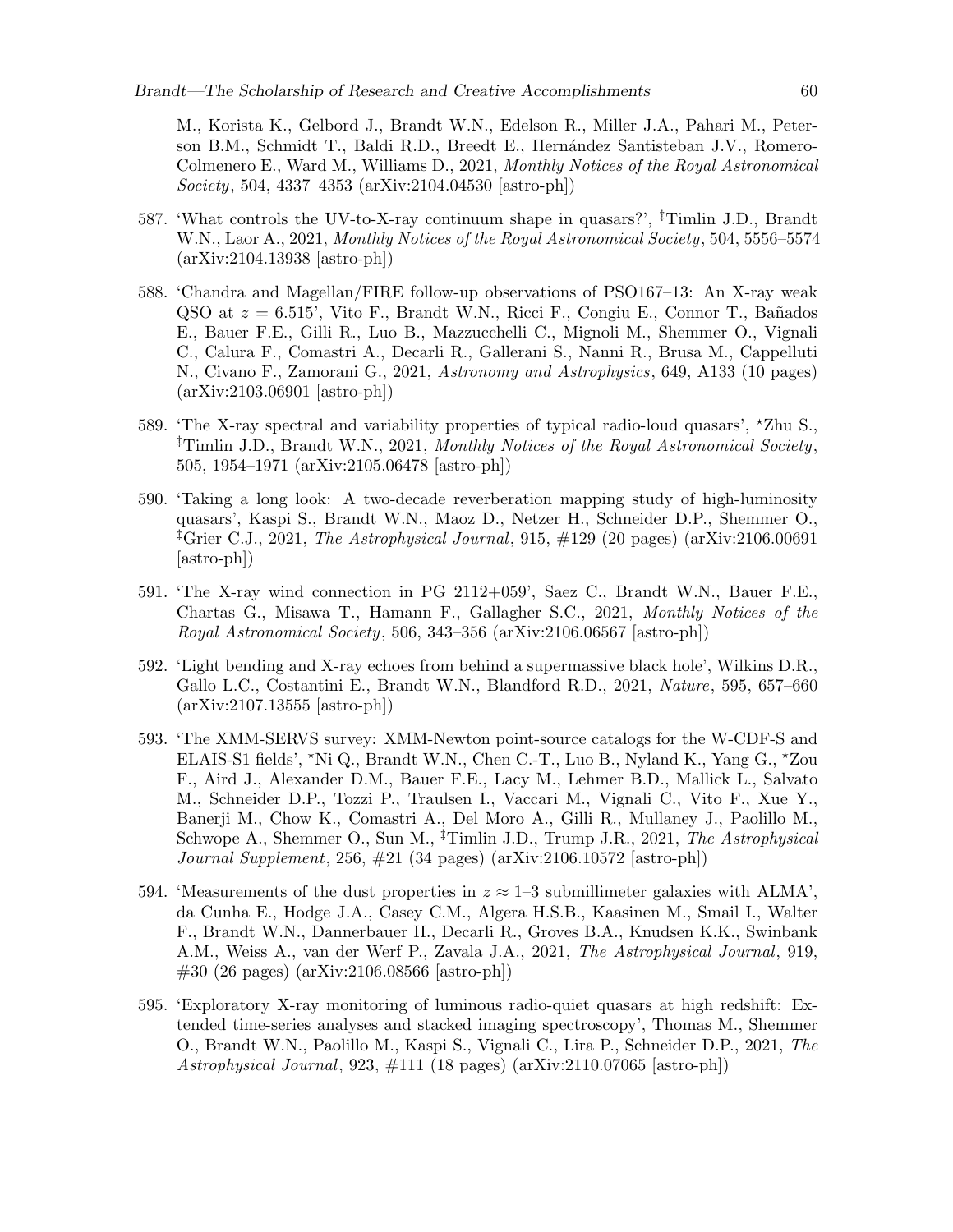596. 'Optimization of the observing cadence for the Rubin Observatory Legacy Survey of Space and Time: A pioneering process of community-focused experimental design', Bianco F.B., et al., 2022, *The Astrophysical Journal Supplement*, 258, #1 (15 pages) (arXiv:2108.01683 [astro-ph])

#### Manuscripts Accepted for Publication in Refereed Journals

- 1. 'The Sloan Digital Sky Survey Reverberation Mapping Project: UV-optical accretiondisk measurements with the Hubble Space Telescope', Homayouni Y., Sturm M.R., Trump J.R., Horne K., Grier C.J., Shen Y., Brandt W.N., Fonseca Alvarez G., Hall P.B., Ho L.C., Li J., Sun M., Peterson B.M., Schneider D.P., 2022, *The Astrophysical Journal*, in press (arXiv:2105.02884 [astro-ph])
- 2. 'The Paschen jump as a diagnostic of the diffuse nebular continuum emission in active galactic nuclei', Guo H., Barth A.J., Korista K.T., Goad M.R., Cackett E.M., Bentz M.C., Brandt W.N., Gonzalez-Buitrago D., Ferland G.J., Gelbord J.M., Ho L.C., Horne K., Joner M.D., Kriss G.A., McHardy I., Mehdipour M., Park D., Remigo R., U. V., Vestergaard M., 2022, *The Astrophysical Journal*, in press (arXiv:2111.03090 [astro-ph])
- 3. 'The stellar age dependence of X-ray emission from normal star-forming galaxies in the GOODS fields', Gilbertson W., Lehmer B.D., Doore K., Eufrasio R.T., Basu-Zych A., Brandt W.N., Fragos T., Garofali K., Kovlakas K., Luo B., Tozzi P., Vito F., Williams B.F., Xue Y., 2022, *The Astrophysical Journal*, in press (arXiv:2112.03194 [astro-ph])

#### Manuscripts Submitted for Publication to Refereed Journals

- 1. 'The eROSITA Final Equatorial-Depth Survey (eFEDS): Identification and characterization of the counterparts to the point-like sources', Salvato M., et al., 2022, *Astronomy and Astrophysics*, submitted on 2021 June 25 (arXiv:2106.14520 [astro-ph])
- 2. 'Fitting AGN/galaxy X-ray-to-radio SEDs with CIGALE and improvement of the code', Yang G., Boquien M., Brandt W.N., Buat V., Burgarella D., Ciesla L., Lehmer B.D., Małek K., Mountrichas G., Papovich C., Pons E., Stalevski M., Theulé P., Zhu S., 2022, *The Astrophysical Journal*, submitted on 2021 July 18
- 3. 'A near-light-speed X-ray eclipse event in the vicinity of a  $z \approx 2.6$  supermassive black hole', Liu H., Luo B., Brandt W.N., Huang J., Pu X., Yi W., Yu L., 2022, *The Astrophysical Journal ,* submitted on 2021 July 23
- 4. 'Consistent analysis of the AGN LF in X-ray and MIR in the XMM-LSS field', Runburg J., Farrah D., Sajina A., Lacy M., Lidua J., Hatziminaoglou E., Brandt W.N., Chen C.J., Nyland K., Shirley R., Clements D.L., Pitchford L.K., 2022, *The Astrophysical Journal*, submitted on 2021 August 12
- 5. 'Acceleration and cooling of the corona during X-ray flares from the Seyfert galaxy I Zw 1', Wilkins D.R., Gallo L.C., Costantini E., Brandt W.N., Blandford R.D., 2022, *Monthly Notices of the Royal Astronomical Society*, submitted on 2021 September 29
- 6. 'Sensitive Chandra coverage of a representative sample of weak-line quasars: Revealing the full range of X-ray properties', \*Ni Q., Brandt W.N., Luo B., Garmire G.P., Hall P.B., Plotkin R.M., Shemmer O., ‡Timlin J.D., Vito F., Wu J., Yi W., 2022, *Monthly Notices of the Royal Astronomical Society*, submitted on 2021 October 10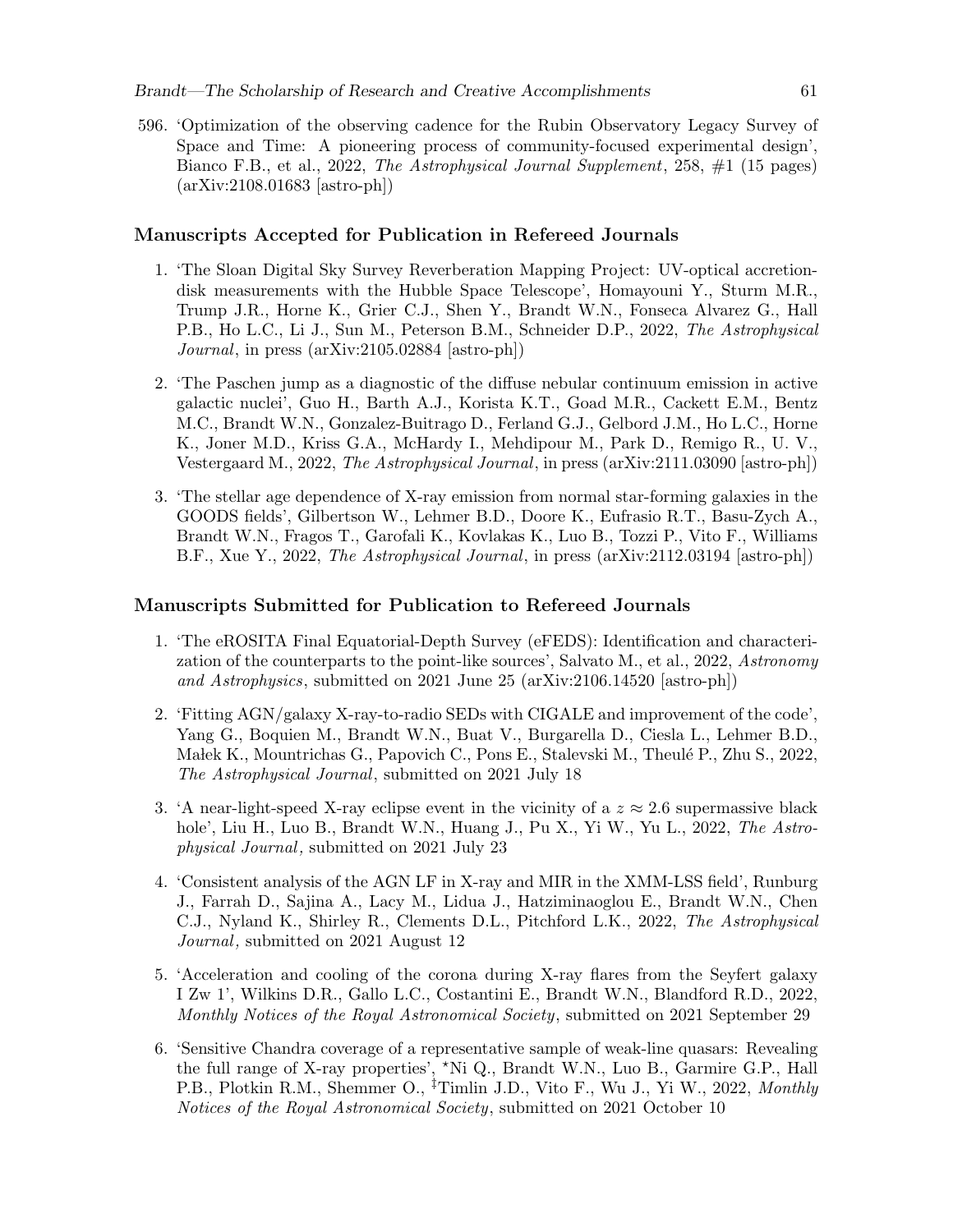- 7. 'Localizing Fe K $\alpha$  emission within bright AGN', Andonie C., Bauer F.E., Carraro R., Arevalo P., Alexander D.M., Brandt W.N., Buchner J., He A., Koss M.J., Ricci C., Salinas V., Solimano M., Tortosa A., Treister E., 2022, *Astronomy and Astrophysics*, submitted on 2021 October 18
- 8. 'The seventeenth data release of the Sloan Digital Sky Surveys: Complete release of MANGA, MASTAR, and APOGEE-2 data', Abdurro'uf, et al., 2022, *The Astrophysical Journal Supplement*, submitted on 2021 October 22 (arXiv:2112.02026 [astro-ph])
- 9. 'Extreme X-ray reflection in the nucleus of the Seyfert galaxy NGC 5033', Yun S.B., Miller J.M., Barret D., Stern D., Brandt W.N., Brenneman L., Draghis P., Fabian A.C., Raymond J., Zoghbi A., 2022, *The Astrophysical Journal*, submitted on 2021 November 6
- 10. 'A structure function analysis of VST-COSMOS AGN', De Cicco D., Bauer F.E., Paolillo M., Sánchez-Sáez P., Brandt W.N., Vagnetti F., Pignata G., Radovich M., Vaccari M., 2022, *Astronomy and Astrophysics*, submitted on 2021 November 25
- 11. 'Connecting low-redshift and high-redshift weak emission-line quasars via HST spectroscopy of Lyα emission', Paul J.D., Plotkin R.M., Shemmer O., Anderson S.F., Brandt W.N., Fan X., Gallo E., Luo B., Ni Q., Richards G.T., Schneider D.P., Wu J., Yi W., 2022, *The Astrophysical Journal*, submitted on 2021 December 15

### Major Invited Review Articles

- 1. 'Deep extragalactic X-ray surveys', Brandt W.N., Hasinger G., 2005, *Annual Reviews of Astronomy & Astrophysics*, 43, 827–859
- 2. 'Cosmic X-ray surveys of distant active galaxies: The demographics, physics, and ecology of growing supermassive black holes', Brandt W.N., Alexander D.M., 2015, *The Astronomy and Astrophysics Review*, 23, #1 (93 pages) (arXiv:1501.01982 [astro-ph])
- 3. 'Surveys of the cosmic X-ray background', Brandt W.N., Yang G., 2022, in Bambi C., Santangelo A., eds, *Handbook of X-ray and Gamma-ray Astrophysics.* Springer, Singapore, in press (38 pages) (arXiv:2111.01156 [astro-ph])

### Articles in Research Notes of the American Astronomical Society

- 1. 'Deep Hyper Suprime-Cam images and a forced photometry catalog in W-CDF-S', <sup>⋆</sup>Ni Q., ‡Timlin J., Brandt W.N., <sup>⋆</sup>Yang G., 2019, *Research Notes of the American Astronomical Society*, 3, 1, #5 (arXiv:1812.07565 [astro-ph])
- 2. 'Long-timescale X-ray variability of BAL and mini-BAL quasars', ‡Timlin J.D., Brandt W.N., <sup>\*</sup>Zhu S., 2020, *Research Notes of the American Astronomical Society*, 4, 9,  $\#168$ (arXiv:2009.13532 [astro-ph])
- 3. 'A multi-band forced-photometry catalog in the ELAIS-S1 field',  $*Z_{\text{OU}}$  F., Brandt W.N., Lacy M., \*Ni Q., Nyland K., Yang G., Bauer F.E., Covone G., Grado A., Napolitano N.R., Paolillo M., Radovich M., Spavone M., Vaccari M., 2021, *Research Notes of the American Astronomical Society*, 5, 2, #31 (arXiv:2102.11892 [astro-ph])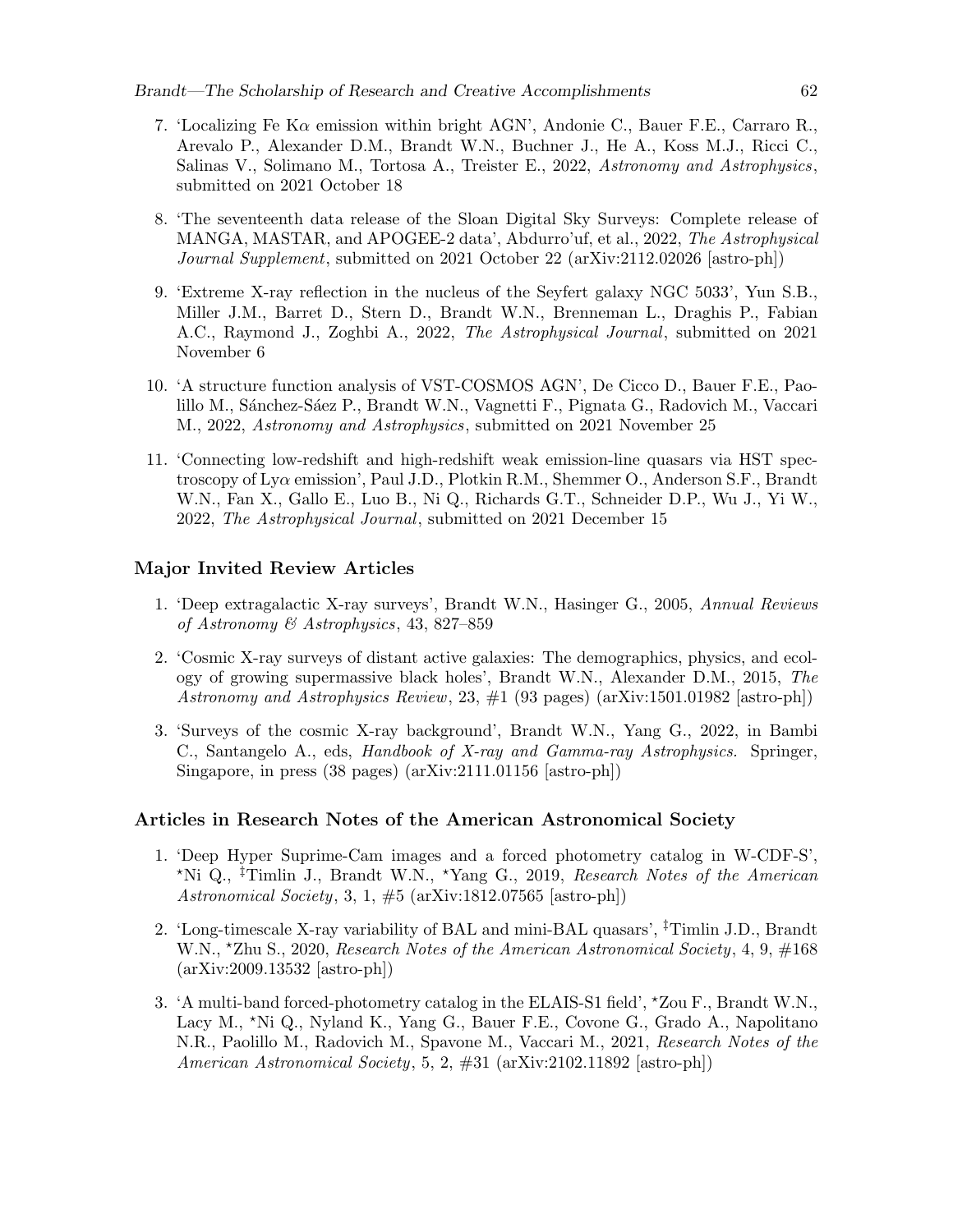- 4. 'Photometric redshifts in the W-CDF-S and ELAIS-S1 fields based on forced photometry from 0.36 to 4.5 microns', \*Zou F., Yang G., Brandt W.N., \*Ni Q., Bauer F.E., Covone G., Lacy M., Napolitano N.R., Nyland K., Paolillo M., Radovich M., Spavone M., Vaccari M., 2021, *Research Notes of the American Astronomical Society*, 5, 3, #56 (arXiv:2103.13417 [astro-ph])
- 5. 'The  $\alpha_{\text{ox}}$ -He II EW connection in radio-loud quasars', <sup>‡</sup>Timlin J.D.,  $*$ Zhu S., Brandt W.N., Laor A., 2021, *Research Notes of the American Astronomical Society*, 5, 4, #101 (arXiv:2104.14407 [astro-ph])

# Substantial Living Documents and Reports

- 1. 'LSST Science Book', LSST Science Collaborations and LSST Project, 2009 November (for current version), 596 pages, cited more than 1830 times (arXiv:0912.0201 [astroph])
- 2. 'From cosmic birth to living earths: The future of UVOIR space astronomy', Dalcanton J.J., Seager S., Aigrain S., Battel S., Brandt W.N., Conroy C., Feinberg L.D., Gezari S., Guyon O., Harris W., Hirata C.M., Mather J.C., Postman M., Redding D.C., Schiminovich D., Stahl H.P., Tumlinson J., 2015 July, 176 pages (arXiv:1507.04779 [astro-ph])
- 3. 'Science-driven optimization of the LSST observing strategy', Marshall P., et al., 2017 August (for current version), 312 pages (arXiv:1708.04058 [astro-ph])
- 4. 'Active galaxy science in the LSST Deep-Drilling Fields: Footprints, cadence requirements, and total-depth requirements', Brandt W.N., et al., 2018 November (for current version), 22 pages (arXiv:1811.06542 [astro-ph])

## Books and Conference Proceedings Edited

- 1. Gaskell C.M., Brandt W.N., Dietrich M., Dultzin-Hacyan D., Eracleous M., 1999, Structure and Kinematics of Quasar Broad Line Regions (Astronomical Society of the Pacific Conference Series Volume 175). Astronomical Society of the Pacific Press, San Francisco
- 2. Boller Th., Brandt W.N., Leighly K.M., Ward M.J., 2000, Observational and Theoretical Progress in the Study of Narrow-Line Seyfert 1 Galaxies. *New Astronomy Reviews*, 44, 381–580

## Proceedings Papers and Parts of Books

- 1. 'Simultaneous ASCA and ROSAT observations of NGC 5548', Fabian A.C., Nandra K., Brandt W.N., Hayashida K., Makino F., Yamauchi M., 1994, in Makino F., Ohashi T., eds, New Horizon of X-ray Astronomy: First results from ASCA. Universal Academy Press, Tokyo, p. 397–398
- 2. 'Ultrasoft states of AGN', Boller Th., Brandt W.N., Fink H., 1996, in Zimmermann H.U., Trümper J., Yorke H., eds, Röntgenstrahlung from the Universe. MPE Press, Garching, p. 425–426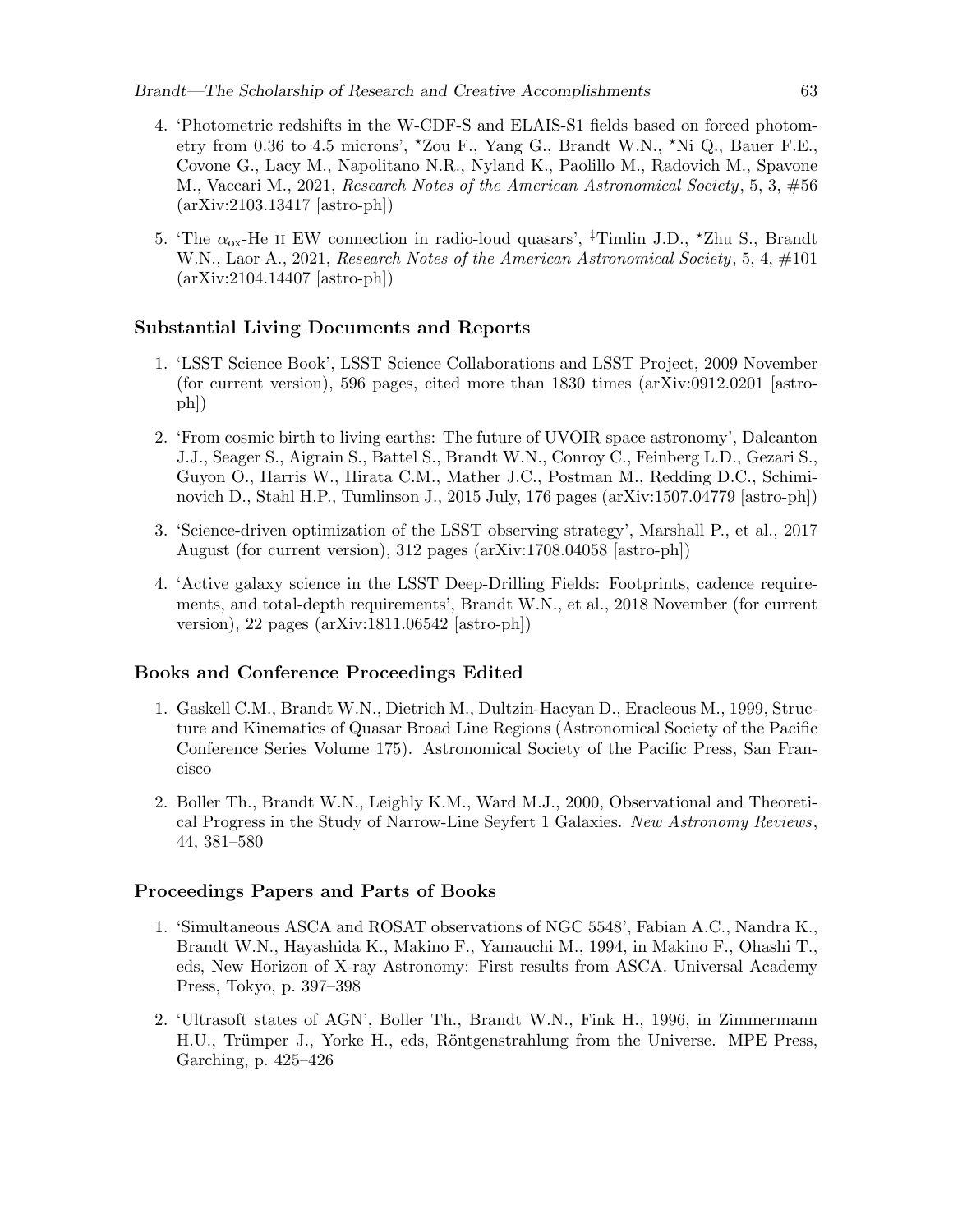- 3. 'Large X-ray outburst in the ultrasoft WFC AGN Zwicky 159.034 (IC 3599, RE J 1237+264)', Brandt W.N., Pounds K.A., Fink H., Fabian A.C., 1996, in Zimmermann H.U., Trümper J., Yorke H., eds, Röntgenstrahlung from the Universe. MPE Press, Garching, p. 429–430
- 4. 'Broad iron K emission line and spectral variability of the Seyfert 2 galaxy IRAS 18325− 5926', Iwasawa K., Fabian A.C., Mushotzky R.F., Brandt W.N., Awaki H., Kunieda H., 1996, in Zimmermann H.U., Trümper J., Yorke H., eds, Röntgenstrahlung from the Universe. MPE Press, Garching, p. 455–456
- 5. 'Jovian X-ray emissions', Waite J.H., Lewis W.S., Gladstone R., Fabian A.C., Brandt W.N., 1996, in Zimmermann H.U., Trümper J., Yorke H., eds, Röntgenstrahlung from the Universe. MPE Press, Garching, p. 641–644
- 6. 'Presupernova evolution in massive binaries', Podsiadlowski Ph., Joss P.C., Pols O.R., Brandt W.N., 1996, in Wijers R.A.M.J., Davies M.B., Tout C.A., eds, Evolutionary Processes in Binary Stars. Kluwer, Dordrecht, p. 181–200
- 7. 'A link between Seyfert emission line widths and X-ray continuum slopes', Boller Th., Brandt W.N., 1997, in Peterson B.M., Cheng F.Z., Wilson A.S., eds, Emission Lines in Active Galaxies: New Methods and Techniques (IAU Colloquium 159). Astronomical Society of the Pacific Press, San Francisco, p. 248–249
- 8. 'Steep spectrum Seyfert galaxies', Pounds K.A., Brandt W.N., 1997, in Makino F., Mitsuda K., eds, X-ray Imaging and Spectroscopy of Cosmic Hot Plasmas. Universal Academy Press, Tokyo, p. 209–216
- 9. 'ASCA observations of the iron K complex of Circinus X-1 near zero phase', Brandt W.N., Fabian A.C., Dotani T., Nagase F., Inoue H., Segawa Y., Kotani T., 1997, in Makino F., Mitsuda K., eds, X-ray Imaging and Spectroscopy of Cosmic Hot Plasmas. Universal Academy Press, Tokyo, p. 447–450
- 10. 'ASCA spectroscopy of Circinus X-1 near zero phase', Brandt W.N., Fabian A.C., Dotani T., Nagase F., Inoue H., Segawa Y., Kotani T., 1997, in Tananbaum H., White N., Sullivan P., eds, Proceedings of the High Throughput X-ray Spectroscopy Workshop. CfA Press, Boston, p. 236–241
- 11. 'Ultrasoft Narrow-Line Seyfert 1s: At the extremes of Seyfert accretion?', Brandt W.N., Boller Th., 1998, in Holt S.S., Kallman T., eds, Accretion Processes in Astrophysical Systems: Some Like It Hot (8th Annual Astrophysics Conference in Maryland). American Institute of Physics Press, Woodbury, p. 191–194
- 12. 'RXTE detection of a broad iron line and reflection continuum in MCG–6–30–15', Lee J.C., Fabian A.C., Iwasawa K., Reynolds C.S., Brandt W.N., 1998, in Holt S.S., Kallman T., eds, Accretion Processes in Astrophysical Systems: Some Like It Hot (8th Annual Astrophysics Conference in Maryland). American Institute of Physics Press, Woodbury, p. 195–198
- 13. 'An RXTE observation of MCG–6–30–15: constraints on the iron abundance and reflection fraction relationship', Lee J.C., Fabian A.C., Iwasawa K., Reynolds C.S., Brandt W.N., 1999, in Scarsi L., Bradt H., Giommi P., Fiore F., eds, The Active X-ray Sky: Results from BeppoSAX and Rossi-XTE. *Nuclear Physics B (Proceedings Supplement)*, 69, p. 486–489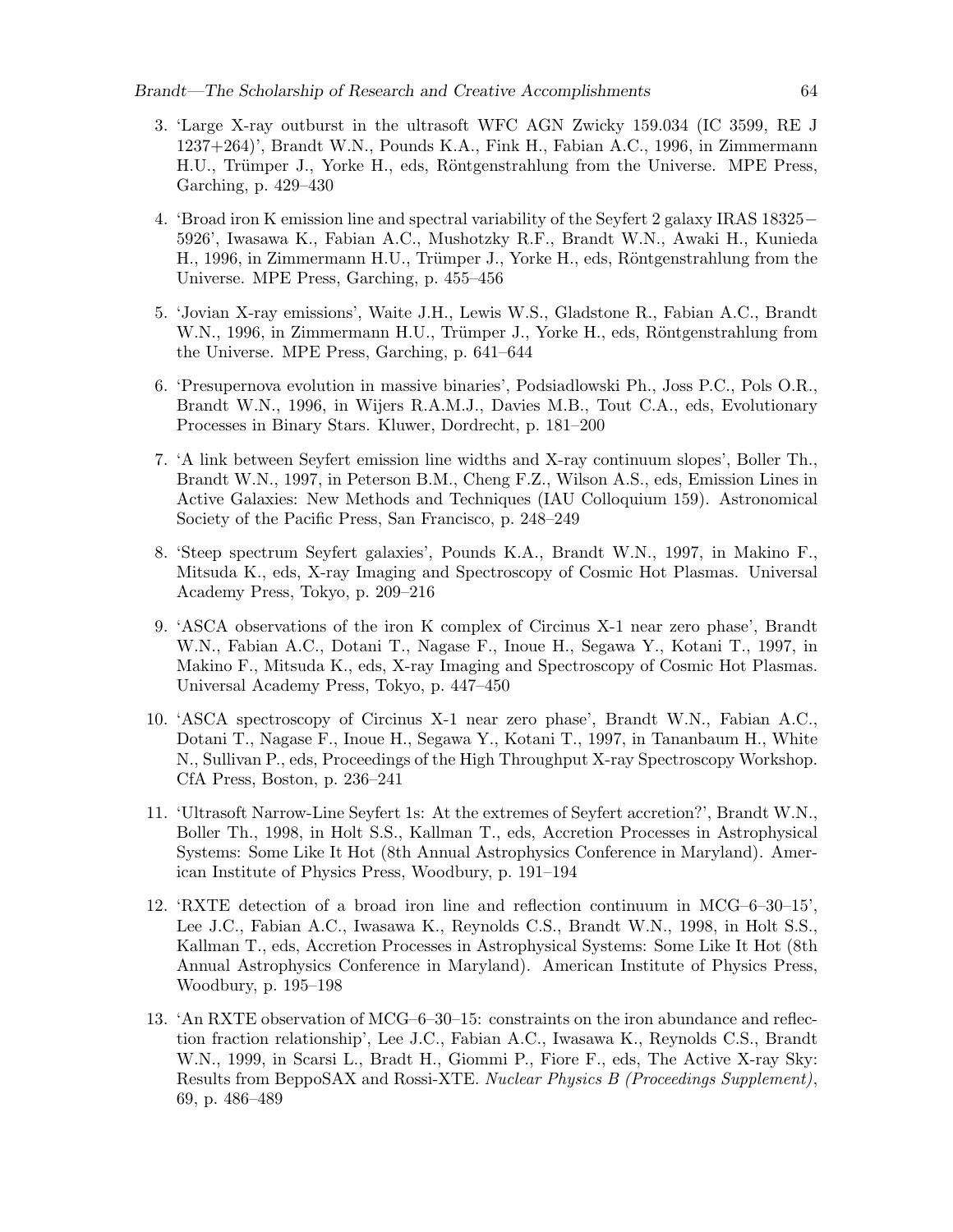- 14. 'A resonant absorption line in the ASCA spectrum of NGC 985?', Nicastro F., Fiore F., Brandt W.N., Reynolds C.S., 1999, in Scarsi L., Bradt H., Giommi P., Fiore F., eds, The Active X-ray Sky: Results from BeppoSAX and Rossi-XTE. *Nuclear Physics B (Proceedings Supplement)*, 69, p. 501–504
- 15. 'The ASCA long observation of the Seyfert galaxy IRAS 18325–5926: Detection of an X-ray periodicity', Iwasawa K., Fabian A.C., Brandt W.N., Kunieda H., Reynolds C.S., 1999, in Scarsi L., Bradt H., Giommi P., Fiore F., eds, The Active X-ray Sky: Results from BeppoSAX and Rossi-XTE. *Nuclear Physics B (Proceedings Supplement)*, 69, p. 519–522
- 16. 'Probing the extremes of Seyfert activity: BeppoSAX observations of Narrow-Line Seyfert 1 galaxies', Comastri A., Brandt W.N., Leighly K.M., Fiore F., Guainazzi M., Matt G., Stirpe G.M., 1999, in Scarsi L., Bradt H., Giommi P., Fiore F., eds, The Active X-ray Sky: Results from BeppoSAX and Rossi-XTE. *Nuclear Physics B (Proceedings Supplement)*, 69, p. 523–528
- 17. 'Ultrasoft Narrow-Line Seyfert 1 galaxies: An extreme of the Seyfert phenomenon' (invited talk), Brandt W.N., 1999, in Poutanen J., Svensson R., eds, High Energy Processes in Accreting Black Holes. Astronomical Society of the Pacific Press, San Francisco, p. 166–177
- 18. 'A simultaneous ASCA and RXTE long look at the Seyfert 1 galaxy MCG–6–30–15', Lee J.C., Fabian A.C., Iwasawa K., Brandt W.N., Reynolds C.S., 1999, in Poutanen J., Svensson R., eds, High Energy Processes in Accreting Black Holes. Astronomical Society of the Pacific Press, San Francisco, p. 216–221
- 19. 'Advantages of XMM-Newton for the study of NLS1', Boller Th., Brandt W.N., Fabian A.C., 1999, in Dahlem M., ed, Science with XMM-Newton. ESTEC Press, Noordwijk, p. 150–153
- 20. 'Ultrasoft Narrow-Line Seyfert 1 galaxies: What physical parameter ultimately drives the structure and kinematics of their broad line regions?' (invited talk), Brandt W.N., Boller Th., 1999, in Gaskell C.M., Brandt W.N., Dietrich M., Dultzin-Hacyan D., Eracleous M., eds, Structure and Kinematics of Quasar Broad Line Regions. Astronomical Society of the Pacific Press, San Francisco, p. 265–277
- 21. 'X-ray monitoring results for ultrasoft Narrow-Line Seyfert 1 galaxies', Boller Th., Brandt W.N., 1999, in Gaskell C.M., Brandt W.N., Dietrich M., Dultzin-Hacyan D., Eracleous M., eds, Structure and Kinematics of Quasar Broad Line Regions. Astronomical Society of the Pacific Press, San Francisco, p. 279–283
- 22. 'Ultrasoft Narrow-Line Seyfert 1 galaxies: An extreme of accretion onto supermassive black holes', Brandt W.N., 2000, in Martens P.C.H., Tsuruta S., Weber M.A., eds, Highly Energetic Physical Processes and Mechanisms for Emission from Astrophysical Plasmas: Proceedings of International Astronomical Union Symposium 195. Astronomical Society of the Pacific Press, San Francisco, p. 207–208
- 23. 'ACIS particle background: Implications for deep X-ray observations', \*Hornschemeier A.E., Brandt W.N., Garmire G.P., Schneider D.P., 2000, in Plionis M., Georgantopoulos I., eds, Large Scale Structure in the X-ray Universe. Atlantisciences, Santorini, p. 381–382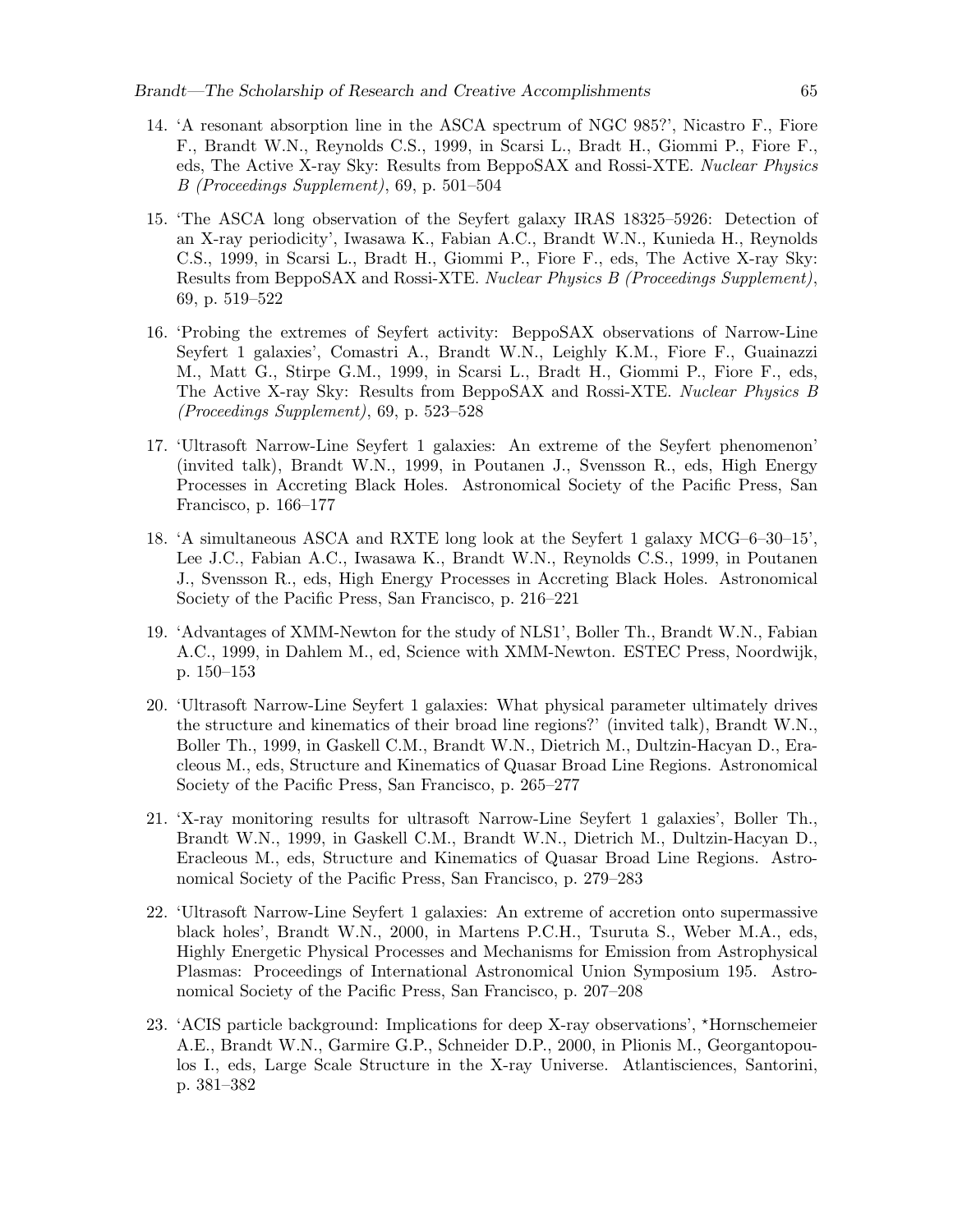- 24. 'Observational similarities and potential connections between luminous ultrasoft NLS1 and BALQSOs' (invited talk), Brandt W.N., \*Gallagher S.C., 2000, in Boller Th., Brandt W.N., Leighly K.M., Ward M.J., eds, Observational and Theoretical Progress in the Study of Narrow-Line Seyfert 1 Galaxies. *New Astronomy Reviews*, 44, p. 461–467
- 25. 'The UV spectra of NLS1—Implications for their Broad Line Regions', Kuraszkiewicz J.K., Wilkes B.J., Czerny B., Mathur S., Brandt W.N., Vestergaard M., 2000, in Boller Th., Brandt W.N., Leighly K.M., Ward M.J., eds, Observational and Theoretical Progress in the Study of Narrow-Line Seyfert 1 Galaxies. *New Astronomy Reviews*, 44, p. 573–575
- 26. 'X-ray absorption in radio-quiet QSOs' (invited talk), Brandt W.N., <sup>⋆</sup>Gallagher S.C., Laor A., Wills B.J., 2001, in White N.E., Malaguti G., Palumbo G.G.C., eds, X-ray Astronomy 1999: Stellar Endpoints, AGN and the Diffuse X-ray Background American Institute of Physics Press, Melville, p. 53–62
- 27. 'Broad P Cygni X-ray lines from Circinus X-1', Schulz N.S., Brandt W.N., 2001, in Giacconi R., Serio S., Stella L., eds, X-ray Astronomy 2000. Astronomical Society of the Pacific Press, San Francisco, p. 263–268
- 28. 'On the origin of QSO intrinsic narrow absorption lines',  $*$ Ganguly R., Bond N.A., Charlton J.C., Eracleous M., Brandt W.N., Churchill C.W., 2001, in Livio M., Noll K., Stiavelli M., eds, Celebrating 10 Years of HST. STScI Press, Baltimore, p. 36–39
- 29. 'X-raying active galaxies with the new generation of X-ray observatories: Ionized outflows and high-redshift studies' (invited talk), Brandt W.N.,  $*G$ allagher S.C.,  $*K$ aspi S., 2002, in Kunieda H., Inoue H., eds, New Century of X-ray Astronomy. Astronomical Society of the Pacific Press, San Francisco, p. 128–133
- 30. 'X-ray spectroscopy of BAL and mini-BAL QSOs',  $*Gallagher S.C., Brandt W.N.,$ Chartas G., Garmire G.P., 2002, in Crenshaw D.M., Kraemer S.B., George I.M., eds, Mass Outflow in Active Galactic Nuclei: New Perspectives. Astronomical Society of the Pacific Press, San Francisco, p. 25–30
- 31. 'The luminosity dependence of UV absorption in AGN', Laor A., Brandt W.N., 2002, in Crenshaw D.M., Kraemer S.B., George I.M., eds, Mass Outflow in Active Galactic Nuclei: New Perspectives. Astronomical Society of the Pacific Press, San Francisco, p. 99–104
- 32. 'X-ray observations of QSOs with broad absorption lines',  $\star$ Gallagher S.C., Brandt W.N., Chartas G., 2002, in Maiolino R., Marconi A., Nagar N., eds, Issues in Unification of Active Galactic Nuclei. Astronomical Society of the Pacific Press, San Francisco, p. 75–80
- 33. 'The Chandra Deep Field-North survey and the cosmic X-ray background' (invited talk), Brandt W.N., <sup>‡</sup>Alexander D.M., <sup>‡</sup>Bauer F.E., <sup>\*</sup>Hornschemeier A.E., 2002, in Blandford R.D., Fabian A.C., Pounds K.A., eds, X-ray Astronomy in the New Millennium. *Philosophical Transactions of the Royal Society (Series A: Mathematical, Physical, and Engineering Sciences)*, 360, 2057–2075
- 34. 'An exploratory Chandra survey of Large Bright Quasar Survey broad absorption line QSOs', <sup>⋆</sup>Gallagher S.C., Brandt W.N., Chartas G., Sambruna R.M., 2002, in Boller Th., Komossa S., Kahn S., Kunieda H., Gallo L., eds, X-ray Spectroscopy of AGN with Chandra and XMM-Newton. MPE Press, Garching, p. 117–120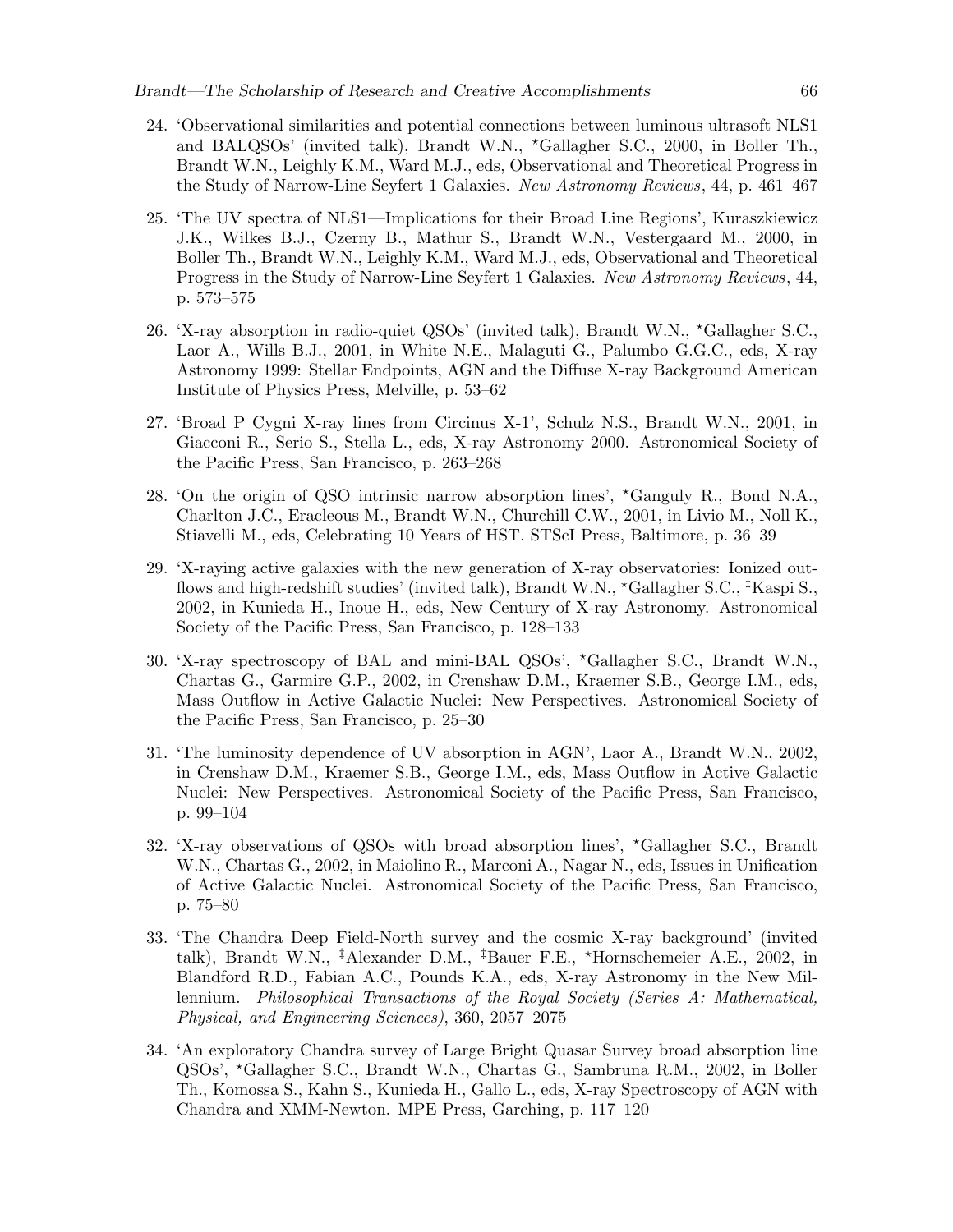- 35. 'Chandra and XMM-Newton observations of the highest redshift quasars: X-rays from the dawn of the modern Universe' (invited talk), Brandt W.N., ‡Vignali C., Fan X., ‡Kaspi S., Schneider D.P., 2002, in Boller Th., Komossa S., Kahn S., Kunieda H., Gallo L., eds, X-ray Spectroscopy of AGN with Chandra and XMM-Newton. MPE Press, Garching, p. 235–242
- 36. 'Grating X-ray spectroscopy of high-velocity outflows from active galaxies' (invited talk), Brandt W.N., ‡Kaspi S., 2002, in Back C.A., ed, Spectral Line Shapes: 16th International Conference on Spectral Line Shapes. American Institute of Physics Press, Melville, p. 119–130
- 37. 'Resolving the source populations that contribute to the X-ray background: The 2 Ms Chandra Deep Field-North survey', ‡Alexander D.M., ‡Bauer F.E., Brandt W.N., Garmire G.P., \*Hornschemeier A.E., Schneider D.P., <sup>‡</sup>Vignali C., 2003, in Barcons X., ed, X-ray Surveys in the Light of New Observatories. *Astronomische Nachrichten*, 324, 8–11
- 38. 'The weak outnumbering the mighty: Normal galaxies in deep Chandra surveys', \*Hornschemeier A.E., ‡Bauer F.E., ‡Alexander D.M., Brandt W.N., Sargent W.L.W., ‡Vignali C., Garmire G.P., Schneider D.P., 2003, in Barcons X., ed, X-ray Surveys in the Light of New Observatories. *Astronomische Nachrichten*, 324, 12–15
- 39. 'X-rays from the high-redshift Universe: The Chandra view', ‡Vignali C., Brandt W.N., Schneider D.P., Garmire G.P., Kaspi S., ‡Bauer F.E., ‡Alexander D.M., 2003, in Barcons X., ed, X-ray Surveys in the Light of New Observatories. *Astronomische Nachrichten*, 324, 163
- 40. 'The AGN source population in the Chandra Deep Field-North survey: Constraints from X-ray spectroscopy and variability', ‡Bauer F.E., ‡Vignali C., ‡Alexander D.M., Brandt W.N., Garmire G.P., \*Hornschemeier A.E., Broos P.S., Townsley L.K., Schneider D.P., 2003, in Barcons X., ed, X-ray Surveys in the Light of New Observatories. *Astronomische Nachrichten*, 324, 175
- 41. 'Two thousand X-ray stars in the central 20 pc of the Galaxy', Muno M.P., Baganoff F.K., Bautz M.W., Brandt W.N., Broos P.S., Feigelson E.D., Garmire G.P., Morris M.R., Ricker G.R., Townsley L.K., 2003, in Cotera A., Falcke H., Geballe T.R., Markoff S., eds, The central 300 pc of the Milky Way. *Astronomische Nachrichten*, 324, 33–39
- 42. 'Reverberation mapping of high-redshift, high-luminosity quasars', Kaspi S., Netzer H., Maoz D., Shemmer O., Brandt W.N., Schneider D.P., 2003, in Collin S., Combes F., Shlosman I., eds, Active Galactic Nuclei: From Central Engine to Host Galaxy. Astronomical Society of the Pacific Press, San Francisco, p. 615–616
- 43. 'X-raying active galaxies found and missed by the Sloan Digital Sky Survey' (invited talk), Brandt W.N., Schneider D.P., ‡Vignali C., 2004, in Richards G.T., Hall P.B., eds, AGN Physics with the Sloan Digital Sky Survey. Astronomical Society of the Pacific Press, San Francisco, p. 303–312
- 44. 'The power of exploratory Chandra observations', Gallagher S.C., Richards G.T., Brandt W.N., Chartas G., 2004, in Richards G.T., Hall P.B., eds, AGN Physics with the Sloan Digital Sky Survey. Astronomical Society of the Pacific Press, San Francisco, p. 313–316
- 45. 'X-rays from the dawn of the modern Universe. Chandra and XMM-Newton observations of  $z > 4$  quasars', <sup>‡</sup>Vignali C., Brandt W.N., Schneider D.P., 2004, in Richards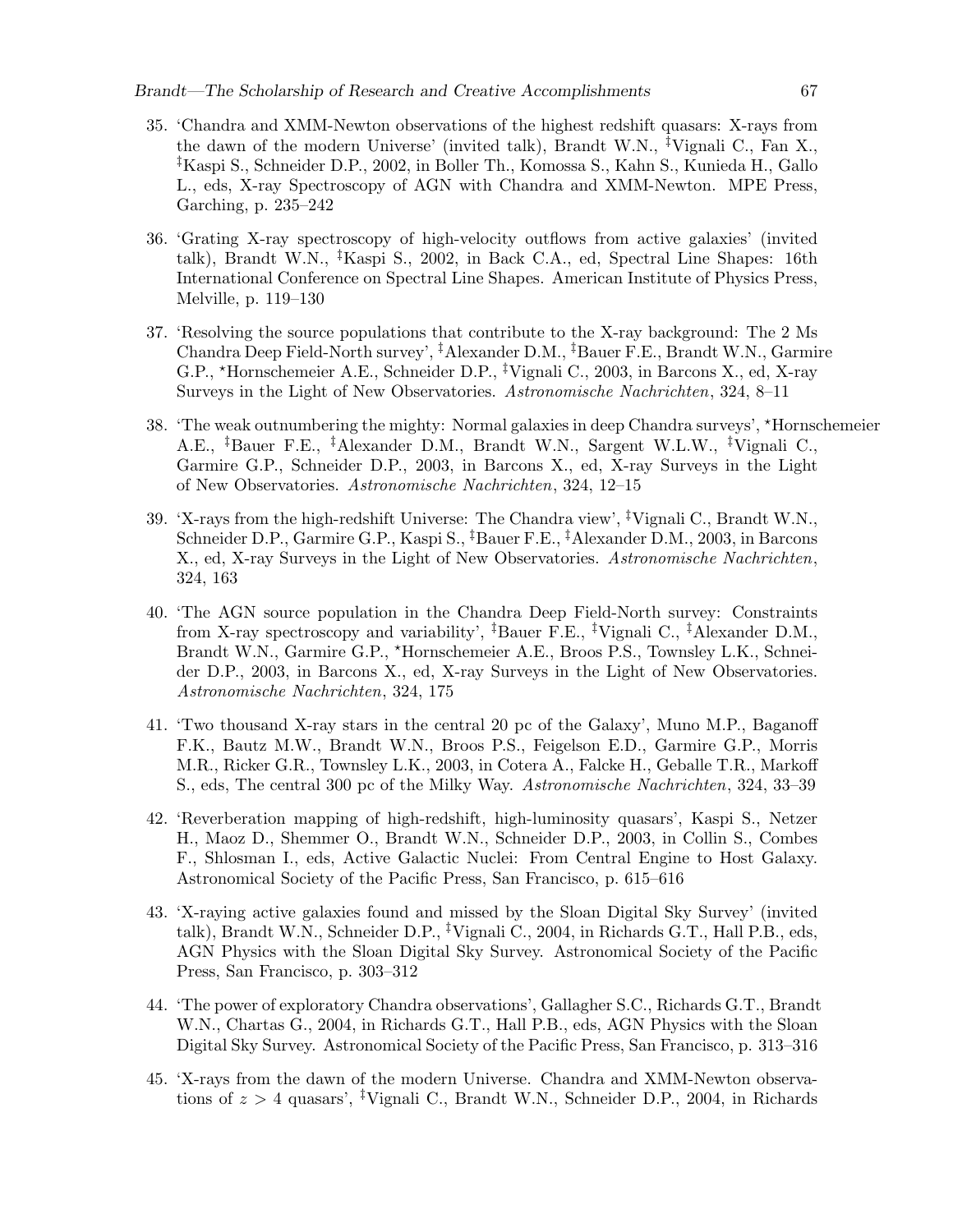G.T., Hall P.B., eds, AGN Physics with the Sloan Digital Sky Survey. Astronomical Society of the Pacific Press, San Francisco, p. 317–320

- 46. 'The SDSS quasar survey', Schneider D.P., Fan X., Hall P.B., Jester S., Richards G.T., Stoughton C., Strauss M.A., SubbaRao M., Vanden Berk D.E., Anderson S.F., Brandt W.N., Gunn J.E., Trump J.R., York D.G., 2004, in Richards G.T., Hall P.B., eds, AGN Physics with the Sloan Digital Sky Survey. Astronomical Society of the Pacific Press, San Francisco, p. 425–430
- 47. 'The enrichment of galaxies by quasar outflows', Chartas G., Brandt W.N., Gallagher S.C., Garmire G.P., 2004, in Duc P.A., Braine J., Brinks E., eds, Recycling Intergalactic and Interstellar Matter. Astronomical Society of the Pacific Press, San Francisco, p. 366–367
- 48. 'The Chandra Deep Field-North survey and the cosmic X-ray background', Brandt W.N., <sup>‡</sup>Alexander D.M., <sup>‡</sup>Bauer F.E., <sup>\*</sup>Hornschemeier A.E., 2004, in Fabian A.C., Pounds K.A., Blandford R.D., eds, Frontiers of X-ray Astronomy. Cambridge University Press, Cambridge, p. 191–209
- 49. 'Restless quasar activity: From BeppoSAX to Chandra and XMM-Newton', Vignali C., Comastri A., Brandt W.N., 2004, in van den Heuvel E.P.J., in't Zand J.J.M., Wijers R.A.M.J., eds, The Restless High-Energy Universe. *Nuclear Physics B (Proceedings Supplement)*, 132, p. 248–251
- 50. 'The 2 Ms Chandra Deep Field-North survey: Moderate-luminosity AGNs and dusty starburst galaxies', Alexander D.M.,  ${}^{\ddagger}$ Bauer F.E., Brandt W.N., Hornschemeier A.E., 2004, in Plionis M., ed, Multiwavelength Cosmology. Kluwer Academic Publishers, Dordrecht, p. 291–294
- 51. 'The  $z > 4$  quasar population observed by Chandra and XMM-Newton', Vignali C., Brandt W.N., Schneider D.P., 2004, in Maiolino R., Mujica R., eds, Multiwavelength AGN Surveys. World Scientific, Singapore, p. 287–290
- 52. 'Feedback of kinetic energy into the IGM by supermassive black holes', Chartas G., Brandt W.N., Gallagher S.C., 2005, in Storchi-Bergmann T., Ho L.C., Schmitt H.R., eds, The Interplay Among Black Holes, Stars, and ISM in Galactic Nuclei. Cambridge University Press, Cambridge, p. 411–414
- 53. 'X-rays from the first massive black holes' (invited talk), Brandt W.N., Vignali C., <sup>⋆</sup>Lehmer B.D., <sup>⋆</sup>Lopez L.A., Schneider D.P., ‡Strateva I.V., 2005, in Merloni A., Nayakshin S., Sunyaev R., eds, Growing Black Holes: Accretion in a Cosmological Context. Springer-Verlag, Berlin, p. 90–101
- 54. 'X-ray surveys and wide-field optical/near-infrared imaging with the Joint Dark Energy Mission' (invited talk), Brandt W.N., 2005, in McKay T., Fruchter A., eds, Wide-Field Imaging from Space. *New Astronomy Reviews*, 49, 430–435
- 55. 'Fact: Many SCUBA galaxies harbor AGNs', Alexander D.M., Bauer F.E., Chapman S.C., Smail I., Blain A.W., Brandt W.N., Ivison R.J., 2005, in Renzini A., Bender R., eds, Multiwavelength Mapping of Galaxy Formation and Evolution. Springer-Verlag, Berlin, p. 58–67
- 56. 'Probing the high-redshift universe with extreme X-ray/optical sources (EXOs)', Koekemoer A.M., Alexander D.M., Bauer F.E., Bergeron J., Brandt W.N., Chatzichristou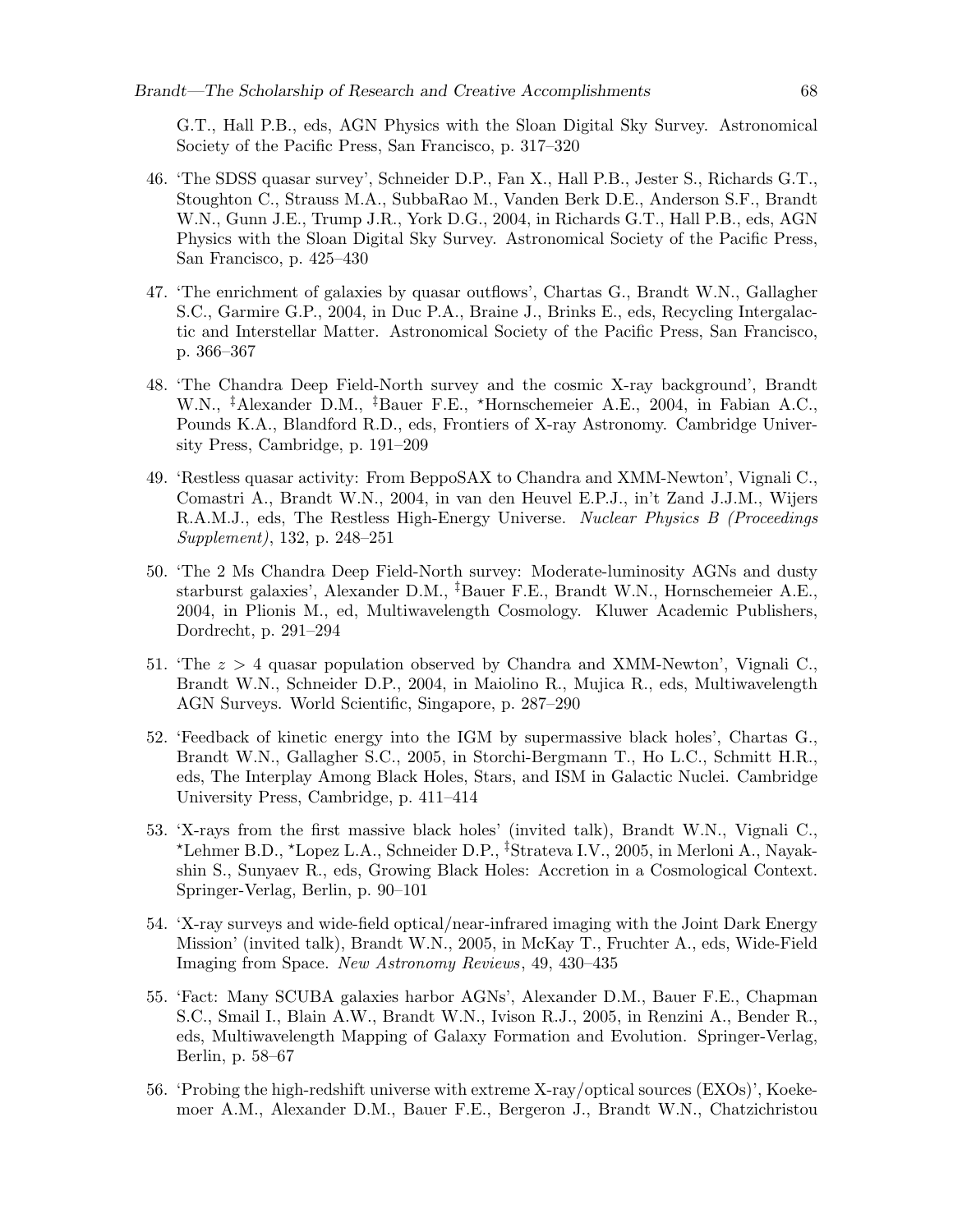E.T., Cristiani S., Fall S.M., Grogin N., Livio M., Mainieri V., Moustakas L., Rosati P., Schreier E., Urry C.M., 2005, in Renzini A., Bender R., eds, Multiwavelength Mapping of Galaxy Formation and Evolution. Springer-Verlag, Berlin, p. 88–93

- 57. 'High-redshift QSOs in the GOODS', Cristiani S., Alexander D.M., Bauer F.E., Brandt W.N., Chatzichristou E.T., Fontanot F., Grazian A., Koekemoer A.M., Lucas R.A., Mao J., Monaco P., Nonino M., Padovani P., Stern D., Tozzi P., Treister E., Urry C.M., Vanzella E., 2005, in Renzini A., Bender R., eds, Multiwavelength Mapping of Galaxy Formation and Evolution. Springer-Verlag, Berlin, p. 145–150
- 58. 'Resolving the X-ray background', Worsley M.A., Fabian A.C., Alexander D.M., Bauer F.E., Brandt W.N., Hasinger G., \*Lehmer B.D., 2005, in Bulik T., Rudak B., Madejski G., eds, Astrophysical Sources of High-Energy Particles and Radiation. American Institute of Physics Press, Woodbury, p. 51–56
- 59. 'X-ray survey results on active galaxy physics and evolution' (invited talk), Brandt W.N., Alexander D.M., Bauer F.E., Vignali C., 2006, in Alloin D., Johnson R., Lira P., eds, Physics of Active Galactic Nuclei at All Scales. Springer-Verlag, Berlin, p. 185–209
- 60. 'Clouds, winds, and jets in the luminous X-ray source Circinus X-1', Schulz N.S., Brandt W.N., Galloway D.K., Chakrabarty D., Heinz S., 2006, in The X-ray Universe 2005. ESA Press, Noordwijk, 201–206
- 61. 'New XMM-Newton spectroscopy of the most luminous and distant quasars', ‡Shemmer O., Brandt W.N., 2006, in The X-ray Universe 2005. ESA Press, Noordwijk, 551–556
- 62. 'X-raying relativistic quasar outflows', Chartas G., Brandt W.N., Gallagher S.C., Proga D., 2006, in The X-ray Universe 2005. ESA Press, Noordwijk, 601–602
- 63. 'X-ray properties of double-peaked Balmer-line active galaxies', ‡Strateva I.V., Brandt W.N., Eracleous M.C., Chartas G., Schneider D.P., 2006, in The X-ray Universe 2005. ESA Press, Noordwijk, 673–674
- 64. 'The UV-to-X-ray emission ratio in AGN: Luminosity dependence and no redshift evolution', ‡Strateva I.V., ‡Steffen A.T., Brandt W.N., Alexander D.M., Koekemoer A.M., Lehmer B.D., Schneider D.P., Vignali C., 2006, in The X-ray Universe 2005. ESA Press, Noordwijk, 675–676
- 65. 'First results from the Extended Chandra Deep Field-South survey', Brandt W.N., The E-CDF-S Team, 2007, in Aschenbach B., Burwitz V., Hasinger G., Leibundgut B., eds, Relativistic Astrophysics and Cosmology: Einstein's Legacy. Springer-Verlag, Berlin, 195–196
- 66. 'The spectral energy distributions of active galactic nuclei with double-peaked Balmer lines', Strateva I.V., Brandt W.N., Eracleous M., Garmire G.P., Komossa S., 2007, in Ho L.C., Wang J.M., eds, The Central Engine of Active Galactic Nuclei. Astronomical Society of the Pacific Press, San Francisco, 399–402
- 67. 'AGN science with the Large Synoptic Survey Telescope', Green R.F., Brandt W.N., Vanden Berk D.E., Schneider D.P., Osmer P.S., 2007, in Ho L.C., Wang J.M., eds, The Central Engine of Active Galactic Nuclei. Astronomical Society of the Pacific Press, San Francisco, 707–710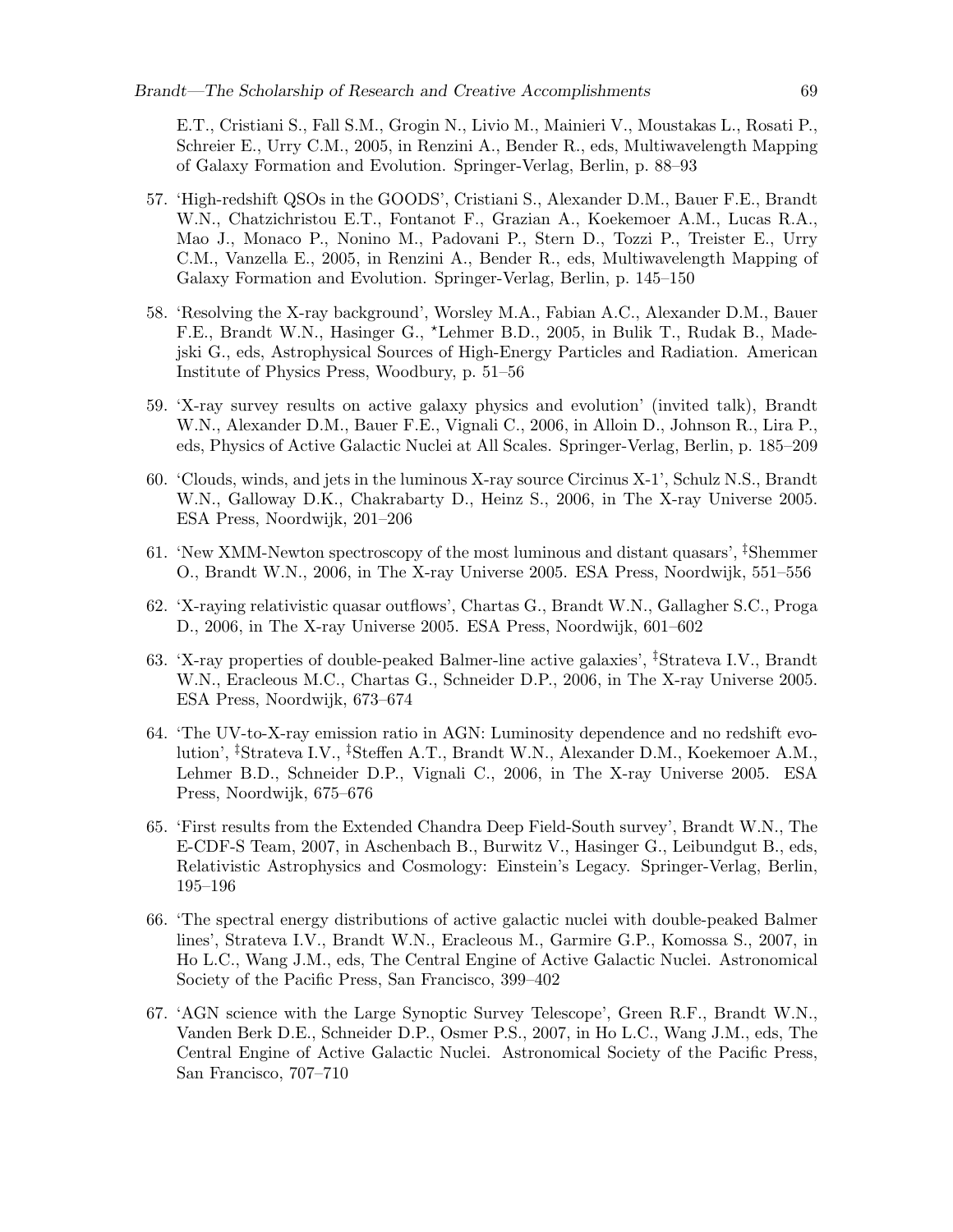- 68. 'The realm of the first quasars in the Universe: The X-ray view', Vignali C., Brandt W.N., ‡Shemmer O., ‡Steffen A.T., Schneider D.P., Kaspi S., 2007, in Ho L.C., Wang J.M., eds, The Central Engine of Active Galactic Nuclei. Astronomical Society of the Pacific Press, San Francisco, 724–725
- 69. 'SN 1996cr: Confirmation of a luminous type IIn supernova in the Circinus Galaxy', Bauer F.E., Smartt S., Immler S., Brandt W.N., Weiler K.W., 2007, in Immler S., Weiler K.W., McCray R., eds, Supernova 1987A 20 Years After: Supernovae and Gamma-Ray Bursters. American Institute of Physics Press, Woodbury, 427–429
- 70. 'At the edge of the X-ray universe: Results from the deepest extragalactic surveys' (invited talk), Brandt W.N., 2008, in Afonso J., Ferguson H., Mobasher B., Norris R., eds, At the Edge of the Universe: Latest Results from the Deepest Astronomical Surveys. Astronomical Society of the Pacific Press, San Francisco, 103–112
- 71. 'Large Synoptic Survey Telescope: From science drivers to reference design', Ivezi´c Z., Axelrod T., Brandt W.N., Burke D.L., Claver C.F., Connolly A., Cook K.H., Gee P., Gilmore D.K., Jacoby S.H., Jones R.L., Kahn S.M., Kantor J.P., Krabbendam V., Lupton R.H., Monet D.G., Pinto P.A., Saha A., Schalk T.L., Schneider D.P., Strauss M.A., Stubbs C.W., Sweeney D., Szalay A., Thaler J.J., Tyson J.A., 2008, Serbian Astronomical Journal, 176, 1–13
- 72. 'New insights into the X-ray properties of the nearby barred spiral galaxy NGC 1672', Jenkins L.P., Brandt W.N., Colbert E.J.M., Levan A.J., Roberts T.P., Ward M.J., Zezas A., 2008, in X-rays from Nearby Galaxies: A European Space Astronomy Centre Workshop. MPE Press, Garching, p. 65–68
- 73. 'X-raying the winds of luminous active galaxies' (invited talk), Brandt W.N., Chartas G., Gallagher S.C.,  ${}^{\ddagger}$ Gibson R.R.,  ${}^{\star}$ Miller B.P., 2009, in Heinz S., Wilcots E., eds, The Monster's Fiery Breath: Feedback in Galaxies, Groups, and Clusters. American Institute of Physics Press, Melville, p. 49–55 (arXiv:0909.0958 [astro-ph])
- 74. 'Supermassive black hole growth in starburst galaxies: Constraints from the deepest Chandra fields', ‡Rafferty D.A., Brandt W.N., Alexander D.M., ‡Xue Y.Q., Bauer F.E., Lehmer B.D.,  $\star$ Luo B., Papovich C., 2009, in Heinz S., Wilcots E., eds, The Monster's Fiery Breath: Feedback in Galaxies, Groups, and Clusters. American Institute of Physics Press, Melville, p. 150–153
- 75. 'Color-magnitude relations of active and non-active galaxies in the Chandra Deep Fields: Stellar-mass selection effects and high-redshift constraints', ‡Xue Y.Q., Brandt W.N., <sup>⋆</sup>Luo B., ‡Rafferty D.A., Alexander D.M., Bauer F.E., Lehmer B.D., Silverman J.D., 2011, in Morris M.R., Wang Q.D., Yuan F., eds, The Galactic Center: A Window to the Nuclear Environment of Disk Galaxies. Astronomical Society of the Pacific Press, San Francisco, p. 478–482
- 76. 'PHL 1811 analogs: A population of X-ray weak quasars', <sup>⋆</sup>Wu J., Brandt W.N., Hall P.B., Gibson R.R., Richards G.T., Schneider D.P., Shemmer O., Just D.W., Schmidt S.J., 2012, in Chartas G., Hamann F.W., Leighly K.M., eds, AGN Winds in Charleston. Astronomical Society of the Pacific Press, San Francisco, p. 42–43 (arXiv:1201.3627 [astro-ph])
- 77. 'Broad absorption line quasars with redshifted troughs', Hall P.B., Brandt W.N., Petitjean P., \*Filiz Ak N., Pâris I., Aubourg E., Anderson S.F., Schneider D.P., Bizyaev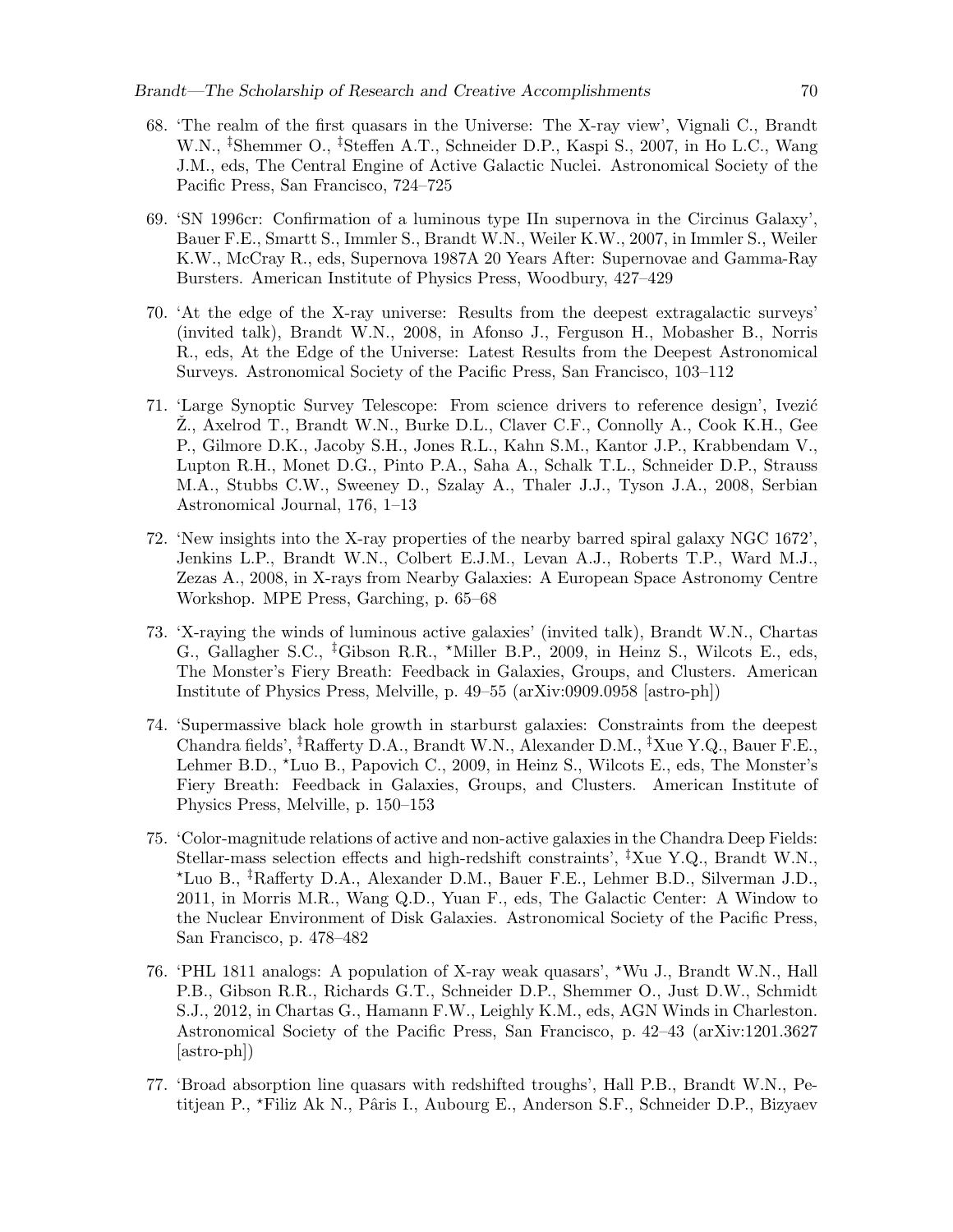D., Brinkmann J., Myers A.D., Malanushenko E., Malanushenko V., Oravetz D.J., Shelden A., Simmons A.E., Weaver B.A., York D.G., 2012, in Chartas G., Hamann F.W., Leighly K.M., eds, AGN Winds in Charleston. Astronomical Society of the Pacific Press, San Francisco, p. 78–82

- 78. 'Broad absorption line variability in radio-loud quasars', Miller B.P., Welling C.A., Brandt W.N., Gibson R.R., 2012, in Chartas G., Hamann F.W., Leighly K.M., eds, AGN Winds in Charleston. Astronomical Society of the Pacific Press, San Francisco, p. 118–119 (arXiv:1201.2676 [astro-ph])
- 79. 'Exceptional AGN long-timescale X-ray variability: The case of PHL 1092', Miniutti G., Brandt W.N., Schneider D.P., Fabian A.C., Gallo L.C., Boller Th., 2012, in Saxton R., Komossa S., eds, Tidal Disruption Events and AGN Outbursts. European Physical Journal (EPJ) Web of Conferences, Volume 39, 06002 (4 pages)
- 80. 'The z > 3 AGN population in the 4 Ms CDF-S', Vito F., Vignali C., Gilli R., Comastri A., Iwasawa K., Brandt W.N., Alexander D.M., Brusa M., Lehmer B.D., Bauer F.E., Schneider D.P., Xue Y.Q., ‡Luo B., 2013, in Della Ceca R., Maccacaro T., Maraschi L., Pareschi G., Trinchieri G., eds, X-ray Astronomy: Towards the Next 50 Years. *Memorie della Societ`a Astronomica Italiana*, 84, 685–686
- 81. 'Optical selection of quasars: SDSS and LSST', Ivezic Z., Brandt W.N., Fan X., MacLeod C.L., Richards G.T., Yoachim P., 2014, in Mickaelian A., Aharonian F., Sanders D., eds, Multiwavelength AGN Surveys and Studies. Cambridge University Press, Cambridge, p. 11–17 (arXiv:1312.3963 [astro-ph])
- 82. 'FeLoBAL outflow variability constraints from multi-year observations', McGraw S.M., Shields J.C., Hamann F.W., Capellupo D.M., Gallagher S.C., Brandt W.N., 2014, in Mickaelian A., Aharonian F., Sanders D., eds, Multiwavelength AGN Surveys and Studies. Cambridge University Press, Cambridge, p. 417–418 (arXiv:1312.5994 [astroph])
- 83. 'Variability selected AGNs in the VST-SUDARE survey of the COSMOS field', De Cicco D., Falocco S., Paolillo M., Covone G., Longo G., Grado A., Limatola L., Botticella M.T., Pignata G., Cappellaro E., Vaccari M., Trevese D., Vagnetti F., Salvato M., Radovich M., Brandt W.N., Capaccioli M., Napolitano N., Schipani P., 2016, in Napolitano N., Longo G., Marconi M., Paolillo M., Iodice E., eds, The Universe of Digital Sky Surveys. *Astrophysics and Space Science Proceedings*, 42, 269–274 (arXiv:1507.04923 [astro-ph])
- 84. 'A new search for variability selected active galaxies within the VST SUDARE-VOICE survey: The Chandra Deep Field-South and the SERVS-SWIRE area', Falocco S., De Cicco D., Paolillo M., Covone G., Longo G., Grado A., Limatola L., Vaccari M., Botticella M.T., Pignata G., Cappellaro E., Trevese D., Vagnetti F., Salvato M., Radovich M., Hsu L., Capaccioli M., Napolitano N., Brandt W.N., Baruffolo A., Cascone E., Schipani P., 2016, in Napolitano N., Longo G., Marconi M., Paolillo M., Iodice E., eds, The Universe of Digital Sky Surveys. *Astrophysics and Space Science Proceedings*, 42, 275–280 (arXiv:1507.04923 [astro-ph])
- 85. 'Constraining the shielded wind scenario in PG 2112+059', Saez C., Brandt W.N., Bauer F.E., Hamann F., Chartas G., Gallagher S.C., 2016, in Schartel N., ed, The Extremes of Black Hole Accretion. *Astronomische Nachrichten*, 337, 541–545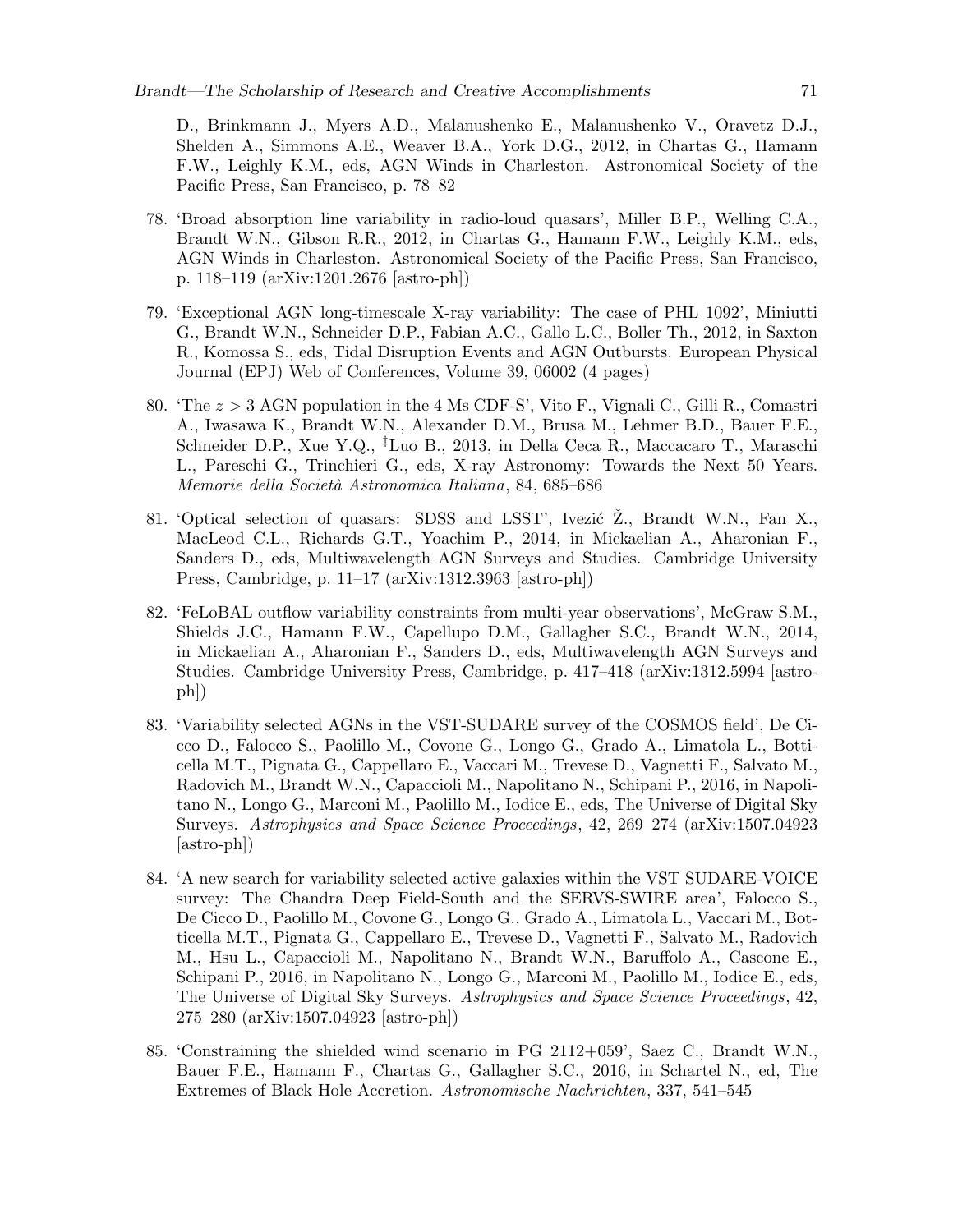- 86. 'Reverberation mapping of high-luminosity quasars', Kaspi S., Brandt W.N., Maoz D., Netzer H., Schneider D.P., Shemmer O., 2017, in D'Onofrio M., Dultzin D., del Olmo A., Marziani P., eds, Quasars at All Cosmic Epochs. *Frontiers in Astronomy and Space Science*, 4, #31 (6 pages)
- 87. 'C IV broad absorption line variability in QSO spectra', De Cicco D., Brandt W.N., Grier C.J., Paolillo M., 2017, in D'Onofrio M., Dultzin D., del Olmo A., Marziani P., eds, Quasars at All Cosmic Epochs. *Frontiers in Astronomy and Space Science*, 4, #64 (7 pages)
- 88. 'Multiwavelength surveys for active galactic nuclei', Brandt W.N., 2021, in Pović M., Marziani P., Masegosa J., Netzer H., Negu S.H., Tessema S.B., eds, Nuclear Activity in Galaxies Across Cosmic Time: Proceedings of the International Astronomical Union Symposium 356. Cambridge University Press, Cambridge, p. 11

#### Astronomer's Telegrams

- 1. 'Swift observations of Swift J1933.9+3258: A probable radio-quiet active galactic nucleus', Grupe D., Tueller J., Markwardt C., Kennea J.A., Falcone A., Mushotzky R., Barthelmy S., Krimm H., Brandt W.N., Schneider D.P., Ajello M., Beckmann V., Belloni T., Godet O., Holland S., Mukai K., Okajima T., Sambruna R.M., *The Astronomer's Telegram*, 2006 July 18 (#859)
- 2. 'Chandra detection of three enigmatic X-ray transients', Muno M.P., Wijnands R., Wang Q.D., Park S., Brandt W.N., Bauer F.E., Wang Z. *The Astronomer's Telegram*, 2007 February 27 (#1013)
- 3. 'Discovery of a fast X-ray transient in the Chandra Deep Field-South survey', Luo B., Brandt W.N., Bauer F.E., *The Astronomer's Telegram*, 2014 October 5 (#6541)
- 4. 'A new highly variable X-ray source at  $z \sim 1.5$  in the Chandra Deep Field-South survey', Luo B., Brandt W.N., Bauer F.E., *The Astronomer's Telegram*, 2014 October 26 (#6625)
- 5. 'Rapid bright X-ray flares from V404 Cyg during December 2015 outburst', Heinz S., Jonker P., Corrales L., Brandt W.N., *The Astronomer's Telegram*, 2015 December 31 (#8489)
- 6. 'A faint X-ray dust scattering echo from V404 Cyg in response to recent flares', Heinz S., Beardmore A., Jonker P., Kuulkers E., Page K.L., Motta S., Corrales L., Brandt W.N., *The Astronomer's Telegram*, 2016 January 5 (#8507)

#### B. Papers Presented at Technical and Professional Meetings

*Papers were presented by W.N. Brandt unless otherwise noted. Below there are 81 invited talks presented by W.N. Brandt.*

#### Papers Presented at Meetings of the American Astronomical Society

1. 'High resolution ASCA spectroscopy of the iron K complex of Circinus X-1 near zero phase', 1997 June 11, The 190th Meeting of the American Astronomical Society, Winston-Salem, North Carolina (*Bulletin of the American Astronomical Society*, 29, 826)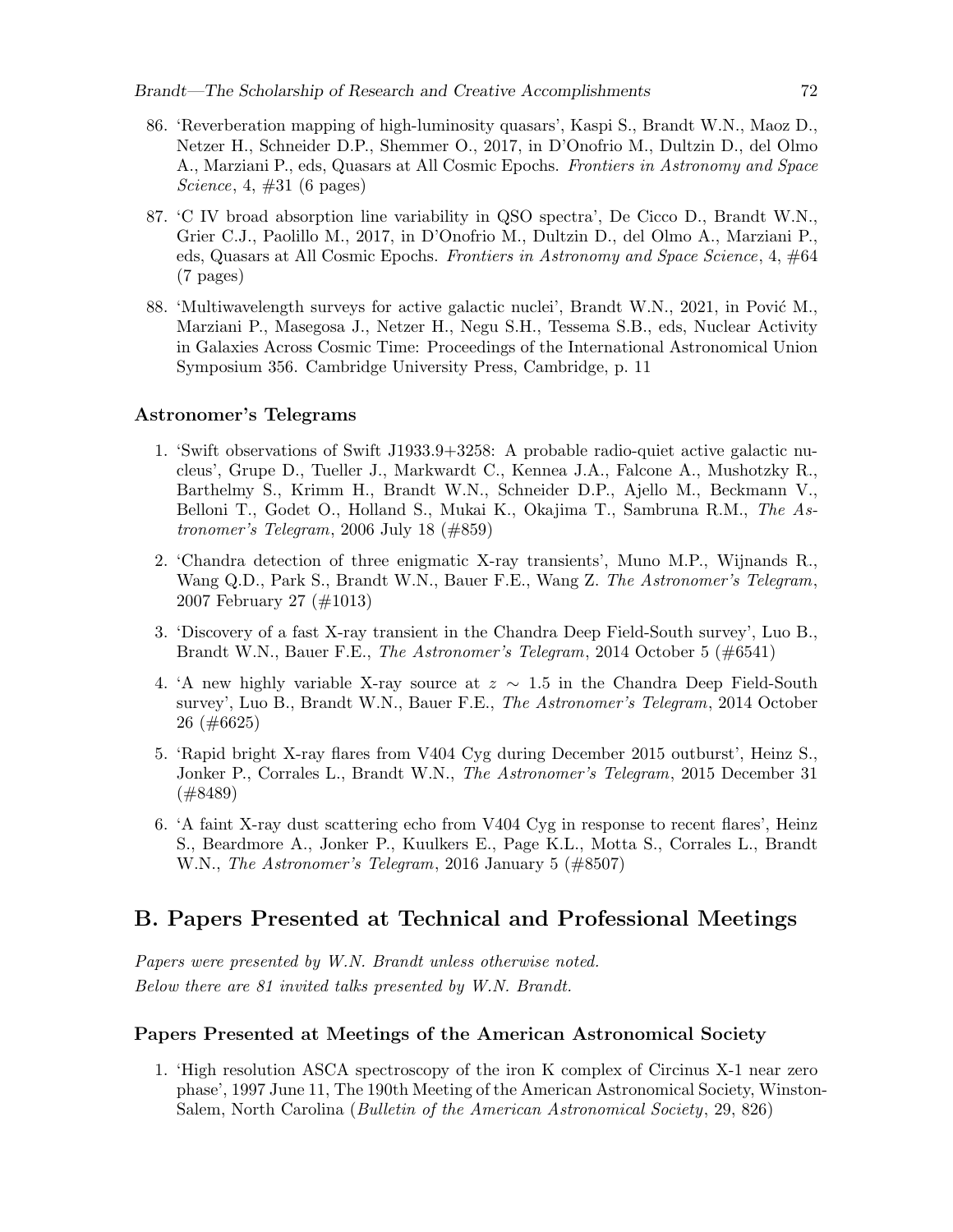- 2. 'ASCA observations of ultrasoft Narrow-Line Seyfert 1 galaxies', 1997 June 12, The 190th Meeting of the American Astronomical Society, Winston-Salem, North Carolina (*Bulletin of the American Astronomical Society*, 29, 846)
- 3. 'RXTE/ASCA results for the Seyfert 1 Galaxy MCG–6–30–15', 1998 June 9, The 192nd Meeting of the American Astronomical Society, San Diego, California, presented by J.C. Lee (*Bulletin of the American Astronomical Society*, 30, 855)
- 4. 'Heavy and complex X-ray absorption in Markarian 6: A view through a torus atmosphere?', 1999 January 6, The 193rd Meeting of the American Astronomical Society, Austin, Texas (*Bulletin of the American Astronomical Society*, 30, 1253)
- 5. 'ASCA observations of the extreme Narrow-Line Seyfert 1 galaxies Mrk 42 and Mrk 957', 1999 January 9, The 193rd Meeting of the American Astronomical Society, Austin, Texas, presented by S.A. Snedden (*Bulletin of the American Astronomical Society*, 30, 1383)
- 6. 'Exploratory ASCA observations of Broad Absorption Line Quasi-Stellar Objects', 1999 January 9, The 193rd Meeting of the American Astronomical Society, Austin, Texas, presented by S.C. Gallagher<sup>\*</sup> (*Bulletin of the American Astronomical Society*, 30, 1413)
- 7. 'ROSAT High Resolution Imager observations of the composite starburst/Seyfert 2 galaxy NGC 1672', 1999 May 31, The 194th Meeting of the American Astronomical Society, Chicago, Illinois, presented by P.J. de Naray† (*Bulletin of the American Astronomical Society*, 31, 830)
- 8. 'On the nature of soft X-ray weak Quasi-Stellar Objects', 1999 May 31, The 194th Meeting of the American Astronomical Society, Chicago, Illinois (*Bulletin of the American Astronomical Society*, 31, 873)
- 9. 'First results from a deep Chandra observation of the Hubble Deep Field area', 2000 January 12, The 195th Meeting of the American Astronomical Society, Atlanta, Georgia (*Bulletin of the American Astronomical Society*, 31, 1384)
- 10. 'A survey of soft X-ray weak quasi-stellar objects', 2000 January 12, The 195th Meeting of the American Astronomical Society, Atlanta, Georgia, presented by K.B. Marshall† (*Bulletin of the American Astronomical Society*, 31, 1399)
- 11. 'On the origin of intrinsic UV narrow absorption lines in low-redshift QSOs. I. A survey', 2000 January 12, The 195th Meeting of the American Astronomical Society, Atlanta, Georgia, presented by N.A. Bond† (*Bulletin of the American Astronomical Society*, 31, 1399)
- 12. 'On the origin of intrinsic UV narrow absorption lines in low-redshift QSOs. II. A multiwavelength analysis', 2000 January 12, The 195th Meeting of the American Astronomical Society, Atlanta, Georgia, presented by R. Ganguly<sup>\*</sup> (*Bulletin of the American Astronomical Society*, 31, 1400)
- 13. 'Chandra imaging of Sgr A<sup>∗</sup> and the Galactic center', 2000 January 13, The 195th Meeting of the American Astronomical Society, Atlanta, Georgia, presented by F.K. Baganoff (*Bulletin of the American Astronomical Society*, 31, 1463)
- 14. 'Hot gas in the core of M82: Observations with the ACIS imager array', 2000 January 14, The 195th Meeting of the American Astronomical Society, Atlanta, Georgia, presented by R.E. Griffiths (*Bulletin of the American Astronomical Society*, 31, 1509)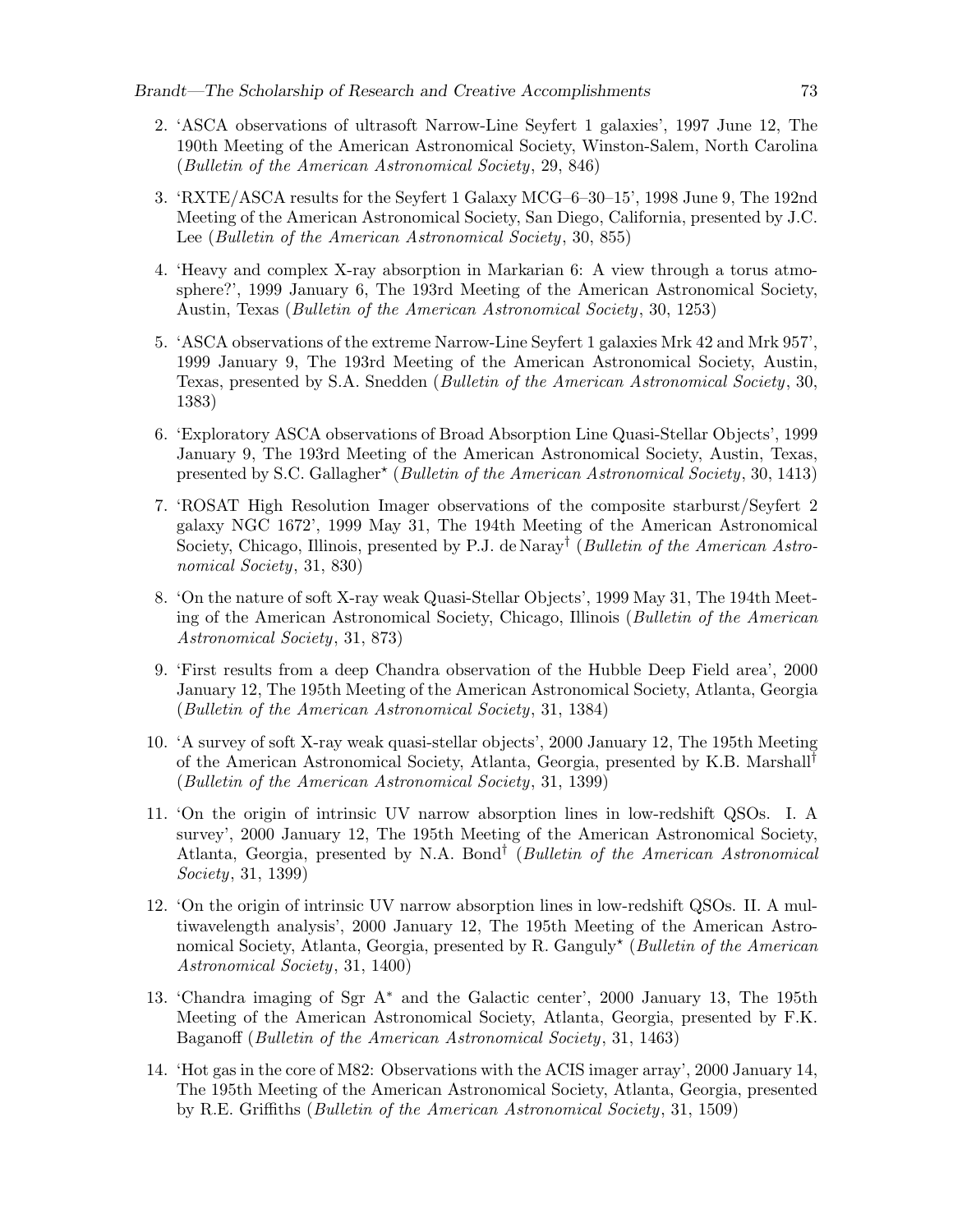- 15. 'First results from a deep Chandra survey of the Hubble Deep Field area' (invited talk), 2000 June 7, The 196th Meeting of the American Astronomical Society, Rochester, New York (*Bulletin of the American Astronomical Society*, 32, 726)
- 16. 'The high-resolution X-ray spectrum of NGC 3783', 2000 June 7, The 196th Meeting of the American Astronomical Society, Rochester, New York, presented by S. Kaspi‡ (*Bulletin of the American Astronomical Society*, 32, 727)
- 17. 'Chandra survey for AGNs in nearby galaxies', 2000 June 7, The 196th Meeting of the American Astronomical Society, Rochester, New York, presented by R.M. Sambruna (*Bulletin of the American Astronomical Society*, 32, 733)
- 18. 'X-rays from the nearest major elliptical Maffei 1 and the starburst spiral Maffei 2', 2000 June 8, The 196th Meeting of the American Astronomical Society, Rochester, New York, presented by M. Mateen† (*Bulletin of the American Astronomical Society*, 32, 751)
- 19. 'Compton-thick tori in two Seyferts: ESO 138-G1 and Tololo 0109-383', 2000 June 8, The 196th Meeting of the American Astronomical Society, Rochester, New York, presented by M.J. Collinge† (*Bulletin of the American Astronomical Society*, 32, 753)
- 20. 'First results from a ROSAT large-amplitude X-ray variability survey', 2000 June 8, The 196th Meeting of the American Astronomical Society, Rochester, New York, presented by J.L. Donley† (*Bulletin of the American Astronomical Society*, 32, 760)
- 21. 'Chandra imaging of Sgr A<sup>∗</sup> ', 2001 January 8, The 197th Meeting of the American Astronomical Society, San Diego, California, presented by F.K. Baganoff (*Bulletin of the American Astronomical Society*, 32, 1389)
- 22. 'The HET echo mapping project', 2001 January 9, The 197th Meeting of the American Astronomical Society, San Diego, California, presented by W. Welsh (*Bulletin of the American Astronomical Society*, 32, 1458)
- 23. 'The sources comprising the X-ray background in the HDF-N region observed by the Chandra X-ray Observatory', 2001 January 10, The 197th Meeting of the American Astronomical Society, San Diego, California, presented by G.P. Garmire (*Bulletin of the American Astronomical Society*, 32, 1519)
- 24. 'The AGN content in the HDF-N and flanking fields as seen by Chandra', 2001 January 10, The 197th Meeting of the American Astronomical Society, San Diego, California, presented by D.M. Alexander‡ (*Bulletin of the American Astronomical Society*, 32, 1520)
- 25. 'The Chandra view of Sgr A-East', 2001 January 10, The 197th Meeting of the American Astronomical Society, San Diego, California, presented by Y. Maeda‡ (*Bulletin of the American Astronomical Society*, 32, 1535)
- 26. 'Chandra observations of off-nuclear sources within Circinus', 2001 January 10, The 197th Meeting of the American Astronomical Society, San Diego, California, presented by F.E. Bauer‡ (*Bulletin of the American Astronomical Society*, 32, 1536)
- 27. 'Source characteristics in the Chandra Deep Field-North', 2001 June 6, The 198th Meeting of the American Astronomical Society, Pasadena, California, presented by G.P. Garmire (*Bulletin of the American Astronomical Society*, 33, 866)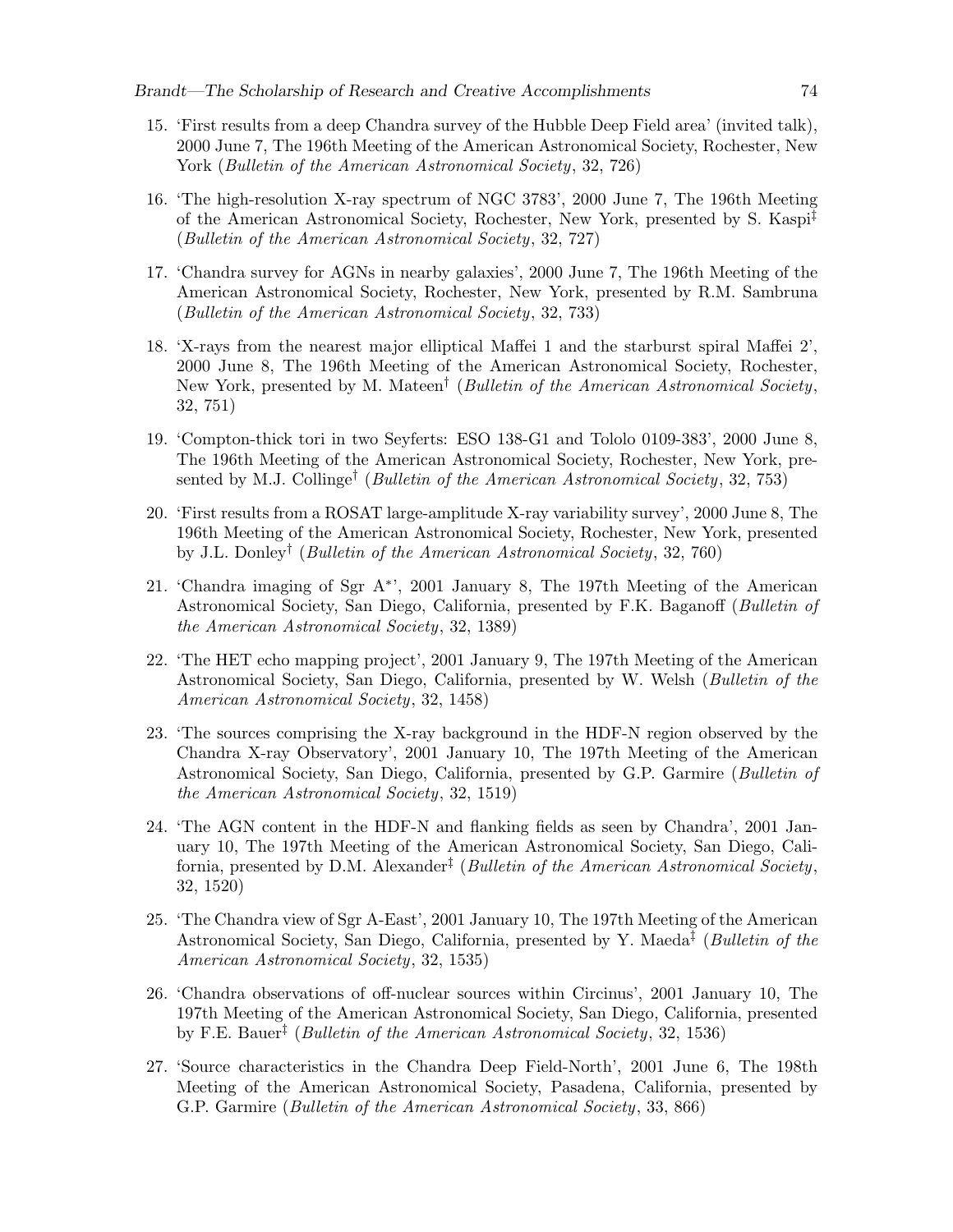- 28. 'Large-amplitude X-ray outbursts from galactic nuclei: A systematic study using ROSAT archival data', 2001 June 7, The 198th Meeting of the American Astronomical Society, Pasadena, California, presented by J.L. Donley† (*Bulletin of the American Astronomical Society*, 33, 898)
- 29. 'The Chandra Deep Field-North Survey: Multiwavelength source properties, stacking results, and future plans' (invited talk), 2002 January 10, The 199th Meeting of the American Astronomical Society, Washington, D.C. (*Bulletin of the American Astronomical Society*, 33, 1518)
- 30. 'Tight constraints on the nature of the optically faint X-ray source population from the GOODS southern field', 2003 January 6, The 201st Meeting of the American Astronomical Society, Seattle, Washington, presented by D.M. Alexander‡ (*Bulletin of the American Astronomical Society*, 34, 1098)
- 31. 'Lower-mass black holes in the GOODS: The ULX population at  $z > 0.1$ ', 2003 January 6, The 201st Meeting of the American Astronomical Society, Seattle, Washington, presented by A.E. Hornschemeier (*Bulletin of the American Astronomical Society*, 34, 1098)
- 32. 'Two thousand X-ray stars in the central 20 pc of the Galaxy', 2003 January 6, The 201st Meeting of the American Astronomical Society, Seattle, Washington, presented by M.P. Muno (*Bulletin of the American Astronomical Society*, 34, 1152)
- 33. 'Multiwavelength monitoring of Sgr A<sup>∗</sup> during Chandra observations of multiple X-ray flares', 2003 January 6, The 201st Meeting of the American Astronomical Society, Seattle, Washington, presented by F.K. Baganoff (*Bulletin of the American Astronomical Society*, 34, 1153)
- 34. 'Optical properties of all the X-ray sources within the GOODS HST/ACS survey of the Chandra Deep Field-South', 2003 May 28, The 202nd Meeting of the American Astronomical Society, Nashville, Tennessee, presented by A.M. Koekemoer (*Bulletin of the American Astronomical Society*, 35, 761)
- 35. 'A sensitive Chandra observation of Markarian 231, the most luminous galaxy in the local universe', 2004 January 6, The 203rd Meeting of the American Astronomical Society, Atlanta, Georgia, presented by S.C. Gallagher (*Bulletin of the American Astronomical Society*, 35, 1296)
- 36. 'X-ray properties of SDSS AGN at low and high redshift', 2004 May 31, The 204th Meeting of the American Astronomical Society, Denver, Colorado, presented by I.V. Strateva (*Bulletin of the American Astronomical Society*, 36, 679)
- 37. 'X-raying active galaxies both near and far: Exploring the environments of supermassive black holes' (invited prize talk), 2004 May 31, The 204th Meeting of the American Astronomical Society, Denver, Colorado (*Bulletin of the American Astronomical Society*, 36, 689)
- 38. 'The variable X-ray absorber of the BAL quasar UM 425', 2004 June 2, The 204th Meeting of the American Astronomical Society, Denver, Colorado, presented by G. Chartas (*Bulletin of the American Astronomical Society*, 36, 768)
- 39. 'Examining the nature of the optically variable, X-ray undetected GOODS sources', 2005 January 11, The 205th Meeting of the American Astronomical Society, San Diego, California, presented by A.T. Steffen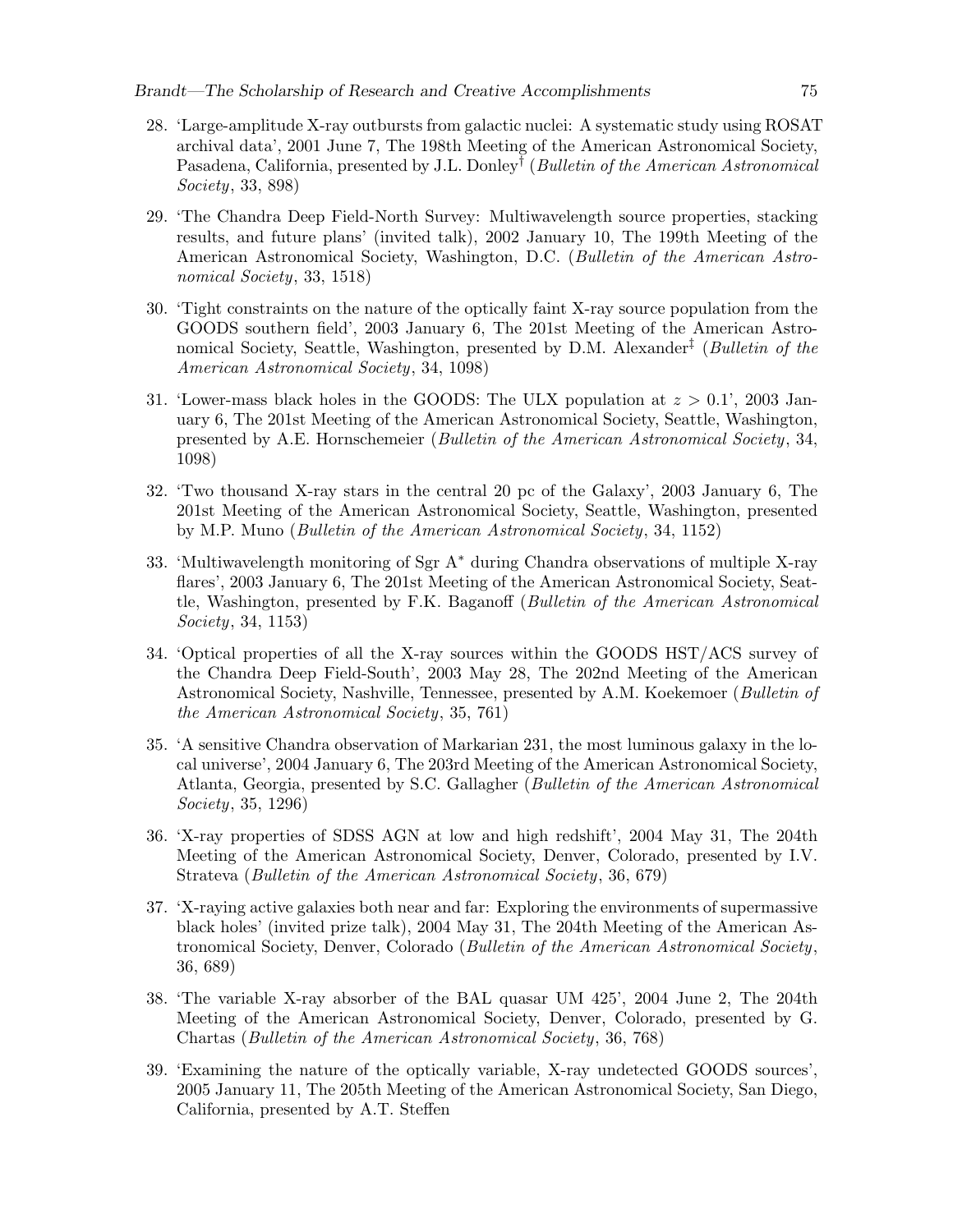- 40. 'GOODS optically variable galaxy nuclei and their multiwavelength properties', 2005 January 13, The 205th Meeting of the American Astronomical Society, San Diego, California, presented by N.A. Grogin
- 41. 'Properties of the dust in the IRAS 13349+2438 warm absorber', 2005 May 30, The 206th Meeting of the American Astronomical Society, Minneapolis, Minnesota, presented by S.M. Linder
- 42. 'Outflow signatures in highly resolved X-ray spectra of Circinus X-1', 2005 June 1, The 206th Meeting of the American Astronomical Society, Minneapolis, Minnesota, presented by N.S. Schulz
- 43. 'Cosmic feedback: Constraining AGN outflows', 2006 January 9, The 207th Meeting of the American Astronomical Society, Washington, D.C., presented by S.C. Gallagher
- 44. 'The high redshift Universe with Constellation-X', 2006 January 9, The 207th Meeting of the American Astronomical Society, Washington, D.C., presented by F.E. Bauer
- 45. 'A Chandra investigation of the peculiar PG 1004+130', 2006 January 9, The 207th Meeting of the American Astronomical Society, Washington, D.C., presented by B.P.  $Miller^{\star}$
- 46. 'AGN science with the Large Synoptic Survey Telescope', 2006 January 9, The 207th Meeting of the American Astronomical Society, Washington, D.C.
- 47. 'Constraining the redshift evolution of off-nuclear X-ray sources using the Chandra Deep Fields', 2006 January 12, The 207th Meeting of the American Astronomical Society, Washington, D.C., presented by B.D. Lehmer<sup>\*</sup>
- 48. 'The hard X-ray spectral slope as an accretion-rate indicator in radio-quiet active galactic nuclei', 2007 January 7, The 209th Meeting of the American Astronomical Society, Seattle, Washington, presented by O. Shemmer‡
- 49. 'Searching for the sources responsible for the unresolved 6–8 keV cosmic X-ray background', 2007 January 7, The 209th Meeting of the American Astronomical Society, Seattle, Washington, presented by A.T. Steffen‡
- 50. 'Probing faint active galaxies at redshifts 6–7 and above', 2007 January 7, The 209th Meeting of the American Astronomical Society, Seattle, Washington, presented by A.M. Koekemoer
- 51. 'AGN science with the Large Synoptic Survey Telescope', 2007 January 8, The 209th Meeting of the American Astronomical Society, Seattle, Washington
- 52. 'An X-ray, infrared, and submillimeter flare of Sagittarius A<sup>∗</sup> ', 2007 January 8, The 209th Meeting of the American Astronomical Society, Seattle, Washington, presented by D.P. Marrone
- 53. 'Modes of star formation in an early universe laboratory: An HST/ACS survey of Hickson Compact Groups', 2007 January 8, The 209th Meeting of the American Astronomical Society, Seattle, Washington, presented by J.C. Charlton
- 54. 'Multiwavelength properties of radio-loud quasars', 2007 January 9, The 209th Meeting of the American Astronomical Society, Seattle, Washington, presented by B.P. Miller<sup>\*</sup>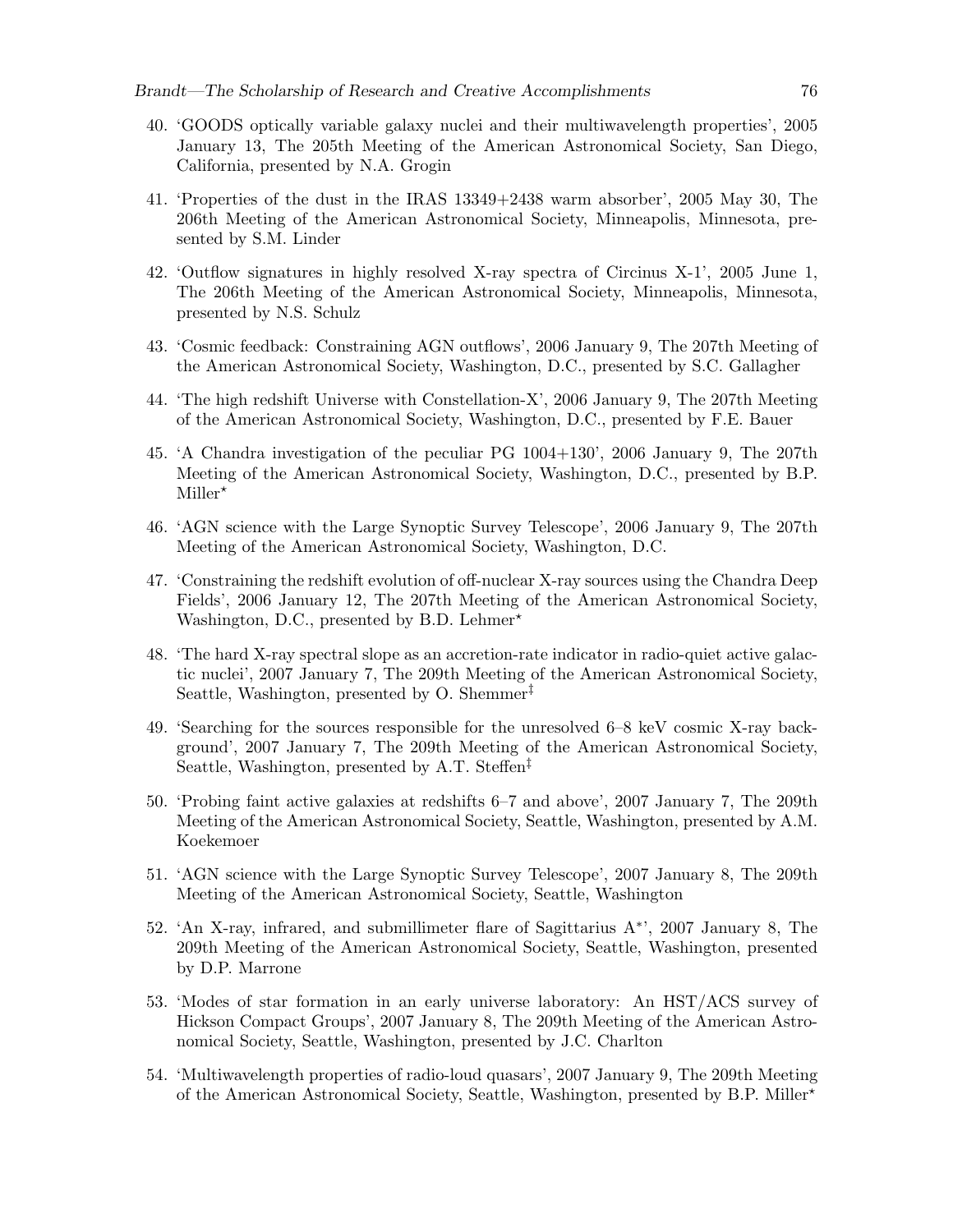- 55. 'Lost and found: Another missed Type IIn SN, CG X-2', 2007 January 9, The 209th Meeting of the American Astronomical Society, Seattle, Washington, presented by F.E. Bauer
- 56. 'Discovery of variable iron fluorescence from reflection nebulae in the Galactic Center', 2007 January 10, The 209th Meeting of the American Astronomical Society, Seattle, Washington, presented by M.P. Muno
- 57. 'Multi-year absorber variation in broad absorption line quasars', 2007 May 31, The 210th Meeting of the American Astronomical Society, Honolulu, Hawaii, presented by R.R. Gibson‡
- 58. 'Active galaxy science with the Large Synoptic Survey Telescope', 2008 January 11, The 211th Meeting of the American Astronomical Society, Austin, Texas
- 59. 'Multiwavelength insights into the nature of weak emission-line quasars at high redshift', 2009 January 5, The 213th Meeting of the American Astronomical Society, Long Beach, California, presented by O. Shemmer
- 60. 'The UV and X-ray properties of a large, diverse sample of optically selected quasars', 2009 January 6, The 213th Meeting of the American Astronomical Society, Long Beach, California, presented by J. Wu<sup> $\star$ </sup>
- 61. 'Active galaxy science with the Large Synoptic Survey Telescope', 2009 January 6, The 213th Meeting of the American Astronomical Society, Long Beach, California
- 62. 'AGN science with the LSST', 2010 January 4, The 215th Meeting of the American Astronomical Society, Washington, D.C., presented by G.T. Richards
- 63. 'LSST observatory system and science opportunities', 2010 January 4, The 215th Meeting of the American Astronomical Society, Washington, D.C., presented by M.A. Strauss
- 64. 'Multiwavelength studies of X-ray sources in the Chandra Deep Fields', 2010 January 4, The 215th Meeting of the American Astronomical Society, Washington, D.C., presented by B. Luo $\star$
- 65. 'The X-ray properties of the optically brightest mini-BAL quasars from the Sloan Digital Sky Survey Data Release 5', 2010 January 4, The 215th Meeting of the American Astronomical Society, Washington, D.C., presented by M.L. Comins<sup>\*</sup>
- 66. 'Confirmation of a near-relativistic wind in the  $z = 3.91$  quasar APM 08279+5255', 2010 January 4, The 215th Meeting of the American Astronomical Society, Washington, D.C., presented by G. Chartas
- 67. 'X-ray emission from optically selected radio-intermediate and radio-loud quasars', 2010 January 5, The 215th Meeting of the American Astronomical Society, Washington, D.C., presented by B.P. Miller<sup>\*</sup>
- 68. 'The optical to mid-infrared spectral energy distributions of weak emission-line quasars', 2010 January 5, The 215th Meeting of the American Astronomical Society, Washington, D.C., presented by R.A. Lane
- 69. 'Understanding the growth and evolution of supermassive black holes with the Wide Field X-ray Telescope', 2010 January 6, The 215th Meeting of the American Astronomical Society, Washington, D.C., presented by G.R. Sivakoff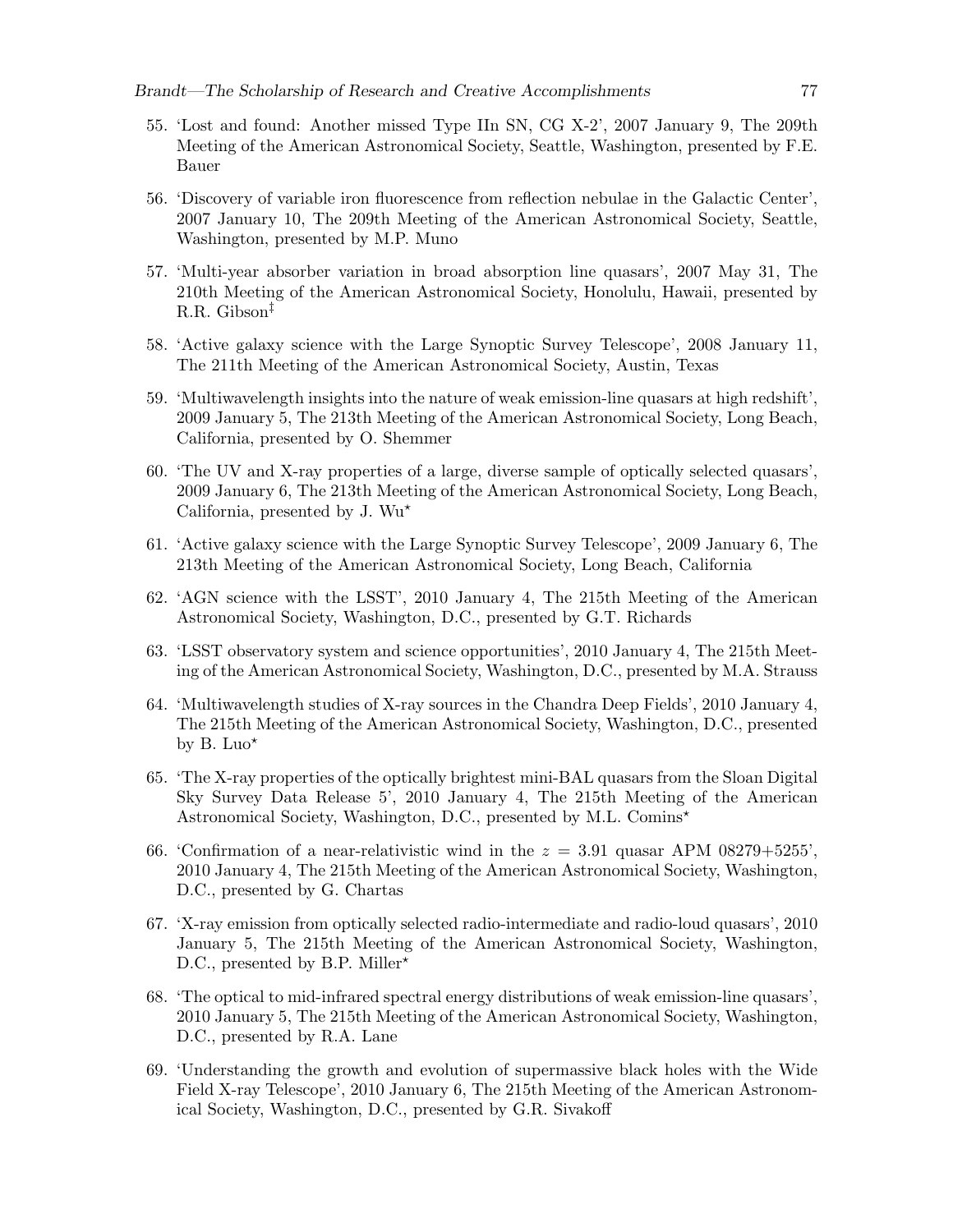- 70. 'X-ray spectral characterization of a complete sample of Swift BAT AGNs', 2010 January 7, The 215th Meeting of the American Astronomical Society, Washington, D.C., presented by R.V. Vasudevan‡
- 71. 'Relativistic hotspots in FR II radio sources', 2011 January 10, The 217th Meeting of the American Astronomical Society, Seattle, Washington, presented by A.M. Chartrand
- 72. 'Broad absorption line variability in radio-loud quasars', 2011 January 10, The 217th Meeting of the American Astronomical Society, Seattle, Washington, presented by C. Welling
- 73. 'Weak-line quasars at high redshift: Extremely high accretion rates or anemic broad-line regions?', 2011 January 11, The 217th Meeting of the American Astronomical Society, Seattle, Washington, presented by O. Shemmer
- 74. 'Did weak-line quasars just begin an active phase?', 2011 January 11, The 217th Meeting of the American Astronomical Society, Seattle, Washington, presented by R.M. Plotkin
- 75. 'AGN science with LSST', 2011 January 11, The 217th Meeting of the American Astronomical Society, Seattle, Washington, presented by R.R. Gibson
- 76. 'Exploratory X-ray monitoring of high-redshift radio-quiet quasars', 2012 January 9, The 219th Meeting of the American Astronomical Society, Austin, Texas, presented by O. Shemmer
- 77. 'An X-ray study of galaxy evolution from infancy to mid-life: What the deepest X-ray stacking of  $1 < z < 4$  star-forming galaxies reveals', 2012 January 9, The 219th Meeting of the American Astronomical Society, Austin, Texas, presented by A. Basu-Zych
- 78. 'Low-luminosity blazars in WISE: A mid-infrared view of unification', 2012 January 9, The 219th Meeting of the American Astronomical Society, Austin, Texas, presented by R.M. Plotkin
- 79. 'No quasar left behind', 2012 January 10, The 219th Meeting of the American Astronomical Society, Austin, Texas, presented by C. MacLeod
- 80. 'An overview of deep X-ray surveys: Time machines for investigating supermassive black hole accretion and endpoints of stellar evolution' (invited talk), 2012 June 11, The 220th Meeting of the American Astronomical Society, Anchorage, Alaska
- 81. 'Tracking down the source population responsible for the unresolved cosmic 6–8 keV background', 2012 June 11, The 220th Meeting of the American Astronomical Society, Anchorage, Alaska, presented by Y. Xue
- 82. 'Broad absorption line variability on multi-year timescales: Current results and SDSS-III prospects', 2012 June 12, The 220th Meeting of the American Astronomical Society, Anchorage, Alaska
- 83. 'EVLA observations of FR II radio sources with candidate relativistic hotspots', 2012 June 12, The 220th Meeting of the American Astronomical Society, Anchorage, Alaska, presented by A.M. Chartrand
- 84. 'Extragalactic surveys with NuSTAR', 2013 January 8, The 221st Meeting of the American Astronomical Society, Long Beach, California, presented by K. Boydstun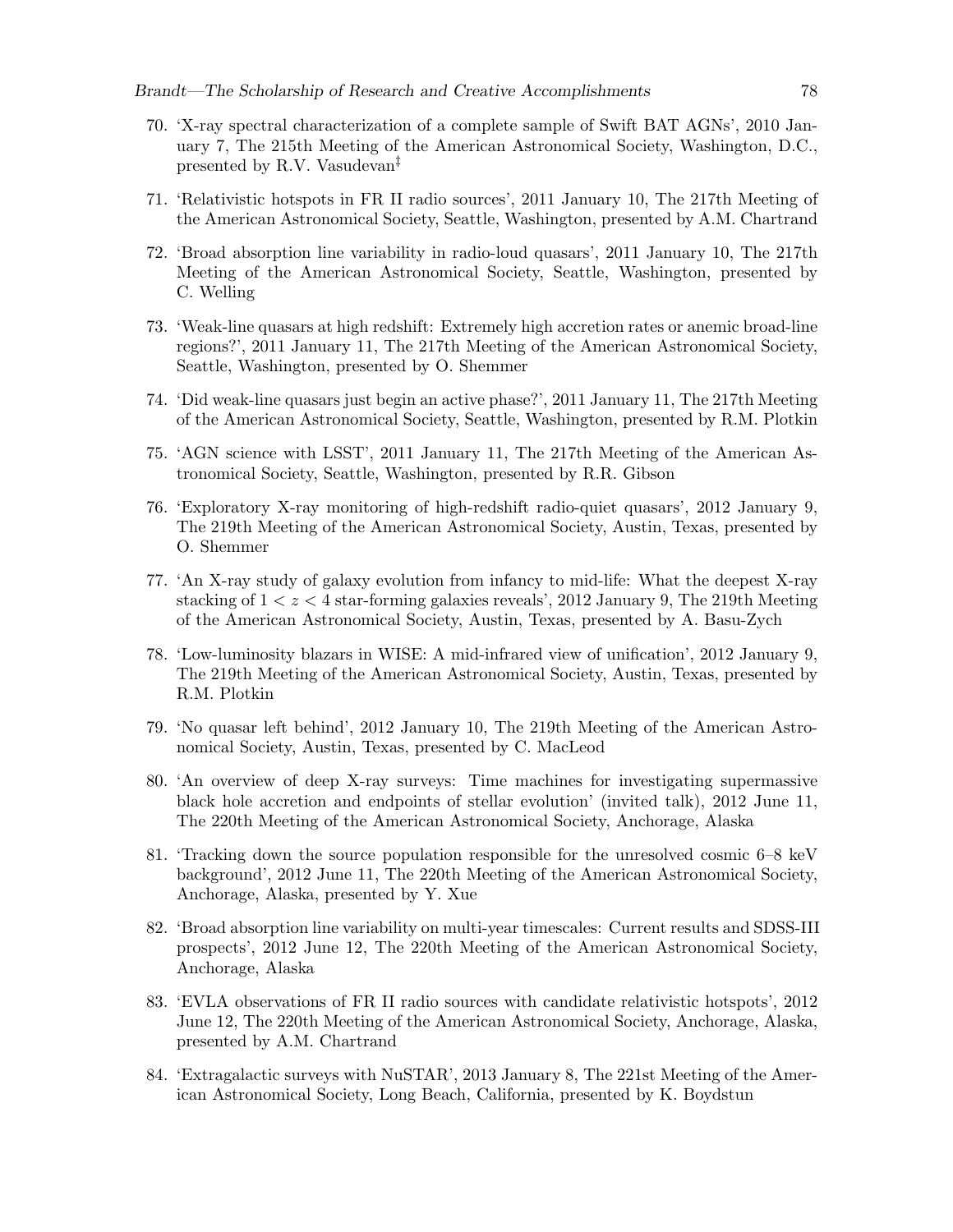- 85. 'The NuSTAR obscured AGN observing program', 2013 January 8, The 221st Meeting of the American Astronomical Society, Long Beach, California, presented by D. Walton
- 86. 'The LSST deep drilling program', 2013 January 8, The 221st Meeting of the American Astronomical Society, Long Beach, California, presented by R.L. Jones
- 87. 'AGN science with the LSST', 2013 January 8, The 221st Meeting of the American Astronomical Society, Long Beach, California, presented by O. Shemmer
- 88. 'Quasar FeLoBAL variability constraints from multi-year monitoring', 2013 January 9, The 221st Meeting of the American Astronomical Society, Long Beach, California, presented by S. McGraw
- 89. 'A WISE BOSS: Finding the cosmic monsters in the mid-infrared lochs', 2013 January 10, The 221st Meeting of the American Astronomical Society, Long Beach, California, presented by N.P. Ross
- 90. 'Broad absorption line variability on multi-year timescales in a large quasar sample', 2014 January 6, The 223rd Meeting of the American Astronomical Society, Washington, D.C.
- 91. 'The XMM-Newton view of weak emission-line quasars', 2014 January 6, The 223rd Meeting of the American Astronomical Society, Washington, D.C., presented by M. Stein
- 92. 'New Worlds/New Horizons science with an X-ray astrophysics probe', 2014 January 6, The 223rd Meeting of the American Astronomical Society, Washington, D.C., presented by R.K. Smith
- 93. 'The host galaxies of high-luminosity obscured quasars at  $z \sim 2.5$ ', 2014 January 6, The 223rd Meeting of the American Astronomical Society, Washington, D.C., presented by N.P. Ross
- 94. 'Direct constraints on the evolution of LMXBs from deep Chandra and HST observations of nearby early-type galaxies', 2014 January 8, The 223rd Meeting of the American Astronomical Society, Washington, D.C., presented by B.D. Lehmer
- 95. 'The AGN census at cosmic noon: The unbiased galaxy-AGN connection from spatially resolved line ratios', 2014 January 9, The 223rd Meeting of the American Astronomical Society, Washington, D.C., presented by J.R. Trump
- 96. 'Some like it hot: Linking diffuse X-ray luminosity, baryonic mass, and star formation rate in compact groups of galaxies', 2014 January 9, The 223rd Meeting of the American Astronomical Society, Washington, D.C., presented by T.D. Desjardins
- 97. 'X-ray scaling relations in compact group galaxies: Compact object populations with Chandra', 2014 January 9, The 223rd Meeting of the American Astronomical Society, Washington, D.C., presented by P. Tzanavaris
- 98. 'NuSTAR reveals intrinsically X-ray weak broad absorption line (BAL) quasars', 2014 January 9, The 223rd Meeting of the American Astronomical Society, Washington, D.C., presented by S.H. Teng
- 99. 'Using quasars from SDSS-III/SEQUELS to characterize SDSS-IV/eBOSS selection', 2014 June 5, The 224th Meeting of the American Astronomical Society, Boston, Massachusetts, presented by A.D. Myers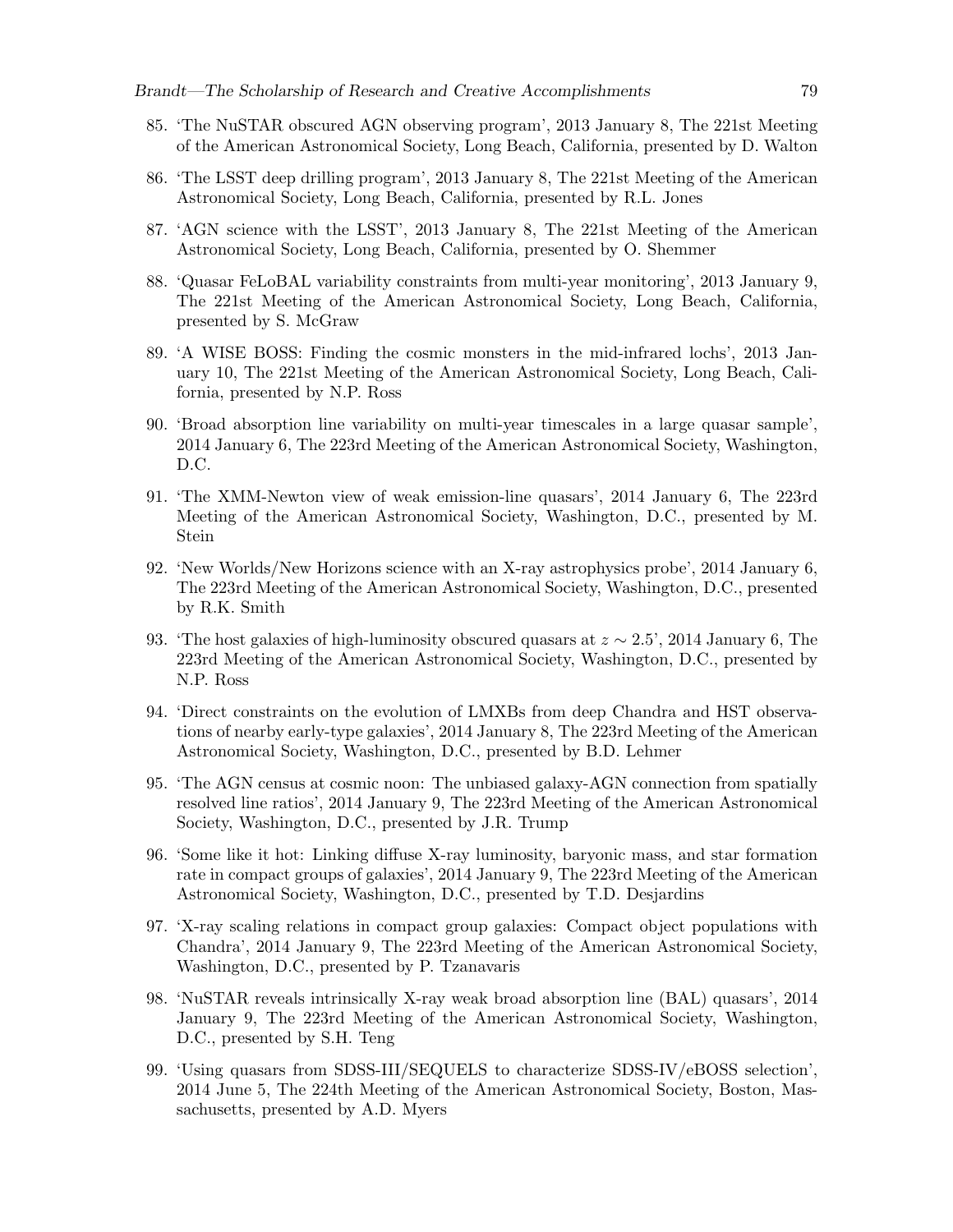- 100. 'Technical implementation plan for the VLA Sky Survey (VLASS)', 2015 January, The 225th Meeting of the American Astronomical Society, Seattle, Washington, presented by S.T. Myers
- 101. 'New insights on weak emission-line quasars from X-shooter spectroscopy', 2015 January, The 225th Meeting of the American Astronomical Society, Seattle, Washington, presented by R.M. Plotkin
- 102. 'Rapid C iv variability in an SDSS-RM quasar', 2015 January, The 225th Meeting of the American Astronomical Society, Seattle, Washington, presented by C.J. Grier
- 103. 'SpIES: The Spitzer IRAC Equatorial Survey', 2015 January, The 225th Meeting of the American Astronomical Society, Seattle, Washington, presented by J. Timlin
- 104. 'Beyond JWST: A technology path to the next great UVOIR space telescope', 2015 January, The 225th Meeting of the American Astronomical Society, Seattle, Washington, presented by D. Redding
- 105. 'Beyond JWST: Science drivers for the next great UVOIR space telescope', 2015 January, The 225th Meeting of the American Astronomical Society, Seattle, Washington, presented by J. Tumlinson
- 106. 'NuSTAR detection of multiple reflections in NGC 1068', 2015 January, The 225th Meeting of the American Astronomical Society, Seattle, Washington, presented by F.E. Bauer
- 107. 'The Time Domain Spectroscopic Survey: Spectroscopic variability investigations within SDSS-IV/eBOSS', 2015 January, The 225th Meeting of the American Astronomical Society, Seattle, Washington, presented by P.J. Green
- 108. 'Current and future X-ray studies of high-redshift AGNs and the first supermassive black holes' (invited talk), 2016 January 5, The 227th Meeting of the American Astronomical Society, Kissimmee, Florida
- 109. 'Exceptional X-ray weak quasars: Implications for accretion flows and emission-line formation', 2016 January 7, The 227th Meeting of the American Astronomical Society, Kissimmee, Florida
- 110. 'SpIES: The Spitzer IRAC Equatorial Survey', 2016 January 7, The 227th Meeting of the American Astronomical Society, Kissimmee, Florida, presented by J. Timlin
- 111. 'The quasar 2175 Å dust absorbers in the Sloan Digital Sky Survey Data Release Twelve', 2016 January 7, The 227th Meeting of the American Astronomical Society, Kissimmee, Florida, presented by Y. Zhao
- 112. 'Cosmic evolution of X-ray binary populations: Probes of changing chemistry and aging stellar populations in the Universe', 2016 January 8, The 227th Meeting of the American Astronomical Society, Kissimmee, Florida, presented by B.D. Lehmer
- 113. 'Quasar outflow constraints using broad absorption line variability studies', 2016 January 8, The 227th Meeting of the American Astronomical Society, Kissimmee, Florida, presented by S. McGraw
- 114. 'Unveiling the variable sky with the Time-Domain Spectroscopic Survey', 2016 January 8, The 227th Meeting of the American Astronomical Society, Kissimmee, Florida, presented by J.J. Ruan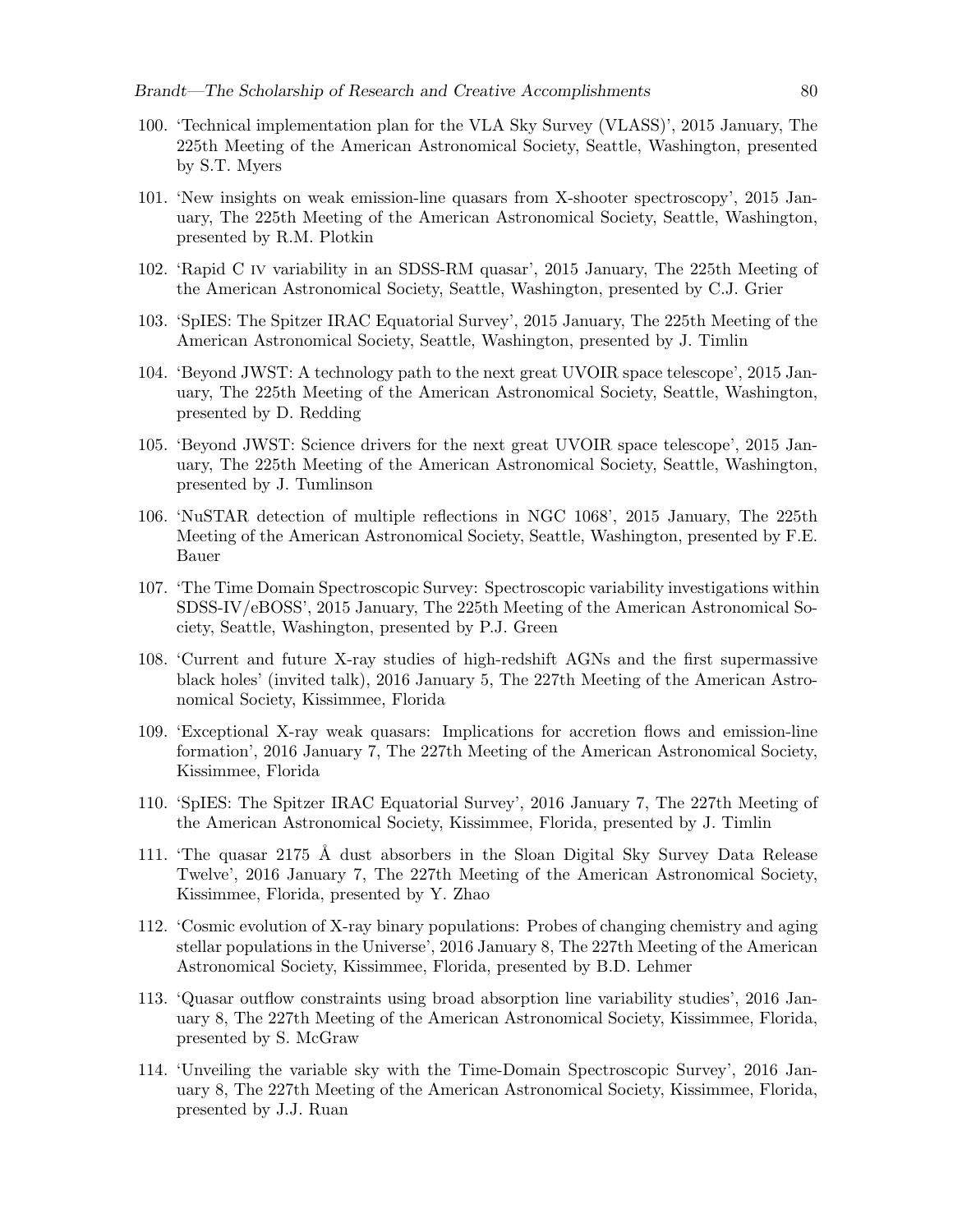- 115. 'A good hard look at cosmic supermassive black hole growth' (invited prize talk), 2017 January 5, The 229th Meeting of the American Astronomical Society, Grapevine, Texas
- 116. 'Selected first results from the 7 Ms Chandra Deep Field-South survey', 2017 January 5, The 229th Meeting of the American Astronomical Society, Grapevine, Texas
- 117. 'Infrared reverberation mapping of 17 quasars from the SDSS Reverberation Mapping Project', 2017 January 5, The 229th Meeting of the American Astronomical Society, Grapevine, Texas, presented by V. Gorjian
- 118. 'NGC 1448 and IC 3639: Two concealed black holes lurking in our cosmic backyard unveiled by NuSTAR', 2017 January 7, The 229th Meeting of the American Astronomical Society, Grapevine, Texas, presented by D. Stern
- 119. 'The XMM-SERVS Survey: First results in the 5 deg<sup>2</sup> XMM-LSS region', 2018 January, The 231st Meeting of the American Astronomical Society, Washington, DC, presented by C.-T. Chen
- 120. 'Investigations of short-timescale outflow variability in quasars from the Sloan Digital Sky Survey', 2018 January, The 231st Meeting of the American Astronomical Society, Washington, DC, presented by Z. Hemler
- 121. 'GNIRS-DQS: A Gemini Near-Infrared Spectrograph Distant Quasar Survey', 2018 June, The 232nd Meeting of the American Astronomical Society, Denver, Colorado, presented by B. Matthews
- 122. 'Steep hard X-ray spectra indicate extremely high accretion rates in weak emission-line quasars', 2018 June, The 232nd Meeting of the American Astronomical Society, Denver, Colorado, presented by A. Marlar
- 123. 'Gemini Near Infrared Spectrograph Distant Quasar Survey: The first year', 2019 January, The 233rd Meeting of the American Astronomical Society, Seattle, Washington, presented by B. Matthews
- 124. 'The XMM-SERVS survey of the LSST Deep Drilling Fields' (invited talk), 2020 January 5, The 235th Meeting of the American Astronomical Society, Honolulu, Hawaii
- 125. 'Science opportunities for Athena plus LSST' (invited talk), 2020 January 7, The 235th Meeting of the American Astronomical Society, Honolulu, Hawaii
- 126. 'The Rubin Observatory LSST AGN Science Collaboration' (invited talk), 2020 June 1, Supermassive Black Hole Studies with the Legacy Survey of Space and Time: A Meeting-in-a-Meeting as part of the 236th Meeting of the American Astronomical Society, Madison, Wisconsin (presented remotely owing to COVID-19)
- 127. 'XMM-SERVS: A sensitive XMM-Newton survey of the LSST Deep Drilling Fields', 2021 January 12, The 237th Meeting of the American Astronomical Society, Phoenix, Arizona (presented remotely owing to COVID-19)
- 128. 'The Complete XMM-SERVS Survey: A Sensitive X-ray Survey of the LSST Deep-Drilling Fields', 2021 June 8, The 238th Meeting of the American Astronomical Society, Anchorage, Alaska (presented remotely owing to COVID-19)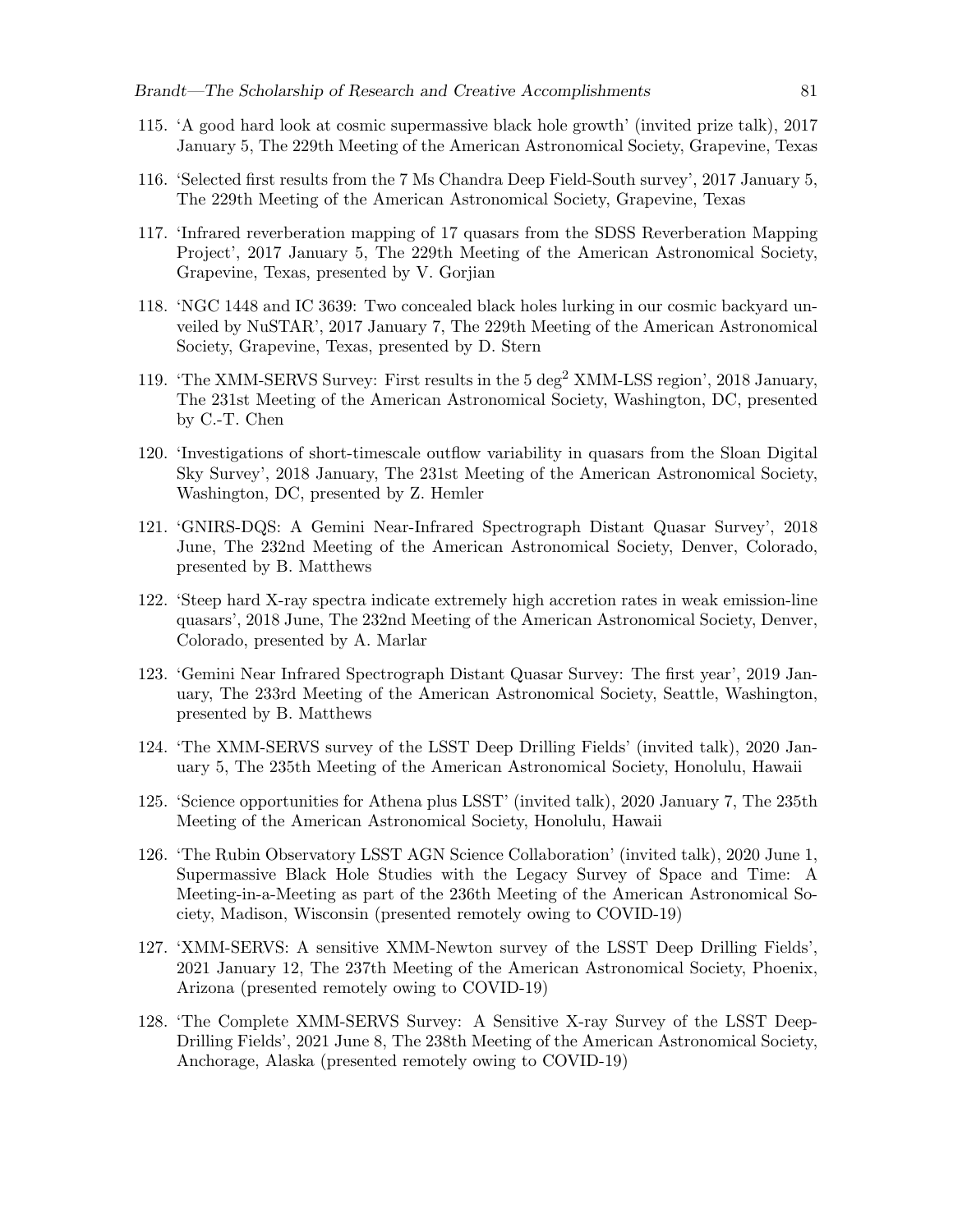#### Papers Presented at Other Meetings

- 1. 'Multifrequency foreground removal from cosmic microwave background anisotropy searches', 1993 April 14, American Physical Society Annual Meeting, Washington, D.C.
- 2. 'A large X-ray outburst from the ultrasoft active galaxy Zwicky 159.034', 1995 September 27, Röntgenstrahlung from the Universe Conference, Würzburg, Germany
- 3. 'High velocity supernova kicks and their effects on the orbital properties and sky distributions of neutron star and black hole binaries', 1995 July 13, NATO Advanced Study Institute on Evolutionary Processes in Binary Stars, Cambridge, United Kingdom
- 4. 'ASCA observations of the iron K complex of Circinus X-1 near zero phase', 1996 March 13, X-ray Imaging and Spectroscopy of Cosmic Hot Plasmas, Tokyo, Japan
- 5. 'X-ray properties of Narrow-Line Seyfert 1 galaxies', 1996 May 1, 1996 Meeting of the American Astronomical Society High Energy Astrophysics Division, San Diego, California
- 6. 'ASCA spectroscopy of Circinus X-1 near zero phase', 1996 October 1, Cambridge High Throughput X-ray Spectroscopy Workshop, Cambridge, Massachusetts
- 7. 'Ultrasoft Seyferts: Narrow-Line Seyfert 1 galaxies' (invited talk), 1996 June 12, X-rays and Gamma-rays from Accreting Black Holes, Koninki, Poland
- 8. 'Spectroscopy of the iron K complex of Circinus X-1', 1997 April 2, ASCA Cherry Blossom Conference, Washington, D.C.
- 9. 'ASCA spectroscopy of IRAS 23060+0505: Penetrating the torus of a type 2 quasar with X-rays', 1997 April 2, ASCA Cherry Blossom Conference, Washington, D.C.
- 10. 'Ultrasoft Seyferts in X-ray surveys', 1997 June 18, Potsdam X-ray Surveys Conference, Potsdam, Germany
- 11. 'Ultrasoft Narrow-Line Seyfert 1 galaxies: Studying an extreme of Seyfert activity' (invited talk), 1997 November 6, 1997 Meeting of the American Astronomical Society High Energy Astrophysics Division, Estes Park, Colorado
- 12. 'Ultrasoft Narrow-Line Seyfert 1 galaxies: What physical parameter ultimately drives the structure and kinematics of their broad line regions?' (invited talk), 1998 March 23, Structure and Kinematics of Quasar Broad Line Regions, Lincoln, Nebraska
- 13. 'Ultrasoft Narrow-Line Seyfert 1 galaxies: A review of recent progress' (invited talk), 1998 July 2, High-Energy Processes in Accreting Black Holes, Gräftavallen, Sweden
- 14. 'Exploratory ASCA and SAX observations of Broad Absorption Line Quasi-Stellar Objects', 1999 April 13, 1999 Meeting of the American Astronomical Society High Energy Astrophysics Division, Charleston, South Carolina
- 15. 'Ultrasoft active galaxies: An extreme of accretion onto supermassive black holes', 1999 July 8, International Astronomical Union Symposium 195: Highly Energetic Physical Processes and Mechanisms for Emissions from Astrophysical Plasmas, Bozeman, Montana
- 16. 'X-ray absorption in radio-quiet quasars' (invited talk), 1999 September 10, X-ray Astronomy 1999: Stellar Endpoints, AGN and the X-ray Background, Bologna, Italy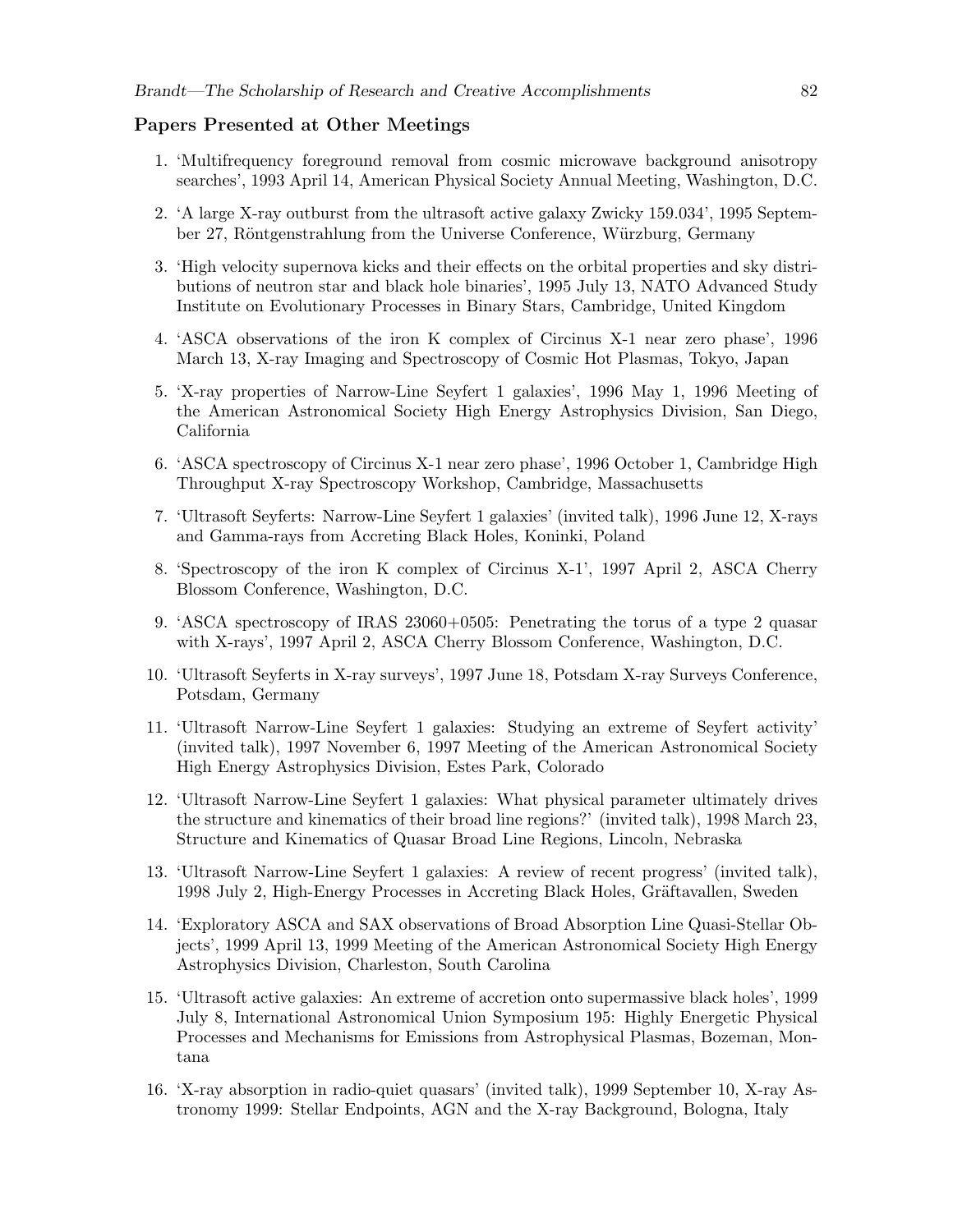- 17. 'Observational similarities and potential connections between luminous ultrasoft Narrow-Line Seyfert 1s and Broad Absorption Line QSOs' (invited talk), 1999 December 10, Observational and Theoretical Progress in the Study of Narrow-Line Seyfert 1 Galaxies, Bad Honnef, Germany
- 18. 'The X-ray properties of z > 4 quasars', 2000 June 26, Advanced Lectures on the Starburst-AGN Connection, Tonantzintla, Mexico
- 19. 'Trying to peer through the clouds: Hard X-ray observations of soft X-ray weak AGN', 2000 June 26, Advanced Lectures on the Starburst-AGN Connection, Tonantzintla, Mexico, presented by S.C. Gallagher<sup>\*</sup>
- 20. 'X-ray emission from galaxies in the Hubble Deep Field-North as detected by Chandra: Implications for star formation and AGN activity', 2000 June 26, Advanced Lectures on the Starburst-AGN Connection, Tonantzintla, Mexico, presented by A.E. Hornschemeier\*
- 21. 'The high-resolution X-ray spectrum of NGC 3783', 2000 June 26, Advanced Lectures on the Starburst-AGN Connection, Tonantzintla, Mexico, presented by S. Kaspi‡
- 22. 'Hard X-ray observations of soft X-ray weak AGN', 2000 September 7, X-ray Astronomy 2000, Palermo, Italy, presented by S.C. Gallagher<sup>\*</sup>
- 23. 'Chandra detects X-ray emission from Sgr A<sup>∗</sup> ', 2000 November 6, 2000 Meeting of the American Astronomical Society High Energy Astrophysics Division, Honolulu, Hawaii, presented by F.K. Baganoff
- 24. 'The high-resolution X-ray spectra of NGC 3783 and NGC 4051', 2000 November 6, 2000 Meeting of the American Astronomical Society High Energy Astrophysics Division, Honolulu, Hawaii, presented by S. Kaspi‡
- 25. 'Chandra HETGS observations of the Seyfert 2 galaxy Circinus', 2000 November 6, 2000 Meeting of the American Astronomical Society High Energy Astrophysics Division, Honolulu, Hawaii, presented by R.M. Sambruna
- 26. 'Chandra snapshot survey of nearby galaxies', 2000 November 7, 2000 Meeting of the American Astronomical Society High Energy Astrophysics Division, Honolulu, Hawaii, presented by A. Ptak
- 27. 'The discovery of broad P Cygni X-ray lines from Circinus X-1 with the Chandra HETGS', 2000 November 8, 2000 Meeting of the American Astronomical Society High Energy Astrophysics Division, Honolulu, Hawaii
- 28. 'The  $\log N$ -log S relation for the HDF-N region as observed by the Chandra X-ray Observatory', 2000 November 8, 2000 Meeting of the American Astronomical Society High Energy Astrophysics Division, Honolulu, Hawaii, presented by G.P. Garmire
- 29. 'X-ray emission from galaxies in the HDF-N area as detected by Chandra: Source identification for objects making the hard X-ray background', 2000 November 8, 2000 Meeting of the American Astronomical Society High Energy Astrophysics Division, Honolulu, Hawaii, presented by A.E. Hornschemeier<sup>\*</sup>
- 30. 'Off-source fluctuation analysis of the deep Chandra observation on the Hubble Deep Field', 2000 November 8, 2000 Meeting of the American Astronomical Society High Energy Astrophysics Division, Honolulu, Hawaii, presented by T. Miyaji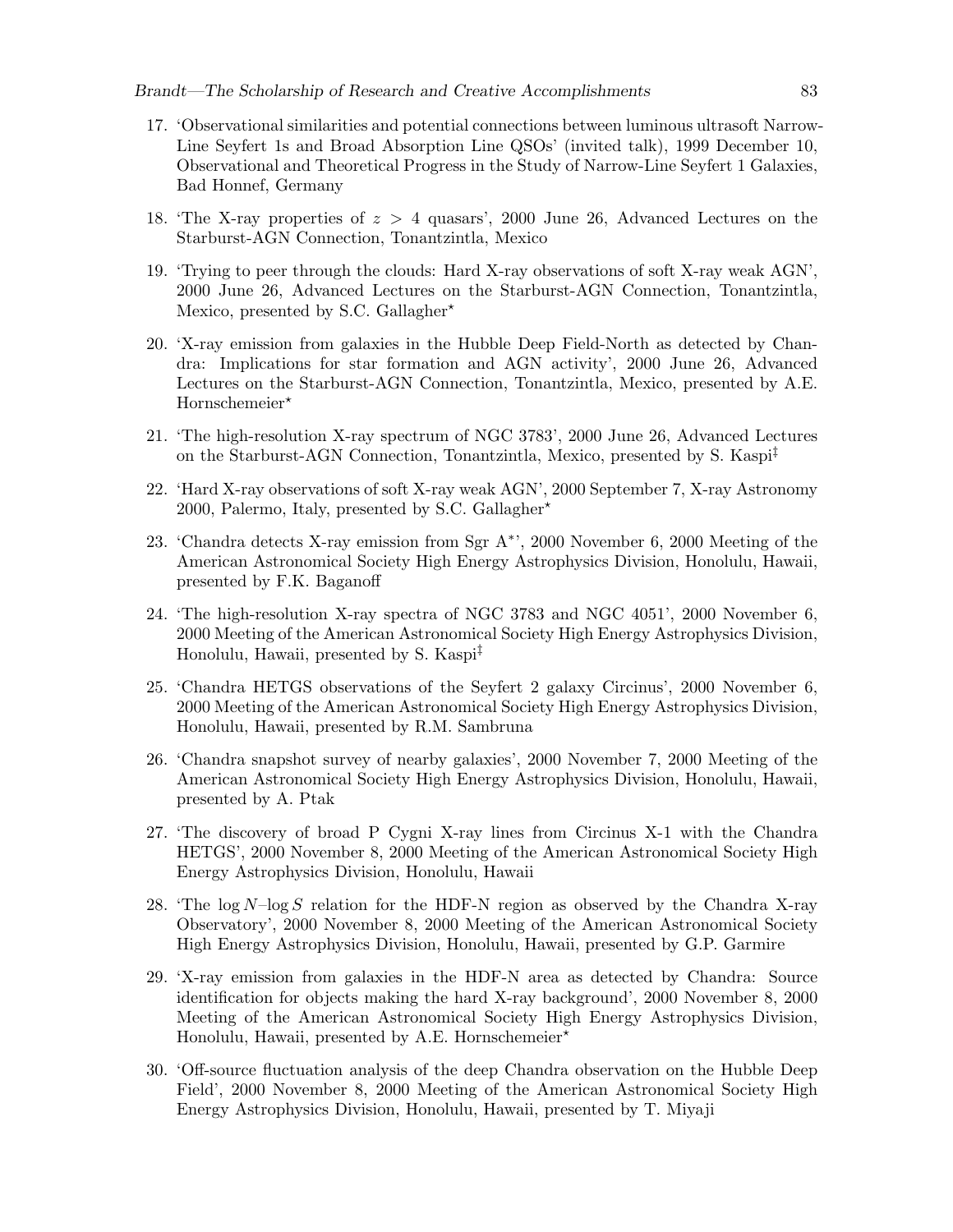- 31. 'Chandra X-Ray study of Sgr A-East', 2000 November 9, 2000 Meeting of the American Astronomical Society High Energy Astrophysics Division, Honolulu, Hawaii, presented by Y. Maeda
- 32. 'X-raying active galaxies with the new generation of X-ray observatories: Ionized outflows and high-redshift studies' (invited talk), 2001 March 7, New Century of X-ray Astronomy, Yokohama, Japan
- 33. 'Results from the Chandra deep survey of the Hubble Deep Field-North area' (invited talk), 2001 July 17, The 113th Annual Meeting of the Astronomical Society of the Pacific (Symposium on The High-Energy Universe at Sharp Focus: Chandra Science), St. Paul, Minnesota, presented by A.E. Hornschemeier<sup>\*</sup>
- 34. 'The Chandra Deep Field-North Survey' (invited talk), 2001 September 5, Two Years of Science with Chandra, Washington, D.C.
- 35. 'Chandra and XMM-Newton observations of the highest redshift quasars: X-rays from the dawn of the modern Universe' (invited talk), 2001 December 5, X-ray Spectroscopy of Active Galactic Nuclei with Chandra and XMM-Newton, Garching, Germany
- 36. 'The Chandra Deep Field-North Survey and the cosmic X-ray background' (invited talk), 2002 February 20, Royal Society of London Discussion Meeting on X-ray Astronomy in the New Millennium, London, United Kingdom
- 37. 'Grating X-ray spectroscopy of high-velocity outflows from active galaxies and X-ray binaries' (invited talk), 2002 June 4, The 16th International Conference on Spectral Line Shapes, Berkeley, California
- 38. 'Deep surveys of the cosmic X-ray background' (invited talk), 2002 July 9, Making Light of Gravity: MJR60, Cambridge, United Kingdom
- 39. 'X-rays from the first massive black holes' (solicited talk), 2002 October 10, New X-ray Results from Clusters of Galaxies and Black Holes: 34th COSPAR Scientific Assembly, Houston, Texas
- 40. 'The X-ray view of NGC 4261 and NGC 6251', 2003 March 23–26, 2003 Meeting of the American Astronomical Society High Energy Astrophysics Division, Mount Tremblant, Canada, presented by M. Gliozzi
- 41. 'Probing the complex and variable absorption of Markarian 6 with XMM-Newton', 2003 March 23–26, 2003 Meeting of the American Astronomical Society High Energy Astrophysics Division, Mount Tremblant, Canada, presented by S. Immler‡
- 42. 'The cosmic X-ray background and results from the 2 Ms Chandra Deep Field-North survey' (invited talk), 2003 March 25, 2003 Meeting of the American Astronomical Society High Energy Astrophysics Division, Mount Tremblant, Canada
- 43. 'Chandra and XMM-Newton observations reveal the relativistic winds of quasars APM 08279+5255 and PG 1115+080', 2003 March 26, 2003 Meeting of the American Astronomical Society High Energy Astrophysics Division, Mount Tremblant, Canada, presented by G. Chartas
- 44. 'X-rays from the first massive black holes: Current status and future prospects', 2003 May 31, The First Stars II, State College, Pennsylvania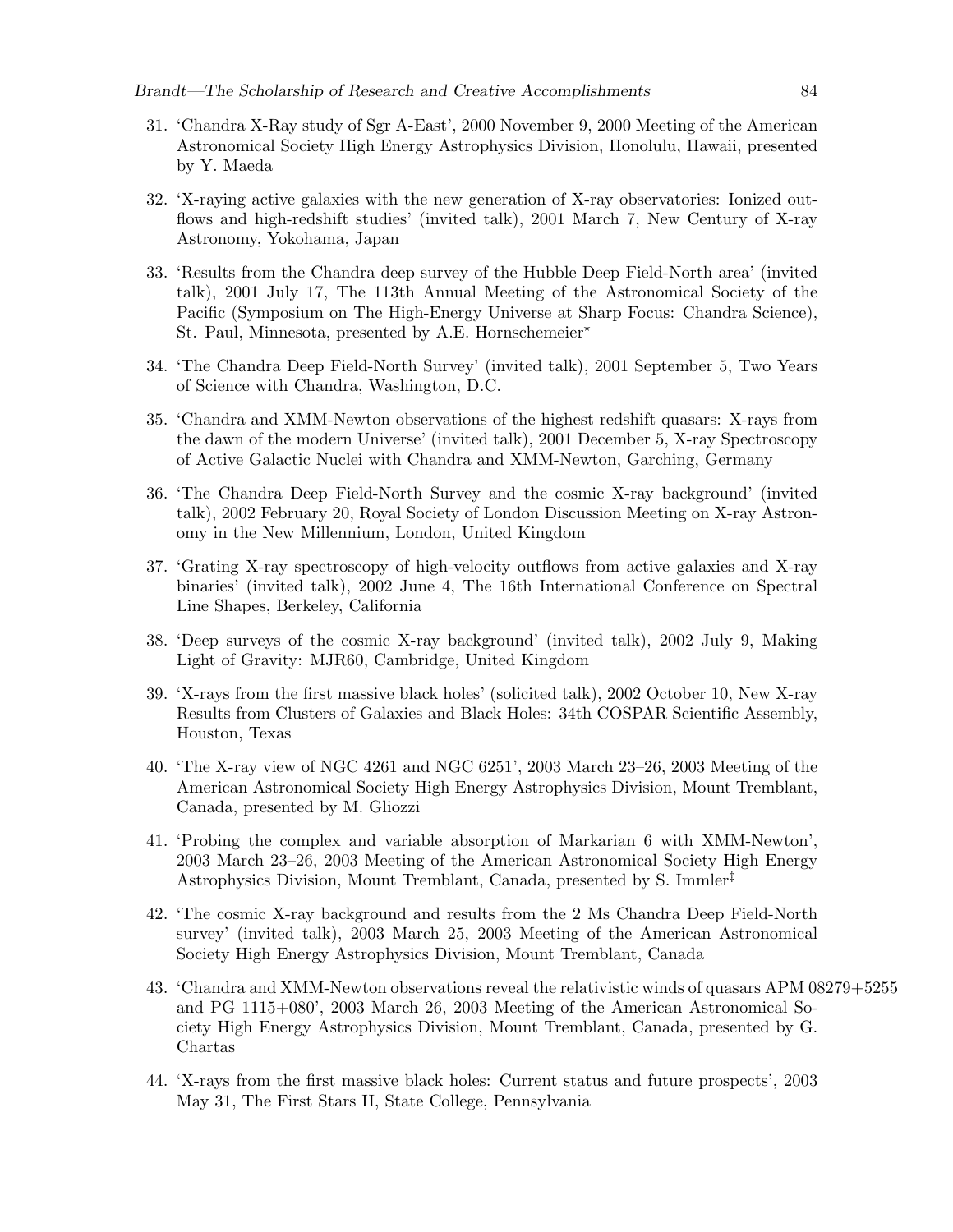- 45. 'Chandra and XMM-Newton surveys of the highest redshift active galaxies' (invited talk), 2003 July 1, The Guillermo Haro Workshop on AGN Surveys, Tonantzintla, Mexico
- 46. 'X-raying active galaxies found (and missed?) by the SDSS' (invited talk), 2003 July 28, AGN Physics with the Sloan Digital Sky Survey, Princeton, New Jersey
- 47. 'X-ray survey results on active galaxy physics and evolution' (invited talk), 2003 December 5, Physics of Active Galactic Nuclei at all Scales, Santiago, Chile
- 48. 'X-raying active galaxies: Exploring the environments of supermassive black holes' (invited talk), 2004 March 27, Spring 2004 Joint Meeting of the New England Sections of the American Association of Physics Teachers and the American Physical Society, Exeter, New Hampshire
- 49. 'X-ray surveys and wide-field optical/near-infrared imaging' (invited talk), 2004 May 17, Wide-Field Imaging from Space, Berkeley, California
- 50. 'X-rays from the first massive black holes' (invited talk), 2004 June 21, Growing Black Holes: Accretion in a Cosmological Context, Garching, Germany
- 51. 'Formation and evolution of supermassive black holes and their relationships to host galaxies' (invited talk), 2005 February 24, Meeting on a Joint Constellation-X and XEUS Mission, Cambridge, Massachusetts
- 52. 'X-raying active galaxies both near and far: Exploring the environments of supermassive black holes' (invited talk), 2005 April 18, The April 2005 Meeting of the American Physical Society, Tampa, Florida
- 53. 'Persistence and change of AGN X-ray emission over cosmic time: Results from deep and serendipitous surveys' (invited talk), 2005 May 26, Superunification of Active Galactic Nuclei: Black Hole Mass, Spin, and Accretion Rate, Elba, Italy
- 54. 'HET observations of active galaxies: Supporting X-ray surveys and first results from long-term reverberation mapping', 2005 June 20, Hobby-Eberly Telescope Science Workshop, University Park, Pennsylvania
- 55. 'Supermassive black holes and the cosmic X-ray background radiation' (invited talk), 2006 February 17, The 2006 Annual Meeting of the American Association for the Advancement of Science, St. Louis, Missouri
- 56. 'Active galactic nuclei: Making the most of the Great Observatories' (invited talk), 2006 May 23, Making the Most of the Great Observatories, Pasadena, California
- 57. 'At the edge of the X-ray universe: Results from the deepest extragalactic surveys' (invited talk), 2006 October 11, At the Edge of the Universe, Sintra, Portugal
- 58. 'Deep-survey constraints on X-ray outbursts from galactic nuclei', 2006 November 6, Chandra X-ray Center Workshop on Extragalactic X-ray Surveys, Cambridge, Massachusetts
- 59. 'Active galaxy physics and demography with the Large Synoptic Survey Telescope', 2006 December 6, Large Synoptic Survey Telescope All-Hands Meeting—2006, Menlo Park, California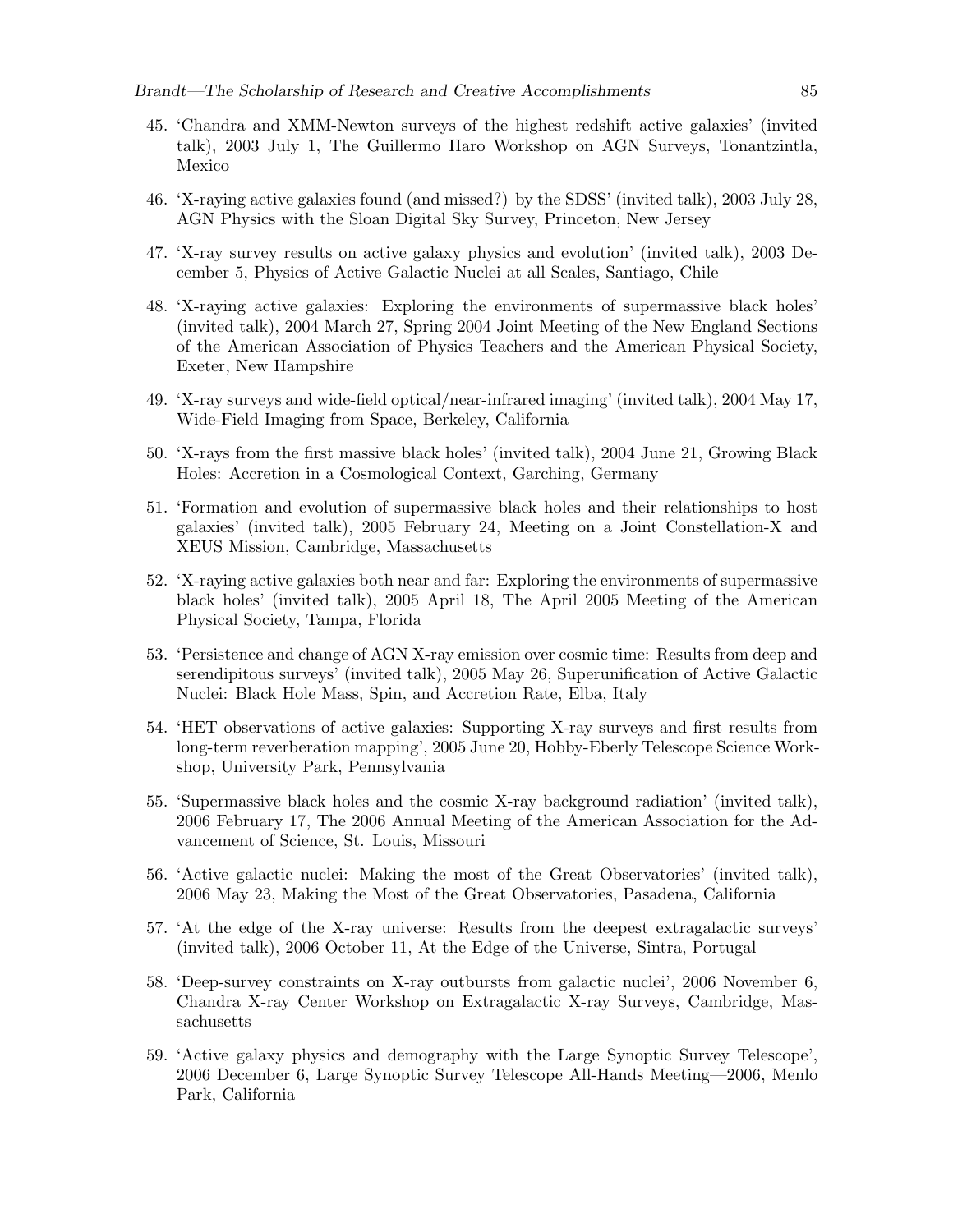- 60. 'Active galaxy science possibilities for Swift: BAT source follow-up and variability studies' (invited talk), 2007 May 1, What Next for Swift? Charting the Future for the World's Most-Responsive Space Astrophysics Observatory, State College, Pennsylvania
- 61. 'Deep cosmological X-ray surveys' (invited talk), 2007 June 14, 40 Years of X-ray Astronomy: Workshop in Honor of Gordon Garmire's 70th Birthday, State College, Pennsylvania
- 62. 'The history of active galaxies: Points of light in a dark universe' (invited talk), 2007 July 20, Galaxy Growth in a Dark Universe, Heidelberg, Germany
- 63. 'Recent results from the deepest Chandra surveys: Adventuring through the distant Xray universe' (invited talk), 2008 April 2, 2008 Meeting of the American Astronomical Society High Energy Astrophysics Division, Los Angeles, California
- 64. 'Recent results from the Chandra Deep Field surveys', 2008 April 13, The April 2008 Meeting of the American Physical Society, St. Louis, Missouri
- 65. 'Exploring the high-redshift X-ray universe: Results from snapshot to ultradeep surveys' (invited talk), 2008 May 30, The X-ray Universe 2008, Granada, Spain
- 66. 'Recent results from the deepest X-ray surveys: Adventuring through the distant X-ray universe' (invited talk), 2008 July 21, Putting Gravity to Work—From Black Holes to Galaxy Clusters: ACF60, Cambridge, United Kingdom
- 67. 'X-raying the winds of luminous active galaxies' (invited talk), 2009 June 1, The Monster's Fiery Breath: Feedback in Galaxies, Groups, and Clusters, Madison, Wisconsin
- 68. 'Black-hole ecology in the distant universe' (invited talk), 2009 July 8, Perspectives of High Energy Astrophysics, Garching, Germany
- 69. 'Recent results from the deepest X-ray surveys: Adventuring through the distant X-ray universe' (invited talk), 2009 July 13, The 12th Marcel Grossmann Meeting on General Relativity, Paris, France
- 70. 'Supermassive black hole growth over cosmic time: X-ray constraints on the demographics, physics, and ecology of active galaxies' (invited talk), 2009 September 22, Chandra's First Decade of Discovery, Boston, Massachusetts
- 71. 'A decade of extragalactic surveys with Chandra and XMM-Newton: The demography, physics, and ecology of growing supermassive black holes' (invited talk), 2010 January 8, The X-ray Astronomy Revolution: The Ongoing Impact of XMM-Newton and Chandra (Specialist Discussion Meeting of the Royal Astronomical Society), London, United Kingdom
- 72. 'Supermassive black-hole ecology through the galaxy-formation epoch: New constraints from the Chandra Deep Fields', 2010 February 19, Formation and Evolution of Black Holes, Aspen, Colorado
- 73. 'Constraining active-galaxy feedback and black-hole vs. bulge growth through the galaxy formation era: New results from the Chandra Deep Fields', 2010 June 3, Cosmic Chemical Evolution, St. Michaels, Maryland
- 74. 'Investigating the growth of the first supermassive black holes with the International X-ray Observatory' (invited talk), 2010 June 10, The First Galaxies, Quasars, and Gamma-Ray Bursts, State College, Pennsylvania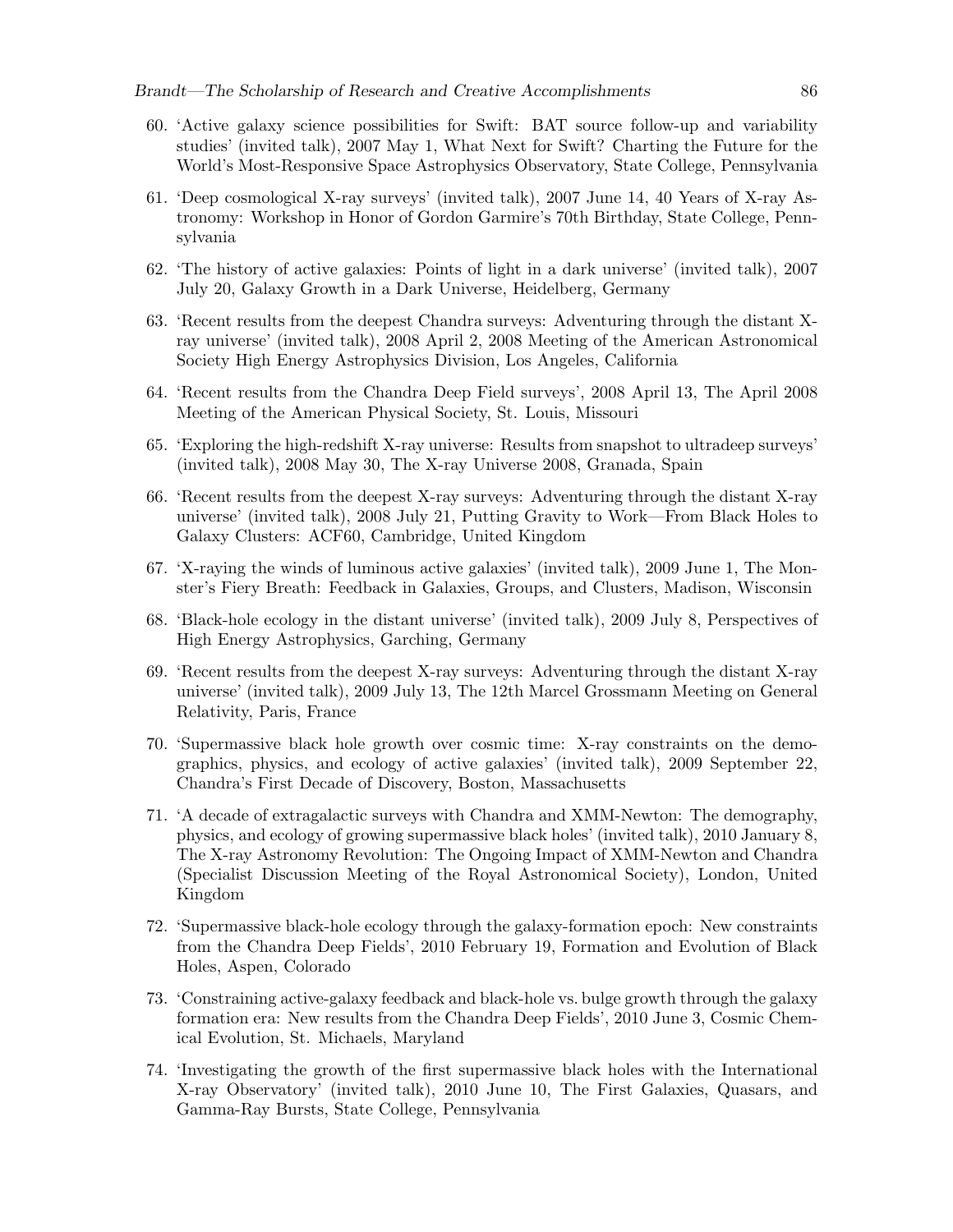- 75. 'Large-scale investigations of quasar winds with the Sloan Digital Sky Survey-III', 2010 June 23, Sloan Digital Sky Survey-III Quasar and Lyman-Alpha Forest Workshop, Pittsburgh, Pennsylvania
- 76. 'Black-hole ecology in the distant universe: Results from cosmological X-ray surveys' (invited talk), 2010 July 27, What Drives the Growth of Black Holes?, Durham, United Kingdom
- 77. 'Supermassive black-hole ecology in the Chandra Deep Fields', 2011 April 9, 31st Annual Central Pennsylvania Consortium Astronomers Meeting, Lancaster, Pennsylvania
- 78. 'The LSST Deep-Drilling Fields', 2011 June 13, Very Wide Field Surveys in the Light of Astro 2010, Baltimore, Maryland
- 79. 'Active galaxies over cosmic time: The demography, physics, and ecology of growing supermassive black holes as revealed by X-ray surveys' (invited talk), 2011 July 22, Black Hole Astrophysics: Tales of Power and Destruction, Winchester, United Kingdom
- 80. 'The future of high-energy astrophysics: Prospects for supermassive black hole discoveries' (invited talk), 2011 September 9, 2011 Meeting of the American Astronomical Society High Energy Astrophysics Division, Newport, Rhode Island
- 81. 'Broad absorption line variability on multi-year timescales: Current results and future SDSS-III prospects', 2011 October 16, Active Galactic Nuclei Winds in Charleston, Charleston, South Carolina
- 82. 'Broad absorption line quasars with redshifted troughs', 2012 January 4, Baryon Oscillation Spectroscopic Survey Meeting—NYU2012, New York, New York
- 83. 'A large-scale investigation of quasar wind variability', 2012 April 21, 32nd Annual Central Pennsylvania Consortium Astronomers Meeting, Carlisle, Pennsylvania
- 84. 'Broad absorption line quasar variability on multi-year timescales: X-ray and ultraviolet constraints on quasar wind evolution', 2012 June 4, Energetic Astronomy, Annapolis, Maryland
- 85. 'The LSST Deep-Drilling Fields: Current status and future plans' (invited talk), 2012 August 16, Large Synoptic Survey Telescope All-Hands Meeting—2012, Marana, Arizona
- 86. 'X-ray and multiwavelength constraints upon the strongest particle jets of the early universe', 2012 October 22, Nature's Particle Accelerators, Annapolis, Maryland
- 87. 'New opportunities for supermassive black hole discoveries' (invited talk/panelist), 2012 November 9, SpaceVision 2012, Buffalo, New York
- 88. 'Quasar inflows? Redshifted trough broad absorption line quasars', 2012 December 11, Baryon Oscillation Spectroscopic Survey Meeting—CMU2012, Pittsburgh, Pennsylvania
- 89. 'X-ray evolution of the highest redshift radio-loud quasars', 2013 April 4, Center for Theoretical and Observational Cosmology—Neighborhood Workshop on Astrophysics and Cosmology, State College, Pennsylvania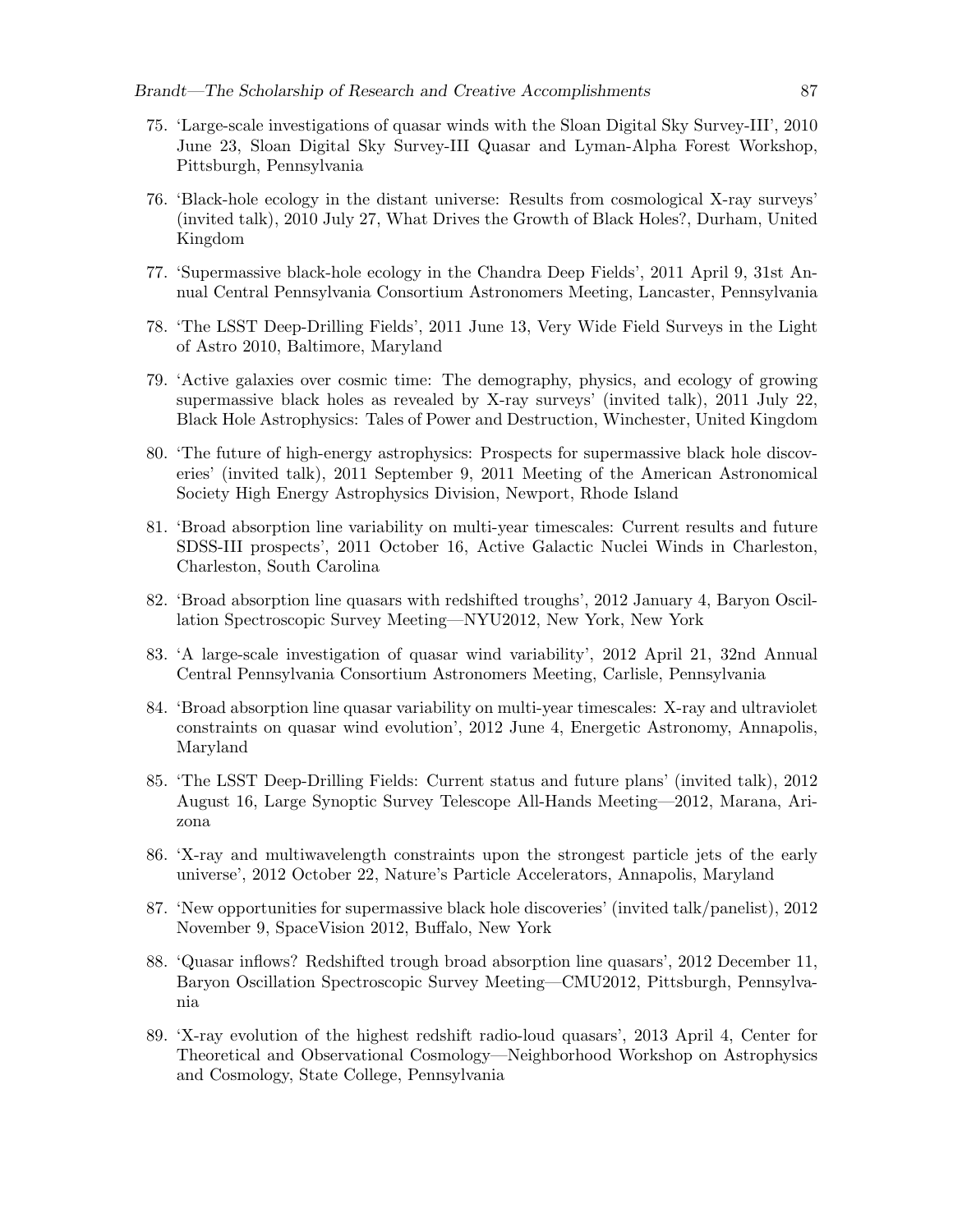- 90. 'Broad absorption line quasars with redshifted troughs', 2013 April 13, 33rd Annual Central Pennsylvania Consortium Astronomers Meeting, Gettysburg, Pennsylvania
- 91. 'Supermassive black hole studies with the LSST' (invited talk), 2013 May 7, Radio Astronomy in the LSST Era, Charlottesville, Virginia
- 92. 'Ultraviolet and X-ray variability of broad absorption line quasars' (invited talk), 2013 May 21, The Restless Nature of AGNs: Variability as a Probe of the Central Engine, Naples, Italy
- 93. 'Broad absorption line quasars with redshifted troughs: High-velocity infall or rotationally dominated outflows?', 2013 June 12, The SDSS-III Collaboration Meeting—2013, Baltimore, Maryland
- 94. 'Supermassive black-hole growth over cosmic time as revealed by cosmological X-ray surveys' (invited talk), 2013 August 8, US-Korea Conference on Science, Technology, and Entrepreneurship 2013, East Rutherford, New Jersey
- 95. 'Enhanced jet-linked X-rays from highly radio-loud quasars at the highest redshifts', 2013 October 29, Swift Science Planning Meeting, State College, Pennsylvania
- 96. 'Exceptional X-ray weak quasars and their implications for accretion disks, coronae, and winds', 2013 November 4, Putting Accretion Theory to the Test, Annapolis, Maryland
- 97. 'A good hard look at growing supermassive black holes in the distant universe' (invited keynote talk), 2014 April 5, 34th Annual Central Pennsylvania Consortium Astronomers Meeting, Lancaster, Pennsylvania
- 98. 'An observational overview of active galactic nuclei' (invited series of five talks), 2014 June 23–27, Formation and Co-Evolution of Galaxies and Supermassive Black Holes, Hefei, China
- 99. 'Exceptional X-ray weak quasars and their implications for accretion flows, broad line regions, and winds' (invited talk), 2014 September 13, The Inner Regions of Quasars, Austin, Texas
- 100. 'New probes of quasar winds: Multi-year variability and redshifted troughs', 2014 October 5, Annual Meeting of the Mid-Atlantic Section of the American Physical Society, State College, Pennsylvania
- 101. 'Exceptional X-ray weak quasars: Implications for accretion flows and winds', 2014 November 19, 15 Years of Science with Chandra, Boston, Massachusetts
- 102. 'Exceptional X-ray weak quasars: Implications for accretion flows and emission lines', 2015 April 14, The April 2015 Meeting of the American Physical Society, Baltimore, Maryland
- 103. 'Exceptional weak-line quasars: Rapidly accreting supermassive black holes with thick accretion disks?', 2015 April 25, 35th Annual Central Pennsylvania Consortium Astronomers Meeting, Carlisle, Pennsylvania
- 104. 'LSST and simultaneous multiwavelength astronomy' (invited talk), 2015 July 16, Paving the Way to Simultaneous Multiwavelength Astronomy, Leiden, The Netherlands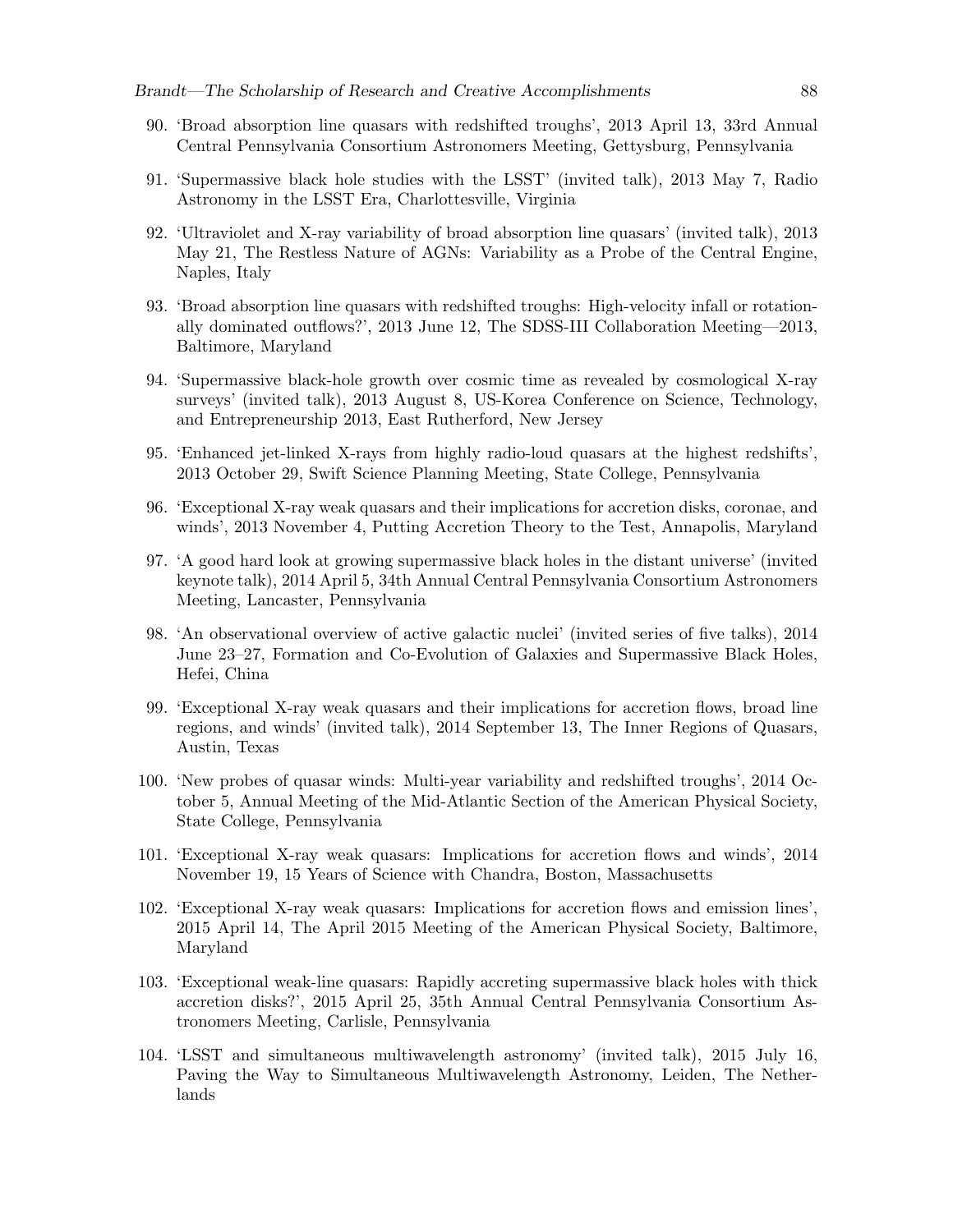- 105. 'The landscape of large sky surveys in the Athena era' (invited talk), 2015 September 9, Exploring the Hot and Energetic Universe: The First Scientific Conference Dedicated to the Athena X-ray Observatory, Madrid, Spain
- 106. 'Exceptional X-ray weak quasars and their implications for accretion flows, winds, and broad line regions', 2015 October 13, The Physics of Supermassive Black Hole Formation and Feedback, Annapolis, Maryland
- 107. 'Enhanced jet-linked X-rays from highly radio-loud quasars at the highest redshifts', 2015 October 22, Mid-Atlantic Radio-Loud AGN Meeting (MARLAM-2015), Baltimore, Maryland
- 108. 'Exceptional X-ray weak quasars and their implications for accretion flows, winds, and broad line regions', 2016 April 17, The April 2016 Meeting of the American Physical Society, Salt Lake City, Utah
- 109. 'Exceptional X-ray weak quasars: Implications for accretion flows and emission lines', 2016 May 2, Great Lakes Quasar Symposium, London, Canada
- 110. 'Open questions about quasar winds and changing-look active galactic nuclei' (invited discussion leader), 2016 May 4, Great Lakes Quasar Symposium, London, Canada
- 111. 'High-redshift quasars and the X-SERVS survey' (invited talk), 2016 May 10, XMM-Newton: The Next Decade, Madrid, Spain
- 112. 'LSST connections with STAR-X and AGN variability', 2016 May 27, The First STAR-X Science Team Meeting, Baltimore, Maryland
- 113. 'General review of the proposed deep-drilling fields and other LSST mini-surveys', 2016 August 18, The LSST 2016 Project and Community Workshop, Tucson, Arizona
- 114. 'The Sloan Digital Sky Survey Reverberation Mapping Project' (invited talk), 2016 October 24, AGN Reverberation Mapping: The Parsec Scale Garden of Massive Black Holes, Lijiang, China (I presented this talk on behalf of Yue Shen, who was unable to attend the conference)
- 115. 'X-raying weak-line quasars: Implications for accretion flows, winds, and broad line regions' (invited talk), 2016 October 25, AGN Reverberation Mapping: The Parsec Scale Garden of Massive Black Holes, Lijiang, China
- 116. 'Selected first results from the 7 Ms Chandra Deep Field-South survey', 2017 January 30, The April 2017 Meeting of the American Physical Society, Washington, D.C.
- 117. 'Selected first results from the 7 Ms Chandra Deep Field-South survey', 2017 April 15, 37th Annual Central Pennsylvania Consortium Astronomers Meeting, Lancaster, Pennsylvania
- 118. 'A large-scale spectroscopic survey of quasar wind variability' (invited talk), 2017 May 23, Outflows from Active Galactic Nuclei, Haifa, Israel
- 119. 'High-redshift AGNs and the first supermassive black holes' (invited talk), 2017 June 13, Multifrequency Behaviour of High Energy Cosmic Sources—XII, Palermo, Italy
- 120. 'Latest results from a large-scale spectroscopic survey of quasar wind variability', 2017 June 27, AGN Winds on the Georgia Coast, Jekyll Island, Georgia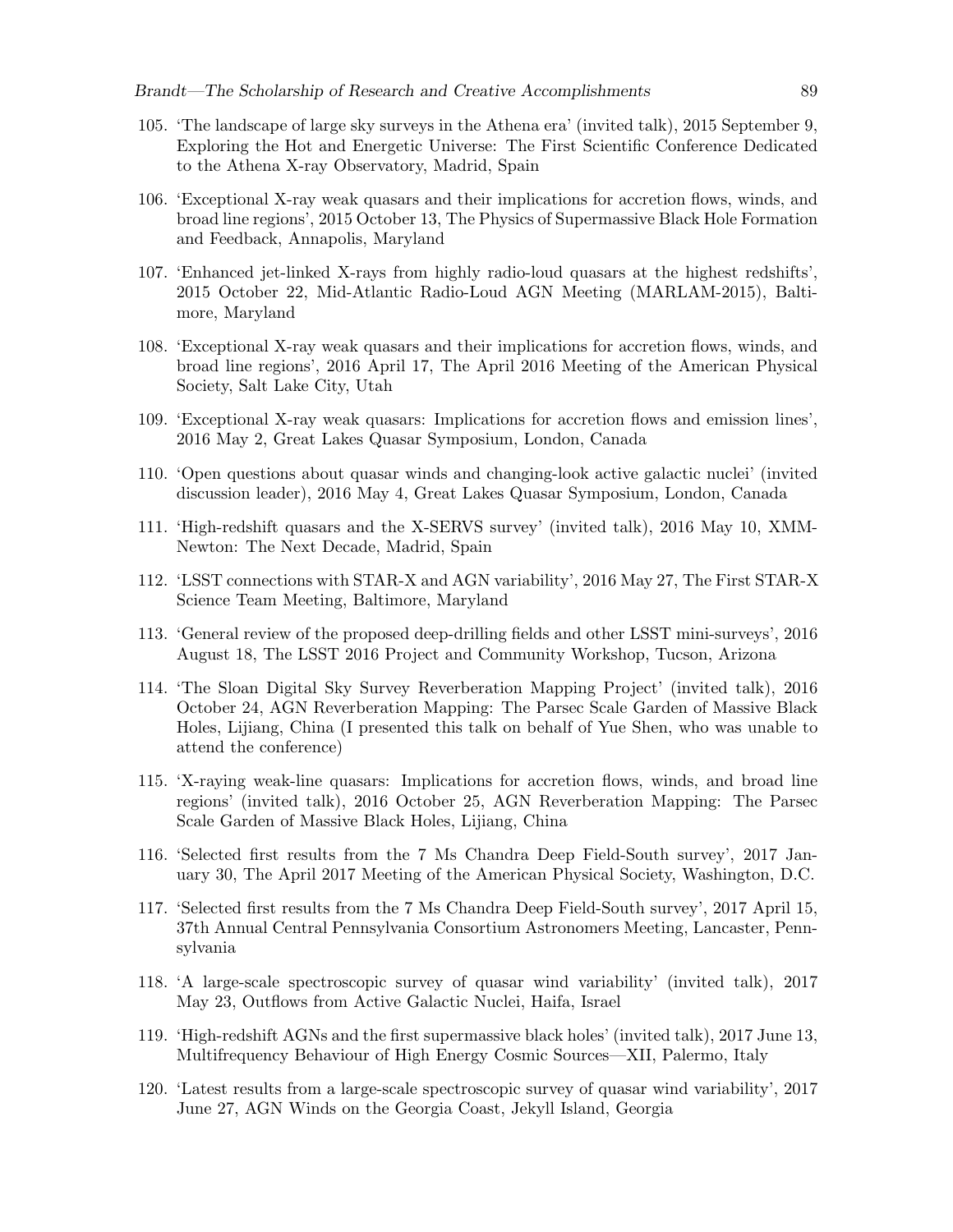- 121. 'From the Chandra Deep Fields to Lynx' (invited talk), 2017 August 8, From Chandra to Lynx—Taking the Sharpest X-ray Vision Fainter and Farther, Cambridge, Massachusetts
- 122. 'Cosmic black hole growth is mainly linked to stellar mass', 2017 August 24, 2017 Meeting of the American Astronomical Society High Energy Astrophysics Division, Sun Valley, Idaho
- 123. 'Supermassive black-hole studies with the LSST' (invited talk), 2017 September 25, LSST: Multiwavelength Data Fusion Workshop, Cambridge, United Kingdom
- 124. 'Supermassive black-hole studies with the LSST' (invited talk), 2017 December 14, Third Chilean Workshop on the Large Synoptic Survey Telescope, Santiago, Chile
- 125. 'X-raying high-redshift AGNs and the first black holes: From Chandra to Lynx' (invited talk), 2018 February 7, Cosmological Signals from Cosmic Dawn to the Present, Aspen, Colorado
- 126. 'X-raying the seeds of the first supermassive black holes', 2018 April 21, 38th Annual Central Pennsylvania Consortium Astronomers Meeting, Carlisle, Pennsylvania
- 127. 'The remarkable X-ray properties of weak-line quasars: Implications for accretion flows, winds, and BLRs' (invited talk), 2018 May 22, The Radio and X-ray Connection in Accreting Objects, Monopoli, Italy
- 128. 'X-ray surveys of distant active galactic nuclei: Deep to wide' (invited talk), 2018 July 19, AGN X-ray Surveys—Soft to Hard and Deep to Wide: 42nd COSPAR Scientific Assembly, Pasadena, California
- 129. 'An overview of blending challenges for LSST science on active galaxies', 2018 August 14, The LSST 2018 Project and Community Workshop, Tucson, Arizona
- 130. 'The LSST Active Galactic Nuclei Science Collaboration and its future plans on deep fields', 2018 August 30, WFIRST/LSST Deep Fields Workshop, Princeton, New Jersey
- 131. 'A good hard look at cosmic supermassive black hole growth' (invited talk), 2019 January 15, X-ray Surveys of the Hot and Energetic Universe, Harbin, China
- 132. 'X-ray surveys of the hot and energetic universe: Progress report and future prospects' (invited talk), 2019 January 18, X-ray Surveys of the Hot and Energetic Universe, Harbin, China
- 133. 'Evident black hole-bulge coevolution in the distant universe', 2019 February 15, American Association for the Advancement of Science Annual Meeting, Washington, D.C.
- 134. 'The history of accretion: XMM-Newton achievements and perspectives' (invited talk), 2019 March 20, 2019 Meeting of the American Astronomical Society High Energy Astrophysics Division, Monterey, California
- 135. 'Evident black hole vs. bulge coevolution in the distant universe', 2019 April 27, 39th Annual Central Pennsylvania Consortium Astronomers Meeting, Gettysburg, Pennsylvania
- 136. 'Supermassive black hole studies with the LSST' (invited talk), 2019 June 26, European Week of Astronomy & Space Science: Quasars in Cosmology, Lyon, France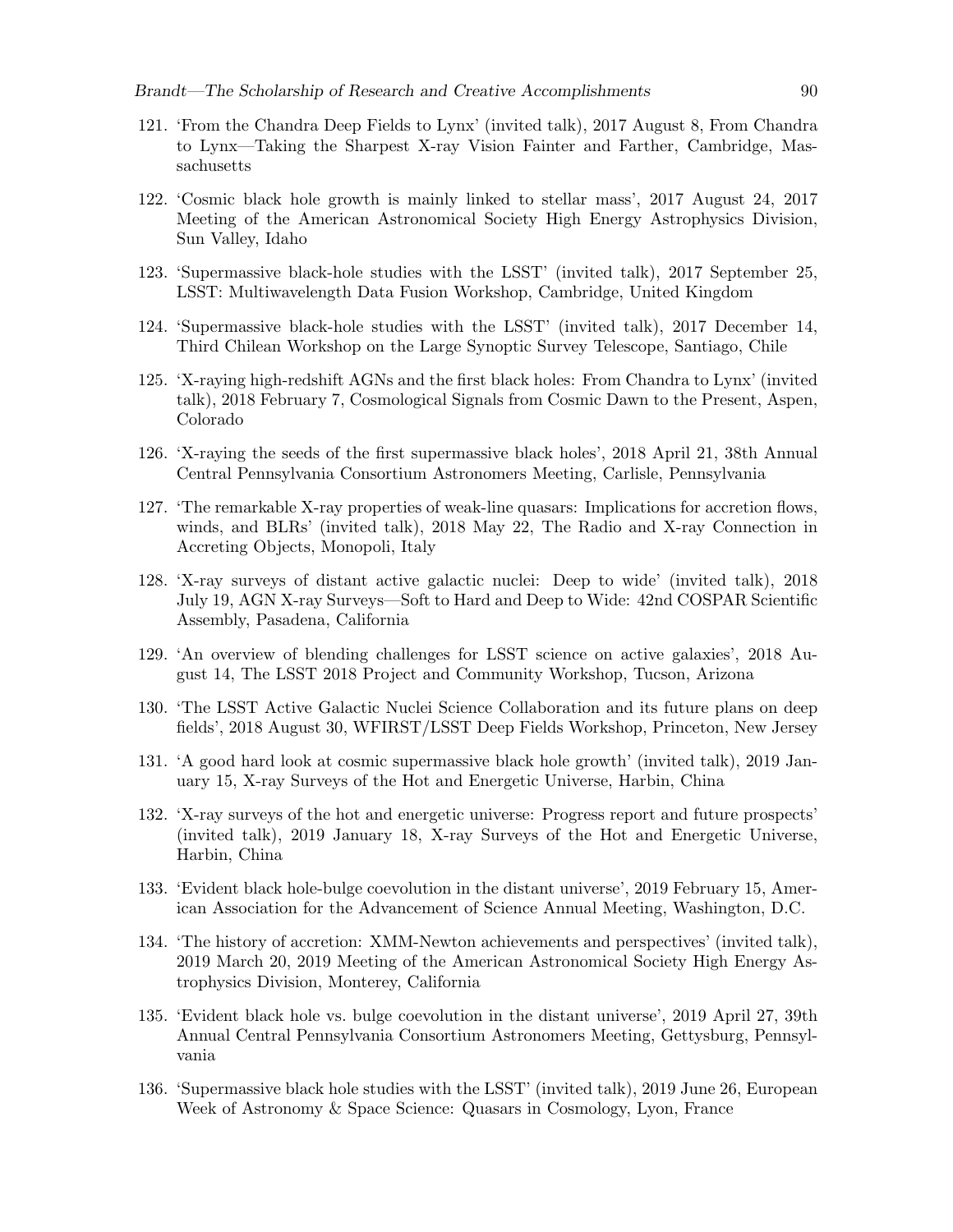- 137. 'A new extragalactic population of faint, fast X-ray transients', 2019 August 19, Hot-Wiring the Transient Universe, Evanston, Illinois
- 138. 'Multiwavelength surveys for active galactic nuclei' (invited talk), 2019 October 9, Nuclear Activity in Galaxies Across Cosmic Time: International Astronomical Union Symposium 356, Addis Ababa, Ethiopia
- 139. 'The XMM-SERVS survey of the LSST Deep Drilling Fields' (invited talk), 2019 October 21, XMM-Newton 20th Anniversary Goddard Symposium, Greenbelt, Maryland
- 140. 'Supermassive black hole studies with the LSST' (invited talk), 2019 October 31, Mid-Atlantic Radio Loud AGN Meeting (MARLAM-2019), College Park, Maryland
- 141. 'Novel insights into quasar physics from large-sample studies combining SDSS-IV and the Chandra/XMM-Newton archives', 2020 June 24, SDSS-IV/V Collaboration Meeting 2020, New York, New York (presented remotely owing to COVID-19)
- 142. 'The XMM-SERVS Survey of the LSST Deep Drilling Fields', 2020 July 2, European Astronomical Society Annual Meeting: Current Scientific Highlights and Future Prospects for XMM-Newton, Leiden, The Netherlands (presented remotely owing to COVID-19)
- 143. 'XMM-SERVS: A Large XMM-Newton Survey of the LSST Deep Drilling Fields', 2020 August 11, Rubin Observatory Project & Community Workshop 2020, Tucson, Arizona (presented remotely owing to COVID-19)
- 144. 'Science Collaborations Report: The Active Galactic Nuclei Science Collaboration', 2020 August 12, Rubin Observatory Project & Community Workshop 2020, Tucson, Arizona (presented remotely owing to COVID-19)
- 145. 'A new extragalactic population of faint, fast X-ray transients', 2020 October 7, Chandra Frontiers in Time-Domain Science, Cambridge, Massachusetts (presented remotely owing to COVID-19)
- 146. 'A new extragalactic population of faint, fast X-ray transients', 2020 December 5, Annual Meeting of the Mid-Atlantic Section of the American Physical Society (presented remotely owing to COVID-19)
- 147. 'X-ray survey follow-up as a driver for extragalactic spectroscopic surveys', 2021 April 15, Extragalactic Spectroscopic Surveys: Past, Present, and Future of Galaxy Evolution, Santiago, Chile (presented remotely owing to COVID-19)
- 148. 'A new extragalactic population of faint, fast X-ray transients', 2021 April 17, 41st Annual Central Pennsylvania Consortium Astronomers Meeting, Carlisle, Pennsylvania (presented remotely owing to COVID-19)
- 149. 'XMM-SERVS: A sensitive XMM-Newton survey of the LSST Deep-Drilling Fields', 2021 April 18, The April 2021 Meeting of the American Physical Society, Sacramento, California (presented remotely owing to COVID-19)
- 150. 'The nature of the X-ray emission from typical radio-loud quasars: Jets vs. coronae', 2021 June 16, Extragalactic Jets on All Scales, Heidelberg, Germany (presented remotely owing to COVID-19)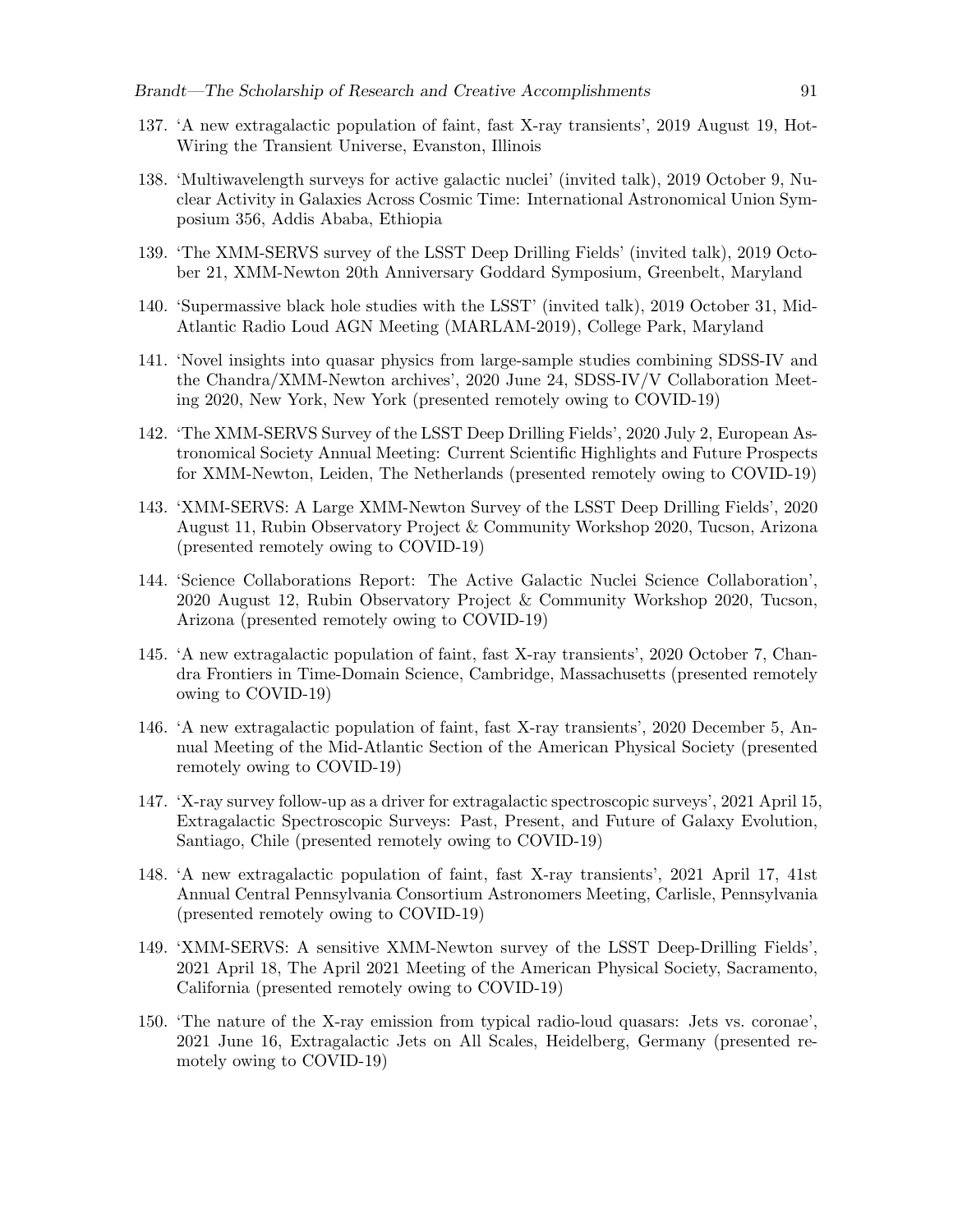- 151. 'The nature of the X-ray emission and innermost accretion regions of typical radioloud quasars', 2021 June 30, European Astronomical Society Annual Meeting: Black Holes Under the Magnifying Glass of XRISM and Athena, Leiden, The Netherlands (presented remotely owing to COVID-19)
- 152. 'The nature of the X-ray emission and innermost accretion regions of typical radioloud quasars', 2021 July 5, The 16th Marcel Grossmann Meeting on General Relativity (presented remotely owing to COVID-19)
- 153. 'The 2021 state of the LSST AGN Science Collaboration' (invited talk), 2021 July 12, Supermassive Black Hole Studies with the Legacy Survey of Space and Time: 2021 (presented remotely owing to COVID-19)
- 154. 'A new extragalactic population of faint, fast X-ray transients', 2021 July 23, Royal Astronomical Society's 2021 National Astronomy Meeting, Bath, United Kingdom (presented remotely owing to COVID-19)
- 155. 'The nature of the X-ray emission from typical SDSS radio-loud quasars: Jets vs. coronae', 2021 August 17, SDSS-IV/V Collaboration Meeting 2021 (presented remotely owing to COVID-19)
- 156. 'Wind-driven extreme X-ray variability events in weak-line quasars', 2021 September 6, Black Hole Accretion Disk Winds, Durham, United Kingdom (presented remotely owing to COVID-19)
- 157. 'Active galactic nucleus science and requirements for the Legacy Survey of Space and Time Deep-Drilling Fields', 2021 November 17, The Second SCOC-Science Collaborations Workshop (presented remotely owing to COVID-19)
- 158. 'Black-hole growth depends little upon 0.1–10 Mpc cosmic environment', 2022 January 26, Quasars and Galaxies Through Cosmic Time (presented remotely owing to COVID-19)
- 159. 'LSST prospects for active galactic nuclei discoveries' (invited talk), 2022 July 18, Spectral/Timing/Polarimetry Properties of AGN—Theory and Observations: 44th COSPAR Scientific Assembly, Athens, Greece

#### Invited Papers Where Invitation Had to Be Declined

- 1. Cosmic Matter: Annual International Conference of the Astronomische Gesellschaft, 2007 September 24–29, W¨urzburg, Germany (declined due to a date conflict with another professional obligation)
- 2. Science with eROSITA and ART-XC aboard Spectrum-RG: From Stars and Black Holes to Cosmology, 2012 September 3–7, Kazan, Russia (declined due to a date conflict with the start of the Penn State academic year when I had multiple prior obligations)
- 3. USTC Summer School on Galaxy Formation and Evolution, 2013 May 27–June 7, Hefei, China (declined due to previously arranged travel schedule saturation in this time period)
- 4. Denmark and LSST, 2013 May 16–17, Copenhagen, Denmark (declined due to a date conflict with another conference where I was an organizer and had an invited talk)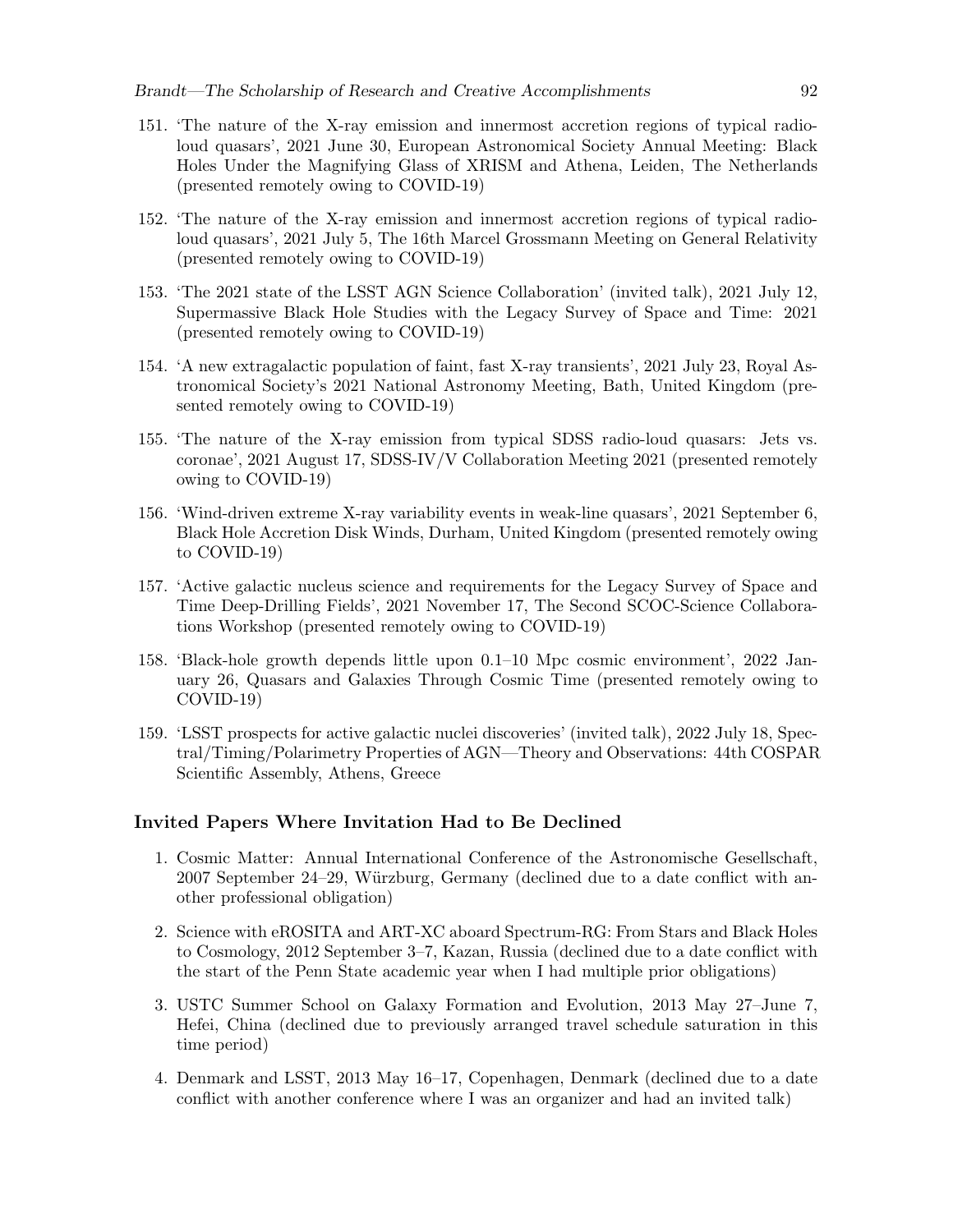- 5. SDSS-III and SDSS-IV Collaboration Meetings, 2014 July 27–August 1, Park City, Utah (declined due to previously arranged travel and work schedule saturation in this time period)
- 6. The Thirty Meter Telescope in the Astronomical Landscape of the 2020s, 2014 July 17– 19, Tucson, Arizona (declined due to previously arranged travel and work schedule saturation in this time period)
- 7. Multifrequency Behavior of High-Energy Cosmic Sources—XI, 2015 May 25–30, Palermo, Italy (declined due to a date conflict with an invited visit to Caltech)
- 8. Formation and Fueling of Supermassive Black Hole Seeds, 2015 July 6–24, Tonantzintla, Mexico (declined due to a date conflict with another conference where I had an invited talk)
- 9. SDSS-IV Collaboration Meeting, 2015 July 20–23, Madrid, Spain (declined due to previously arranged travel and work schedule saturation in this time period)
- 10. Hot Spots in the XMM Sky: Cosmology from X-ray to Radio, 2016 June 15–18, Mykonos Island, Greece (declined due to work schedule saturation in this time period and high travel costs)
- 11. The X-ray Universe 2017, 2017 June 6–9, Rome, Italy (declined due to work schedule saturation in this time period and personal reasons)
- 12. Elusive Active Galactic Nuclei in the Next Era, 2017 June 12–15, Fairfax, Virginia (declined due to a date conflict with another conference where I had an invited talk)
- 13. Multifrequency Behavior of High-Energy Cosmic Sources—XIII, 2019 June 3–8, Palermo, Italy (declined due to a date conflict with a personal obligation)
- 14. From AGN to Starburst: A Multiwavelength Synergy, 2019 August 12–16, Guiyang, China (declined due to a date conflict with another workshop)
- 15. Cosmic Evolution of Quasars: From the First Light to Local Relics, 2019 October 21–25, Beijing, China (declined due to previously arranged travel and work schedule saturation in this time period)
- 16. Techkriti '20, 2020 March 19–22, Kanpur, India (declined due to work schedule saturation in this time period)
- 17. The X-ray Universe 2020, 2020 May 25–29, Noordwijk, The Netherlands (declined and meeting canceled owing to COVID-19)
- 18. Supermassive Black Holes at High Redshift: 44th COSPAR Scientific Assembly, 2022 July 16–24, Athens, Greece (declined due to a date conflict with another work obligation)

### C. Participation in and Description of Seminars and Workshops

*Papers were presented by W.N. Brandt unless otherwise noted.*

1. High-Energy Phenomena Near Black Holes, 1993 July 8, Koninki, Poland, Role: Student participant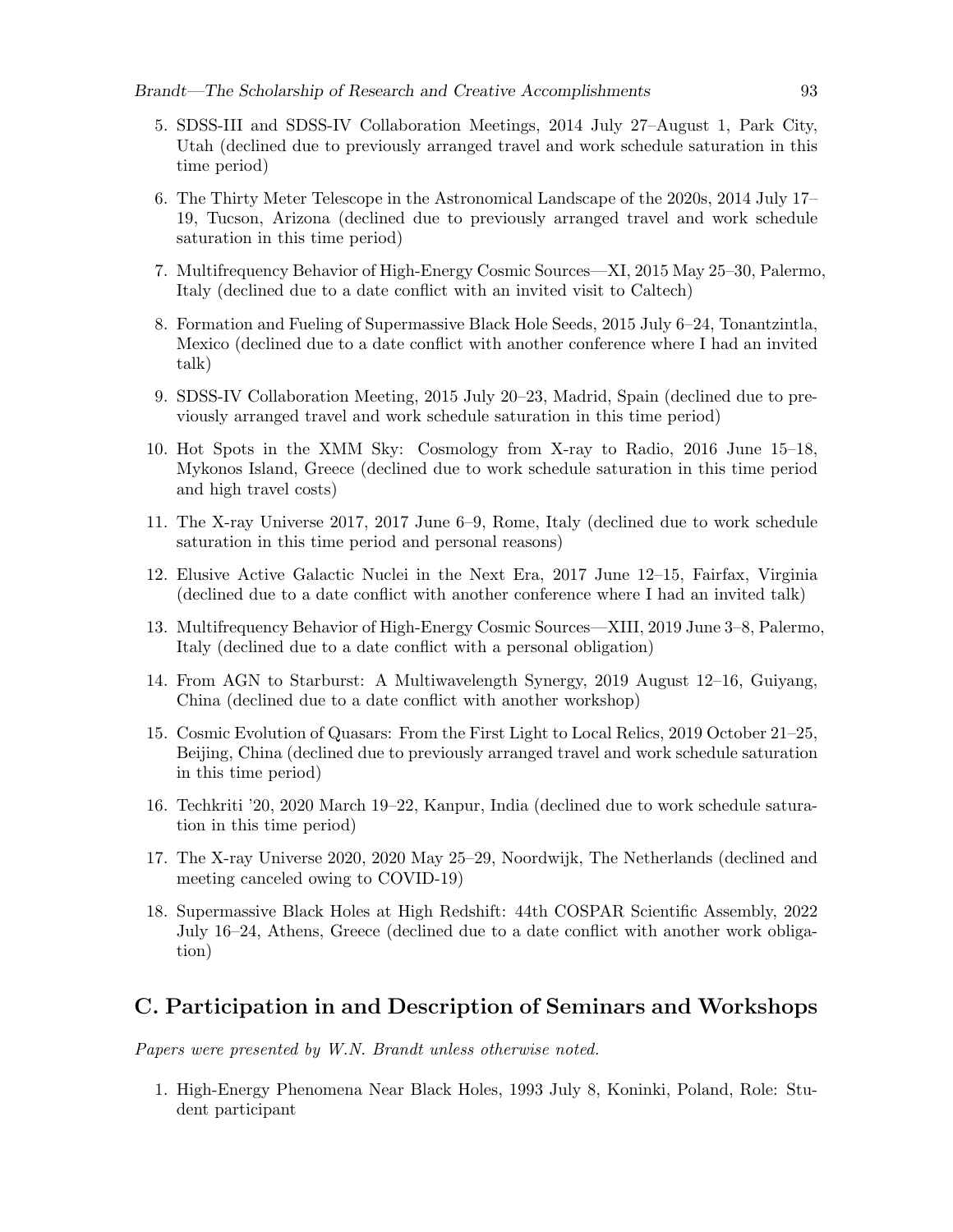- 2. Leicester Workshop on New Results from ROSAT and ASCA, 1995 June 1, Leicester, United Kingdom, Role: Presented a talk on 'An X-ray outburst from Zwicky 159.034'
- 3. The Seventh Annual New England Regional Quasar/AGN Meeting, 1997 May 22, Haystack Observatory in Westford, Massachusetts, Role: Presented a talk on 'Recent ASCA and ROSAT results on ultrasoft Narrow-Line Seyfert 1 galaxies'
- 4. The Royal Astronomical Society Specialist Discussion Meeting on Galactic Centers, 1997 October 10, London, United Kingdom, Role: My research on the X-ray properties of the Local Group galaxy IC 10 was presented, presented by M.J. Ward (co-leading author with Ward; *The Observatory*, 118, 62)
- 5. The Constellation-X Workshop on the High-Redshift X-ray Universe, 2004 December 9, Baltimore, Maryland, Role: Presented a talk on 'X-rays from the highest redshift AGN and prospects for Constellation-X' and worked to determine high-redshift science goals for Constellation-X
- 6. JANUS Kick-Off Meeting, 2007 October 23, State College, Pennsylvania, Role: Presented a talk on 'X-ray outbursts from galactic nuclei: Rate constraints and JANUS science'
- 7. Constellation-X Facility Science Team Meeting, 2008 February 21–22, Boulder, Colorado, Role: Presented a talk on 'Exploring the high-redshift X-ray universe with Constellation-X'
- 8. First Pittsburgh Large Synoptic Survey Telescope Symposium, 2008 April 28, Pittsburgh, Pennsylvania, Role: Presented a talk on 'Active galaxy physics and demography with the Large Synoptic Survey Telescope' and led associated discussion (by videoconference)
- 9. International X-ray Observatory Facility Science Team Meeting, 2008 August 20–22, Greenbelt, Maryland, Role: Presented a talk on 'Results from the high-redshift science panel of the International X-ray Observatory'
- 10. The Friday Harbor Labs Science Book Workshop, 2008 December 10–15, Friday Harbor, Washington, Role: Worked on the Science Book for the Large Synoptic Survey Telescope
- 11. International X-ray Observatory Facility Science Team Meeting, 2009 January 28–29, Cambridge, Massachusetts, Role: Presented a talk on 'The roles of black holes in the high-redshift universe'
- 12. Baryon Oscillation Spectroscopic Survey (BOSS) Meeting on Quasars and Active Galactic Nuclei, 2011 November 3–5, Princeton, New Jersey, Role: Presented a talk on 'A large-scale investigation of quasar wind variability: Project motivation, overview, and general results'
- 13. Meeting of the Science and Technology Definition Team for the X-ray Astrophysics Probe, 2013 November 7–8, Greenbelt, Maryland, Role: Presented a talk on 'Exploring the high-redshift X-ray universe with the X-ray probe'
- 14. Meeting of the NuSTAR Team, 2014 January 27–28, New York, New York, Role: Participated in scientific discussions and planning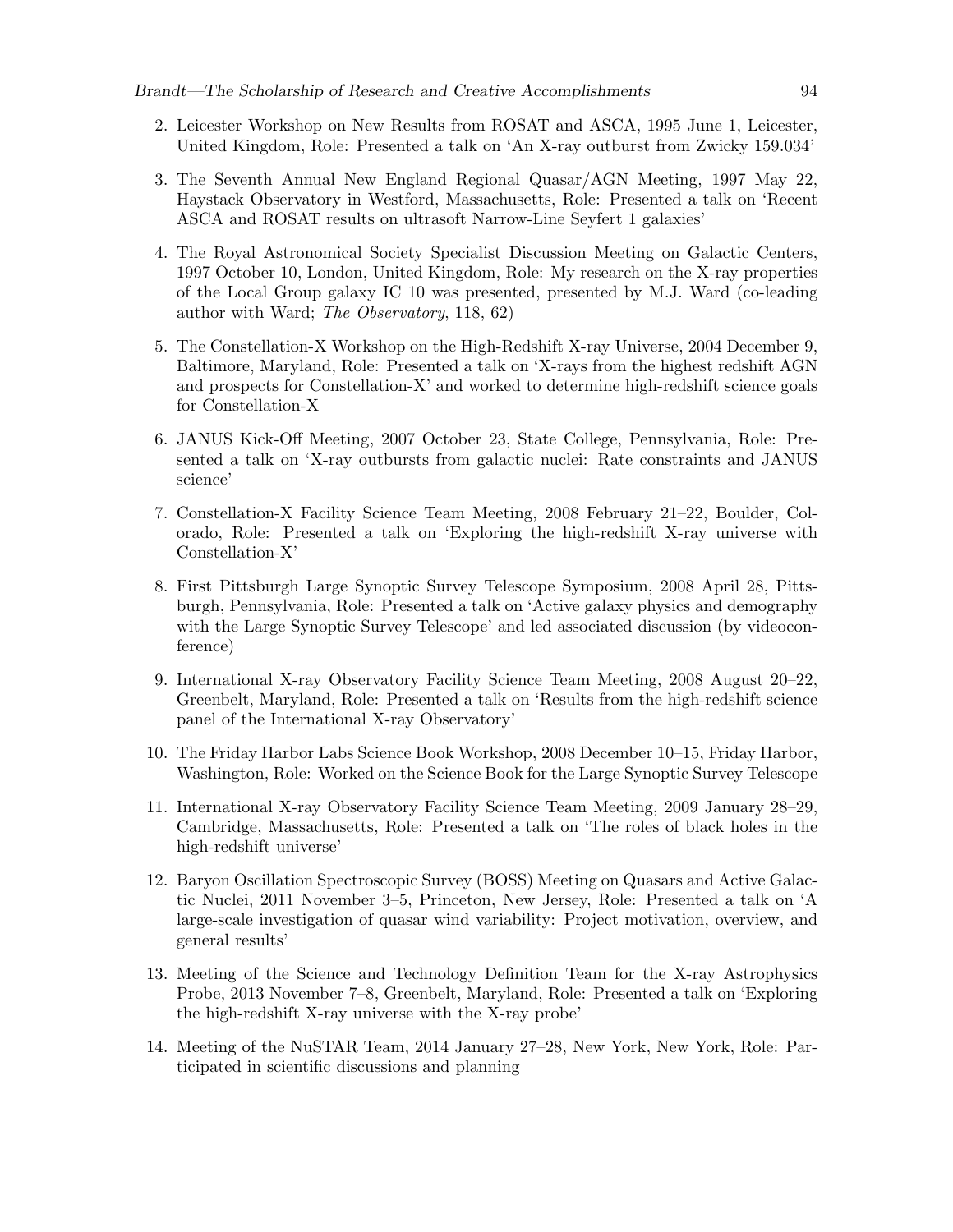- 15. Meeting of the Pennsylvania State University science faculty, 2014 May 3, University Park, Pennsylvania, Role: Presented an invited talk on 'A good hard look at cosmic supermassive black hole growth'
- 16. Meeting of the Lynx X-ray Surveyor Science and Technology Definition Team, 2016 July 25–26, Cambridge, Massachusetts, Role: Remotely presented a talk on 'Observing the first accretion light with X-ray Surveyor'
- 17. Meeting of the LSST Science Advisory Council, 2016 August 15, Tucson, Arizona, Role: Presented a talk on 'The LSST Deep-Drilling Fields: White papers and science council selected fields' and participated in scientific discussions and planning
- 18. Meeting of the Lynx X-ray Surveyor Science and Technology Definition Team, 2016 November 14–15, Washington, D.C., Role: Presented a talk on 'Observing the first accretion light with X-ray Surveyor' and participated in scientific discussions and planning
- 19. Meeting of the Lynx X-ray Surveyor Science and Technology Definition Team, 2018 January 24–26, Houston, Texas, Role: Active participant in critical decisions on mission design and cost for the Lynx X-ray Surveyor
- 20. LSST Transients and Variable Stars Survey Strategy Proposal Preparation Workshop, 2018 June 4–5, Bethlehem, Pennsylvania, Role: Participated in scientific discussions and represented the LSST Science Collaboration on active galactic nuclei
- 21. WFIRST/LSST Deep Fields Workshop, 2018 August 30–31, Princeton, New Jersey, Role: Led the break-out discussion section on active galactic nuclei and the WFIRST/LSST deep fields
- 22. LSST Cadence Workshop at the Flatiron Institute, 2018 September 17–19, New York, New York, Role: Worked to plan the LSST cadence; Led a break-out discussion section on cadence requirements for active galactic nuclei in the LSST Deep Drilling Fields

## D. Speaking Engagements at Universities, Colleges, and National Labs

*Talks were presented by W.N. Brandt.*

- 1. 'Galactic foreground removal from noisy cosmic microwave background anisotropy measurements', 1993 November 12, University of Cambridge Institute of Astronomy, Cambridge, United Kingdom
- 2. 'X-ray absorption in the infrared quasar IRAS 13349+2438', 1995 December 13, Harvard-Smithsonian Center for Astrophysics High Energy Astrophysics Division, Cambridge, Massachusetts
- 3. 'A dusty ionized absorber in the infrared quasar IRAS 13349+2438', 1996 February 14, Durham University Astronomy Department, Durham, United Kingdom
- 4. 'The remarkable X-ray properties of two WFC Seyfert galaxies', 1996 February 16, University of Leicester X-ray Astronomy Group, Leicester, United Kingdom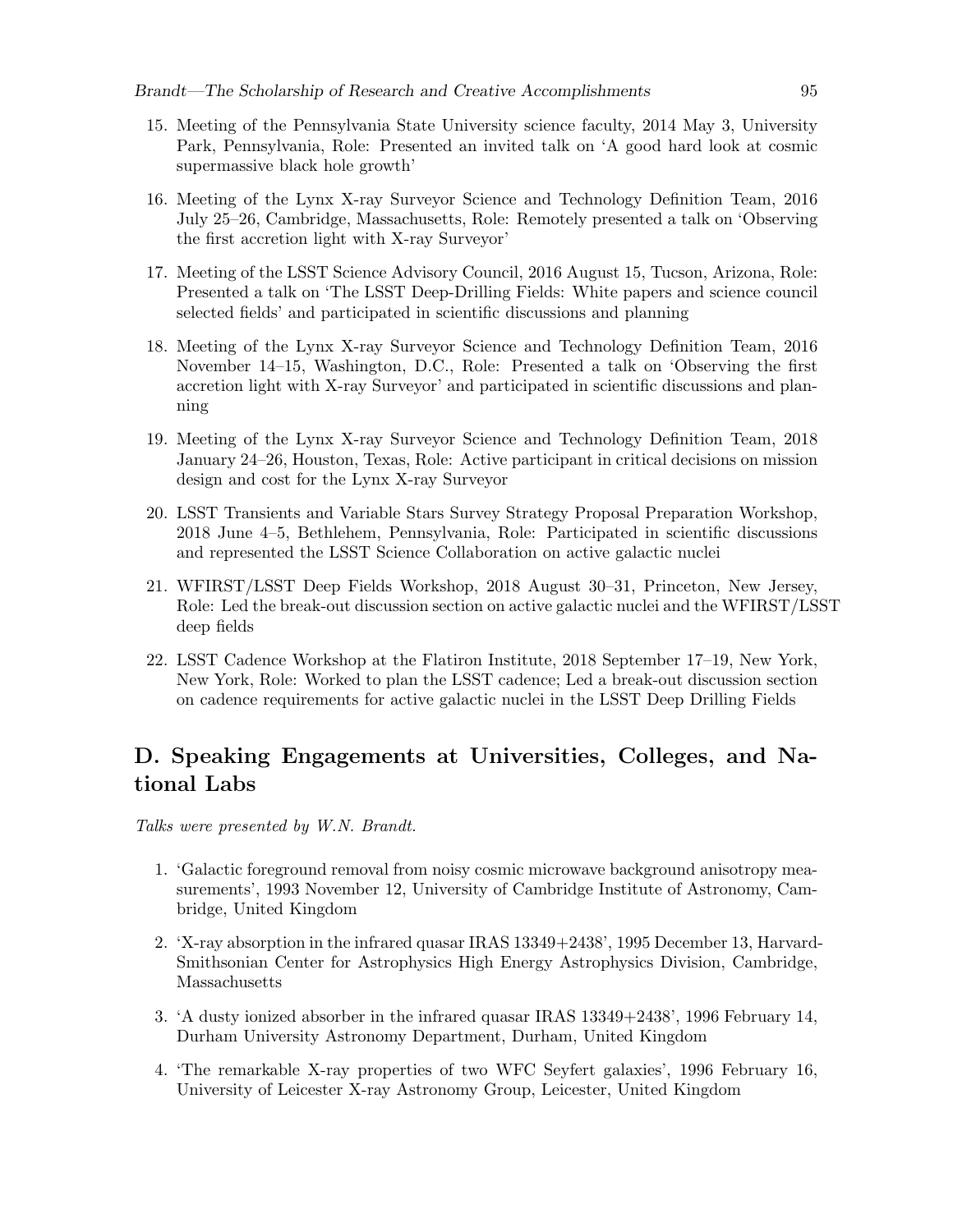- 5. 'Recent X-ray results on ultrasoft Narrow-Line Seyfert 1 galaxies', 1996 July 30, Mullard Space Science Laboratory Astrophysics Group (part of University College, London), Dorking, Surrey, United Kingdom
- 6. 'X-ray spectroscopy and variability studies of ultrasoft Seyfert galaxies', 1997 February 25, Pennsylvania State University Astronomy & Astrophysics Department Colloquium, University Park, Pennsylvania
- 7. 'Ultrasoft Narrow-Line Seyfert 1 galaxies: Studying an extreme of Seyfert activity', 1997 October 21, University of Texas at Austin Astronomy Department Colloquium, Austin, Texas
- 8. 'New results on ultrasoft Narrow-Line Seyfert 1 galaxies', 1997 December 8, Goddard Space Flight Center X-ray Astrophysics Branch Colloquium, Greenbelt, Maryland
- 9. 'X-ray connections to the primary Boroson & Green eigenvector', 1998 January 7, Cambridge University Institute of Astronomy, Cambridge, United Kingdom
- 10. 'Ultrasoft active galaxies: An extreme of accretion onto supermassive black holes', 1998 October 16, Montana State University Physics Department Colloquium, Bozeman, Montana
- 11. 'X-ray probes of the black hole regions of ultrasoft Seyferts', 1999 March 5, Carnegie Mellon Astrophysics Group and University of Pittsburgh Astronomy & Astrophysics Group, Pittsburgh, Pennsylvania
- 12. 'X-ray absorption in radio-quiet QSOs', 1999 November 1, University of Colorado Astronomy Department Colloquium, Boulder, Colorado
- 13. 'X-ray absorption in Broad Absorption Line QSOs and soft X-ray weak QSOs', 2000 February 8, Princeton University Astronomy Department Colloquium, Princeton, New Jersey
- 14. 'X-raying the nuclear material of radio-quiet QSOs', 2000 April 17, University of Virginia Astronomy Department Colloquium, Charlottesville, Virginia
- 15. 'X-ray spectroscopy of active galaxy outflows with Chandra', 2000 September 25, University of Rochester Physics & Astronomy Department Colloquium, Rochester, New York
- 16. 'X-raying radio-quiet active galaxies with the new generation of X-ray observatories', 2000 December 4, Columbia University Colloquium on the Results of Modern High-Energy Astrophysics, New York, New York
- 17. 'Grating spectroscopy of Seyfert galaxies with Chandra and XMM-Newton', 2001 January 19, Yale University Astronomy Department Colloquium, New Haven, Connecticut
- 18. 'New results from the Chandra Deep Field-North Survey', 2001 July 31, Goddard Space Flight Center X-ray Astrophysics Branch Colloquium, Greenbelt, Maryland
- 19. 'The Chandra Deep Field-North Survey', 2001 November 8, Steward Observatory and National Optical Astronomy Observatory Joint Colloquium, Tucson, Arizona
- 20. 'The Chandra Deep Field-North Survey', 2002 February 6, Space Telescope Science Institute Colloquium, Baltimore, Maryland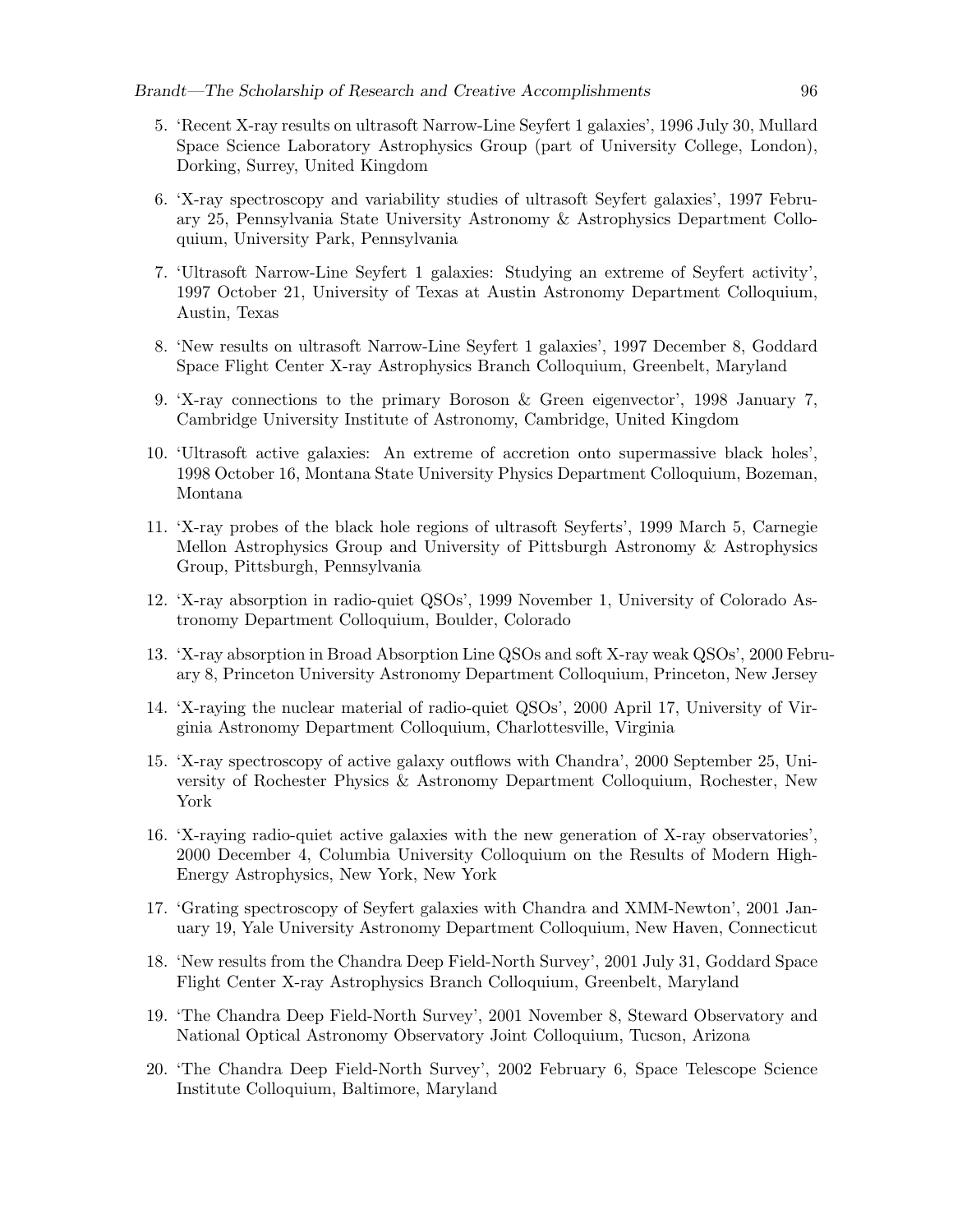- 21. 'The Chandra Deep Field-North Survey', 2002 February 18, Oxford University Department of Astrophysics, Oxford, United Kingdom
- 22. 'X-ray observations of the highest redshift quasars', 2002 May 3, Johns Hopkins University and Space Telescope Science Institute Starburst Journal Club, Baltimore, Maryland
- 23. 'The Chandra Deep Field-North survey: Implications for active galaxy evolution', 2003 April 14, Canadian Institute for Theoretical Astrophysics Colloquium, Toronto, Canada
- 24. 'The Chandra Deep Field-North survey', 2003 April 28, Boston University Department of Astronomy, Boston, Massachusetts
- 25. 'Results from the Chandra Deep Field-North', 2003 October 9, Ohio State University Department of Astronomy, Columbus, Ohio
- 26. 'X-rays from the first supermassive black holes: Current status and future prospects', 2004 April 14, Goddard Space Flight Center X-ray Astrophysics Branch Colloquium, Greenbelt, Maryland
- 27. 'X-rays from the first massive black holes', 2004 October 21, University of Kentucky Astronomy Group, Lexington, Kentucky
- 28. 'Deep extragalactic surveys with Chandra and XMM-Newton: Keyhole views of the distant X-ray universe', 2004 October 22, University of Kentucky Department of Physics & Astronomy, Lexington, Kentucky
- 29. 'X-rays from the first massive black holes', 2004 October 27, University of Michigan Astronomy Group, Ann Arbor, Michigan
- 30. 'Deep extragalactic surveys with Chandra and XMM-Newton: Keyhole views of the distant X-ray universe', 2004 October 27, University of Michigan Department of Physics, Ann Arbor, Michigan
- 31. 'Deep extragalactic surveys with Chandra and XMM-Newton: Keyhole views of the distant X-ray universe', 2005 January 17, University of British Columbia Department of Physics & Astronomy, Vancouver, Canada
- 32. 'Deep extragalactic surveys with Chandra and XMM-Newton: Keyhole views of the distant X-ray universe', 2005 January 18, The Herzberg Institute of Astrophysics, Victoria, Canada
- 33. 'Deep extragalactic surveys with Chandra and XMM-Newton: Keyhole views of the distant X-ray universe', 2005 February 1, The Institute for Advanced Study Astrophysics Group, Princeton, New Jersey
- 34. 'Deep extragalactic surveys with Chandra and XMM-Newton: Keyhole views of the distant X-ray universe', 2005 March 30, The California Institute of Technology Department of Astronomy, Pasadena, California
- 35. 'X-raying active galaxies in the high-redshift universe: Results from snapshot and deep surveys', 2005 September 6, University of Texas at Austin Astronomy Department Colloquium, Austin, Texas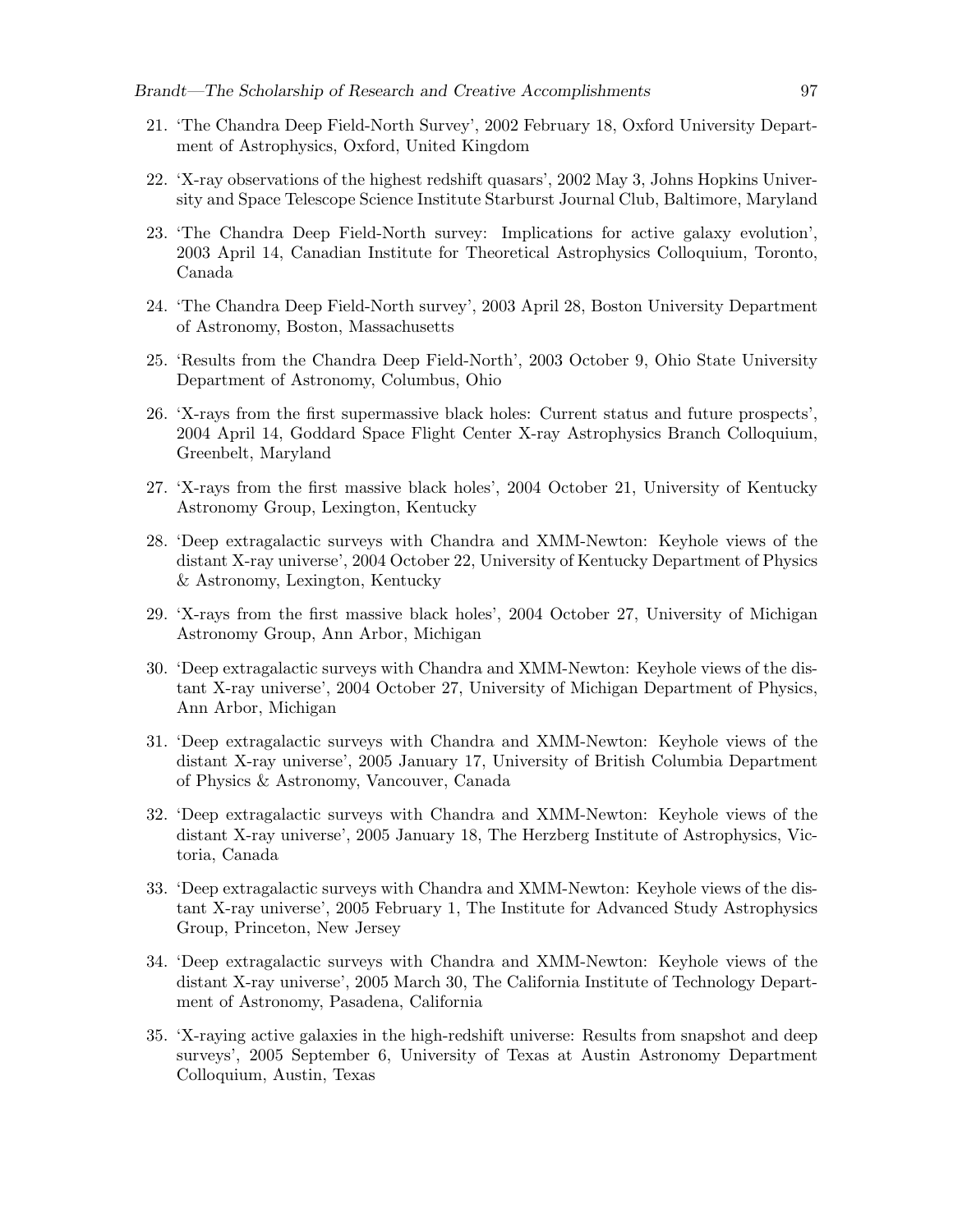- 36. 'X-raying active galaxies in the high-redshift universe: Results from snapshot and deep surveys', 2005 September 29, Yale University Astronomy Department Colloquium, New Haven, Connecticut
- 37. 'X-raying active galaxies in the high-redshift universe: Results from snapshot and deep surveys', 2005 December 6, NASA Jet Propulsion Laboratory Astrophysics Group Colloquium, Pasadena, California
- 38. 'First results from the Extended Chandra Deep Field-South survey', 2006 March 28, Columbia University Astronomy Department Lunchtime Colloquium, New York, New York
- 39. 'Adventuring through the distant X-ray universe: Recent results from the Chandra Deep Field surveys', 2006 November 9, Harvard-Smithsonian Center for Astrophysics Colloquium, Cambridge, Massachusetts
- 40. 'Adventuring through the distant X-ray universe: Recent results from the Chandra Deep Field surveys', 2007 November 1, University of Michigan Department of Astronomy, Ann Arbor, Michigan
- 41. 'From galaxies to the Universe: A rich and evolving tapestry of cosmic structure', 2007 November 2, University of Michigan Distinguished Public Lecture, Ann Arbor, Michigan
- 42. 'Adventuring through the distant X-ray universe: Recent results from the Chandra Deep Field surveys', 2008 January 17, Stanford University, The Kavli Institute for Particle Astrophysics and Cosmology, and The Stanford Linear Accelerator Center, Menlo Park, California
- 43. 'Adventuring through the distant X-ray universe: Recent results from the Chandra Deep Field surveys', 2008 August 29, Swift Mission Operations Center, University Park, Pennsylvania
- 44. 'Adventuring through the distant X-ray universe: Recent results from the Chandra Deep Field surveys', 2008 October 17, St. Mary's University Department of Astronomy & Physics Colloquium, Halifax, Canada
- 45. 'Recent results from the deepest cosmological X-ray surveys: Adventuring through the distant X-ray universe', 2008 November 3, Pennsylvania State University—Institute for Gravitation and the Cosmos, University Park, Pennsylvania
- 46. 'Recent results from the deepest Chandra surveys: Adventuring through the distant Xray universe', 2008 November 20, Munich Joint Astronomy Colloquium (MPA, MPE, ESO, Univ. Obs.), Garching, Germany
- 47. 'Recent results from the deepest Chandra surveys: Adventuring through the distant Xray universe', 2009 January 27, York University Department of Physics & Astronomy Colloquium, Toronto, Canada
- 48. 'Recent results from the deepest Chandra surveys: Adventuring through the distant X-ray universe', 2009 March 26, Carroll College Department of Physics & Mathematics Seminar, Helena, Montana
- 49. 'Black-hole ecology in the distant universe', 2010 January 7, University of Leicester Department of Physics & Astronomy, Leicester, United Kingdom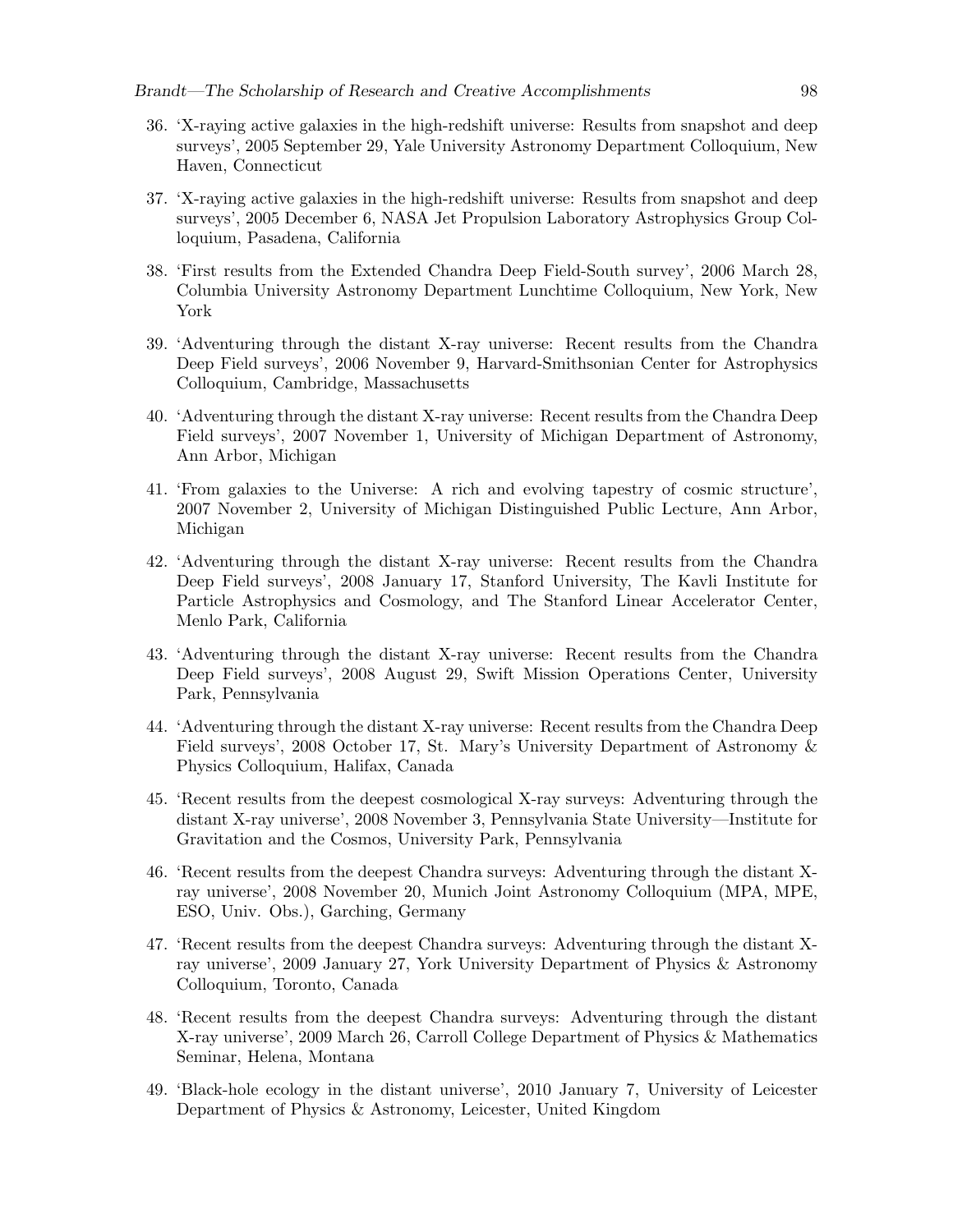- 50. 'A decade of extragalactic surveys with Chandra and XMM-Newton: The demography, physics, and ecology of growing supermassive black holes', 2010 January 20, Pennsylvania State University Department of Astronomy & Astrophysics, University Park, Pennsylvania
- 51. 'Surveys of supermassive black holes with the Chandra X-ray Observatory', 2010 April 29, Union College Department of Physics & Astronomy, Schenectady, New York
- 52. 'Black-hole ecology in the distant universe', 2010 September 24, University of Pittsburgh Department of Physics & Astronomy, Pittsburgh, Pennsylvania
- 53. 'Surveys of supermassive black holes with the Chandra X-ray Observatory', 2011 March 29, Youngstown State University Department of Physics & Astronomy, Youngstown, Ohio
- 54. 'A decade of ultradeep Chandra surveys: Active galaxy demography, physics, and ecology in the distant universe', 2011 March 30, Ohio University Department of Physics & Astronomy, Athens, Ohio
- 55. 'A decade of ultradeep Chandra surveys: Active galaxy demography, physics, and ecology in the distant universe', 2011 March 31, Ohio State University Department of Astronomy, Columbus, Ohio
- 56. 'A remarkable population of X-ray weak quasars: The PHL 1811 analogs', 2011 April 18, Harvard-Smithsonian Center for Astrophysics active galaxies group, Cambridge, Massachusetts
- 57. 'A decade of ultradeep Chandra surveys: Active galaxy demography, physics, and ecology in the distant universe', 2011 May 19, University of Washington Department of Astronomy, Seattle, Washington
- 58. 'Active galaxies over cosmic time: The demography, physics, and ecology of growing supermassive black holes as revealed by X-ray surveys', 2011 September 19, Pennsylvania State University—Institute for Gravitation and the Cosmos, University Park, Pennsylvania
- 59. 'Active galaxy demography, physics, and ecology in the distant universe: A dozen years of progress with ultradeep Chandra surveys', 2011 September 27, Goddard Space Flight Center Astrophysics Science Division, Greenbelt, Maryland
- 60. 'A good hard look at cosmic supermassive black hole growth', 2012 April 13, Goddard Space Flight Center—Goddard Scientific Colloquium, Greenbelt, Maryland
- 61. 'New probes of quasar winds: Multi-year variability, redshifted troughs, and hard X-ray spectroscopy of broad absorption line quasars', 2013 October 15, Carnegie Observatories, Pasadena, California
- 62. 'New probes of quasar winds: Multi-year variability, redshifted troughs, and hard X-ray spectroscopy of broad absorption line quasars', 2013 October 17, NASA Jet Propulsion Laboratory Astrophysics Group Colloquium, Pasadena, California
- 63. 'New probes of quasar winds: Multi-year variability, redshifted troughs, and hard X-ray spectroscopy of broad absorption line quasars', 2014 April 10, University of Western Ontario Department of Physics & Astronomy, London, Canada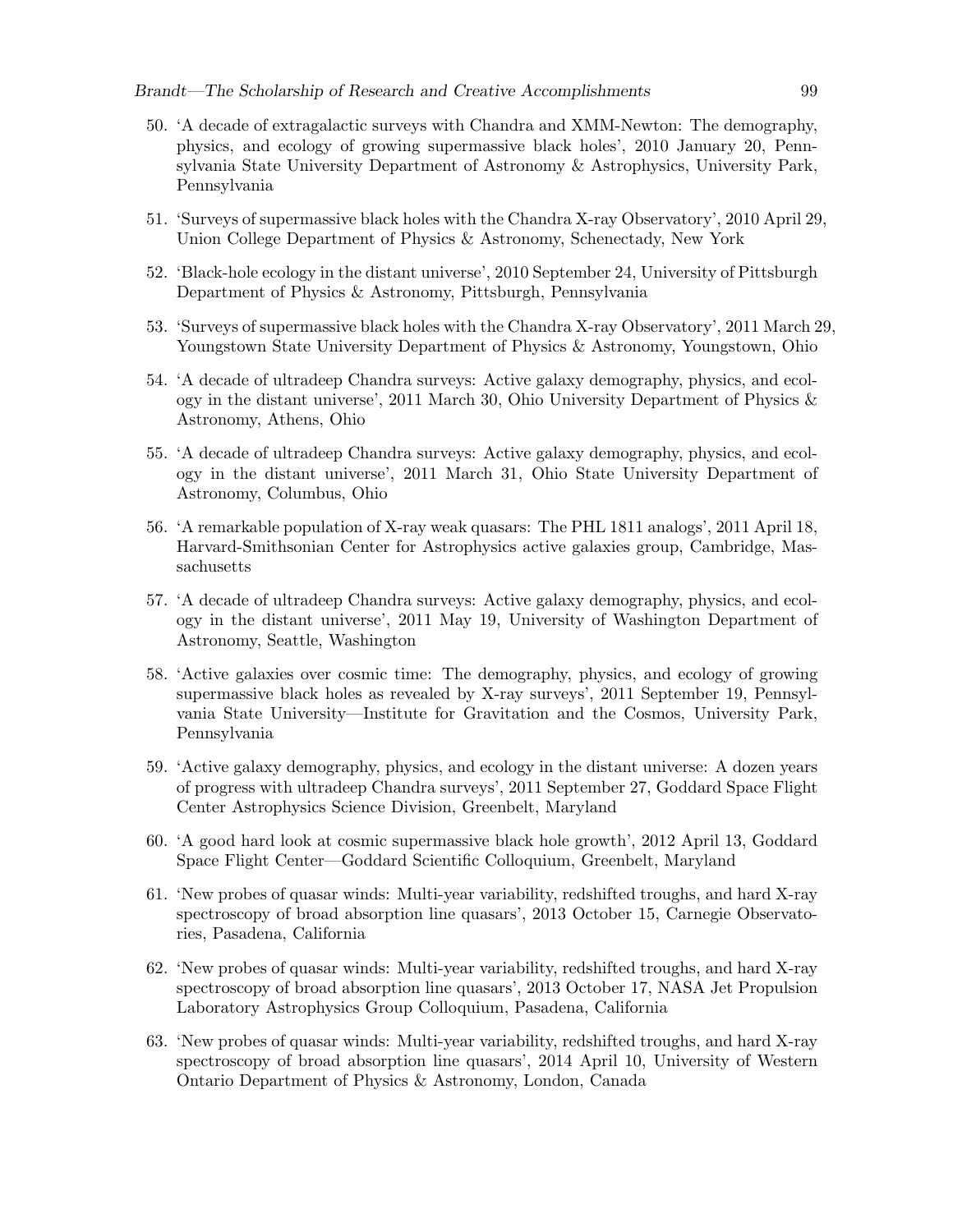- 64. 'New probes of quasar winds: Multi-year variability, redshifted troughs, and hard X-ray spectroscopy of broad absorption line quasars', 2014 April 11, University of Toronto Department of Astronomy & Astrophysics, Toronto, Canada
- 65. 'New probes of quasar winds: Multi-year variability and hard X-ray spectroscopy of broad absorption line quasars', 2014 May 21, University of California at Santa Cruz Department of Astronomy & Astrophysics, Santa Cruz, California
- 66. 'A good hard look at cosmic supermassive black hole growth', 2014 September 11, University of North Texas Department of Physics, Denton, Texas
- 67. 'A good hard look at cosmic supermassive black hole growth', 2014 September 26, University of Maine Department of Physics & Astronomy, Orono, Maine
- 68. 'A good hard look at cosmic supermassive black hole growth', 2014 October 16, Pennsylvania State University Department of Physics, University Park, Pennsylvania
- 69. 'Exceptional X-ray weak quasars and their implications for accretion flows, broad line regions, and winds', 2015 April 13, Goddard Space Flight Center, Greenbelt, Maryland
- 70. 'Exceptional X-ray weak quasars and their implications for accretion flows, broad line regions, and winds', 2015 May 20, The California Institute of Technology Department of Astronomy, Pasadena, California
- 71. 'Exceptional X-ray weak quasars and their implications for accretion flows, broad line regions, and winds', 2015 May 28, NASA Jet Propulsion Laboratory Astrophysics Group Colloquium, Pasadena, California
- 72. 'Exceptional X-ray weak quasars: Implications for accretion flows, broad line regions, and winds', 2015 July 9, Anton Pannekoek Institute for Astronomy, Amsterdam, The Netherlands
- 73. 'Exceptional X-ray weak quasars: Implications for accretion flows and emission lines', 2015 July 10, Leiden Observatory, Leiden, The Netherlands
- 74. 'Exceptional X-ray weak quasars: Implications for accretion flows, broad line regions, and winds', 2015 September 23, Pennsylvania State University Department of Astronomy & Astrophysics, University Park, Pennsylvania
- 75. 'Exceptional X-ray weak quasars: Implications for accretion flows, winds, and broad line regions', 2016 March 31, Columbia University Department of Astronomy, New York, New York
- 76. 'Exceptional X-ray weak quasars: Implications for accretion flows, winds, and broad line regions', 2016 April 1, American Museum of Natural History, New York, New York
- 77. 'A good hard look at cosmic supermassive black hole growth', 2016 April 15, University of Utah, Salt Lake City, Utah
- 78. 'Exceptional X-ray weak quasars: Implications for accretion flows, winds, and broad line regions', 2016 April 22, University of Nevada Las Vegas, Las Vegas, Nevada
- 79. 'A good hard look at cosmic supermassive black hole growth', 2016 April 22, University of Nevada Las Vegas, Las Vegas, Nevada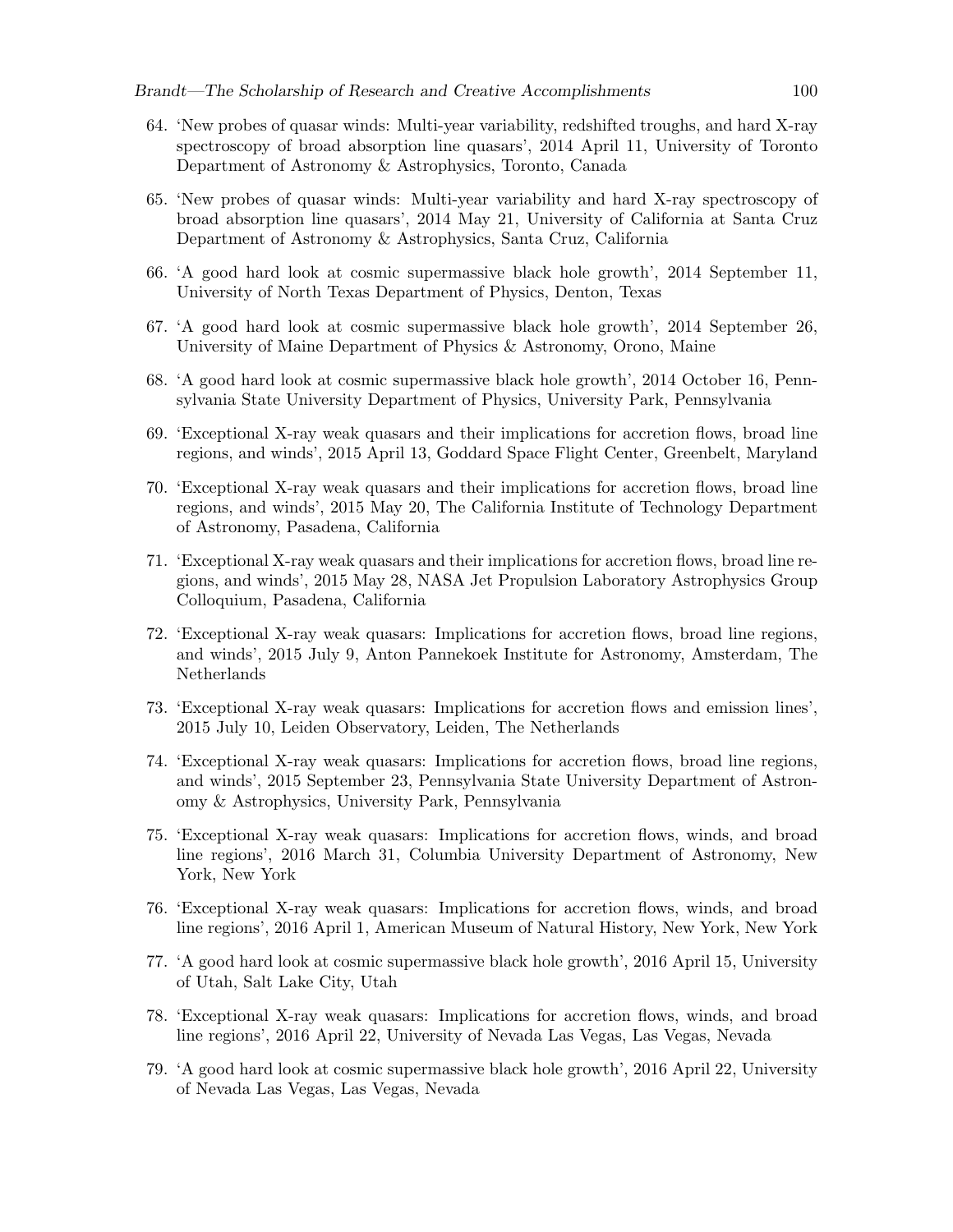- 80. 'A good hard look at cosmic supermassive black hole growth: First results from the 7 Ms Chandra Deep Field-South survey', 2016 October 19, National Astronomical Observatories of the Chinese Academy of Sciences (NAOC), Beijing, China
- 81. 'A good hard look at cosmic supermassive black hole growth: First results from the 7 Ms Chandra Deep Field-South survey', 2016 October 20, The Kavli Institute for Astronomy and Astrophysics at Peking University, Beijing, China
- 82. 'A good hard look at cosmic supermassive black hole growth: First results from the 7 Ms Chandra Deep Field-South survey', 2016 October 21, The Institute of High-Energy Physics of the Chinese Academy of Sciences (IHEP), Beijing, China
- 83. 'A good hard look at cosmic supermassive black hole growth: First results from the 7 Ms Chandra Deep Field-South survey', 2016 October 27, School of Astronomy and Space Science at Nanjing University, Nanjing, China
- 84. 'A good hard look at cosmic supermassive black hole growth: First results from the 7 Ms Chandra Deep Field-South survey', 2016 October 28, Department of Astronomy at the University of Science and Technology of China (USTC), Hefei, China
- 85. 'X-raying weak-line quasars: Implications for accretion flows, winds, and broad line regions', 2016 December 2, Washington University in St. Louis, St. Louis, Missouri
- 86. 'A good hard look at cosmic supermassive black hole growth: First results from the 7 Ms Chandra Deep Field-South survey', 2016 December 2, Washington University in St. Louis, St. Louis, Missouri
- 87. 'Supermassive black hole studies with the Large Synoptic Survey Telescope (LSST)', 2016 December 8, Remote colloquium given to 20 astronomers at Brazilian universities and national observatories on behalf of the LSST Science Collaborations
- 88. 'A good hard look at cosmic supermassive black hole growth', 2017 May 21, Tel Aviv University, Tel Aviv, Israel
- 89. 'A good hard look at cosmic supermassive black hole growth', 2017 September 27, University of Cambridge Institute of Astronomy, Cambridge, United Kingdom
- 90. 'Cosmic black-hole growth is mainly linked to stellar mass', 2017 December 11, Pontificia Universidad Católica de Chile, Santiago, Chile
- 91. 'A good hard look at cosmic supermassive black hole growth', 2018 January 31, University of Maryland, College Park, Maryland
- 92. 'A good hard look at cosmic supermassive black hole growth', 2018 February 2, George Mason University, Fairfax, Virginia
- 93. 'Galaxy stellar mass and the drivers of cosmic black hole growth', 2018 February 23, Princeton University—LSST and Hyper Suprime-Cam Group, Princeton, New Jersey
- 94. 'Supermassive black hole studies with the Large Synoptic Survey Telescope (LSST)', 2018 May 3, Remote colloquium given to the Brazilian Inter-institutional Laboratory for e-Astronomy (LIneA); about 25 Brazilian astronomers attended
- 95. 'A good hard look at cosmic supermassive black hole growth', 2019 January 8, Shanghai Astronomical Observatory, Shanghai, China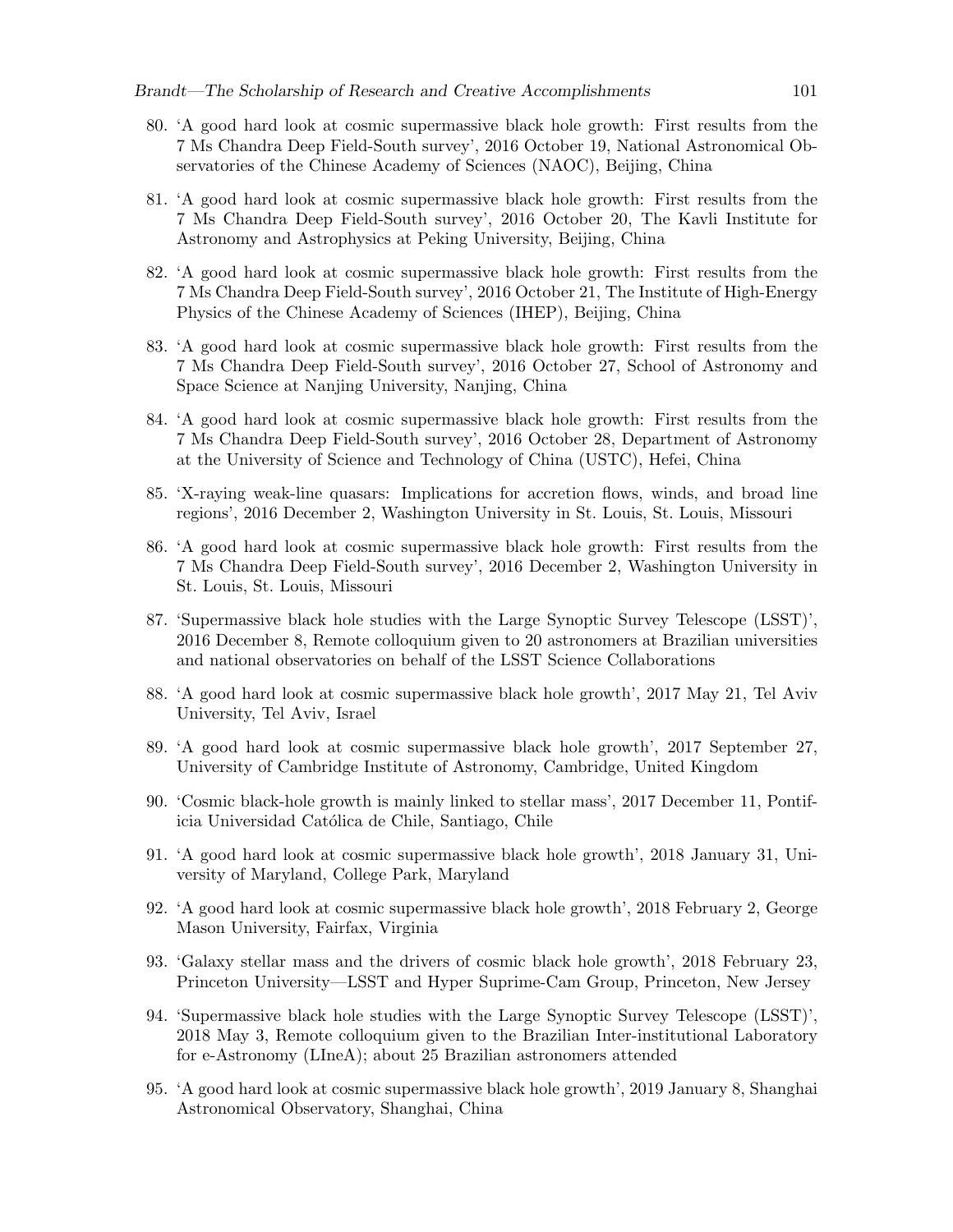- 96. 'A good hard look at cosmic supermassive black hole growth', 2019 January 9, Shanghai Jiao Tong University, Shanghai, China
- 97. 'A good hard look at cosmic supermassive black hole growth', 2019 January 11, Xiamen University, Xiamen, China
- 98. 'A good hard look at cosmic supermassive black hole growth', 2019 April 18, Cornell University, Ithaca, New York
- 99. 'The Rubin Observatory LSST and high-redshift quasars', 2020 May 27, Stanford University—The Kavli Institute for Particle Astrophysics and Cosmology LSST Early Science Group, Menlo Park, California (presented remotely owing to COVID-19)
- 100. 'A good hard look at cosmic supermassive black hole growth', 2020 August 27, University of Kentucky, Lexington, Kentucky (presented remotely owing to COVID-19)
- 101. 'A good hard look at cosmic supermassive black hole growth', 2020 November 4, Durham University, Durham, United Kingdom (presented remotely owing to COVID-19)
- 102. 'A good hard look at cosmic supermassive black hole growth', 2021 August 30, Texas A&M University, College Station, Texas (presented remotely owing to COVID-19)

## E. Projects, Grants, Commissions, and Contracts

Please contact me directly if this information is needed.

## F. Citation Information

Please contact me directly if this information is needed.

## G. Professional Societies and Major Collaborations

- European Astronomical Society, 2019–present
- Participant in the Sloan Digital Sky Survey-V, 2017–present
- Lead Scientist for Penn State participation in the Sloan Digital Sky Survey-IV, 2012– 2020
- Chair of the Interest Group on Deep Drilling Fields for the Large Synoptic Survey Telescope, 2010–2013
- Penn State Institute for Gravitation and the Cosmos, 2009–present
- Science Topical Team member for the Nuclear Spectroscopic Telescope Array, 2008– present
- Science Definition Team member for the International X-ray Observatory, 2008–2011
- Chair of the Science Panel on the High-Redshift Universe for the Constellation-X X-ray satellite, 2007–2008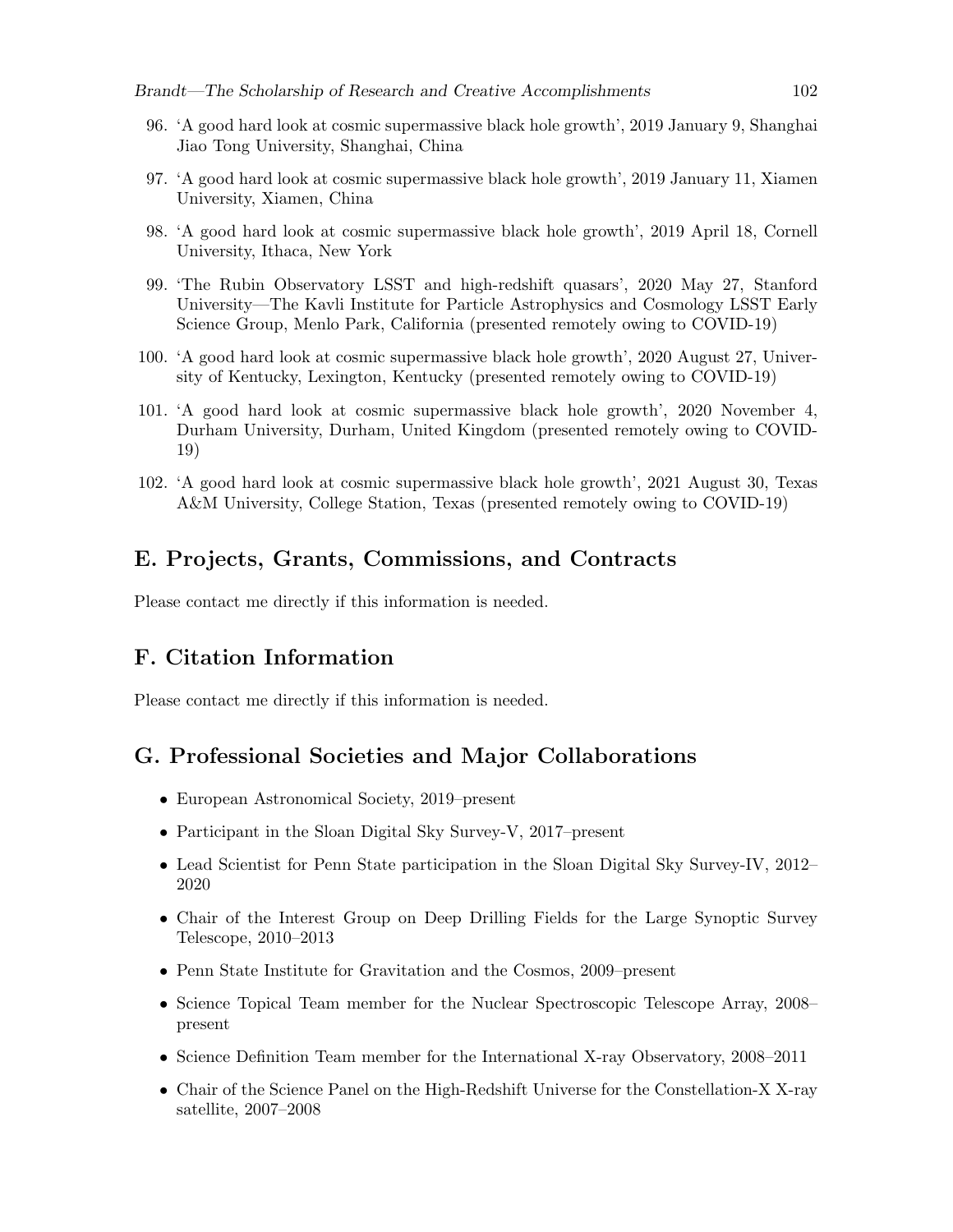- Chair or Co-Chair of the Science Collaboration on Active Galaxies for the Large Synoptic Survey Telescope, 2006–present
- American Association for the Advancement of Science (Fellow), 2005–present
- American Physical Society (Fellow), 2005–present
- International Astronomical Union, 2003–present
- Swift Gamma-Ray Burst Explorer Associated Scientist, 1999–present
- Chandra Advanced CCD Imaging Spectrometer (ACIS) team, 1997–present
- Royal Astronomical Society, 1997–present
- American Astronomical Society, 1996–present
- Sigma Xi, 1991–present
- Tau Beta Pi, 1991–present
- Cum Laude Society, 1988–present

### H. Awards for Scholarship and Professional Activity

- American Astronomical Society Fellowship, 2020
- American Association for the Advancement of Science Fellowship, 2019
- NASA Group Achievement Award to the Lynx X-ray Surveyor Mission Study Team, 2019
- NASA Group Achievement Award to the NuSTAR Extragalactic Survey Team, 2017
- Bruno Rossi Prize of the High-Energy Astrophysics Division of the American Astronomical Society, 2016
- NASA Group Achievement Award to the NuSTAR Science Team, 2014
- Thomson Reuters (formerly ISI) Highly Cited Researcher in Space Science, 2007, 2014, 2015, and 2016
- American Physical Society Fellowship, 2009
- Newton Lacy Pierce Prize of the American Astronomical Society, 2004
- NSF Faculty Early Career Development (CAREER) Award, 2000–2007
- Alfred P. Sloan Research Fellowship, 1999–2004
- NSF Graduate Research Fellowship, 1994–1996
- Cambridge University Isaac Newton Studentship, 1992–1993
- American Physical Society LeRoy Apker Award finalist, 1992
- Caltech George Green Prize for Creative Scholarship, 1992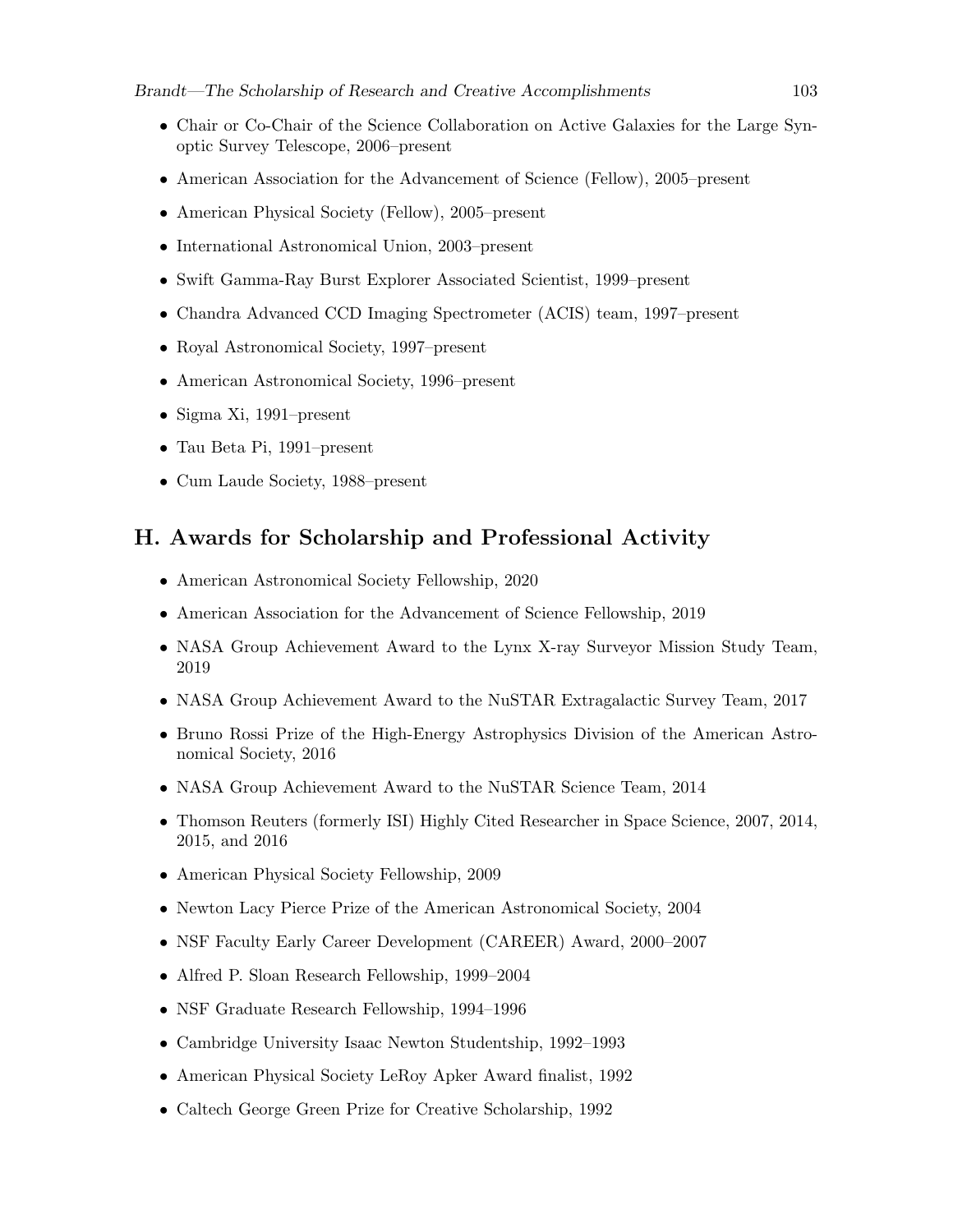- Barry Goldwater Merit Scholarship, 1990–1992
- Caltech Carnation Merit Awards, 1989–1990, 1990–1991, 1991–1992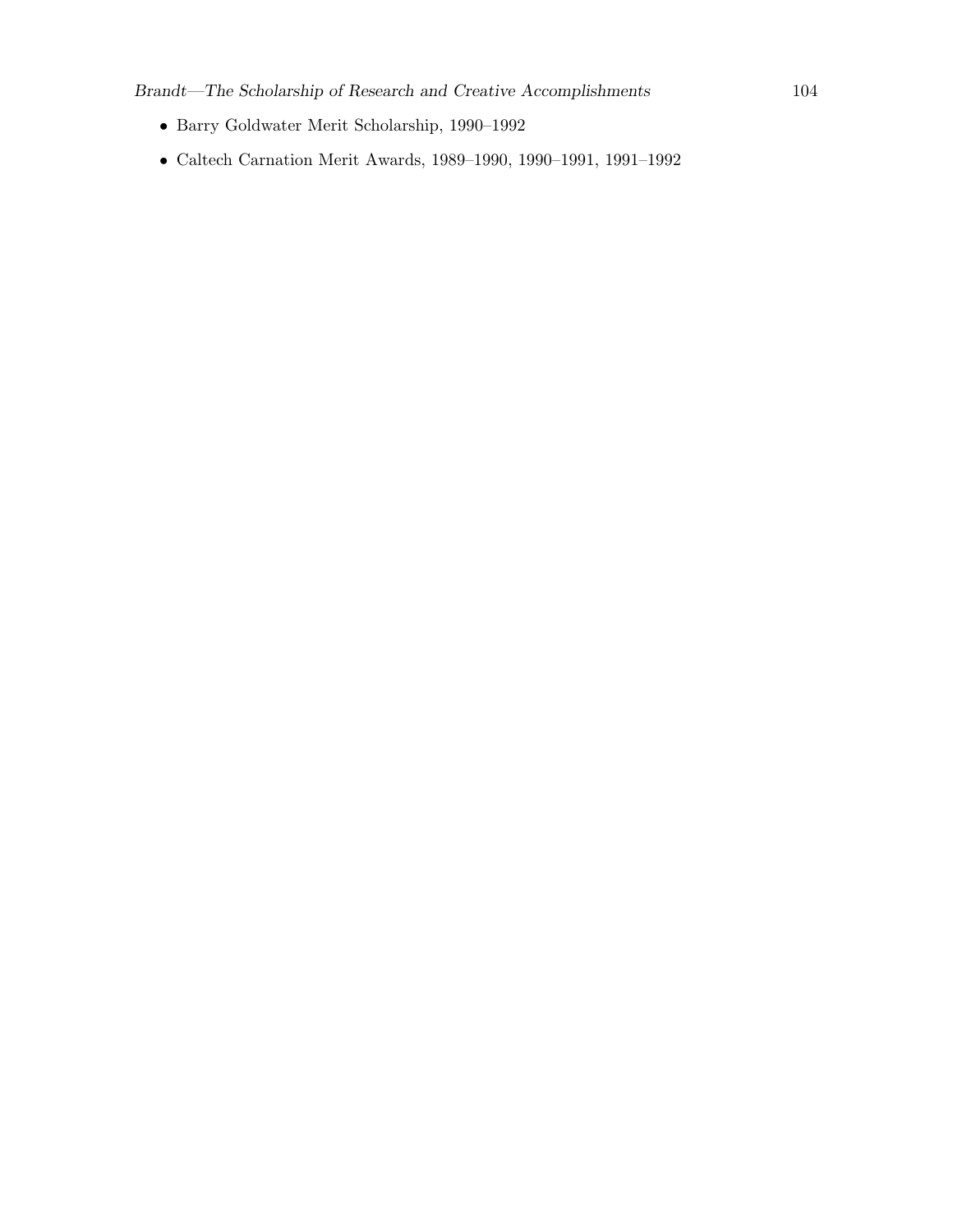The Scholarship of Teaching and Learning

# Courses Taught in Resident Instruction

| Course Number and Title                             | Semester/Year | Enrollment      | Credits          |
|-----------------------------------------------------|---------------|-----------------|------------------|
| Astro 001: The Astronomical Universe                | Spring/98     | 371             | 3                |
| Astro 485: Introduction to High-Energy Astronomy    | Fall/98       | 15              | 3                |
| Astro 001: The Astronomical Universe                | Spring/99     | 370             | 3                |
| Astro 496: Independent Studies                      | Spring/99     | $\mathbf{1}$    | 1                |
| Astro 597A: X-ray Investigations of Active Galaxies | Fall/99       | 11              | $\mathbf{1}$     |
| Astro 496: Independent Studies                      | Fall/99       | $\mathbf{1}$    | 1                |
| Astro 550: High-Energy Astrophysics                 | Spring/00     | 7               | 3                |
| Astro 496: Independent Studies                      | Spring/00     | $\mathbf{1}$    | 1                |
| Astro 597B: Inservice Workshops in Astronomy        | Summer/00     | 18              | $\boldsymbol{2}$ |
| Astro 485: Introduction to High-Energy Astronomy    | Fall/00       | 13              | $\boldsymbol{3}$ |
| Astro 496: Independent Studies                      | Fall/00       | $\mathbf 1$     | 3                |
| Astro 496: Independent Studies                      | Spring/01     | $\mathbf{1}$    | $\boldsymbol{3}$ |
| Astro 597B: Inservice Workshops in Astronomy        | Summer/01     | 12              | $\boldsymbol{2}$ |
| Astro 197A: Black Holes in the Universe             | Fall/01       | 24              | $\boldsymbol{3}$ |
| Astro 597B: Inservice Workshops in Astronomy        | Summer/02     | 18              | $\sqrt{2}$       |
| Astro 001: The Astronomical Universe                | Fall/02       | 369             | $\boldsymbol{3}$ |
| Astro 197A: Black Holes in the Universe             | Spring/03     | 31              | $\sqrt{3}$       |
| Astro 597B: Inservice Workshops in Astronomy        | Summer/03     | $9\phantom{.0}$ | $\sqrt{2}$       |
| Astro 485: Introduction to High-Energy Astronomy    | Fall/03       | 15              | 3                |
| Astro 597B: Inservice Workshops in Astronomy        | Summer/04     | 10              | $\sqrt{2}$       |
| Astro 597A: X-ray Investigations of Active Galaxies | Fall/04       | 10              | 3                |
| Astro 130: Black Holes in the Universe              | Spring/05     | 29              | $\sqrt{3}$       |
| Astro 597B: Inservice Workshops in Astronomy        | Summer/05     | 9               | $\sqrt{2}$       |
| Astro 485: Introduction to High-Energy Astronomy    | Fall/05       | 20              | $\boldsymbol{3}$ |
| Astro 597B: Inservice Workshops in Astronomy        | Summer/06     | 17              | $\mathbf{2}$     |
| Astro 550: High-Energy Astrophysics                 | Fall/06       | $8\,$           | $\boldsymbol{3}$ |
| Astro 130: Black Holes in the Universe              | Spring/07     | 70              | $\sqrt{3}$       |
| Astro 597B: Inservice Workshops in Astronomy        | Summer/07     | 10              | $\overline{2}$   |
| Astro 485: Introduction to High-Energy Astronomy    | Fall/07       | 18              | $\sqrt{3}$       |
| Astro 897D: Inservice Workshops in Astronomy        | Summer/08     | 21              | $\sqrt{2}$       |
| Astro 550: High-Energy Astrophysics                 | Fall/08       | $5\overline{)}$ | 3                |
| Astro 130: Black Holes in the Universe              | Spring/09     | 41              | $\boldsymbol{3}$ |
| Astro 897D: Inservice Workshops in Astronomy        | Summer/09     | 21              | $\overline{2}$   |
| Astro 485: Introduction to High-Energy Astronomy    | Fall/09       | 10              | 3                |
|                                                     |               |                 |                  |

Continued. . .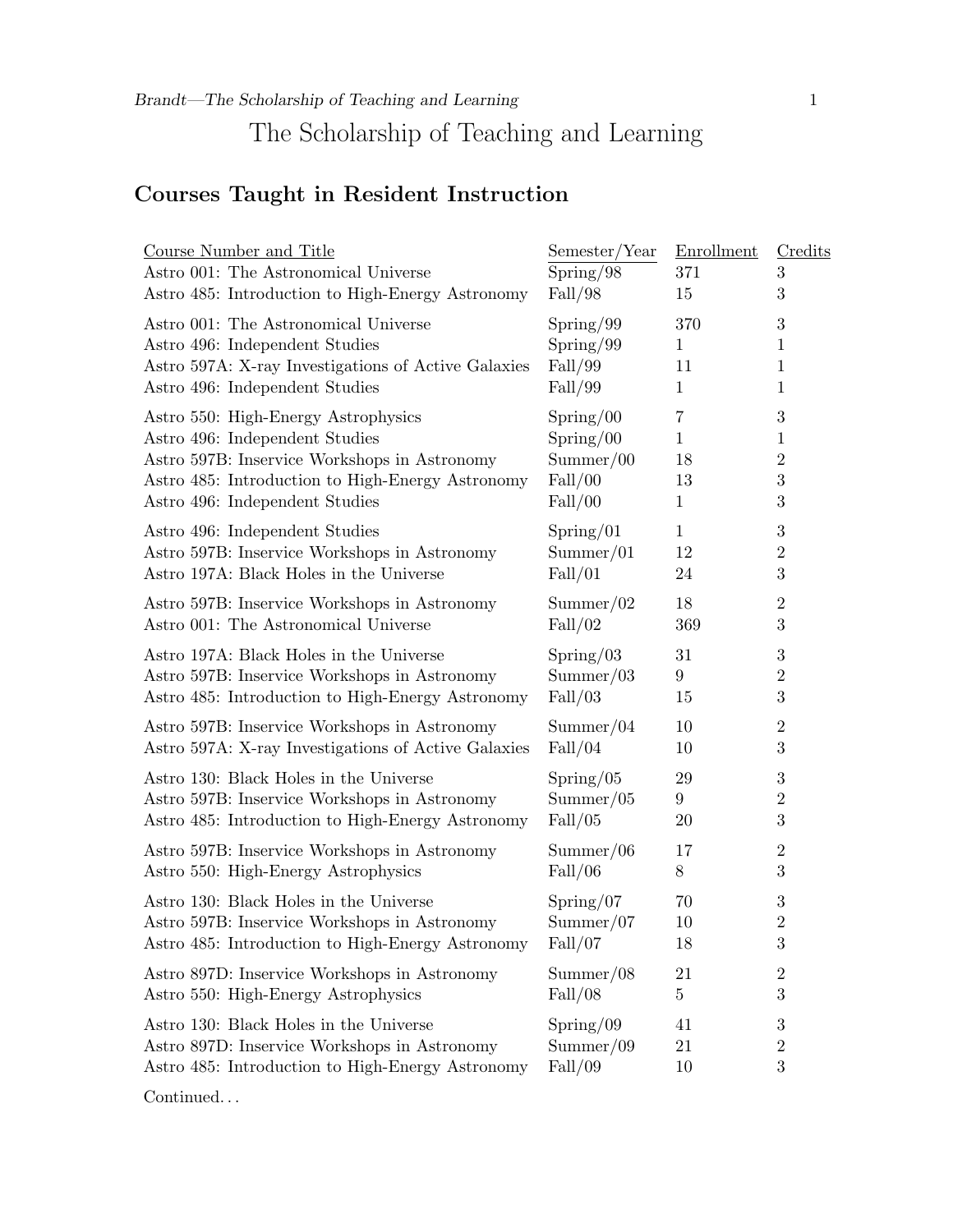Brandt—The Scholarship of Teaching and Learning 2

| Course Number and Title                             | Semester/Year | Enrollment      | Credits          |
|-----------------------------------------------------|---------------|-----------------|------------------|
| Astro 897D: Inservice Workshops in Astronomy        | Summer/10     | 22              | $\overline{2}$   |
| Astro 550: High-Energy Astrophysics                 | Fall/10       | $9\phantom{.0}$ | 3                |
| Astro 130: Black Holes in the Universe              | Spring/11     | 44              | $\sqrt{3}$       |
| Astro 897D: Inservice Workshops in Astronomy        | Summer/11     | 19              | $\sqrt{2}$       |
| Astro 485: Introduction to High-Energy Astronomy    | Fall/11       | $5\overline{)}$ | 3                |
| Astro 897D: Inservice Workshops in Astronomy        | Summer/12     | 20              | $\,2$            |
| Astro 550: High-Energy Astrophysics                 | Fall/12       | 6               | $\boldsymbol{3}$ |
| Astro 130: Black Holes in the Universe              | Spring/13     | 37              | $\sqrt{3}$       |
| Astro 897D: Inservice Workshops in Astronomy        | Summer/13     | 17              | $\overline{2}$   |
| Astro 485: Introduction to High-Energy Astronomy    | Fall/13       | 13              | 3                |
| Astro 897D: Inservice Workshops in Astronomy        | Summer/14     | 18              | $\sqrt{2}$       |
| Astro 130: Black Holes in the Universe              | Fall/14       | 32              | 3                |
| Astro 550: High-Energy Astrophysics                 | Spring/15     | $\overline{4}$  | $\sqrt{3}$       |
| Astro 897D: Inservice Workshops in Astronomy        | Summer/15     | 18              | $1^{\star}$      |
| Astro 485: Introduction to High-Energy Astronomy    | Fall/15       | 13              | 3                |
| Astro 897A: Inservice Workshops in Astronomy        | Summer/16     | 10              | $\sqrt{2}$       |
| Astro 550: High-Energy Astrophysics                 | Fall/16       | $8\,$           | 3                |
| Astro 130: Black Holes in the Universe              | Spring/17     | 36              | $\boldsymbol{3}$ |
| Astro 897B: Inservice Workshops in Astronomy        | Summer/17     | 12              | $\overline{2}$   |
| Astro 485: Introduction to High-Energy Astronomy    | Fall/17       | 15              | 3                |
| Astro 130: Black Holes in the Universe              | Spring/18     | 42              | $\boldsymbol{3}$ |
| Astro 897B: Inservice Workshops in Astronomy        | Summer/18     | 14              | $1^{\star}$      |
| Astro 550: High-Energy Astrophysics                 | Fall/18       | 3               | $\sqrt{3}$       |
| Astro 589: Seminar in Current Astronomical Research | Fall/18       | $\overline{5}$  | $\mathbf{1}$     |
| Astro 897B: Inservice Workshops in Astronomy        | Summer/19     | 10              | $1^{\star}$      |
| Astro 485: Introduction to High-Energy Astronomy    | Fall/19       | 27              | $\boldsymbol{3}$ |
| Astro 130: Black Holes in the Universe              | Spring/20     | 31              | $\sqrt{3}$       |
| Astro 550: High-Energy Astrophysics                 | Fall/20       | 3               | 3                |
| Astro 130: Black Holes in the Universe              | Spring/21     | 33              | $\sqrt{3}$       |
| Astro 485: Introduction to High-Energy Astronomy    | Fall/21       | 17              | 3                |

 $\star$  For 2015, 2018, and 2019, the Inservice Workshops in Astronomy provided 30 hours of Pennsylvania Act 48 credit, which is the equivalent of a 1-credit course at Penn State (the Pennsylvania Department of Education does not count the time participants spend doing pre-course reading and other work toward the total number of hours).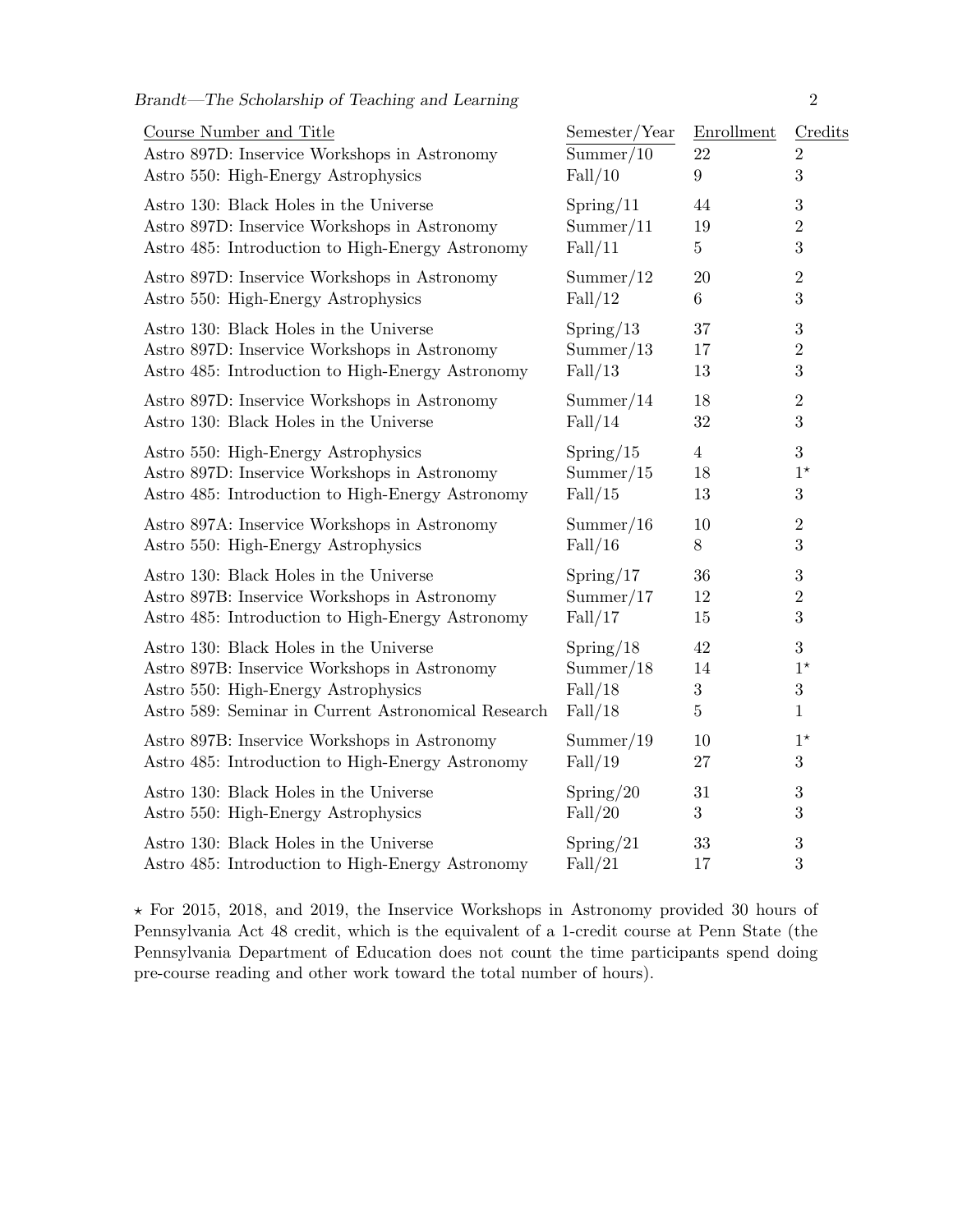# Undergraduate Advising

| Name                   | <b>Status After Graduation</b>                               |
|------------------------|--------------------------------------------------------------|
| Shan Chih Hu           | Transferred to Liberal Arts                                  |
| Paul de Naray          | Graduated and hired at Lockheed Martin                       |
| <b>Brian Dewhurst</b>  | Transferred to University of Virginia                        |
| Matthew Ward           | Graduated and hired at Unisys on telecommunications          |
| Thomas Collins         | Transferred to Meteorology                                   |
| Eve Locastro           | Transferred to Barnard College                               |
| Paul Weber             | Withdrew from the University                                 |
| Matthew Collinge       | Ph.D. student at Princeton University (honors)               |
| Theresa Diehl          | Transferred to Geosciences (honors)                          |
| Thomas Hickey          | Graduated and hired by a NASA contractor                     |
| Nicholas Bond          | Ph.D. student at Princeton University (honors)               |
| Joseph Masiero         | Ph.D. student at University of Hawaii (honors)               |
| Stephanie Zonak        | Ph.D. student at University of Maryland (honors)             |
| Matthew Tibbits        | Graduated and hired by Penn State Physics (honors)           |
| Stephen Bongiorno      | Ph.D. student at the Pennsylvania State University (honors)  |
| Timothy Reichert       | Ph.D. student at Johns Hopkins University (honors)           |
| Eric Rotthoff          | Graduated and hired by Raytheon (honors)                     |
| Jonathan Trump         | Ph.D. student at University of Arizona (honors)              |
| James Gaffney          | Ph.D. student at University of Colorado (honors)             |
| Sean McWilliams        | Ph.D. student at University of Maryland (honors)             |
| Ezra Lee               | Ph.D. student at University of California, Irvine (honors)   |
| Jesse Pankyo           | Withdrew for medical reasons (honors)                        |
| Vincent Viscomi        | Ph.D. student at University of California, Berkeley (honors) |
| Dennis Just            | Ph.D. student at University of Arizona (honors)              |
| <b>Timothy Bunting</b> | Graduated and hired by Cutting Edge Installations, LLC       |
| Harrison Zeff          | Transferred to Civil Engineering (honors)                    |
| John Cybulski          | Graduated and hired by Penn State Astronomy (honors)         |
| Jessica Hart           | Ph.D. student at University of Michigan                      |
| Jason Hwang            | Ph.D. student at Northwestern University (honors)            |
| Therese Jones          | Ph.D. student at University of California, Berkeley (honors) |
| Patrick Breysse        | Ph.D. student at Johns Hopkins University (honors)           |
| Joshua Fixelle         | Transferred to Aerospace Engineering (honors)                |
| Eunkyu Han             | Graduated and hired by Penn State A&A (honors)               |
| Peter Hohman           | Graduated and hired by Erie Insurance (honors)               |
| Zoe Todd               | Ph.D. student at Harvard University (honors)                 |
|                        |                                                              |

Continued. . .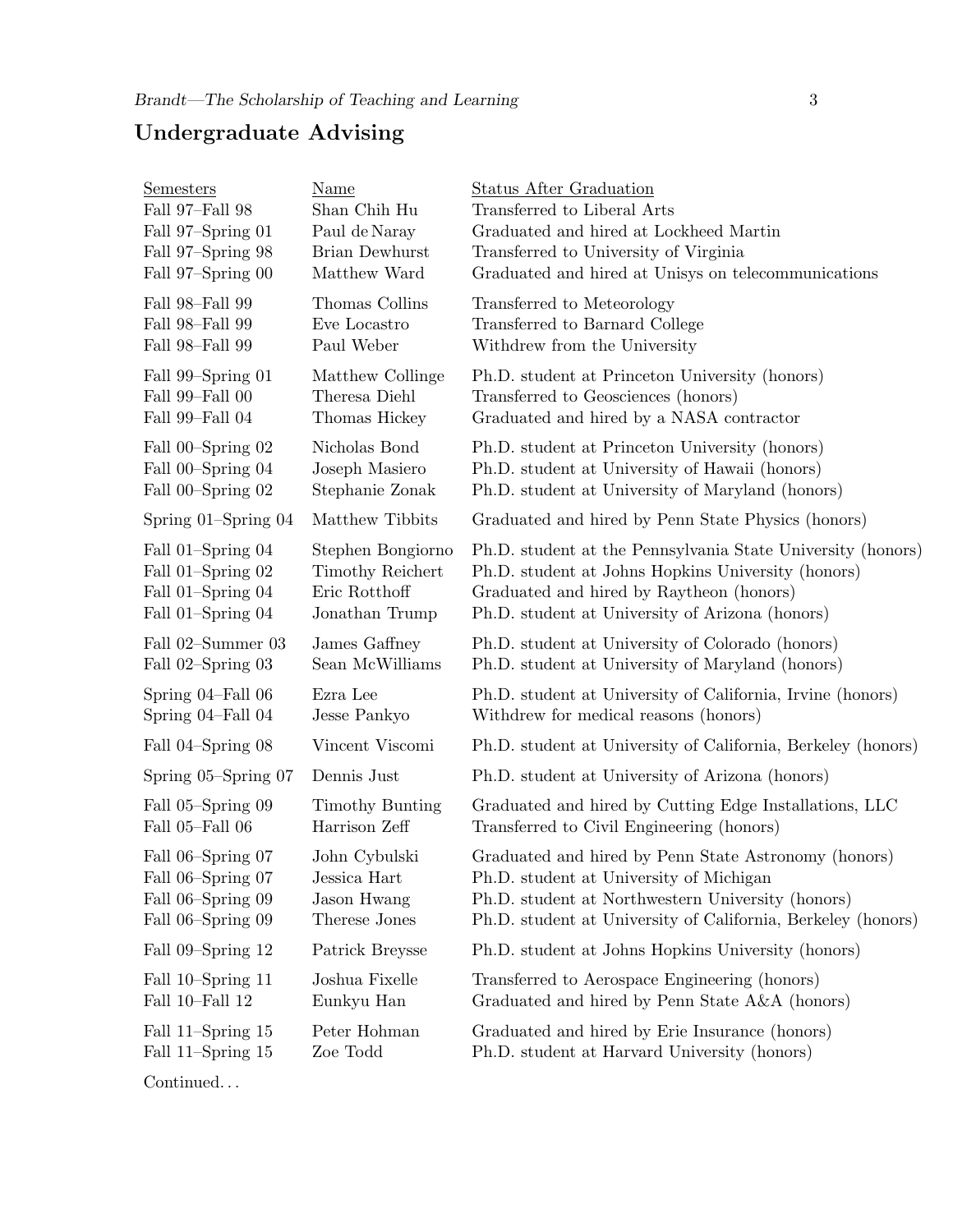Brandt—The Scholarship of Teaching and Learning 4

| Semesters                                                                        | Name                                                                      | <b>Status After Graduation</b>                                                                                                                                                           |
|----------------------------------------------------------------------------------|---------------------------------------------------------------------------|------------------------------------------------------------------------------------------------------------------------------------------------------------------------------------------|
| Fall 13-Fall 14                                                                  | Cecilia McGough                                                           | CEO of Students with Schizophrenia (honors)                                                                                                                                              |
| Summer 15–Spring 18                                                              | Michael Toomey                                                            | Ph.D. student at Brown University (honors)                                                                                                                                               |
| Fall 16-Spring 20                                                                | Jack Mo                                                                   | Ph.D. student at the University of Florida (honors)                                                                                                                                      |
| Spring 17-Spring 18                                                              | George Filippatos                                                         | Ph.D. student at Colorado School of Mines (honors)                                                                                                                                       |
| Fall 17-Spring 21<br>Fall 17-Spring 21<br>Fall 17-Summer 19<br>Fall 17-Spring 21 | Cullen Abelson<br>Collin Heckman<br>Teresa Matte-Ramsdell<br>Laurel Weiss | Ph.D. student at Purdue University (honors)<br>Graduated and moved to industry (honors)<br>Transferred to Liberal Arts (honors)<br>Ph.D. student at University of Texas, Austin (honors) |
| Fall 19-present<br>Fall 19-present<br>Fall 19-present                            | Fredric Hancock<br>Erica Heller<br>Shengdi You                            | Junior (honors)<br>Sophomore (honors)<br>Sophomore (honors)                                                                                                                              |
| Fall 20-present                                                                  | Thomas Nguyen                                                             | Junior (honors)                                                                                                                                                                          |
| Fall 21-present<br>Fall 21-present                                               | Angelina Estadt<br>Evan Jennerjahn                                        | Freshman (honors)<br>Junior (honors)                                                                                                                                                     |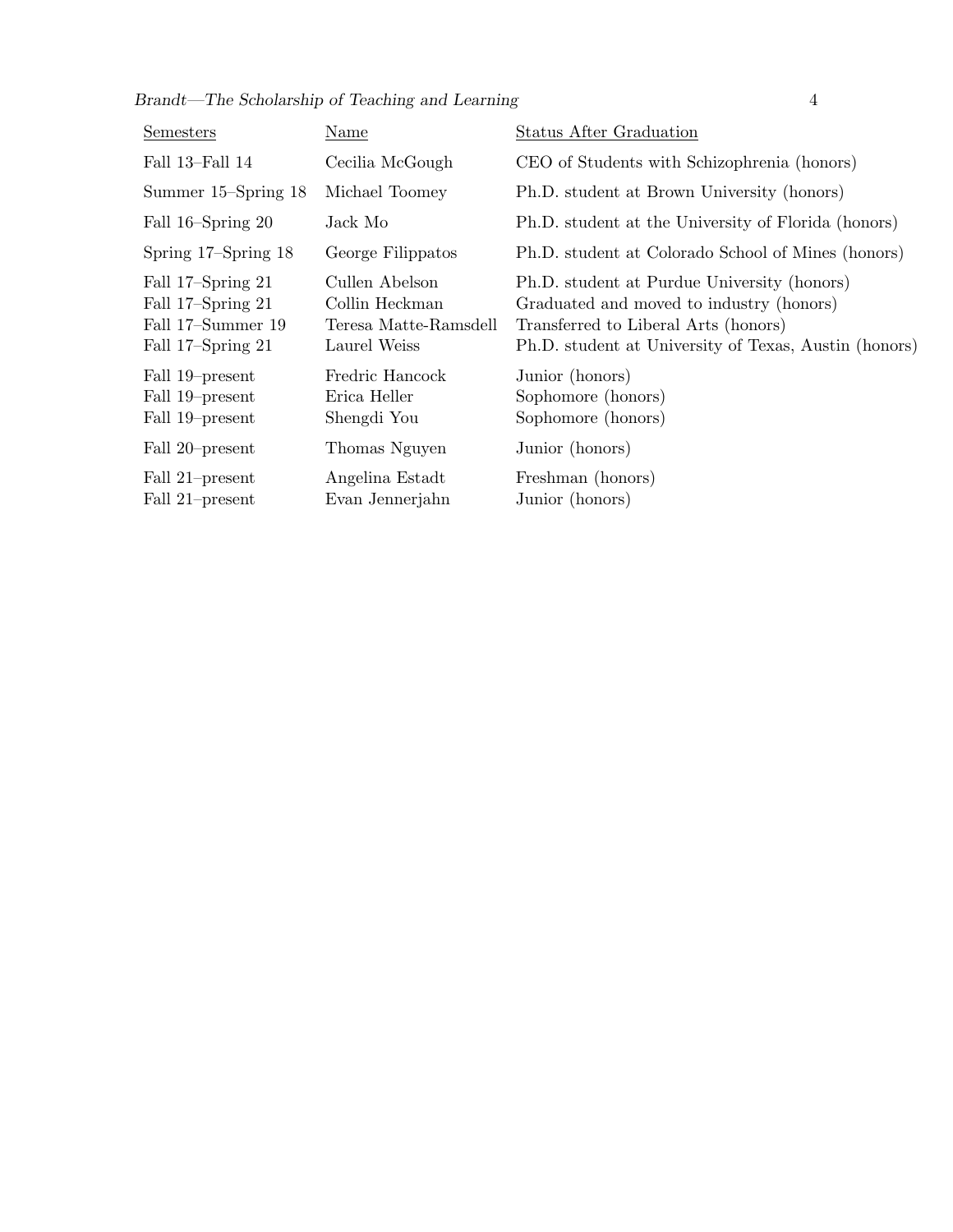# First-and-Second Year Graduate Academic Advising

with Ph.D. with Ph.D. with Ph.D. with  $M.S.$ with  $M.S.$ with  $Ph.D.$ with Ph.D. with M.S. with Ph.D.

| Semesters       | Name                 | Status            |
|-----------------|----------------------|-------------------|
| Fall 98-Fall 99 | Xinyu Dai            | Graduated with P  |
| Fall 99–Fall 00 | John Debes           | Graduated with P  |
| Fall 01-Fall 02 | Avi Mandell          | Graduated with P. |
| Fall 03-Fall 04 | Emily Alicea-Muñoz   | Graduated with M  |
| Fall 05-Fall 07 | Michael Stroh        | Graduated with M  |
| Fall 08-Fall 10 | Sharon Xuesong Wang  | Graduated with P. |
| Fall 09-Fall 10 | Nurten Filiz Ak      | Graduated with P  |
| Fall 12-Fall 14 | A.I. Malz            | Graduated with M  |
| Fall 15-Fall 17 | Samuel Hull          | Graduated with P  |
| Fall 17-Fall 19 | Christian Gilbertson | Graduate student  |
| Fall 21-present | Lukas Stone          | Graduate student  |

# Graduate Mentoring

Semesters Name Fall 20–Fall 21 Will Bowman Fall 20–present Mark Wells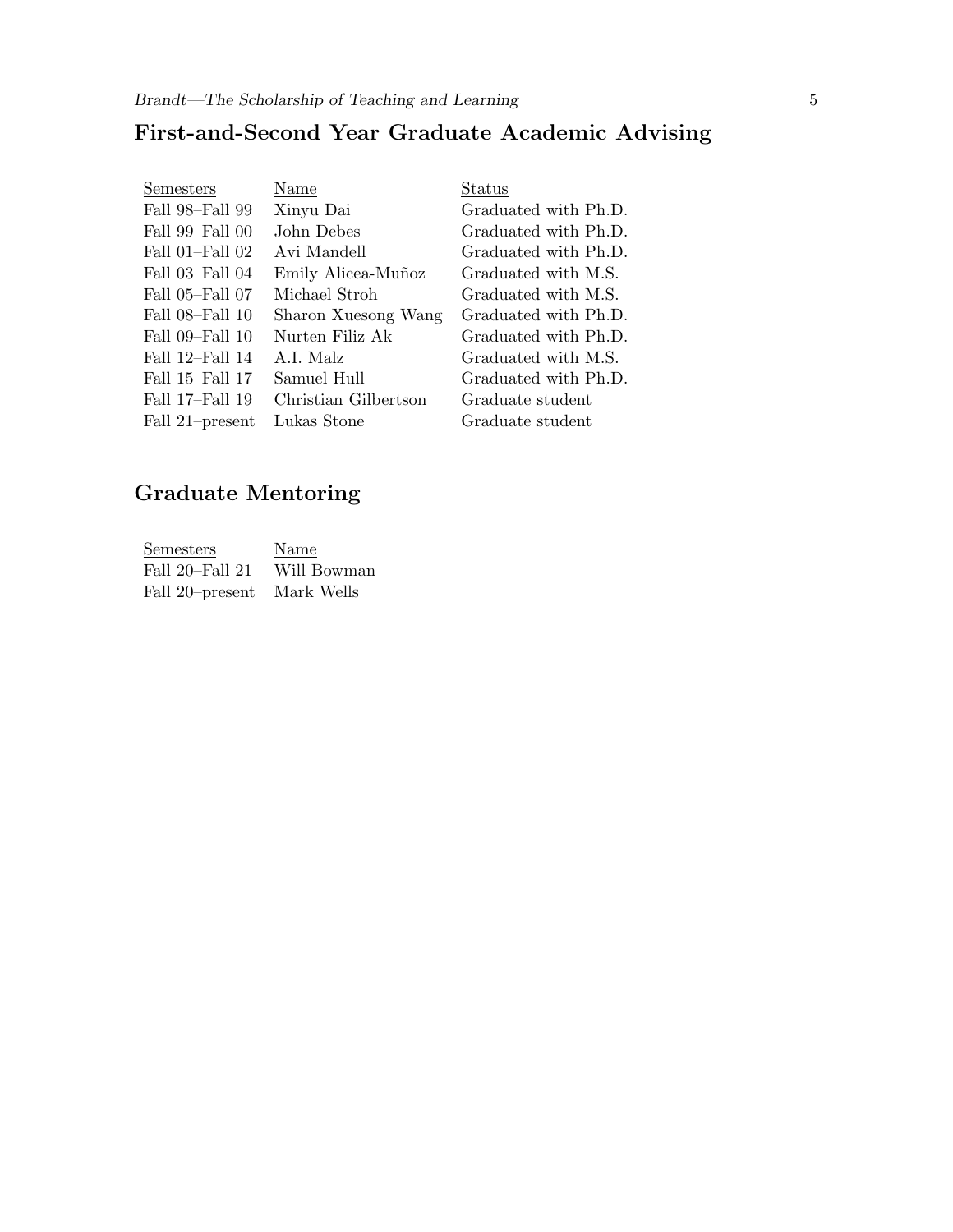## Supervision of Graduate and Undergraduate Research

#### Graduate Research Supervised

- John Feldmeier, 'Heavy and Complex X-ray Absorption Toward the Nucleus of the Seyfert 1.5 Galaxy Markarian 6', Spring 98. Research results published in The Astrophysical Journal, 510, 167–177 (1999). Won a National Science Foundation Astronomy & Astrophysics Postdoctoral Fellowship in 2003 at NOAO. Now a professor at Youngstown State University.
- Sarah Gallagher, 'The View Through the Wind: X-ray Observations of Broad Absorption Line Quasi-Stellar Objects', Summer 98 to Spring 02. Ph.D. thesis successfully defended and multiple publications completed. Multiple job offers upon graduation; accepted a postdoctoral research position at the Massachusetts Institute of Technology with C.R. Canizares. Won a *Spitzer* Fellowship at UCLA. Now a professor at the University of Western Ontario. Named the first Science Advisor to the Canadian Space Agency in 2018.
- Ann Hornschemeier, 'Chandra X-ray Constraints on Normal and Starburst Galaxies at Cosmologically Interesting Distances', Fall 99 to Spring 02. Ph.D. thesis successfully defended and multiple publications completed. Multiple job offers upon graduation and won a *Chandra* Fellowship; accepted a *Chandra* Fellowship at Johns Hopkins University. Now at Goddard Space Flight Center as a civil-servant astrophysicist. Won the Annie J. Cannon Award of the American Astronomical Society in 2007. Served as Chief Scientist for NASA's Physics of the Cosmos Program from 2011–2017. Won the Outstanding Science Alumni Award of the Eberly College of Science Alumni Society in 2014. Named X-ray Astrophysics Laboratory Chief in 2018.
- Junfeng Wang, 'Long-Term X-ray Variability of Circinus X-1 as Observed by the  $RXTE$ All-Sky Monitor', Spring 02. Was a postdoctoral research associate at the Harvard-Smithsonian Center for Astrophysics and a research assistant professor at Northwestern University. Now a professor at Xiamen University.
- Bret Lehmer, 'Characterizing the X-ray Properties and Evolution of Distant Galaxies Using Deep Extragalactic Surveys', Summer 02 to Summer 07. Won the 2007 Downsborough Graduate Fellowship in Astrophysics. Ph.D. thesis successfully defended and multiple publications completed. Multiple job offers upon graduation and won a U.K. Science and Technology Facilities Council (STFC) Fellowship; accepted an STFC Fellowship at Durham University. Won an Einstein Fellowship at Johns Hopkins University and Goddard Space Flight Center. Was a research associate at Johns Hopkins University and Goddard Space Flight Center. Now an associate professor at the University of Arkansas. Won the Early Career Award of the Graduate School Alumni Society for 2015.
- Laura Lopez, 'Chandra Snapshot Observations of High-Redshift, Radio-Loud Quasars', Summer 04 to Fall 05. Research results published in The Astronomical Journal, 131, 1914–1922 (2006). Transferred to become a graduate student at UC Santa Cruz. Won an Einstein Fellowship at MIT. Now an associate professor at Ohio State University.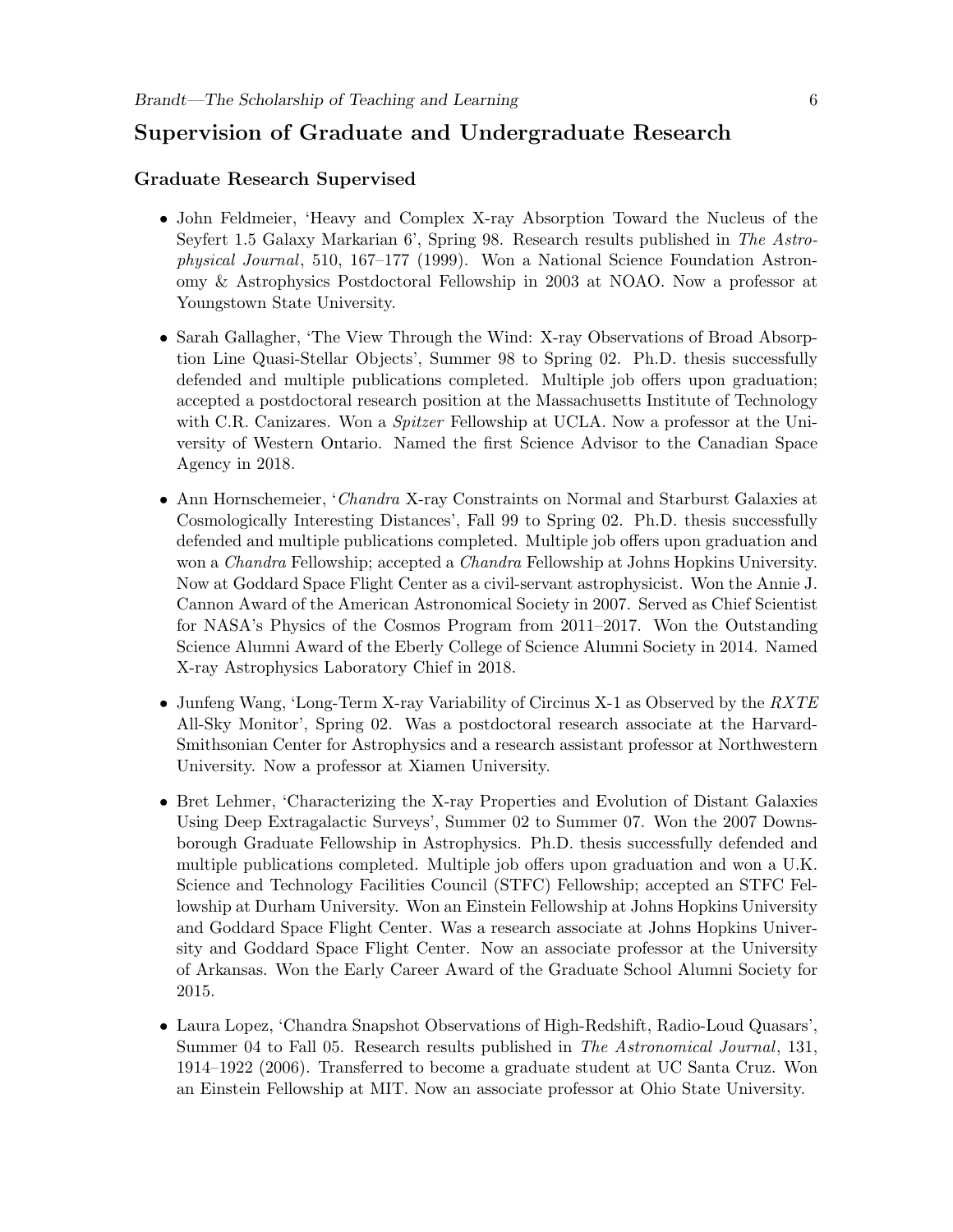#### Brandt—The Scholarship of Teaching and Learning 7

- Brendan Miller, 'X-ray Insights into Jets and Outflows in Radio-Loud Quasars', Summer 05 to Spring 10. Ph.D. thesis successfully defended and multiple publications completed. Multiple job offers upon graduation; accepted a visiting assistant professor position at the College of Wooster. Was a postdoctoral research associate at the University of Michigan with E. Gallo. Was a visiting assistant professor at Macalester College. Was an assistant professor at the College of St. Scholastica (2014–2019). Was a data scientist at US Bank. Now a Machine Learning Quality Assurance Lead at 3M.
- Bin Luo, 'X-ray and Multiwavelength Studies of Active Galactic Nuclei in the Chandra Deep Fields', Summer 06 to Summer 10. Won the 2009 Downsborough Graduate Fellowship in Astrophysics. Ph.D. thesis successfully defended and multiple publications completed. Multiple job offers upon graduation; accepted a postdoctoral research associate position at the Harvard-Smithsonian Center for Astrophysics with G. Fabbiano. Was a postdoctoral research associate at the Pennsylvania State University with me. Now a professor at Nanjing University. Won a 1000-Plan Professorship for Young Talents. Won the Early Career Award of the Graduate School Alumni Society for 2019.
- Jianfeng Wu, 'The X-ray and UV Properties of Large, Diverse Samples of Optically Selected Quasars', Spring 07 to Fall 12. Won the 2012 Downsborough Graduate Fellowship in Astrophysics. Ph.D. thesis successfully defended and multiple publications completed. Was a postdoctoral research associate at the Harvard-Smithsonian Center for Astrophysics with J. McClintock. Was a postdoctoral research associate at the University of Michigan with E. Gallo. Now Minjiang Distinguished Professor at Xiamen University. Won a 1000-Plan Professorship for Young Talents.
- Megan Comins, 'The X-ray Properties of the Optically Brightest Mini-BAL Quasars from the Sloan Digital Sky Survey', Summer 09 to Fall 10. Transferred to become a graduate student at Cornell University. Now a data scientist at Pekin Insurance.
- Nurten Filiz Ak, 'Broad Absorption Line Variability in a Large Quasar Sample', Fall 09 to Fall 13. Ph.D. thesis successfully defended and multiple publications completed. Now an assistant professor at Erciyes University (Kayseri, Turkey). Won a Career Development Program grant from the Scientific and Technological Research Council of Turkey.
- Sharon Xuesong Wang, 'Supermassive black hole vs. galaxy growth in deep X-ray surveys', Summer 11 to Fall 12. Completed Ph.D. with J.T. Wright. Was a Carnegie Fellow at the Department of Terrestrial Magnetism, Carnegie Institution of Washington. Now an assistant professor at Tsinghua University.
- Mouyuan Sun (visiting student from Xiamen University), 'Supermassive black-hole ecology in deep X-ray surveys', Fall 13 to Fall 15. Ph.D. thesis successfully defended and multiple publications completed. Now an assistant professor at Xiamen University.
- Guang Yang, 'What drives the growth of black holes?', Fall 14 to Spring 19. Winner of Dean's Graduate Fellowship. Won the 2017 Downsborough Graduate Fellowship in Astrophysics. Ph.D. thesis successfully defended and multiple publications completed. Won the 2019 IAU Ph.D. Prize for High-Energy Phenomena and Fundamental Physics (Division D). Finalist for the 2020 Dissertation Prize of the High-Energy Astrophysics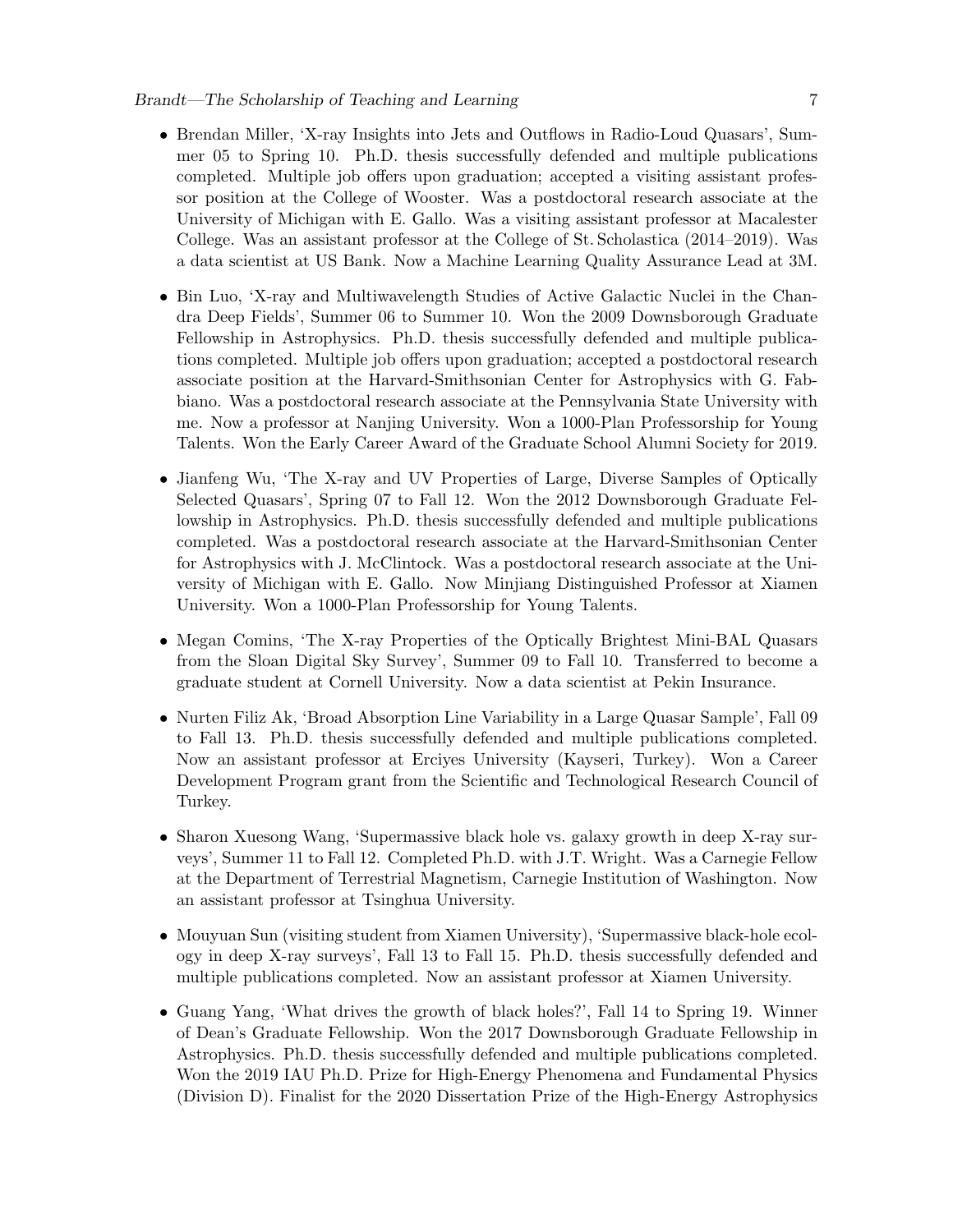Division of the American Astronomical Society. Multiple job offers upon graduation; accepted an independent postdoctoral fellowship position at Texas A&M University.

- Demetra De Cicco, 'A large sample of disappearing broad absorption lines in quasars', Spring 15 to Fall 18 (visiting student from the University of Naples Federico II). Ph.D. thesis successfully defended and multiple publications completed. Was a postdoctoral researcher at Pontificia Universidad Católica de Chile. Now an assistant professor at the University of Naples "Federico II".
- Ningxiao Zhang, 'X-ray insights into the nature of quasars with redshifted broad absorption lines', Fall 15 to Fall 16. Completed Ph.D. with R.L. McEntaffer. Now working as a systems engineer at Ground Positioning  $Radar^{TM}$  (GPR).
- Paula Sánchez, 'Optical Variability Selection of Active Galactic Nuclei in Deep Survey Fields', Spring 17 (visiting student from Universidad de Chile). Now an ESO-Garching Postdoctoral Fellow at the European Southern Observatory.
- Qingling Ni, Spring 17 to Summer 21. Won the 2020 Downsborough Graduate Fellowship in Astrophysics. Ph.D. thesis successfully defended and multiple publications completed. Multiple job offers upon graduation; accepted a postdoctoral research associate position at the University of Edinburgh with J. Aird.
- Sameer, Spring 17 to Fall 18. Now working on quasar absorption lines with J.C. Charlton.
- Shifu Zhu, Spring 17 to present. Ph.D. thesis in progress. Won the 2021 Downsborough Graduate Fellowship in Astrophysics. Multiple publications completed.
- Fei-Fan Zhu, Fall 17 to Fall 19 (visiting student from the University of Science and Technology of China).
- Fan Zou, Fall 19 to present. Three publications completed.
- Hezhen Liu, Fall 19 to Fall 20 (visiting student from Nanjing University).

### Undergraduate Research Supervised

- Paul de Naray (was an engineering specialist at The Aerospace Corporation; currently Director of Cybersecurity at ClearStar Inc.), 'Variable Sources and Deep X-ray Imaging of the Starburst/Seyfert 2 Galaxy NGC 1672', Summer 98 to Fall 99. Research results published in The Astronomical Journal, 119, 612–619 (2000). One of the winners in the Penn State Eighth Annual Undergraduate Research Fair.
- Kevin Marshall (completed Ph.D. at Georgia State University; currently an associate professor at Widener University), 'A Comprehensive Search for Soft X-ray Weak Quasi-Stellar Objects', Spring 99 to Spring 00.
- Matthew Collinge (Goldwater scholar; 2001 student marshal for the Department of Astronomy & Astrophysics; completed Ph.D. as a National Defense Science & Engineering and Martin Schwarzschild Ph.D. Fellow at Princeton University; was a Columbia Science Fellow at Columbia University; currently the Deputy Director of the Maryland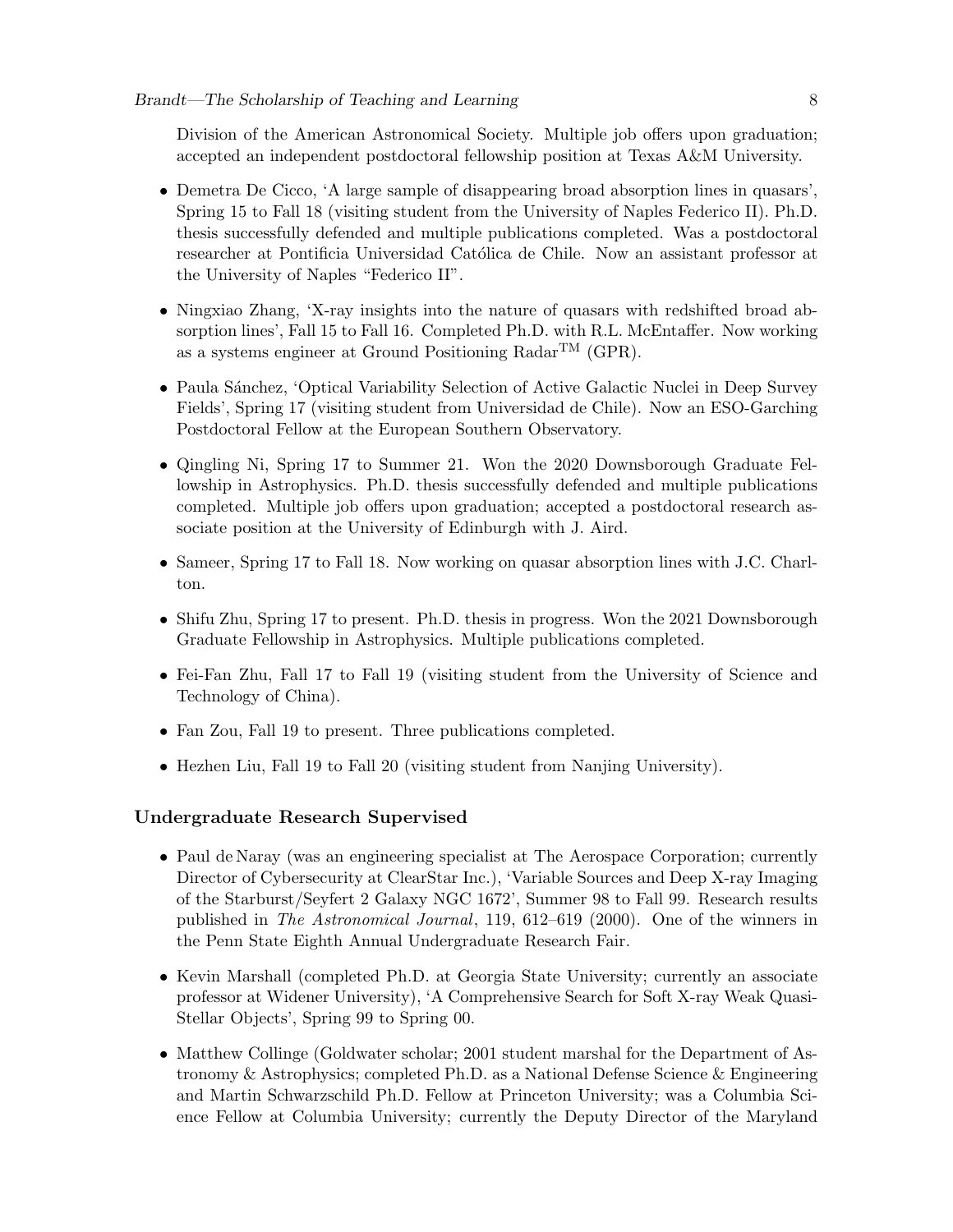Space Grant Consortium), 'ASCA, Chandra, and HST Studies of Nuclear Absorption in Seyfert Galaxies', Spring 99 to Spring 01. Research results published in Monthly Notices of the Royal Astronomical Society, 317, L35–L39 (2000) and The Astrophysical Journal, 557, 2–17 (2001).

- Mala Mateen (completed Ph.D. at New Mexico Tech; currently working at the Air Force Research Laboratory), 'A ROSAT Study of the Nearby Galaxies Maffei 1 and Maffei 2', Summer 99 to Spring 00.
- Jennifer Donley (Sylvia Stein Memorial Space Grant scholar; Goldwater scholar; Fulbright scholar; 2002 student marshal for the Eberly College of Science; completed Ph.D. as a National Science Foundation Fellow at the University of Arizona; Giacconi Fellow at the Space Telescope Science Institute; Hubble Fellow at Los Alamos National Laboratory; currently a staff scientist at Los Alamos National Laboratory), 'A ROSAT Survey for X-ray Sources with Large-Amplitude Outbursts', Summer 99 to Spring 02. Research results published in The Astronomical Journal, 124, 1308–1321 (2002).
- Lee Bassett (Goldwater scholar; 2004 winner of the Reddy Mission Award from the Schreyer Honors College; completed Ph.D. as an Annenberg Marshall Scholar and a National Science Foundation Fellow at the University of Cambridge; postdoctoral researcher in the California NanoSystems Institute at the University of California, Santa Barbara; currently an associate professor of Electrical & Systems Engineering at the University of Pennsylvania), 'An X-ray Survey of High-Redshift Quasars with Radio Detections', Fall 02 to Spring 04. Research results published in The Astronomical Journal, 128, 523–533 (2004).
- Dennis Just (2007 student marshal for the Department of Astronomy & Astrophysics; completed Ph.D. at the University of Arizona; postdoctoral researcher at the University of Toronto; currently physics department head at Pima Community College), 'The Xray Properties of the Most-Luminous Quasars from the Sloan Digital Sky Survey', Fall 05 to Spring 07. Research results published in The Astrophysical Journal, 665, 1004–1022 (2007).
- Harrison Gonzaga, 'The X-ray Properties of Active Galaxies with Double-Peaked Emission Lines', Spring 10 to Summer 10.
- Richard George, 'Investigations of Remarkable X-ray Populations in the Sloan Digital Sky Survey-III', Fall 11 to Spring 12.
- Nicholas Tremaglio, 'Investigations of Remarkable X-ray Populations in the Sloan Digital Sky Survey-III', Summer 12. Was an Assistant Kitchen Manager at the Darkhorse Tavern. Now a Sous Chef at Hidegard's German Cuisine.
- Zach Hemler (2016 winner of the Kadtke Family Scholarship in Astronomy & Astrophysics; was a postbaccalaureate researcher at the University of Florida; now a graduate student at Princeton University), 'Rapid Broad Absorption Line Variability of Quasars in the Sloan Digital Sky Survey Reverberation Mapping Project', Summer 16 to Fall 18. Research results published in The Astrophysical Journal, 872, #21 (2019).
- Zhefu Yu (currently a graduate student at the Ohio State University), 'X-ray Emission from High-Redshift Galaxies in the Chandra Deep Field-South', Summer 16 (visiting student from Peking University).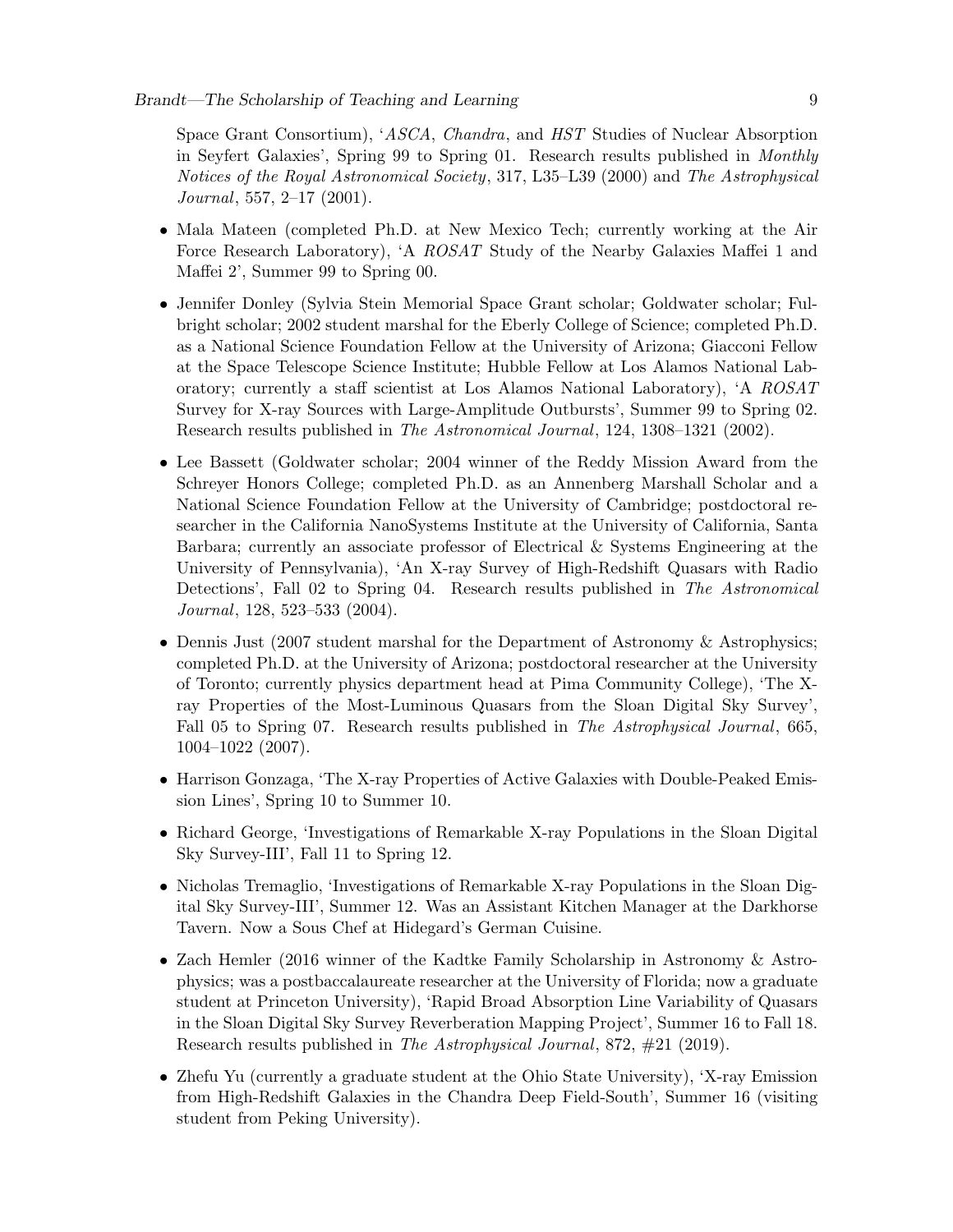• Fan Zou (currently a graduate student at the Pennsylvania State University), 'The Host Galaxy Properties of Type 1 vs. Type 2 Active Galactic Nuclei', Summer 18 (visiting student from the University of Science and Technology of China). Research results published in The Astrophysical Journal, 878, #11 (2019).

### Undergraduate Honors Projects Supervised

- Joseph Maywalt, 'Modeling the Internal Structure of White Dwarfs Using a Computer', Fall 98 honors project for Astro 485
- Nicholas Bond, 'The Degenerate Universe: White Dwarf Stars', Fall 00 honors project for Astro 485
- Jennifer Donley, 'The Structure of White Dwarfs', Fall 00 honors project for Astro 485
- Natalie Hepler, 'Pulsars, Binary Pulsars, and Relativity', Fall 01 honors project for Astro 197A
- Matthew Tibbits, 'Numerical Studies of White Dwarf Structure', Fall 03 honors project for Astro 485
- David Atlee, 'Degenerate Matter: A Study of White Dwarf Stars', Fall 05 honors project for Astro 485
- Jessie Hart, 'A Computational Investigation of White Dwarf Stars', Fall 05 honors project for Astro 485
- Dennis Just, 'Numerical Investigation into the Structure of White Dwarf Stars', Fall 05 honors project for Astro 485
- Karan Jani, 'Numerical Investigation of the Structure of White Dwarf Stars', Fall 09 honors project for Astro 485
- George Filippatos, 'Astro 485 Honors Option', Fall 17 honors project for Astro 485
- Zach Hemler, 'White Dwarf Structure', Fall 17 honors project for Astro 485
- Adam McCarron, 'A Computational Investigation of White Dwarf Structure', Fall 17 honors project for Astro 485
- Stephen Thornton, 'An In-Depth Investigation of the Structure of White Dwarf Stars', Fall 17 honors project for Astro 485
- Michael Toomey, 'A Study of White Dwarf Properties', Fall 17 honors project for Astro 485
- Timothy Emeigh, 'Investigation of the Structure of White Dwarf Stars Through Numerical Methods', Fall 19 honors project for Astro 485
- Mustafa Memon, 'A Computational Investigation of the Properties of White Dwarfs', Fall 19 honors project for Astro 485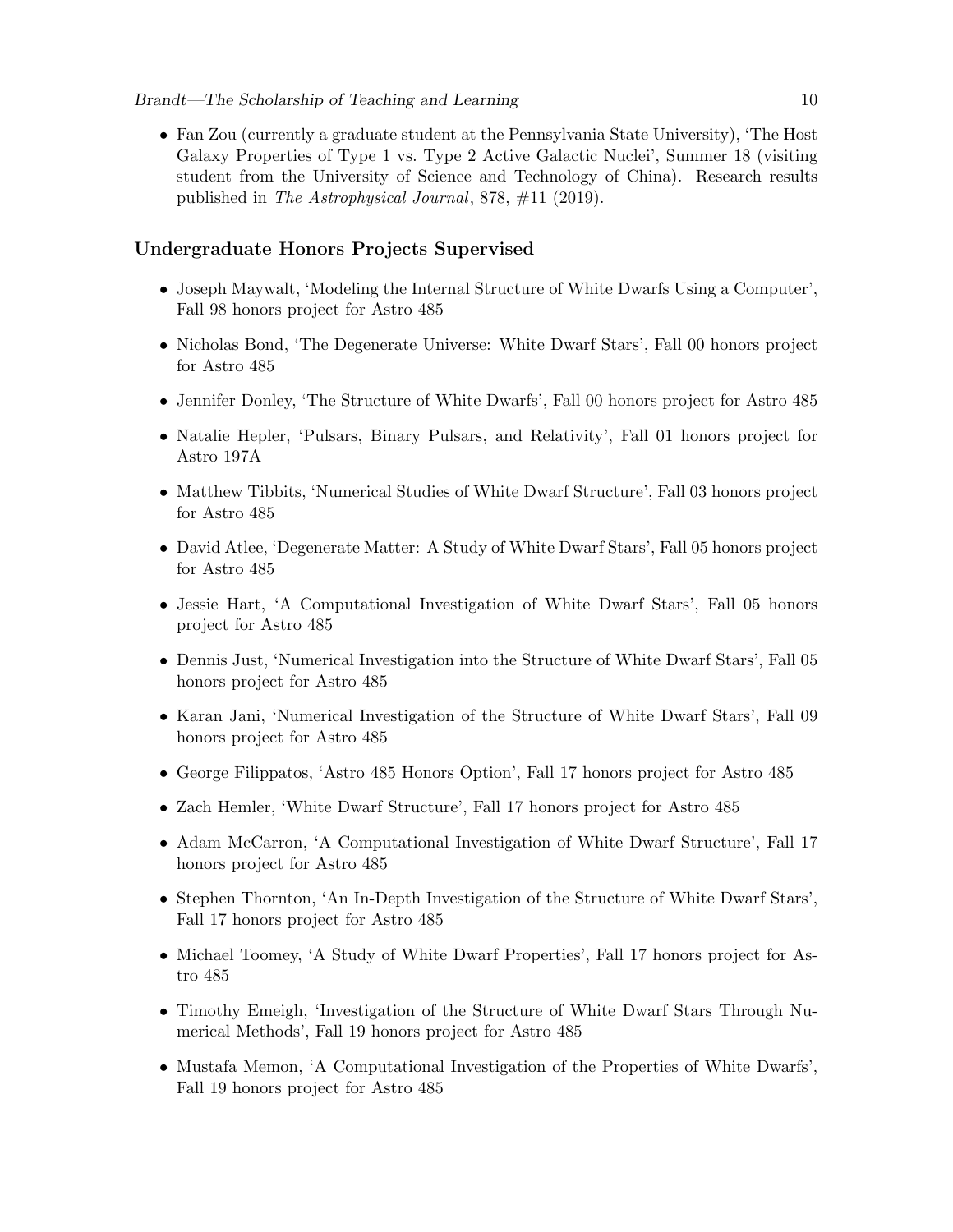- Kristen Kitch, 'When Quantum Theory and General Relativity Collide: The Black Hole Information Paradox', Spring 20 honors project for Astro 130
- Evan Jennerjahn, 'An Investigation of the Structure of White Dwarfs Using the Fourth-Order Runge-Kutta Method', Fall 21 honors project for Astro 485

## Membership on Graduate Degree Candidates' Committees

### Comprehensive Exam Committees at Penn State

- Mike Weinstein, Astronomy & Astrophysics
- Sarah Gallagher, committee chair, Astronomy & Astrophysics
- Rajib Ganguly, Astronomy & Astrophysics
- Ann Hornschemeier, Astronomy & Astrophysics
- Oleg Kargaltsev, Astronomy & Astrophysics
- Karen Lewis, Astronomy & Astrophysics
- Britton Smith, Astronomy & Astrophysics
- Bret Lehmer, committee chair, Astronomy & Astrophysics
- Manodeep Sinha, Astronomy & Astrophysics
- John Wise, Astronomy & Astrophysics
- Brendan Miller, committee chair, Astronomy & Astrophysics
- Jian Wu, Astronomy & Astrophysics
- Bin Luo, committee chair, Astronomy & Astrophysics
- Jianfeng Wu, Astronomy & Astrophysics
- Nurten Filiz Ak, committee chair, Astronomy & Astrophysics
- Qirong Zhu, Astronomy & Astrophysics
- Changguang Dong, Mathematics
- Guang Yang, committee chair, Astronomy & Astrophysics
- Ningxiao Zhang, Astronomy & Astrophysics
- Shifu Zhu, committee chair, Astronomy & Astrophysics
- Sameer, committee chair, Astronomy & Astrophysics
- Qingling Ni, committee chair, Astronomy & Astrophysics
- Gautam Nagaraj, Astronomy & Astrophysics
- Abhishek Das, Physics
- Fan Zou, committee chair, Astronomy & Astrophysics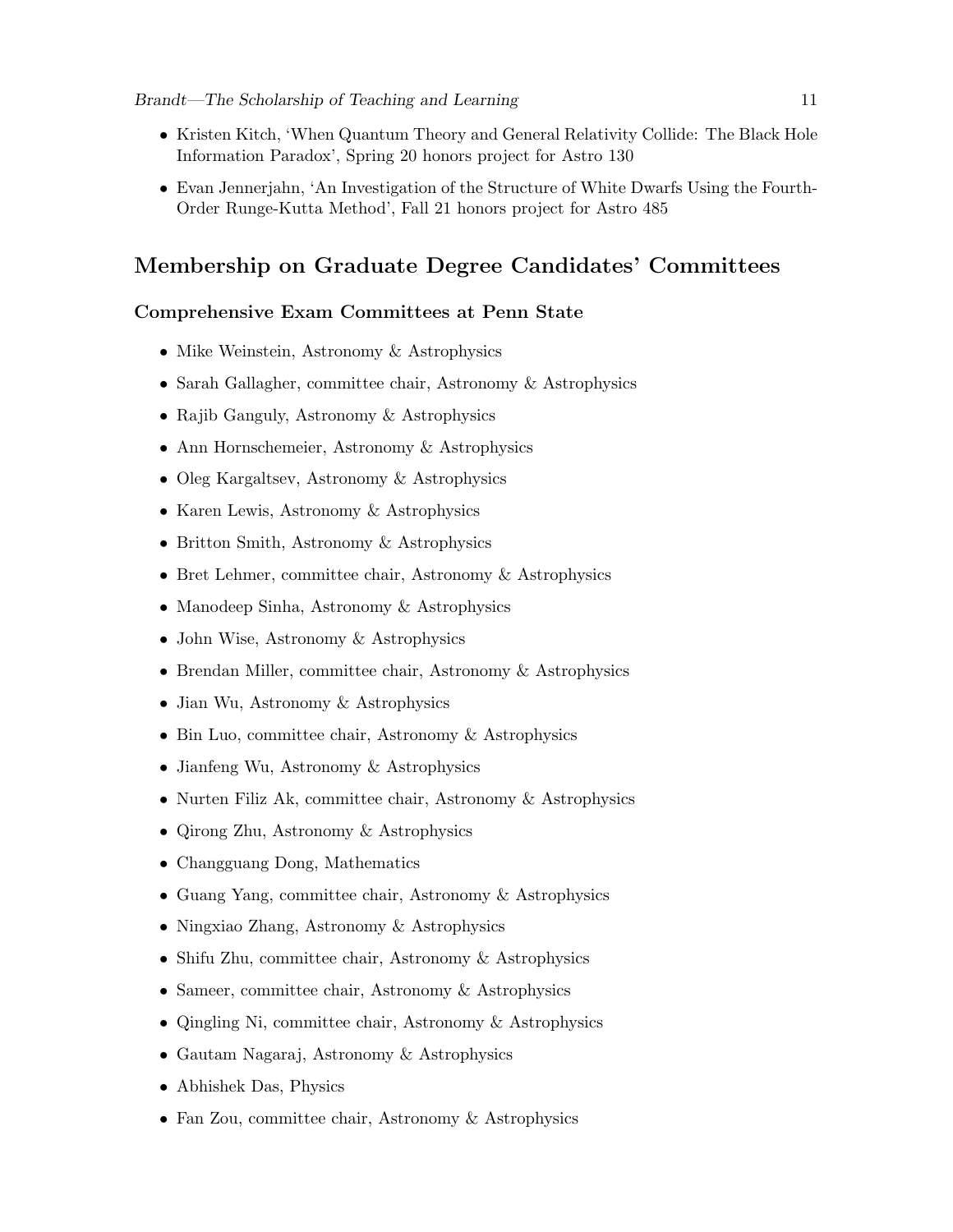#### Ph.D. and M.S. Thesis Committees at Penn State

- Catherine Grant, Astronomy & Astrophysics, Ph.D. completed in June 1999
- Ann Hornschemeier, Astronomy & Astrophysics, M.S. completed in August 1999
- Sarah Gallagher, committee chair, Astronomy & Astrophysics, Ph.D. completed in April 2002
- Rajib Ganguly, Astronomy & Astrophysics, Ph.D. completed in April 2002
- Ann Hornschemeier, committee chair, Astronomy & Astrophysics, Ph.D. completed in April 2002
- Michael Sipior, Astronomy & Astrophysics, Ph.D. completed in April 2003
- Oleg Kargaltsev, Astronomy & Astrophysics, Ph.D. completed in October 2004
- Karen Lewis, Astronomy & Astrophysics, Ph.D. completed in August 2005
- Britton Smith, Astronomy & Astrophysics, Ph.D. completed in July 2007
- Bret Lehmer, committee chair, Astronomy & Astrophysics, Ph.D. completed in August 2007
- Brendan Miller, committee chair, Astronomy & Astrophysics, Ph.D. completed in April 2010
- Bin Luo, committee chair, Astronomy & Astrophysics, Ph.D. completed in August 2010
- Emily Alicea-Muñoz, Astronomy & Astrophysics, M.S. completed in August 2011
- Jianfeng Wu, committee chair, Astronomy & Astrophysics, Ph.D. completed in November 2012
- Nurten Filiz Ak, committee chair, Astronomy & Astrophysics, Ph.D. completed in December 2013
- Sharon Xuesong Wang, committee chair, Astronomy & Astrophysics, Ph.D. completed in June 2016 (switched to working on exoplanets)
- Qirong Zhu, Astronomy & Astrophysics, Ph.D. completed in June 2016
- Changguang Dong, Mathematics, Ph.D. completed in April 2018
- Guang Yang, committee chair, Astronomy & Astrophysics, Ph.D. completed in February 2019
- Shifu Zhu, committee chair, Astronomy & Astrophysics, Ph.D. pending
- Qingling Ni, committee chair, Astronomy & Astrophysics, Ph.D. pending
- Abhishek Das, Physics, Ph.D. pending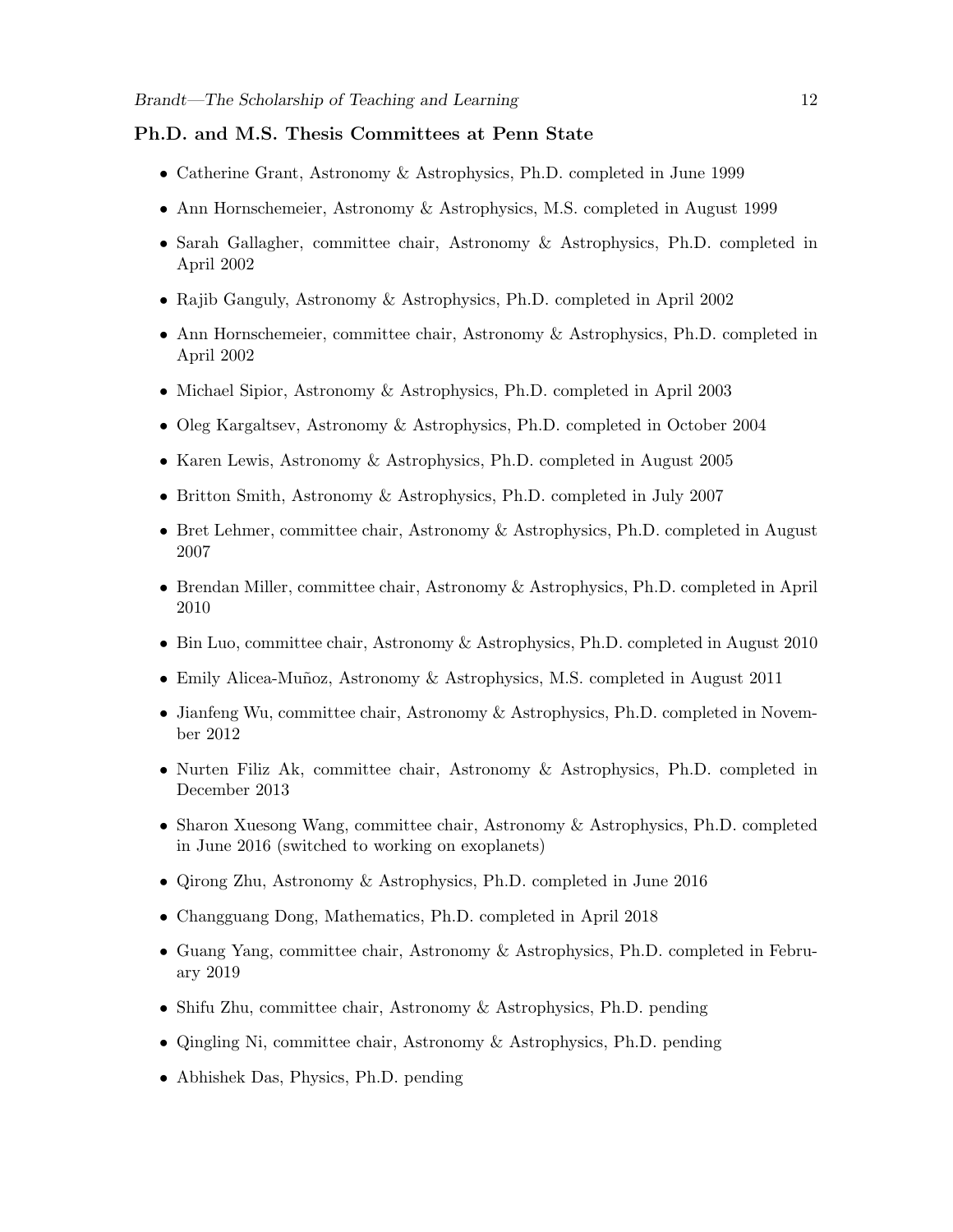### External Examiner for Ph.D. Theses at Other Universities

- Heng Hao, Department of Astronomy, Harvard University, Ph.D. completed in April 2011
- Erini Lambrides, Department of Physics and Astronomy, Johns Hopkins University, Ph.D. completed in July 2021

## Postdoctoral Research Associates

- Shai Kaspi, Astronomy & Astrophysics, 1999–2001. Currently a staff member at the Wise Observatory of Tel Aviv University and a senior researcher at the Technion.
- David Alexander, Astronomy & Astrophysics, 2000–2003. Won a Royal Society Research Fellowship in 2003 at the University of Cambridge. Won a Philip Leverhulme Prize in 2007. Currently a professor in the Department of Physics at Durham University. Serving as Head of Astronomy (2017–present).
- Franz Bauer, Astronomy & Astrophysics, 2000–2003. Won a *Chandra* Fellowship in 2004 at Columbia University. Currently an associate professor at Pontificia Universidad Católica de Chile.
- Cristian Vignali, Astronomy & Astrophysics, 2001–2003. Currently an associate professor at the Università di Bologna.
- Stefan Immler, Astronomy & Astrophysics, 2002–2004. Currently a permanent civil servant in the NASA Headquarters Astrophysics Division working as a Program Scientist and Program Officer.
- Wentao Wu, Astronomy & Astrophysics, 2003–2004. Currently a staff member at the Yunnan Observatory of the Chinese Academy of Sciences.
- Iskra Strateva, Astronomy & Astrophysics, 2004–2005. Currently a high-school teacher at Gymnasium Kirschgarten in Basel, Switzerland.
- Aaron Steffen, Astronomy & Astrophysics, 2004–2007. Currently an associate professor of physics and astronomy at the University of Wisconsin—Marathon County.
- Ohad Shemmer, Astronomy & Astrophysics, 2004–2008. Currently an associate professor at the University of North Texas.
- Rob Gibson, Astronomy & Astrophysics, 2006–2008. Currently working as a software engineer at Cisco.
- David Rafferty, Astronomy & Astrophysics, 2007–2009. Currently a permanent scientific staff member at the Hamburg Observatory of the University of Hamburg.
- Laura Bîrzan, Astronomy & Astrophysics, 2009. Currently a visiting scientist at the Hamburg Observatory of the University of Hamburg.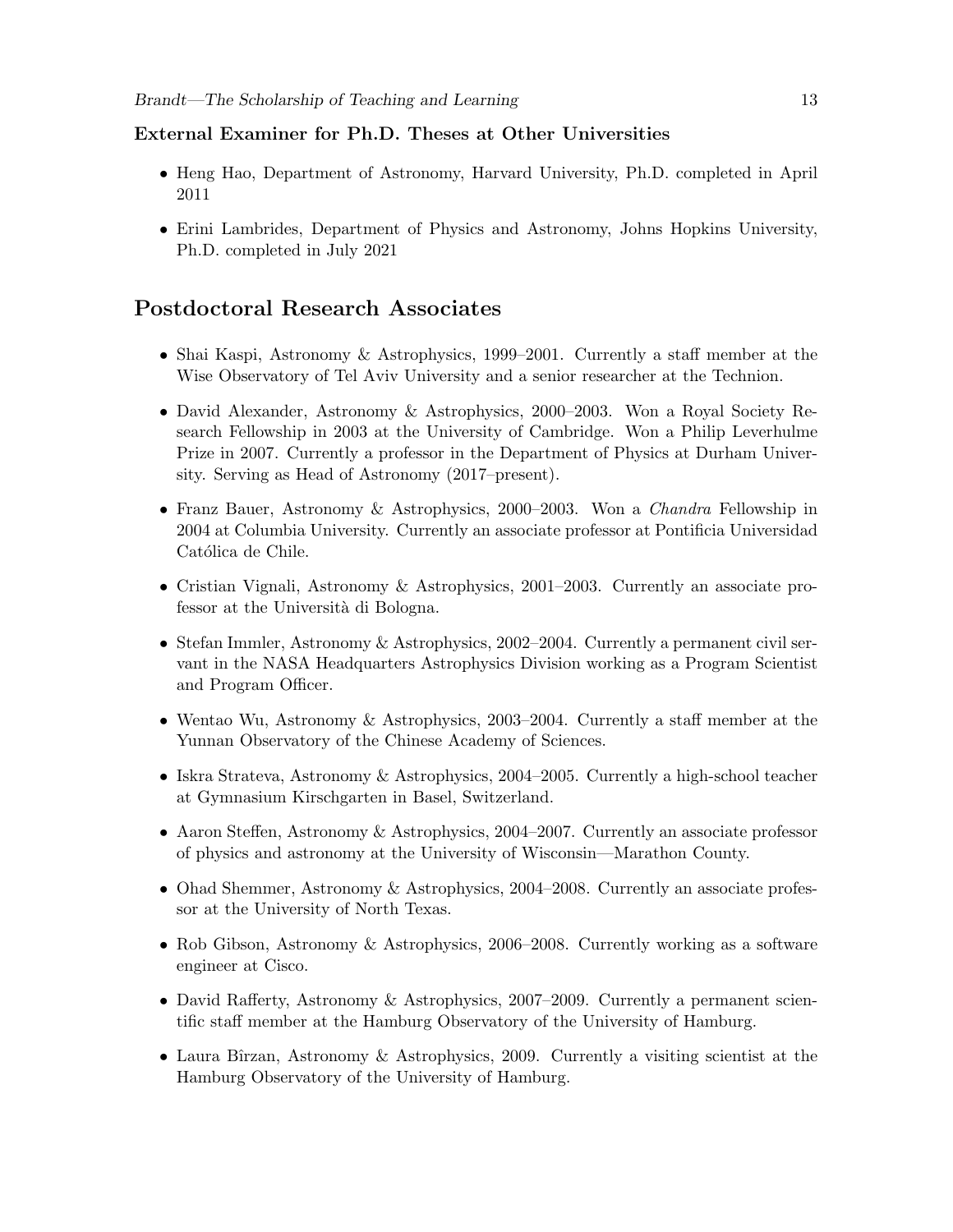- Yongquan Xue, Astronomy & Astrophysics, 2008–2012. Currently a professor at the University of Science and Technology of China (USTC); won a 1000-Plan Professorship for Young Talents.
- Ranjan Vasudevan, Astronomy & Astrophysics, 2009–2010. Currently working as a senior consultant and software developer for Element Energy in Cambridge, UK.
- Bin Luo, Astronomy & Astrophysics, 2010–2011. Currently a professor at Nanjing University; won a 1000-Plan Professorship for Young Talents.
- Monica Young, Astronomy & Astrophysics, 2010–2011. Currently the News Editor for Sky & Telescope magazine.
- Cristian Saez, Astronomy & Astrophysics, 2010–2011.
- Bin Luo, Astronomy & Astrophysics, 2012–2015. Currently a professor at Nanjing University; won a 1000-Plan Professorship for Young Talents.
- Amy Scott, Astronomy & Astrophysics, 2013–2015. Currently working as the Public Services Supervisor for Collections Management at the University of Leicester library.
- Catherine Grier, Astronomy & Astrophysics, 2014–2018. Currently working as an Assistant Astronomer at the University of Arizona.
- Chien-Ting Chen, Astronomy & Astrophysics, 2015–2018. Currently working as a Research Scientist in the X-ray Research Group at NASA's Marshall Space Flight Center.
- Fabio Vito, Astronomy & Astrophysics, 2015–2018. Currently working as a postdoctoral research associate at the Scuola Normale Superiore in Pisa, Italy.
- Sean McGraw, Astronomy & Astrophysics, 2016–2017. Currently working on the validation and monitoring of financial models as a Risk Modeling and Analytics Specialist at UBS.
- Weimin Yi, Astronomy & Astrophysics, 2016–2021 (during 2016–2019, Yi was a visiting postdoctoral researcher from the Yunnan Astronomical Observatory).
- Vivek Mariappan, Astronomy & Astrophysics, 2017–2019. Was a Ramanujan Fellow of the Indian Science and Engineering Research Board at the Indian Institute of Astrophysics, Bangalore. Currently an assistant professor at the Indian Institute of Astrophysics, Bangalore.
- John Timlin, Astronomy & Astrophysics, 2018–2021. Currently a Machine Learning Research Scientist at Lockheed Martin Corporation.
- Labani Mallick, Astronomy & Astrophysics, 2018–2019. Currently a postdoctoral research associate at Caltech.
- Wei Yan, Astronomy & Astrophysics, 2021–present.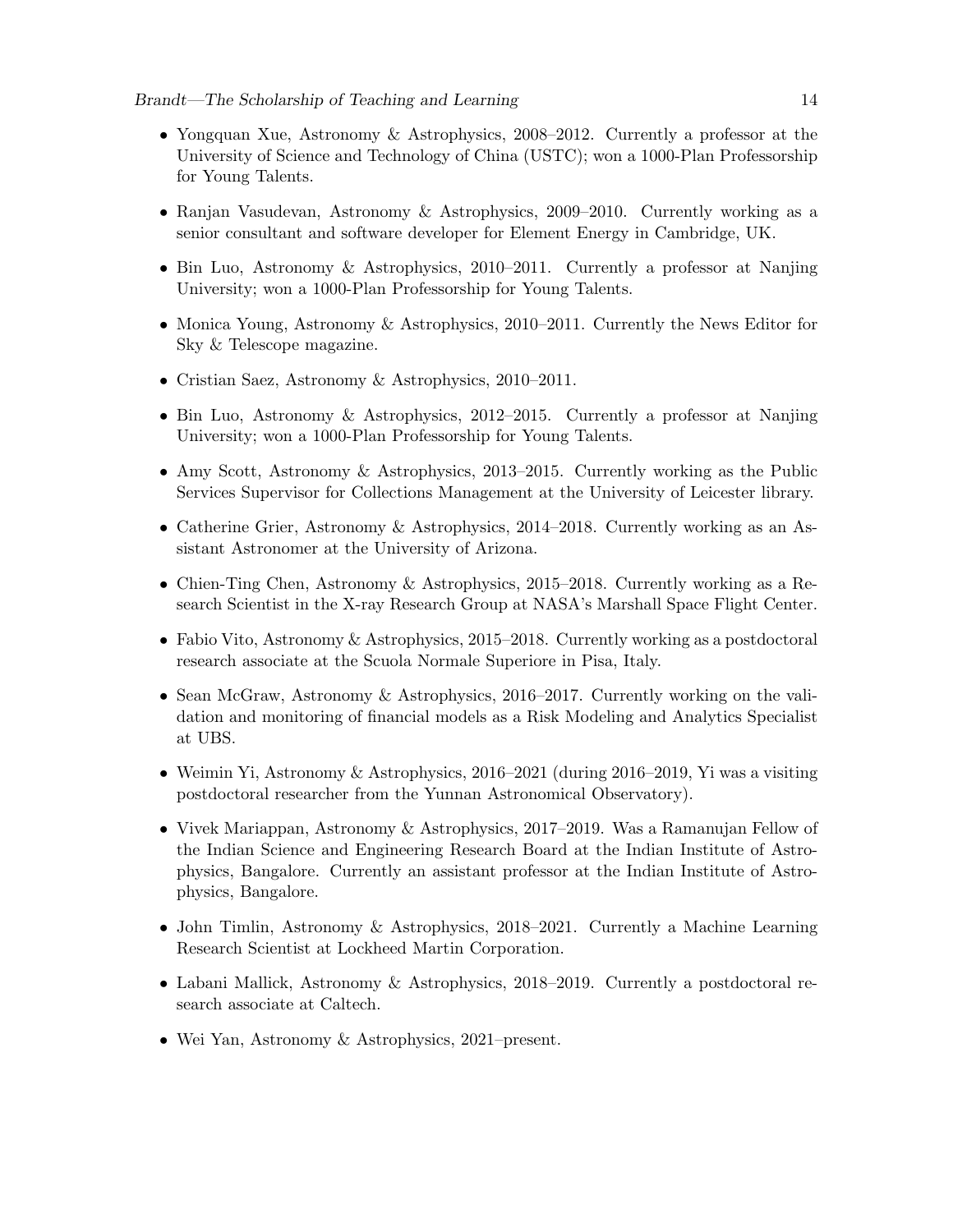# Faculty Scientific and Administrative Contact for Independent Postdoctoral Research Fellowships

• Jonathan Trump, Astronomy & Astrophysics, 2013–2016 (Hubble Postdoctoral Fellowship). Currently an associate professor at the University of Connecticut; won an NSF CAREER Award in 2019.

# Additional Relevant Activities

- Helped Ann Hornschemeier (Penn State graduate student) plan and develop a successful NASA Graduate Student Researchers Program proposal entitled 'Deep Observations with NASA's *Chandra* X-ray Observatory: Resolving the Discrete Sources of the Cosmic X-ray Background.' This proposal funded her graduate work from late 1999 to mid 2002.
- Helped Sarah Gallagher (Penn State graduate student) plan and develop a successful NASA Graduate Student Researchers Program proposal entitled 'Peering Through the Clouds: Absorption Studies of Luminous Active Galaxies with the New Generation of X-ray Observatories.' This proposal funded her graduate work from early 2000 to mid 2002.
- Won \$1800, \$1000, and \$900 grants from the 'President's Fund for Undergraduate Research' to engage undergraduate students in my research (January 2000, September 2002, and October 2003).
- Writer of questions and grader for the 1998–2003 and 2020 graduate candidacy exams. Grader for the 1999–2002 graduate placement exams.
- Created a new Penn State course titled 'Black Holes in the Universe'. This course introduces non-science undergraduates to the predicted properties of black holes and the astronomical evidence for their existence. Modern ideas about space, time, and gravity are also studied. In 2003 this course was approved by the Penn State Faculty Senate as Astro 130 (formerly it was temporarily listed as Astro 197A). I have taught this course many times.
- Created a new Penn State course titled 'X-ray Investigations of Active Galaxies: Exploring the Environments of Supermassive Black Holes'. This course reviews some of the key findings of X-ray spectroscopic, variability, and imaging observations of active galaxies. Students read and present research papers from the scientific literature, and they prepare proposals to make X-ray satellite observations of active galaxies. I have taught this course two times.
- Created a new Penn State course titled 'An Observational Overview of Active Galactic Nuclei'. This course provides an in-depth observational overview of Active Galactic Nuclei (AGNs), covering what modern observations (such as spectra, polarization, variability, and imaging) have revealed about the demographics, physical processes, and environmental interactions of AGNs. It also covers the tools used to make these observations and some future prospects for AGN studies. I have taught this course one time.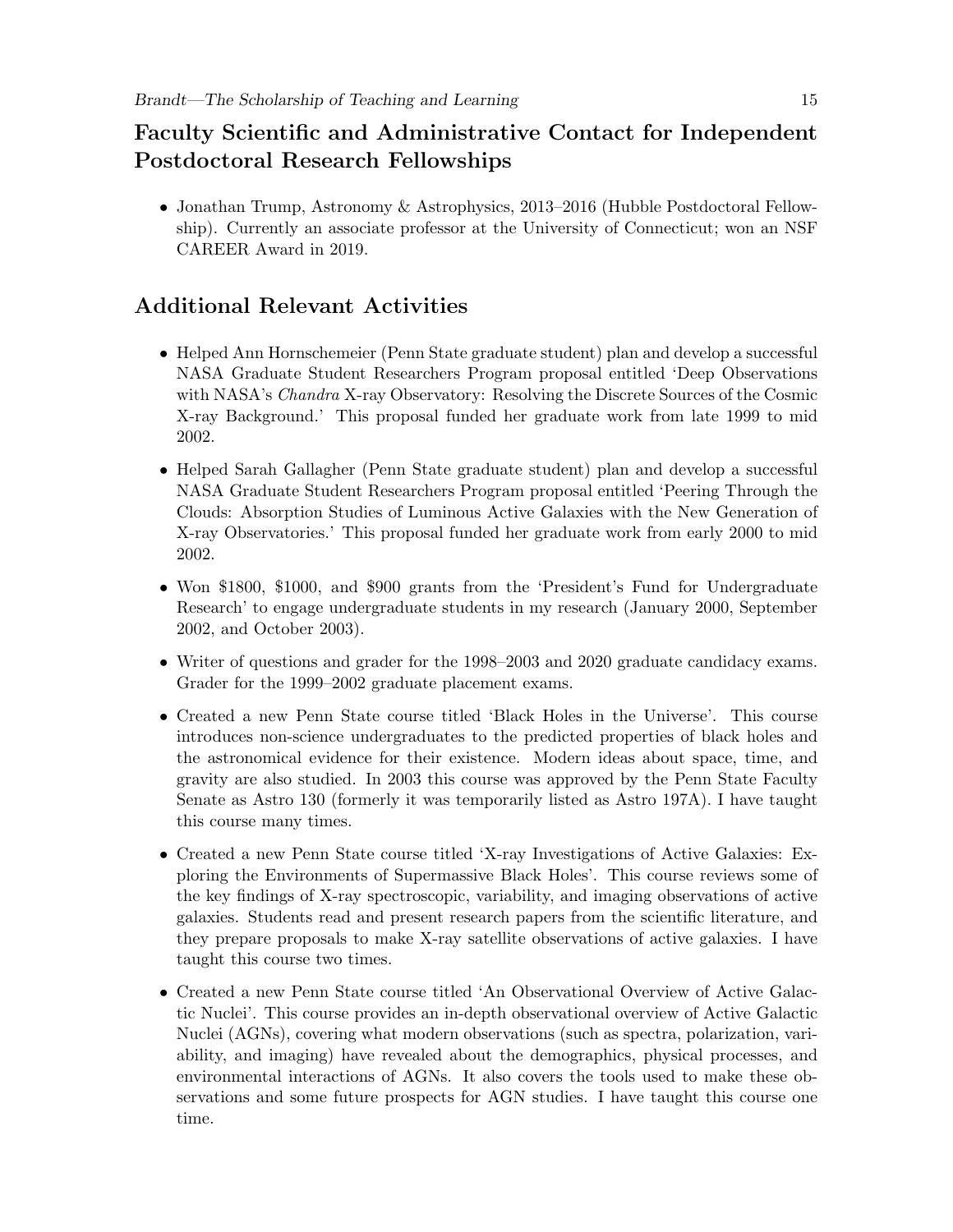- Guest lecturer/speaker for the first-year undergraduate astronomy seminar (Astro 20; main instructor was J. Charlton), the first-year graduate astronomy seminar (Astro 590; main instructor was R. Ciardullo), a seminar on outflows from active galaxies (Astro 597; main instructor was G. Chartas), a supervised experience in college teaching course (Astro 602; main instructors were J. Kregenow and C. Palma), the first-year graduate physics seminar (Physics 590; main instructors were K. Gibble, N. Samarth, and D. Weiss), and a course on news writing (Communications 260; main instructor was S. Sampsell).
- Faculty marshal for the Department of Astronomy & Astrophysics (May 2001; student marshal was Matthew Collinge), the Eberly College of Science (May 2002; student marshal was Jennifer Donley), and the Department of Astronomy & Astrophysics (May 2007; student marshal was Dennis Just).
- Reviewer of textbooks on high-energy astrophysics, black holes, and other topics for Cambridge University Press (2006, 2007, 2019) and Princeton University Press (2007, 2008, 2012, 2017). Provide commentary for textbook covers.
- Annually review applications from sophomores and juniors in Astronomy & Astrophysics to join the Schreyer Honors College.
- Regularly attend orientation and recruitment events for the Schreyer Honors College.
- Regular reviewer of Honors theses for the Schreyer Honors College.

# Teaching Performed Prior to Penn State

| Dates       | Teaching Performed                                     | Number of Students |
|-------------|--------------------------------------------------------|--------------------|
| Fall 1995   | Teaching assistant for statistical physics course      |                    |
|             | University of Cambridge astronomy tripos               |                    |
| Spring 1996 | Teaching assistant for high-energy astrophysics course |                    |
|             | University of Cambridge astronomy tripos               |                    |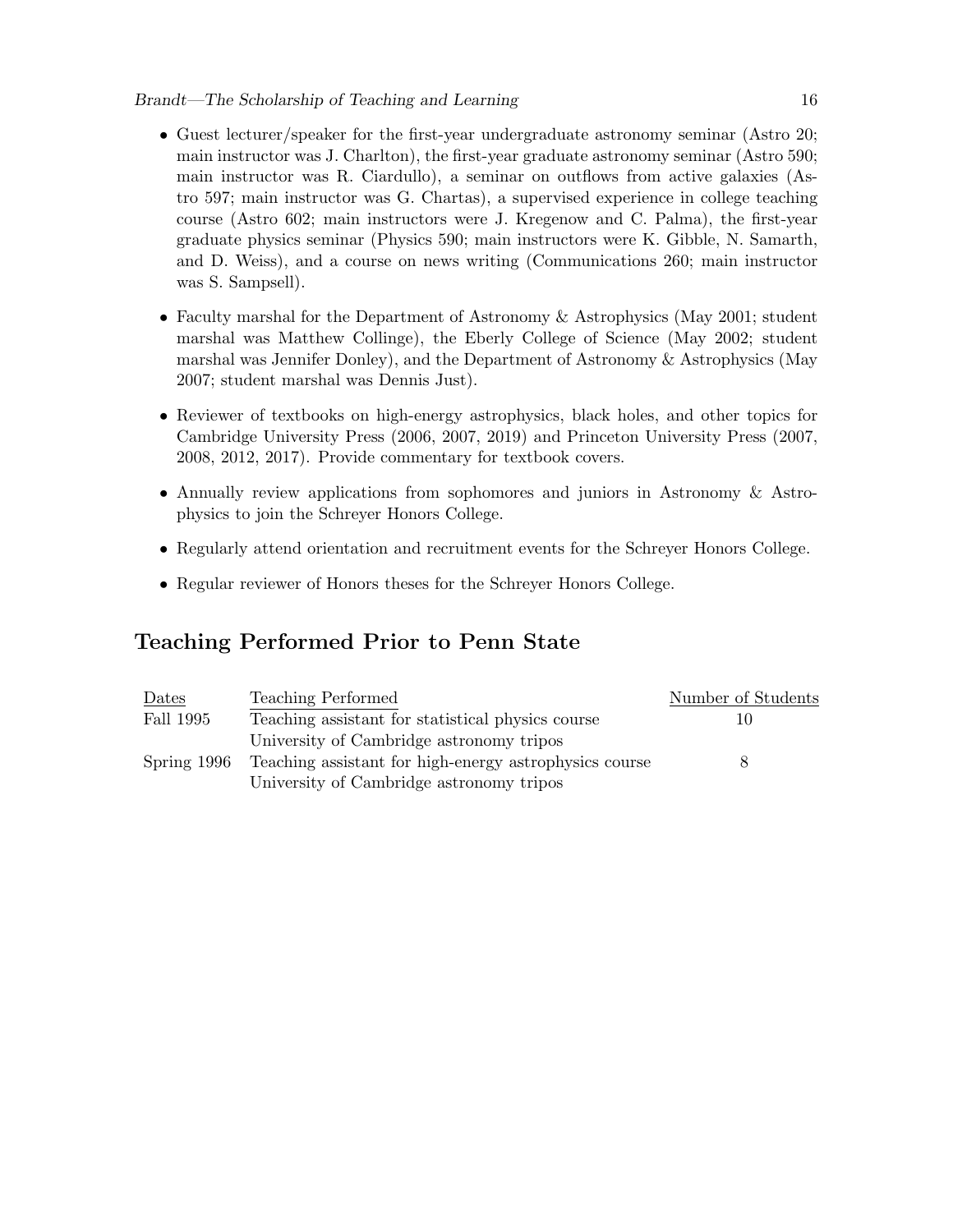Brandt—Serv. and the Scholarship of Serv. to the Univ., Society and the Profession 1

Service and the Scholarship of Service to the University, Society and the Profession

# Service to the University

## University and College Committees

| Dates         | Committee Name                                                                |
|---------------|-------------------------------------------------------------------------------|
| $2000 - 2001$ | Schreyer Honors College Faculty Selection Committee for first-year admissions |
| 2003          | Astronomy & Astrophysics Department Head search committee                     |
| 2003          | Fulbright undergraduate evaluation committee                                  |
| $2003 - 2004$ | NASA Space Grant Fellowship and Sylvia Steinn Scholarship award committee     |
| 2004–2006     | Promotion and Tenure Committee for the Eberly College of Science              |
| 2004-2006     | Strategic Vision Committee for the Eberly College of Science                  |
| 2010          | Tester of the myResearch Portal system for grants management                  |
| $2010 - 2011$ | CyberScience Task Force                                                       |
| 2011          | Astronomy & Astrophysics Department Head search committee                     |
| $2012 - 2013$ | Judge for the annual graduate research exhibition                             |
| 2015–2017     | Judge for the annual graduate research exhibition                             |
| 2016–2018     | Promotion and Tenure Committee for the Eberly College of Science              |
| 2018–2020     | Cross-College Committee for ICS-Sponsored Faculty Hires                       |
| 2020-2021     | Judge for the annual undergraduate exhibition                                 |
| 2021–2024     | Endowed Faculty Review Committee for the Eberly College of Science            |
|               |                                                                               |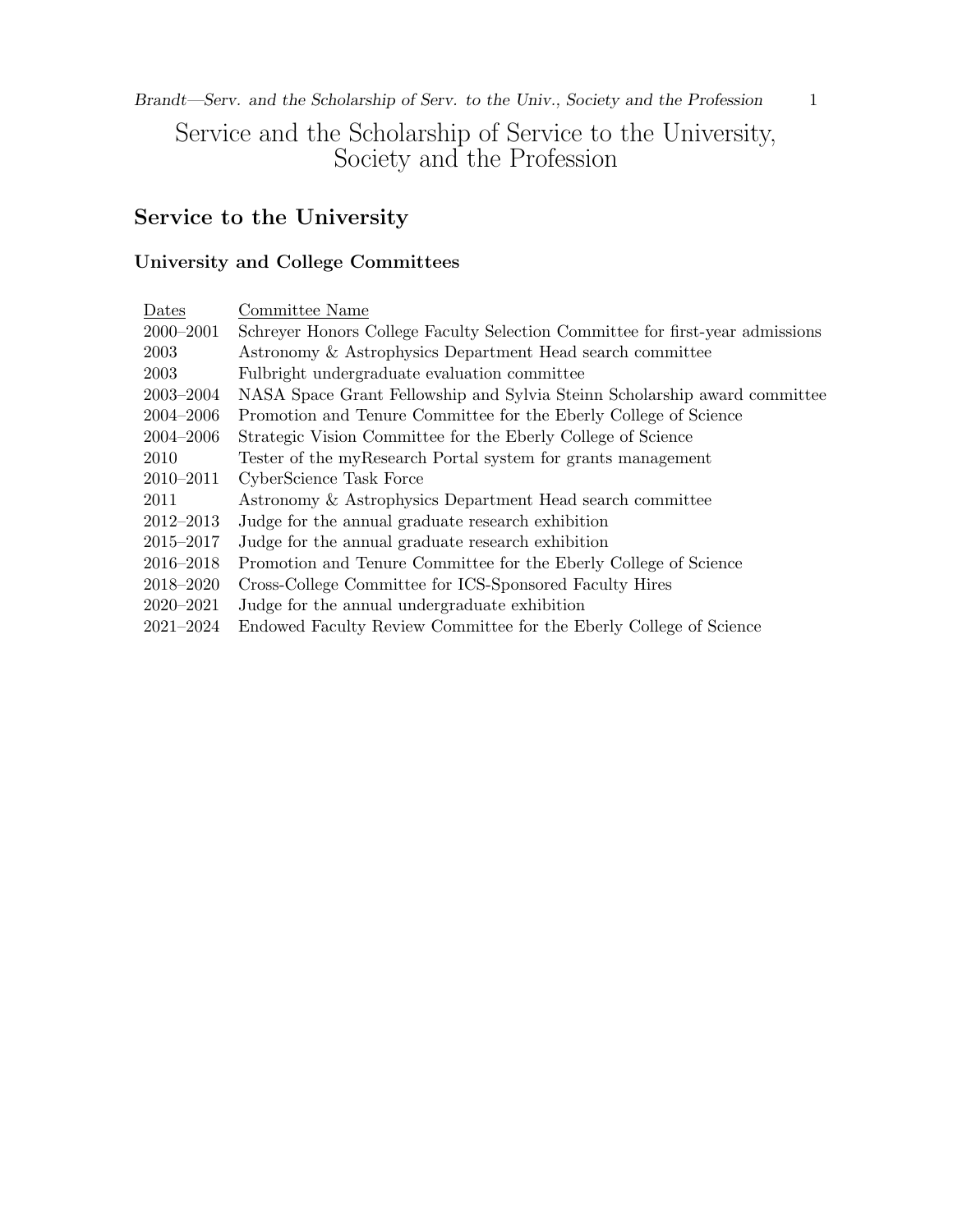## Department Committees

| Dates         | Committee Name                                            |
|---------------|-----------------------------------------------------------|
| $1997 - 1998$ | Computer facilities                                       |
| 1997-1999     | Undergraduate program                                     |
| 1998-2003     | Journal club (chair)                                      |
| 1998-2005     | Graduate admissions                                       |
| $1999 - 2003$ | Graduate program                                          |
| 1999-2003     | Hobby-Eberly Telescope                                    |
| 1999-2003     | Friedman Lectures/outreach                                |
| $2001 - 2003$ | Faculty recruitment                                       |
| 2003-2004     | Faculty recruitment (chair)                               |
| 2003-2004     | Marker Lectures                                           |
| $2003 - 2005$ | Strategic planning                                        |
| 2003-2004     | 'Teaching assistant of the year' award                    |
| $2004 - 2005$ | Faculty recruitment                                       |
| 2004–2005     | Internal Eberly Chair appointment                         |
| 2004-2006     | Promotion and tenure                                      |
| $2005 - 2006$ | Graduate program and admissions                           |
| 2005-2007     | Distinguished lecturer committee                          |
| 2006–2009     | Colloquium committee (chair)                              |
| 2006-2009     | Faculty recruitment                                       |
| 2006-2009     | Graduate admissions                                       |
| $2007 - 2008$ | Candidacy exam                                            |
| 2008–2009     | Climate and diversity                                     |
| 2008-2009     | Promotion and tenure                                      |
| 2009-2010     | Candidacy exam                                            |
| 2009-2013     | Graduate program                                          |
| 2009–2011     | Promotion and tenure (chair)                              |
| 2010-2011     | Graduate admissions                                       |
| $2011 - 2013$ | Awards (chair)                                            |
| 2011-2014     | Promotion and tenure                                      |
| $2012 - 2013$ | Faculty recruitment for cyberscience cluster hire (chair) |
| $2014 - 2015$ | Awards (chair)                                            |
| 2014-2015     | Distinguished lecturer committee                          |
| 2014-2016     | Graduate program                                          |
| $2015 - 2016$ | Distinguished lecturer committee (chair)                  |
| $2015 - 2016$ | Graduate admissions                                       |
| 2016-2019     | Distinguished lecturer committee                          |
| 2019-2020     | Promotion and tenure (chair)                              |
| 2020-2022     | Distinguished lecturer committee (chair)                  |
|               |                                                           |

2020–2021 Qualifying exam committee

## Other Assigned Activities

• Coordinator of the Nanjing Student Exchange Program (2021–present).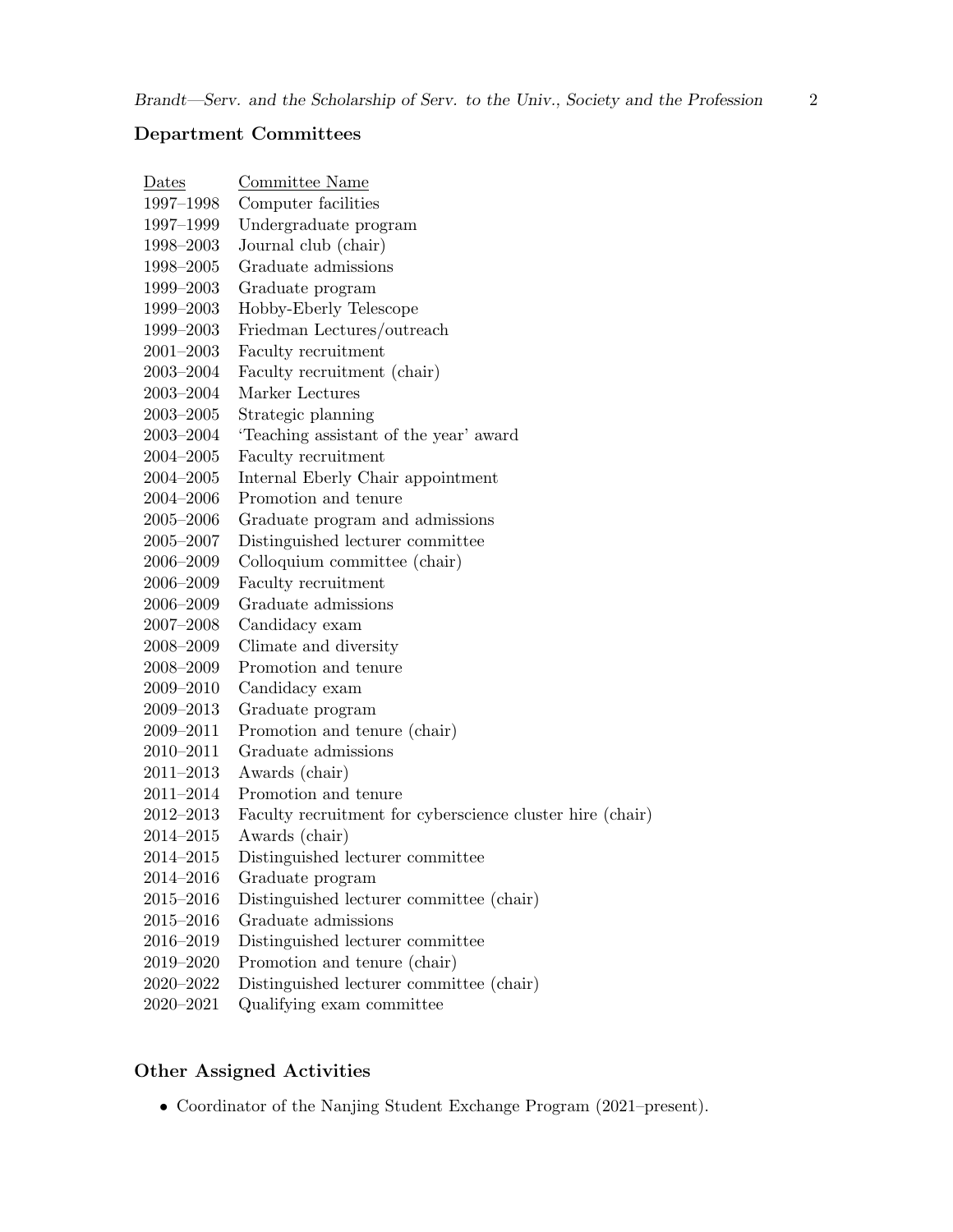• Led preparation of a proposal to make the Department of Astronomy & Astrophysics a site for LSST Corporation (LSSTC) postdoctoral fellows (2020). This proposal was competitively approved by the LSSTC, but unfortunately the LSSTC failed to obtain philanthropic funding for the overall program.

### Other Relevant Activities

- Serve as lead Honors advisor for the Department. Annually review applications from sophomores and juniors in Astronomy & Astrophysics to join the Schreyer Honors College, regularly attend orientation and recruitment events, and regularly review Honors theses.
- Regularly give research talks for the Department lunchtime seminar series.
- Regularly participate in graduate recruitment activities.
- Regularly review research reports of 2nd year graduate students.
- Regularly participate in undergraduate student interviews for the Department's First-Year Seminar.
- Attend commencement events for the Eberly College of Science.
- Serve as an evaluator for Department staff members in annual reviews.
- Maintain competency regarding
	- 1. The Family Educational Rights and Privacy Act (FERPA).
	- 2. Child-abuse reporting standards (via the Penn State Center for Workplace Learning & Performance).
	- 3. Compliance standards (via the Penn State Office of Ethics & Compliance).
	- 4. Title IX policies.
	- 5. Requirements for disclosure of significant financial interests.

### Outreach Service as a Representative of the University

- Lead instructor for the 2000–2019 and 2022 Penn State Inservice Workshops in Astronomy (PSIWA) titled 'Galaxies & Cosmology' (2000–2005), 'The Origin and Fate of Our Cosmos: Understanding Big Bang Cosmology' (2006–2007, 2014–2016, 2019, and 2022), and 'Black Holes: Gravity's Fatal Attraction' (2008–2013 and 2017–2018). In 2020 and 2021, the PSIWA had to be canceled owing to COVID-19.
- Helped to develop proposals for Education & Public Outreach that fund the Penn State Inservice Workshops in Astronomy (PSIWA). These were written in 1998–2012 as part of the Chandra, HST, Long Term Space Astrophysics, and Astrophysics Data Analysis programs, and they have provided more than \$240,000 to the PSIWA. They funded scholarships for high-school teachers, special talks and hands-on workshops, and purchases of astronomy related educational materials. I have continued to support the PSIWA financially through the Broader Impacts components of NSF proposals.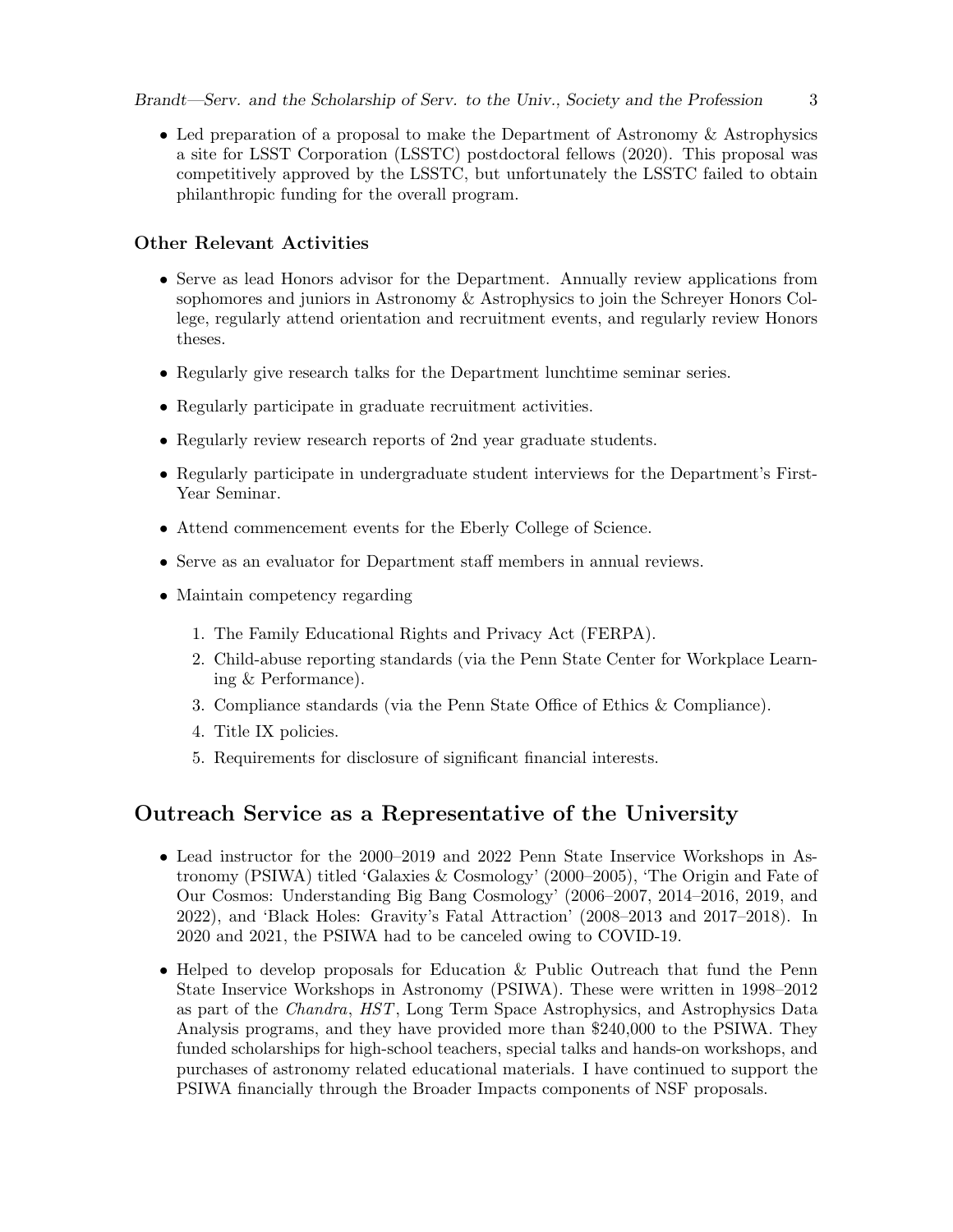- Developed a successful National Science Foundation CAREER proposal that provided funding to promote and aid the study of astronomy in the Pennsylvania Junior Academy of Science (PJAS; 2000–2005). I helped students find appropriate astronomy projects and served as a judge at the PJAS annual state meetings. Monetary prizes of \$500–1,000 and other prizes were given for the best PJAS astronomy projects. I helped Prof. Kevin Luhman with the preparation of his successful CAREER proposal which also funded the PJAS astronomy outreach program.
- Harlow Shapley Visiting Lecturer for the American Astronomical Society (2005–present). Have visited York University (2009 January), Carroll College (2009 March), and the University of Maine (2014 September). During visits I have given public lectures, given research colloquia, given presentations to student science societies, and interacted with students regarding research and careers.
- Regularly participate in press releases to inform the public about recent discoveries in black holes and cosmic surveys research.
- Participated as a panelist in the Golden Webinars in Astrophysics series of the Pontificia Universidad Católica de Chile (2021 July).
- Presented a lecture titled 'A good hard look at cosmic supermassive black hole growth' to three middle-school and high-school classrooms at the Winchester Thurston School in Pittsburgh, Pennsylvania (2021 April).
- Taught Ethiopian schoolchildren about galaxies and modern large telescopes in Addis Ababa, Ethiopia (2019 October).
- Presented a lecture titled 'Gravity and black holes' to Girl Scout Troop  $\#40418$  in State College, Pennsylvania (2019 April). This helped them complete their Girl Scout patch activity on astronomy.
- Gave a presentation titled 'X-ray stares at cosmic supermassive black hole growth' as part of the Department 'Astronomy on Tap' series at the Happy Valley Brewing Company in State College, Pennsylvania (2019 February).
- Presented a lecture titled 'A good hard look at cosmic supermassive black hole growth' to the Physics Club of the State College Area High School in State College, Pennsylvania (2019 February).
- Presented a lecture titled 'A good hard look at cosmic supermassive black hole growth' to participants of the 2018 Cherry Springs Star Party, hosted by the Astronomical Society of Harrisburg in Coudersport, Pennsylvania (2018 June). About 60 amateur astronomers were in attendance.
- Presented a lecture titled 'Gravity and black holes' to Cub Scout Pack #31 in State College, Pennsylvania (2018 October). Separately, I taught them about the origins of the day, the year, seasons, and eclipses (2018 November).
- Presented a lecture titled 'Gravity and black holes' to fourth grade classrooms at Easterly Parkway Elementary School in State College, Pennsylvania (2016 December, 2017 December, 2018 December, and 2020 December).
- Interviewed for 'Smart Talk', a daily National Public Radio program on WITF (2017 January). Explained new results from the deepest cosmological X-ray survey, the Chandra Deep Field-South.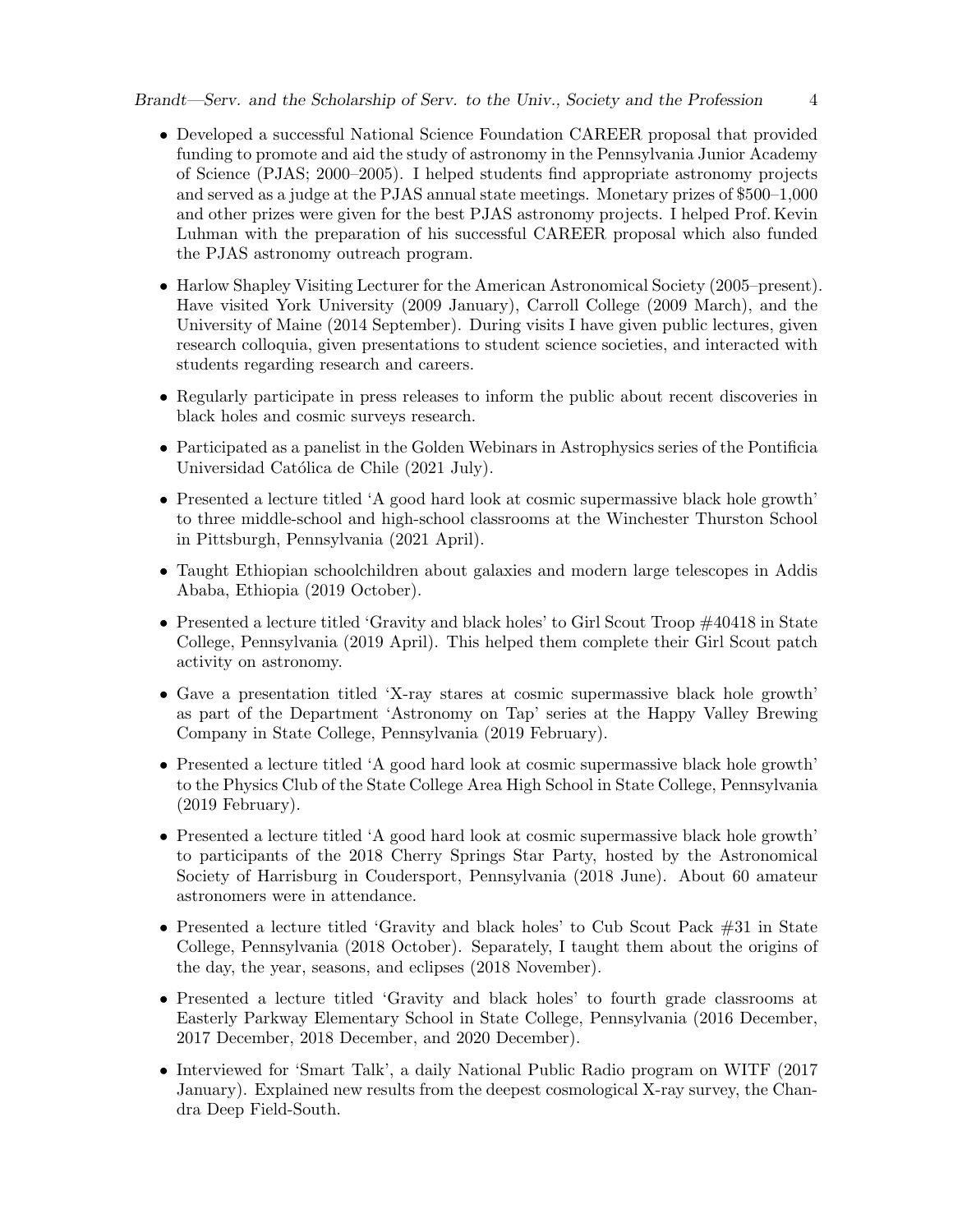- Presented a lecture titled 'A good hard look at cosmic supermassive black hole growth' to the Astronomy Enthusiasts of Lancaster County and the general public at the Lititz Public Library in Lititz, Pennsylvania (2016 September).
- Presented a lecture titled 'A good hard look at cosmic supermassive black hole growth' to the New York Amateur Astronomers Association and the general public at the American Museum of Natural History in New York, New York (2016 April).
- Helped with a general audience article titled 'On the hunt for X-ray signals from the extragalactic universe' for the Astro Watch and Space Daily World Wide Web sites (article posted on 2016 February 22).
- Presented a lecture titled 'X-raying active galaxies: Exploring the environments of supermassive black holes' to science students in the Pasadena Waldorf School in Pasadena, California (2015 May).
- Posted on YouTube a substantial series of lectures (about 10.5 hours) titled "An Observational Overview of Active Galactic Nuclei (AGNs)". The lectures cover AGN basics, finding AGNs, terminology, the black-hole region, the Broad Line Region (BLR), outflowing winds, the Narrow Line Region (NLR), the torus, jets, and AGN X-ray surveys. These were presented and recorded at the 2014 June USTC Summer School on "Formation and Co-Evolution of Galaxies and Supermassive Black Holes" in Hefei, China. They have been useful for educating students and postdoctoral researchers about AGN topics. They presently have more than 12,900 views.
- Presented a lecture titled 'Probing quasar winds with the Sloan Digital Sky Survey' to the TriState Astronomers Astronomy Club in Hagerstown, Maryland (2012 September).
- Co-authored (with Anna H. Spitz) a general audience article titled 'Active galactic nuclei: Revealing black hole growth in galaxies and the structure of the Universe' for the electronic newsletter of the Legacy Survey of Space and Time (Volume 3, Number 4; 2011 January).
- Presented a lecture titled 'Finding supermassive black holes and exploring their environments with Chandra' to the State College Rotary Club (2007 July).
- Interviewed for 'Pennsylvania Inside Out', a public affairs program on WPSX-TV (2005 May). Explained new results on the growth of supermassive black holes in the distant universe.
- Presented a lecture titled 'X-raying active galaxies with the *Chandra* X-ray Observatory: Two recent advances' to the Eberly College of Science Alumni Society board of directors (2002 October).
- Astrofest lecturing on 'X-raying the Distant Universe with *Chandra*' in Davey Lab (2000 July).
- Spoke to the high-school student attendees of the Summer Opportunities and Research for Space (SOARS) program about 'X-ray Satellite Studies of Supermassive Black Holes' (2000 June).
- Participated in Space Day 2000 (2000 April) and Space Day 2001 (2001 April) at Penn State. With graduate students Sarah Gallagher and Ann Hornschemeier, I presented posters and activities on 'X-rays from Supermassive Black Holes' and 'X-raying the Hubble Deep Field.'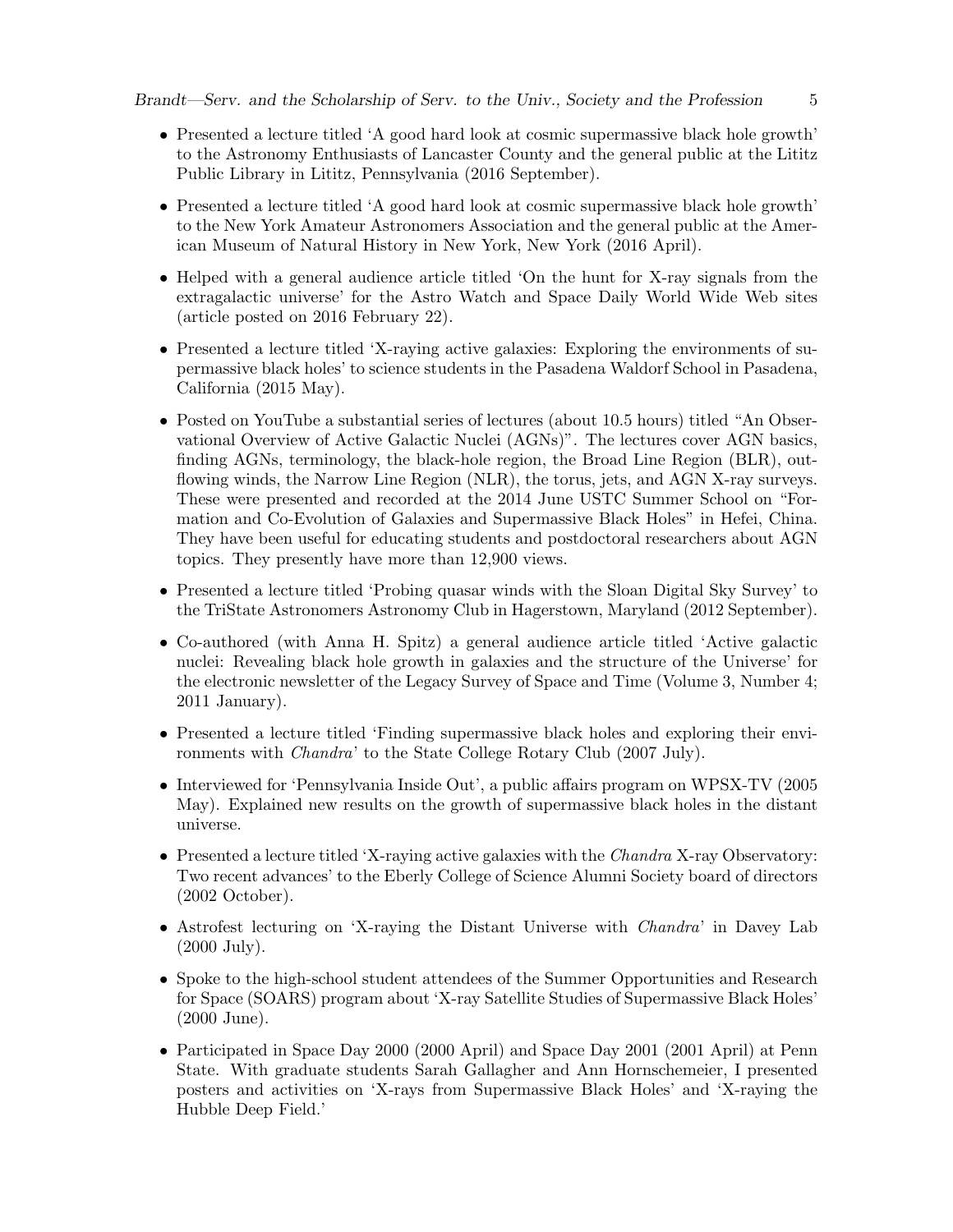- Friedman outreach lecture on 'X-raying the Environments of Supermassive Black Holes' (2000 March).
- Spoke to the Penn State Astronomy Club on 'Recent Results from Chandra' (2000 March).
- Represented the Astronomy & Astrophysics Department for Scholars Day (1999 October) and in the Spend a Summer Day Program (1998 July). Described the Department's educational and research opportunities to interested high-school students. Annually represented the Astronomy & Astrophysics Department in the First-Year Testing, Counseling, and Advising Program (FTCAP) from 1998–2003. In addition, I have led multiple Department tours for interested high-school students and their families.
- Parents' Day observing on the roof of Davey Lab (1997 September and 1998 September). Parents' Day lecturing on 'Exploring Supermassive Black Holes with X-rays' (1999 September). Parents' Day volunteer for the astronomy questions booth and spectroscopy demonstration (2000 September and 2001 September).
- Presented talks on my research and Department initiatives to the Board of Visitors for the Department (1998 April, 2002 October, 2013 April). Presented a talk on my research to a potential donor to the College (2000 October).
- Provided scholarly information on the history of science and technology for publication in the journal Chemistry and Industry (Number 24, 974–975; 1999 December) and two introductory astronomy textbooks.
- Served as an admissions representative for Phillips Exeter Academy, a private boarding school in Exeter, New Hampshire.

## Service to the Profession

- Scientific organizing committee member for conferences and workshops including
	- 1. The 'Structure and Kinematics of Quasar Broad Line Regions' conference in Lincoln, Nebraska (1998 March). I was one of the editors for the conference proceedings.
	- 2. The 'X-ray Astronomy 1999: Stellar Endpoints, AGN, and the Diffuse X-ray Background' conference in Bologna, Italy (1999 September).
	- 3. The 'Observational and Theoretical Progress in the Study of Narrow-Line Seyfert 1 Galaxies' workshop in Bad Honnef, Germany (1999 December). I was one of the editors for the workshop proceedings.
	- 4. The 'X-ray Spectroscopy of Active Galactic Nuclei with Chandra and XMM-Newton' workshop in Garching, Germany (2001 December).
	- 5. The 'AGN Physics with the Sloan Digital Sky Survey' conference in Princeton, New Jersey (2003 July).
	- 6. The '2004 Ringberg Castle Workshop on AGN Physics' workshop in Tegernsee, Germany (2004 November).
	- 7. The 'Superunification of Active Galactic Nuclei: Black Hole Masses, Spins, and Accretion Rates' workshop in Elba, Italy (2005 May).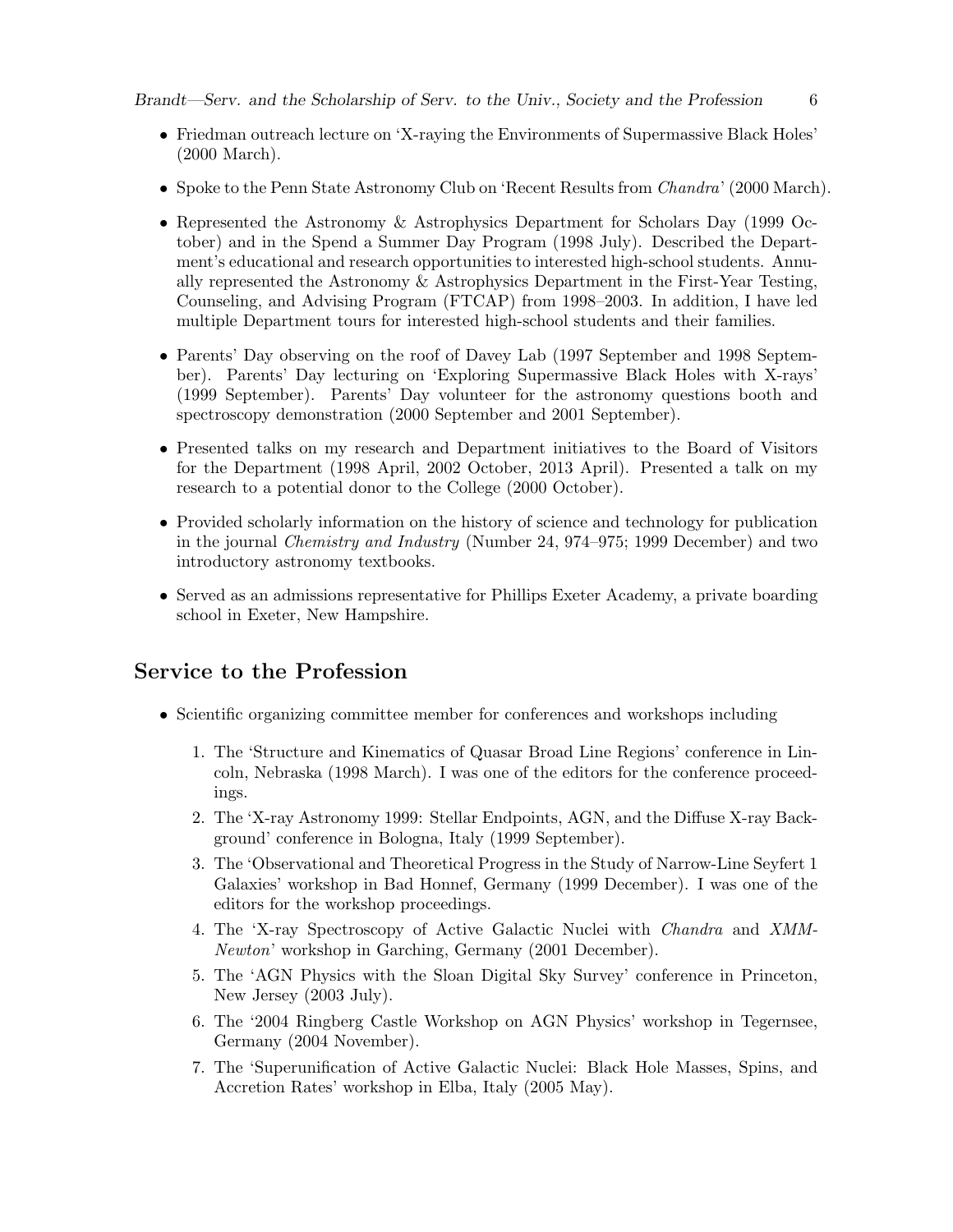- 8. The 'Extragalactic Surveys: A Chandra Science Workshop' workshop in Cambridge, Massachusetts (2006 November).
- 9. The 'X-ray Universe 2008' conference in Granada, Spain (2008 May).
- 10. The 'Putting Gravity to Work—From Black Holes to Galaxy Clusters: ACF60' conference in Cambridge, United Kingdom (2008 July).
- 11. The 'X-ray Astronomy 2009: Present Status, Multi-Wavelength Approach, and Future Perspectives' conference in Bologna, Italy (2009 September).
- 12. The 'Five Years of Swift' conference in State College, Pennsylvania (2009 November).
- 13. The 'First Galaxies, Quasars, and Gamma-Ray Bursts' conference in State College, Pennsylvania (2010 June).
- 14. The 'Very Wide Field Surveys in the Light of Astro 2010' workshop in Baltimore, Maryland (2011 June).
- 15. The 'Restless Nature of AGNs: Variability as a Probe of the Central Engine' conference in Naples, Italy (2013 May).
- 16. The 2014 Mid-Atlantic Section meeting of the American Physical Society in State College, Pennsylvania (2014 October).
- 17. The 'X-ray Surveys of the Hot and Energetic Cosmos' meeting (a Focus Meeting at the XXIX IAU General Assembly) in Honolulu, Hawaii (2015 August).
- 18. The 'X-ray Vision: Probing the Universe in Depth and Detail with the X-ray Surveyor' workshop in Washington, D.C. (2015 October).
- 19. The '15th Meeting of the High-Energy Astrophysics Division of the American Astronomical Society' in Naples, Florida (2016 April).
- 20. The 'LSST AGN Science Collaboration Roadmap Development Meeting' in Grapevine, Texas (2017 January).
- 21. The '16th Meeting of the High-Energy Astrophysics Division of the American Astronomical Society' in Sun Valley, Idaho (2017 August).
- 22. The 'High-Energy Astrophysics in the 2020's and Beyond: A Special Meeting of the High-Energy Astrophysics Division of the American Astronomical Society' in Rosemont, Illinois (2018 March).
- 23. The 'Astrophysical Frontiers in the Next Decade and Beyond: Planets, Galaxies, Black Holes, and the Transient Universe' meeting in Portland, Oregon (2018 June).
- 24. The 'Impacts of Blending on LSST Science' workshop at the LSST 2018 Project and Community Workshop in Tucson, Arizona (2018 August).
- 25. The 'Supermassive Black Hole Science with the LSST' session at the LSST 2018 Project and Community Workshop in Tucson, Arizona (2018 August).
- 26. The 'X-ray Surveys of the Hot and Energetic Universe' workshop in Harbin, China (2019 January).
- 27. The '17th Meeting of the High-Energy Astrophysics Division of the American Astronomical Society' in Monterey, California (2019 March).
- 28. The 'Cosmic Evolution of Quasars: From the First Light to Local Relics' workshop in Beijing, China (2019 October).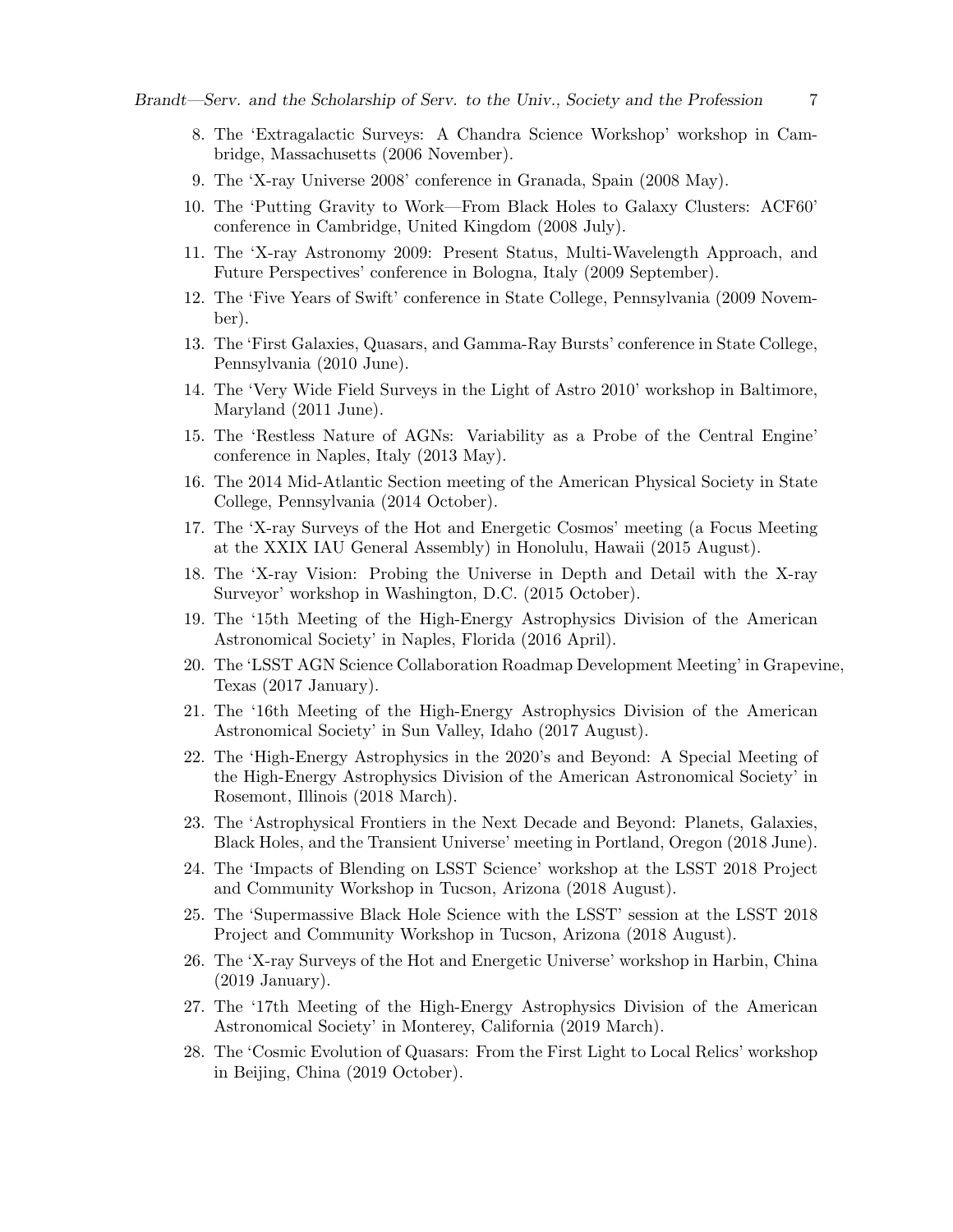- 29. The 'Supermassive Black Hole Studies with the Legacy Survey of Space and Time' Meeting-in-a-Meeting as part of the 236th Meeting of the American Astronomical Society in Madison, Wisconsin (2020 June; held virtually owing to COVID-19). I was the lead organizer.
- 30. The 'Athena-LSST Synergy Workshop' in Garching, Germany (2021 April; held virtually owing to COVID-19).
- 31. The 'Supermassive Black Hole Studies with the Legacy Survey of Space and Time: 2021' meeting (2021 July; held virtually owing to COVID-19). I was the lead organizer.
- 32. The 'VLA Sky Survey in the Multiwavelength Spotlight' conference in Socorro, New Mexico (2022 September).
- Work in support of X-ray missions that are planned or under development including
	- 1. Team member for the Athena/LSST synergy assessment exercise (2018–present).
	- 2. NASA-appointed member of the Science and Technology Definition Team (STDT) for the Lynx X-ray Surveyor Mission Concept Study (2016–present).
	- 3. Co-investigator on the Survey and Time-Domain Astronomical Research Explorer (STAR-X) mission (2015–present).
	- 4. NASA-nominated member of the Athena Science Study Team (ASST) Working Group on "Formation and Growth of the Earliest Supermassive Black Holes" (2015–present).
	- 5. Collaborator on the X-ray Time Domain Explorer (XTiDE) mission (2014–2015).
	- 6. Collaborator on the Black Hole Coded Aperture Telescope (BlackCAT) mission  $(2012-2013).$
	- 7. Team member for the SMART-X mission (2012–2015).
	- 8. Science Support Group member for the Advanced Telescope for High-Energy Astrophysics (Athena) (2011–present).
	- 9. Collaborator on the High-Energy X-ray Probe (HEX-P) mission (2011–present).
	- 10. Science Team member for the New Hard X-ray Mission (NHXM) (2010–2011).
	- 11. Science Study Team member for the *General Relativistic Astrophysics via Timing* and Spectroscopy (GRAVITAS) mission (2010–2011).
	- 12. Science Topical Team member for the Nuclear Spectroscopic Telescope Array (2008– present).
	- 13. Science Definition Team member for the *International X-ray Observatory* representing 'Black-Hole Surveys' science (2008–2011).
	- 14. Chair of the Science Panel on 'The high-redshift universe, reionization, and synergies with JWST first-light science' for the Constellation-X X-ray satellite (2007–2008).
	- 15. Co-investigator and science panel member for the X-ray Evolving Universe Spectroscopy (XEUS) satellite (2006–2008).
	- 16. Co-investigator for the *Wide-Field X-ray Telescope* (WFXT) satellite (2007–2015).
	- 17. Co-investigator for the Joint Astrophysics Nascent Universe Satellite (JANUS) mission (2007–2011).
	- 18. Collaborator for the ART instrument on the Spectrum Röntgen-Gamma (SRG) satellite (2007–2008).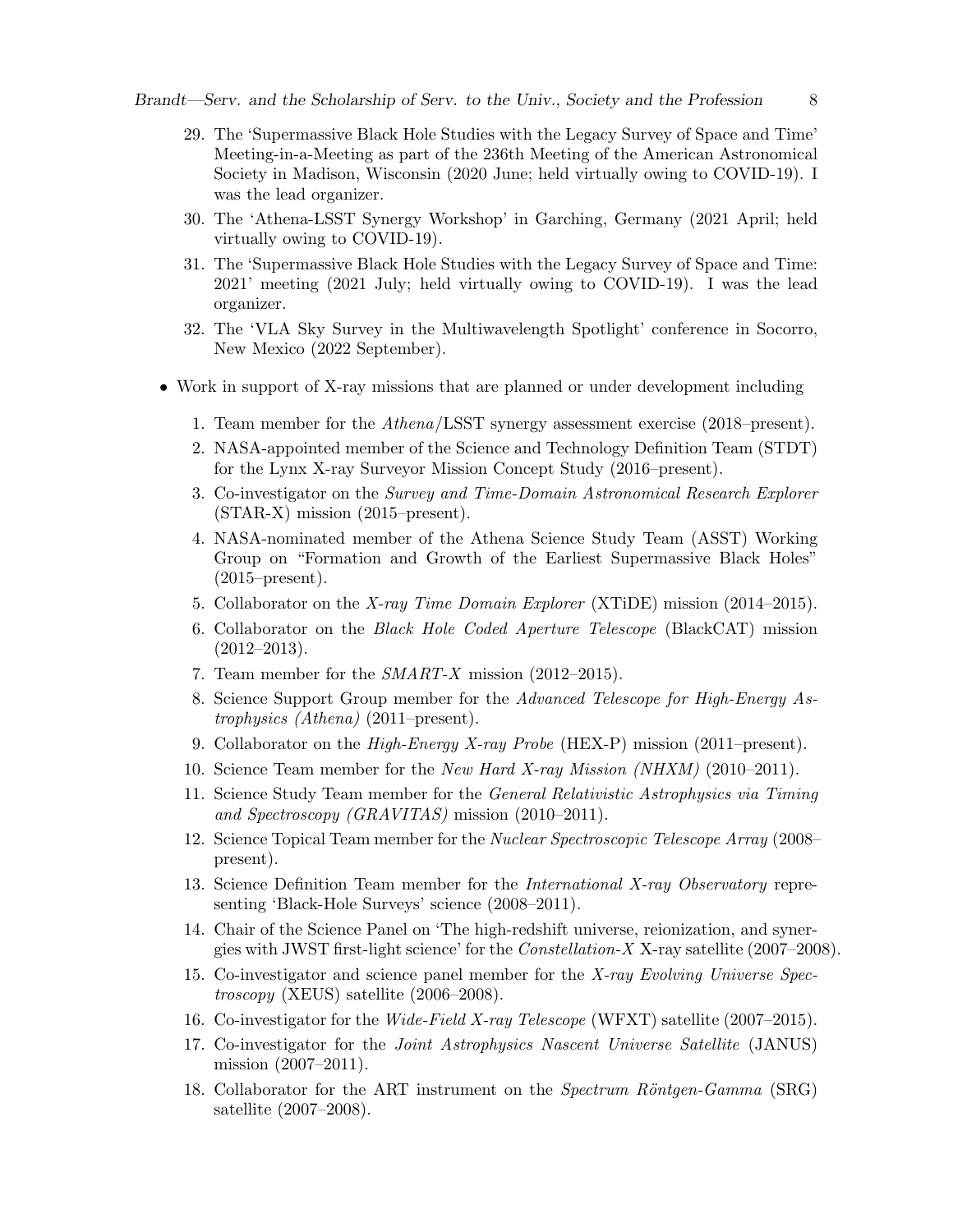- 19. Co-investigator and science panel member for the Generation-X X-ray satellite  $(2003 - 2011).$
- Work in support of ground-based telescopes including
	- 1. Member of the Survey Science Group (SSG) Governing Council for the Jansky VLA Sky Survey (2014–2015).
	- 2. Member of the Science Advisory Committee (SAC) for the Legacy Survey of Space and Time (2014–present).
	- 3. Member of the Science Team for the Low Resolution Spectrograph-2 instrument on the Hobby-Eberly Telescope (2012–present).
	- 4. Chair of the Interest Group for the Legacy Survey of Space and Time on Deep Drilling Fields (2010–2013).
	- 5. Chair or Co-Chair of the Science Collaboration for the Legacy Survey of Space and Time on active galaxies (2006–present).
- Proposal reviewing activities including
	- 1. Panel member for the National Science Foundation (NSF) Mid-Scale Innovations Program (MSIP) in Astronomical Sciences (2020 June).
	- 2. Panel member for the National Science Foundation (NSF) Astronomy and Astrophysics Research Grants program (2019 April).
	- 3. Red-team reviewer for the XMM-Newton proposal to the 2016 Senior Review of NASA's Astrophysics Division Operating Missions (2016 January).
	- 4. Red-team reviewer for the Swift proposal to the 2014 Senior Review of NASA's Astrophysics Division Operating Missions (2014 January).
	- 5. Red-team reviewer for the Chandra proposal to the 2012 Senior Review of NASA's Astrophysics Division Operating Missions (2011 November).
	- 6. Panel member for the ASCA AO6 (1997 October 15–17), Chandra Cycle 1 (1998 April 6–7), Chandra Cycle 2 (2000 August 2–3), and Chandra Cycle 10 (2008 June 17–18) observing proposal reviews.
	- 7. Panel member for the National Science Foundation (NSF) Faculty Early Career Development (CAREER) program (2005 October).
	- 8. Reviewer by mail of grant proposals for the United States Civilian Research and Development Foundation (CRDF), the United States NASA Postdoctoral Program (NPP), the United States National Science Foundation (NSF), the United States-Israel Binational Science Foundation (BSF), the United Kingdom Leverhulme Trust, the United Kingdom Particle Physics and Astronomy Research Council (PPARC), the Chilean Research Council (FONDECYT), the European Young Investigators Awards (EURYI) competition, the Research Foundation Flanders (FWO), the Greek Aristeia Program, the Israeli PAZY Foundation, and the Italian Giovani Ricercatori—Rita Levi Montalcini program.
	- 9. Reviewer by mail for ground-based telescope observing proposals.
- Committee service to national organizations including
	- 1. Member of the Committee on Astronomy and Astrophysics for the National Academy of Sciences (2020–2023).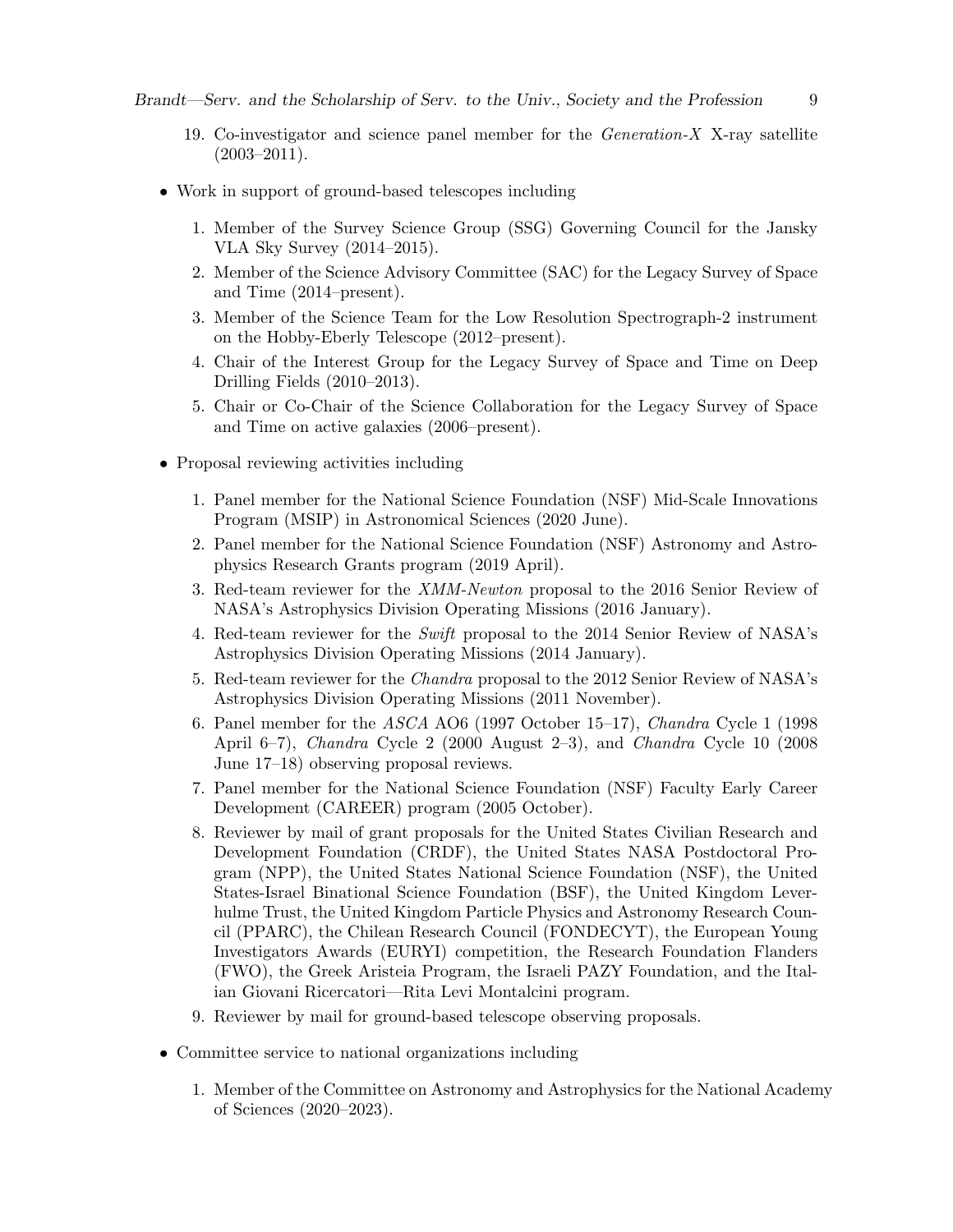- 2. Member of the Nominating Committee for the High-Energy Astrophysics Division (HEAD) of the American Astronomical Society (2019).
- 3. Member of the Executive Committee for the High-Energy Astrophysics Division of the American Astronomical Society (2016–2019).
- 4. Member of the Executive Committee for the Mid-Atlantic Section of the American Physical Society (2013–2015).
- 5. Member of the "UV, Optical, and Near-Infrared Space Astrophysics Missions after the James Webb Space Telescope" committee—for the Association of Universities for Research in Astronomy, Inc. (2013–2015).
- 6. Member of NASA's Science and Technology Definition Team for the X-ray Astrophysics Probe (2013).
- 7. Chair of the Warner/Pierce Prize Committee of the American Astronomical Society (2011).
- 8. Member of the Warner/Pierce Prize Committee of the American Astronomical Society (2009–2010).
- 9. Member of the Nominating Committee for the High-Energy Astrophysics Division (HEAD) of the American Astronomical Society (2009).
- 10. Member of the Committee on Astronomy and Public Policy of the American Astronomical Society (2006–2011).
- 11. Member of the Annie Jump Cannon Award Committee of the American Astronomical Society (2006–2009).
- 12. Member of the Executive Committee for the Division of Astrophysics of the American Physical Society (2006–2008).
- 13. Member of the Users' Group for NASA's High-Energy Astrophysics Science Archive Research Center (HEASARC) at Goddard Space Flight Center (2000–2002). This group has as its prime directive to evaluate and monitor the performance of the HEASARC, one of the largest astronomy archive centers in the United States. It reports to the Chief of NASA's Astrophysics Science Operations Branch and to the HEASARC director.
- Reviewer and panelist service to national organizations including
	- 1. Reviewer of the Beyond Einstein Program Assessment Committee report, at the request of the National Research Council (2007 July).
	- 2. Panelist on long-term data management aspects of space astronomy for the Space Studies Board of the National Research Council (2005 November).
- Referee of scientific papers for Advances in Space Research, The Astronomical Journal, Astronomy and Astrophysics, The Astrophysical Journal, Monthly Notices of the Royal Astronomical Society, Nature, Publications of the Astronomical Society of Japan, and Science.
- Writer of recommendation and evaluation letters for undergraduate students, graduate students, postdoctoral research associates, research scientists, and professors.
	- 1. I have successfully recommended Department undergraduate students for Goldwater scholarships (3), National Science Foundation graduate fellowships (3), a National Defense Science & Engineering graduate fellowship, a Marshall Scholarship, a Fulbright Scholarship, and a Sylvia Stein Memorial Space Grant Scholarship.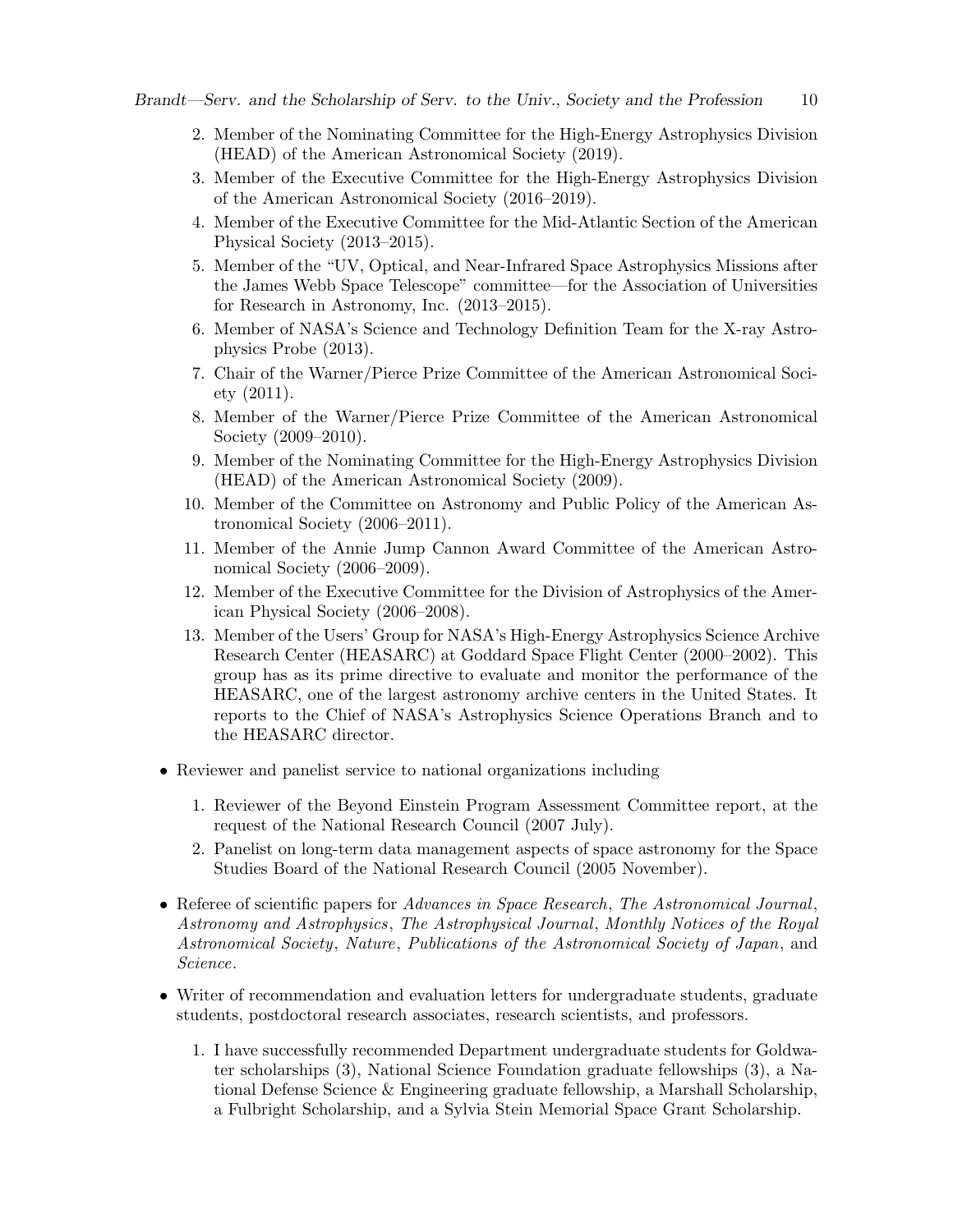- 2. I have successfully recommended Department graduate students for Department scholarships and fellowships, Pennsylvania Space Grant Consortium Fellowships (4), research postdoctoral positions (7), a Chandra Fellowship, an Einstein Fellowship, a Spitzer Fellowship, an STFC Fellowship, a Carnegie Fellowship, the Annie J. Cannon Award of the American Astronomical Society, the IAU Ph.D. Prize for High-Energy Phenomena and Fundamental Physics, tenure-track faculty positions (6), and visiting faculty positions (2).
- 3. I have successfully recommended postdoctoral research associates for research postdoctoral positions (7), NASA scientist positions (2), industry positions (4), a Royal Society Research Fellowship, a Chandra Fellowship, a Ramanujan Fellowship, a China-CONICYT Joint Postdoctoral Fellowship, a permanent researcher position, and tenure-track faculty positions (9).
- Reviewer of external professorial and research scientist dossiers for promotion and tenure reviews.
- Nominator for American Astronomical Society and Kyoto prizes.
- Regularly invite and act as host for speakers/visitors from other universities and other departments: E. Agol, D. Alexander, D. Ballantyne, N. Battaglia, E. Behar, E. Blackman, R. Cen, M. Elitzur, M. Elvis, H. Ferguson, S. Gallagher, J. Gallimore, E. Gallo, L. Gallo, M. Giavalisco, T. Heckman, S. Heinz, R. Hickox, A. Hornschemeier, E. Kara, V. Kaspi, J. Krolik, A. Laor, C. Lawrence, D. Lorimer, G. Madejski, P. Martini, T. McKay, P. Osmer, F. Paerels, B. Peterson, J. Poutanen, A. Ptak, E. Ramirez-Ruiz, A. Readhead, C. Reynolds, P. Sommers, C. Steinhardt, J. Trump, J. Vieira, S. Veilleux, M. Voit, N. White, and D. Wilkins.

# Grants for Education and Public Outreach

- 1. Principal Investigator, 'Chandra, XMM-Newton and Astro-E investigations of Seyfert/Quasar central engines: Exploring the environments of supermassive black holes: Education and public outreach component', National Aeronautics and Space Administration grant NAG5-8107-EPO, 2/15/99–2/15/01, \$4,000
- 2. Principal Investigator, 'Chandra grating spectroscopy of the bright and complex Seyfert 1 galaxy NGC 4051: Education and public outreach component', Chandra X-ray Observatory Center grant GO0-1160X, 4/7/00–4/6/01, \$7,670
- 3. Principal Investigator, 'CAREER: Investigating the sources of the X-ray background with *Chandra* and the Hobby-Eberly Telescope: Education and public outreach component', National Science Foundation award AST-9983783 (CAREER award), 4/15/00– 3/31/05, \$19,000
- 4. Principal Investigator, 'HETG zero phase spectroscopy of Circinus X-1: Education and public outreach component', Chandra X-ray Observatory Center grant GO0-1041X, 4/27/00–4/26/03, \$7,670
- 5. Principal Investigator, 'Active galaxies and other improvements for the Penn State Inservice Workshops in Astronomy', Space Telescope Science Institute grant EO-08321.02- 97A, 5/1/00–4/30/02, \$7,782